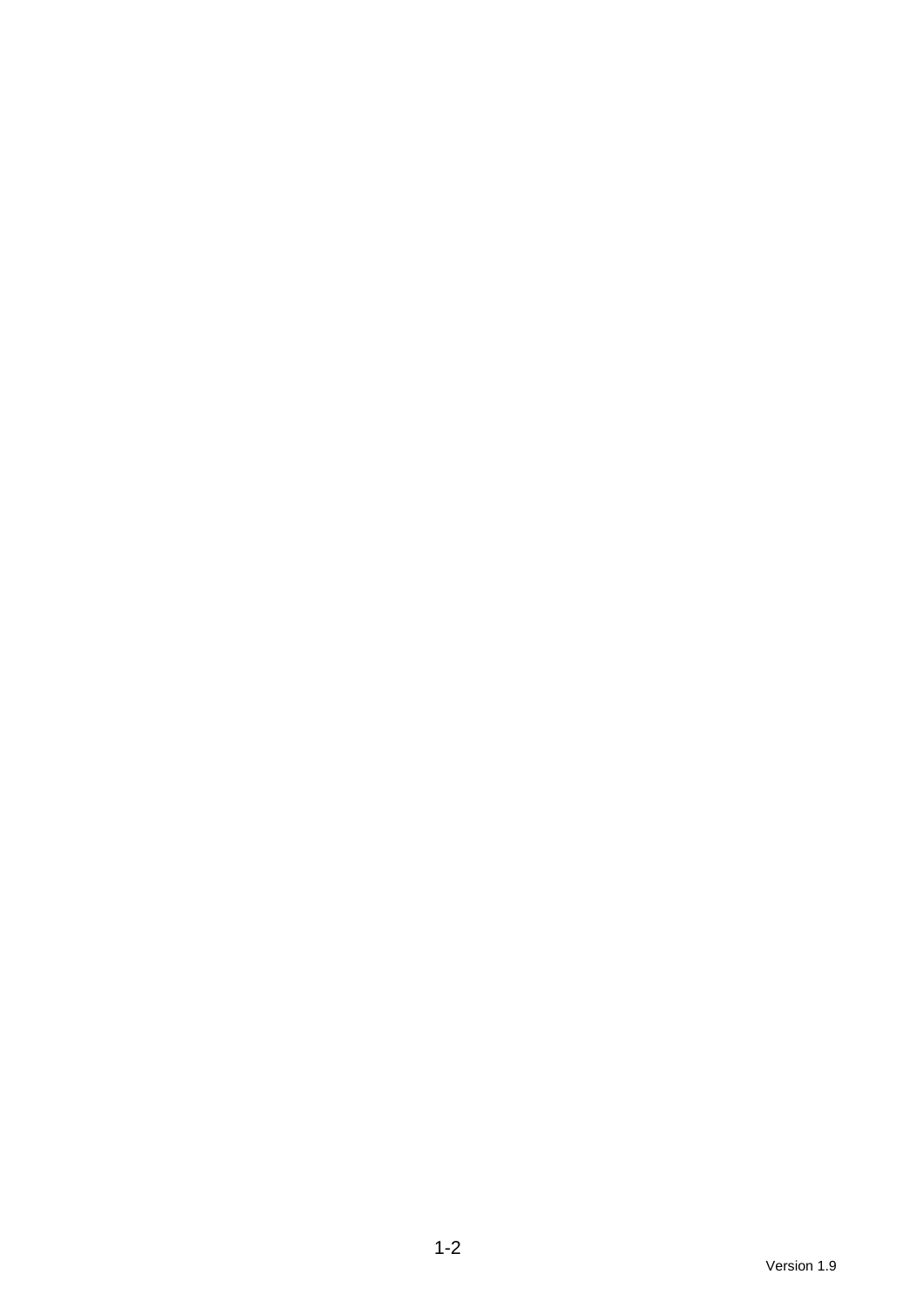|                                                   | $1 - 11$ |
|---------------------------------------------------|----------|
|                                                   | $1 - 11$ |
|                                                   | $1 - 11$ |
|                                                   | $1 - 12$ |
|                                                   | $1 - 12$ |
|                                                   | $1 - 13$ |
|                                                   | $1 - 13$ |
|                                                   | $1 - 14$ |
|                                                   | $2 - 1$  |
|                                                   | $2 - 1$  |
|                                                   | $2 - 2$  |
|                                                   | $2 - 2$  |
|                                                   | $2 - 2$  |
|                                                   | $3 - 1$  |
|                                                   | $3 - 1$  |
|                                                   | $3 - 1$  |
|                                                   | $3 - 2$  |
|                                                   | $3 - 2$  |
|                                                   | $3 - 2$  |
| PUBLIC ACCESS TO DOCUMENTS AFTER THE MEETING      | $3 - 3$  |
| CIRCUMSTANCES WHERE THE PUBLIC ARE EXCLUDED FROM  |          |
|                                                   | $3 - 3$  |
|                                                   | $3 - 3$  |
|                                                   | $3 - 4$  |
|                                                   | $3 - 4$  |
|                                                   | $3 - 4$  |
|                                                   | $3 - 4$  |
|                                                   | $4 - 1$  |
|                                                   | $4 - 1$  |
|                                                   | $4 - 1$  |
|                                                   | $4 - 2$  |
|                                                   | $4 - 3$  |
|                                                   | $4 - 3$  |
|                                                   | $4 - 4$  |
| GRANT AID SUB-COMMITTEE - TERMS OF REFERENCE      | $4 - 6$  |
| ADULT SOCIAL CARE AND HEALTH COMMITTEE - TERMS OF |          |
|                                                   | $4 - 6$  |
| CHILDREN AND YOUNG PEOPLE'S COMMITTEE - TERMS OF  |          |
| CORPORATE PARENTING SUB-COMMITTEE - TERMS OF      | $4 - 7$  |
|                                                   | $4 - 9$  |
| COMMUNITY SAFETY COMMITTEE - TERMS OF REFERENCE   | $4 - 9$  |
| CULTURE COMMITTEE – TERMS OF REFERENCE            | $4 - 10$ |
| ECONOMIC DEVELOPMENT COMMITTEE - TERMS OF         |          |
|                                                   | $4 - 11$ |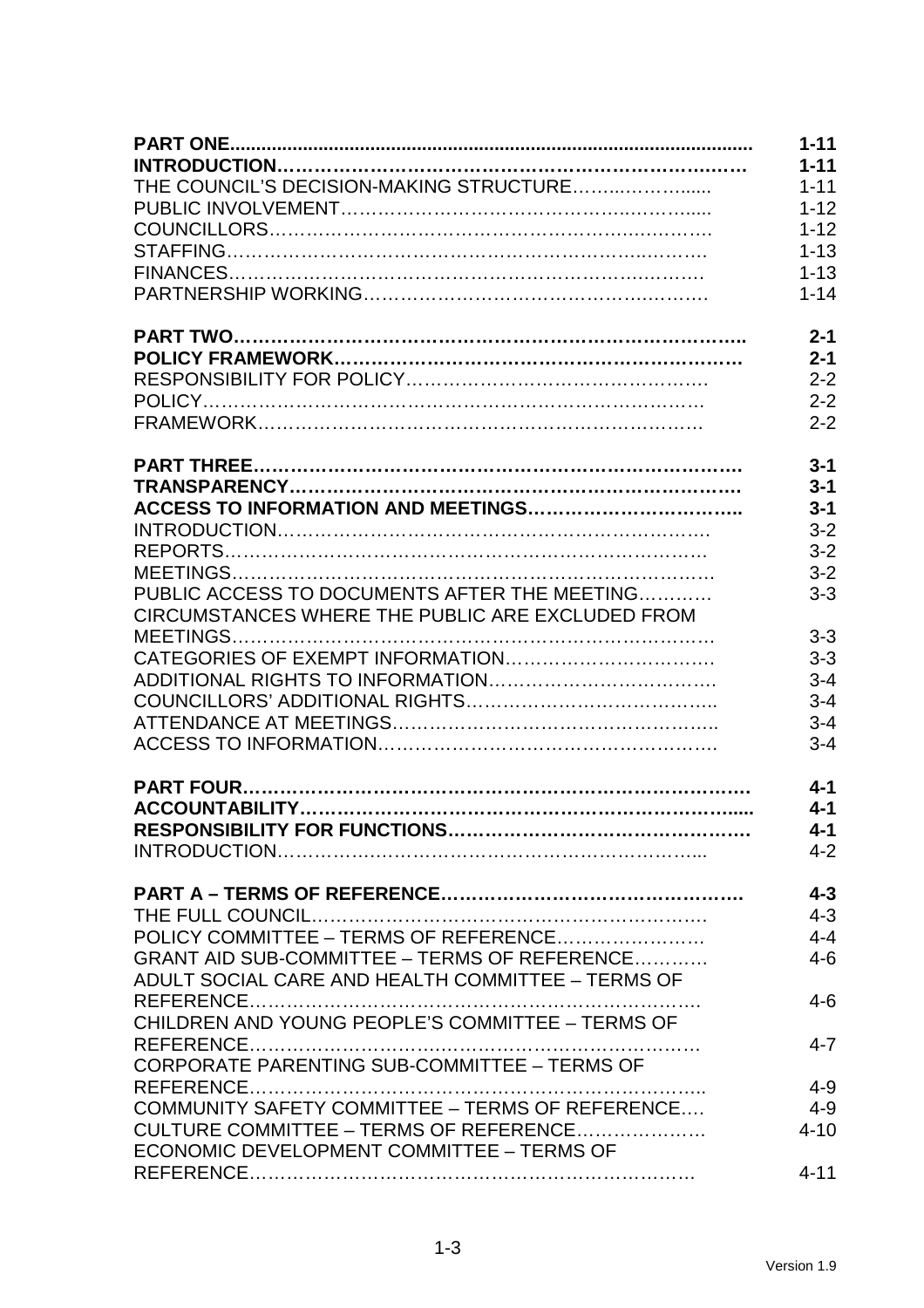| <b>ENVIRONMENT AND SUSTAINABILITY COMMITTEE - TERMS OF</b>                              |                      |
|-----------------------------------------------------------------------------------------|----------------------|
|                                                                                         | $4 - 12$             |
| HEALTH AND WELLBEING BOARD - TERMS OF REFERENCE                                         | $4 - 13$             |
| HEALTH SCRUTINY COMMITTEE - TERMS OF REFERENCE                                          | $4 - 13$             |
| JOINT COMMITTEE FOR STRATEGIC PLANNING AND                                              |                      |
| TRANSPORTATION - TERMS OF REFERENCE                                                     | $4 - 13$             |
| JOINT CITY/COUNTY HEALTH SCRUTINY COMMITTEE - TERMS OF                                  |                      |
|                                                                                         | $4 - 14$             |
| LOCAL JOINT RESOLUTIONS COMMITTEE - TERMS OF                                            |                      |
|                                                                                         | $4 - 14$             |
| PLANNING AND LICENSING COMMITTEE - TERMS OF                                             |                      |
|                                                                                         | $4 - 14$             |
| PUBLIC HEALTH COMMITTEE - TERMS OF REFERENCE                                            | $4 - 15$             |
| RIGHTS OF WAY COMMITTEE - TERMS OF REFERENCE                                            | $4 - 15$             |
| <b>TRANSPORT AND HIGHWAYS COMMITTEE - TERMS OF</b>                                      |                      |
|                                                                                         | $4 - 16$             |
|                                                                                         |                      |
|                                                                                         | $4 - 17$             |
| AUDIT COMMITTEE - TERMS OF REFERENCE                                                    | $4 - 17$             |
| CONDUCT COMMITTEE - TERMS OF REFERENCE                                                  | $4 - 17$             |
| FINANCE AND PROPERTY COMMITTEE - TERMS OF                                               |                      |
|                                                                                         | $4 - 18$             |
| NOTTINGHAMSHIRE PENSION FUND COMMITTEE - TERMS OF                                       |                      |
|                                                                                         | $4 - 19$             |
| PENSIONS INVESTMENT SUB-COMMITTEE - TERMS OF                                            |                      |
|                                                                                         | $4 - 20$             |
| PENSIONS SUB-COMMITTEE – TERMS OF REFERENCE<br>PERSONNEL COMMITTEE - TERMS OF REFERENCE | $4 - 20$             |
|                                                                                         | $4 - 20$             |
| APPEALS SUB-COMMITTEE - TERMS OF REFERENCE                                              | $4 - 21$<br>$4 - 22$ |
| SENIOR STAFFING SUB-COMMITTEE - TERMS OF REFERENCE                                      | $4 - 23$             |
| PART B – SCHEME OF DELEGATION TO OFFICERS                                               | $4 - 24$             |
| CORPORATE DIRECTOR ADULT SOCIAL CARE, HEALTH AND PUBLIC                                 |                      |
|                                                                                         | $4 - 24$             |
| CORPORATE DIRECTOR CHILDREN, FAMILIES AND CULTURAL                                      |                      |
|                                                                                         | $4 - 25$             |
| CORPORATE DIRECTOR ENVIRONMENT AND RESOURCES                                            | $4 - 26$             |
| CORPORATE DIRECTOR POLICY, PLANNING AND CORPORATE                                       |                      |
|                                                                                         | $4 - 26$             |
|                                                                                         | $4 - 27$             |
|                                                                                         | $4 - 27$             |
|                                                                                         | $4 - 28$             |
|                                                                                         | $4 - 28$             |
|                                                                                         | $4 - 28$             |
|                                                                                         | $4 - 28$             |
|                                                                                         |                      |
|                                                                                         | $5-1$                |
|                                                                                         | $5-1$                |
|                                                                                         | $5 - 1$              |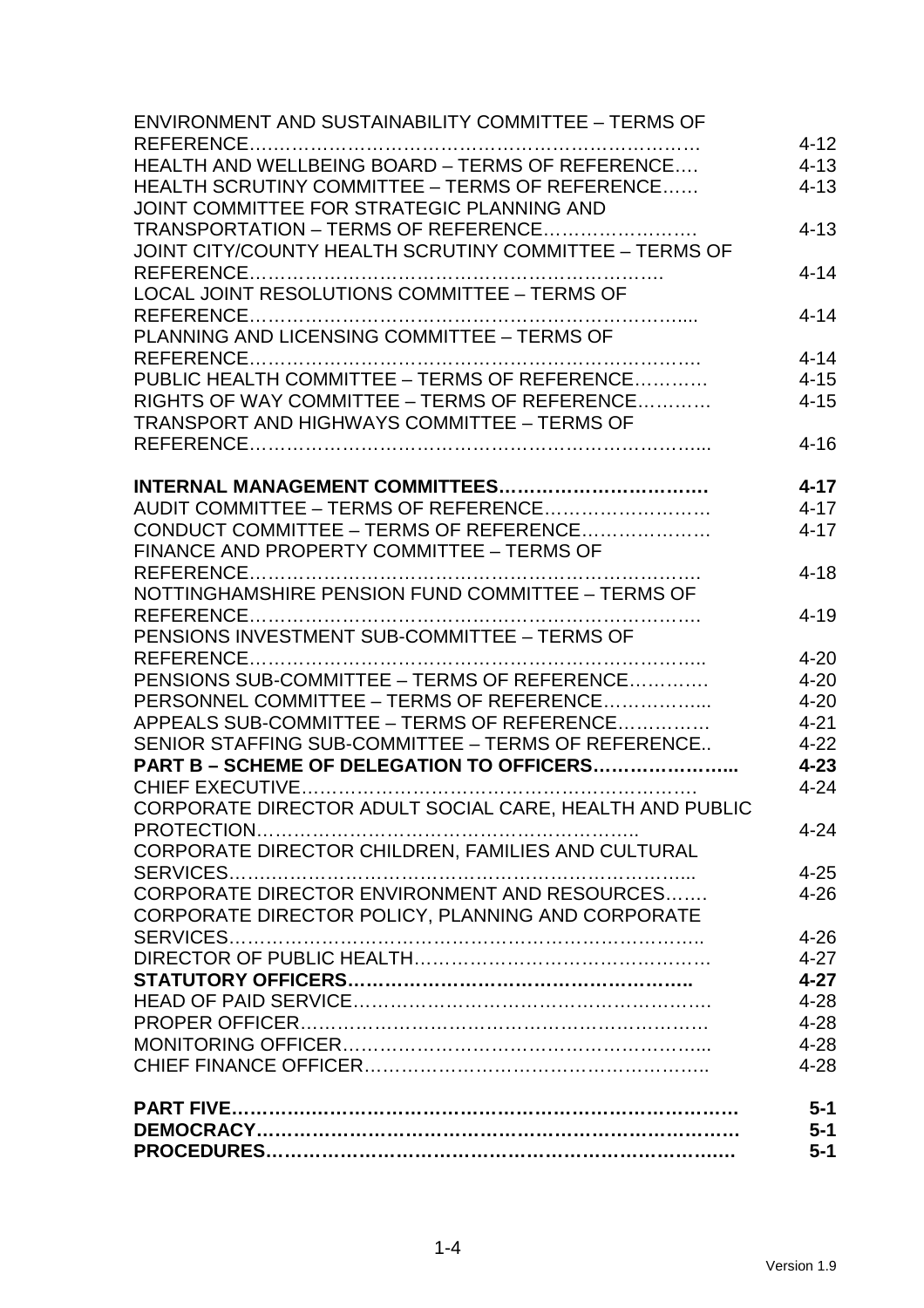| <b>PART A - PROCEDURE RULES FOR MEETINGS OF THE FULL</b> |          |
|----------------------------------------------------------|----------|
|                                                          | $5-2$    |
|                                                          | $5-2$    |
|                                                          | $5-2$    |
|                                                          | $5-2$    |
|                                                          | $5 - 3$  |
| OTHER POINTS REGARDING THE ORDER OF BUSINESS             | $5 - 3$  |
|                                                          | $5 - 4$  |
|                                                          | $5 - 4$  |
|                                                          | $5 - 4$  |
|                                                          | $5-5$    |
| QUESTIONS REQUIRING A WRITTEN RESPONSE                   | $5-6$    |
|                                                          | $5-6$    |
| CONSIDERATION OF REPORTS FOR DECISION BY COUNCIL         | $5-6$    |
| CONSIDERATION OF INDIVIDUAL MOTIONS TABLED BY            |          |
|                                                          | $5-6$    |
| MOTIONS NOT REQUIRING PRIOR WRITTEN NOTICE               | $5 - 7$  |
|                                                          | $5 - 7$  |
| POINTS OF ORDER AND PERSONAL EXPLANATIONS                | $5 - 8$  |
| AMENDMENTS TO RECOMMENDATIONS AND MOTIONS                | $5 - 8$  |
|                                                          | $5-9$    |
|                                                          | $5-9$    |
|                                                          |          |
|                                                          | $5 - 10$ |
|                                                          | $5 - 10$ |
|                                                          | $5 - 10$ |
|                                                          | $5 - 10$ |
|                                                          | $5 - 11$ |
|                                                          | $5 - 11$ |
|                                                          | $5 - 11$ |
|                                                          | $5 - 12$ |
| <b>PART B - PROCEDURE RULES FOR COMMITTEE AND SUB-</b>   |          |
|                                                          | $5 - 13$ |
|                                                          | $5 - 13$ |
|                                                          | $5 - 13$ |
|                                                          | $5 - 13$ |
|                                                          | $5 - 13$ |
| OTHER POINTS REGARDING THE ORDER OF BUSINESS             | $5 - 14$ |
|                                                          | $5 - 14$ |
| CONSIDERATION OF RECOMMENDATIONS IN REPORTS              | $5 - 15$ |
| MOTIONS NOT REQUIRING PRIOR WRITTEN NOTICE               | $5 - 15$ |
|                                                          | $5 - 15$ |
| POINTS OF ORDER AND PERSONAL EXPLANATIONS                | $5 - 16$ |
| AMENDMENTS TO RECOMMENDATIONS AND MOTIONS                | $5 - 16$ |
|                                                          | $5 - 17$ |
|                                                          | $5 - 17$ |
|                                                          | $5 - 18$ |
|                                                          | $5 - 18$ |
| ATTENDANCE OF OTHER COUNTY COUNCILLORS                   | $5 - 18$ |
|                                                          |          |
|                                                          | $5 - 18$ |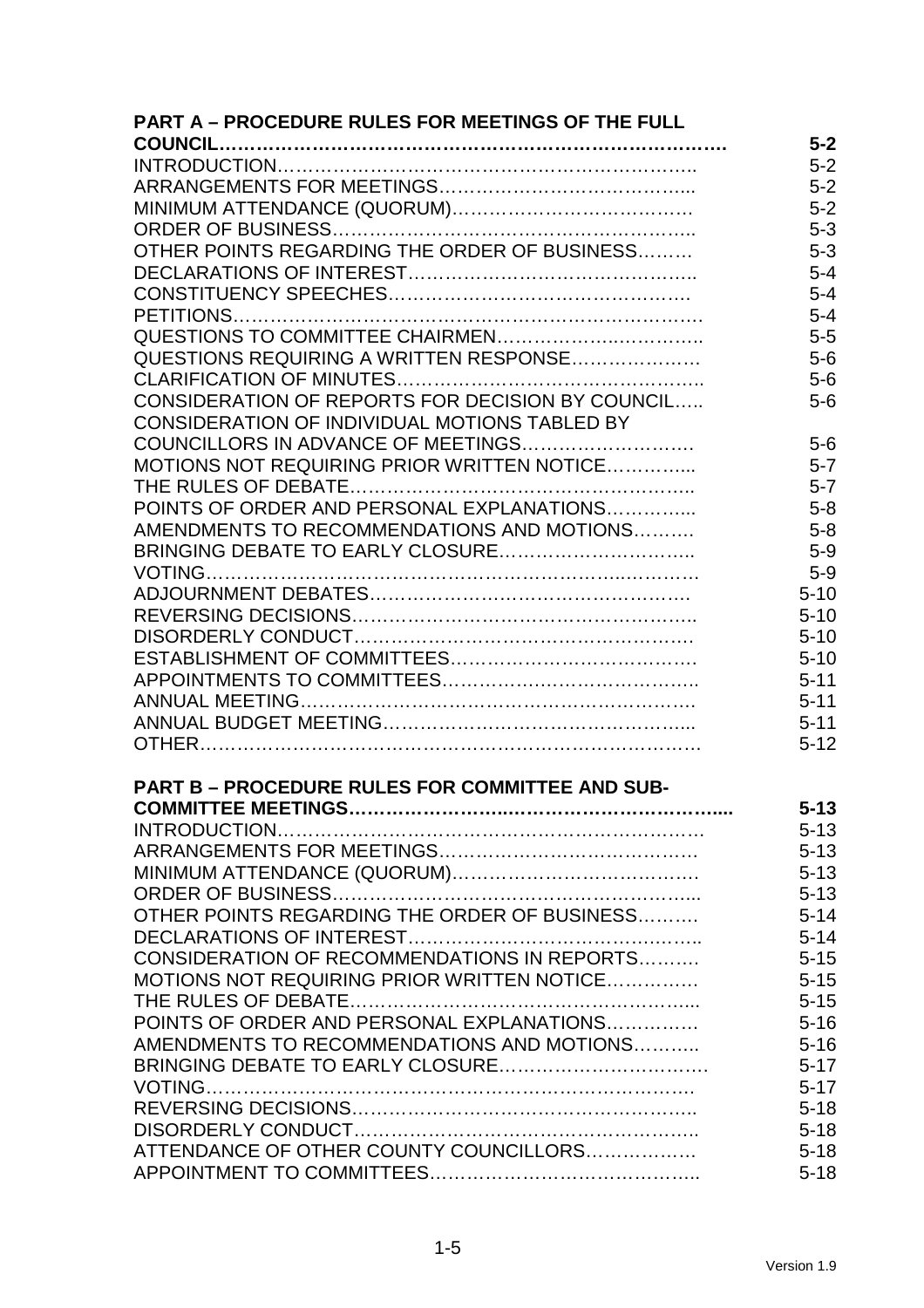|                                                           | $5 - 19$ |
|-----------------------------------------------------------|----------|
|                                                           | $5 - 19$ |
|                                                           | $5 - 19$ |
|                                                           | $5 - 19$ |
|                                                           | $5 - 19$ |
|                                                           | $5 - 19$ |
|                                                           | $5 - 19$ |
| <b>PART C - THE PROCEDURE FOR TAKING URGENT DECISIONS</b> | $5 - 21$ |
| OPTION A – URGENT DECISIONS BY COMMITTEE                  | $5 - 21$ |
|                                                           | $5 - 21$ |
|                                                           | $5 - 22$ |
| REPORT ON THE USE OF THE URGENCY PROCEDURE                | $5 - 22$ |
|                                                           |          |
|                                                           | $6-1$    |
|                                                           | $6-1$    |
|                                                           | $6-2$    |
|                                                           | $6-2$    |
|                                                           | $6 - 2$  |
|                                                           | $6 - 2$  |
|                                                           | $6 - 2$  |
|                                                           | $6 - 2$  |
|                                                           | $6 - 2$  |
|                                                           | $6 - 3$  |
|                                                           | $6 - 3$  |
| 2. FINANCIAL PLANNING AND BUDGETARY CONTROL               | $6 - 3$  |
|                                                           | $6 - 3$  |
| 4. CAPITAL EXPENDITURE AND OTHER MAJOR PROJECTS           | $6 - 3$  |
|                                                           | $6 - 3$  |
| 6. MANAGEMENT, RETENTION, SECURITY AND DISPOSAL OF        |          |
|                                                           | $6 - 3$  |
|                                                           | $6 - 3$  |
|                                                           | $6 - 3$  |
| 9. PROCUREMENT OF GOODS, SERVICES AND WORKS               | $6 - 3$  |
| 10. PAYMENT FOR GOODS, SERVICES AND WORKS                 | $6 - 3$  |
| 11. INCOME, BANKING AND IMPREST ACCOUNTS                  | $6 - 3$  |
|                                                           | $6 - 3$  |
|                                                           | $6 - 3$  |
|                                                           | $6 - 3$  |
|                                                           | $6 - 3$  |
|                                                           | $6 - 3$  |
|                                                           | $6 - 3$  |
|                                                           | $6 - 3$  |
| 19. INFORMATION AND COMMUNICATIONS TECHNOLOGY (ICT)       | $6 - 3$  |
|                                                           | $6 - 3$  |
|                                                           | $6 - 60$ |
| PART A - ALLOWANCES FOR COUNCILLORS                       | $6 - 60$ |
|                                                           | $6 - 60$ |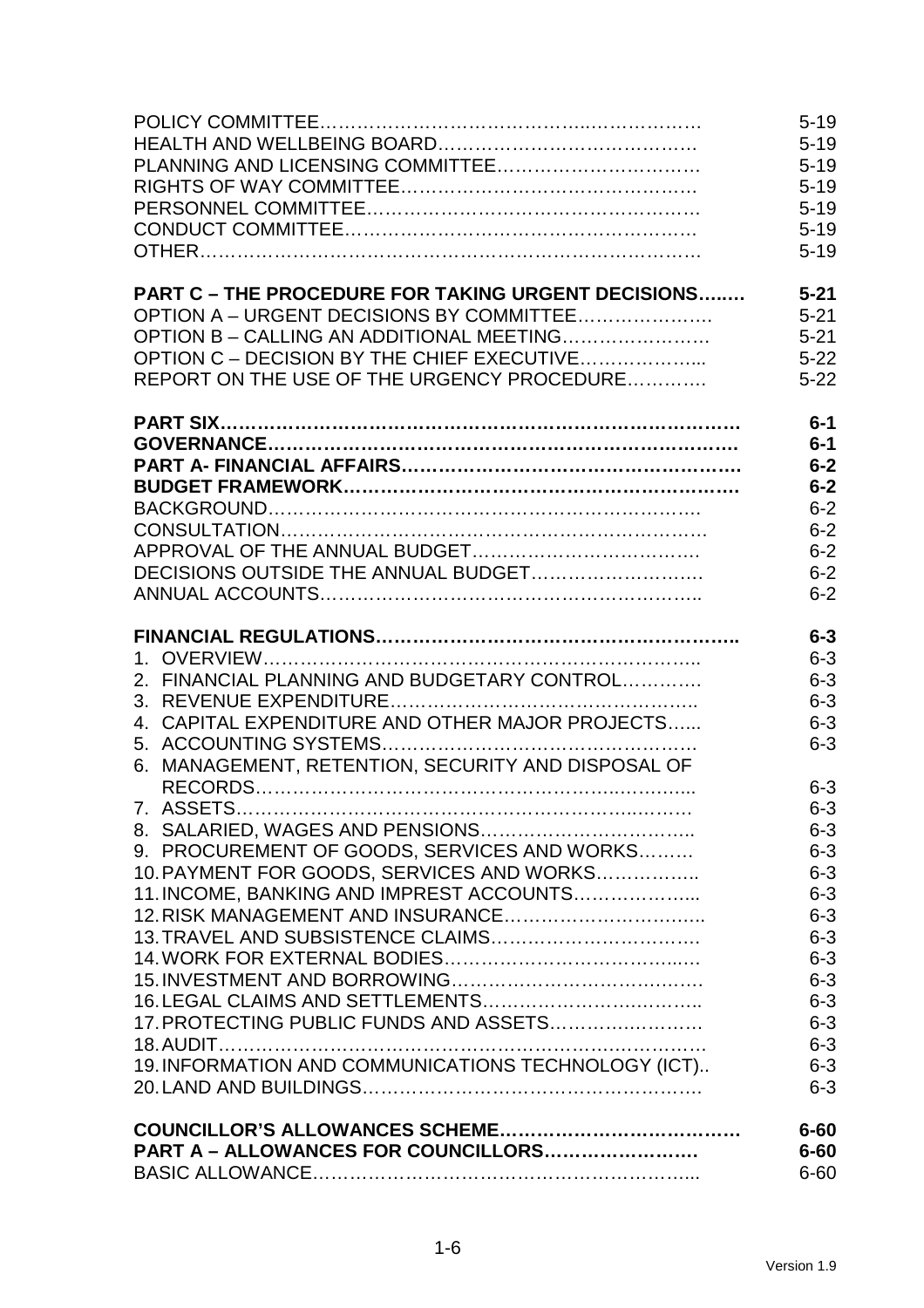|                                                        | $6 - 61$             |
|--------------------------------------------------------|----------------------|
|                                                        | $6 - 61$             |
|                                                        | $6 - 61$             |
|                                                        | $6 - 61$             |
|                                                        | $6 - 61$             |
| MATERNITY LEAVE AND ADOPTION LEAVE                     | $6 - 62$             |
|                                                        | $6 - 62$             |
| TRAVEL AND SUBSISTENCE ALLOWANCES                      | $6 - 62$             |
|                                                        | $6 - 62$             |
| PART B - ALLOWANCES FOR STATUTORY CO-OPTEES            | $6 - 62$             |
| <b>PART C - ALLOWANCES FOR EDUCATION APPEAL PANEL</b>  |                      |
|                                                        | $6 - 63$             |
| PART D - TRAVELLING AND SUBSISTENCE                    | $6 - 63$             |
|                                                        | $6 - 64$             |
|                                                        |                      |
|                                                        | $6 - 64$<br>$6 - 65$ |
|                                                        |                      |
|                                                        | $6 - 66$             |
|                                                        | 6-66                 |
|                                                        | $6 - 67$             |
|                                                        | $6 - 67$             |
|                                                        | $6 - 68$             |
| APPROVED DUTIES (TRAVELLING AND SUBSISTENCE            |                      |
|                                                        | $6 - 68$             |
|                                                        | $6 - 68$             |
| FOR STATUTORY CO-OPTEES AND OTHER CO-OPTED MEMBERS OF  |                      |
| THE COUNCIL'S COMMITTEES AND SUB-COMMITTEES            | $6 - 70$             |
| FOR MEMBERS OF EDUCATION APPEALS PANELS                | $6 - 70$             |
|                                                        | $6 - 70$             |
|                                                        | $6 - 71$             |
|                                                        | $6 - 71$             |
|                                                        | $6 - 71$             |
|                                                        | $6 - 71$             |
|                                                        | $6 - 71$             |
|                                                        |                      |
|                                                        | $6 - 73$             |
|                                                        | $6 - 73$             |
|                                                        | $6 - 73$             |
|                                                        | $6 - 74$             |
|                                                        | $6 - 74$             |
|                                                        | $6 - 74$             |
| TRAVEL TO NORTHERN IRELAND/REPUBLIC OF IRELAND/OUTSIDE |                      |
|                                                        | $6 - 75$             |
|                                                        | $6 - 75$             |
|                                                        | $6 - 75$             |
| WITHIN THE UK (INCLUDING NORTHERN IRELAND)             | $6 - 75$             |
|                                                        | $6 - 76$             |
|                                                        | $6 - 76$             |
|                                                        | $6 - 77$             |

## **PART B – CODES OF CONDUCT AND GUIDANCE FOR COUNCILLORS**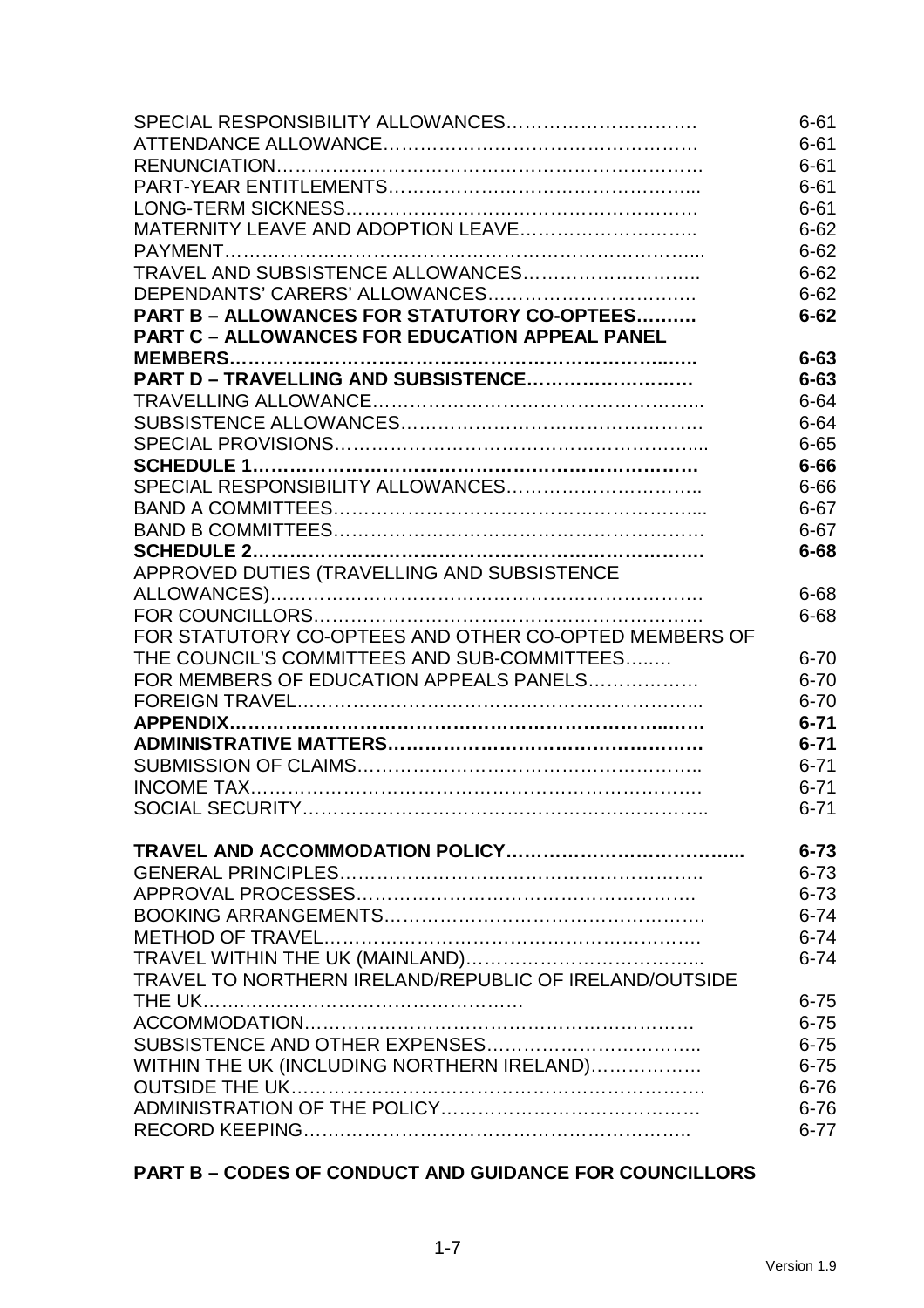|                                                           | $6 - 79$  |
|-----------------------------------------------------------|-----------|
| CODE OF CONDUCT FOR COUNCILLORS AND CO-OPTED MEMBERS      | $6 - 79$  |
|                                                           | $6 - 79$  |
|                                                           | $6 - 79$  |
|                                                           | $6 - 79$  |
| REGISTERING AND DECLARING PECUNIARY AND NON-PECUNIARY     |           |
|                                                           | $6 - 80$  |
|                                                           | $6 - 81$  |
|                                                           | $6 - 82$  |
|                                                           | $6 - 82$  |
|                                                           | $6 - 84$  |
|                                                           | $6 - 84$  |
|                                                           | $6 - 84$  |
|                                                           | $6 - 84$  |
|                                                           | $6 - 85$  |
|                                                           | $6 - 85$  |
| WHAT TO DO IF YOU ARE OFFERED HOSPITALITY                 | $6 - 86$  |
|                                                           | $6 - 86$  |
|                                                           | $6 - 86$  |
|                                                           | $6 - 86$  |
|                                                           | $6 - 87$  |
| THE RELATIONSHIP BETWEEN OFFICERS AND COUNCILLORS         | $6 - 87$  |
| THE RELATIONSHIP BETWEEN OFFICERS AND THE PUBLIC          | $6 - 87$  |
| THE RELATIONSHIP BETWEEN OFFICERS AND CONTRACTORS         | $6 - 87$  |
| APPOINTMENTS AND OTHER EMPLOYMENT MATTERS                 | $6 - 87$  |
| WORKING FOR OUTSIDE ORGANISATIONS                         | $6 - 88$  |
| USE OF COUNCIL PREMISES OR FACILITIES FOR WORK NOT        |           |
|                                                           | $6 - 88$  |
|                                                           | $6 - 88$  |
|                                                           | $6 - 88$  |
|                                                           | $6 - 88$  |
|                                                           | $6 - 88$  |
| <b>PROTOCOL FOR COUNCILLOR AND OFFICER RELATIONSHIPS</b>  | $6 - 90$  |
|                                                           | $6 - 90$  |
|                                                           | $6 - 90$  |
|                                                           | $6 - 90$  |
|                                                           | $6 - 91$  |
| THE RELATIONSHIP BETWEEN EMPLOYEES AND COUNCILLORS        | $6 - 91$  |
| OFFICER RELATIONSHIPS WITH PARTY GROUPS                   | $6 - 92$  |
| <b>EMPLOYEES TO KEEP COUNCILLORS INFORMED ABOUT LOCAL</b> | $6-92$    |
|                                                           |           |
|                                                           | $6 - 93$  |
|                                                           | $6 - 93$  |
|                                                           | 6-93      |
|                                                           | $6 - 93$  |
|                                                           | 6-93      |
| PROTOCOL FOR INVOLVEMENT IN OUTSIDE BODIES                | $.6 - 94$ |
|                                                           | $6 - 94$  |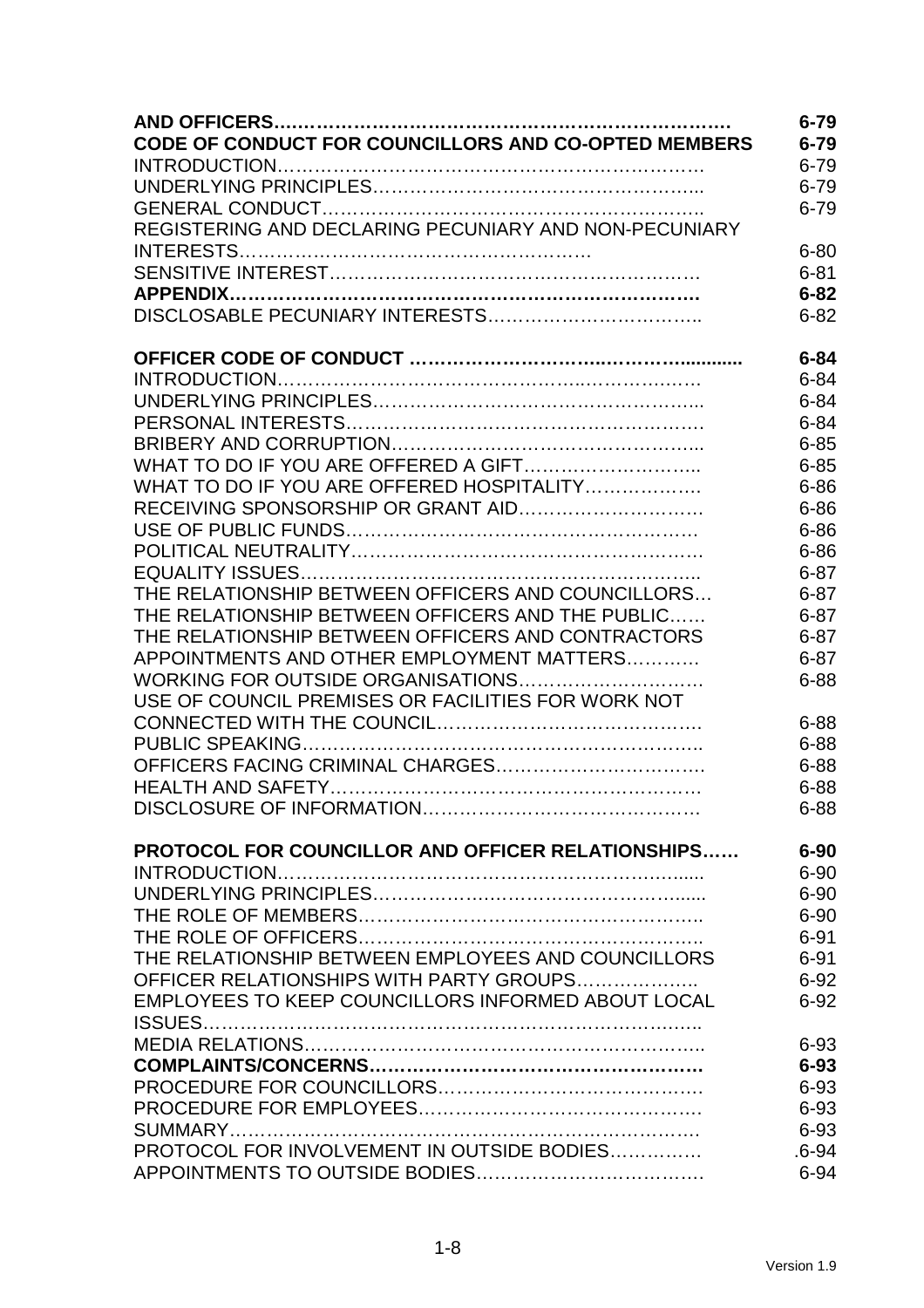| SUPPORT FOR REPRESENTATIVES ON OUTSIDE BODIES<br>RESPONSIBILITIES OF COUNTY COUNCIL REPRESENTATIVES ON | $6 - 94$  |
|--------------------------------------------------------------------------------------------------------|-----------|
|                                                                                                        | $6 - 94$  |
| PART C - EMPLOYMENT PROCEDURE RULES                                                                    | $6 - 97$  |
|                                                                                                        | $6 - 97$  |
| APPOINTMENT AND DISMISSAL - SENIOR EMPLOYEES                                                           | $6 - 97$  |
|                                                                                                        | $6 - 97$  |
|                                                                                                        | 6-98      |
| APPOINTMENT OF ASSISTANTS TO POLITICAL GROUPS                                                          | $6 - 98$  |
| APPOINTMENT, DISMISSAL AND MANAGEMENT OF ALL OTHER                                                     |           |
|                                                                                                        | 6-99      |
|                                                                                                        | 6-99      |
|                                                                                                        | 6-99      |
| CHANGES TO STAFFING AND STRUCTURE RECORDS                                                              | $6 - 100$ |
|                                                                                                        | $6 - 100$ |
| RESOLUTION OF DISPUTES UNDER THE EMPLOYMENT RELATIONS                                                  |           |
|                                                                                                        | $6 - 100$ |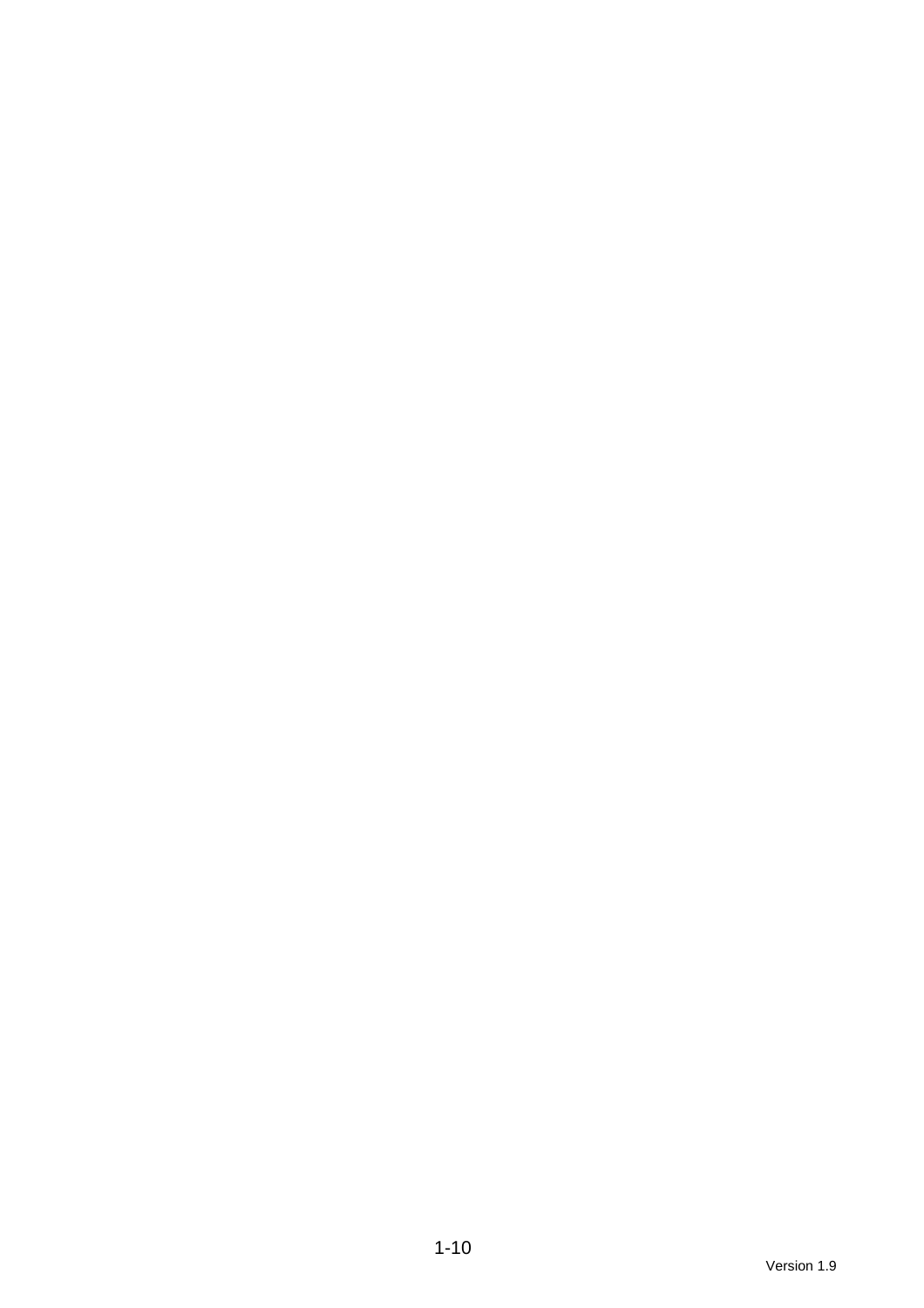#### **PART ONE**

#### **INTRODUCTION**

1. This Constitution sets out how Nottinghamshire County Council is governed including how decisions are made.

#### **THE COUNCIL'S DECISION-MAKING STRUCTURE**

- 2. The Council and its committees and officers will make decisions in accordance with the Authority's governing principles which are as follows:
	- a. Creating and implementing a strategic vision for Nottinghamshire
	- b. Focusing on outcomes for the people of Nottinghamshire
	- c. Councillors and staff working together to achieve the Council's common purpose
	- d. Upholding high standards of conduct and behaviour
	- e. Taking informed and transparent decisions
	- f. Engaging with local people and other stakeholders to ensure robust public accountability and putting the customer at the heart of everything we do
	- g. Ensuring the effectiveness of Councillors and staff through appropriate support.
- 3. With the exception of day-to-day operational matters, all decisions of the Council are taken either at Full Council involving all 67 County Councillors, or by committees. Committees are comprised of councillors, to reflect the political balance of the Council.
- 4. The Council has appointed the following committees:

| <b>Adult Social Care and Health</b><br>Committee | <b>Culture Committee</b>                  |
|--------------------------------------------------|-------------------------------------------|
|                                                  | <b>Economic Development Committee</b>     |
| <b>Appeals Sub-Committee</b>                     | <b>Environment and Sustainability</b>     |
| <b>Audit Committee</b>                           | Committee                                 |
| <b>Children and Young People's</b><br>Committee  | <b>Finance and Property Committee</b>     |
|                                                  | <b>Grant Aid Sub-Committee</b>            |
| <b>Community Safety Committee</b>                | <b>Health Scrutiny Committee</b>          |
| Corporate Parenting Sub-Committee                | <b>Planning &amp; Licensing Committee</b> |
|                                                  |                                           |
| Joint Committee on Strategic                     |                                           |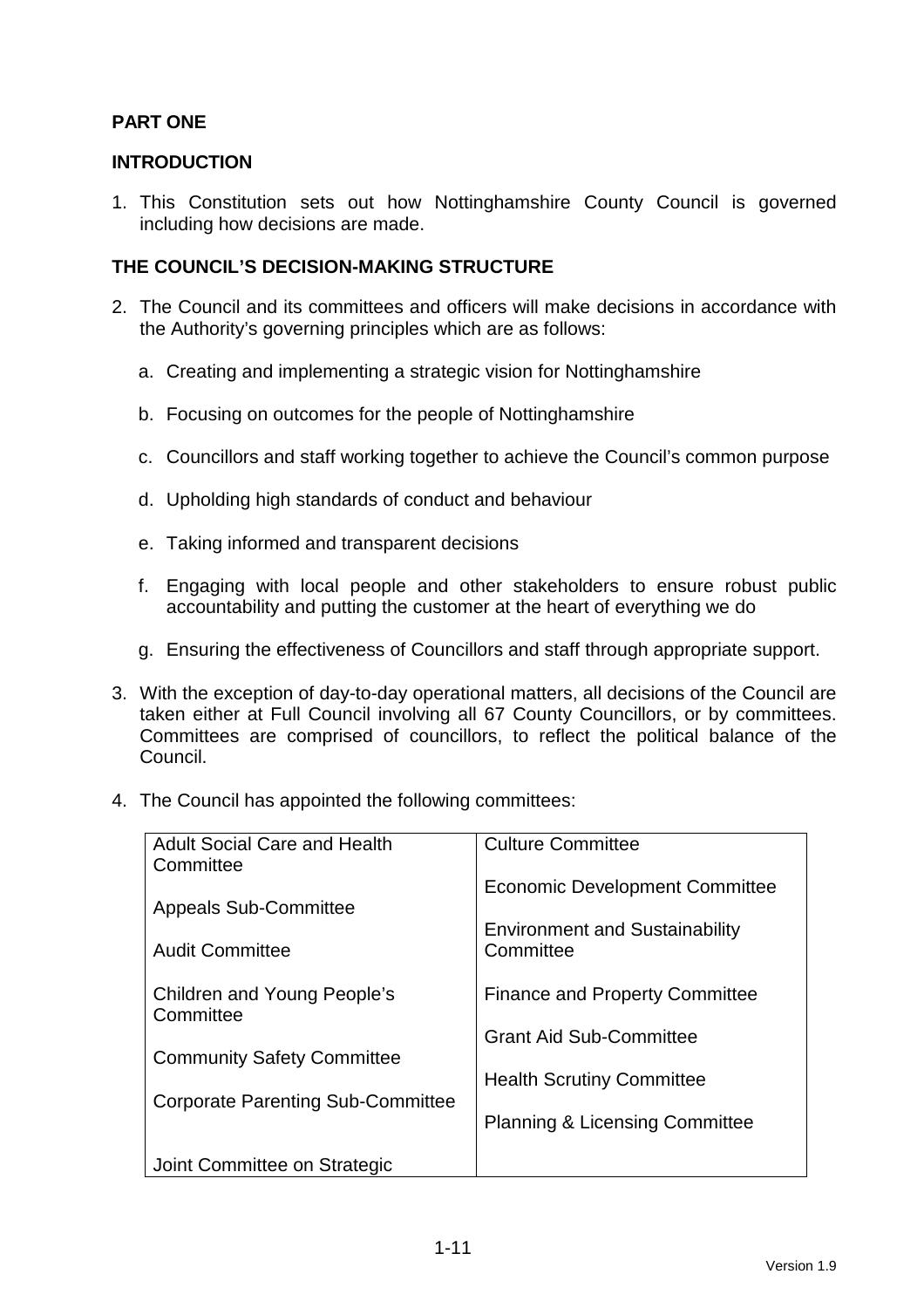| <b>Planning &amp; Transport</b>                 | <b>Personnel Committee</b>              |
|-------------------------------------------------|-----------------------------------------|
| Joint City/Council Health Scrutiny<br>Committee | <b>Policy Committee</b>                 |
|                                                 | <b>Public Health Committee</b>          |
| <b>Local Joint Resolutions Committee</b>        | <b>Rights of Way Committee</b>          |
| Nottinghamshire Pension Fund<br>Committee       | <b>Senior Staffing Sub-Committee</b>    |
| <b>Pensions Investment Sub-Committee</b>        | Health and Wellbeing Board              |
| <b>Pensions Sub-Committee</b>                   | <b>Transport and Highways Committee</b> |

- 5. Part Four of this Constitution sets out Council, committee and employee responsibilities in detail.
- 6. All Council and committee decisions are taken following consideration of a report which gives background information, any alternative options available and other relevant considerations such as the potential impact on equalities, crime and disorder and human rights. The procedure for committee meetings where decisions are taken is set out in Part Five.

#### **PUBLIC INVOLVEMENT**

- 7. The Council encourages the public of Nottinghamshire to get involved in local democracy and decision-making.
- 8. The public elects County Councillors every four years. They also have the right to submit petitions. More information on petitions is available in Part Five of this Constitution.
- 9. Access to the right information is essential if the public is to be properly involved; Part Three of this Constitution explains how information is made available. In particular, the public has the right to attend all meetings of Council and its committees, and to see reports and background papers. The Council's diary of meetings and reports are available on the Council's website: www.nottinghamshire.gov.uk
- 10. The Council operates complaints procedures which are overseen by the Local Government Ombudsman.

#### **COUNCILLORS**

11. Councillors collectively are the ultimate policy makers. The Council's Policy Framework is set out in Part Two of this Constitution. Their role is to act in the interests of the whole county of Nottinghamshire, and also to represent the communities which elected them, bringing their views to the decision-making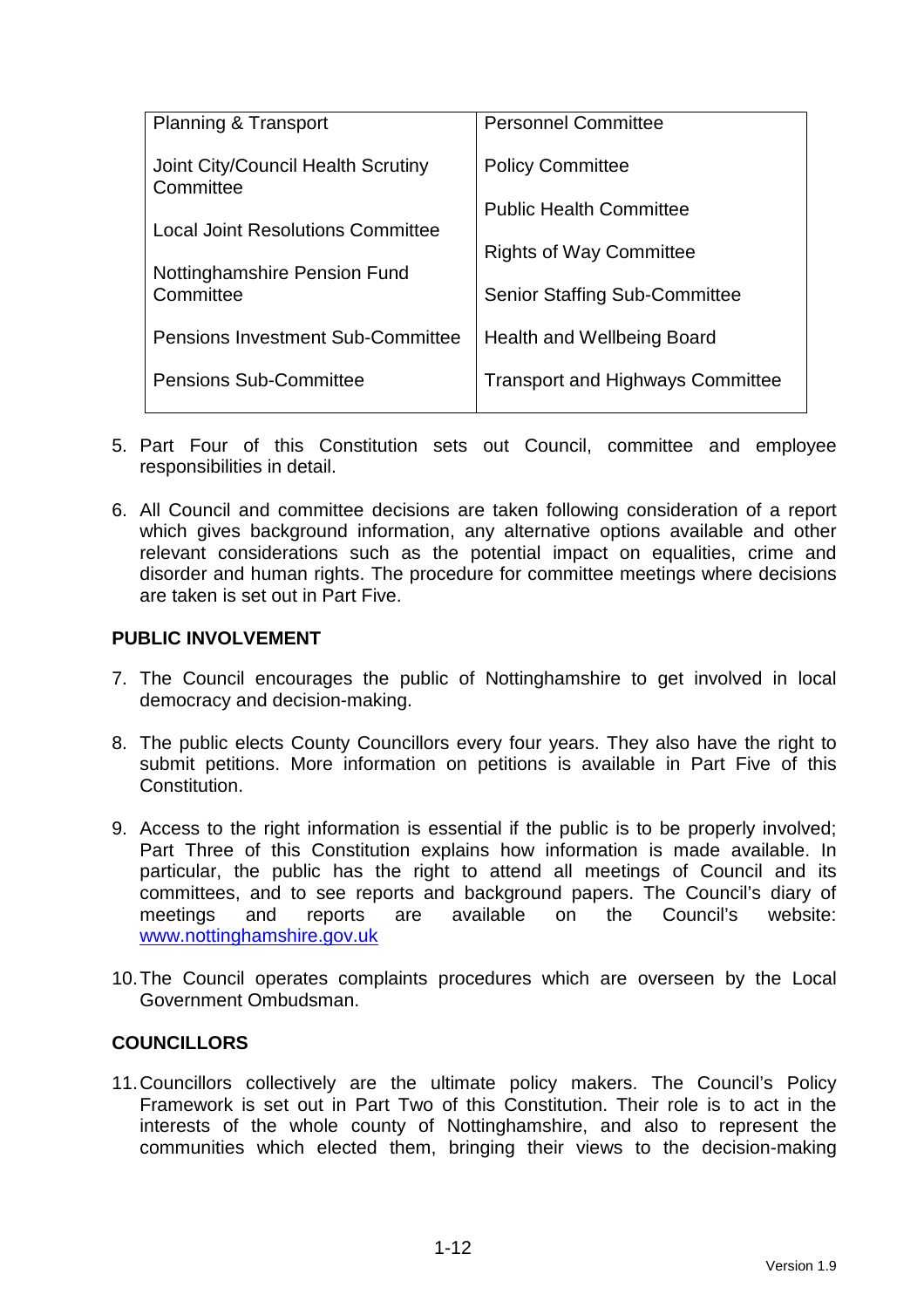process. In addition they deal with individual casework and act on behalf of constituents in resolving particular problems.

- 12. Nottinghamshire County Councillors have adopted a Code of Conduct to ensure the highest standards are maintained. This is set out in Part Six of this Constitution.
- 13. The Council elects a Chairman and Vice-Chairman of the Council annually. They will carry out the formal and ceremonial duties of the Council, chairing meetings of Full Council and representing the Authority at civic functions.
- 14. The Chairman of Policy Committee will be the Council Leader and the Vice-Chairman will be the Deputy Leader.

#### **STAFFING**

- 15. The Council employs staff to carry out its functions and decides every year how many are required. The Staffing Procedure Rules [see Part Six of this Constitution] set out how decisions relating to staffing issues will be taken.
- 16. The Council has also adopted a Code of Conduct to ensure the highest standards are maintained. This is set out in Part Six of this Constitution.
- 17. There is a legal requirement to allocate some specific responsibilities to officers and the Council has designated the following posts:

| <b>Chief Executive</b>                                   | Head of Paid Service & Proper Officer |
|----------------------------------------------------------|---------------------------------------|
| Corporate Director Policy, Planning   Monitoring Officer |                                       |
| and Corporate Services                                   |                                       |
| <b>Service Director Financial Services</b>               | Chief Finance Officer (also known as  |
|                                                          | Section 151 Officer)                  |

18. These post holders' specific responsibilities are set out in Part Four of this Constitution.

#### **FINANCES**

- 19. To ensure transparency and propriety in how the Council spends taxpayers' money, the Council has adopted Financial Regulations which are set out in Part Six of this Constitution. The Council sets its budget annually; the framework for the process is set out in Part Six of this Constitution.
- 20. It has also adopted a Scheme of Councillor Allowances and Travel and Accommodation Policy regarding expenses, both of which are set out in Part Six.
- 21. The Council publishes its annual statement of accounts and all individual items of expenditure over £500 on its website, and approves and publishes senior officer pay.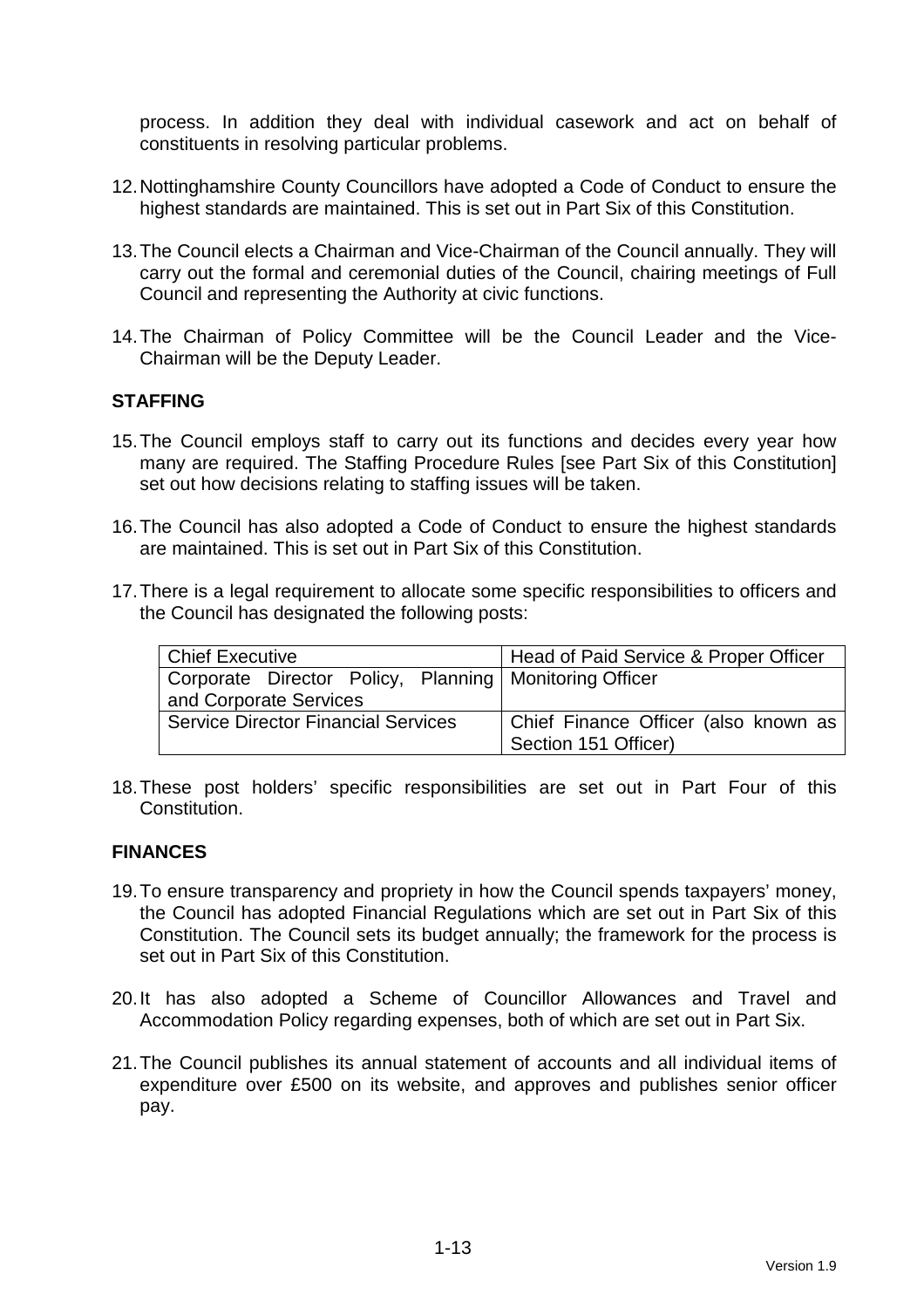#### **PARTNERSHIP WORKING**

- 22. The Council is committed to working with its partners such as the City Council, district and borough councils, parish councils, the Health Service, the voluntary sector and other public bodies, to deliver services in the most effective way. The Council has adopted a protocol for councillors and officers involved with outside bodies. This is set out in Part Six of this Constitution.
- 23. The Council may also contract-out functions to other bodies or organisations where considered appropriate.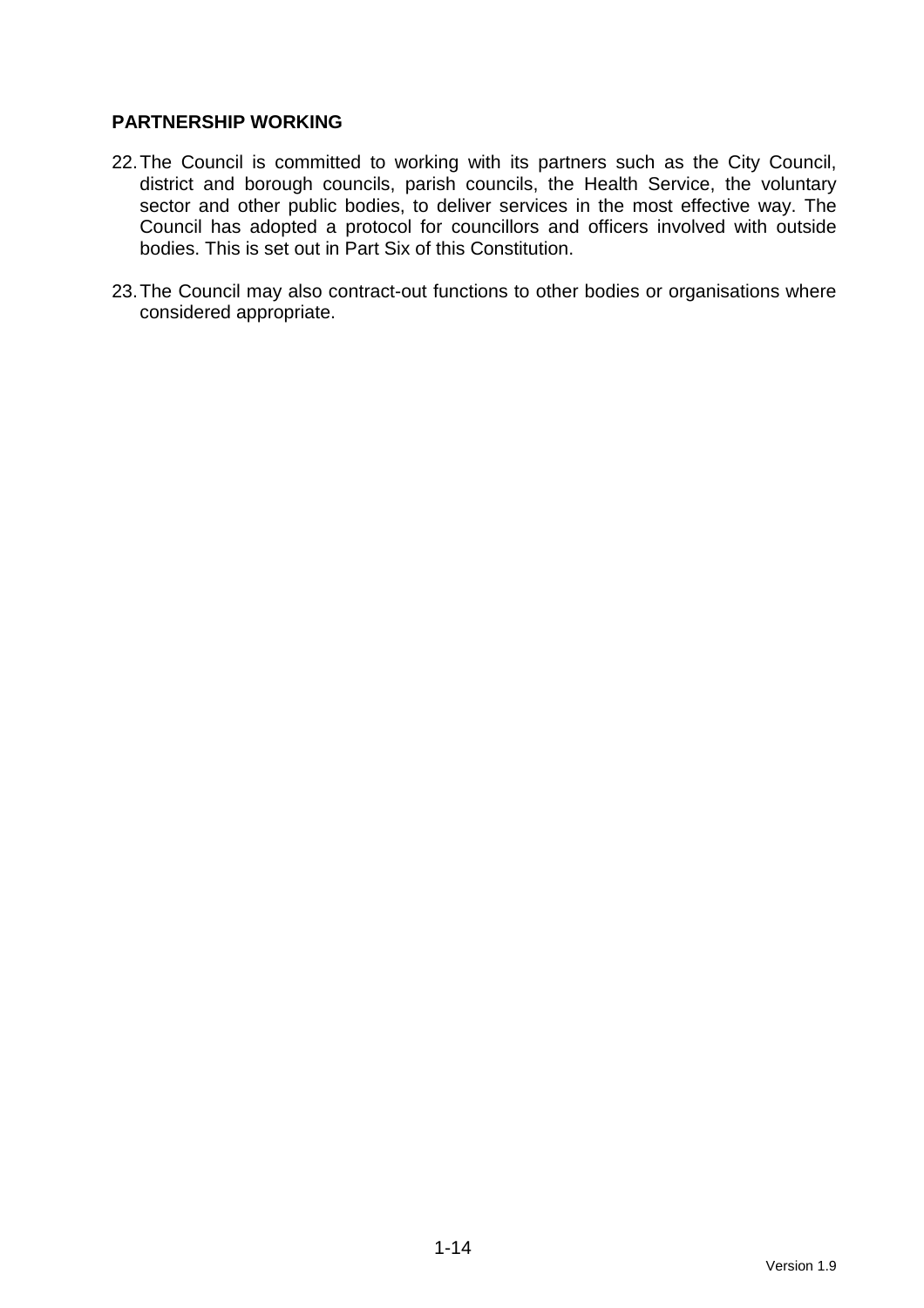### **PART TWO**

### **POLICY FRAMEWORK**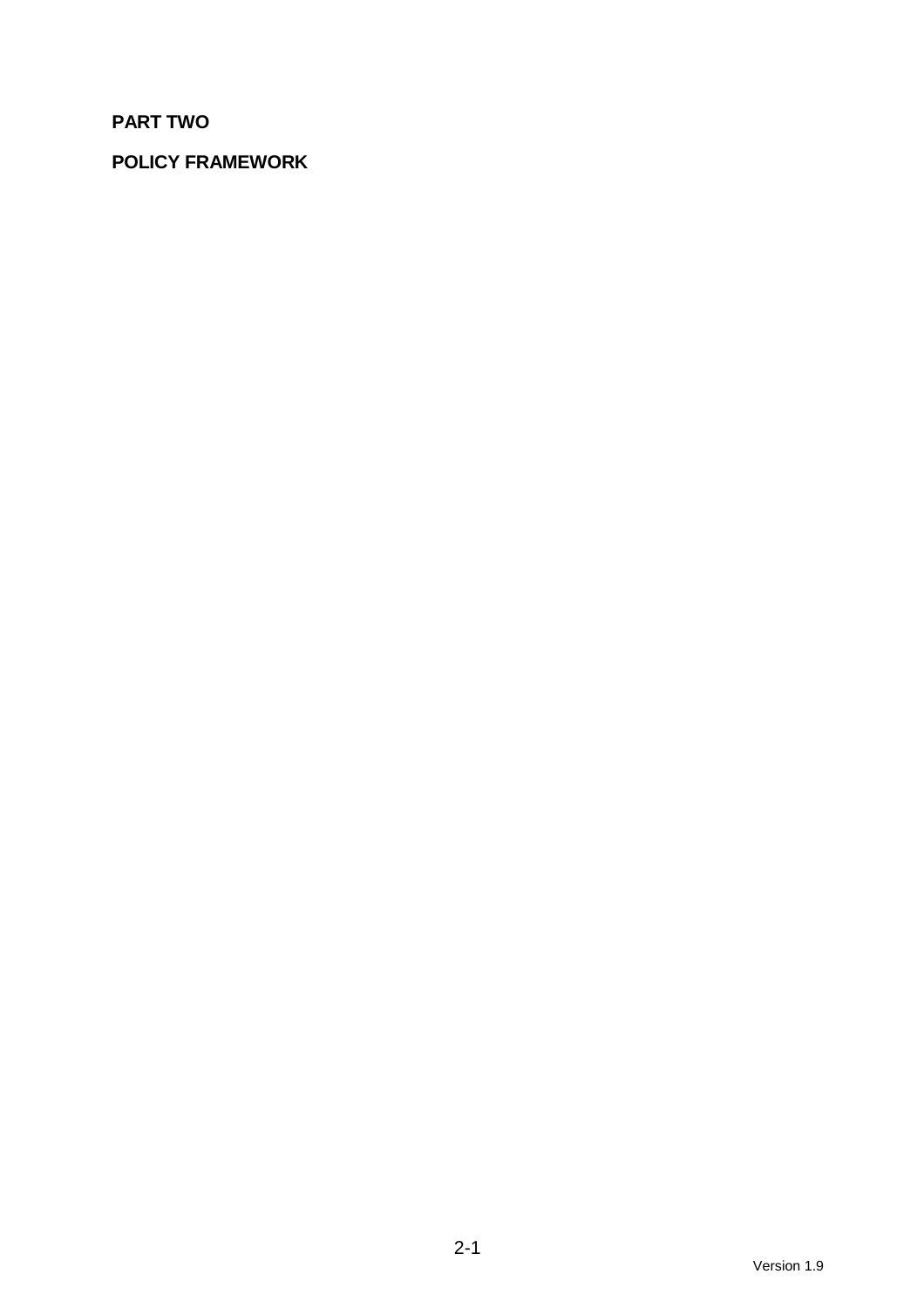#### **RESPONSIBILITY FOR POLICY**

1. Councillors are collectively the ultimate policy makers for the County Council. The Council's policies are set by Councillors as set out in the responsibility for functions of the Full Council and the Policy Committee.

#### **POLICY**

- 2. The Council's policies establish the principles that the organisation will follow in
	- a. according with the Council's governing principles
	- b. implementing the strategic vision for Nottinghamshire
	- c. all decision making
	- d. developing, improving, commissioning and providing services
	- e. representing the views of the Council and Nottinghamshire.
- 3. The council's ambitions, values and priorities will be set out in a strategic vision for Nottinghamshire.
- 4. The strategic vision for Nottinghamshire will be delivered through a Plan. The council will report progress and achievements against the Plan.

#### **FRAMEWORK**

- 5. The Council's policies and strategies will be informed by the strategic vision for Nottinghamshire, the ambitions, values and priorities set out in the vision and the Plan to deliver it.
- 6. The Council's policies and strategies will be supported by a plan for implementation of the policy or delivery of the strategy. The council will report progress and achievements against these Plans.
- 7. The Council's policies and strategies will be accessed from a single policy library and will be subject to review.
- 8. The development and review of policy will be led by Councillors. The Council will usually set one policy with service specific considerations if appropriate.
- 9. The Council may develop procedures and issue guidance in accordance with its policies.
- 10. Within the responsibility for functions of the Full Council and the Policy Committee Policy is a collective term which includes the Council's policies, strategies and statutory plans.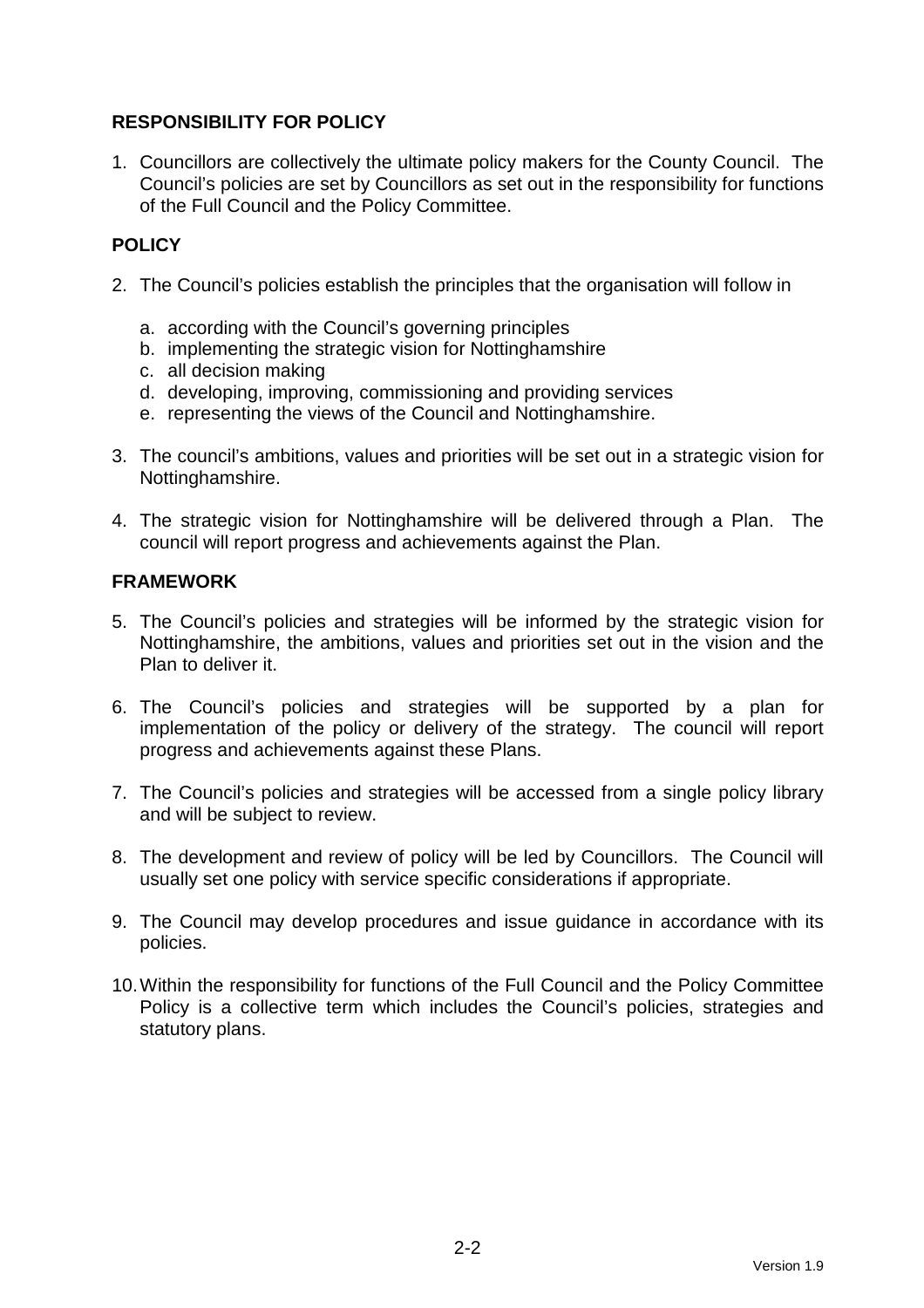#### **PART THREE**

**TRANSPARENCY** 

**ACCESS TO INFORMATION AND MEETINGS**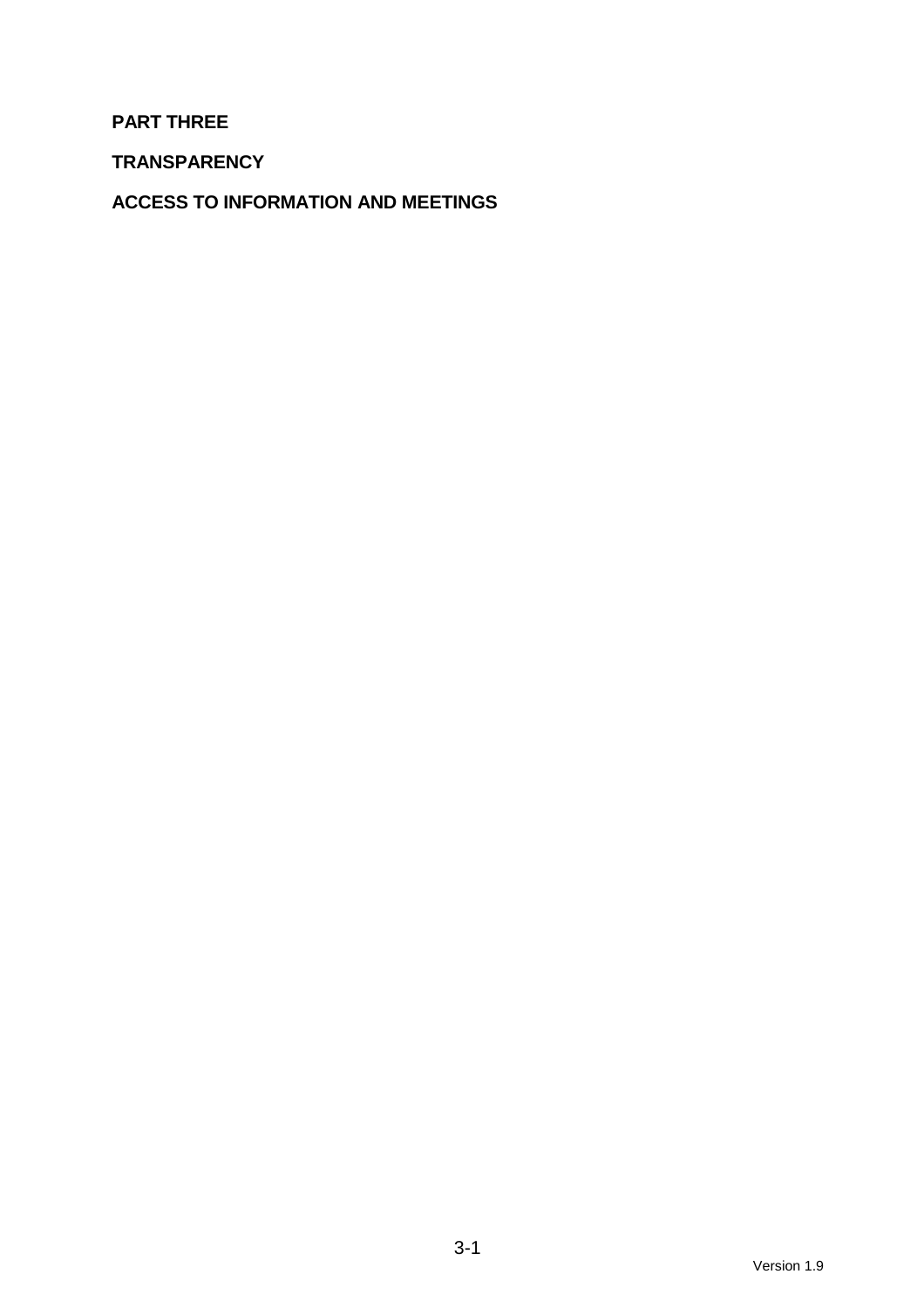#### **INTRODUCTION**

- 1. Nottinghamshire County Council is committed to the principles of openness and accountability and encourages the public to attend meetings and take an active interest in how the Council works.
- 2. The Council is committed to making available minutes, agendas and reports for public inspection.
- 3. Councillors have additional rights to access information which they need to assist them in fulfilling their responsibilities.
- 4. These rules apply to all meetings of the Council, committees and sub-committees and set out the rights of individuals to attend meetings and access information.

#### **REPORTS**

- 5. Committee reports will normally be available to the public. However if exempt information is required to enable a proper decision to be taken, it will be placed in an appendix to the report. Categories of exempt information are set out below.
- 6. Reports which include exempt information will set out the reason for this exemption and in the body of the report explain why it is not in the public interest to make that information available at that time.
- 7. On rare occasions it may be necessary for a whole report to be exempt and not publicly available due to the nature of the information it contains.
- 8. All reports will include a list of background papers (if any) relating to the subject matter of the report which:
	- a. have been relied on in preparing the report (e.g. a consultant's report);
	- b. disclose any facts or matters on which the report or an important part of the report is based;
- 9. Reports may also include a list of any previous reports on the same issue and other published information that is relevant
- 10. Anyone requiring a copy of background papers for any report should contact Democratic Services. The list of background papers should indicate whether any papers include exempt or confidential information which cannot be disclosed.

#### **MEETINGS**

- 11. The Council will give at least five clear working days' notice of all meetings. Details of all meetings will be posted on the notice board at County Hall and the Council's website: www.nottinghamshire.gov.uk.
- 12. Copies of the agenda and reports for meetings will be made available to the public for inspection at County Hall and will also be available on the Council's website. These documents will be made available: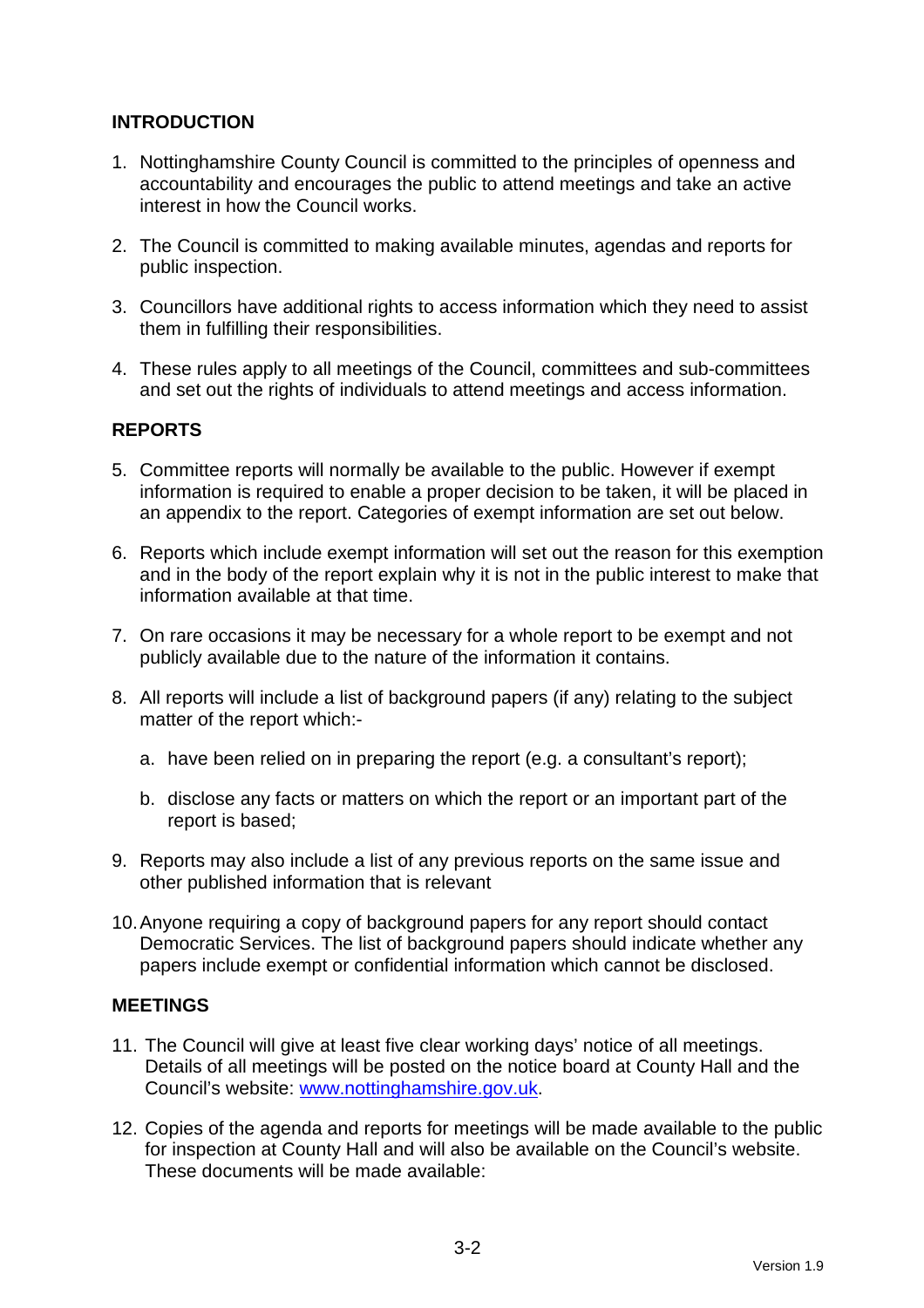- a. five clear working days before the meeting; or
- b. in the case of an urgent item or additional information, as soon as possible.
- 13. Members of the public may attend all meetings of the Council and its committees and will only be excluded when exempt information is discussed.

#### **PUBLIC ACCESS TO DOCUMENTS AFTER THE MEETING**

- 14. Copies of meeting documents will be publicly available for 6 years following the date of the meeting unless they relate to exempt or confidential information.
- 15. The Council will supply copies of the publicly available documents to any person who requests them but may make a charge for costs incurred such as postage and photocopying.
- 16. Meeting documents will include minutes of meetings, agendas and reports. In respect of meetings of the Full Council, minutes of meetings will record any Councillor's absence of more than 30 minutes from a meeting.

#### **CIRCUMSTANCES WHERE THE PUBLIC ARE EXCLUDED FROM MEETINGS**

- 17. Members of the public may be excluded from a meeting where exempt information as set out below is being discussed.
- 18. Members of the public must be excluded from a meeting where confidential information is being discussed. Confidential information for these purposes is:
	- a. information given to the Council by a Government Department on terms which do not permit its public disclosure; or
	- b. information which cannot be publicly disclosed by virtue of any enactment or by Court Order.

#### **CATEGORIES OF EXEMPT INFORMATION**

- 1. Information relating to any individual, such as names, addresses, telephone numbers, or job titles
- 2. Information which is likely to reveal the identity of an individual, such as names, addresses, telephone numbers, or job titles
- 3. Information relating to the financial or business affairs of individuals or organisations (including the Council). This could include contemplated as well as past or current activities
- 4. Information relating to any consultations or negotiations on employee relations
- 5. Information to which legal professional privilege applies
- 6. Information which discloses the Council's intention to issue a formal legal notice or make a formal legal order or direction
- 7. Information relating to any action taken or to be taken in connection with the prevention, investigation or prosecution of crime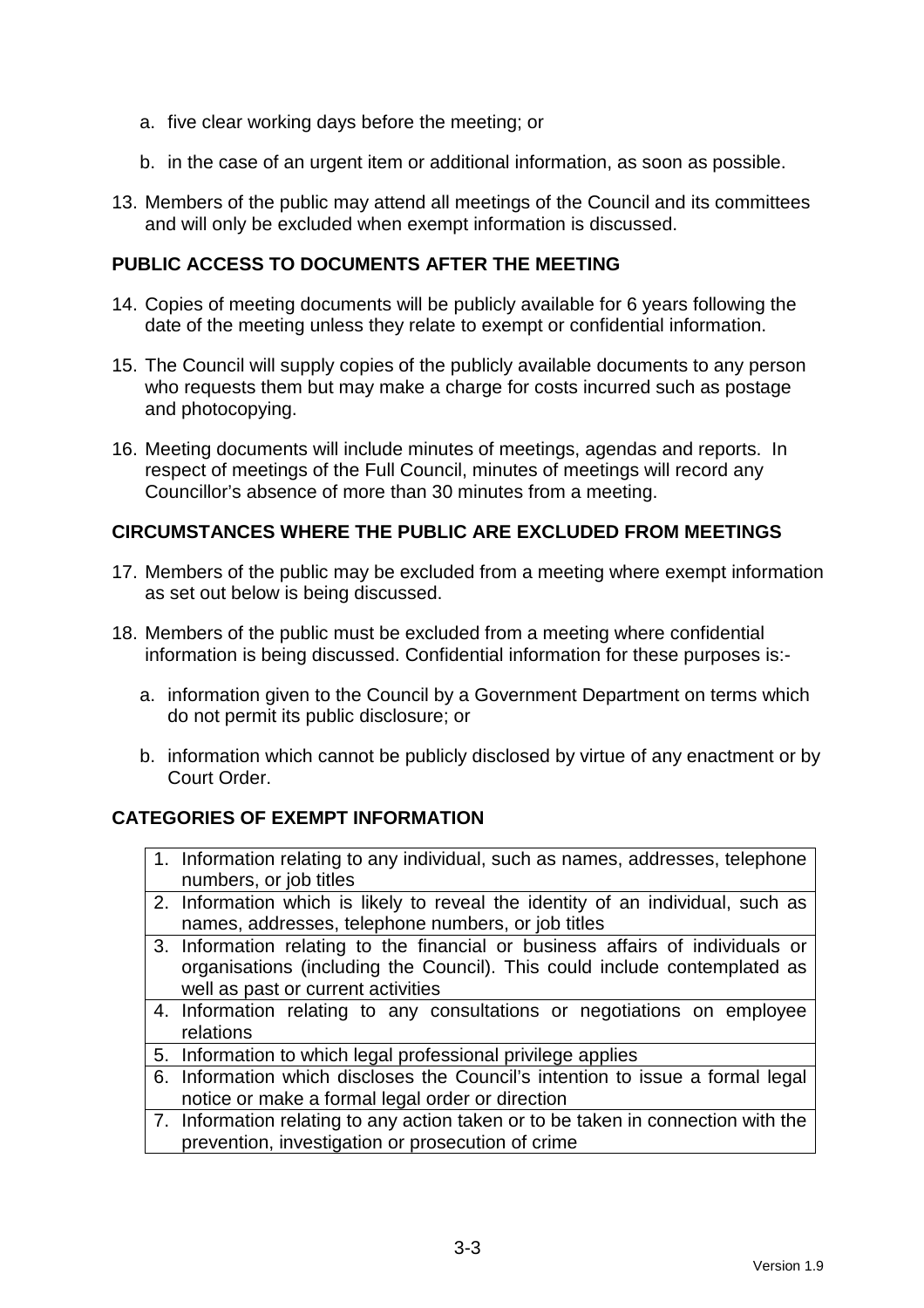- 19. General Conditions for all categories of exempt information:
	- a. Information **is not** exempt information if it relates to proposed development for which the Council as local planning authority may grant itself planning permission.
	- b. Information **is not** exempt if it is required by law to be publicly available.
	- c. Information can be exempt if it falls within one of the categories above and the public interest in maintaining the exemption outweighs the public interest in disclosing the information.

#### **ADDITIONAL RIGHTS TO INFORMATION**

- 20. The provisions in this section of the Constitution do not affect any specific rights relating to the access of information which are contained elsewhere in this Constitution or the law; for example the Freedom of Information Act and the Data Protection Act
- 21. Previously exempt information may subsequently be made available if the reason for exemption no longer applies.

#### **COUNCILLORS' ADDITIONAL RIGHTS**

#### **ATTENDANCE AT MEETINGS**

22. The PART B – PROCEDURE RULES FOR COMMITTEE AND SUB-COMMITTEE MEETINGS set out the provisions that apply to Councillors who wish to attend meetings of which they are not a member.

#### **ACCESS TO INFORMATION**

23. Councillors may request officers to provide them with any information they need to assist them in fulfilling their responsibilities as elected representatives. However, Councillors may not be able to access information which in the opinion of the Monitoring Officer is in draft form, contains confidential or exempt information as defined in this section, or where disclosure would breach the provisions of the Data Protection Act.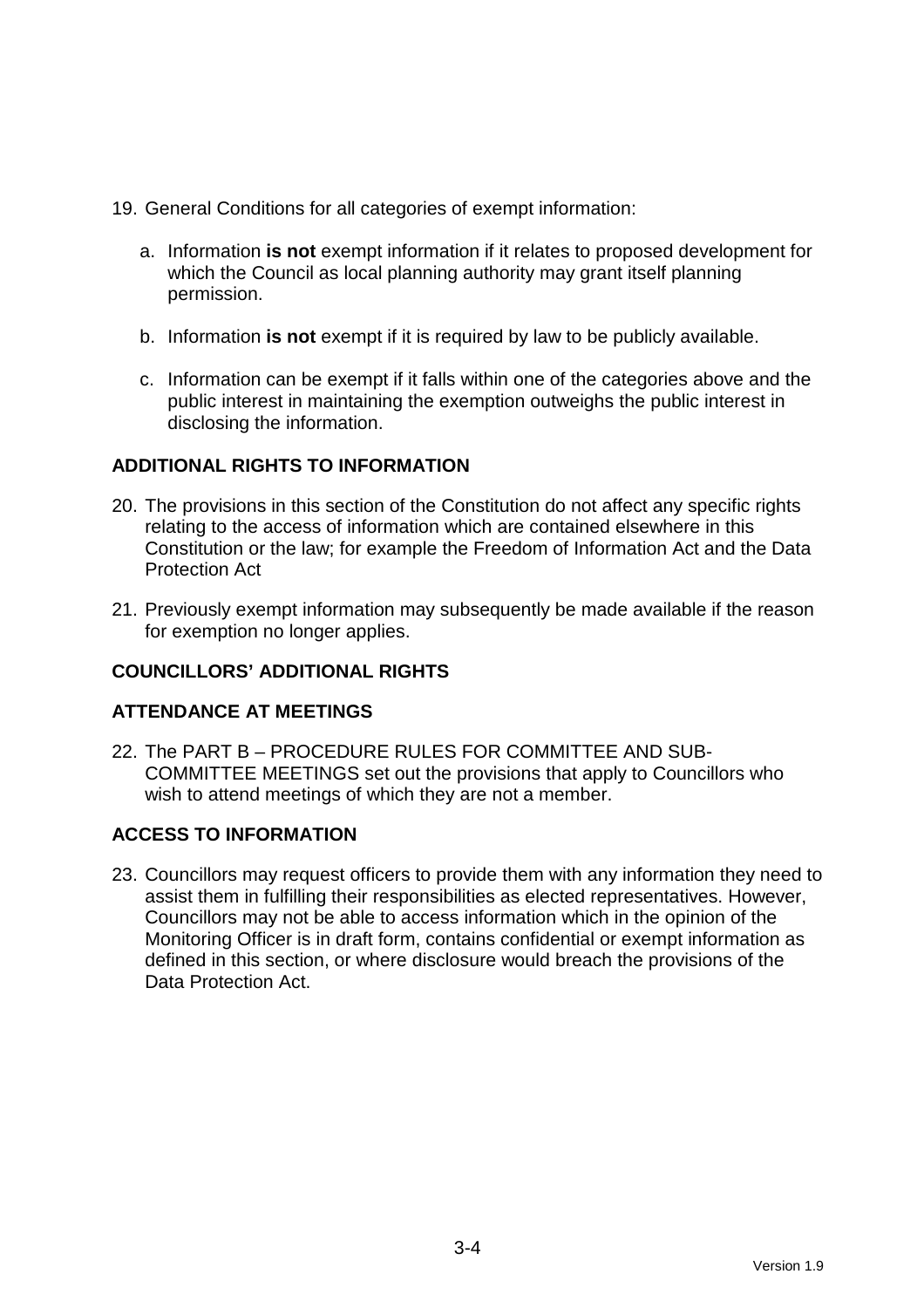**PART FOUR** 

**ACCOUNTABILITY** 

#### **RESPONSIBILITY FOR FUNCTIONS**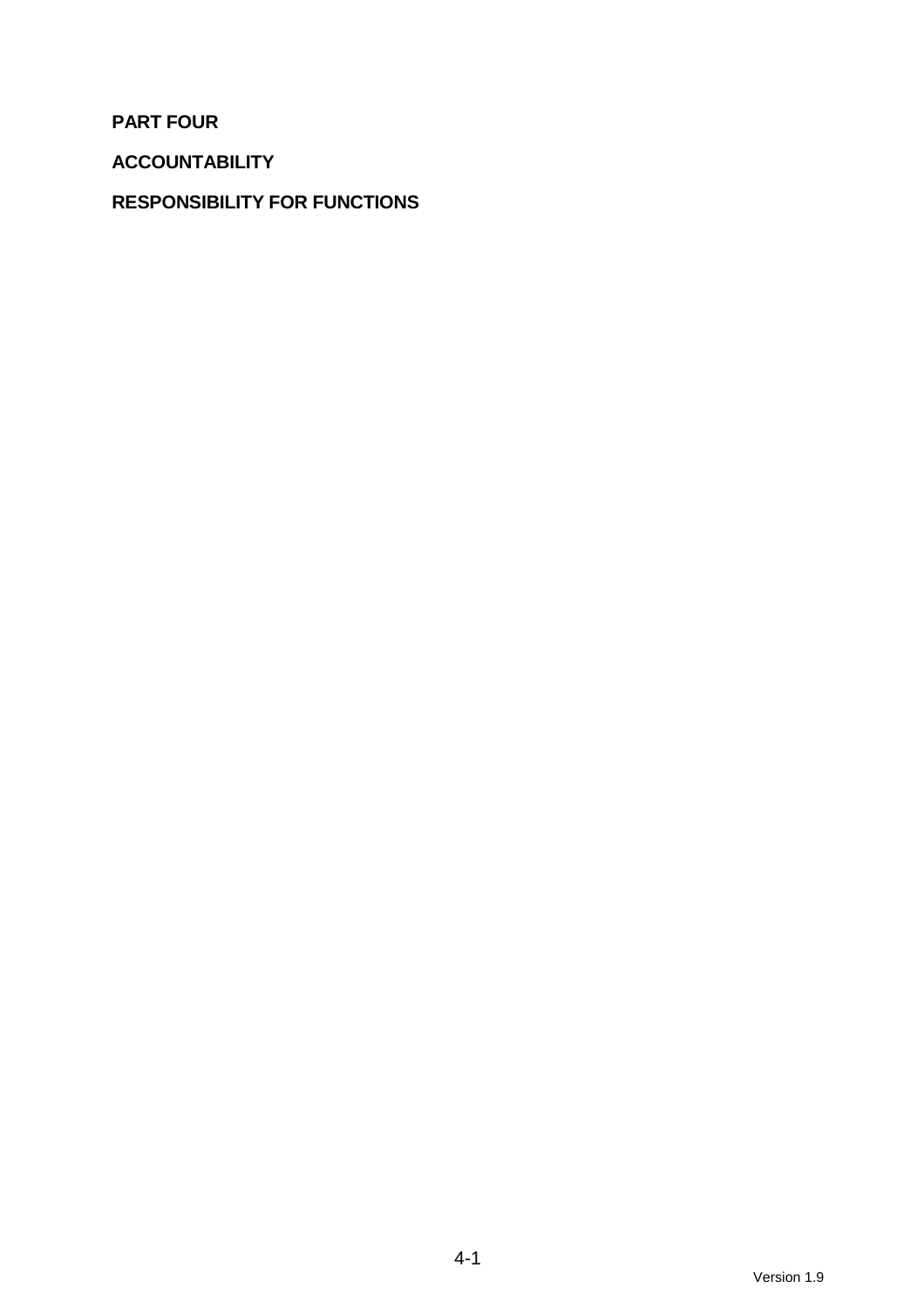#### **INTRODUCTION**

- 1. This part of the Constitution sets out the responsibilities of Full Council, its committees and officers.
- 2. In the absence of the relevant committee chairman, the vice-chairman will substitute.
- 3. All Councillors are encouraged to undertake regular training and for the following committees there is a specific training requirement:
	- a. Appeals Committee
	- b. Planning and Licensing Committee
	- c. Rights of Way Committee
	- d. Senior Staffing Sub-Committee
- 4. The Council has established scrutiny committees to deal with health matters; other statutory scrutiny functions will be carried out by the Policy Committee and Community Safety Committee.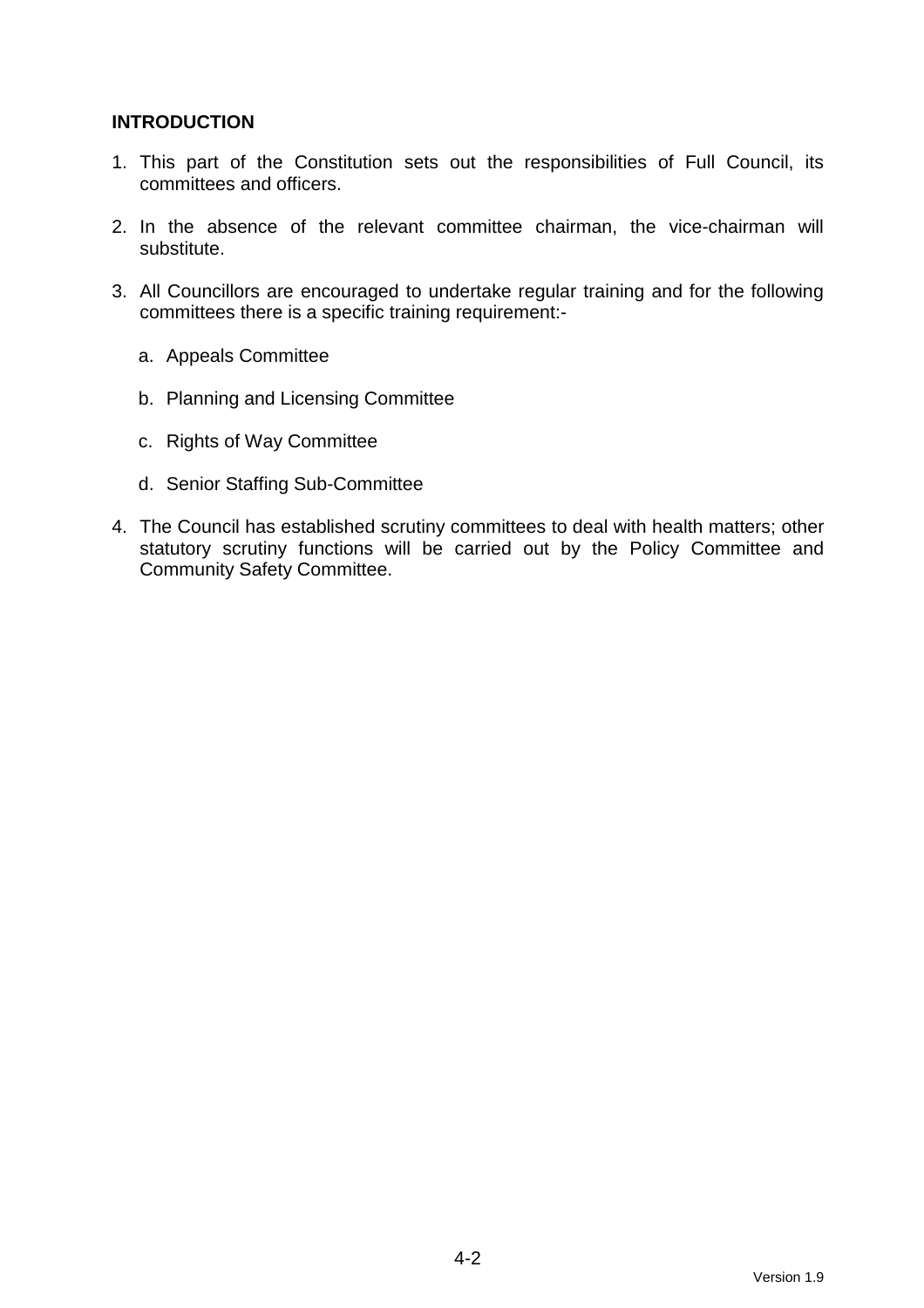#### **PART A – TERMS OF REFERENCE**

#### **THE FULL COUNCIL**

- 1. The functions listed below are reserved to the Full Council and can only be discharged by the Full Council:
	- a. Determining all policies and plans statutorily reserved to the Full Council including:
		- Annual library plan/strategy
		- Crime and disorder reduction strategy (Community Safety Agreement)
		- Local transport plan
		- Plans and alterations which together comprise the Development Plan
		- Sustainable community strategy
		- Youth justice plan (Youth Crime Strategy)
	- b. The approval or adoption of a plan or strategy for the control of the Council's borrowing, investments or capital expenditure, or for determining the Council's minimum revenue provision; the Budget
	- c. The approval of any of the above documents in the event they, or part of them, need to be submitted to the Secretary of State or any Government Minister for final approval, including where they are to be submitted in draft form
	- d. The approval of changes to any plan or strategy referred to above, unless:
		- that change is required by the Secretary of State or any Government Minister where the plan or strategy has been submitted to them for approval, or
		- Full Council specifically delegated authority in relation to these functions when it approved or adopted the plan or strategy
	- e. Adopting and changing the Constitution
	- f. Establishing committees and deciding their terms of reference and size
	- g. Appointing and removing chairmen and vice-chairmen
	- h. Authorising appointments to any joint committees
	- i. Authorising appointments to the Nottinghamshire and City of Nottingham Fire Authority
	- j. Approving a Members' Allowances Scheme including any provision for Chairman's and Vice Chairman's expenses
	- k. Approving the annual Senior Officer Pay Policy Statement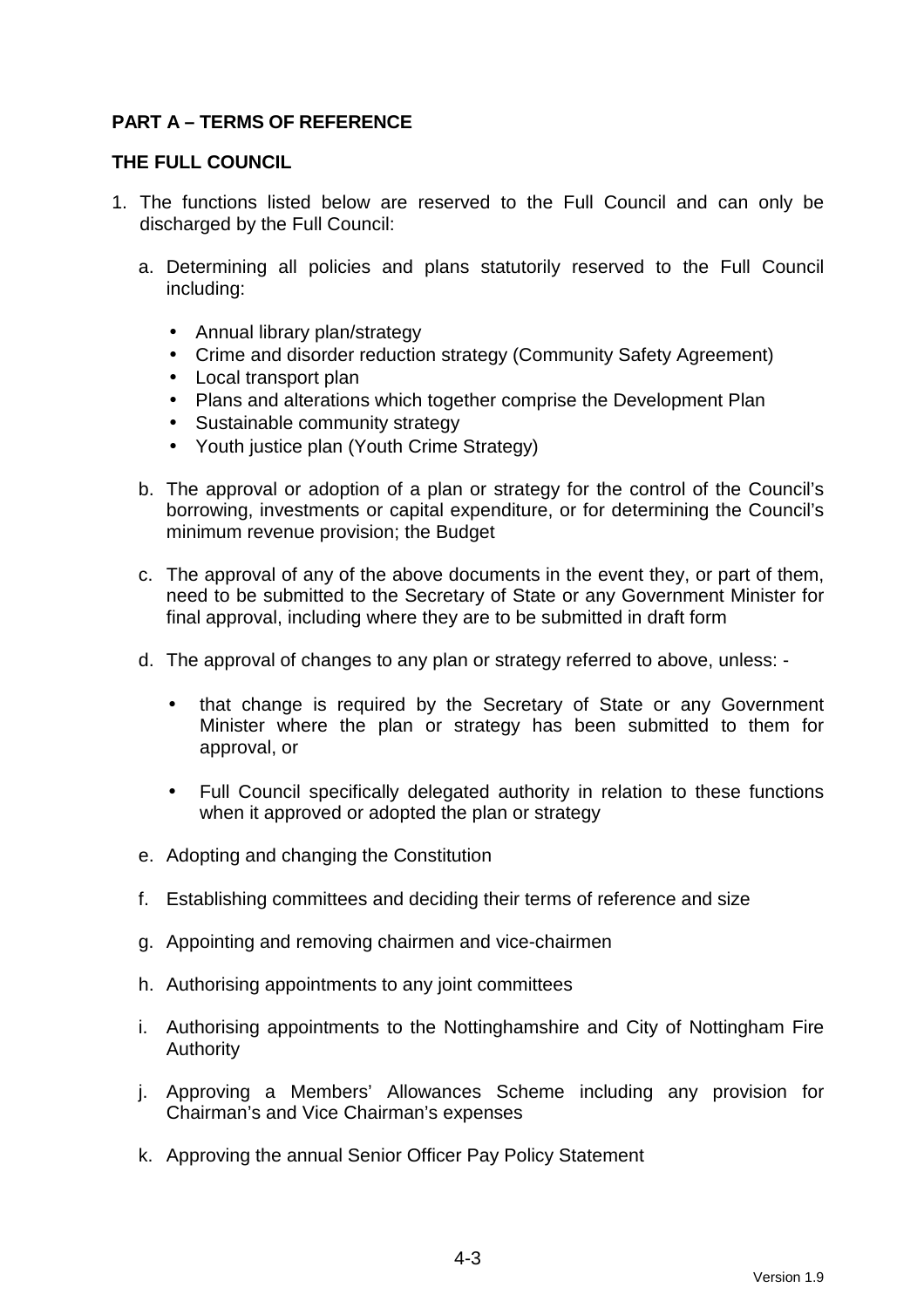- l. Confirming the appointment of, and dismissing, the Head of Paid Service, the Monitoring Officer and the Chief Finance Officer
- m. Making any request to the Local Government Boundary Commission for England for single-member electoral areas
- n. The passing of a resolution to change the County's electoral scheme
- o. Making an order to give effect to recommendations made in a community governance review
- p. In relation to any overview and scrutiny committees, permitting a co-opted member to vote at meetings of that committee
- q. Changing the name of the County
- r. Conferring the title of honorary alderman
- s. Making, amending, revoking, re-enacting and adopting bye-laws and promoting and opposing the making of local legislation and personal bills in Parliament
- t. Any other function which, by law, must be reserved to the Full Council

#### **POLICY COMMITTEE – TERMS OF REFERENCE**

- 2. The powers and functions set out below are delegated by the Full Council:
	- a. All decisions within the control of the Council including but not limited to those listed in the Table below
	- b. Policy development and approval except on matters reserved for the Full Council
	- c. Review of performance on at least a quarterly basis
	- d. Review of day to day operational decisions taken by Officers
	- e. Approval of consultation responses relating to the Committee's areas of responsibility except for responses to day-to-day technical consultations which will be agreed with the Chairman and reported to the next available Committee following their submission.
	- f. Approval of relevant staffing structures as required
	- g. Approving all Councillor attendance at conferences, seminars and training events including any expenditure incurred, within the remit of this Committee and to receive quarterly reports from Corporate Directors on departmental officer travel outside the UK within the remit of this Committee.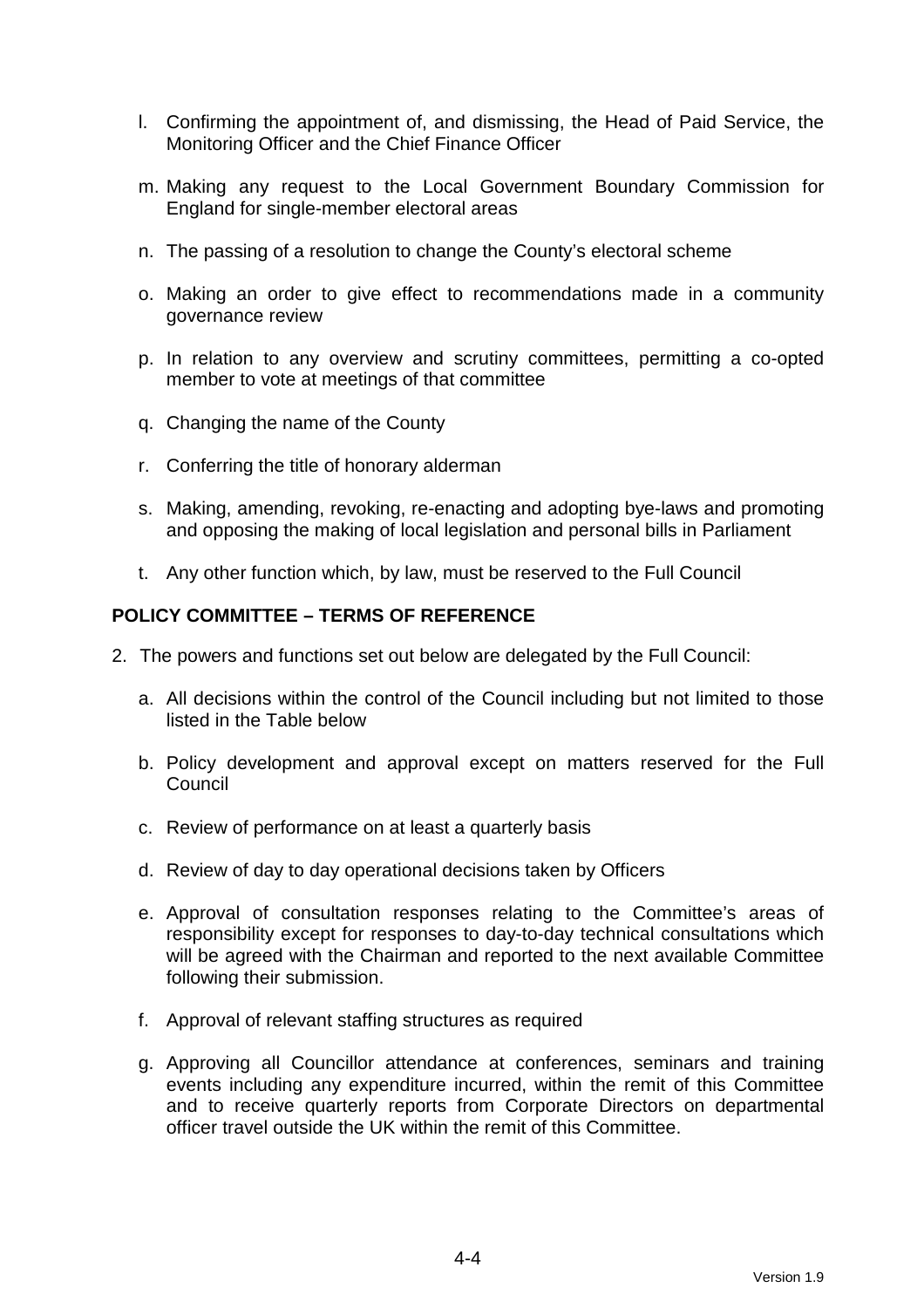- 3. If any report comes within the remit of more than one committee, to avoid the report being discussed at several committees, the report will be presented and determined at the most appropriate committee. If this is not clear, then the report will be discussed and determined by the Policy Committee.
- 4. As part of the detailed work programme the Committee will receive reports on the exercise of powers delegated to Officers.
- 5. The Committee will be responsible for its own projects but, where it considers it appropriate, projects will be co-ordinated by a cross-committee project steering group that will report back to the relevant Committee.

| <b>Table</b>                                                                        |
|-------------------------------------------------------------------------------------|
| Responsibility for ensuring that committees operate under the policy direction of   |
| the County Council and for determining policies not reserved to the Full Council    |
| Responsibility for the discharge of all functions and exercise of all powers of the |
| County Council not expressly reserved to the Full Council or to any other part of   |
| the County Council by statute or by this Constitution                               |
| Responsibility for monitoring and reviewing the overall performance of the          |
| Council                                                                             |
| Responding to any consultations within the remit of more than one committee as      |
| and when required                                                                   |
| Responsibility for those functions relating to elections and local democracy        |
| which are not reserved to the Full Council                                          |
| Responsibility for the Council's internal and external communications policy and    |
| its implementation                                                                  |
| Responsibility for Information Governance including but not limited to Data         |
| Protection and Freedom of Information                                               |
| Responsibility for monitoring and reviewing the Council's customer strategy and     |
| any matters dealt with by the Business Services Centre                              |
| Responsibility for ensuring the Council meets its equalities duties                 |
| Responsibility for ensuring high standards of conduct by the County Council, its    |
| Councillors, co-opted members and Officers                                          |
| Responsibility for dealing with all matters relating to alleged breaches of the     |
| Code of Conduct for Councillors and Co-opted Members                                |
| Responsibility for the implementation of and revision to all codes of conduct and   |
| practice of the County Council                                                      |
| Responsibility for all remaining statutory overview and scrutiny powers except      |
| those delegated to a health scrutiny committee and Community Safety                 |
| Committee                                                                           |
| Responsibility for the Council's risk management strategy                           |
| Responsibility for reviewing annual reports and inspection reports not within the   |
| remit of another committee                                                          |
| Responsibility for approving the recruitment process for any independent            |
| members of committees and panels required by statute                                |
| Responsibility for the Council's Improvement Programme                              |
| Responsibility for Legal and Democratic Services                                    |
| Responsibility for resolving any issues arising from the Members' Allowances        |
| <b>Scheme</b>                                                                       |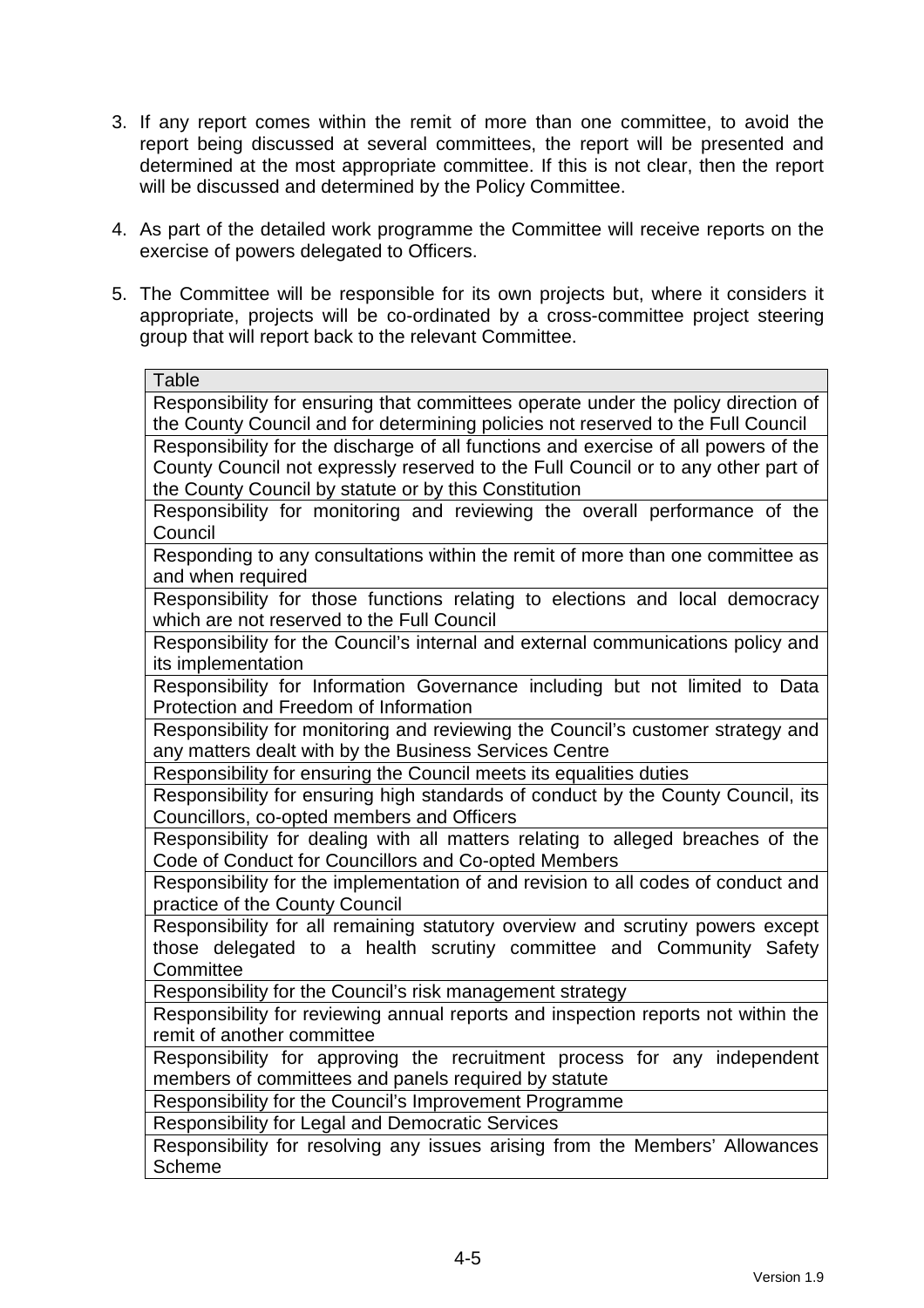**Table** 

Responsibility for authorising hospitality to be offered by the County Council except where the cost is to be covered by the Chairman of the County Council's individual budget

Responsibility for making changes to the organisations on the list of Outside Bodies

#### **GRANT AID SUB-COMMITTEE – TERMS OF REFERENCE**

- 6. This is a sub-committee of the Policy Committee.
- 7. The exercise of the powers and functions set out below are delegated in relation to grant aid and voluntary sector liaison:
	- a. All decisions within the control of the Council including but not limited to those listed in the Table below
	- b. Policy development in relation to grant aid and voluntary sector liaison, subject to approval by the Policy Committee or the Full Council
	- c. Review of performance on at least a quarterly basis
	- d. Review of day to day operational decisions taken by Officers
	- e. Approval of consultation responses except for responses to day-to-day technical consultations which will be agreed with the Chairman and reported to the next available Committee following their submission.
	- f. Approving all Councillor attendance at conferences, seminars and training events including any expenditure incurred, within the remit of this Committee and to receive quarterly reports from Corporate Directors on departmental officer travel outside the UK within the remit of this Committee.
- 8. As part of the detailed work programme the Sub-Committee will receive reports on the exercise of powers delegated to Officers.
- 9. The Sub-Committee will be responsible for its own projects but, where it considers it appropriate, projects will be considered by a cross-committee project steering group that will report back to the Policy Committee.

Table Responsibility for Grant Aid as defined in the grant aid strategy Responsibility for strategic engagement with the voluntary sector

#### **ADULT SOCIAL CARE AND HEALTH COMMITTEE – TERMS OF REFERENCE**

10. The exercise of the powers and functions set out below are delegated by the Full Council in relation to adult social care and health: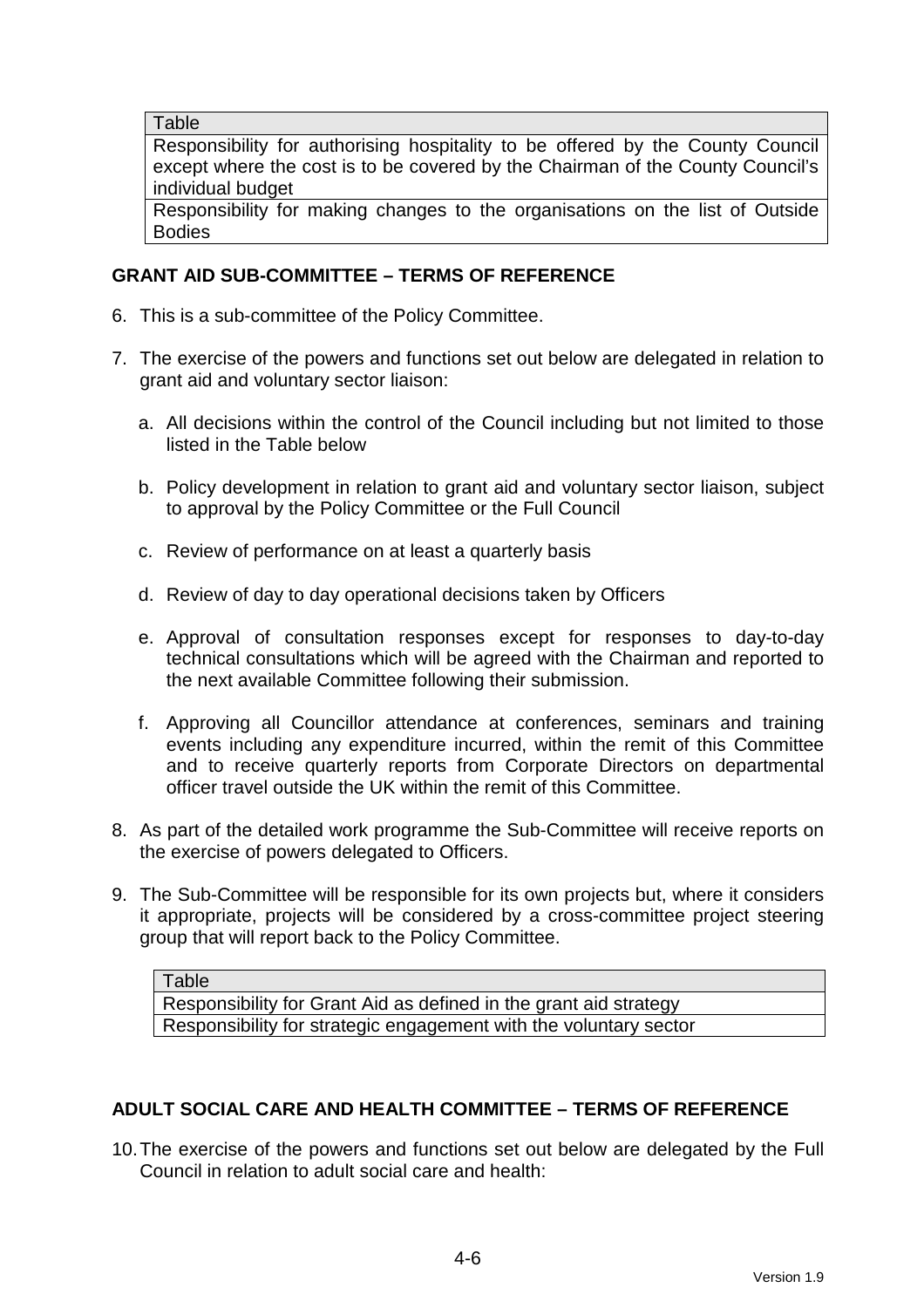- a. All decisions within the control of the Council including but not limited to those listed in the Table below
- b. Policy development in relation to adult social care and health, subject to approval by the Policy Committee or the Full Council
- c. Review of performance in relation to the services provided on at least a quarterly basis
- d. Review of day to day operational decisions taken by Officers
- e. Approval of relevant consultation responses except for responses to day-to-day technical consultations which will be agreed with the Chairman and reported to the next available Committee following their submission.
- f. Approval of relevant staffing structures as required
- g. Approving all Councillor attendance at conferences, seminars and training events including any expenditure incurred, within the remit of this Committee and to receive quarterly reports from Corporate Directors on departmental officer travel outside the UK within the remit of this Committee.
- 11. If any report comes within the remit of more than one committee, to avoid the report being discussed at several committees, the report will be presented and determined at the most appropriate committee. If this is not clear, then the report will be discussed and determined by the Policy Committee.
- 12. As part of the detailed work programme the Committee will receive reports on the exercise of powers delegated to Officers.
- 13. The Committee will be responsible for its own projects but, where it considers it appropriate, projects will be considered by a cross-committee project steering group that will report back to the most appropriate Committee.

#### Table

Responsibility for adult social care matters (eg. people aged 18 or over with eligible social care needs and their carers)

Responsibility for promoting choice and independence in the provision of all adult social care

Responsibility for promoting good health, health improvement and individual and community wellbeing and the reduction of health inequalities

#### **CHILDREN AND YOUNG PEOPLE'S COMMITTEE – TERMS OF REFERENCE**

14. The exercise of the powers and functions set out below are delegated by the Full Council in relation to children and young people to the Committee and its Sub-Committee.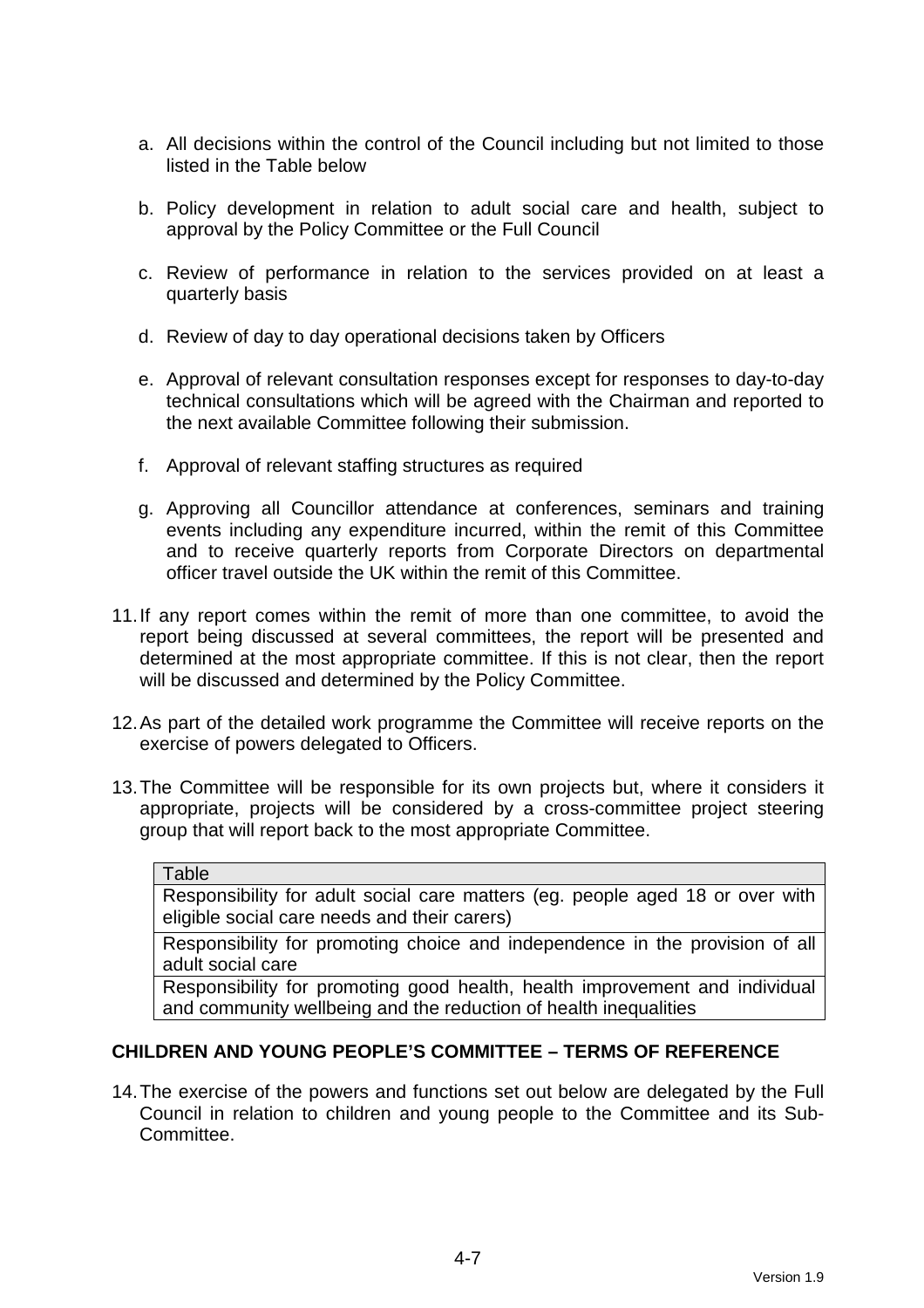- a. All decisions within the control of the Council including but not limited to those listed in the Table below
- b. Policy development in relation to children and young people, subject to approval by the Policy Committee or the Full Council
- c. Review of performance in relation to the services provided on at least a quarterly basis
- d. Review of day to day operational decisions taken by Officers
- e. Approval of consultation responses except for responses to day-to-day technical consultations which will be agreed with the Chairman and reported to the next available Committee following their submission.
- f. Approval of departmental staffing structures as required
- g. Approving all Councillor attendance at conferences, seminars and training events including any expenditure incurred, within the remit of this Committee and the Corporate Parenting Sub-Committee and to receive quarterly reports from Corporate Directors on departmental officer travel outside the UK within the remit of this Committee and the Corporate Parenting Sub-Committee.
- 15. If any report comes within the remit of more than one committee, to avoid the report being discussed at several committees, the report will be presented and determined at the most appropriate committee. If this is not clear, then the report will be discussed and determined by the Policy Committee.
- 16. As part of the detailed work programme the Committee will receive reports on the exercise of powers delegated to Officers.
- 17. The Committee will be responsible for its own projects but, where it considers it appropriate, projects will be considered by a cross-committee project steering group that will report back to the most appropriate Committee.

| Table                                                                          |
|--------------------------------------------------------------------------------|
| Responsibility for services to children and young people in relation to their  |
| care, wellbeing, education or health                                           |
| Responsibility for the functions and powers conferred on or exercisable by the |
| County Council as Local Authority in relation to education                     |
| Responsibility for working with all schools including academies in relation to |
| raising standards of attainment and developing opportunities                   |
| Responsibility for environmental education                                     |
| Responsibility for arts education                                              |
| Responsibility for the Young People's Service                                  |
| Responsibility for Early Years and the Early Years Intervention Service        |
| including Children's Centres                                                   |
| Responsibility for Young People's Sports and Arts Services                     |
| Responsibility for the Targeted Support and Youth Justice Service              |
|                                                                                |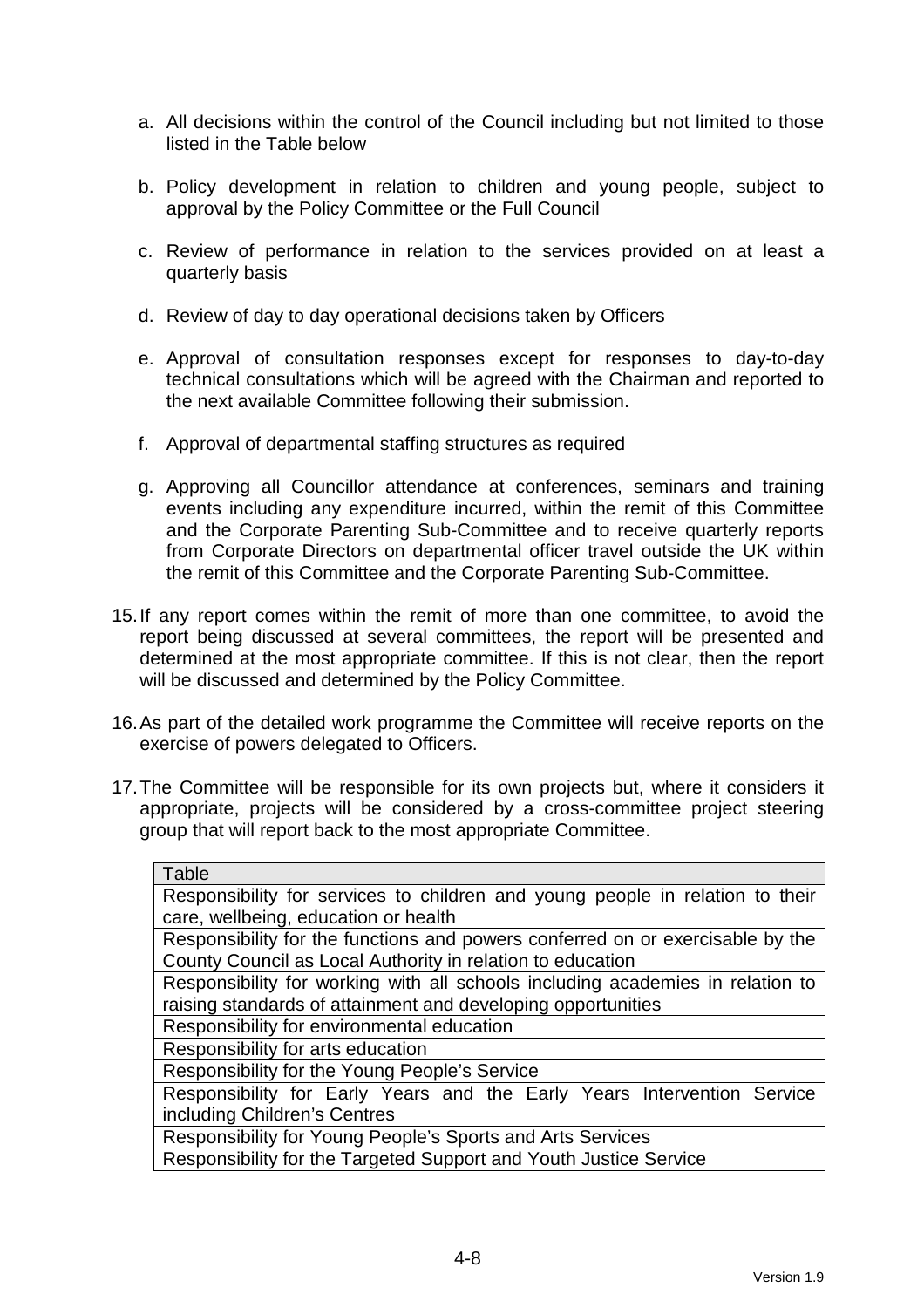18. The Chairman of the Children and Young People's Committee will be designated the lead Councillor for Children and Young People's Services in accordance with Section 19 of the Children Act 2004.

#### **CORPORATE PARENTING SUB-COMMITTEE – TERMS OF REFERENCE**

- 19. This is a sub-committee of the Children and Young People's Committee
- 20. The Sub-Committee is responsible for the following:

Table Responsibility for overseeing the County Council's responsibilities as the corporate parent of children and young people in care Responsibility for championing the interests of children and young people in care

#### **COMMUNITY SAFETY COMMITTEE – TERMS OF REFERENCE**

- 21. The exercise of the powers and functions set out below are delegated by the Full Council in relation to community safety:
	- a. All decisions within the control of the Council including but not limited to those listed in the Table below
	- b. Policy development in relation to community safety, subject to approval by the Policy Committee or the Full Council
	- c. Review of performance in relation to the services provided on at least a quarterly basis
	- d. Review of day to day operational decisions taken by officers
	- e. Approval of consultation responses except for responses to day-to-day technical consultations which will be agreed with the Chairman and reported to the next available Committee following their submission.
	- f. Approval of departmental staffing structures as required
	- g. Approving all Councillor attendance at conferences, seminars and training events including any expenditure incurred, within the remit of this Committee and to receive quarterly reports from Corporate Directors on departmental officer travel outside the UK within the remit of this Committee.
- 22. If any report comes within the remit of more than one committee, to avoid the report being discussed at several committees, the report will be presented and determined at the most appropriate committee. If this is not clear, then the report will be discussed and determined by the Policy Committee.
- 23. As part of the detailed work programme the Committee will receive reports on the exercise of powers delegated to Officers.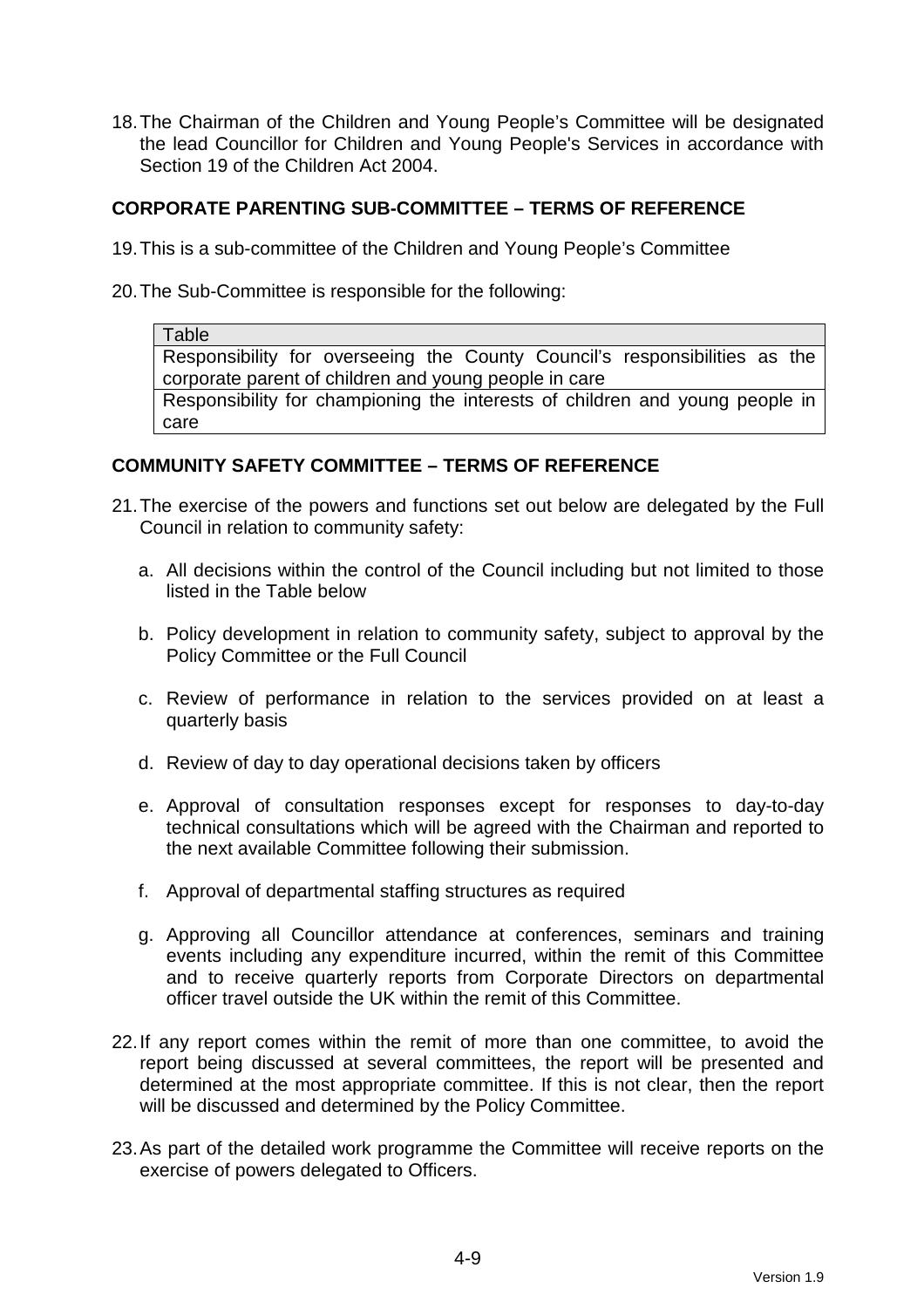24. The Committee will be responsible for its own projects but, where it considers it appropriate, projects will be considered by a cross-committee project steering group that will report back to the most appropriate Committee.

## **Table**

Responsibility for the following statutory duties:-

- community safety
- as a Food Authority
- as a Weights and Measures Authority
- as a Trading Standards Authority and in relation to consumer protection and advice
- the Coroner's Service

Responsibility for civil defence and emergency planning

Responsibility for the registration services for births, deaths and marriages Responsibility for the safety of sports grounds

Responsibility for statutory crime and disorder and flood risk management scrutiny

#### **CULTURE COMMITTEE – TERMS OF REFERENCE**

- 25. The exercise of the powers and functions set out below are delegated by the Full Council in relation to culture:
	- a. All decisions within the control of the Council including but not limited to those listed in the Table below
	- b. Policy development in relation to culture, subject to approval by the Policy Committee or the Full Council
	- c. Review of performance in relation to the services provided on at least a quarterly basis
	- d. Review of day to day operational decisions taken by officers
	- e. Approval of consultation responses except for responses to day-to-day technical consultations which will be agreed with the Chairman and reported to the next available Committee following their submission.
	- f. Approval of departmental staffing structures as required
	- g. Approving all Councillor attendance at conferences, seminars and training events including any expenditure incurred, within the remit of this Committee and to receive quarterly reports from Corporate Directors on departmental officer travel outside the UK within the remit of this Committee.
- 26. If any report comes within the remit of more than one committee, to avoid the report being discussed at several committees, the report will be presented and determined at the most appropriate committee. If this is not clear, then the report will be discussed and determined by the Policy Committee.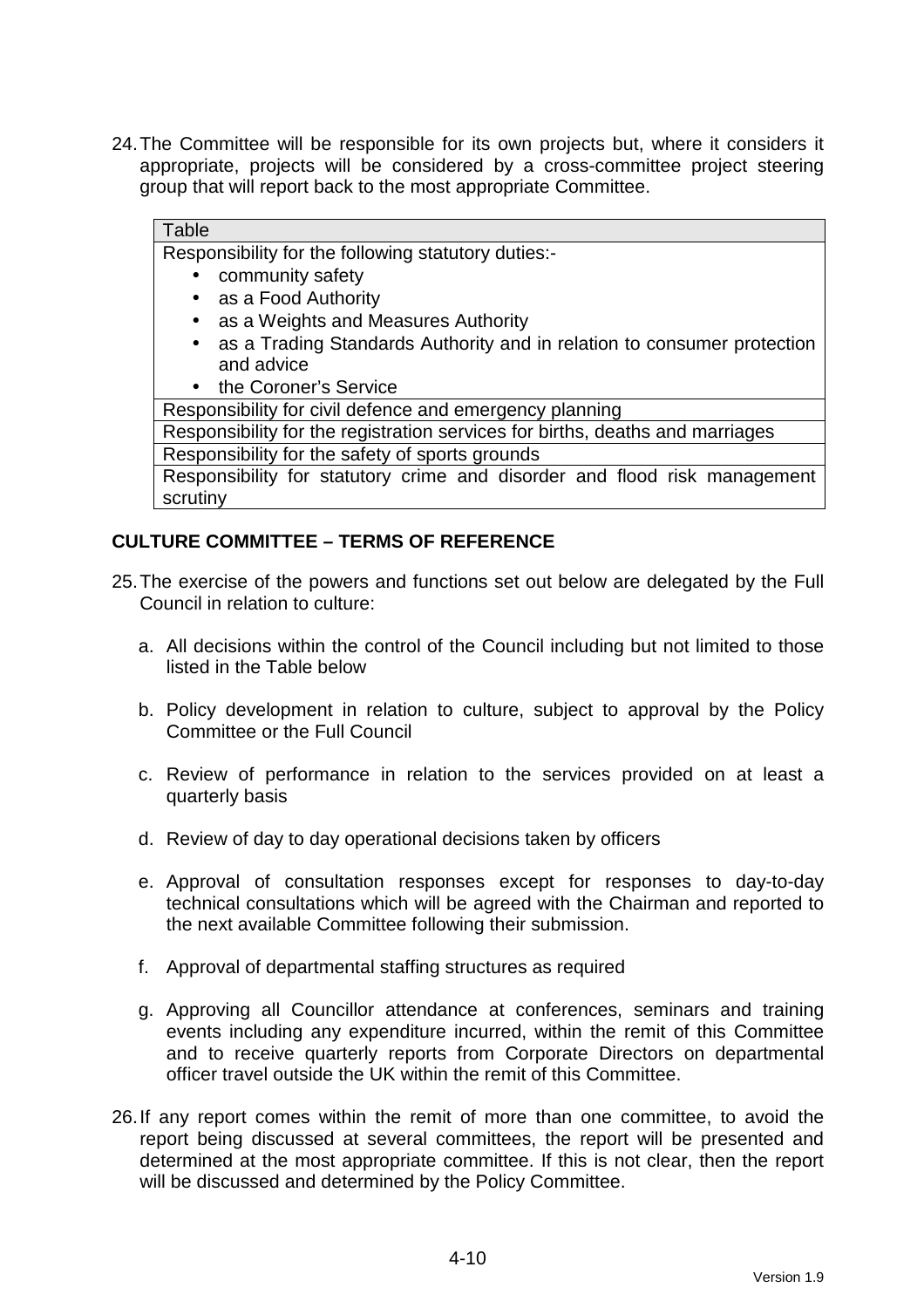- 27. As part of the detailed work programme the Committee will receive reports on the exercise of powers delegated to Officers.
- 28. The Committee will be responsible for its own projects but, where it considers it appropriate, projects will be considered by a cross-committee project steering group that will report back to the most appropriate Committee.

| Table                                                                        |
|------------------------------------------------------------------------------|
| Responsibility for libraries and archives                                    |
| Responsibility for adult learning                                            |
| Responsibility for strategic development of the arts                         |
| Responsibility for development of cultural and heritage activities           |
| Responsibility for support for sports development and sports facilities      |
| throughout the County                                                        |
| Responsibility for country parks, open spaces and other countryside services |
| Responsibility for promotion and development of tourism in the County        |
| Responsibility for conservation and archaeology                              |

#### **ECONOMIC DEVELOPMENT COMMITTEE – TERMS OF REFERENCE**

- 29. The exercise of the powers and functions set out below are delegated by the Full Council in relation to economic development:
	- a. All decisions within the control of the Council including but not limited to those listed in the Table below
	- b. Policy development in relation to economic development, subject to approval by the Policy Committee or the Full Council
	- c. Review of performance in relation to the services provided on at least a quarterly basis
	- d. Review of day to day operational decisions taken by officers
	- e. Approval of consultation responses except for responses to day-to-day technical consultations which will be agreed with the Chairman and reported to the next available Committee following their submission.
	- f. Approval of departmental staffing structures as required
	- g. Approving all Councillor attendance at conferences, seminars and training events including any expenditure incurred, within the remit of this Committee and to receive quarterly reports from Corporate Directors on departmental officer travel outside the UK within the remit of this Committee.
- 30. If any report comes within the remit of more than one committee, to avoid the report being discussed at several committees, the report will be presented and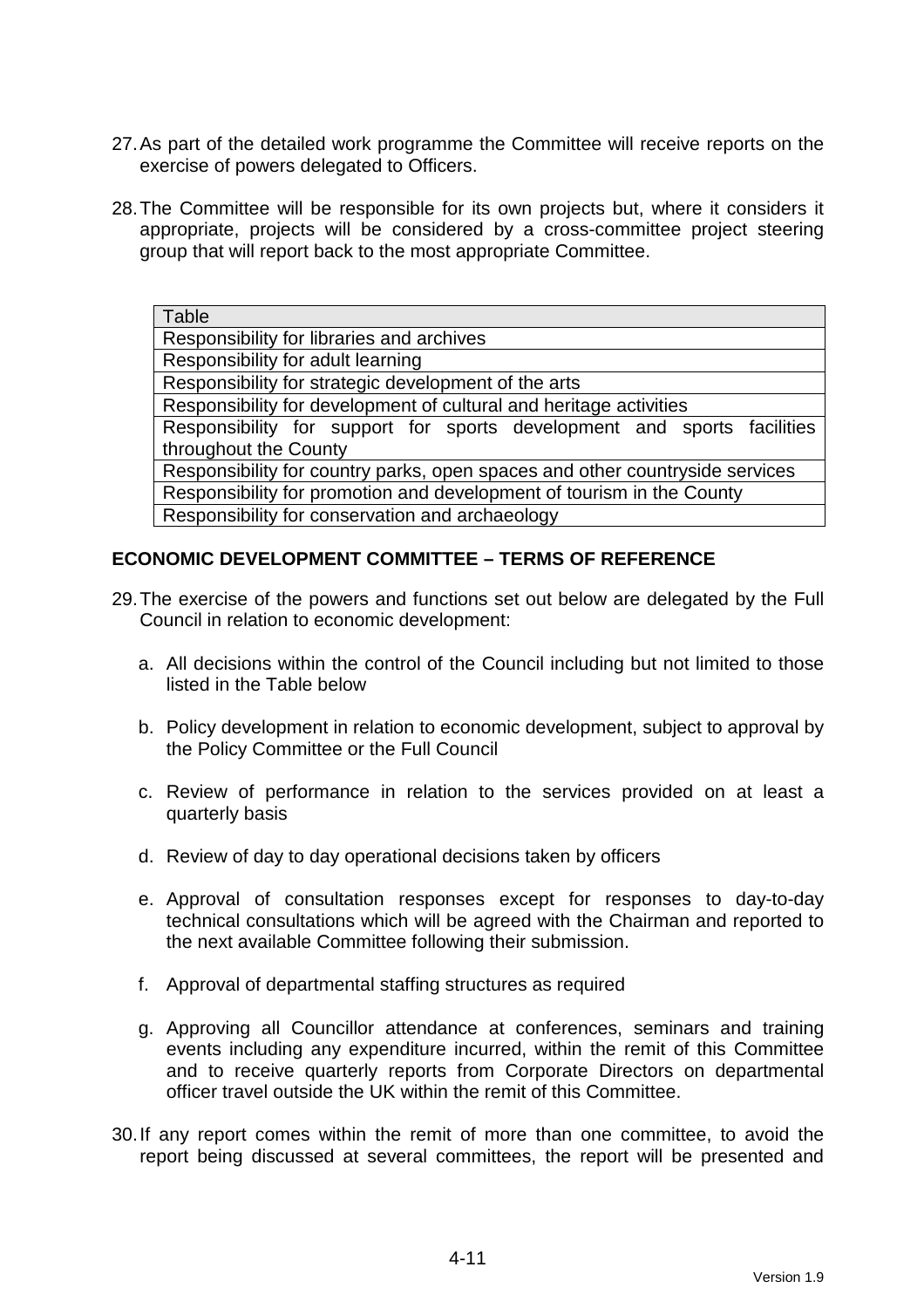determined at the most appropriate committee. If this is not clear, then the report will be discussed and determined by the Policy Committee.

- 31. As part of the detailed work programme the Committee will receive reports on the exercise of powers delegated to officers.
- 32. The Committee will be responsible for its own projects but, where it considers it appropriate, projects will be considered by a cross-committee project steering group that will report back to the most appropriate committee.

#### **Table**

Responsibility for promoting economic development, regeneration and associated activities

Responsibility for liaising with business clubs in the County

#### **ENVIRONMENT AND SUSTAINABILITY COMMITTEE – TERMS OF REFERENCE**

- 33. The exercise of the powers and functions set out below are delegated by the Full Council in relation to environment and sustainability:
	- a. All decisions within the control of the Council including but not limited to those listed in the Table below
	- b. Policy development in relation to environment and sustainability, subject to approval by the Policy Committee or the Full Council
	- c. Review of performance in relation to the services provided on at least a quarterly basis
	- d. Review of day to day operational decisions taken by officers
	- e. Approval of consultation responses except for responses to day-to-day technical consultations which will be agreed with the Chairman and reported to the next available Committee following their submission.
	- f. Approval of departmental staffing structures as required
	- g. Approving all Councillor attendance at conferences, seminars and training events including any expenditure incurred, within the remit of this Committee and to receive quarterly reports from Corporate Directors on departmental officer travel outside the UK within the remit of this Committee.
- 34. If any report comes within the remit of more than one committee, to avoid the report being discussed at several committees, the report will be presented and determined at the most appropriate committee. If this is not clear, then the report will be discussed and determined by the Policy Committee.
- 35. As part of the detailed work programme the Committee will receive reports on the exercise of powers delegated to officers.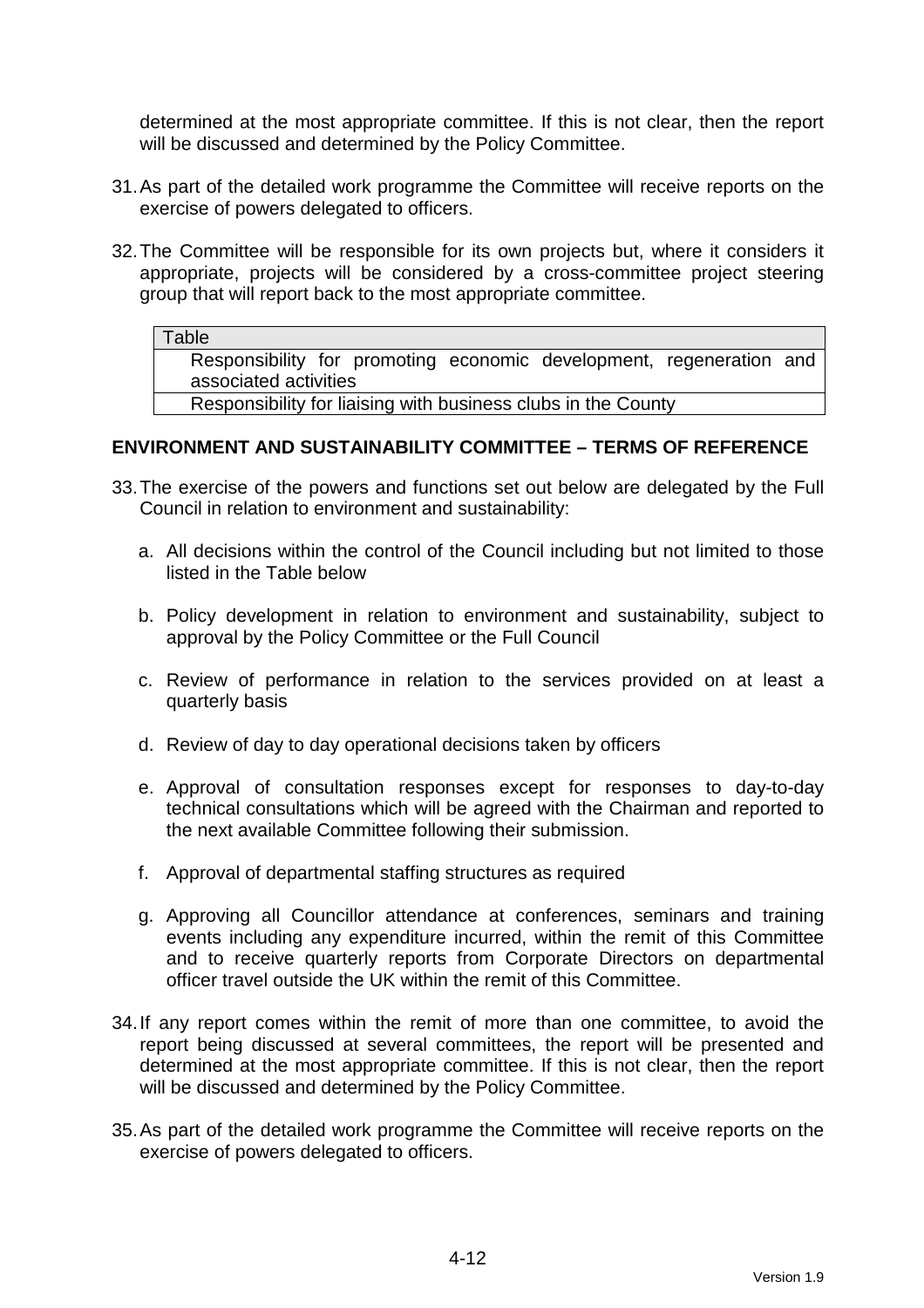36. The Committee will be responsible for its own projects but, where it considers it appropriate, projects will be considered by a cross-committee project steering group that will report back to the most appropriate Committee.

#### Table

Responsibility for all matters relating to minerals and waste planning not falling within the delegation of any other committee.

Responsibility for all matters relating to Council's role as Waste Disposal Authority.

Responsibility for the Local Improvement Scheme

Responsibility for making observations on planning matters on which the County Council is consulted, in accordance with the agreed protocol

Responsibility for all matters relating to environmental awareness and sustainability

Responsibility for any matter relating to the control of pollution or the management of air quality

#### **HEALTH AND WELLBEING BOARD – TERMS OF REFERENCE**

37. To prepare and publish a joint strategic needs assessment.

- 38. To prepare and publish a joint health and wellbeing strategy based on the needs identified in the joint strategic needs assessment and to oversee the implementation of the strategy.
- 39. Discretion to give Nottinghamshire County Council an opinion on whether the Council is discharging its statutory duty to have due regard to the joint strategic needs assessment and the health and wellbeing strategy.
- 40. To promote and encourage integrated working including joint commissioning in order to deliver cost effective services and appropriate choice. This includes providing assistance and advice and other support as appropriate, and joint working with services that impact on wider health determinants.
- 41. To discuss all issues considered to be relevant to the overall responsibilities of the Health and Wellbeing Board, and to perform any specific duties allocated by the Department of Health.

#### **HEALTH SCRUTINY COMMITTEE – TERMS OF REFERENCE**

42. Responsibility for scrutinising health matters in the areas covered by the Clinical Commissioning Groups for Ashfield, Bassetlaw, Mansfield and Newark and Sherwood.

#### **JOINT COMMITTEE FOR STRATEGIC PLANNING AND TRANSPORTATION – TERMS OF REFERENCE**

43. To advise the County Council and the City Council on strategic planning and transport matters taking account the best interests of the whole of Greater Nottingham.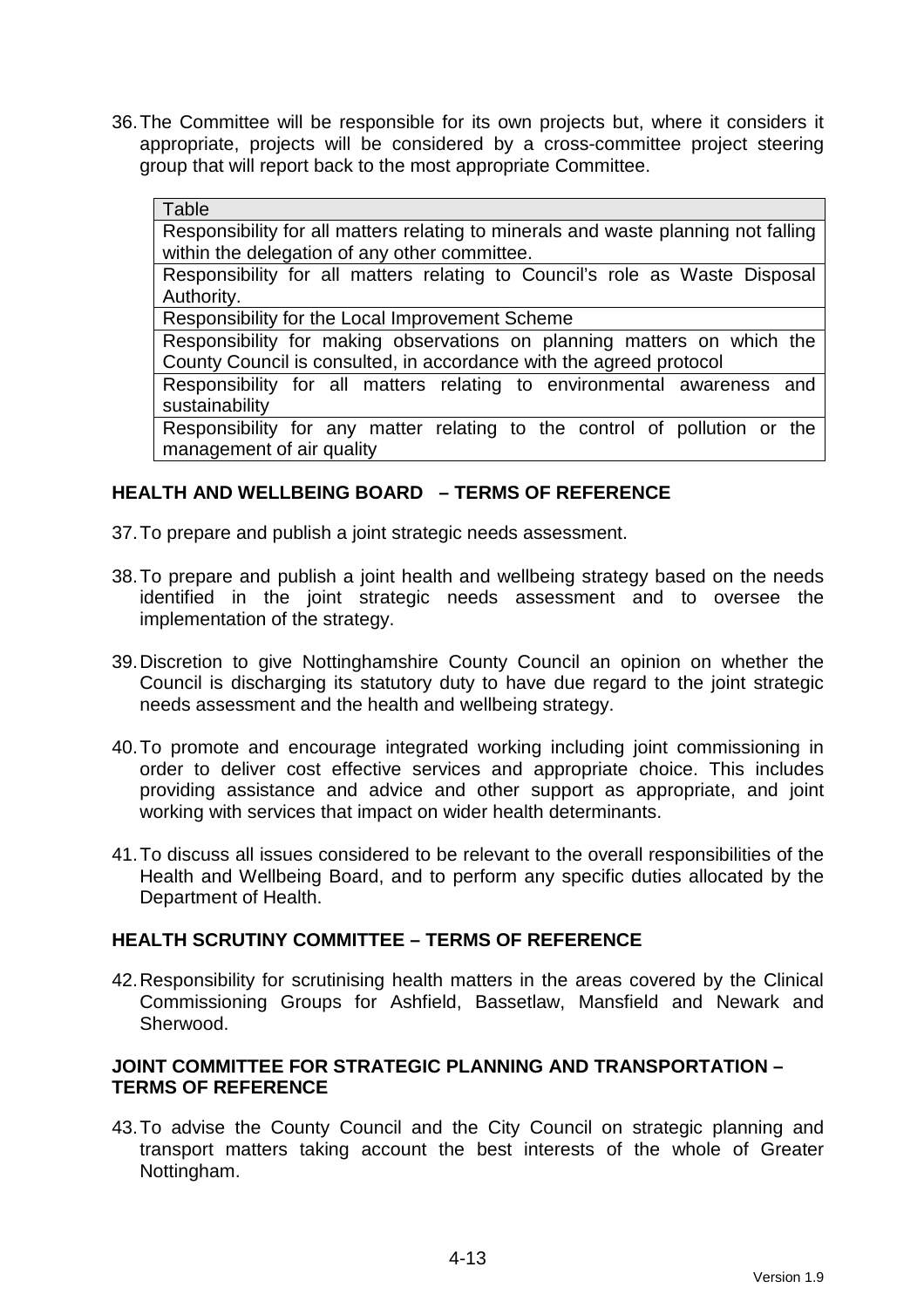#### **JOINT CITY/COUNTY HEALTH SCRUTINY COMMITTEE – TERMS OF REFERENCE**

- 44. To scrutinise health matters which impact on the areas covered by Nottingham City Council and the Broxtowe, Gedling, Hucknall and Rushcliffe areas of Nottinghamshire.
- 45. Where an NHS Trust operates in a wider area than above, to scrutinise any health matter which affects that area with the proviso that it will defer to the relevant City or County Health scrutiny body as requested.

#### **LOCAL JOINT RESOLUTIONS COMMITTEE – TERMS OF REFERENCE**

- 46. The exercise of the powers and functions set out below are delegated by the Full Council:
	- a. Responsibility for considering any issues where agreement cannot be reached between management and the trade unions.

**NOTE:** The Committee will have no delegated authority; any recommendations will be referred either to the Personnel Committee or to the Full Council for approval. This Committee will meet only as and when required.

#### **PLANNING AND LICENSING COMMITTEE – TERMS OF REFERENCE**

- 47. The exercise of the powers and functions set out below are delegated by the Full Council:
	- a. Responsibility for the regulatory functions of the Council in relation to planning, monitoring, enforcement and licensing.
	- b. Responsibility for all licensing functions given to the Authority by law, except safety of sports grounds.
	- c. Receiving reports on the exercise of powers delegated to officers in relation to functions for which this Committee is responsible.
	- d. Approval for consultation responses relating to the Committee's functions except for responses to day-to-day technical consultations which will be agreed with the Chairman and reported to the next available Committee following their submission.
	- e. Approving all Councillor attendance at conferences, seminars and training events including any expenditure incurred, within the remit of this Committee and to receive quarterly reports from Corporate Directors on departmental officer travel outside the UK within the remit of this Committee.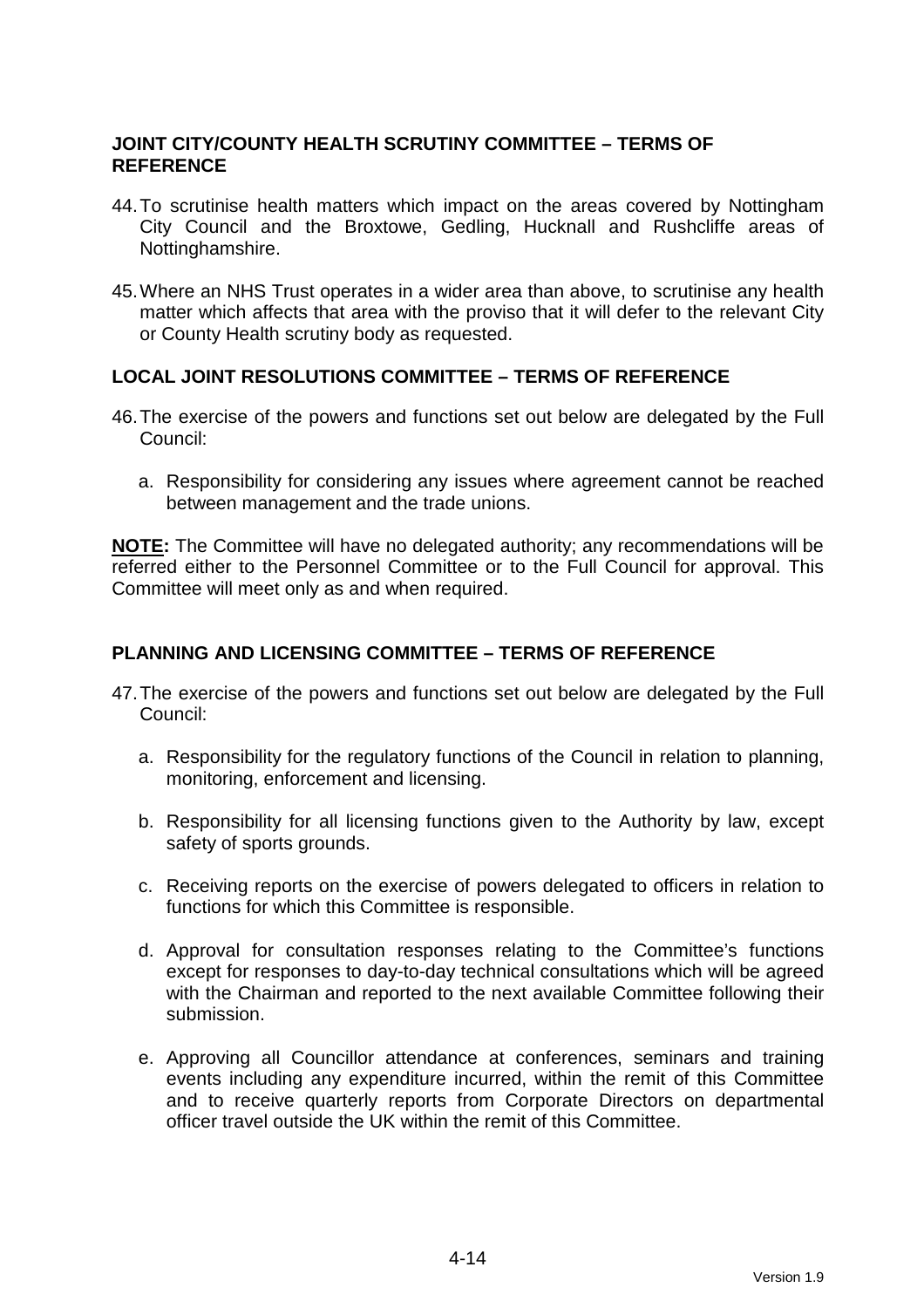#### **PUBLIC HEALTH COMMITTEE – TERMS OF REFERENCE**

- 48. The exercise of the powers and functions set out below are delegated by the Full Council in relation to public health:
	- a. All decisions within the control of the Council including but not limited to those listed in the Table below
	- b. Policy development in relation to Public Health, subject to approval by the Policy Committee or the Full Council
	- c. Review of performance in relation to the services provided on at least a quarterly basis
	- d. Review of day to day operational decisions taken by officers
	- e. Approval of consultation responses except for responses to day-to-day technical consultations which will be agreed with the Chairman and reported to the next available Committee following their submission.
	- f. Approval of relevant staffing structures as required
	- g. Approving all Councillor attendance at conferences, seminars and training events including any expenditure incurred, within the remit of this Committee and to receive quarterly reports from Corporate Directors on departmental officer travel outside the UK within the remit of this Committee.
- 49. If any report comes within the remit of more than one committee, to avoid the report being discussed at several committees, the report will be presented and determined at the most appropriate committee. If this is not clear, then the report will be discussed and determined by the Policy Committee.
- 50. As part of the detailed work programme the Committee will receive reports on the exercise of powers delegated to officers.
- 51. The Committee will be responsible for its own projects but, where it considers it appropriate, projects will be considered by a cross-committee project steering group that will report back to the most appropriate committee.

**Table** 

Responsibility for Public Health with the exception of functions reserved to the Health and Wellbeing Board

#### **RIGHTS OF WAY COMMITTEE – TERMS OF REFERENCE**

- 52. The exercise of the powers and functions set out below are delegated by the Full Council:
	- a. Responsibility for discharging the Council's regulatory powers relating to: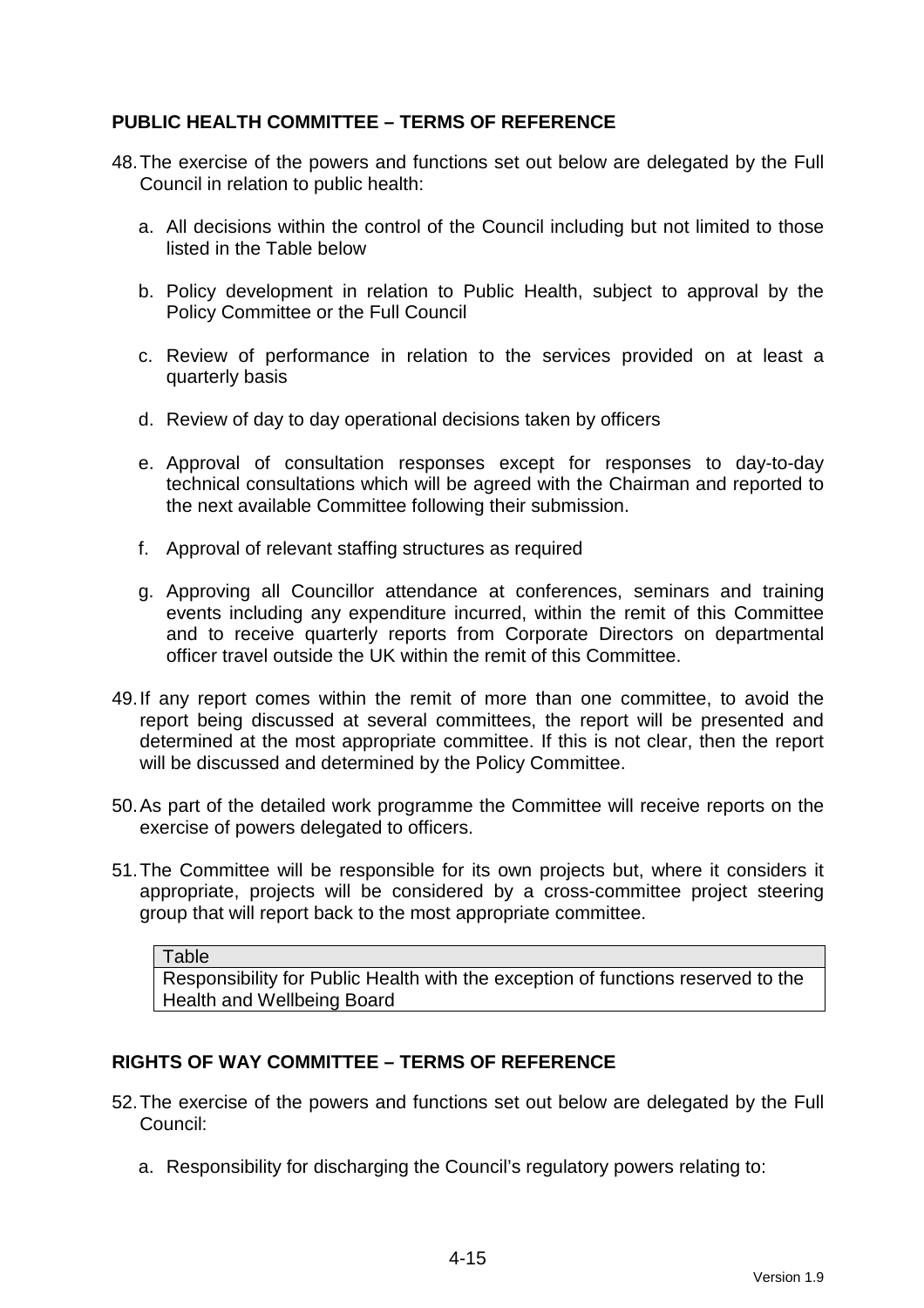- public rights of way
- cycle tracks
- gating orders on recommendation from the relevant committee or as necessary
- common land
- town and village greens
- non-statutory public access routes
- land management agreements
- permissive paths
- b. Receiving reports on the exercise of powers delegated to officers in relation to functions for which this Committee is responsible
- c. Approval of consultation responses relating to the Committee's functions except for responses to day-to-day technical consultations which will be agreed with the Chairman and reported to the next available Committee following their submission.
- d. Approving all Councillor attendance at conferences, seminars and training events including any expenditure incurred, within the remit of this Committee and to receive quarterly reports from Corporate Directors on departmental officer travel outside the UK within the remit of this Committee.

#### **TRANSPORT AND HIGHWAYS COMMITTEE – TERMS OF REFERENCE**

- 53. The exercise of the powers and functions set out below are delegated by the Full Council in relation to transport and highways:
	- a. All decisions within the control of the Council including but not limited to those listed in the Table below
	- b. Policy development in relation to transport and highways, subject to approval by the Policy Committee or the Full Council
	- c. Review of performance in relation to the services provided on at least a quarterly basis
	- d. Review of day to day operational decisions taken by officers
	- e. Approval of consultation responses except for responses to day-to-day technical consultations which will be agreed with the Chairman and reported to the next available Committee following their submission.
	- f. Approval of departmental staffing structures as required
	- g. Approving all Councillor attendance at conferences, seminars and training events including any expenditure incurred, within the remit of this Committee and to receive quarterly reports from Corporate Directors on departmental officer travel outside the UK within the remit of this Committee.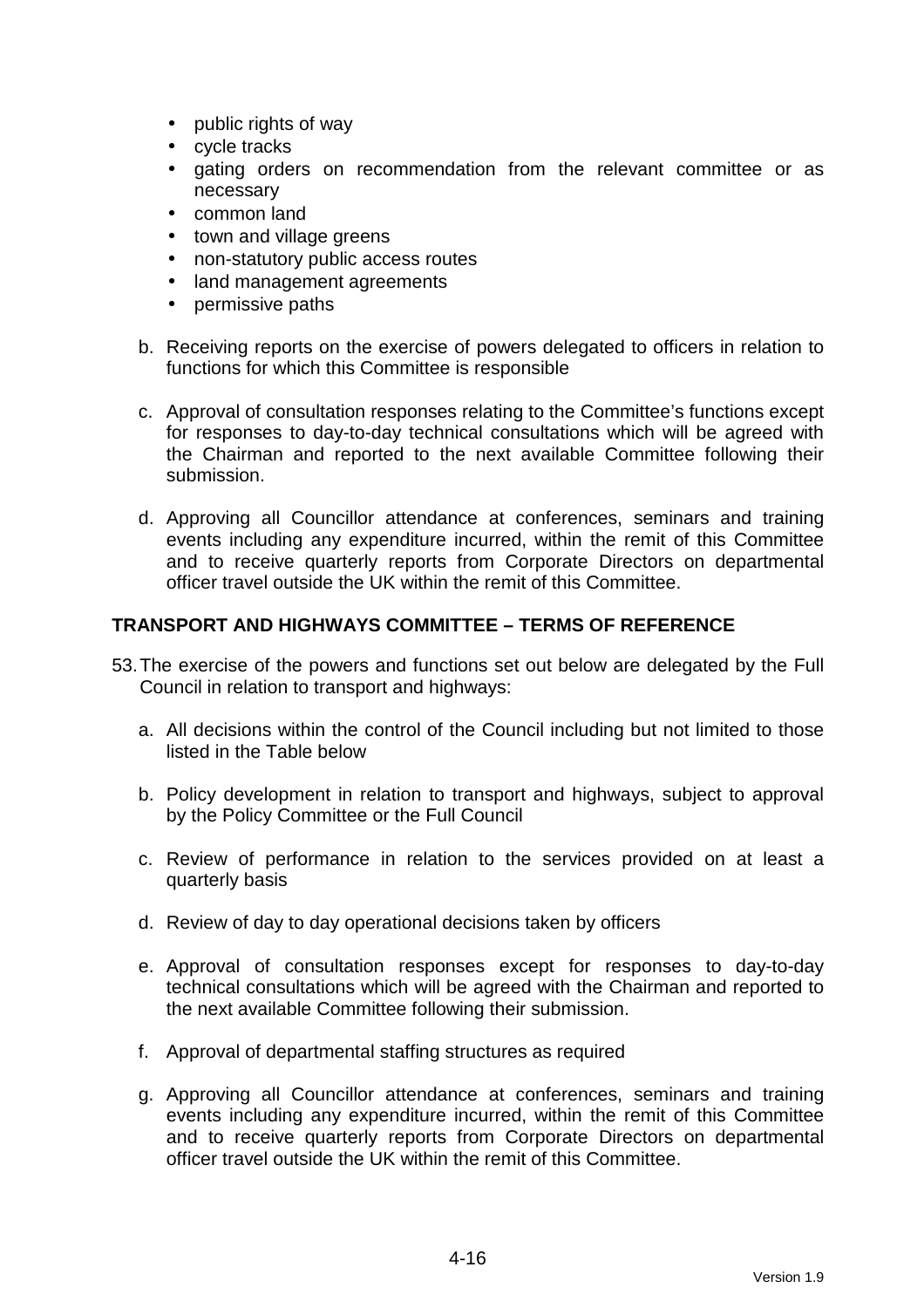- 54. If any report comes within the remit of more than one committee, to avoid the report being discussed at several committees, the report will be presented and determined at the most appropriate committee. If this is not clear, then the report will be discussed and determined by the Policy Committee.
- 55. As part of the detailed work programme the Committee will receive reports on the exercise of powers delegated to officers.
- 56. The Committee will be responsible for its own projects but, where it considers it appropriate, projects will be considered by a cross-committee project steering group that will report back to the most appropriate Committee.

#### **Table**

Responsibility for transport and highways (except those which are delegated to other committees) including:

- the planning, management and maintenance of highways including traffic management and residents' parking schemes
- the development of integrated transport systems
- road safety

Responsibility for making highways observations relating to planning applications, on which the County Council is consulted as required by the agreed protocol

Responsibility for the provision of passenger transport services, including bus and rail initiatives

Responsibility for the Council's highways internal trading organisations

### **INTERNAL MANAGEMENT COMMITTEES**

### **AUDIT COMMITTEE – TERMS OF REFERENCE**

- 57. The exercise of the powers and functions set out below are delegated by the Full Council:
	- a. Responsibility for advising Council on the adequacy of the Council's systems of internal control and overseeing the external auditor's annual audit of the accounts
	- b. Responsibility for maintaining an overview of the Council's Financial Regulations and anti-fraud and anti-corruption strategies

## **CONDUCT COMMITTEE - TERMS OF REFERENCE**

58. The exercise of the powers and functions set out below are delegated by the Full Council in relation to the Code of Conduct for Councillors and Co-opted Members:

**Table** 

Responsibility for considering complaints relating to alleged breaches of the Code of Conduct for Councillors and Co-Opted Members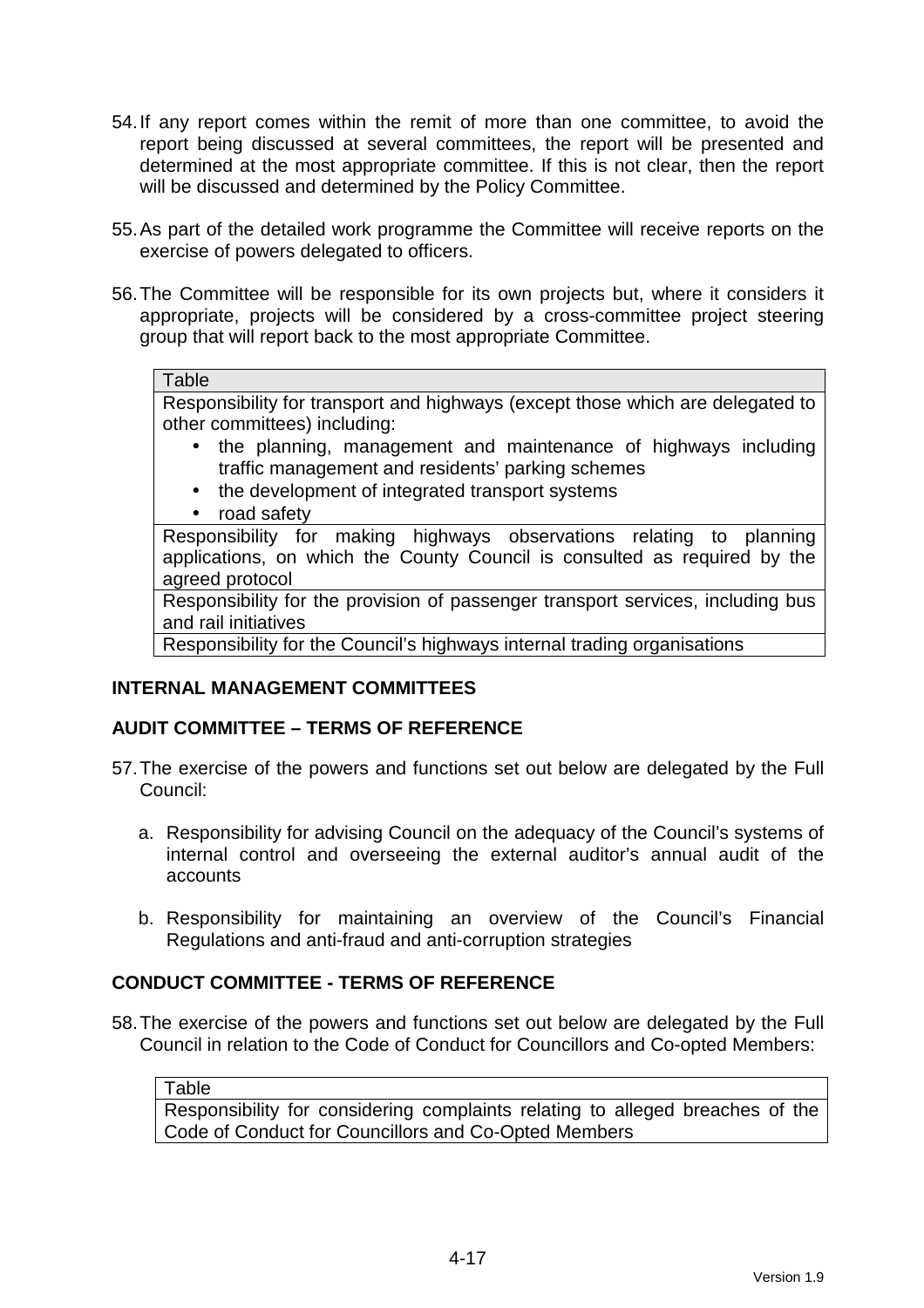## **FINANCE AND PROPERTY COMMITTEE – TERMS OF REFERENCE**

- 59. The exercise of the powers and functions set out below are delegated by the Full Council in relation to finance and property:
	- a. All decisions within the control of the Council including but not limited to those listed in the Table below
	- b. Policy development in relation to finance and property, subject to approval by the Policy Committee or the Full Council
	- c. Review of performance in relation to the services provided on at least a quarterly basis
	- d. Review of day to day operational decisions taken by officers
	- e. Approval of consultation responses except for responses to day-to-day technical consultations which will be agreed with the Chairman and reported to the next available Committee following their submission.
	- f. Approval of departmental staffing structures as required
	- g. Approving all Councillor attendance at conferences, seminars and training events including any expenditure incurred, within the remit of this Committee and to receive quarterly reports from Corporate Directors on departmental officer travel outside the UK within the remit of this Committee.
- 60. If any report comes within the remit of more than one committee, to avoid the report being discussed at several committees, the report will be presented and determined at the most appropriate committee. If this is not clear, then the report will be discussed and determined by the Policy Committee.
- 61. As part of the detailed work programme the Committee will receive reports on the exercise of powers delegated to officers.
- 62. The Committee will be responsible for its own projects but, where it considers it appropriate, projects will be considered by a cross-committee project steering group that will report back to the most appropriate Committee.

| Table                                                                                                                                                                                                                                  |
|----------------------------------------------------------------------------------------------------------------------------------------------------------------------------------------------------------------------------------------|
| Responsibility for the financial management of the Authority including<br>recommending to Council the financial strategy, annual revenue budget,<br>annual capital budget, asset management plan and precept on billing<br>authorities |
| Responsibility for the monitoring, reviewing and development of the financial<br>framework of the Council including its audit, investments, budgeting and                                                                              |
| accounting functions                                                                                                                                                                                                                   |

Responsibility for corporate procurement

Responsibility for all property related functions including acquisitions and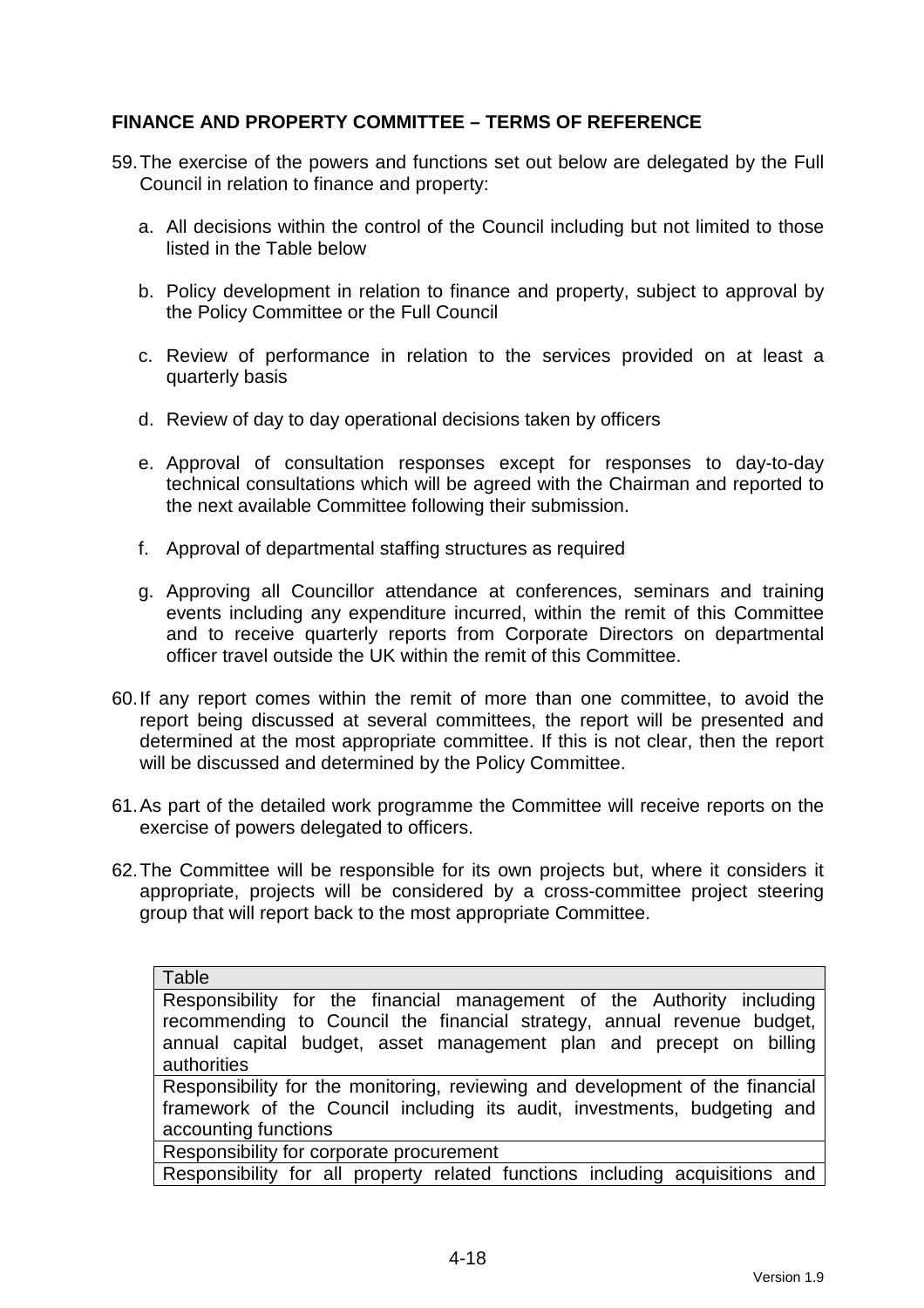**Table** 

disposals

Responsibility for property design and construction and related consultancy services

Responsibility for the Council's information and communication technology (ICT) strategy

Responsibility for monitoring the Councillors' Divisional Fund

Responsibility for the Council's County Supplies internal trading organisation

Reviewing and recommending Financial Regulations to the Council for adoption

# **NOTTINGHAMSHIRE PENSION FUND COMMITTEE – TERMS OF REFERENCE**

- 63. The exercise of the powers and functions set out below are delegated by the Full Council in relation to pensions:
	- a. All decisions within the control of the Council including but not limited to those listed in the Table below
	- b. Policy development in relation to pensions, subject to approval by the Policy Committee or the Full Council
	- c. Review of performance in relation to the services provided on at least a quarterly basis
	- d. Review of day to day operational decisions taken by officers
	- e. Approval of consultation responses except for responses to day-to-day technical consultations which will be agreed with the Chairman and reported to the next available Committee following their submission.
	- f. Approving all Councillor attendance at conferences, seminars and training events including any expenditure incurred, within the remit of this Committee and to receive quarterly reports from Corporate Directors on departmental officer travel outside the UK within the remit of this Committee.
- 64. If any report comes within the remit of more than one committee, to avoid the report being discussed at several committees, the report will be presented and determined at the most appropriate committee. If this is not clear, then the report will be discussed and determined by the Policy Committee.
- 65. As part of the detailed work programme the Committee will receive reports on the exercise of powers delegated to officers.
- 66. The Committee will be responsible for its own projects but, where it considers it appropriate, projects will be considered by a cross-committee project steering group that will report back to the most appropriate Committee.

Table Administering the Nottinghamshire Pension Fund, including investments by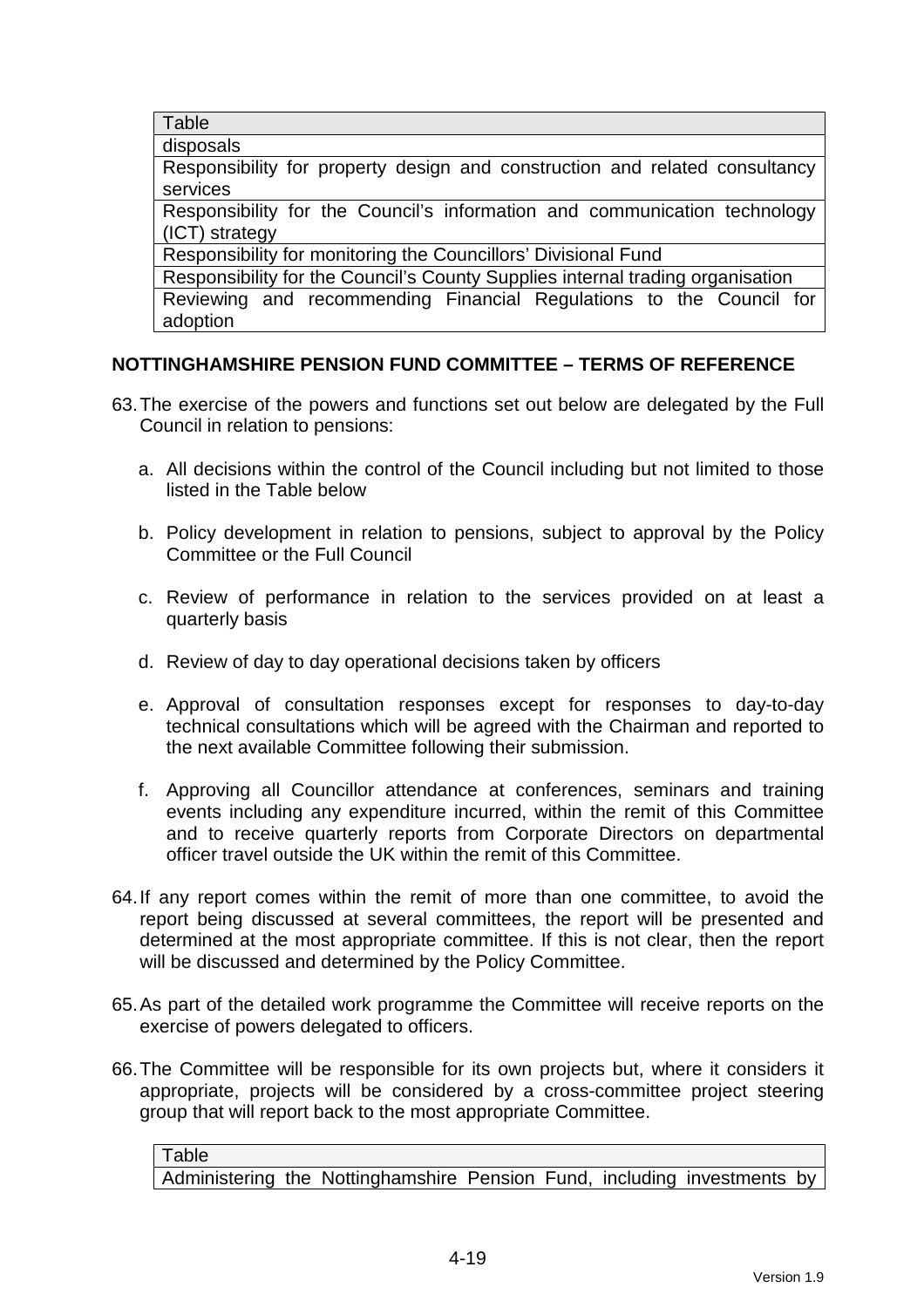### and management of pension funds

**NOTE:** The County Council administers this Pension Fund on behalf of Nottinghamshire County Council, Nottingham City Council, the District and Borough Councils and other admitted bodies in Nottinghamshire.

### **PENSIONS INVESTMENT SUB-COMMITTEE – TERMS OF REFERENCE**

67. This is a sub-committee of the Nottinghamshire Pension Fund Committee

68. The exercise of the powers and functions set out below are delegated:

a. Responsibility for investment performance management of the Fund Managers and making appropriate recommendations to the Nottinghamshire Pension Fund Committee.

### **PENSIONS SUB-COMMITTEE – TERMS OF REFERENCE**

69. This is a sub-committee of the Nottinghamshire Pension Fund Committee

70. The exercise of the powers and functions set out below are delegated:

a. Responsibility for making recommendations to the Nottinghamshire Pension Fund Committee on matters relating to the administration and investment of the Pensions Fund.

### **PERSONNEL COMMITTEE – TERMS OF REFERENCE**

- 71. The exercise of the powers and functions set out below are delegated by the Full Council in relation to personnel:
	- a. All decisions within the control of the Council including but not limited to those listed in the Table below
	- b. Policy development in relation to personnel, subject to approval by the Policy Committee or the Full Council
	- c. Review of performance in relation to the services provided on at least a quarterly basis
	- d. Review of day to day operational decisions taken by officers
	- e. Approval of consultation responses except for responses to day-to-day technical consultations which will be agreed with the Chairman and reported to the next available Committee following their submission.
	- f. Approving all Councillor attendance at conferences, seminars and training events including any expenditure incurred, within the remit of this Committee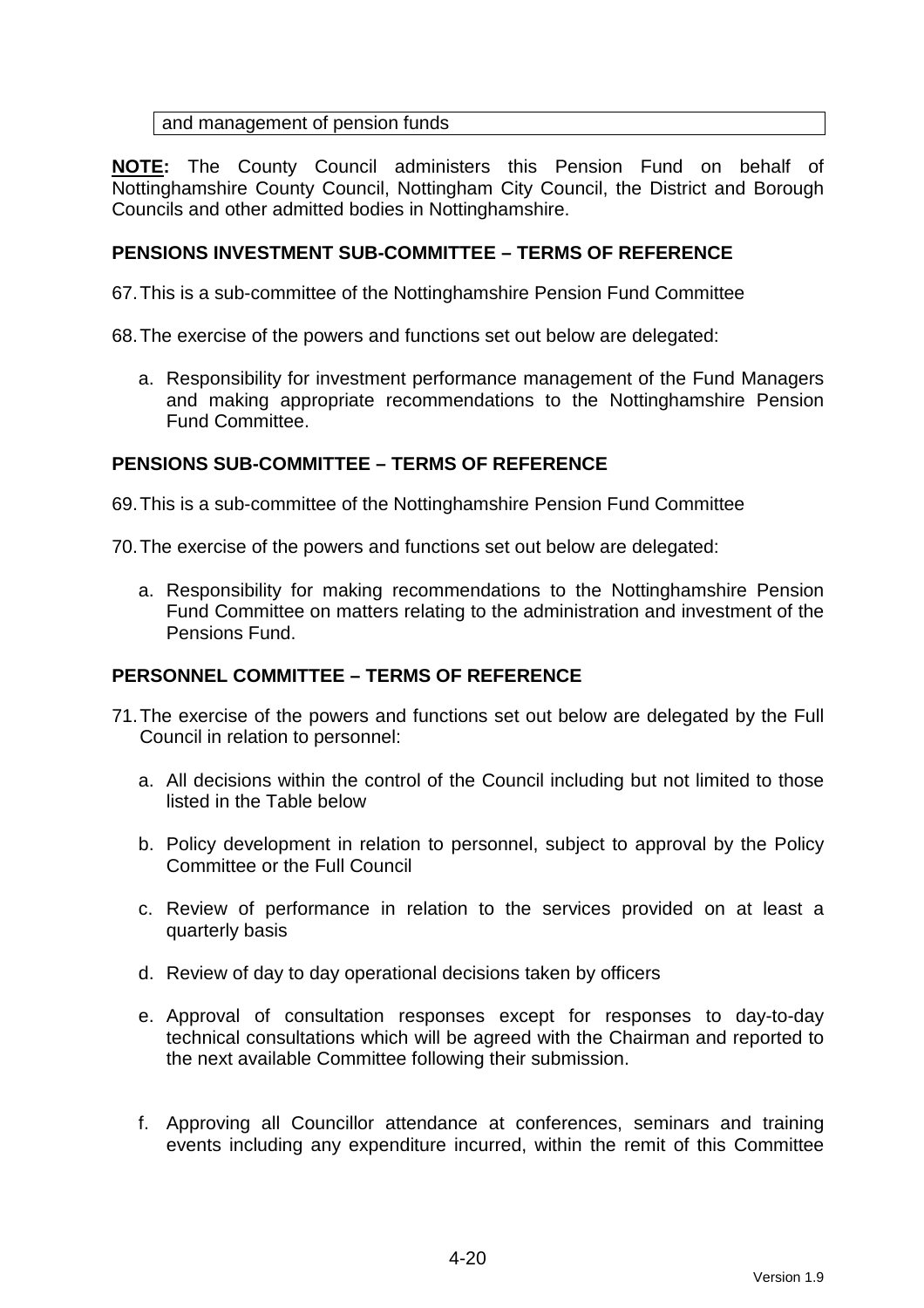and to receive quarterly reports from Corporate Directors on departmental officer travel outside the UK within the remit of this Committee.

- 72. If any report comes within the remit of more than one committee, to avoid the report being discussed at several committees, the report will be presented and determined at the most appropriate committee. If this is not clear, then the report will be discussed and determined by the Policy Committee.
- 73. As part of the detailed work programme the Committee will receive reports on the exercise of powers delegated to officers.
- 74. The Committee will be responsible for its own projects but, where it considers it appropriate, projects will be considered by a cross-committee project steering group that will report back to the most appropriate Committee.

# **APPEALS SUB-COMMITTEE – TERMS OF REFERENCE**

- 75. This is a sub-committee of the Personnel Committee
- 76. The exercise of the powers and functions set out below are delegated by the Full Council:
	- a. Responsibility for determining appeals and complaints by employees under the Council's disciplinary, grievance and harassment procedures and other employment related procedures (This does not include appeals relating to pay, grading or discretionary awards in respect of redundancy or early retirement)
	- b. Responsibility for appeals against decisions not to include providers, or to remove them from the Council's directory of providers for funded early years education

**NOTE:** Complaints Review Panels are not formal meetings of the County Council. The responsibilities of these Panels are contained in the Complaints Procedures.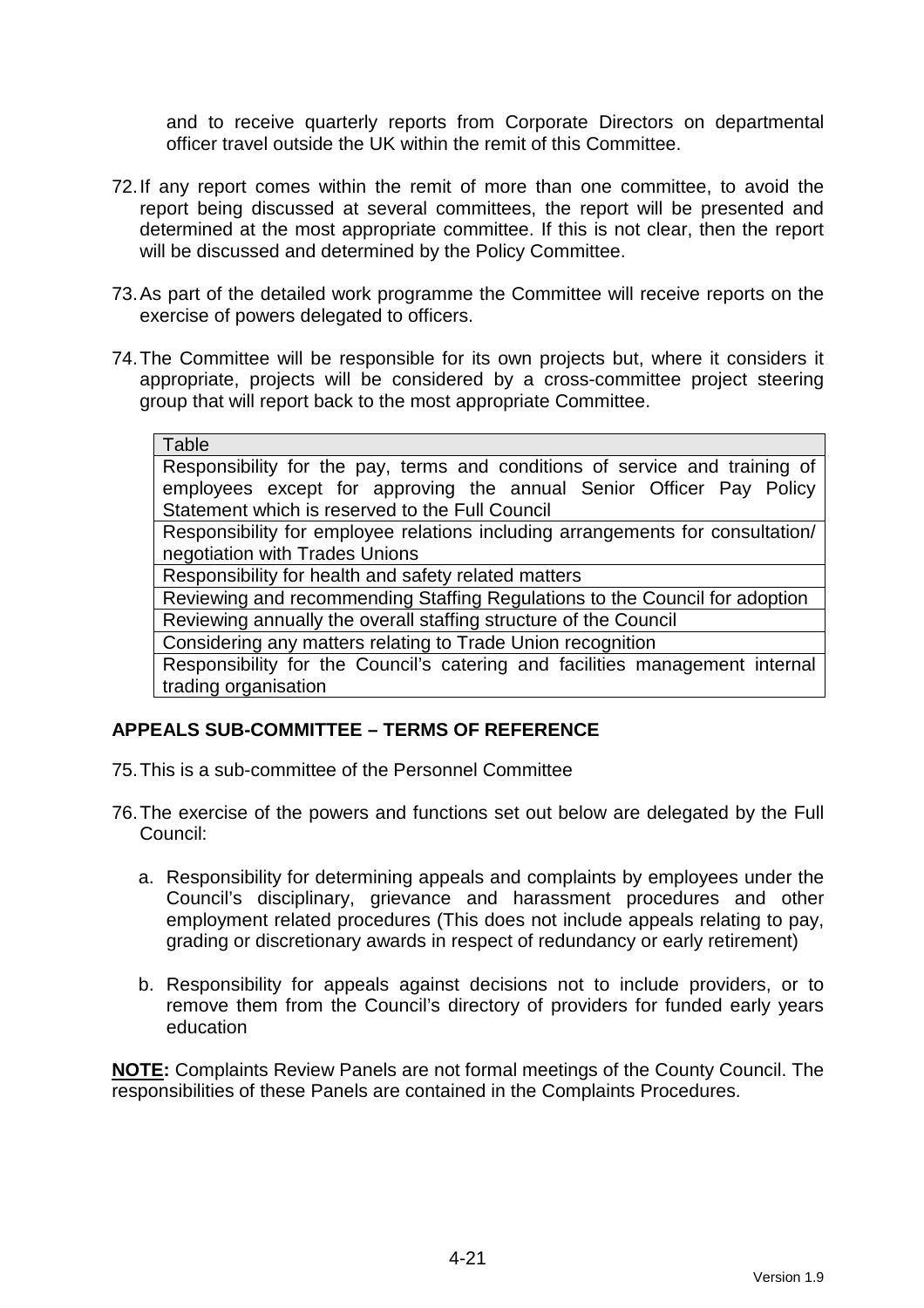# **SENIOR STAFFING SUB-COMMITTEE – TERMS OF REFERENCE**

77. This is a sub-committee of the Policy Committee.

- 78. The exercise of the powers and functions set out below are delegated by the Full Council to the Senior Staffing Sub-Committee:
	- a. Responsibility for the appointment and dismissal of, and taking disciplinary action against, senior employees as set out in the Employment Procedure Rules

## **NOTE:-**

- The appropriate committee chairman for the post being considered will always be present as a member of the Sub-Committee. Where the issue being considered relates to the Council's Chief Executive or a Corporate Director the Sub-Committee will have a membership of nine; otherwise the Sub-Committee will have a membership of five.
- The Sub-Committee will be required to follow the Council's Recruitment and Selection Code of Practice.
- The procedures the Sub-Committee is required to follow are set out in the Council's Staffing Regulations.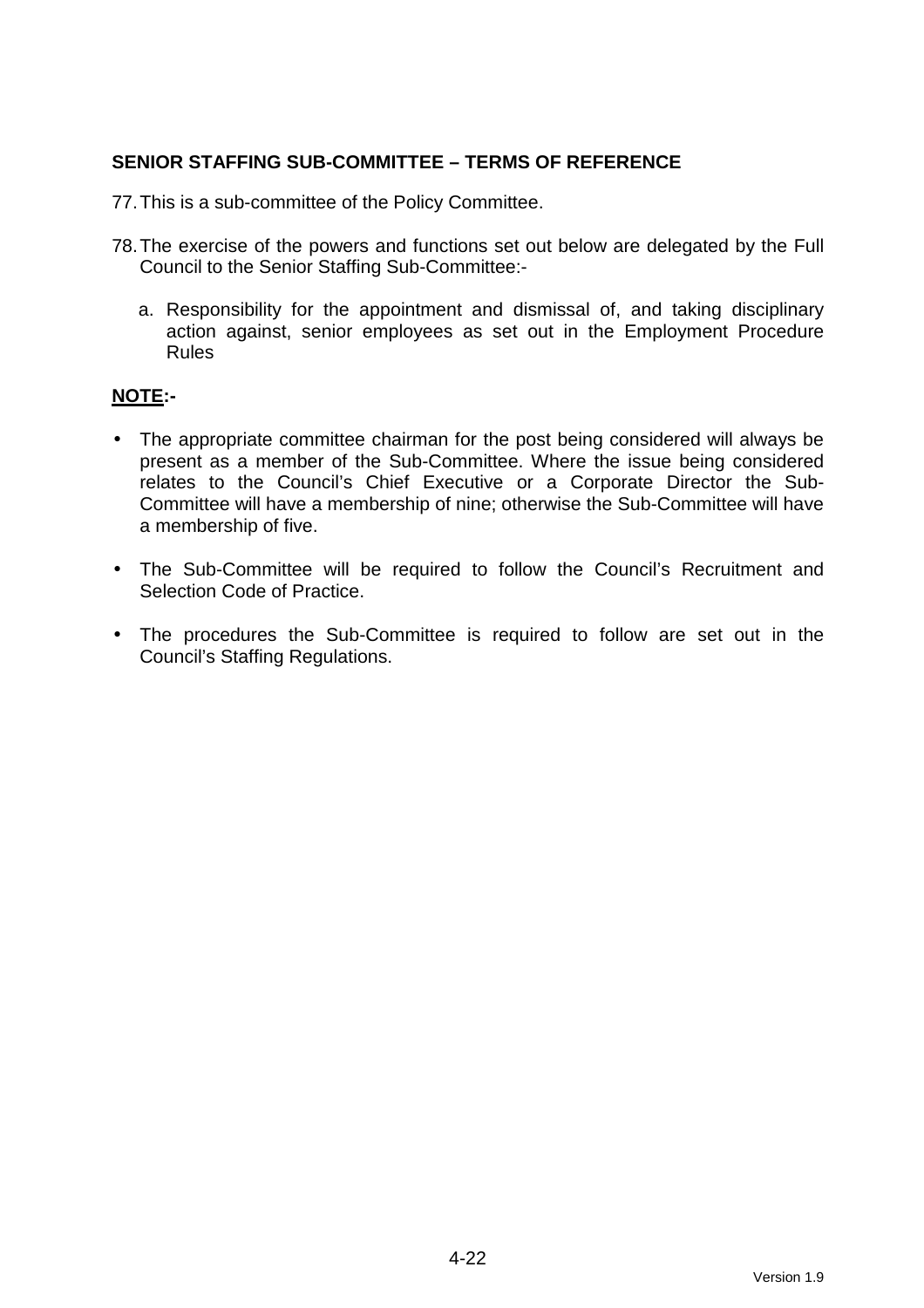# **PART B – SCHEME OF DELEGATION TO OFFICERS**

- 1. 1. This Scheme sets out the delegated powers of officers of the County Council. For the purposes of the Scheme of Delegation the term 'Corporate Director' includes the Chief Executive and the Director of Public Health.
- 2. Corporate Directors may delegate these powers to other officers and must ensure they appoint another officer to substitute in their absence.
- 3. Officers can only exercise delegated powers in accordance with approved policies and decisions made by committees or the Full Council.
- 4. All matters which are not day to day operational matters or contained in this Scheme of Delegation must be decided by the relevant committee. For urgent decisions see the Procedure for Urgent Decisions.
- 5. The chairman of the relevant committee may request an officer not to exercise their delegated power in any particular case and, if so, a report will be taken to the next available meeting of this committee for consideration.
- 6. Appointments of staff below Service Director level will be made by Officers. Any other appointment must be made by the Senior Staffing Sub-Committee.
- 7. Corporate Directors may not add to the establishment of their departments except in accordance with Employment Procedure Regulations, or any other specific committee approval.
- 8. Corporate Directors will agree with their respective chairman and vice-chairman the nature and level of information they require regarding the exercise of officers' delegated powers.
- 9. Corporate Directors must ensure that adequate arrangements are in place to brief and consult committee chairmen (or vice-chairmen in their absence) within their service areas as agreed with these chairmen.
- 10. Corporate Directors will exercise their delegated powers in accordance with any requirements of the Chief Executive.
- 11. Corporate Directors must ensure that their department maintains a list of specific delegations to officers, which must be available for public inspection at all times.
- 12. Corporate Directors have authority to exercise the powers of the County Council in the event of an emergency or disaster, including making or approving any arrangements for the protection of persons or property, and will report back to the next appropriate committee or meeting Council in the event that this authority is exercised.
- 13. Corporate Directors have authority to decide whether or not to commence or defend proceedings within their areas of responsibility. This includes decisions on settlements which must be made in consultation with the Group Manager, Legal and Democratic Services and the Chief Finance Officer. Policy Committee will receive regular reports on settlements. This is not the same as authorising the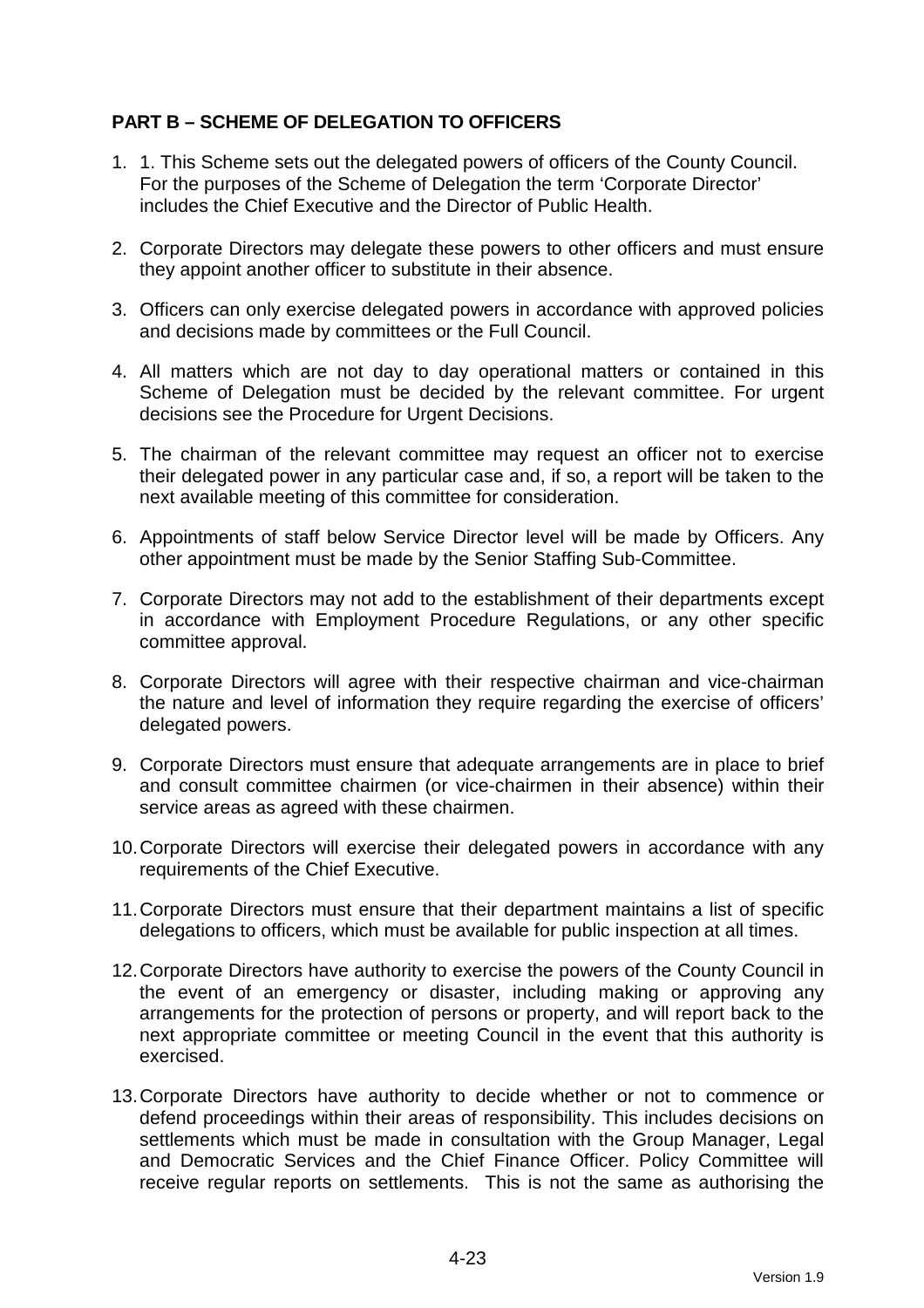formal commencement or defence of, or participation in, any legal proceedings, including appearing in proceedings and signing documents necessary to any legal procedure. The Corporate Director Policy, Planning and Corporate Services is responsible for this (see paragraph 21b below).

- 14. Corporate Directors have authority to settle ombudsman complaints and to determine payments under the Payments for Maladministration Policy. Policy Committee will receive regular reports on the operation of the Policy and payments.
- 15. Corporate Directors have authority to determine ex-gratia claims of up to £1,000 in respect of employees or volunteers carrying out their duties who suffer damage to personal belongings. Personnel Committee will receive regular reports.
- 16. The Chief Executive, the Corporate Director Policy, Planning and Corporate Services, the Group Manager Legal and Democratic Services and Team Managers Legal Services and Senior Solicitors have authority to certify the fixing of the Common Seal of the Council to a document where this is required in order to give effect to a decision.

## **CHIEF EXECUTIVE**

- 17. The exercise of the responsibilities set out below are delegated by the County Council:
	- a. Taking all operational decisions necessary to secure the provision of services and/or the discharge of statutory functions, including the power to enter into contracts, in accordance with approved policies and Financial Regulations across the Authority.
	- b. Making any decision normally reserved to committee or another officer in accordance with the Urgency Procedure Rules.
	- c. Taking decisions whether to grant dispensations to Councillors and co-opted members from requirements relating to interests and their participation in meetings.
	- d. Taking any decision on any matter not reserved to another officer by law.
	- e. Holding to account Corporate Directors for the performance of their departments.

## **CORPORATE DIRECTOR ADULT SOCIAL CARE, HEALTH AND PUBLIC PROTECTION**

- 18. The exercise of the responsibilities set out below are delegated by the County Council:
	- a. Taking all operational decisions necessary to secure the provision of services and/or the discharge of statutory functions, including the power to enter into contracts, in accordance with approved policies and Financial Regulations in relation to the following areas: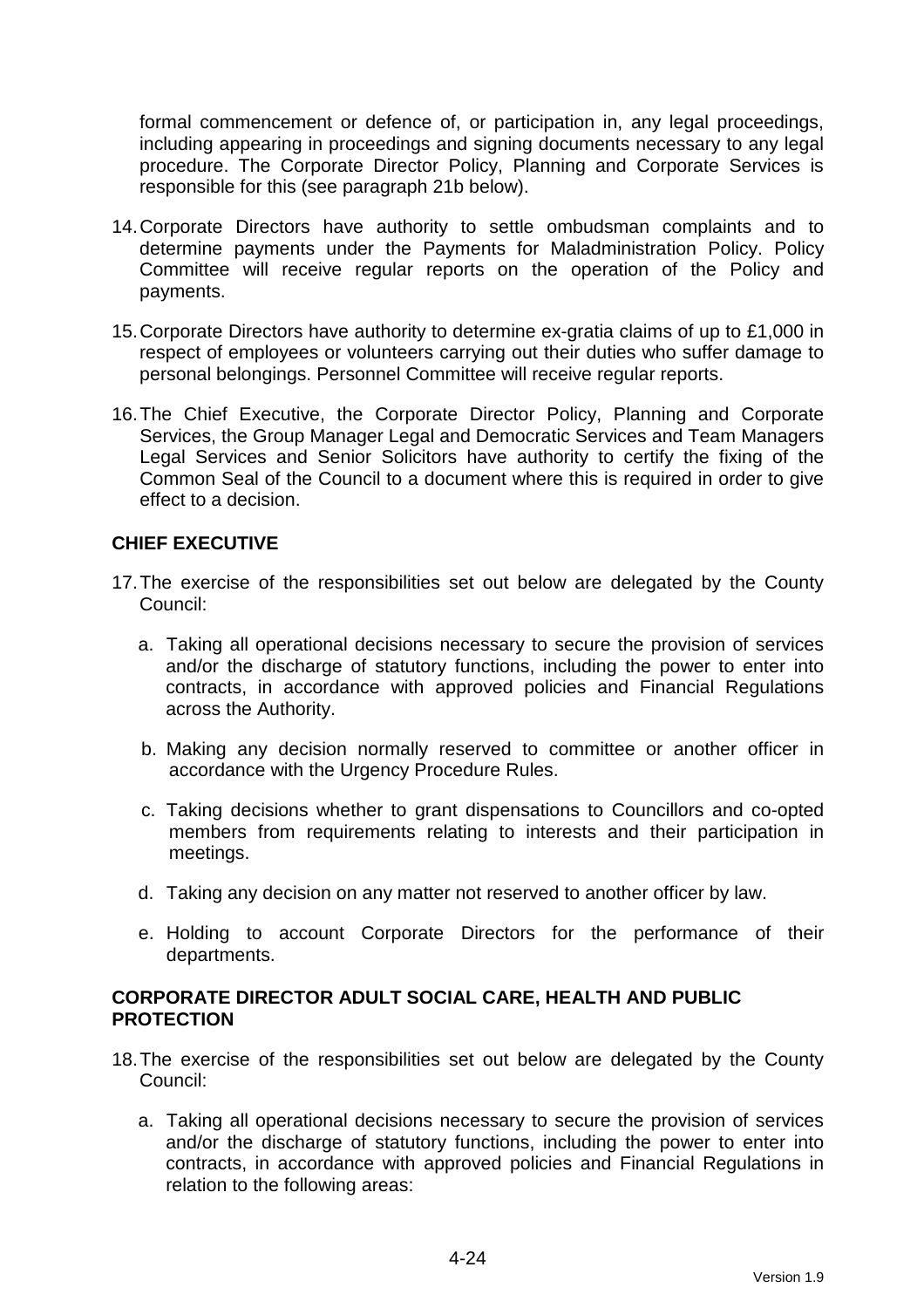Adult social care including:

- Safeguarding
- Mental health
- Disability
- Older people
- Residential services
- Day services

Public protection including:

- Trading Standards
- Emergency management
- Registration services
- b. Holding officers to account for the performance of their service areas
- c. Approving departmental officer travel outside the UK and providing a quarterly report to the relevant Committees on approvals.

## **CORPORATE DIRECTOR CHILDREN, FAMILIES AND CULTURAL SERVICES**

- 19. To be the designated Director of Children Services in accordance with Section 19 of the Children's Act 2004.
- 20. The exercise of the responsibilities set out below are delegated by the County Council:
	- a. Taking all operational decisions necessary to secure the provision of service and/or the discharge of statutory functions, including the power to enter into contracts, in accordance with approved policies and Financial Regulations in relation to the following areas:
		- Education
		- Special educational needs and disability
		- Safeguarding
		- Children's social care
		- Youth services
		- Libraries
		- Country parks
		- Sport and Arts
		- Early Years
	- b. Holding officers to account for the performance of their service areas.
	- c. Approving school governor appointments for which the Council has responsibility and reporting these decisions quarterly to the Children and Young People's Committee.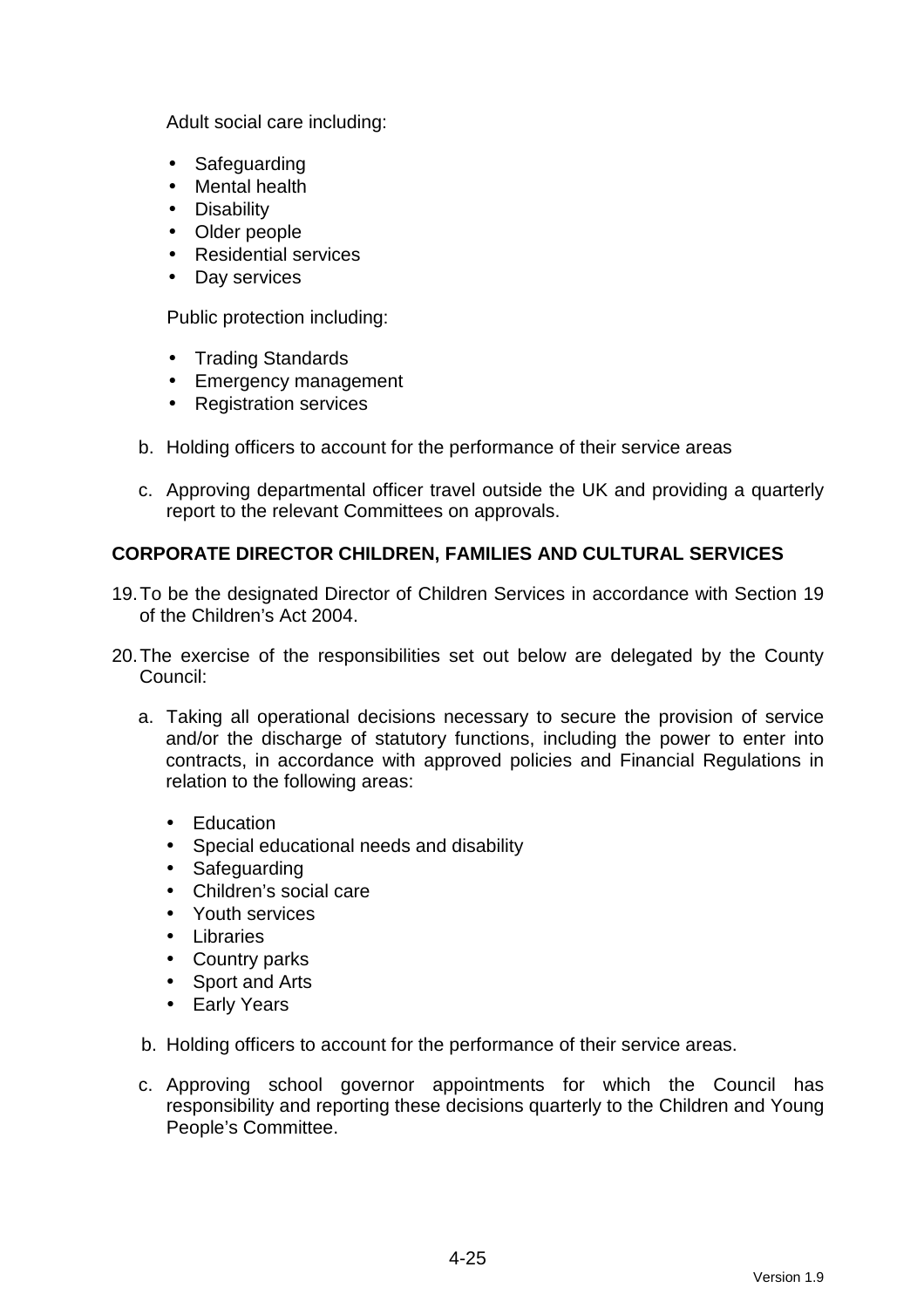d. Approving departmental officer travel outside the UK and providing a quarterly report to the relevant Committees on approvals.

# **CORPORATE DIRECTOR ENVIRONMENT AND RESOURCES**

- 21. The exercise of the responsibilities set out below are delegated by the County Council:
	- a. Taking all operational decisions necessary to secure the provision of service and/or the discharge of statutory functions, including the power to enter into contracts, in accordance with approved policies and Financial Regulations in relation to the following areas:
		- Waste Disposal
		- Transport
		- Highways
		- Property
		- Financial Services
		- Information and Communications Technology (ICT)
		- Catering and Facilities Management
		- Holding officers to account for the performance of their service areas.
		- Human Resources and Customer Services
	- b. Approving departmental officer travel outside the UK and providing a quarterly report to the relevant Committees on approvals.

### **CORPORATE DIRECTOR POLICY, PLANNING AND CORPORATE SERVICES**

- 22. The exercise of the responsibilities set out below are delegated by the County Council:
	- a. Taking all operational decisions necessary to secure the provision of service and/or the discharge of statutory functions, including the power to enter into contracts, in accordance with approved policies and Financial Regulations in relation to the following areas:
		- Improvement Programme
		- Planning
		- Corporate performance
		- Complaints
		- Economic development
		- Legal & Democratic Services
		- Policy development
		- Localism
		- Grant aid administration
		- Equalities
		- Community Engagement
		- Community Safety
		- Communications and Marketing
		- Conservation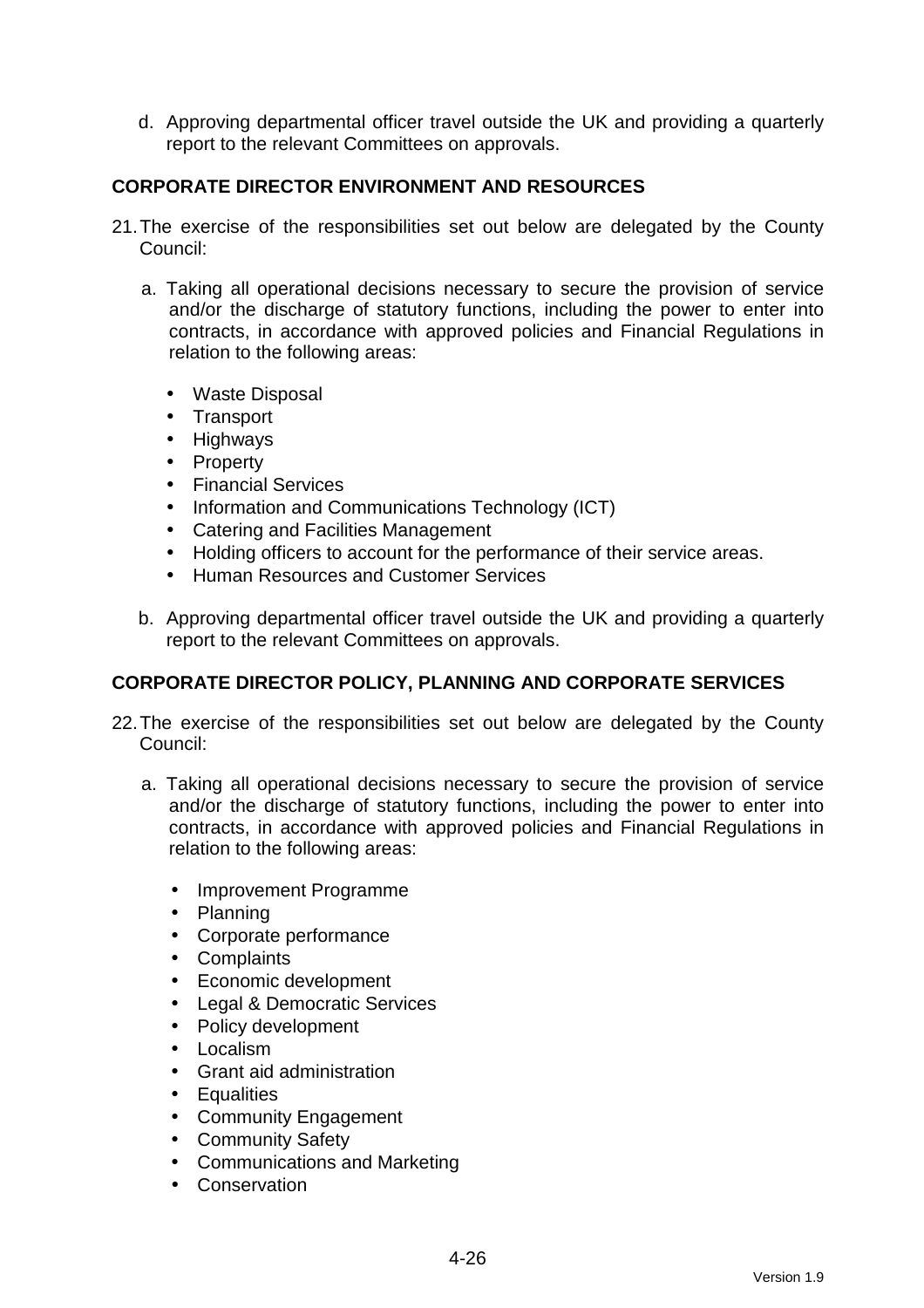- b. Authorising the commencement or defence of, or participation in, any legal proceedings, including appearing in proceedings and signing documents necessary to any legal procedure, and authorising other officers to do so on behalf of the County Council. This is not the same as deciding whether to commence or defend proceedings and making decisions on settlements. The relevant Corporate Director is responsible for this (see paragraph 13 above).
- c. Holding officers to account for the performance of their service areas.
- d. Taking all operational decisions necessary relating to the level and nature of support services for County Councillors, including IT.
- e. Approving departmental officer travel outside the UK and providing a quarterly report to the relevant Committees on approvals.

# **DIRECTOR OF PUBLIC HEALTH**

- 23. The exercise of the responsibilities set out below are delegated by the County Council:
- 24. To be the designated Director of Public Health in accordance with Section 30 of the Health and Social Care Act 2012.
- 25. The exercise of the responsibilities set out below are delegated by the County Council:
	- a. Taking all operational decisions necessary to secure the provision of service and/or the discharge of statutory functions, including the power to enter into contracts, in accordance with approved policies and Financial Regulations in relation to the following areas:
		- Public Health
	- b. Holding officers to account for the performance of their service areas.
	- c. Approving departmental officer travel outside the UK and providing a quarterly report to the relevant Committees on approvals.

### **STATUTORY OFFICERS**

26. There is a legal requirement to allocate some specific responsibilities to officers and the Council has designated the following posts:

| Chief Executive                                          | Head of Paid Service & Proper Officer |
|----------------------------------------------------------|---------------------------------------|
| Corporate Director Policy, Planning   Monitoring Officer |                                       |
| and Corporate Services                                   |                                       |
| <b>Service Director Financial Services</b>               | Chief Finance Officer (also known as  |
|                                                          | Section 151 Officer)                  |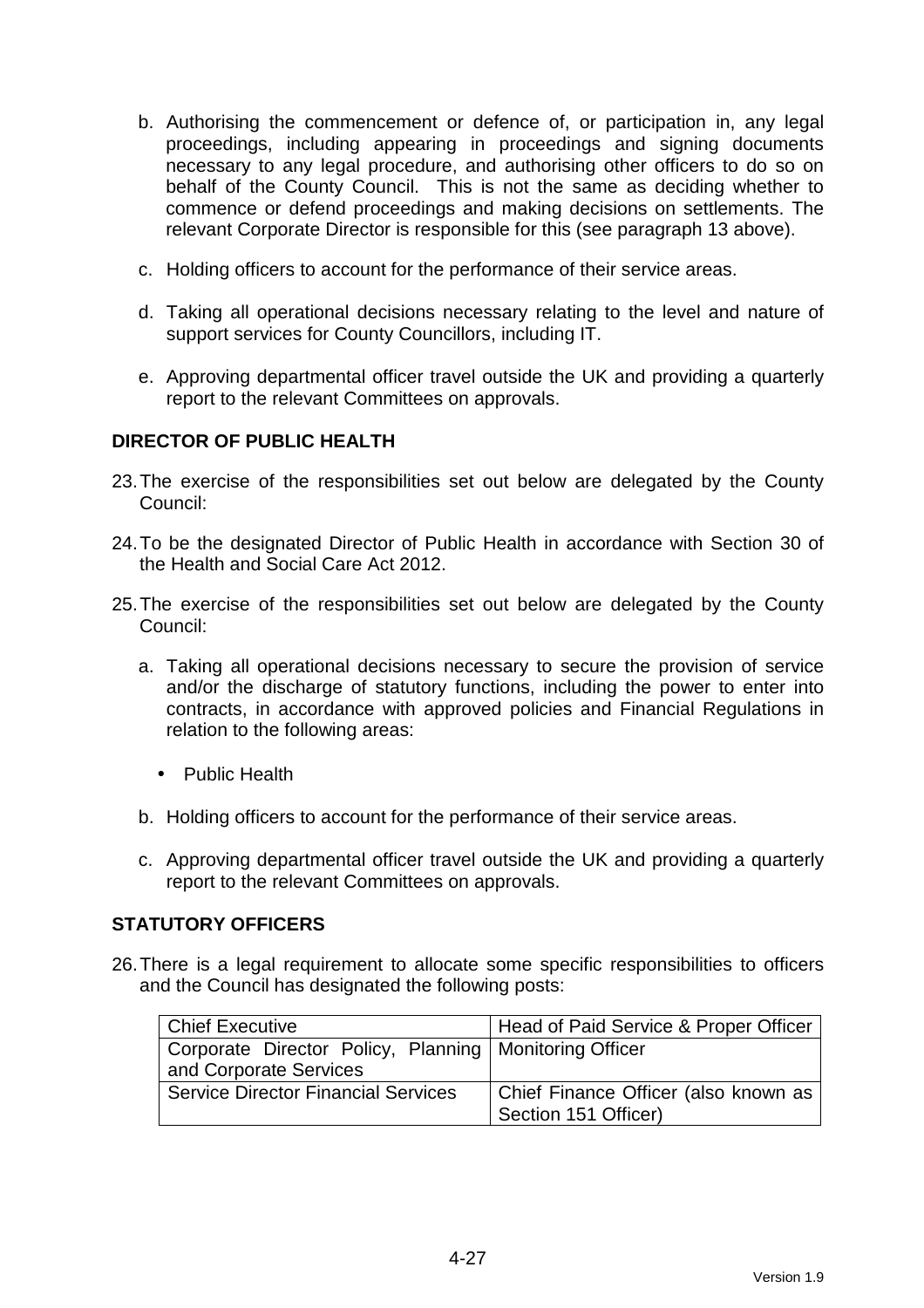## **HEAD OF PAID SERVICE**

- 27. Responsibility for reporting to the Full Council on the manner in which the discharge of the Council's functions is co-ordinated, the number and grade of officers required for the discharge of functions and the organisation of officers.
- 28. Responsibility for considering applications from officers for exemption from political restriction in respect of the post held by that officer.

**NOTE:** The Head of Paid Service may not be the Monitoring Officer but may hold the post of Chief Finance Officer if a qualified accountant.

### **PROPER OFFICER**

29. Responsibility for acting as the Proper Officer as set out in Section 270(3) of the Local Government Act 1972 in connection with committees.

#### **MONITORING OFFICER**

- 30. Responsibility for maintaining the Constitution, ensuring it is available for inspection and making minor changes as a result of any restructuring.
- 31. Responsibility for ensuring the lawfulness and fairness of decision making; this includes authority, after consulting with the Head of Paid Service and Chief Finance Officer, to report to the Full Council if they consider that any proposal, decision or omission would give rise to unlawfulness or maladministration.
- 32. Responsibility for contributing to the promotion and maintenance of high standards of conduct.

**NOTE:** The Monitoring Officer cannot be the Chief Finance Officer or the Head of Paid Service.

#### **CHIEF FINANCE OFFICER**

- 33. Responsibility for ensuring the lawfulness and financial prudence of decision making; this includes authority, after consulting with the Head of Paid Service and Monitoring Officer, to report to the Full Council if they consider that any proposal, decision or omission would give rise to unlawful expenditure, or is unlawful and is likely to cause a loss or deficiency or if the Council is about to enter an item of account unlawfully.
- 34. Responsibility for the administration of the financial affairs of the Council.
- 35. Responsibility for providing advice on the scope of powers and authority to take decisions, maladministration, financial impropriety and probity.
- 36. Responsibility for providing financial information to the media, members of the public and the community.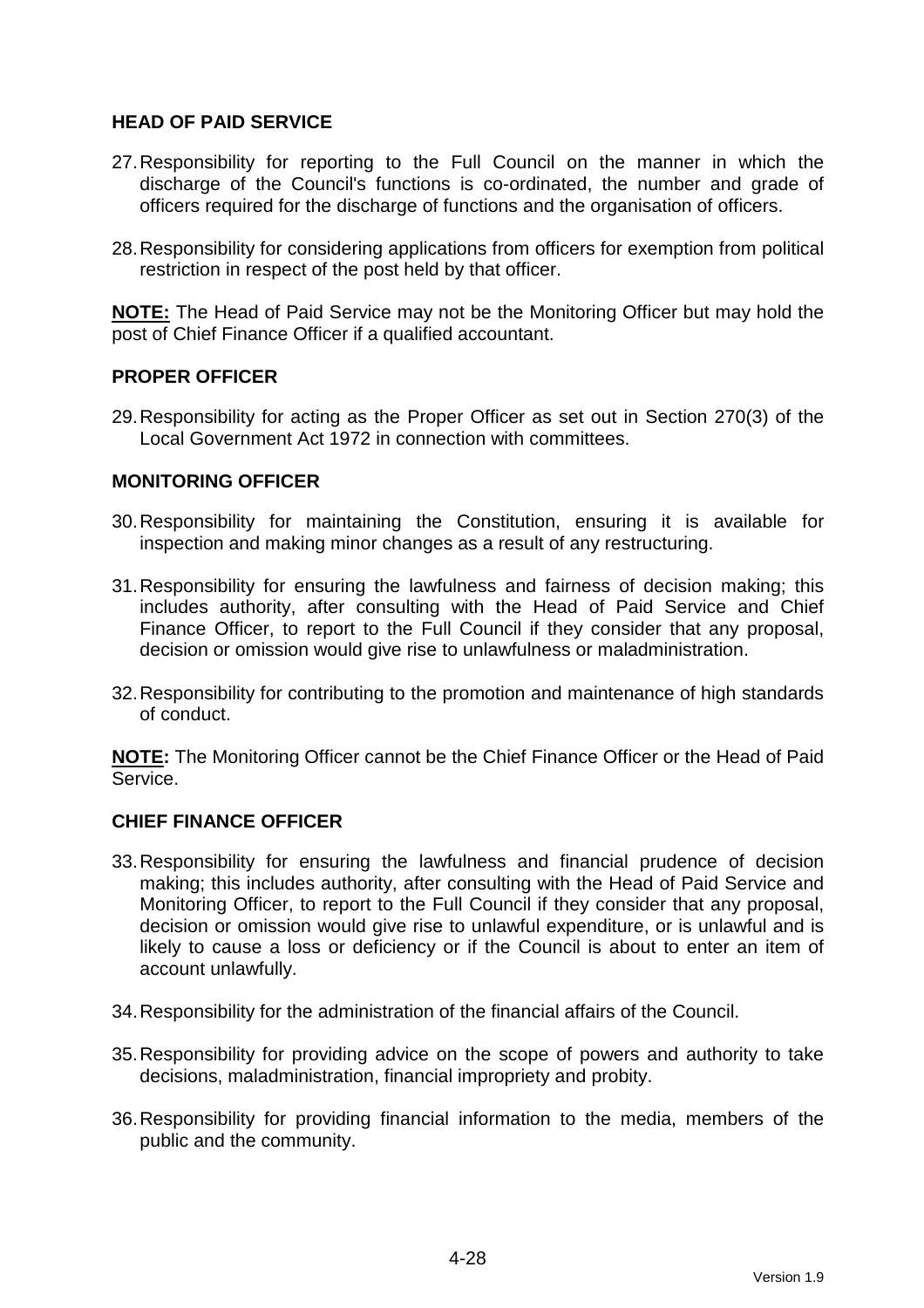**NOTE:** The Chief Finance Officer cannot be the Monitoring Officer but may hold the post of Head of Paid Service.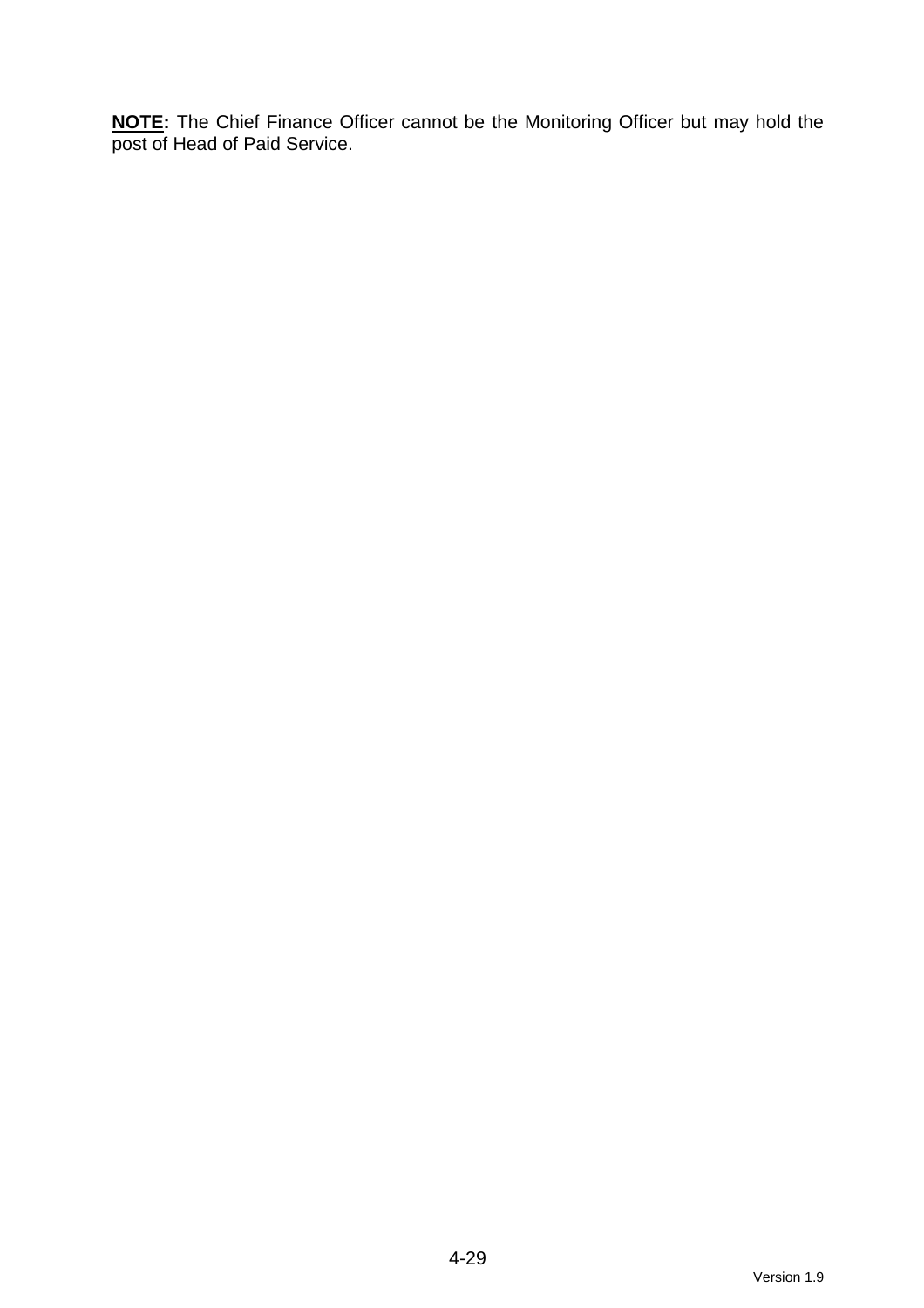**PART FIVE** 

**DEMOCRACY** 

**PROCEDURES**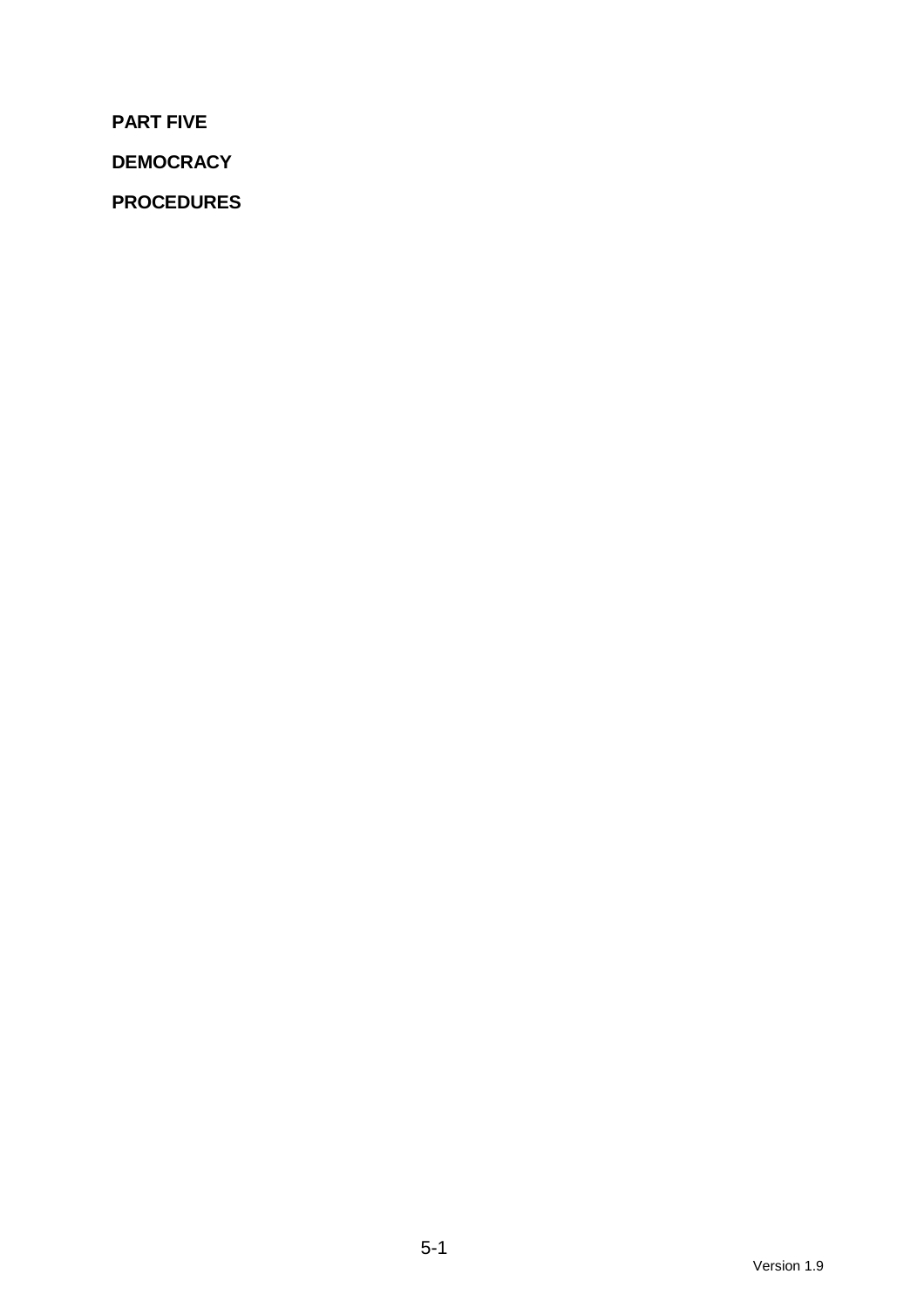# **PART A – PROCEDURE RULES FOR MEETINGS OF THE FULL COUNCIL**

#### **INTRODUCTION**

- 1. These rules are designed to ensure meetings of the Full Council run smoothly and are conducted properly.
- 2. So far as the law allows, any of these rules may be suspended at any meeting of the Full Council, either for the whole meeting or for a particular item on the agenda. In order to achieve this, a motion must be moved and seconded and a vote carried.
- 3. If any issues arise at a meeting in relation to interpretation of the procedure rules, the Chairman's decision will be final.
- 4. For the annual budget meeting some procedure rules will be suspended and alternative rules applied. See paragraph 87 below.

### **ARRANGEMENTS FOR MEETINGS**

- 5. Full Council meetings are normally held every 8 weeks on a Thursday. Meetings normally start at 10.30am.
- 6. The agenda and papers for meetings of the Full Council must be available at least five clear working days before the meeting.
- 7. Meetings of the Full Council will not continue beyond midnight unless it appears to the Chairman that the meeting will finish shortly after that time. Any remaining business will be held over until the next meeting. The annual budget meeting will continue beyond midnight if necessary.
- 8. The annual meeting of the Full Council is normally held each May.
- 9. The County Council's annual budget will normally be considered at the February meeting.
- 10. A special meeting will be arranged if the Chairman of the Council, the Council Leader, or any five County Councillors request such a meeting. A Special Meeting will be held on any day of the week.

#### **MINIMUM ATTENDANCE (QUORUM)**

- 11. At least one quarter (17) of the whole number of elected County Councillors must be present for the meeting to proceed or continue.
- 12. If the Chairman or the Chief Executive concludes that an insufficient number of Councillors is present the meeting will not proceed. The Division Bell will be sounded, and if after more than five minutes there is still an insufficient number present at the meeting it will be adjourned to a time fixed by the Chairman.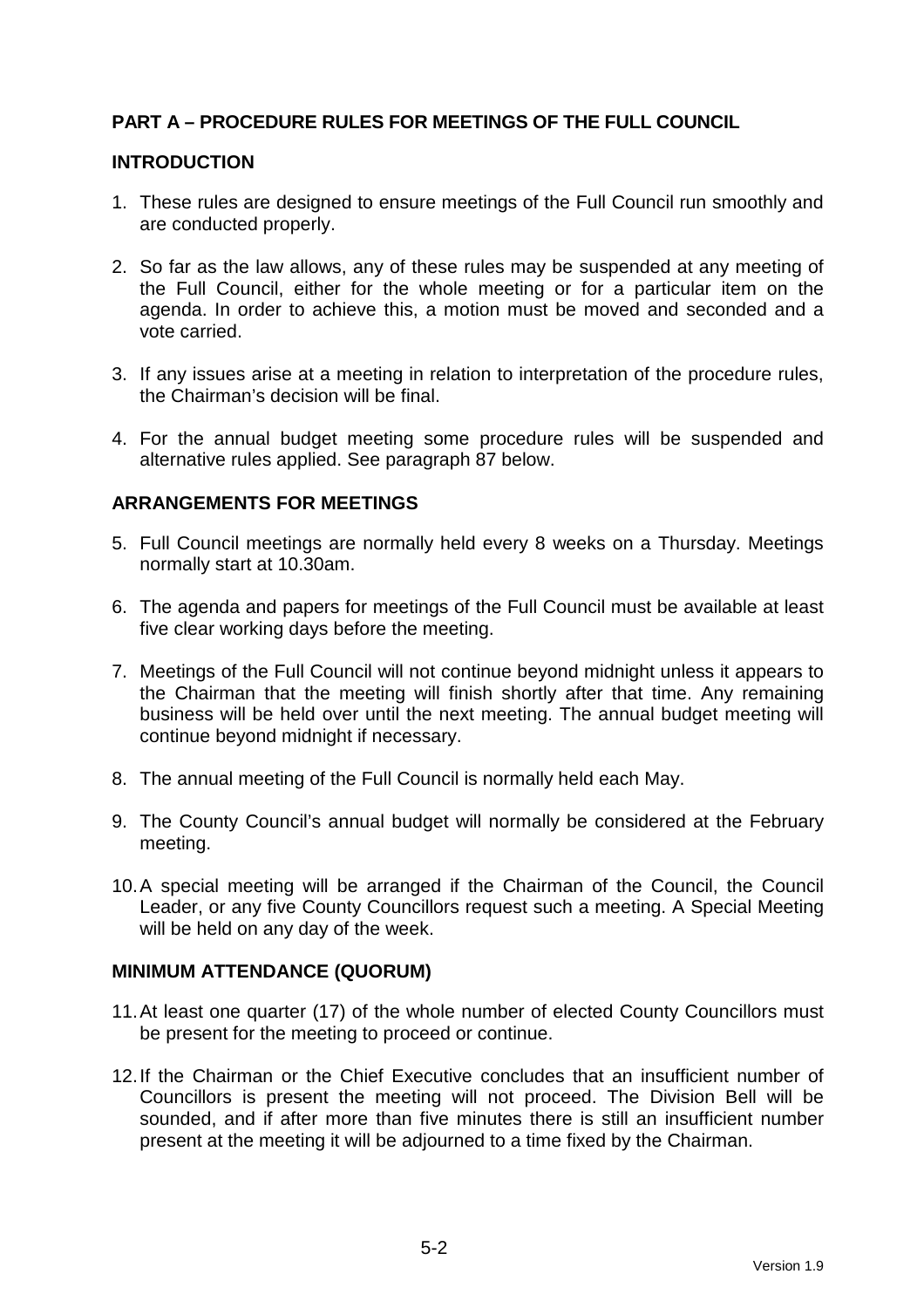### **ORDER OF BUSINESS**

- 13. Except for the annual meeting at which the election of Chairman and Vice-Chairman will be considered first, the order of business will usually be:
	- a. the choice of a person to preside if the Chairman and Vice-Chairman are absent
	- b. any business having priority by law
	- c. confirmation of the minutes of the last meeting of the Full Council
	- d. apologies for absence, including reasons
	- e. declarations of interest
	- f. business outstanding from the last meeting
	- g. Chairman of the County Council's business
	- h. constituency speeches
	- i. petitions
	- j. questions to Nottinghamshire and City of Nottingham Fire Authority and responses
	- k. questions to Committee Chairmen and responses
	- l. clarification on minutes of committee meetings
	- m. reports for decision by the Full Council
	- n. consideration of motions
	- o. any debate adjourned from earlier in the meeting (Adjournment Debate)

### **OTHER POINTS REGARDING THE ORDER OF BUSINESS**

- 14. At any time during the meeting the Chairman can adjourn the meeting.
- 15. The order of business can be varied at the discretion of the Chairman.
- 16. The minutes of ordinary meetings will not normally be confirmed at special meetings.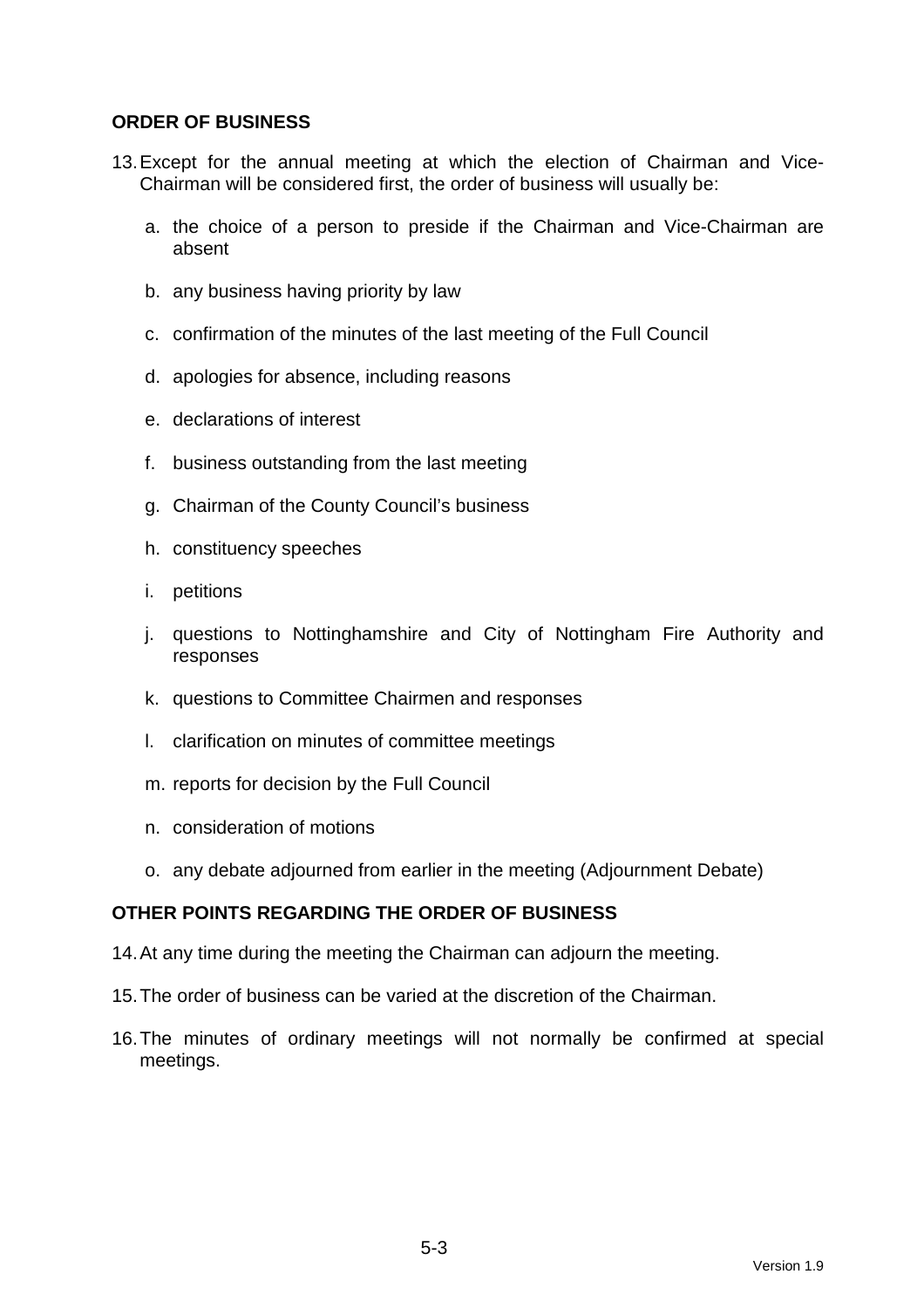## **DECLARATIONS OF INTEREST**

- 17. Where any Councillor has an interest in any matter to be discussed or decided, they will, in accordance with the Code of Conduct for Councillors and Co-opted Members, declare the existence and nature of that interest and whether the interest is a Disclosable Pecuniary Interest. Any declaration of interest will be recorded in the minutes of the meeting.
- 18. Where any Councillor has declared a Disclosable Pecuniary Interest in any matter, they will leave the room in which the meeting is being held while the matter is under consideration unless:
	- a. Policy Committee has granted them a dispensation; or
	- b. the matter is only under consideration by the meeting as part of a report of the Minutes of Council, a committee or sub-committee and is not itself the subject of debate.
- 19. If the Councillor has chosen to remain within easy reach, that Councillor will be recalled by an appropriate officer before any further business is started.
- 20. Any person or officer of the authority who is appointed to do anything in connection with the County Council which enables them to speak at meetings, will make the same disclosures of interests and will withdraw from the room in which the meeting is being held on the same occasions as they would have to do if they were a County Councillor.

# **CONSTITUENCY SPEECHES**

- 21. At any Full Council meeting except the annual meeting, a special meeting and the annual budget meeting, Councillors will be given an opportunity to speak for up to three minutes on any issue arising in their division.
- 22. Such a speech will not give rise to a debate or a question and answer session.
- 23. Any Councillor who wishes to make a three minute speech must notify Democratic Services by 10 am two working days before the Full Council meeting.
- 24. A maximum of 30 minutes is allowed for this item. If the number of Councillors wishing to make three minute speeches is such that this 30 minute allocation would be exceeded, Councillors authorised to speak will be decided by ballot based on political proportionality.

### **PETITIONS**

25. In accordance with the Council's Petitions Scheme, at any Full Council meeting any Councillor may present a petition to the Chairman of the Council on any matter affecting the residents of their division, and in relation to which the County Council has powers or duties.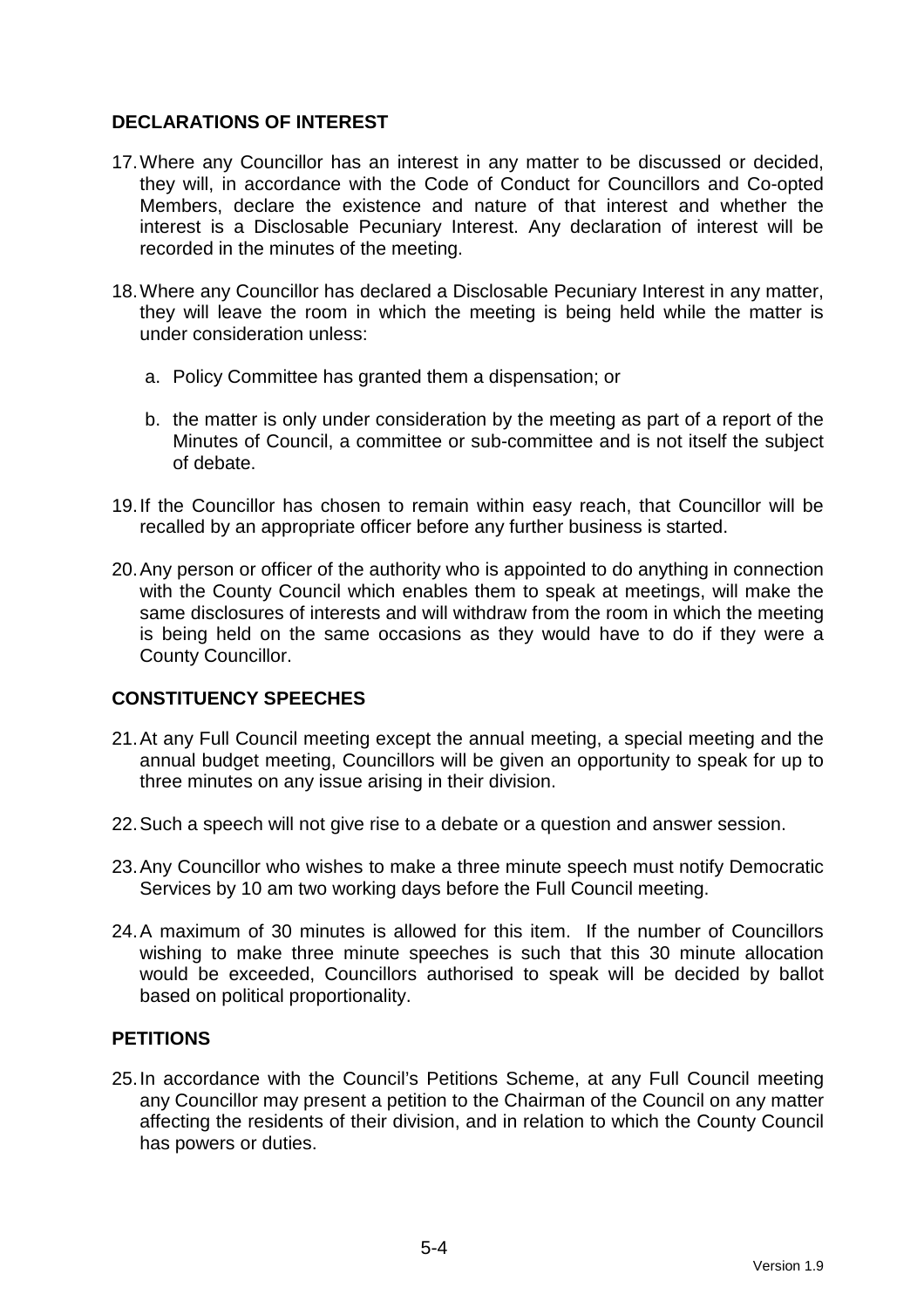- 26. Any Councillor who wishes to submit a petition must notify Democratic Services by 10 am the day before the meeting, giving details about the petition.
- 27. The Councillor presenting the petition can introduce and speak about the petition for up to one minute.
- 28. If a Councillor is unable to be at the meeting, they may request and agree to another Councillor presenting a petition on their behalf.
- 29. If a petition relates to more than one division the petition can be presented jointly if the relevant Councillors agree. If agreement cannot be reached the petition will be presented by the Council's Vice-Chairman.
- 30. Any petition presented will be referred without debate to the appropriate committee for consideration. A report back to Council on the outcome of that consideration will be made at its next meeting.
- 31. If a petition relates to the annual budget it will be included within the consultation responses and will not be presented separately under the normal petitions scheme.

### **QUESTIONS TO COMMITTEE CHAIRMEN**

- 32. At any meeting of the Full Council, except the annual budget meeting, a Councillor may ask any committee chairman one or more questions on matters within the remit of their committee. A maximum of 60 minutes is allowed for questions to Committee Chairmen after which any remaining questions will be dealt with under the procedure set out in paragraph 39.
- 33. At any meeting of the Full Council, except the annual budget meeting, a Councillor may ask the Chairman of Nottinghamshire and City of Nottingham Fire Authority one or more questions on matters within the remit of their authority. A maximum of 30 minutes is allowed for these questions after which any remaining questions will be dealt with under procedure set out in paragraph 38.
- 34. Councillors must post a copy of their question(s) under paragraph 31 and 32 in the box in Democratic Services or email council.questions@nottscc.gov.uk no later than 10 am two working days before the meeting.
- 35. The order in which questions are put at the meeting will be determined by the Chairman.
- 36. After receiving an answer from the relevant chairman, or their nominee, that Councillor, or any other Councillor, may ask supplementary questions on the same matter. The original questioner has the right to ask the first supplementary question. The number of supplementary questions allowed will be at the discretion of the Chairman having regard to paragraph 31 and 32 above.
- 37. Instead of asking a supplementary question the original questioner has the right to require a debate. Such a request must be made prior to any supplementary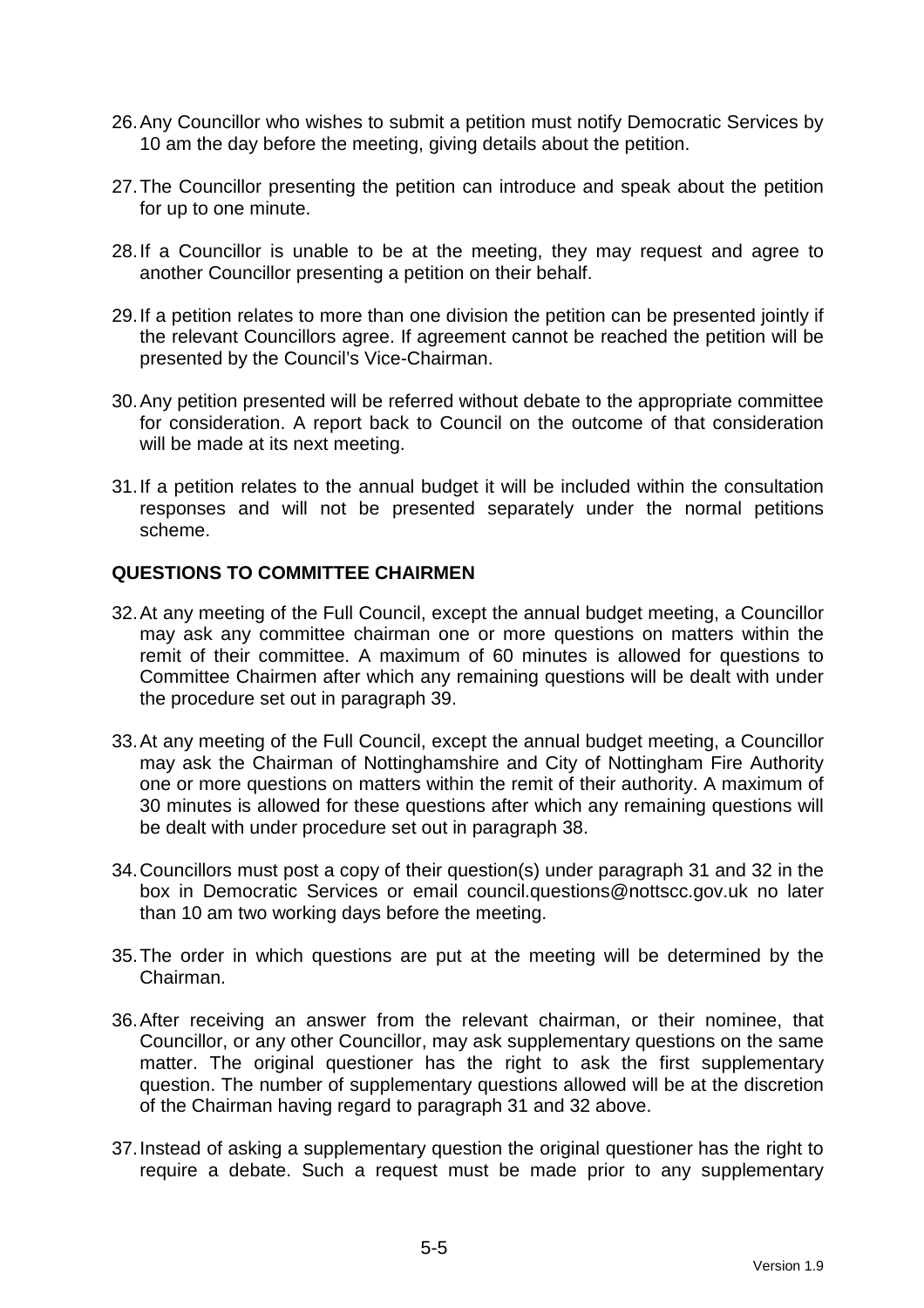questions being asked. If the motion for a debate is seconded the matter will then be adjourned for debate later in the meeting under the 'Adjournment Debate' item on the agenda and no supplementary questions can be asked.

38. The same supplementary question procedures apply to questions to the Chairman of the Fire Authority except that there is no right to request an adjournment debate.

## **QUESTIONS REQUIRING A WRITTEN RESPONSE**

39. Any Councillor may at any time, by writing to Democratic Services, put a question to a committee chairman and will be sent a reply within 15 working days. Every such question and the answer given will be included for information with papers for the next convenient Full Council meeting.

### **CLARIFICATION OF MINUTES**

- 40. Any Councillor may ask the relevant committee chairman for clarification of any issue contained in the minutes of meetings published since the last meeting of Full Council. No general debate will take place.
- 41. The number of points of clarification permitted will be at the discretion of the Chairman.

### **CONSIDERATION OF REPORTS FOR DECISION BY COUNCIL**

- 42. Reports are introduced by the relevant committee chairman.
- 43. The report recommendation is then 'moved' by one Councillor and 'seconded' by another Councillor. It then becomes a 'motion' for debate. The motion is then debated before a vote is taken.

### **CONSIDERATION OF INDIVIDUAL MOTIONS TABLED BY COUNCILLORS IN ADVANCE OF MEETINGS**

- 44. Councillors may raise an issue at Full Council meetings by submitting a motion. The procedure for submitting a motion for debate is as follows:
	- a. Notice must be given either by submitting a signed copy of the motion to Democratic Services or by emailing council.questions@nottscc.gov.uk no later than 10 am six clear working days before the Full Council meeting.
	- b. The motion must be proposed and seconded.
	- c. The motion will be included in the agenda for the meeting.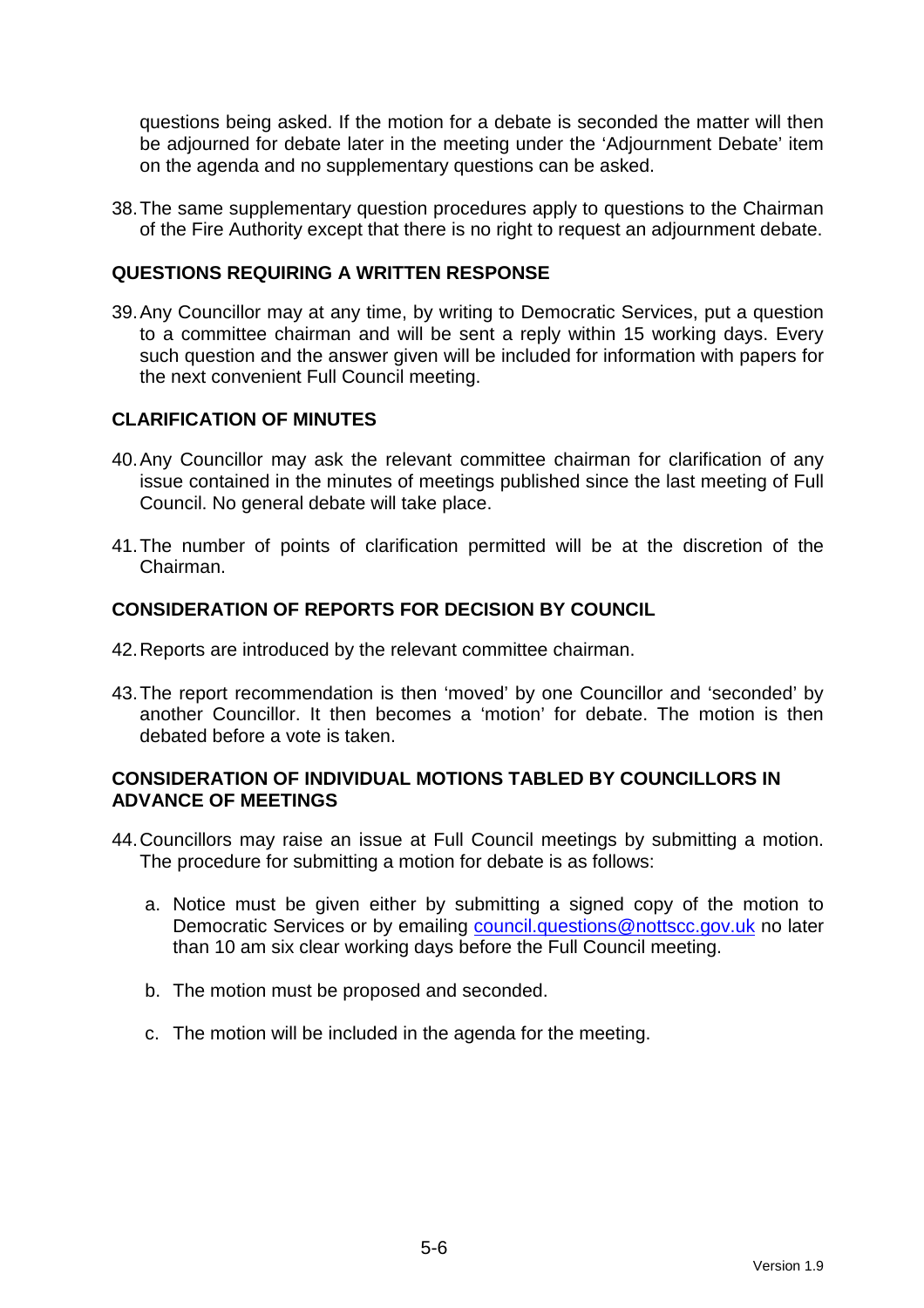## **MOTIONS NOT REQUIRING PRIOR WRITTEN NOTICE**

- 45. Motions can be moved and seconded orally at meetings to ensure meetings run smoothly and are conducted properly. The following are examples of such motions:
	- a. appointment of a chairman for the meeting in the absence of the Chairman and Vice-Chairman
	- b. request to withdraw a motion
	- c. that the matter be put to a vote
	- d. that the meeting be adjourned
	- e. variation of the order of business
	- f. suspension of the procedure rules
	- g. exclusion of the public
	- h. that a named Councillor should not be heard further
- 46. Motions relating to the following may be moved and seconded without notice but must be provided in writing to the Chairman when being moved
	- a. amendments to motions
	- b. the appointment of Councillors to Committees

### **THE RULES OF DEBATE**

- 47. If a Councillor wishes to speak they should indicate their intention by raising their hand.
- 48. The Chairman will decide the order in which speakers will be heard. Any Councillor who wishes to speak will be given the opportunity to do so unless any of the exceptions contained in these rules of debate apply.
- 49. Councillors can speak for a maximum of 20 minutes subject to any exceptions set out below.
- 50. Councillors will stand when speaking and must address the Chairman.
- 51. Councillors must speak strictly to the subject under discussion.
- 52. Whenever the Chairman stands during a debate any Councillor standing must sit down and the Full Council must be silent.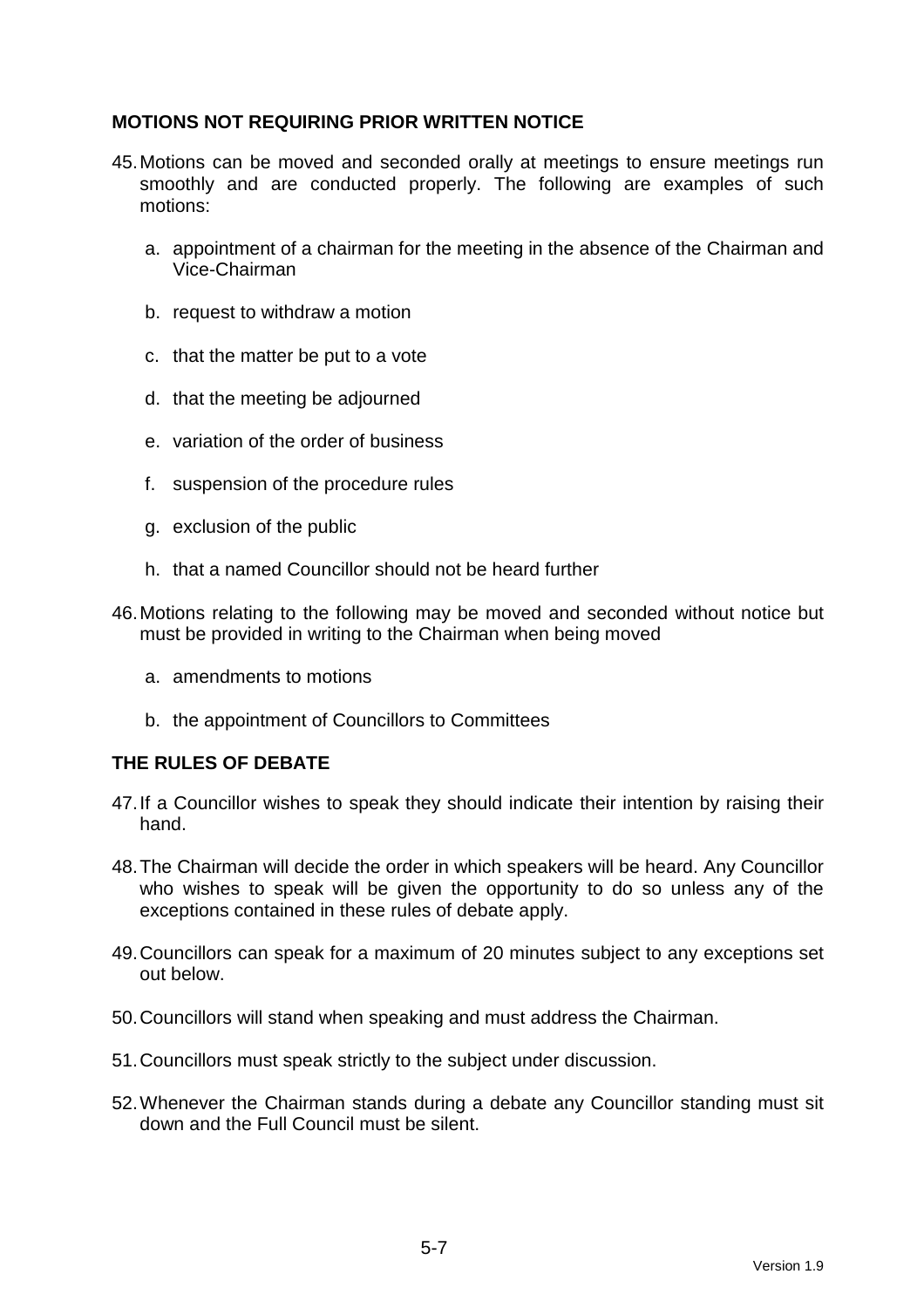- 53. Any Councillor may at any time during a meeting request that the meeting be adjourned for up to one hour. The Chairman of the meeting has discretion to decide whether to agree the request and, if agreed, to determine the length of any such adjournment
- 54. Councillors may speak once on any motion. However if a motion is amended, Councillors may speak once on each amendment.
- 55. If the motion has been amended since the Councillor last spoke, that Councillor may move a further amendment to the motion.
- 56. The Councillor who moved the original motion has a right of reply at the close of the debate on that motion or any agreed amendment.
- 57. If an amendment to a motion has been moved and seconded, the mover of the original motion has the right of reply at the close of the debate on the amendment, following the mover of the amendment's closing remarks.
- 58. A motion may be altered with the consent of the mover and seconder.

## **POINTS OF ORDER AND PERSONAL EXPLANATIONS**

- 59. With the consent of the Chairman any Councillor may make a brief comment, ask a question designed to clarify a matter which has been raised, or indicate where they feel the procedure rules have not been followed. They may not introduce new material or make a speech on the issue raised.
- 60. The Chairman of the County Council's ruling will be final and they may limit such exchanges to maintain the flow of debate.

### **AMENDMENTS TO RECOMMENDATIONS AND MOTIONS**

- 61. Amendments to a motion can be moved or seconded by any Councillor in the following situations:
	- a. to refer a subject of debate to a committee for further consideration
	- b. to leave out words, to add words or both. However such changes must not have the effect of fundamentally altering the spirit or intention of, or directly reversing the spirit or intention of, the original proposal (for example to recommend approval instead of refusal) and must be relevant to the original motion.
- 62. The motion will remain in the name of the original mover if they propose or accept the amendment.
- 63. Amendments must be dealt with and voted on one at a time, subject to the exceptions set out in the Rules of Debate.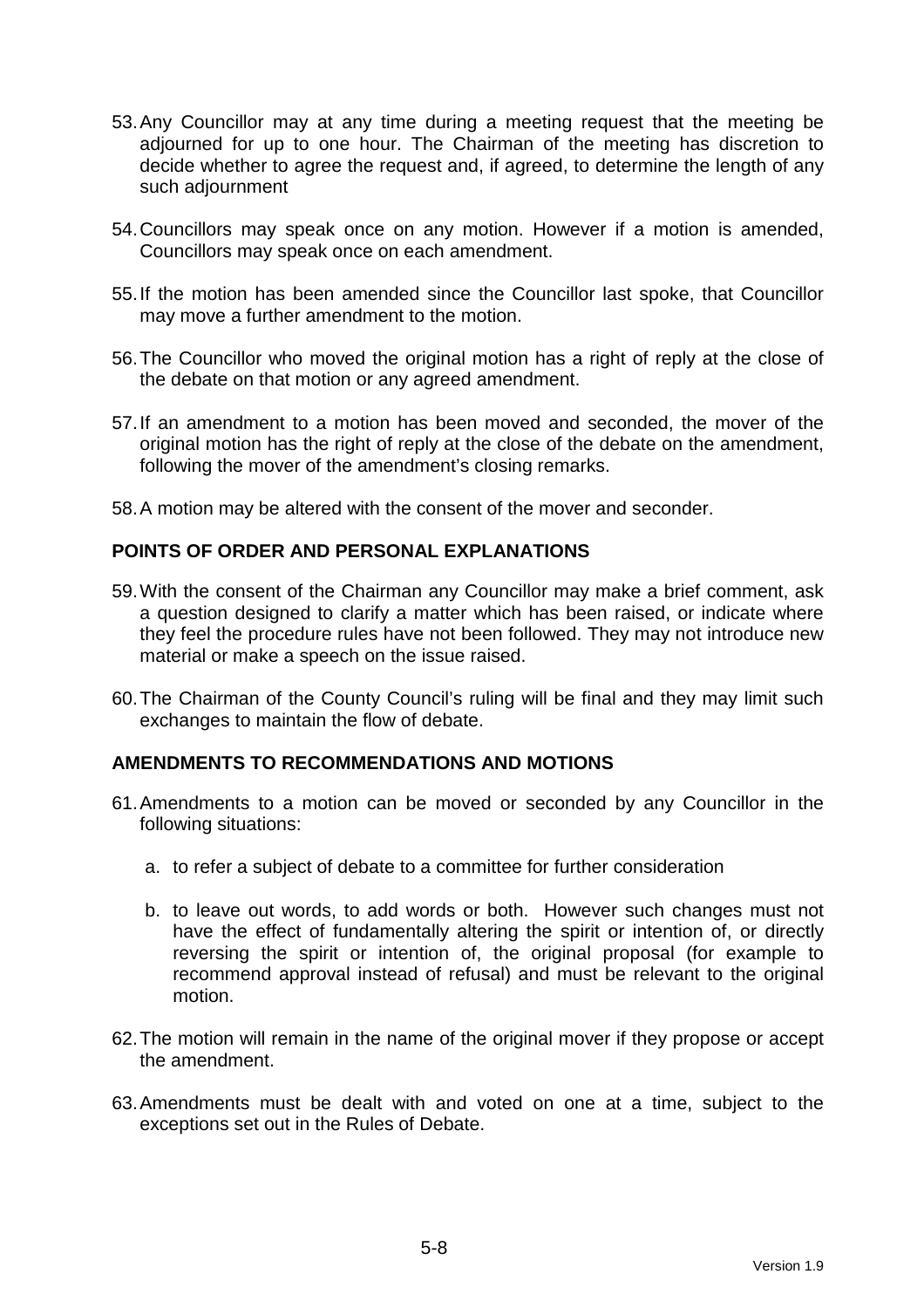- 64. If a motion to move an amendment is rejected following a vote then alternative amendments can be moved.
- 65. If an amendment is not accepted by the mover of the original motion, the following procedure will apply:
	- a. the amendment will be debated
	- b. a vote will then be taken on whether the amendment should become the substantive motion
	- c. if the amendment is carried, then the new substantive motion will be in the name of the Councillor who moved the successful amendment
	- d. debate will continue and further amendments may be moved
	- e. after all amendments have been dealt with using the procedure stated above then a vote will be taken on the final substantive motion

### **BRINGING DEBATE TO EARLY CLOSURE**

- 66. A Councillor who has not already spoken on the matter may orally move a motion that a vote should be taken immediately. This must be seconded.
- 67. If the Chairman feels there has been sufficient discussion of the issue he may put the oral motion to the vote.
- 68. If the vote is carried the motion or amendment will be put to the vote following closing remarks by the proposer of the motion or amendment.

### **VOTING**

- 69. Votes in Full Council are to be determined by a show of hands.
- 70. Where there is an equal number of votes for and against a motion the Chairman can exercise a second or casting vote.
- 71. A recorded vote will be taken if 10 or more Councillors request it and where required under the Annual Budget meeting rules in paragraph 88 below. The process will be as follows:
	- a. The Division Bell will be sounded.
	- b. The Chief Executive will then call the names of all Councillors and record the vote of each Councillor.
	- c. The Chairman will announce the result.
	- d. The minutes will record how each Councillor voted.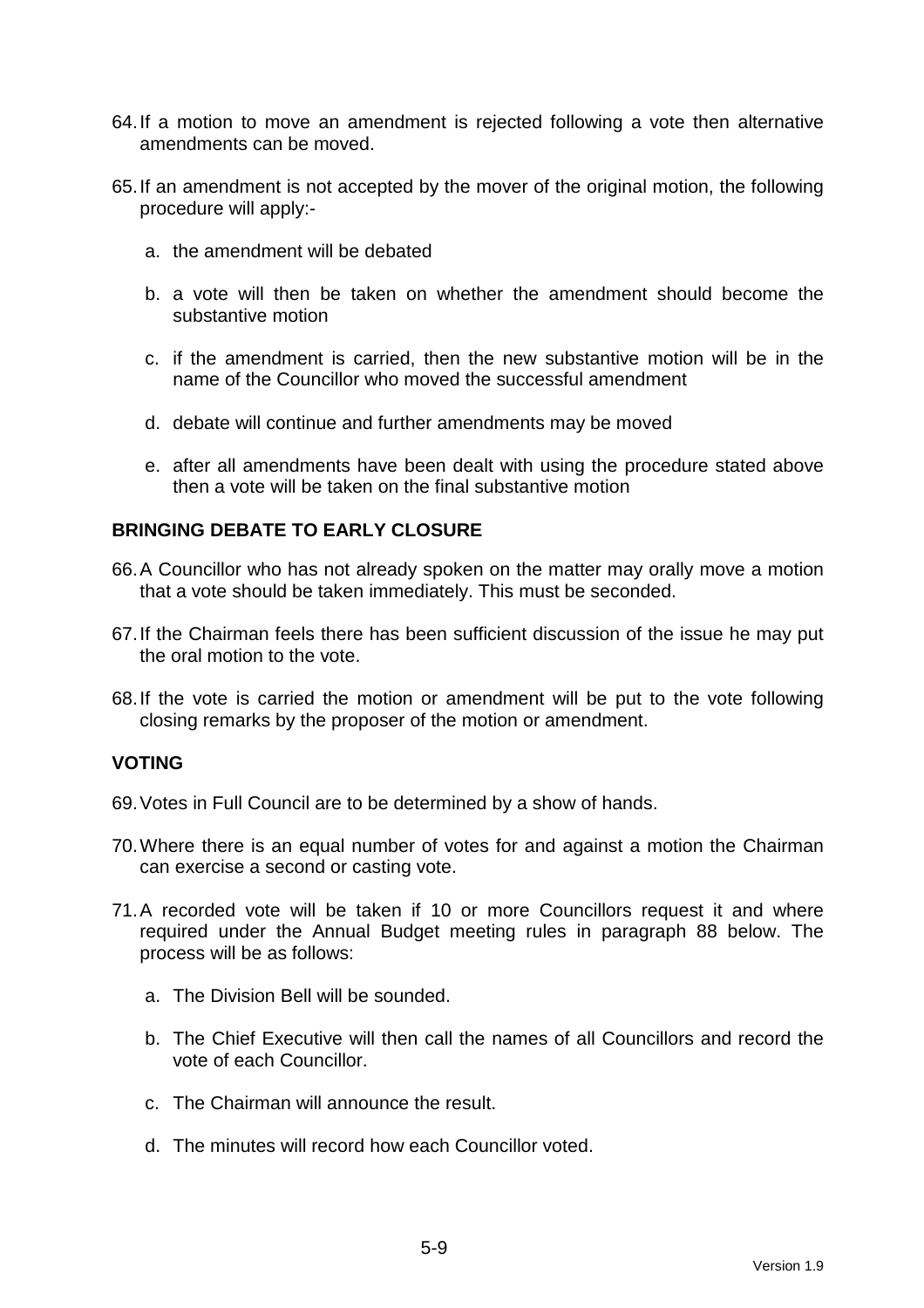72. Any Councillor can require that the minutes of the meeting record how they voted on any decision taken.

## **ADJOURNMENT DEBATES**

- 73. The Councillor who requested the adjournment debate may speak on the matter referred to in their original question for up to five minutes.
- 74. After that, any other Councillor may speak on the matter for up to three minutes.
- 75. The relevant committee chairman may speak for up to five minutes in reply.
- 76. No vote will be taken on an adjournment debate.

### **REVERSING DECISIONS**

77. Council decisions are final and should normally not be altered or amended for 6 months. However, where a decision proves to be unworkable for whatever reason a further report on the issue will be brought back to Full Council for further consideration on a request from the Council's Chairman and Vice Chairman.

### **DISORDERLY CONDUCT**

- 78. If, at any meeting, any Councillor in the opinion of the Chairman of the County Council misbehaves by persistently disregarding their ruling, or by behaving improperly or offensively, or by obstructing the business of the Full Council, the Chairman may move "that [the Councillor named] should not be further heard" and the motion, if seconded, will be voted on without discussion.
- 79. If any Councillor named continues the misconduct after a "should not be further heard" motion has been carried, the Chairman:
	- a. may request the Councillor to leave the meeting; or
	- b. may adjourn the meeting of the Full Council for any period considered necessary
- 80. In the event of a general disturbance which in the opinion of the Chairman makes business impossible, the Chairman, may adjourn the meeting for any period considered necessary and/or order that the public leave.

## **ESTABLISHMENT OF COMMITTEES**

81. Every committee set up by the Full Council will perform the functions given to them until the Full Council resolves otherwise. Full Council can revise the functions of committees at any time.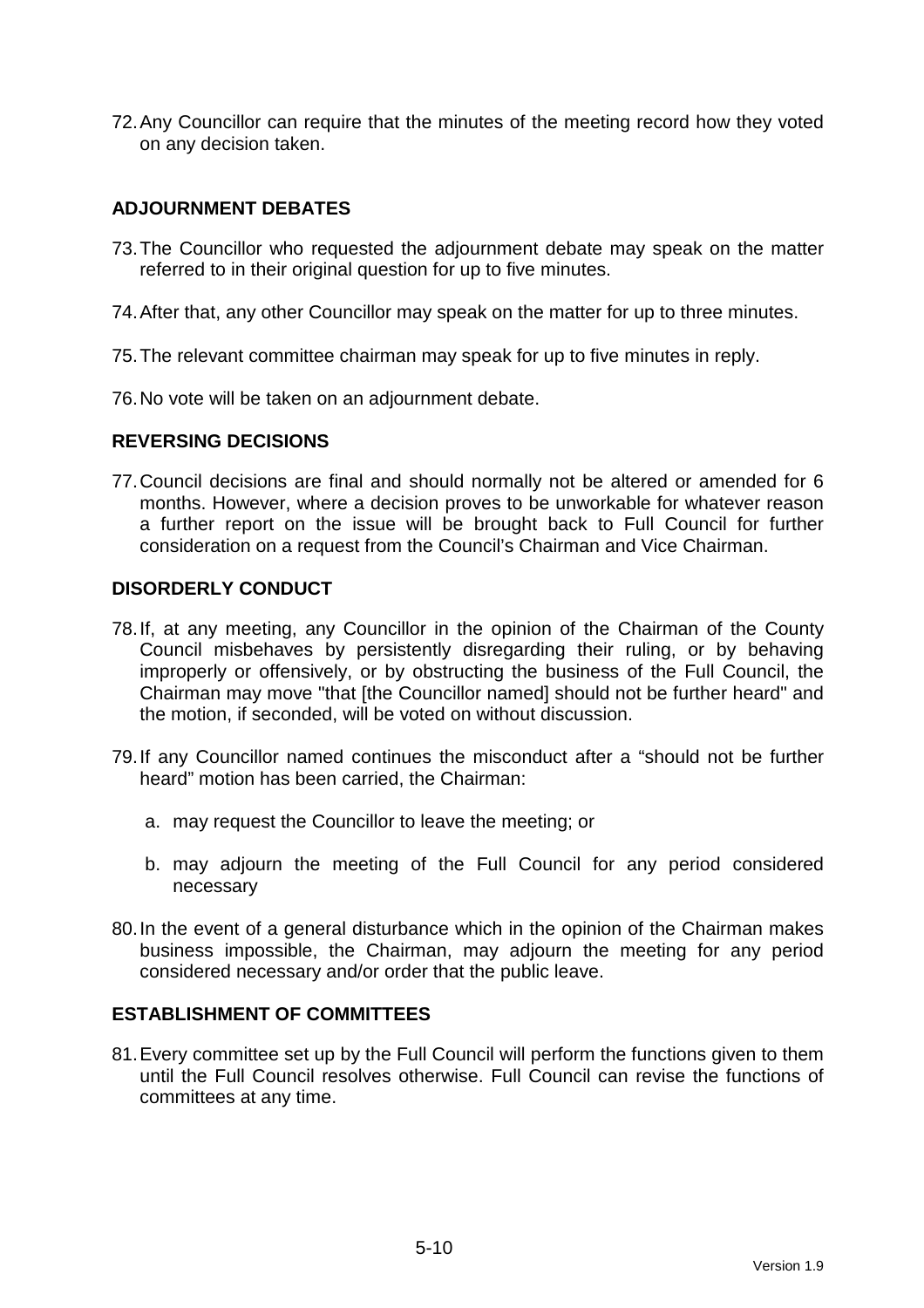# **APPOINTMENTS TO COMMITTEES**

- 82. Every person appointed to be a member of a committee or sub-committee will remain a member of that committee until the first of the following events:
	- a. they cease to be a Councillor
	- b. their resignation
	- c. changes to political balance necessitate changes to committee membership
	- d. removal by the Proper Officer at the request of their group
- 83. The Full Council is required to keep the allocation of seats to groups under review.
- 84. Whenever allocation of seats is considered by the Full Council the Chief Executive will submit a report showing what the allocation of seats should be in order to ensure committees reflect the overall political balance of the Council.
- 85. Democratic Services will ensure that all appointments to committees are reported to the next meeting of the appropriate committee.
- 86. Any changes in membership must be notified to Democratic Services no later than 4 pm on the working day before the relevant meeting.

#### **ANNUAL MEETING**

87. Subject to any statutory requirements, the Full Council at its annual meeting:

- a. Will elect the Chairman and Vice-Chairman of the County Council for the forthcoming year.
- b. Will resolve what committees and sub-committees will be established, the terms of reference and size of these committees and may appoint the chairman and vice-chairman of each committee.
- c. Will note the membership of each group and their agreed officers.

#### **ANNUAL BUDGET MEETING**

- 88. To ensure the smooth flow of business the following provisions will operate for the Annual Budget meeting:
	- a. After the budget proposals have been moved and seconded any budget amendments will be moved and seconded. The seconders of the amendments may either speak to them when seconding or may reserve their speech for later in the debate.
	- b. With the exceptions below, no Councillor will speak more than once or for more than 20 minutes: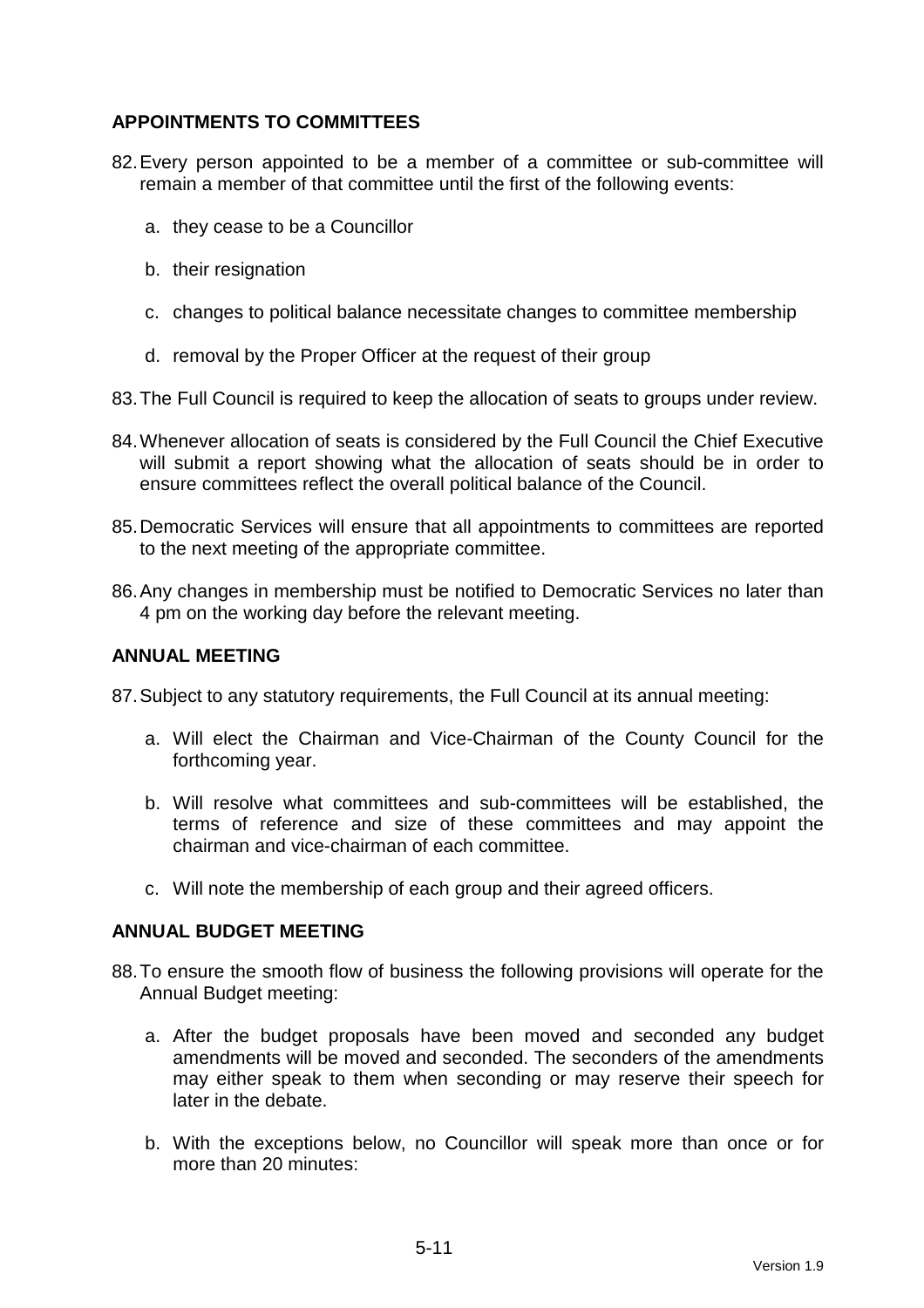- the Councillor who moves the budget proposals is not subject to a time limit and is entitled to speak twice; once when moving proposals and once when replying to the debate
- the movers of any amendments may speak for an unlimited time when moving those amendments and for 20 minutes when summing up
- c. There will be a single debate on the motion and any amendments
- d. At the conclusion of the winding-up speeches, recorded votes will be taken on amendments in the order determined by the Chairman then a recorded vote will be taken on the substantive motion. The process for recorded votes is set out in paragraph 71 above.

### **OTHER**

- 89. Placards, banners, advertising materials and similar items are not permitted in any Council meeting.
- 90. Other than any recording carried out by approved Council staff, the use of recording devices and cameras is only allowed subject to sufficient notice and with the consent of the Chairman. If consent is given the Chairman will notify Full Council at the start of a meeting and in the event of objection by Councillors a vote will be taken.
- 91. Mobile phones must be switched to silent.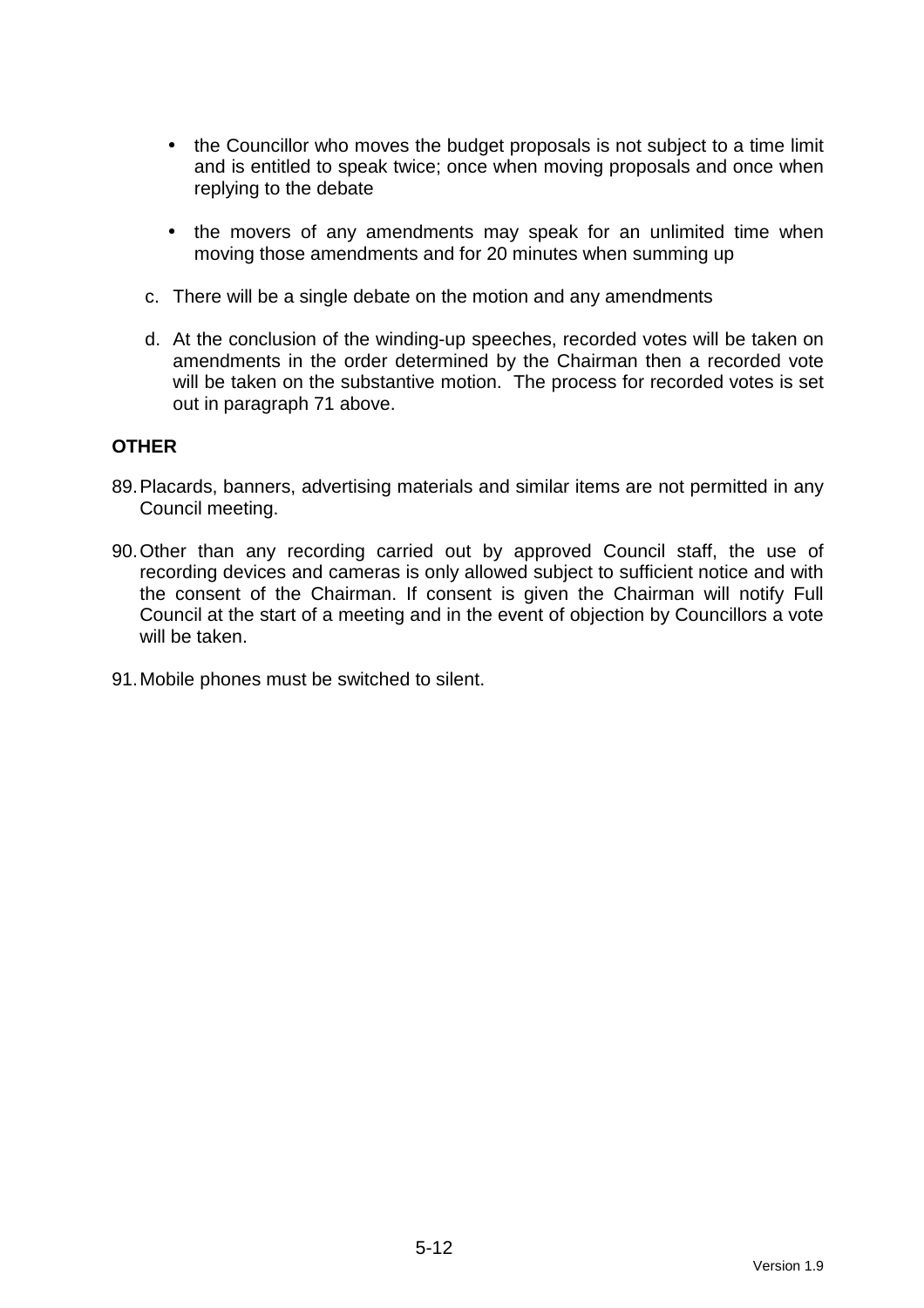### **PART B – PROCEDURE RULES FOR COMMITTEE AND SUB-COMMITTEE MEETINGS**

#### **INTRODUCTION**

- 1. These rules are designed to ensure meetings run smoothly and are conducted properly.
- 2. So far as the law allows any of these rules may be suspended at any meeting, either for the whole meeting or for a particular item on the agenda. In order to achieve this, a motion must be moved and seconded and a vote carried.

### **ARRANGEMENTS FOR MEETINGS**

- 3. The agenda and papers for meetings must be available at least five clear working days before the meeting.
- 4. A special meeting is arranged if the chairman or vice-chairman of the relevant committee, or any 4 of its members request such a meeting.
- 5. If any issues arise at a meeting in relation to interpretation of the procedure rules, the Chairman's decision will be final.

#### **MINIMUM ATTENDANCE (QUORUM)**

- 6. The following number of committee members must be present for the meeting to proceed or continue:
	- a. Less than 15 voting members 3
	- b. 15 to 25 voting members 4
	- c. More than 25 voting members 5
- 7. If there is an insufficient number of committee members present, the meeting will not proceed.

#### **ORDER OF BUSINESS**

- 8. The order of business will usually be:
	- a. at the first meeting after the annual Council meeting, appointing or noting the appointment of the Chairman and Vice-Chairman of the committee
	- b. the choice of a person to preside if the Chairman and Vice-Chairman are absent
	- c. confirmation of the minutes of the last meeting of the committee
	- d. apologies for absence, including reasons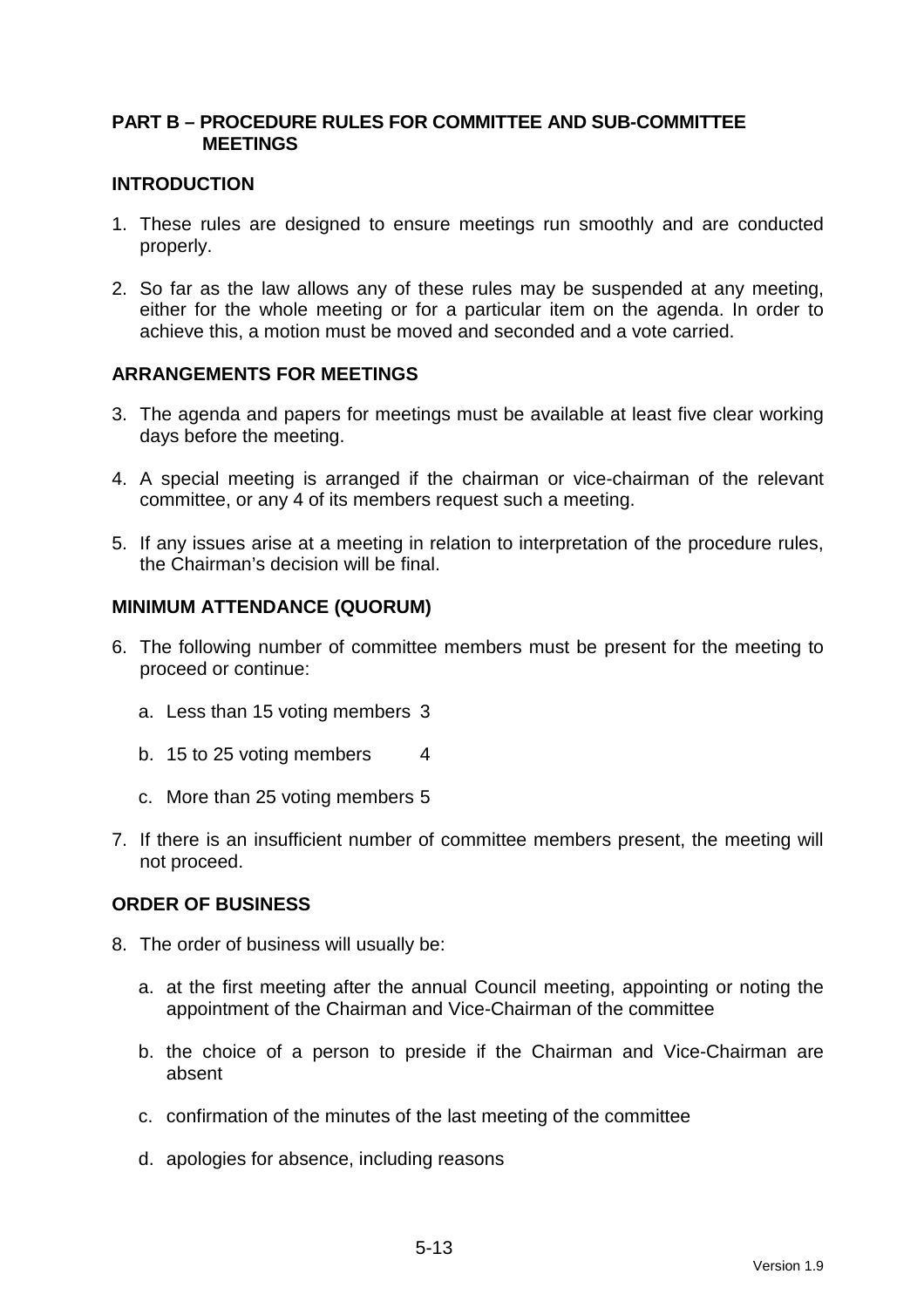- e. declarations of interest
- f. business outstanding from the last meeting
- g. reports for decision by committee
- h. reports for information
- i. work programme (if applicable)

# **OTHER POINTS REGARDING THE ORDER OF BUSINESS**

- 9. At any time during the meeting the Chairman can adjourn the meeting.
- 10. The order of business can be varied at the discretion of the Chairman.
- 11. The minutes of ordinary meetings will not normally be confirmed at special meetings.

## **DECLARATIONS OF INTEREST**

- 12. Where any Councillor has an interest in any matter to be discussed or decided, they will, in accordance with the Code of Conduct for Councillors and Co-opted Members, declare the existence and nature of that interest and whether the interest is Disclosable Pecuniary Interest. Any declaration of interest will be recorded in the minutes of the meeting.
- 13. Where any Councillor has declared a Disclosable Pecuniary Interest in any matter, they will leave the room in which the meeting is being held while the matter is under consideration unless:
	- a. Policy Committee has granted them a dispensation; or
	- b. the matter is only under consideration by the meeting as part of a report of the Minutes of a committee or sub-committee and is not itself the subject of debate.
- 14. If the Councillor has chosen to remain within easy reach, that Councillor will be recalled by an appropriate officer before any further business is started.
- 15. Subject to paragraph 15, any person or officer of the authority who is appointed to do anything in connection with the County Council which enables them to speak at meetings, will make the same disclosures of interests and will withdraw from the room in which the meeting is being held on the same occasions as they would have to do if they were a County Councillor.
- 16. Paragraph 14 above does not apply to members of the public who are entitled to speak at Planning and Licensing Committee or Rights of Way Committee.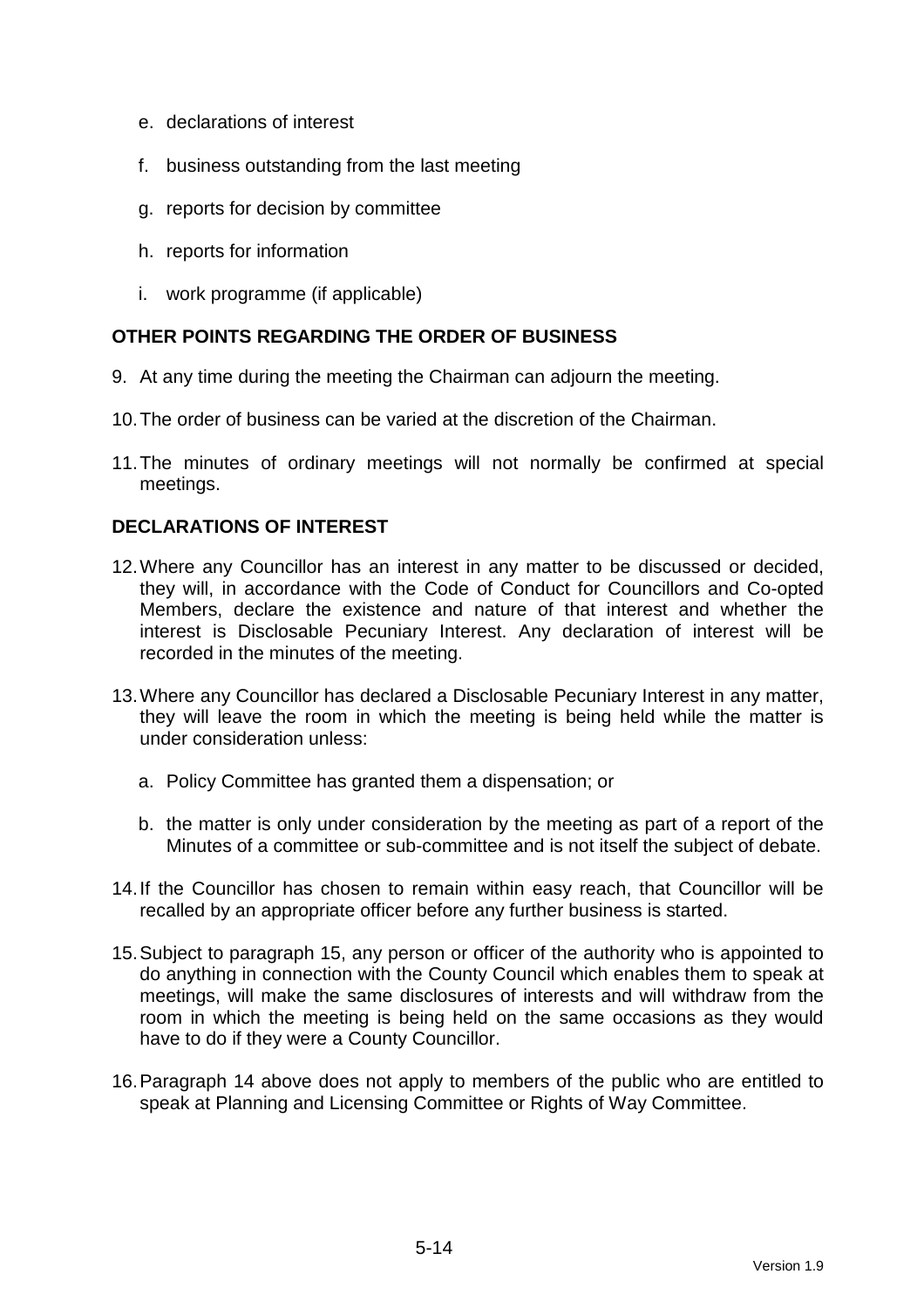# **CONSIDERATION OF RECOMMENDATIONS IN REPORTS**

- 17. The report recommendation should be 'moved' by one committee member and 'seconded' by another committee member. It then becomes a 'motion' which may be debated before a vote is taken.
- 18. Motions relating to the following may be moved and seconded without notice but must be provided in writing to the Chairman when being moved:
	- a. an alternative to a recommendation in the report
	- b. amendments to motions

### **MOTIONS NOT REQUIRING PRIOR WRITTEN NOTICE**

- 19. The following motions can be moved and seconded orally to ensure meetings run smoothly and are conducted properly:
	- a. appointment of a Chairman for the meeting in the absence of the Chairman and Vice-Chairman
	- b. request to withdraw a motion
	- c. that the matter be put to a vote
	- d. that the meeting be adjourned
	- e. variation of the order of business
	- f. suspension of the procedure rules
	- g. exclusion of the public
	- h. that a named committee member should not be heard further

### **THE RULES OF DEBATE**

- 20. If a committee member wishes to speak they should indicate their intention by raising their hand.
- 21. The Chairman will decide the order in which speakers will be heard. Any committee member who wishes to speak will be given the opportunity to do so unless any of the exceptions contained in these rules of debate apply.
- 22. Committee members can speak for a maximum of 20 minutes, subject to any exceptions set out below.
- 23. Committee members when speaking must address the Chairman.
- 24. Councillors must speak strictly to the subject under discussion.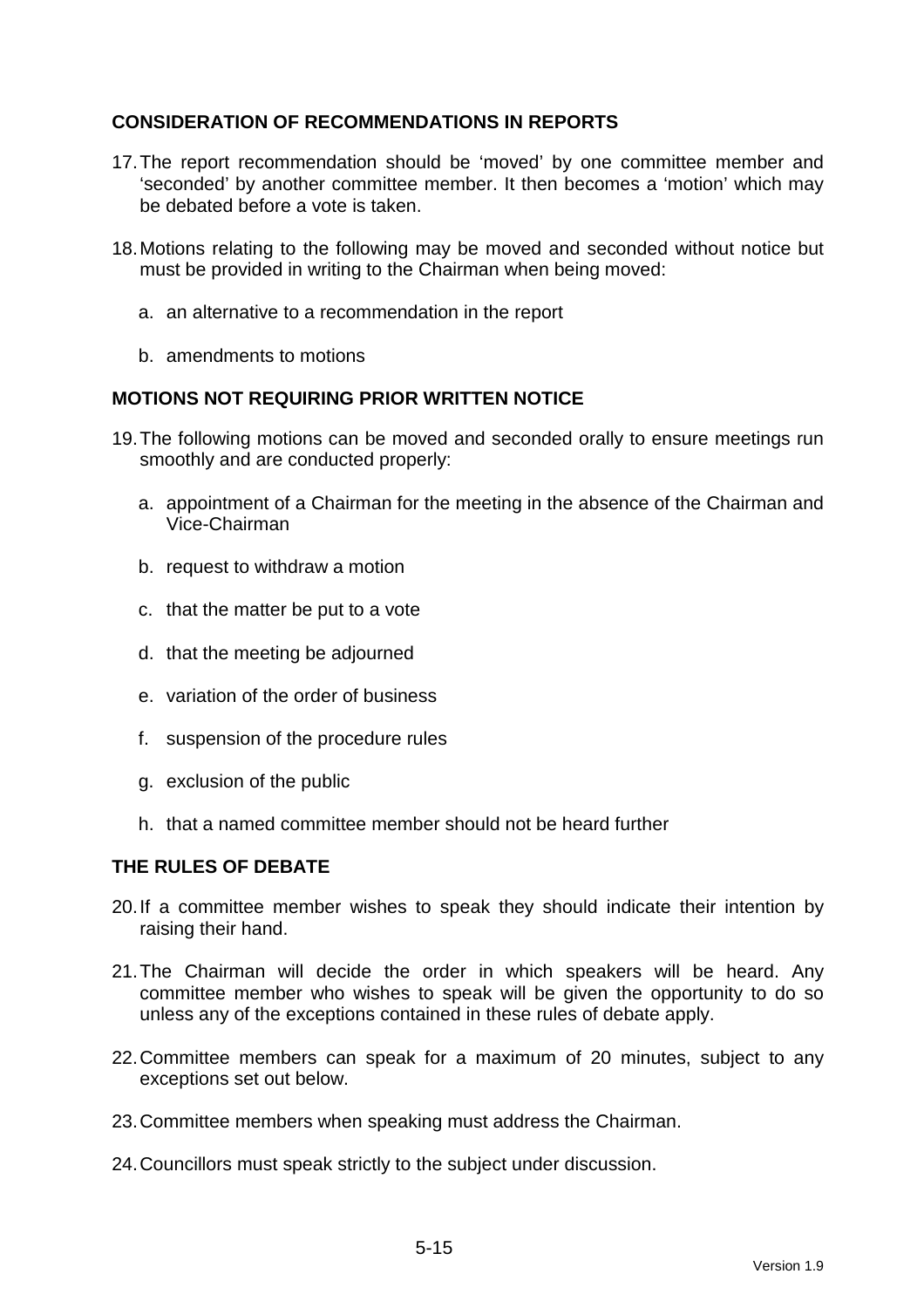- 25. Whenever the Chairman stands during a debate the committee must be silent.
- 26. Any committee member may at any time during a meeting request that the meeting be adjourned for up to one hour. The Chairman of the meeting has discretion to decide whether to agree the request and, if agreed, to determine the length of any such adjournment.
- 27. If the motion has been amended since the committee member last spoke, that member may move a further amendment to the motion.
- 28. The committee member who moved the original motion has a right of reply at the close of the debate on that motion or any agreed amendment.
- 29. If an amendment to a motion has been moved and seconded, the mover of the original motion has the right of reply at the close of the debate on the amendment following the mover of the amendment's closing remarks.
- 30. A motion may be altered with the consent of the mover and seconder.

## **POINTS OF ORDER AND PERSONAL EXPLANATIONS**

- 31. With the consent of the Chairman any committee member may make a brief comment, ask a question designed to clarify a matter which has been raised, or indicate where they feel the procedure rules have not been followed. They may not introduce new material or make a speech on this.
- 32. The Chairman's ruling on this will be final and they may limit such exchanges to maintain the flow of debate.

### **AMENDMENTS TO RECOMMENDATIONS AND MOTIONS**

- 33. Amendments to a motion can be moved or seconded by any committee member to leave out words, to add words or both provided that such changes must not have the effect of fundamentally altering the spirit or intention of, or directly reversing the spirit or intention of, the original proposal (for example to recommend approval instead of refusal) and must be relevant to the original motion.
- 34. The motion will remain in the name of the original mover if they propose or accept the amendment.
- 35. Amendments must be dealt with and voted on one at a time, subject to the exceptions set out in the Rules of Debate.
- 36. If a motion to move an amendment is rejected following a vote then alternative amendments can be moved.
- 37. If an amendment is not accepted by the mover of the original motion, the following procedure will apply:-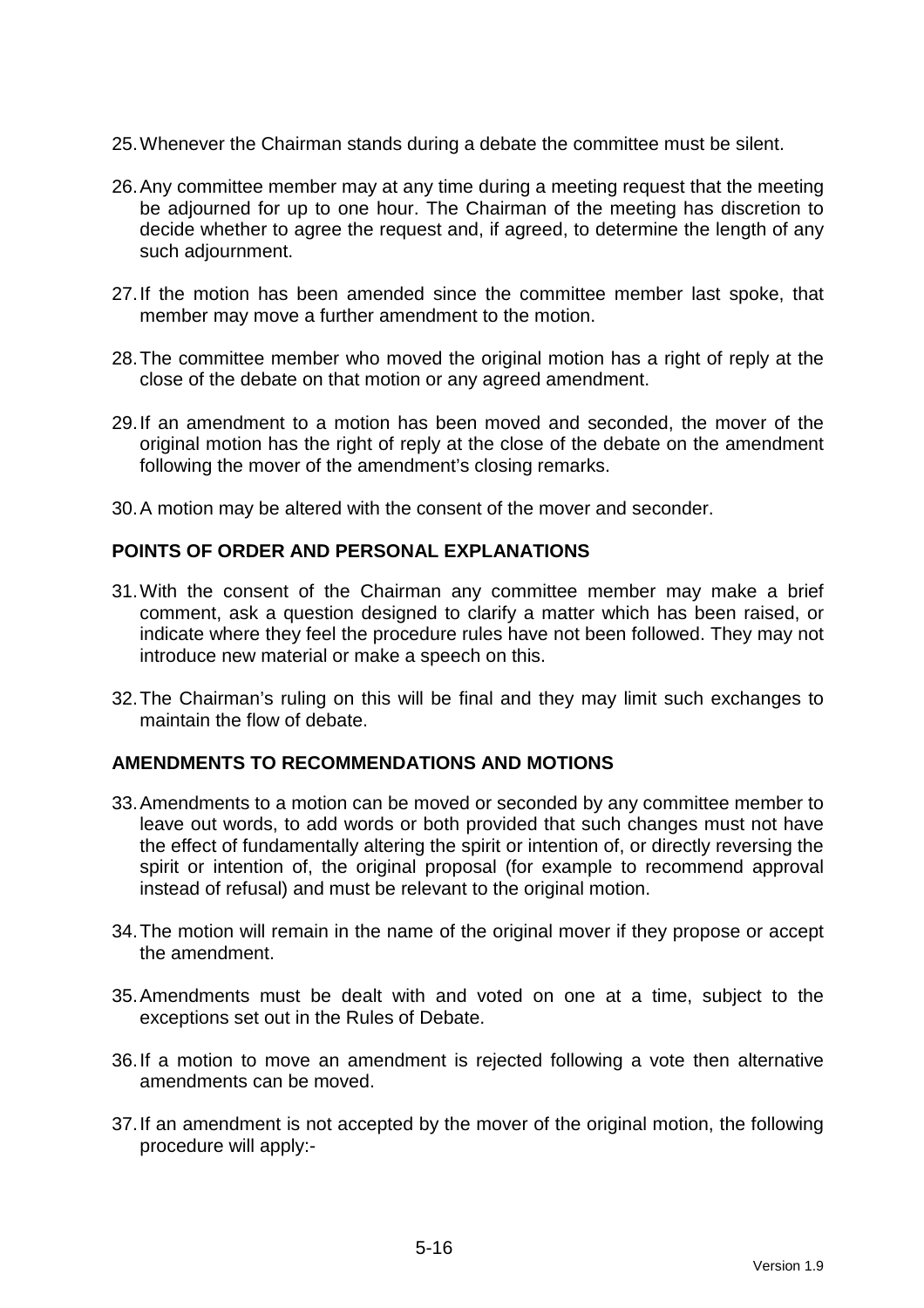- a. the amendment will be debated
- b. a vote will then be taken on whether the amendment should become the substantive motion
- c. if the amendment is carried, then the new substantive motion will be in the name of the committee member who moved the successful amendment
- d. debate will continue and further amendments may be moved
- e. after all amendments have been dealt with using the procedure stated above then a vote will be taken on the final substantive motion

## **BRINGING DEBATE TO EARLY CLOSURE**

- 38. A committee member who has not already spoken on the matter may orally move a motion that a vote should be taken immediately. This must be seconded.
- 39. If the Chairman feels there has been sufficient discussion of the issue he may put the oral motion to the vote.
- 40. If the vote is carried the motion or amendment will be put to the vote following closing remarks by the proposer of the motion or amendment.

### **VOTING**

- 41. Votes in committee are to be determined by a show of hands.
- 42. Where there is an equal number of votes for and against a motion the Chairman can exercise a second or casting vote.
- 43. A recorded vote will be taken if 2 or more committee members request it. The process will be as follows:
	- a. The names of all committee members will be called and the vote of each member recorded.
	- b. The Chairman will announce the result.
	- c. The minutes will record how each committee member voted.
- 44. Any committee member can require that the minutes of the meeting record how they voted on any decision taken.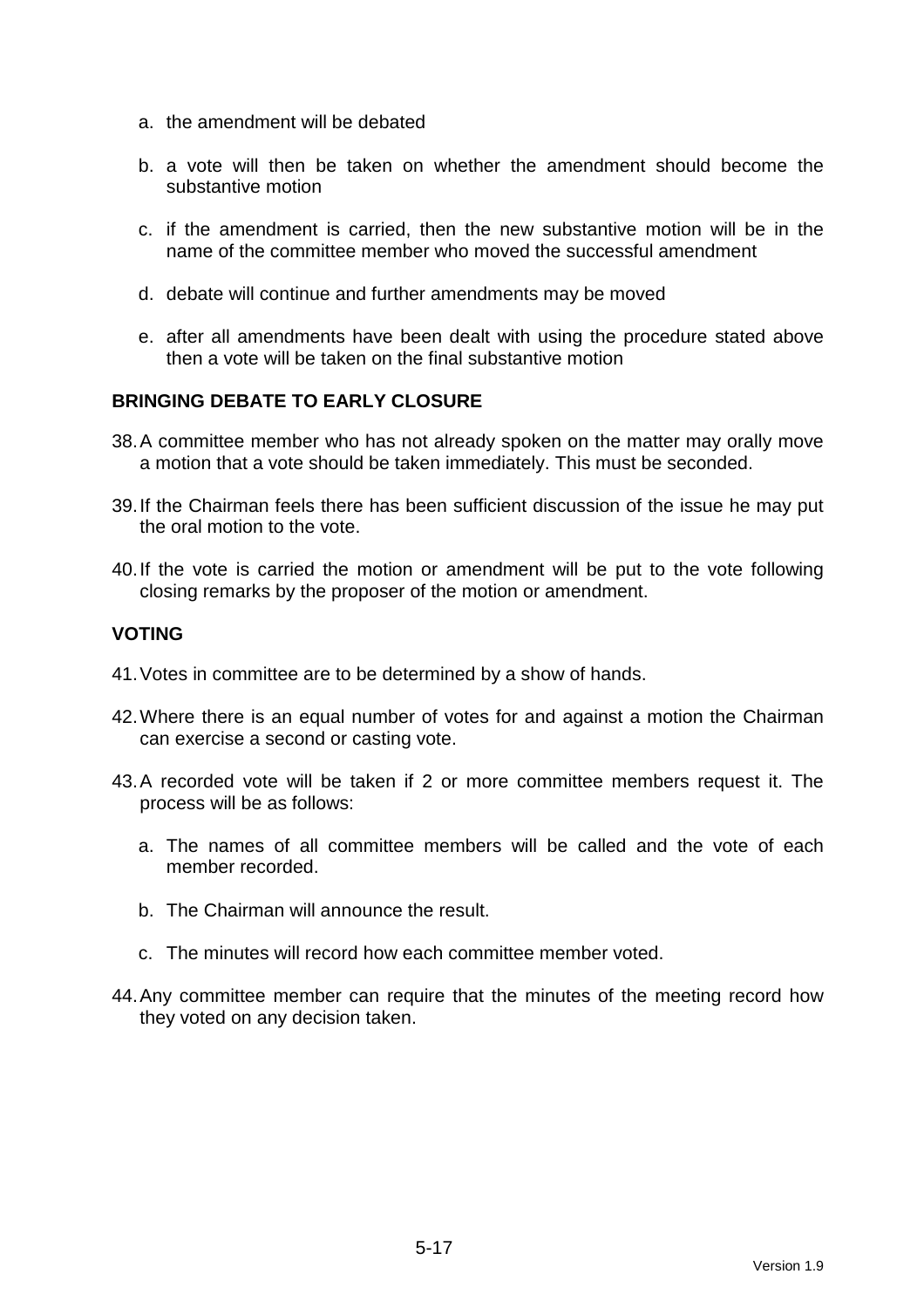## **REVERSING DECISIONS**

45. Committee decisions are final and should normally not be altered or amended for 6 months. However, where a decision proves to be unworkable for whatever reason a further report on the issue will be brought back to the original decision-making meeting for further consideration on a request from the Committee's Chairman and Vice Chairman.

## **DISORDERLY CONDUCT**

- 46. If, at any meeting, any committee member in the opinion of the Chairman of the meeting misbehaves by persistently disregarding their ruling, or by behaving improperly or offensively, or by obstructing the business of the meeting, the Chairman may move "that [the member named] should not be further heard" and the motion, if seconded, will be voted on without discussion.
- 47. If any committee member named continues the misconduct after a "should not be further heard" motion has been carried, the Chairman:
	- a. may request the member to leave the meeting; or
	- b. may adjourn the meeting for any period considered necessary
- 48. In the event of a general disturbance which in the opinion of the Chairman makes business impossible, the Chairman, may adjourn the meeting for any period considered necessary and/or order that the public leave.

### **ATTENDANCE OF OTHER COUNTY COUNCILLORS**

- 49. Any County Councillor who wishes to attend a meeting of a committee or subcommittee of which they are not a member will be entitled to do so. With the consent of the Chairman they will be entitled to speak once and for a maximum of 20 minutes on any matter that is of primary importance to their electoral division or its inhabitants rather than a general matter, but not to vote.
- 50. A County Councillor who attends a meeting in this capacity will be entitled to remain in the meeting when a resolution excluding the public is in force.
- 51. These provisions apply to Planning and Licensing Committee and Rights of Way Committee but not to any other committee or sub-committee that is exercising a function which is judicial in nature.

## **APPOINTMENTS TO COMMITTEES**

- 52. Any changes in a committee's membership must be notified to Democratic Services no later than 4pm on the working day before the relevant meeting. (For the Health and Wellbeing Board, see paragraph 55 below)
- 53. Democratic Services will ensure that all appointments to committees are reported to the next meeting of the appropriate committee.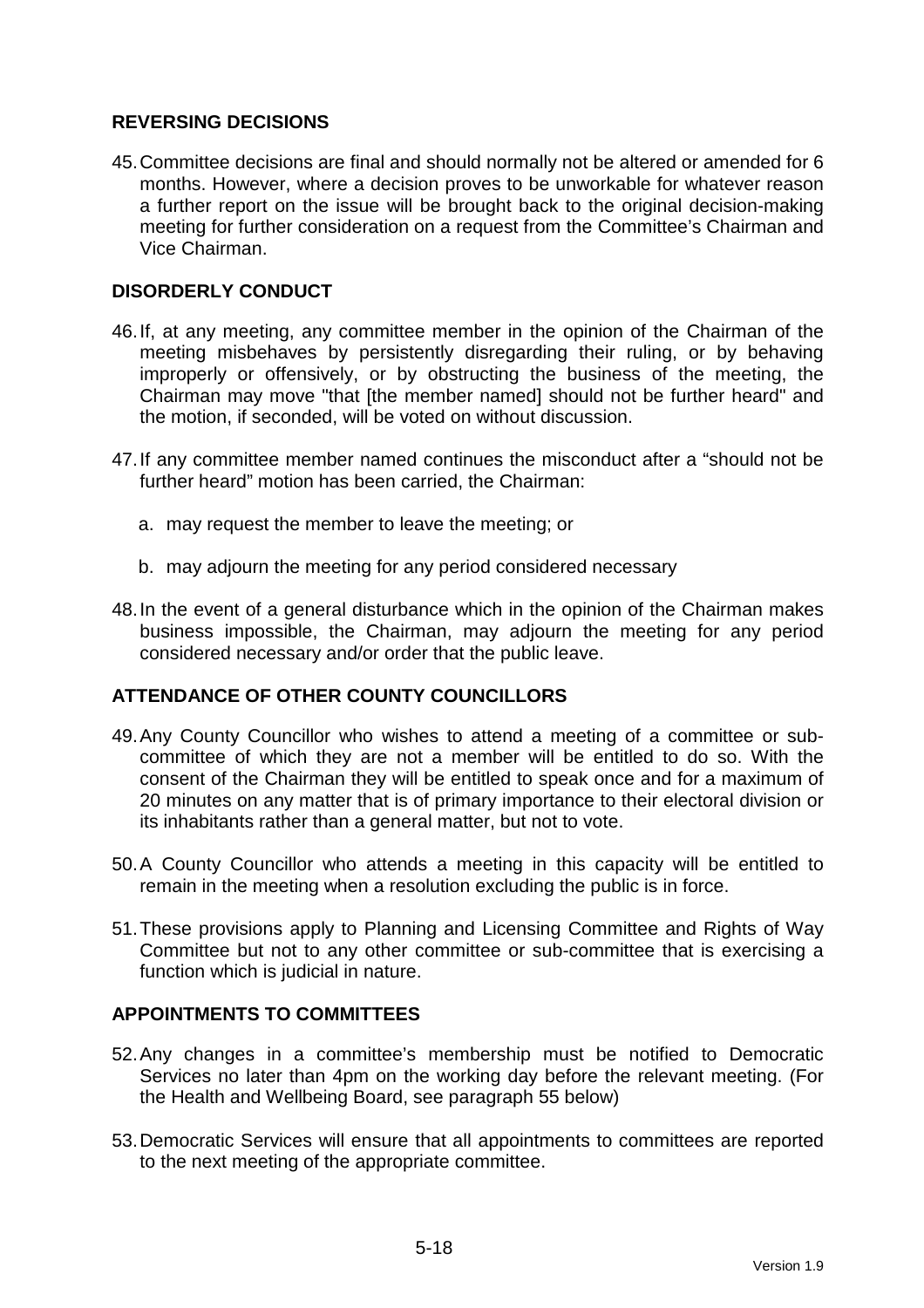# **POLICY COMMITTEE AND COMMUNITY SAFETY COMMITTEE**

54. When exercising scrutiny functions, the Committees may invite people to discuss issues of local concern and/or answer questions. They may for example wish to hear from residents and representatives of other organisations.

## **HEALTH AND WELLBEING BOARD**

- 55. Substitute members can be appointed for the non-County Council representatives. Substitute members will have all the powers and duties of any ordinary member on the Board but will not be able to exercise any special powers or duties exercisable by the person they are substituting. Substitute members may attend meetings in this capacity only:
	- a. To take the place of the ordinary member for whom they are substituting where the ordinary member will be absent for whole of the meeting
	- b. After the Proper Officer has been officially notified

### **PLANNING AND LICENSING COMMITTEE**

56. The Committee will comply with its Code of Best Practice

57. The Committee's Code of Best Practice sets out who is entitled to speak at meetings of Planning and Licensing Committee.

### **RIGHTS OF WAY COMMITTEE**

- 58. The Committee will comply with its Code of Best Practice
- 59. The Committee's Code of Conduct and Best Practice sets out who is entitled to speak at meetings of Rights of Way Committee.

### **PERSONNEL COMMITTEE**

60. That Trade Union representatives be entitled to speak but not to vote at meetings of Personnel Committee.

### **CONDUCT COMMITTEE**

- 61. Committee will elect a Chair at each meeting.
- 62. The Council's Procedure for Dealing with Conduct Allegations sets out who is entitled to speak at meetings of Conduct Committee.

#### **OTHER**

63. Placards, banners, advertising materials and similar items are not permitted in any committee meeting.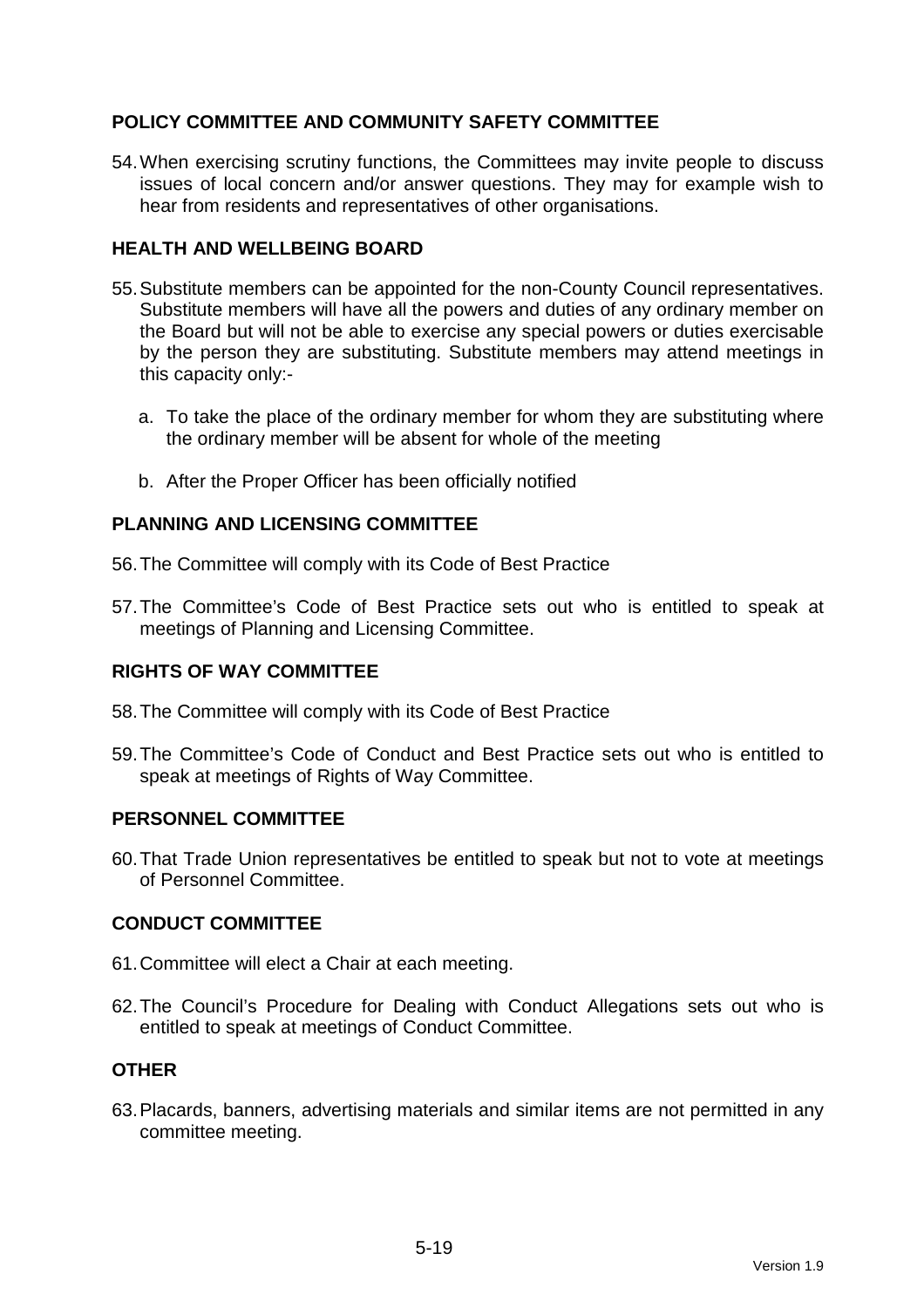64. Other than any recording carried out by approved Council staff, the use of recording devices and cameras is only allowed subject to sufficient notice and with the consent of the Chairman. If consent is given the Chairman will notify the committee at the start of a meeting and in the event of objection by committee members a vote will be taken.

65. Mobile phones must be switched to silent.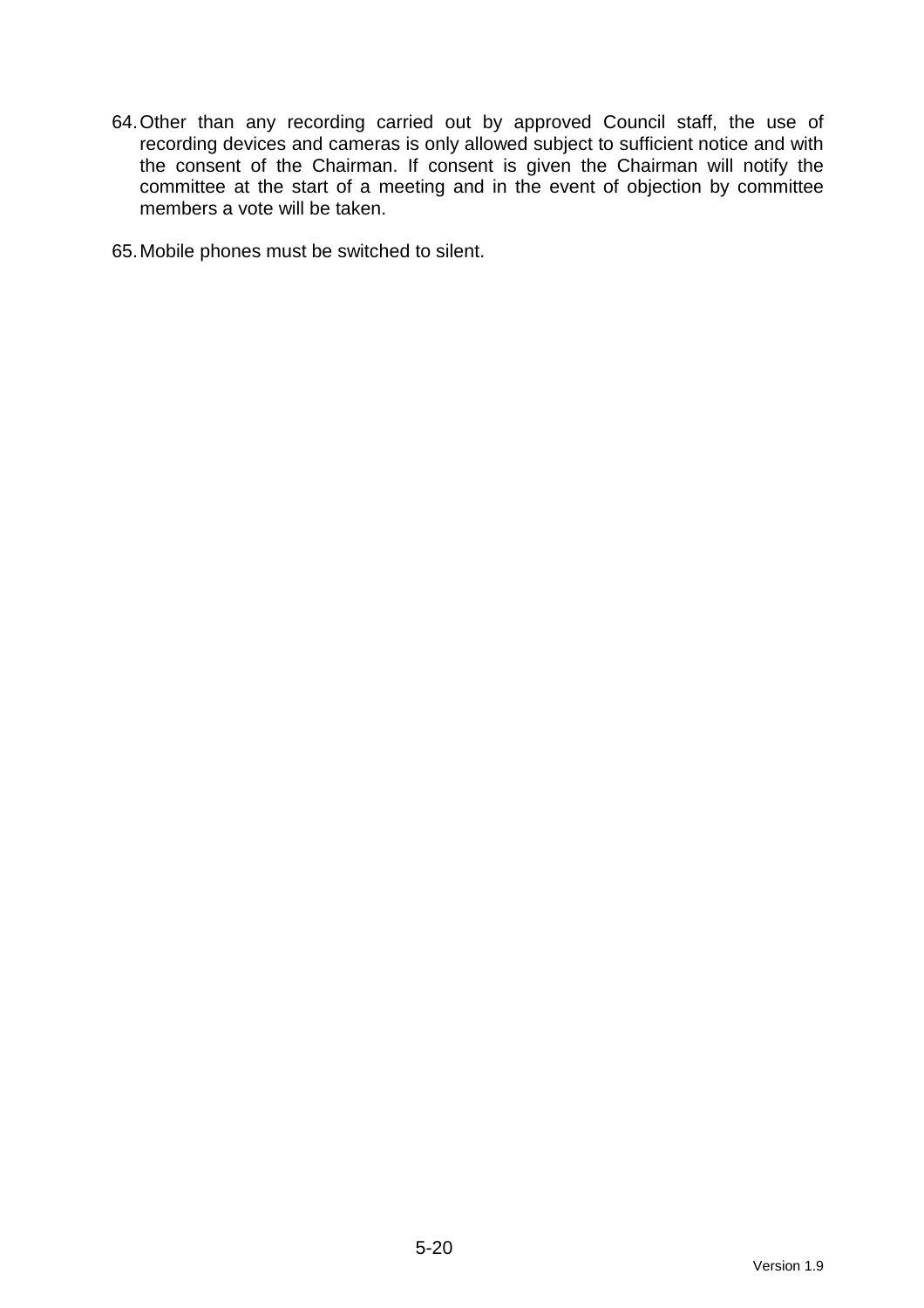# **PART C – THE PROCEDURE FOR TAKING URGENT DECISIONS**

- 1. The Council's Constitution sets out who in the Council has authority to make decisions and the procedures for making those decisions.
- 2. Sometimes events will occur which require decisions to be taken urgently. The County Council needs to be able to respond quickly where failure to do so would not be in the public interest.
- 3. The procedure for taking urgent decisions should only be used where failure to take the decision quickly would, or would be likely to, harm the interests of the Council and the public, for example:
	- a. a service not being provided;
	- b. the Council breaking the law or financial rules;
	- c. the public being put at serious risk of harm;
	- d. the Council suffering financial loss;
	- e. consultation deadlines not being met.
- 4. The following are not suitable reasons for the use of the procedure:
	- a. poor planning;
	- b. the possibility of embarrassment being caused to an officer or Councillor;
	- c. the possibility of adverse publicity being caused to the Council;
	- d. in order to circumvent the requirements of Financial Regulations without good cause and justification.

### **OPTION A – URGENT DECISIONS BY COMMITTEE**

- 5. Where the agenda for the relevant committee has been published, an urgent item may be added to the agenda if it meets the urgency criteria set out in paragraphs 3 and 4. Democratic Services and the chairman of the committee will require an explanation before authorisation is given.
- 6. Every effort must be made to circulate the urgent report to Councillors at least 24 hours before the meeting.
- 7. The urgent report will be made available for public inspection as soon as possible.

### **OPTION B – CALLING AN ADDITIONAL MEETING**

8. The issue may be of such significance that it may be more appropriate to call an additional meeting. The procedure for calling additional meetings is set out in the Council Procedure Rules at paragraph 9 and the Committee Procedure Rules at paragraph 4.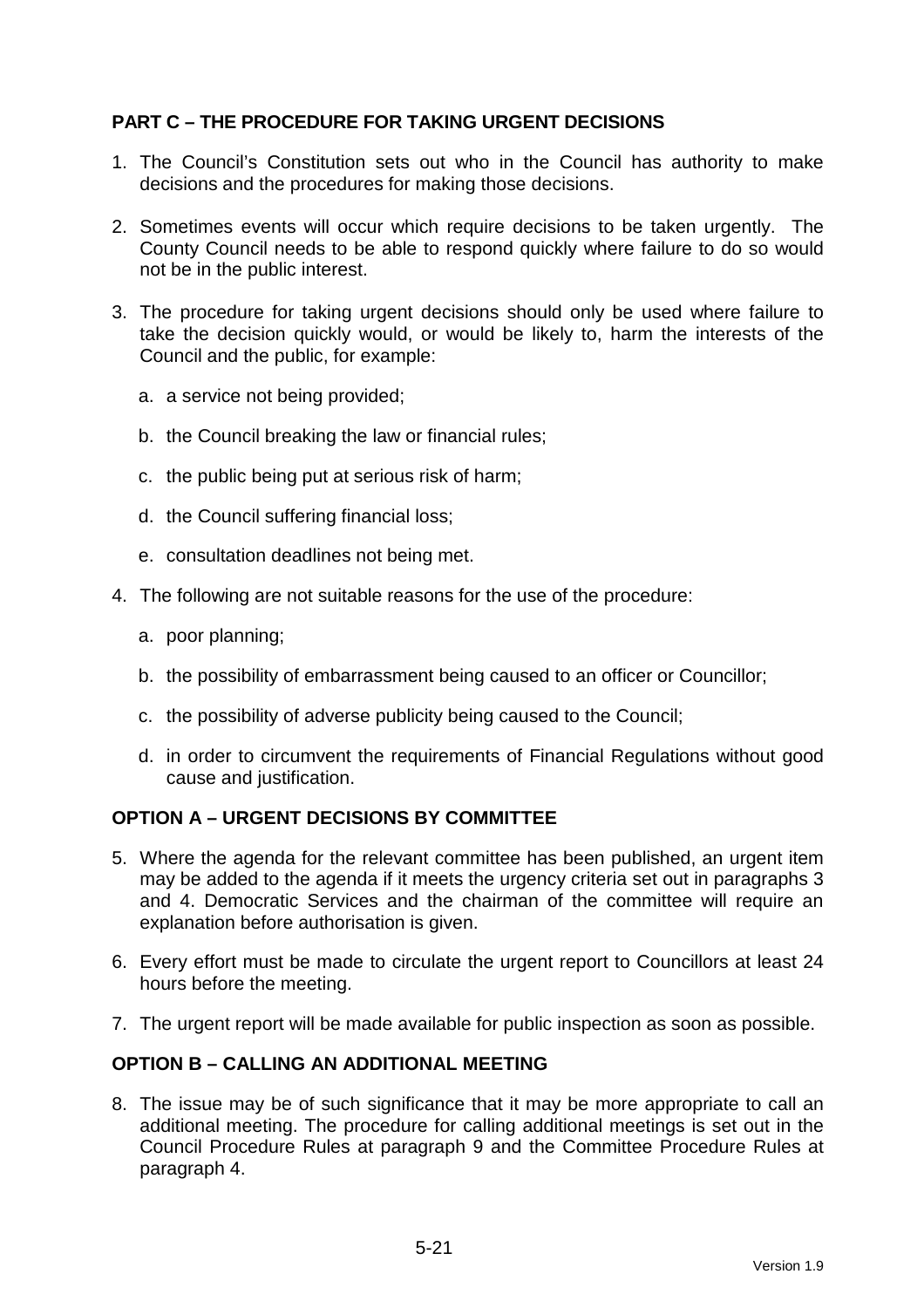# **OPTION C – DECISION BY THE CHIEF EXECUTIVE**

- 9. The Chief Executive may take a decision which is normally reserved to committee or another officer, where he believes that the decision is urgent, after first:
	- a. taking into account the guidelines set out in paragraphs 3 and 4above; and
	- b. where possible, seeking the views of the following in respect of the proposed decision:-
		- the Leader of the Council.
		- the chairman and the vice-chairman of the relevant committee with authority to take the decision, and
		- the leader(s) of opposition group(s).
	- c. The Chief Executive will take into account any views he considers are relevant. The decision is the Chief Executive's alone.
	- d. The decision together with the reasons why it was urgent must be recorded in writing. The record of urgent decisions will be held by Democratic Services and will be made available for inspection.
	- e. Following the decision, a report will be submitted to the next available relevant committee meeting explaining:
		- the decision:
		- the reasons for it: and
		- why the decision was treated as a matter of urgency.
	- f. In the absence of the Chief Executive, his responsibilities under this procedure are delegated to a Corporate Director and all references to the Chief Executive under this procedure will also apply to that person.

### **REPORT ON USE OF THE URGENCY PROCEDURE**

10. In addition to any reports submitted to the relevant committee, twice yearly a report will be presented to Policy Committee detailing the number of occasions these provisions have been used and the reasons for their use.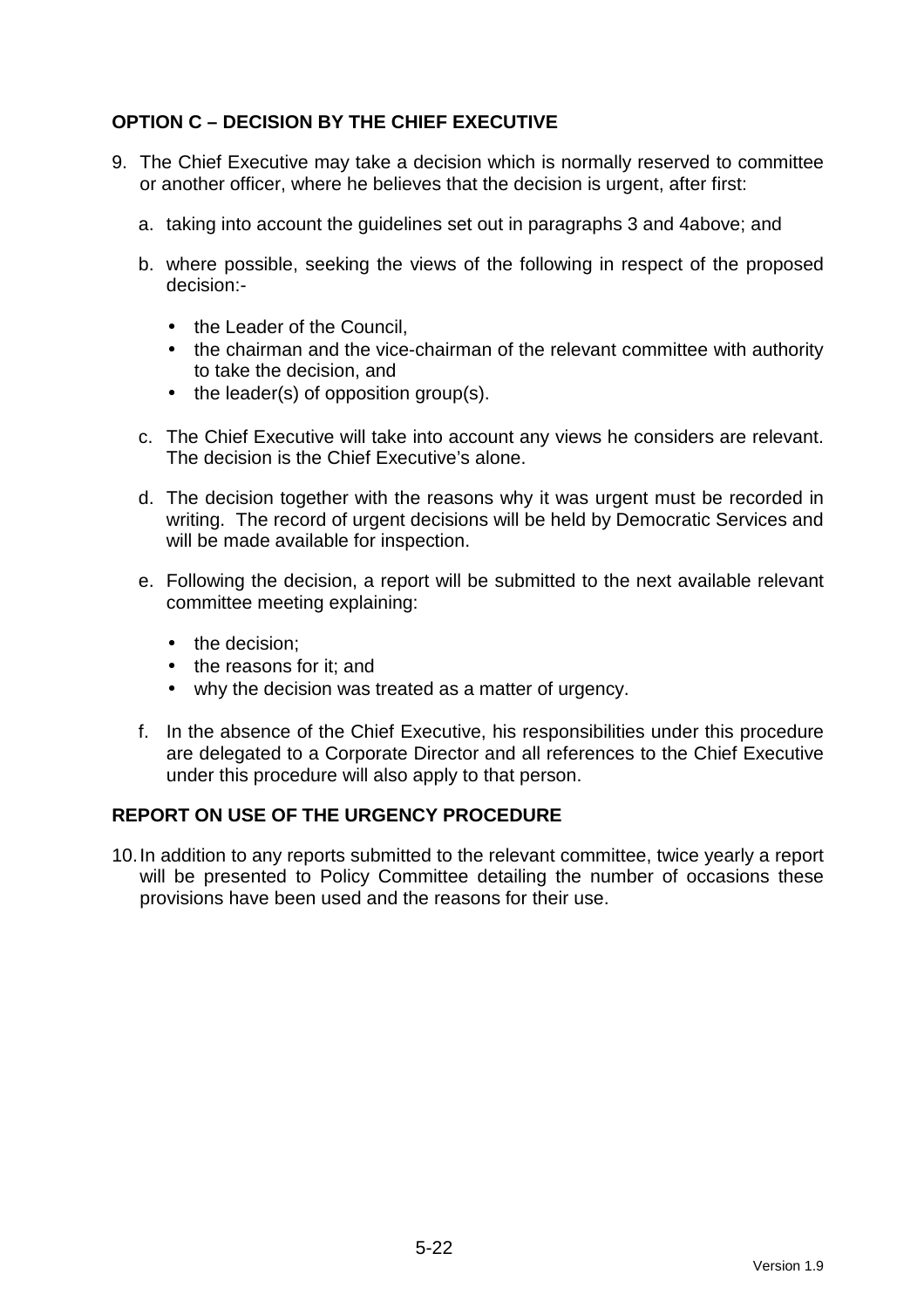**PART SIX** 

**GOVERNANCE**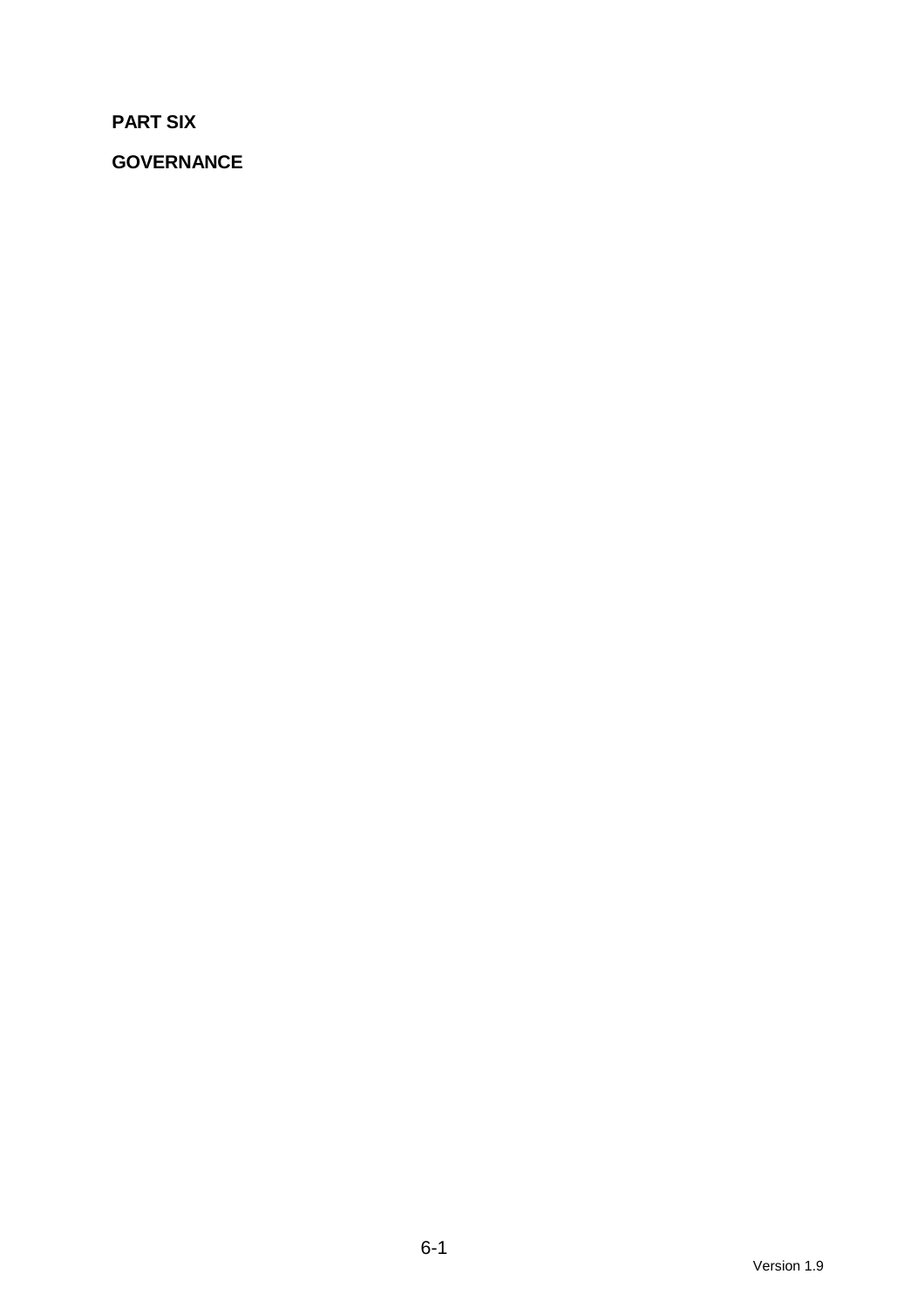# **PART A – FINANCIAL AFFAIRS**

#### **BUDGET FRAMEWORK**

### **BACKGROUND**

1. The Full Council is responsible for the approval of the Annual Budget. The Council's committees are responsible for implementing it.

### **CONSULTATION**

- 2. Before the budget is adopted the Council will publish initial proposals, having first canvassed the views of local stakeholders and members of the public as appropriate.
- 3. Any representations made will be taken into account in formulating proposals, and shall be reflected in any report dealing with them.

# **APPROVAL OF THE ANNUAL BUDGET**

- 4. The Full Council will be responsible for approving the annual budget.
- 5. In approving the annual budget the Council will also specify the extent of virement (the limits for the transfer of budget provision from one budget head to another) within the budget and degree of in-year changes to the Annual Budget.
- 6. The annual budget must be approved by the end of February each year.

### **DECISIONS OUTSIDE THE ANNUAL BUDGET**

- 7. Subject to the provisions regarding virement set out in the Financial Regulations, committees and officers may take only those decisions which are in accordance with the Annual Budget.
- 8. Any decision outside the Annual Budget and the virement provisions must be taken by Full Council.
- 9. If cases of urgency the Urgency Procedure should be followed.

### **ANNUAL ACCOUNTS**

10. The Council's Section 151 Officer is required by law to sign off the annual accounts by 30 June each year. These accounts will be presented to Full Council. Once the accounts are externally audited the final accounts will be presented to Full Council by 30 September as required by law.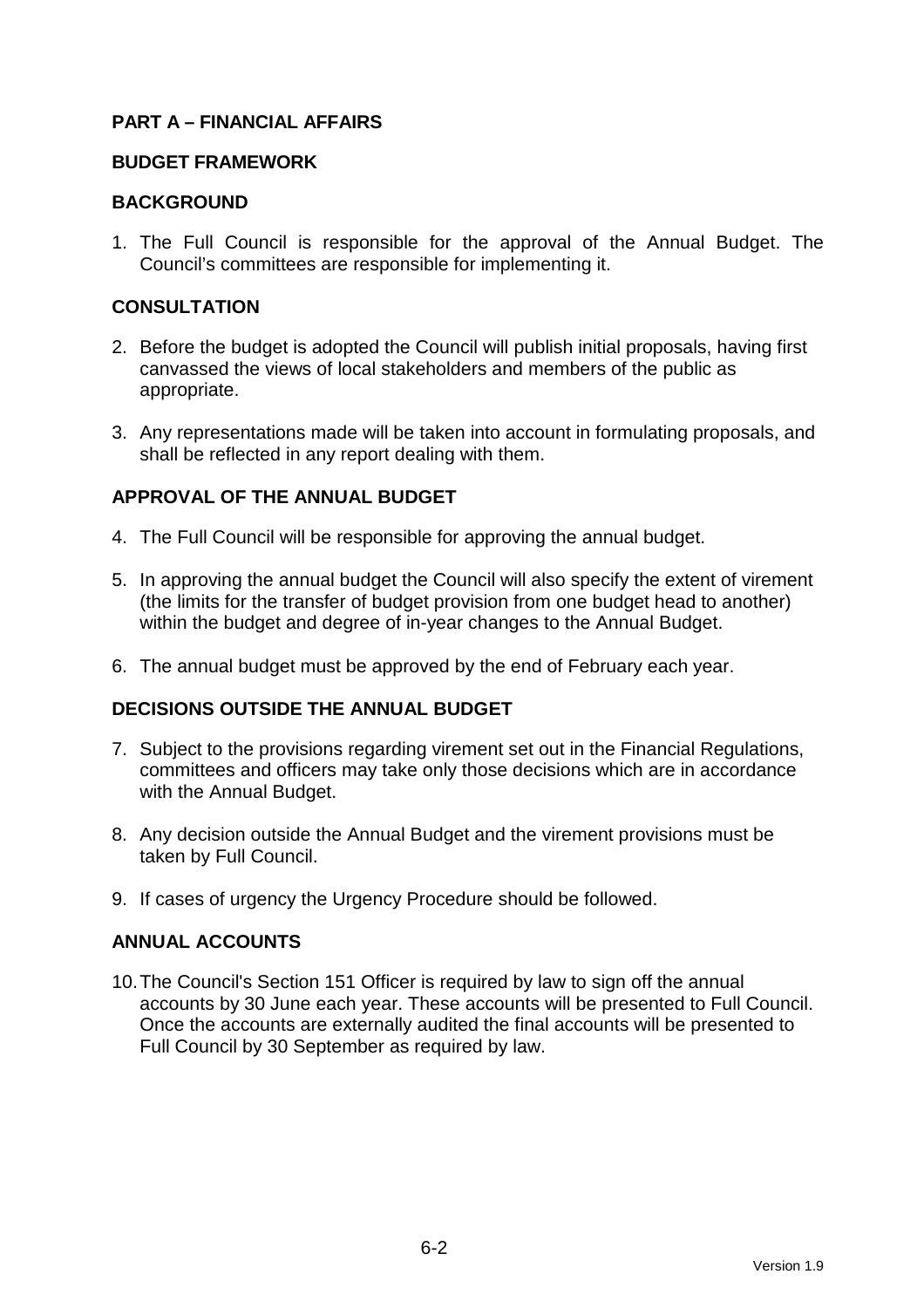# **FINANCIAL REGULATIONS**

| 1.  |                                                     |
|-----|-----------------------------------------------------|
| 2.  |                                                     |
| 3.  |                                                     |
| 4.  | CAPITAL EXPENDITURE AND OTHER MAJOR PROJECTS6-11    |
| 5.  |                                                     |
| 6.  | MANAGEMENT, RETENTION, SECURITY AND DISPOSAL OF     |
| 7.  |                                                     |
| 8.  |                                                     |
| 9.  | PROCUREMENT OF GOODS, SERVICES AND WORKS6-23        |
| 10. |                                                     |
| 11. |                                                     |
| 12. |                                                     |
| 13. |                                                     |
| 14. |                                                     |
| 15. |                                                     |
| 16. |                                                     |
| 17. |                                                     |
| 18. |                                                     |
| 19. | INFORMATION AND COMMUNICATIONS TECHNOLOGY (ICT)6-52 |
| 20. |                                                     |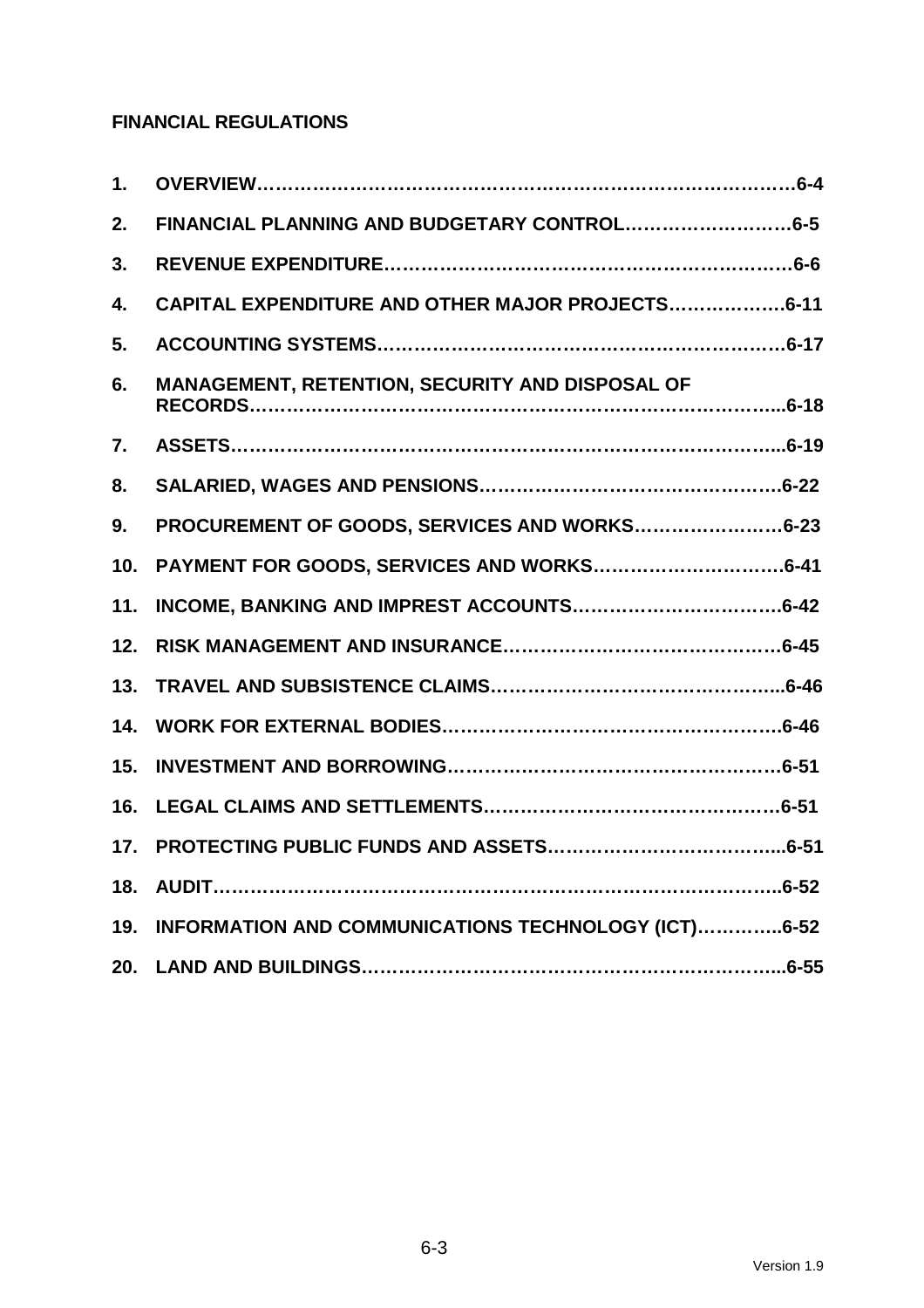# **1. OVERVIEW**

- 1.1 These Financial Regulations provide the framework of financial control and standards necessary to achieve the proper administration of the Council's financial affairs and are designed to safeguard the interests of both the Council and its employees. These Regulations cover the Council's main activities, its Trading Organisations and Pension Funds, and partnerships where the Council acts as the lead authority or where it acts as the accountable body.
- 1.2 A key objective of these regulations is to ensure that the Authority provides services to its users and the community in accordance with best value legislation. The regulations are designed to support Corporate Directors in achieving this aim whilst working within a framework of the principles of best value. Under the former Compulsory Competitive Tendering (CCT) system, value for money was generally proven by following a tendering procedure and awarding the contract to the lowest tenderer. However, in addition to cost, best value requires that the principles of integration, quality, partnering, innovation, performance management, and customer focus are also taken into account as well as the achievement of corporate objectives such as sustainability and social cohesion.
- 1.3 All projects should be managed in accordance with the principles of good project management. Projects **over £250,000** should be managed and delivered using best practice Project Management techniques e.g. PRINCE2. Where significant risks have been identified, they should be included in the Corporate Risk Register and addressed in accordance with the Authority's Risk Management strategy.
- 1.4 For the purpose of Section 151 of the Local Government Act 1972, the Service Director Finance and Procurement is the appointed Section 151 Officer for the Authority. The post holder is responsible for the proper administration of the Council's financial affairs and, subject to the Constitution and any resolutions of any Committee or the Full Council, may do all things necessary for the administration of the Council's financial affairs.
- 1.5 Where the Section 151 Officer considers that there is a likelihood of a significant overall overspending, or a significant overspending on a Committee budget, a report will be taken to Council, in accordance with Section 114 of the Local Government Finance Act 1988.
- 1.6 As the Council's financial and economic advisor, the Section 151 Officer will prepare a budget showing the sources of income and proposed expenditure in each financial year and will keep the Finance and Property Committee informed of the Council's overall financial performance, compared with the approved budget(s). The information required and the frequency of reporting will be determined by the Finance and Property Committee.
- 1.7 The Section 151 Officer, after consulting with the Group Manager for Legal and Democratic Services, may vary, waive or suspend any regulation. Requests to waive Financial Regulations should be submitted in accordance with the approved waiver request procedure.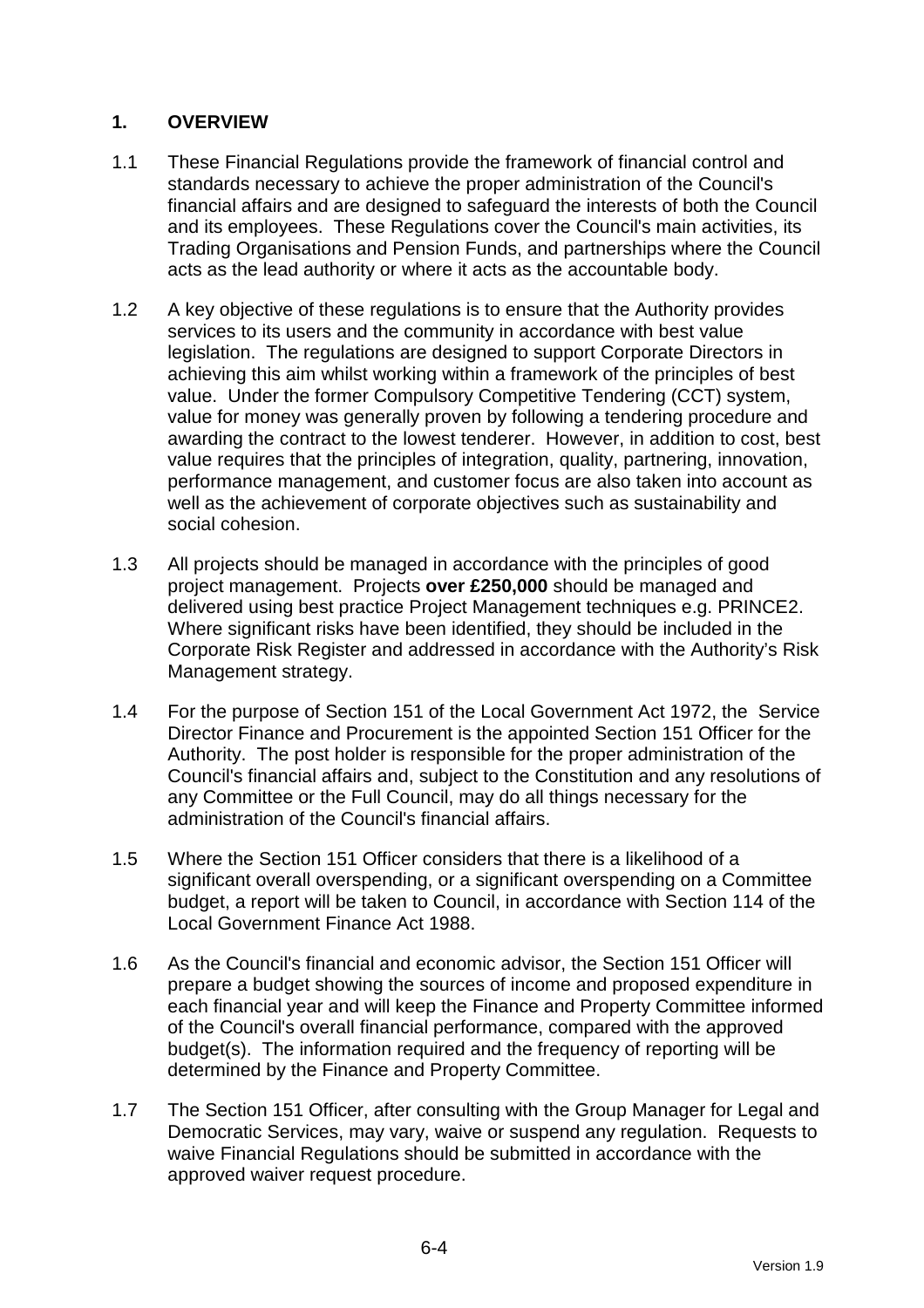- 1.8 Where reference is made in these regulations to specific officers, they may nominate other officers to act on their behalf provided that they keep appropriate up-to-date written records of the nominated officers and the limits to their delegated powers.
- 1.9 Corporate Directors are responsible for ensuring that employees in their departments are aware of, and comply with these Financial Regulations and that failure to comply may result in disciplinary action.
- 1.10 Corporate Directors must consult the Section 151 Officer on any matter which is liable to affect the finances of the Council before any provision or other commitment is incurred or before reporting to the Finance and Property Committee. The Section 151 Officer has the right to be represented at meetings with partnerships or outside bodies where matters of major financial significance are to be discussed.
- 1.11 Each Corporate Director and each Committee is responsible for the observance of Financial Regulations and Codes of Procedures, and for compliance with the decision making process defined in the Constitution.
- 1.12 The Section 151 Officer shall add any financial comments, as thought fit, to reports being submitted to Committee or Council regarding the financial consequences of any proposed action. These comments may include the sufficiency of the budget to finance the proposals being made or set out the action to be taken to make the necessary finance available. All reports will have a Section 151 Officer financial comment. These reports must be submitted to the Section 151 Officer or his/her representative, at least 5 working days before the distribution of papers.
- 1.13 If there is a conflict between the Council's Financial Regulations and other specific County Council regulations or codes of procedure, these Financial Regulations shall prevail.
- 1.14 The Freedom of Information Act 2000 requires the Council to meet standards of openness and transparency with respect to access to all of the information it holds. The Council has an Information Management Policy which should be followed. Particular issues are also addressed in section 6 and section 9 of these regulations. Further guidance is available on the intranet and in the Contracts Manual.

# **2. FINANCIAL PLANNING AND BUDGETARY CONTROL**

- 2.1 In February of each year, Full Council will approve an annual revenue budget, capital programme, Medium Term Financial Strategy and Council Tax Precept.
- 2.2 Each Member of the Council must be provided with a copy of the budget proposals together with a statement by the Section 151 Officer of the effect on the Council's finances and the precept to be levied at least seven days before the Meeting of the Full Council at which such matters will be considered.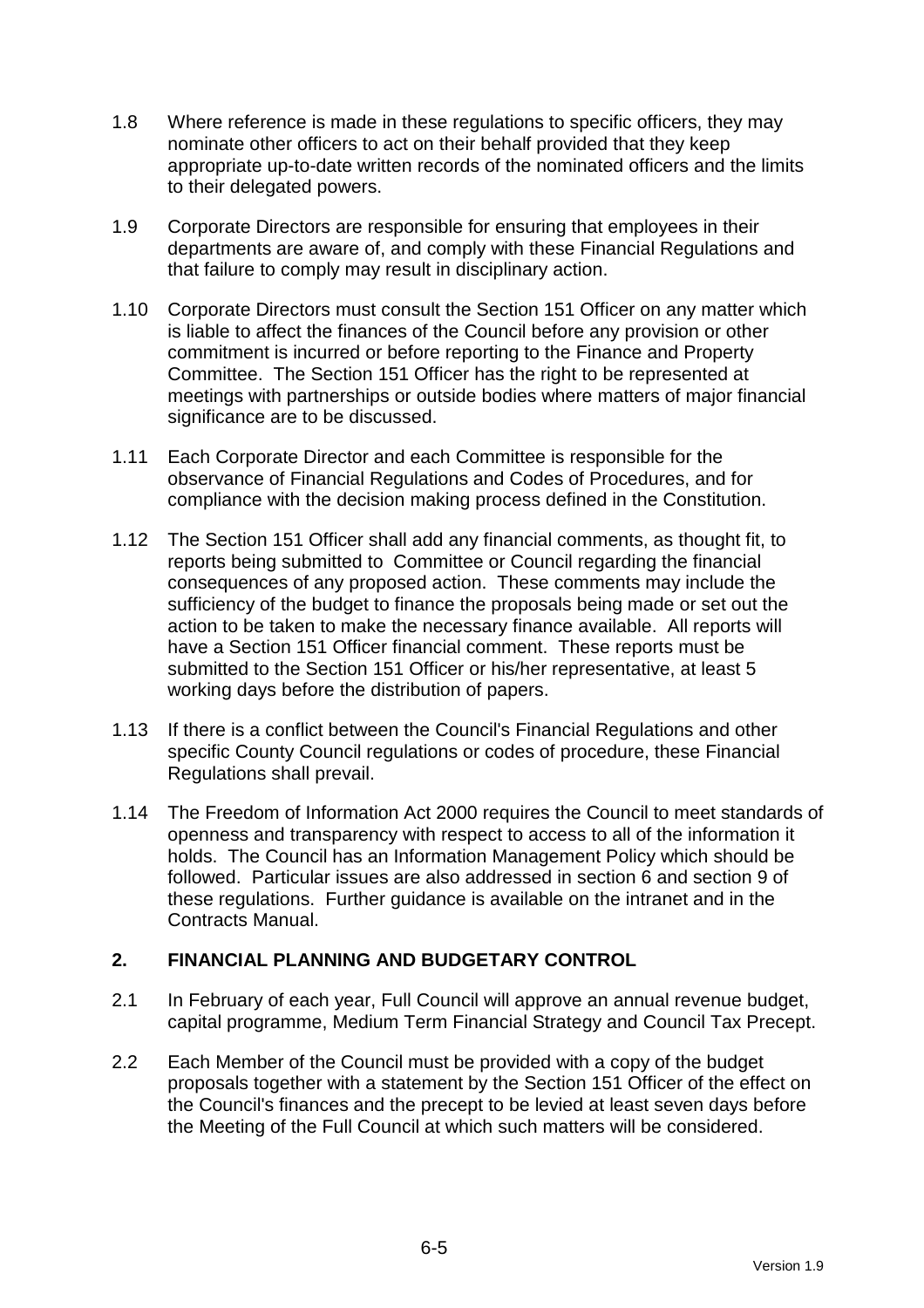- 2.3 It is the responsibility of all Committees, in consultation with the relevant Corporate Directors, to monitor and control the budgets approved for the year.
- 2.4 Amounts provided under each heading of the approved annual revenue estimates must not be diverted to other purposes except as allowed by Financial Regulations.
- 2.5 The inclusion of items in the approved revenue estimates constitutes authority to incur expenditure, subject to the regulations for procurement of Goods, Services and Works, except where the Council, Committee or Financial Regulations of the Council has placed a restriction on any item. Where items cannot be identified from the approved revenue estimates, authority for expenditure on those items must be obtained from the appropriate decision making body within the Council depending on the amount.
- 2.6 Where external funding is available to cover additional revenue expenditure, Corporate Directors must obtain the approval of Finance and Property Committee for the additional expenditure.
- 2.7 Where expenditure is required on items not included within the approved budget, and which cannot be funded within the regulations for virement Corporate Directors must obtain approval from the Finance and Property Committee.
- 2.8 Capital expenditure is not authorised until the necessary regulations have been complied with and a business case accepted by Finance and Property Committee and/or Policy Committee.
- 2.9 Where a Committee wishes to take a course of action which has financial implications contrary to the advice provided by the Section 151 Officer, the Section 151 Officer may submit a report to this effect to Policy Committee.
- 2.10 The Section 151 Officer must submit a report to the Full Council on each year's final accounts as soon as practicable, and in accordance with the statutory Accounts and Audit Regulations.

# **3. REVENUE EXPENDITURE**

### **3.1 Preparation of Revenue Budgets**

- 3.1.1 Revenue budgets must be prepared within the Budget and Policy Framework and the resource allocation limits prescribed by the Council.
- 3.1.2 Detailed annual revenue budgets must be prepared in accordance with all instructions on budgeting issued by the Section 151 Officer. It is the responsibility of Corporate Directors to ensure that detailed budget preparation takes place, that the amounts included are realistic, and that there has been correct application of budget conventions and procedures for their service.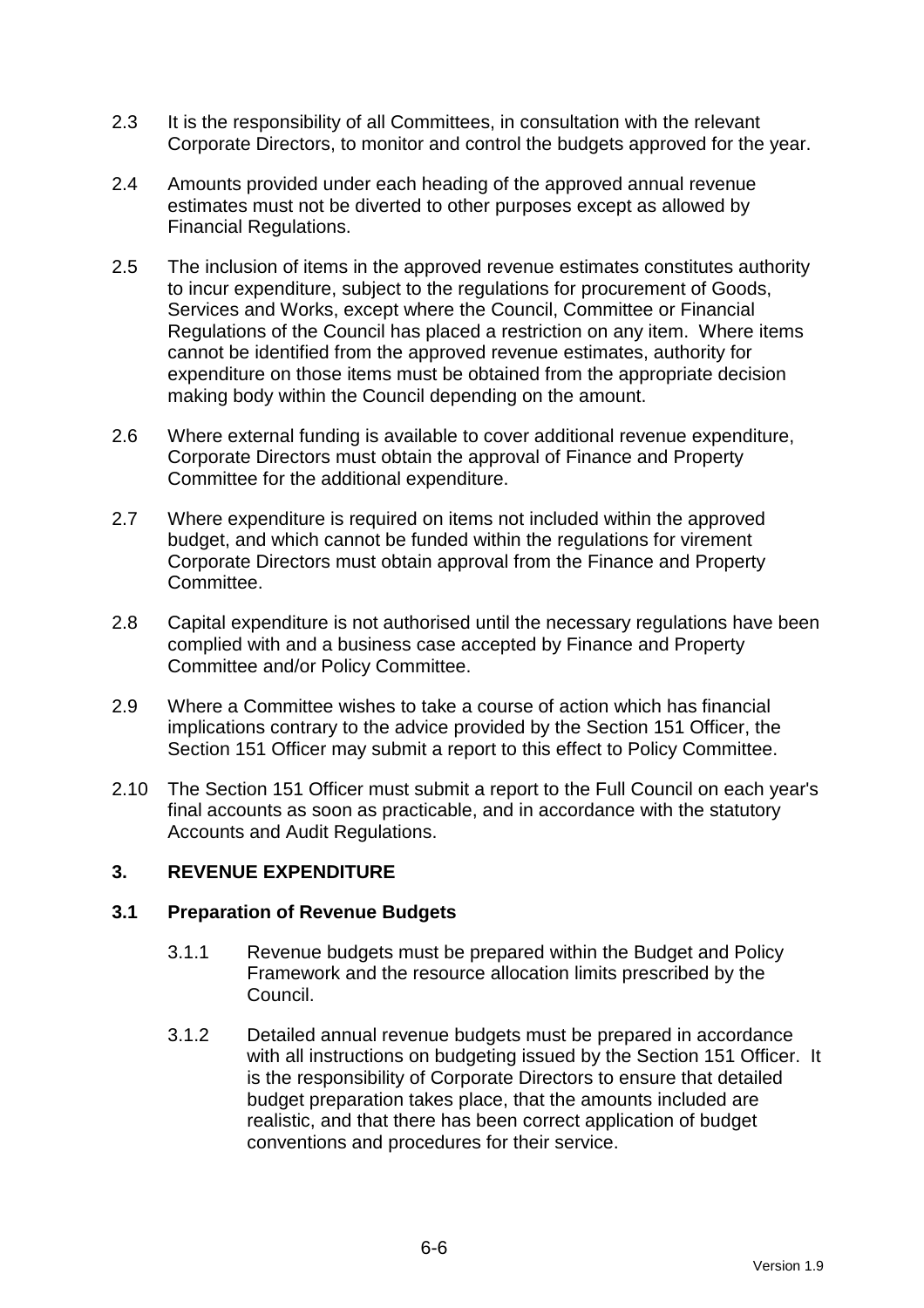- 3.1.3 Where there is uncertainty about the proper approach to be adopted in preparing a budget, guidance should be sought from the Section 151 Officer.
- 3.1.4 The Section 151 Officer will, during the year, seek approval from Finance and Property Committee for allocations from the General Contingency approved by Council.
- 3.1.5 Where external income arises from a set scale of charges, fees etc., the Corporate Director must review the level of fees at least once a year in consultation with the Section 151 Officer. Revised fees must be agreed by the relevant Committee.

# **3.2 Control of Revenue Budget**

- 3.2.1 Corporate Directors and Committees are responsible for controlling expenditure within approved budgets. To assist them with this, virement of budget provision from one budget head to another may be permitted.
- 3.2.2 Variation between any budget head and actual expenditure or income which cannot be covered within the rules for virement must be reported to the Finance and Property Committee after consultation with the Department's Corporate Director and the Section 151 Officer.
- 3.2.3 Where new policies or significant variations to existing policies or practices are proposed, a report must be presented to Policy Committee providing details of the financial implications of the proposed policies for the current year and two further years.
- 3.2.4 A Corporate Director's authority to incur expenditure, for which provision has been made in the detailed annual revenue budget and which is in accordance with Council policies, is subject to the procurement regulations and the conditions below.

### **3.3 Special Items**

### **1. Use of Consultants, Individuals as Contractors and Special Advisors**

- 3.3.1.1 Unless prior approval has been obtained from Policy Committee to engage consultants (e.g. as part of an approved capital programme), the following regulations apply in addition to the normal procurement rules:-
- 3.3.1.2 Corporate Directors may employ consultants, individuals as contractors or specialist advisors provided that there is sufficient budget provision and an annual report is made to the Policy Committee on the use of this discretion.
- 3.3.1.3 If the estimated value of the contract is **over £50,000** prior approval must be obtained from the Chief Executive and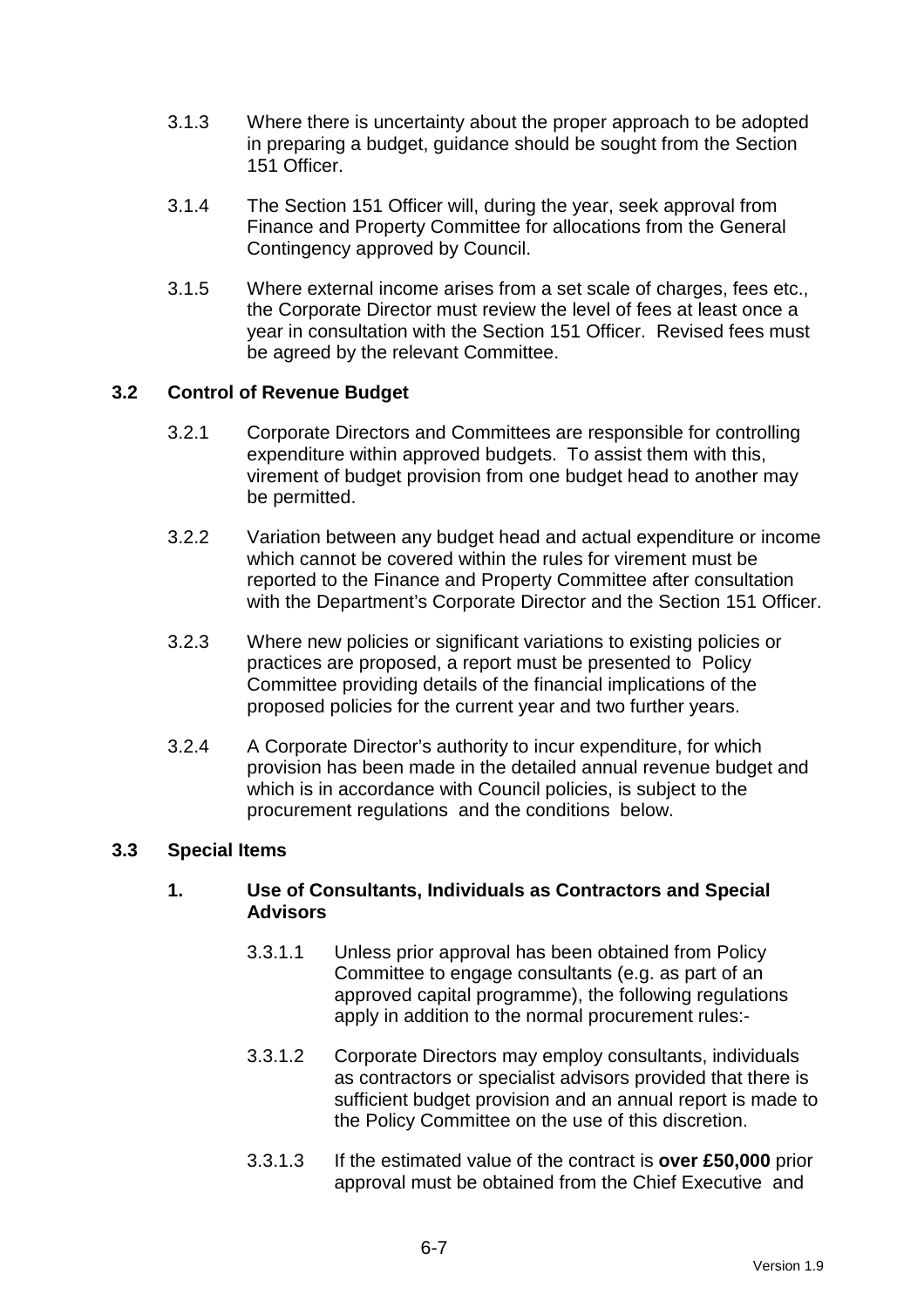the Section 151 Officer. Requests for approval must be submitted on the approved form. (NB Regardless of value, all consultants must be procured in accordance with procurement procedures.)

- 3.3.1.4 Where contracts need to be extended and the total value of the whole contract will **exceed £50,000,** further permission must be obtained from the Chief Executive and the Section 151 Officer before the contract is extended.
- 3.3.1.5 When employing individuals as consultants, contractors or specialist advisors, Corporate Directors must determine whether the nature of their employment is 'Employed' or 'Self Employed' as set out in the guidance note IR56 issued by HM Revenue and Customs. The Authority has produced some guidance and a form to help with this assessment. If a Consultant or Contractor is deemed to be 'Employed' the Corporate Director must arrange for the Consultant or Contractor to be paid through the Authority's payroll.

#### **2. Leases**

- 3.3.1.6 All leases or credit arrangements **over £6,000** which are not for Land and Buildings must be approved by the Section 151 Officer before they are entered into.
- 3.3.1.7 For leases of Land and Buildings, separate regulations must be followed.

### **3. Grants to External Bodies**

3.3.3.1 Grant aid as defined in the grant aid strategy must be approved by the Grant Aid Sub-Committee.

### **4. Loans to External Bodies**

3.3.1.8 All proposals for loans to individuals or outside bodies should be accompanied by an appropriate risk assessment. Loans to individuals or outside bodies must be approved by Policy Committee.

# **5. State Aid**

3.3.1.9 State Aid is financial aid or other advantage to business from a Member State of the EU which meets all the criteria in Article 87(1) of the EC Treaty. State Aid, which could distort competition and affect trade by favouring certain undertakings or the production of certain goods, is incompatible with the common market unless there is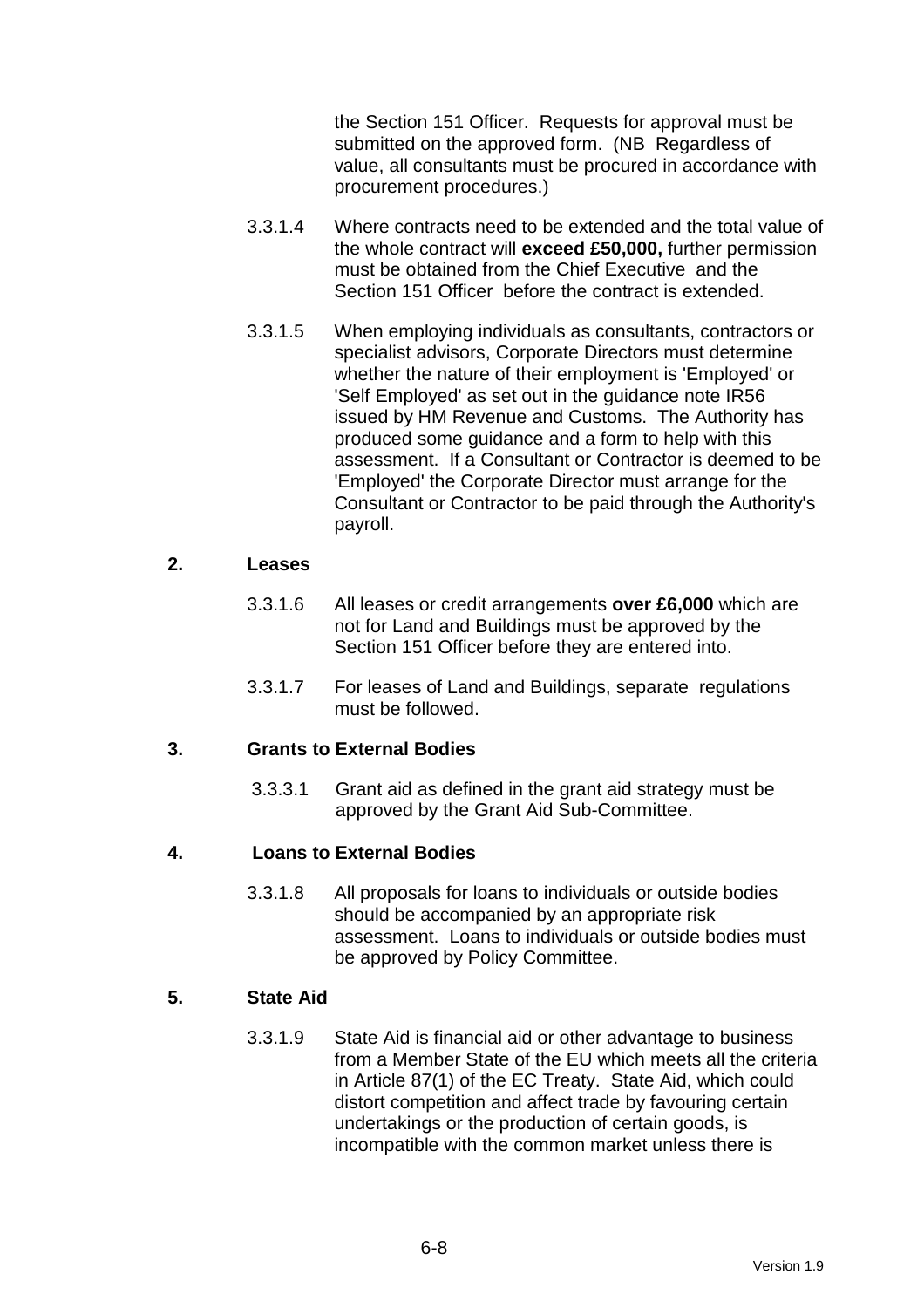special provision for it within the EC Treaty (usually through certain types of block exemption).

- 3.3.1.10 There are four characteristics of State Aid:
	- 3.3.1.10.1 **it is granted through the State or through State resources** (including public funds administered through Local Authorities);
	- 3.3.1.10.2 **it favours certain undertakings or production of certain goods** – ie by conferring an advantage to an entity engaged in economic activity (which can include voluntary and non-profit making public or private bodies when they engage in activities which have commercial competitors);
	- 3.3.1.10.3 **it distorts or threatens to distort competition** by actually or potentially strengthening the position of the recipient in relation to competitors. Virtually all selective aid will have this potential regardless of the scale of the potential distortion;
	- 3.3.1.10.4 **it affects trade between Member States.** Most products or services are traded between Member States, therefore, almost any selective aid for business activities is capable of affecting trade between States, even if the business itself does not trade directly with Member States.
- 3.3.1.11 State Aid can take many forms including grants, subsidies, preferential interest rates, loans with preferential terms, acquisition of land either gratuitously or on favourable terms, provision of goods or services on favourable terms, reimbursement of costs in the event of success, capital transfers and many other actions. Some forms of public private partnerships and contracts are not open to competitive tendering.
- 3.3.1.12 The rules on State Aid are lengthy and complex and therefore if there is any concern about activities or proposals possibly contravening these rules then specific advice on the circumstances should be sought from Legal and Democratic Services. See the state aid website.

### **3.4 Virement**

3.4.1 The transfer of budget provision from one budget head to another is permitted as follows: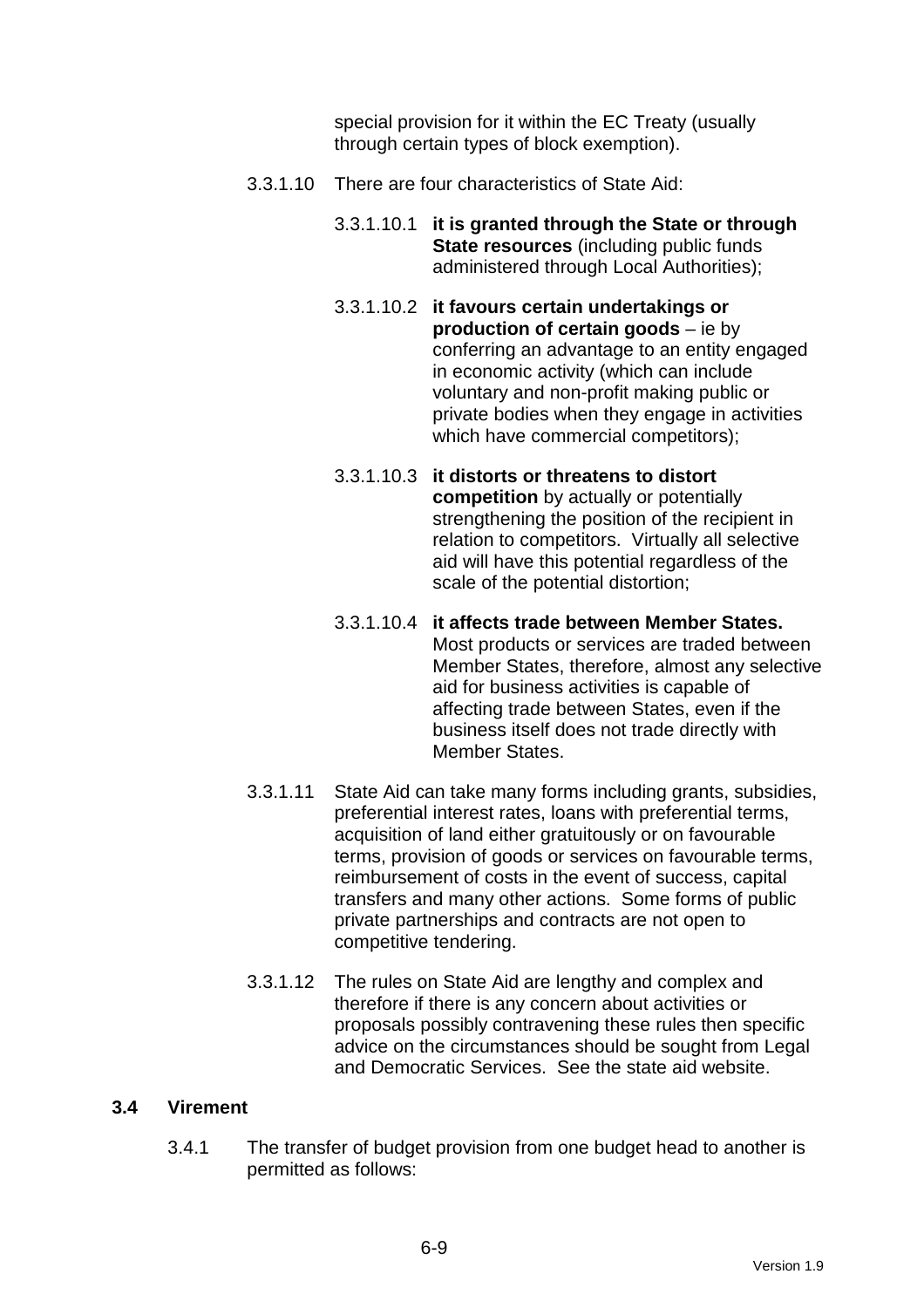- a. **up to £50,000** (£100,000 within the Highways Maintenance budget) within a Committee's revenue budget - by a Corporate Director and the Section 151 Officer;
- 3.4.1.1 **up to £200,000** within a Committee's revenue budget by the Finance and Property Committee;
- 3.4.1.2 **up to £200,000** between the revenue budgets of two or more committees - with the agreement of both or all the relevant committees and the Finance and Property Committee;
- 3.4.1.3 **over £200,000** within or between the revenue budgets of Committees - by the Finance and Property Committee.
- 3.4.2 Where the Section 151 Officer considers that any proposed virement causes a variation to existing policy, s/he may require the Corporate Director to present a report to Policy Committee setting out the reasons for the virement.
- 3.4.3 A Corporate Director may incur expenditure which is essential to meet any immediate needs created by a sudden emergency, subject to this action being reported immediately to the Chief Executive and the Section 151 Officer, and to the next Finance and Property Committee.
- 3.4.4 When a sudden emergency arises, Corporate Directors must keep a separate record of the essential expenditure incurred in connection with the emergency until advised by the Section 151 Officer that separate records are no longer required.

### **3.5 Monitoring of the Revenue Budget**

- 3.5.1 Corporate Directors must ensure that budgets are monitored via the Council's Business Management System. Corporate Directors will report at least quarterly to the relevant Committee and Finance and Property Committee regarding the actual income and expenditure compared with the budget. Explanations of significant variations must be made available to the Section 151 Officer when requested, together with proposals for avoiding any continuing budget problems.
- 3.5.2 Each Corporate Director, in conjunction with the Section 151 Officer, must prepare an annual report for the relevant Committee and Finance and Property Committee comparing actual expenditure for the year with the revenue budget. Explanations for significant variations must be provided by the Corporate Director.
- 3.5.3 The Section 151 Officer must prepare an annual report to Full Council for all budgets, comparing the actual expenditure for the year with the agreed revised estimate for the year and explanations of significant variations. Budgets may be carried forward to the following year after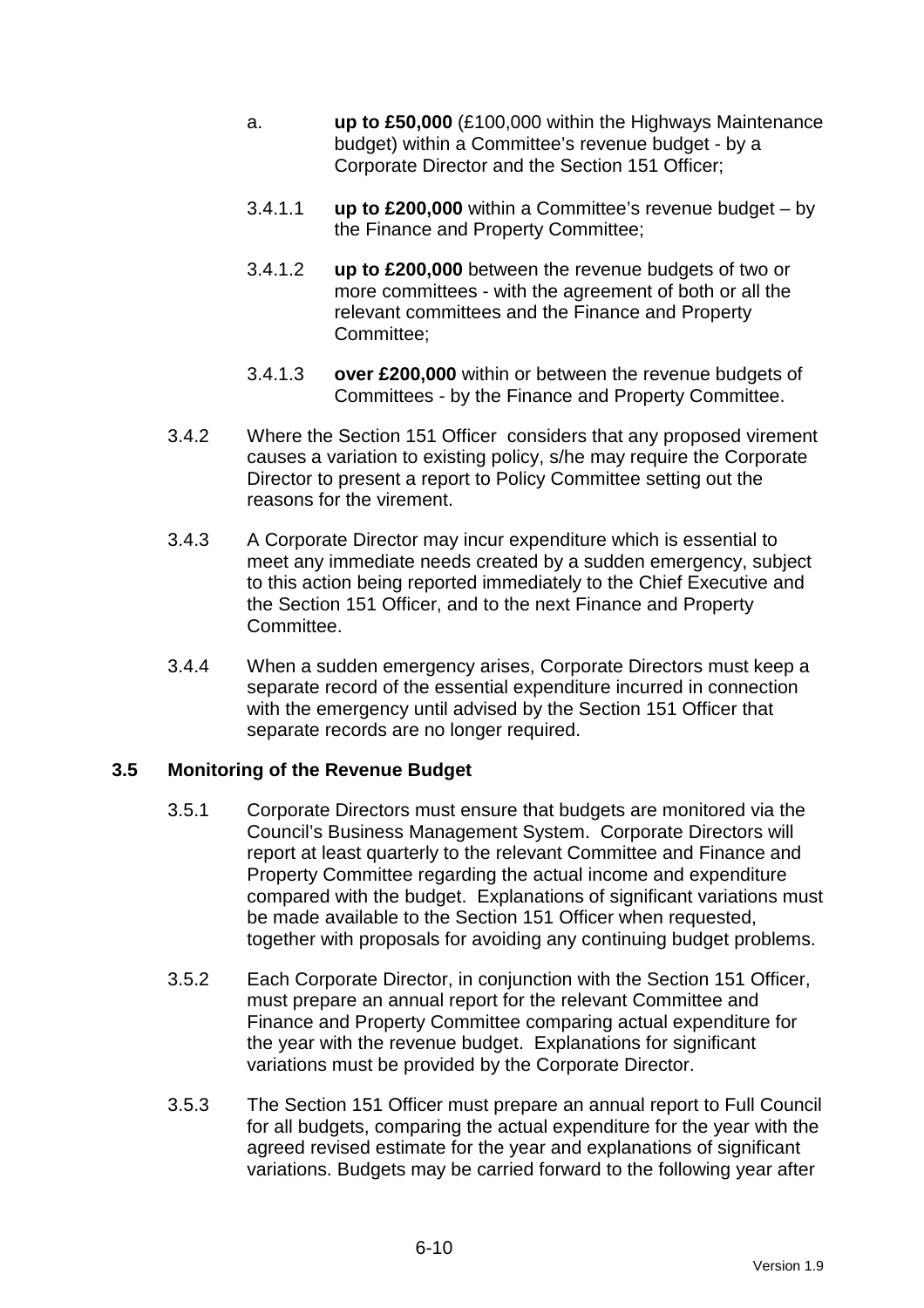consideration by Finance and Property Committee and approval by Council. Other reserves may be created from budget underspending for specific purposes, subject to approval by Finance and Property Committee.

3.5.4 The annual surpluses and deficits of Trading Organisations will be carried forward in an 'Earmarked Reserve'. The level of these reserves will be kept under review by the Section 151 Officer and reported annually to Finance and Property Committee.

### **4. CAPITAL EXPENDITURE AND OTHER MAJOR PROJECTS**

### **4.1 Management of Projects**

4.1.1 All projects will be managed using a best practice project management methodology eg PRINCE2 by suitably experienced project managers with project reviews at key milestones which meet Gateway Review standards.

### **4.2 Inclusion of schemes in the Capital Programme**

- 4.2.1 Schemes can be added to the Capital Programme by:
	- 4.2.1.1 the Annual Review Process that culminates in the approval of the County Council's budget each February; or
	- 4.2.1.2 decisions taken during the year on an ad-hoc basis where the schemes are fully funded from external sources; or
	- 4.2.1.3 decisions taken during the year on an ad-hoc basis where additional County Council funds are required.

The processes are shown schematically in the attached decision tree.

- 4.2.2 All proposed schemes, or programmes of work, should include a business case appraisal which has been carried out before detailed design work begins, and, where appropriate, the full lifecycle costs of the investment and the impact on future budgets.
- 4.2.3 The options appraisal report should include:
	- 4.2.3.1 how each scheme, or programme of work, relates to the approved Council objectives and what other options have been considered, what consultation has been undertaken and what the anticipated outcomes are;
	- 4.2.3.2 the estimated capital costs;
	- 4.2.3.3 the estimated revenue costs for each of the first three years of the scheme or programme of work, including the eventual revenue costs for a full year of operating the scheme or programme of work.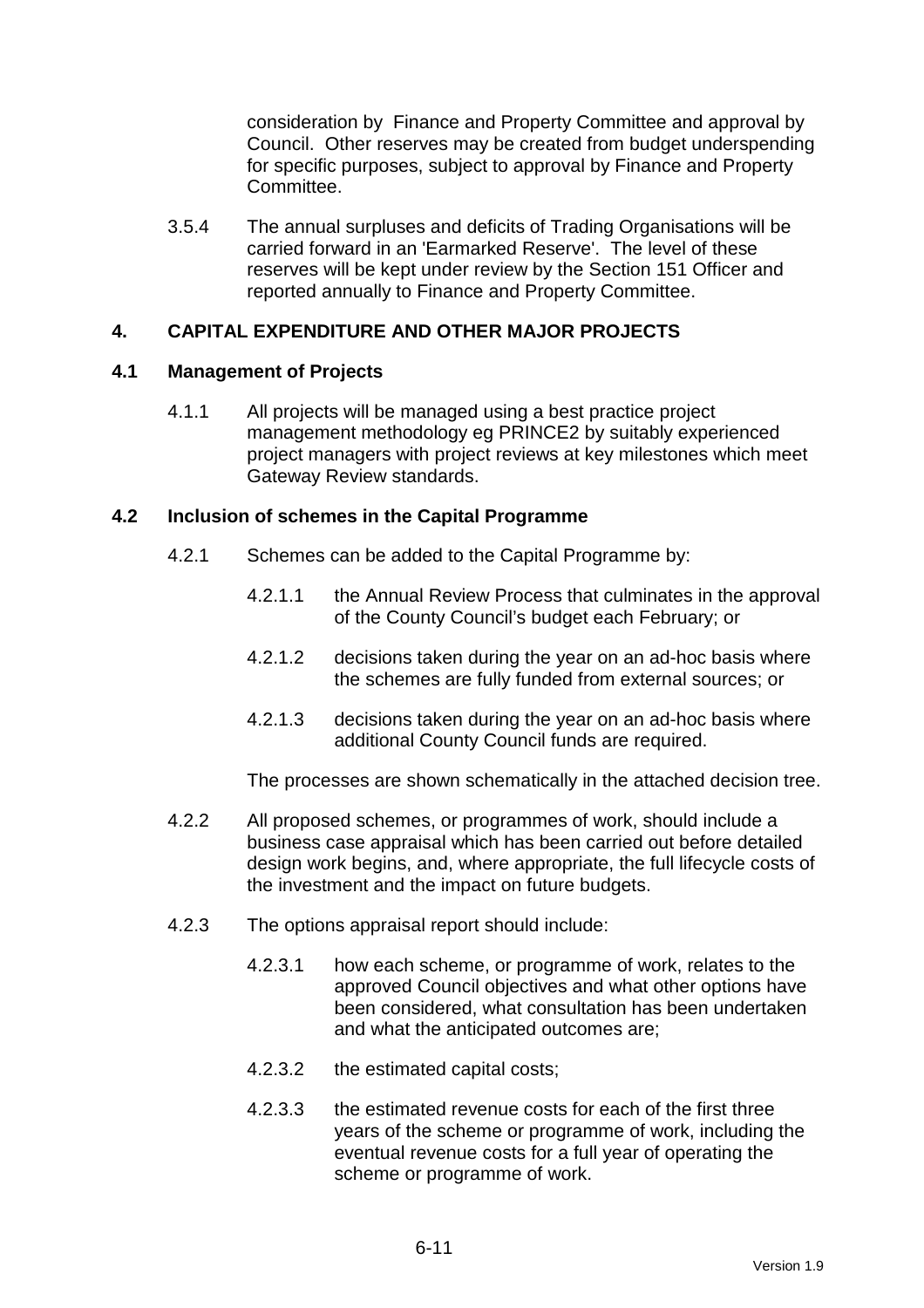- 4.2.4 All proposals for capital expenditure that require additional resources to be found by the County Council should be considered initially by the Corporate Asset Management Group (CAMG) who will advise on the relative priority of future capital schemes, in accordance with the agreed prioritisation criteria within the Capital Strategy. Approval must then be obtained as follows:
	- 4.2.4.1 for schemes being considered through the Annual Review process, CAMG will make recommendations to the Member Reference Group who, in turn, will make recommendations to the Corporate Leadership Team (CLT). CLT will then make their recommendations to Policy Committee for approval;
	- 4.2.4.2 for schemes arising during the budget year on an ad-hoc basis, CAMG will consider and advise the Member Reference Group who, in turn, will advise and seek approval from Policy Committee.
- 4.2.5 The outcome of the Annual Review process is the capital programme approved by Council which includes the schemes approved for the forthcoming financial year and the two following years.
- 4.2.6 Where proposals are made for additional schemes during the year, or for cost variations to existing schemes, decisions can be taken as follows:
	- 4.2.6.1 schemes, or variation increases, **up to £250,000** by the Section 151 Officer after consultation with the Chairman of the Finance and Property Committee;
	- 4.2.6.2 schemes, or variation increases, **over £250,000 and up to £2 million** by Finance and Property Committee;
	- 4.2.6.3 schemes, or variation increases, **over £2 million** by Council.
- 4.2.7 After approvals have been obtained, Latest Estimated Cost (LEC) reports should be prepared and presented before tenders are sought.
- 4.2.8 All schemes with an estimated cost **over £7.5 million** are subject to the following additional requirements:
	- 4.2.8.1 a report on alternative design proposals is taken to Finance and Property Committee;
	- 4.2.8.2 no detailed design work is undertaken prior to the report being approved.
- 4.2.9 Where major projects are being procured through a 'Private Finance Initiative' (PFI) or 'Public Private Partnership' (PPP), an options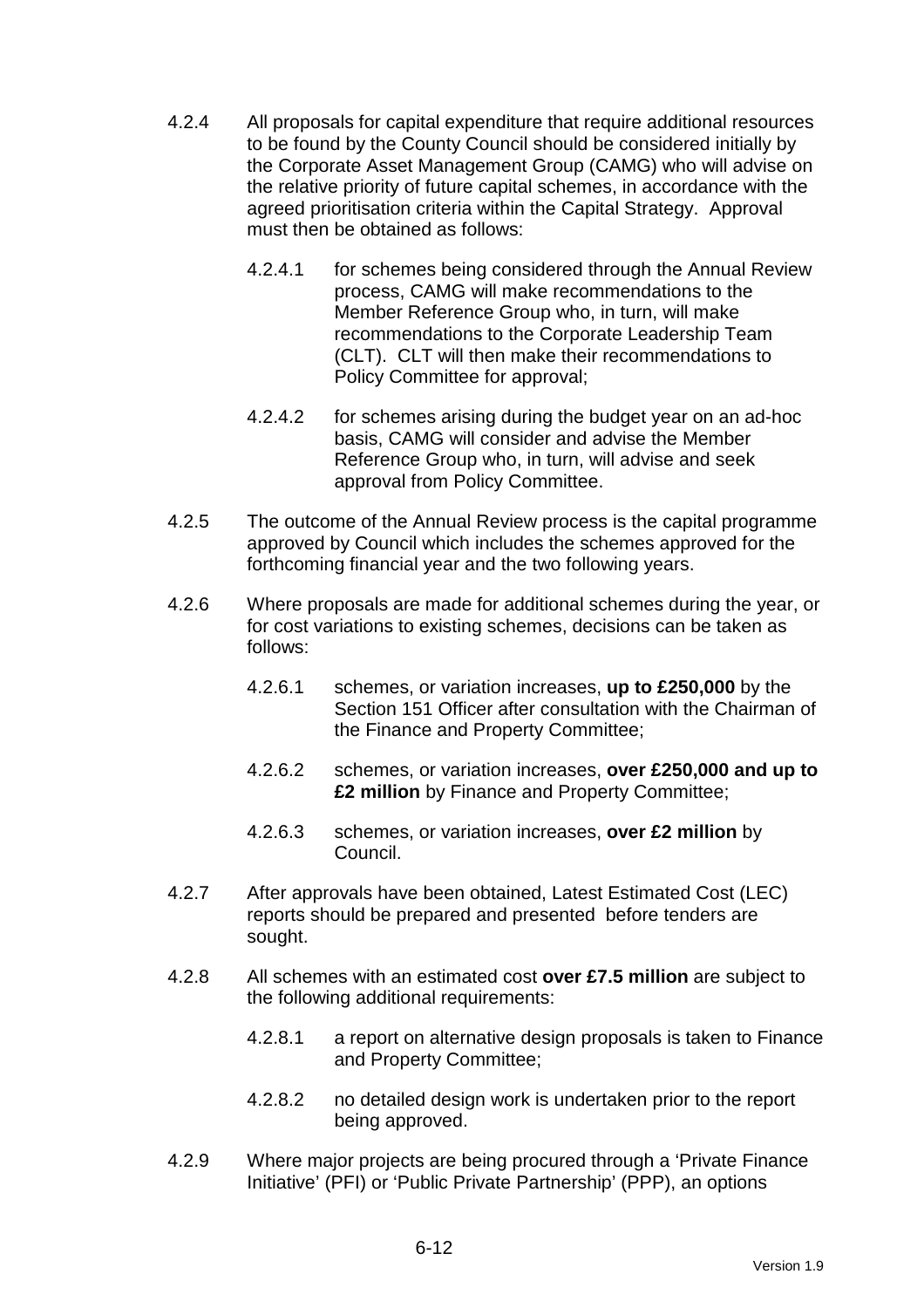appraisal report should be prepared and approval must be obtained from Council before bids are invited.

# **4.3 Content of Bids for Capital Expenditure**

- 4.3.1 All bids for capital expenditure must be prepared by Corporate Directors in the form laid down by the Section 151 Officer.
- 4.3.2 The advice of an appropriate technical officer must always be sought before a scheme is included in any capital programme. The appropriate technical officers are shown below:

| <b>Area of Activity</b>                   | <b>Technical Officer</b>                  |  |
|-------------------------------------------|-------------------------------------------|--|
| Building, Construction and associated     | Service Director, Transport, Property and |  |
| works                                     | Environment                               |  |
| <b>Civil Engineering works</b>            | Corporate Director, Environment and       |  |
|                                           | <b>Resources</b>                          |  |
| Computer technology                       | Service Director, ICT                     |  |
| Expenditure over £100,000 relating to the | Service Director, Transport, Property and |  |
| management of Council Land, Building      | Environment                               |  |
| and Property                              |                                           |  |
| Change of use of land, buildings or       | Service Director, Transport, Property and |  |
| property                                  | Environment                               |  |
| New or replacement land, buildings or     | Service Director, Transport, Property and |  |
| property                                  | Environment                               |  |

- 4.3.3 Construction schemes should not normally be included in the first year of a capital programme unless the following criteria have been considered and the risks evaluated:
	- 4.3.3.1 purchase, lease or lease option of the land or property has been completed. In the case of transportation and land reclamation projects, a right of entry should have been obtained;
	- 4.3.3.2 outline planning permission should have been obtained, where appropriate, especially if the development involves a change of use or is a new development;
	- 4.3.3.3 the sources of funding, including any grants or contributions from outside organisations, have been finalised - except for land reclamation projects where grant notification is not normally received until the year of the project;
	- 4.3.3.4 the service department has prepared a detailed brief for the project which has been agreed with the relevant technical officer who will carry out the design;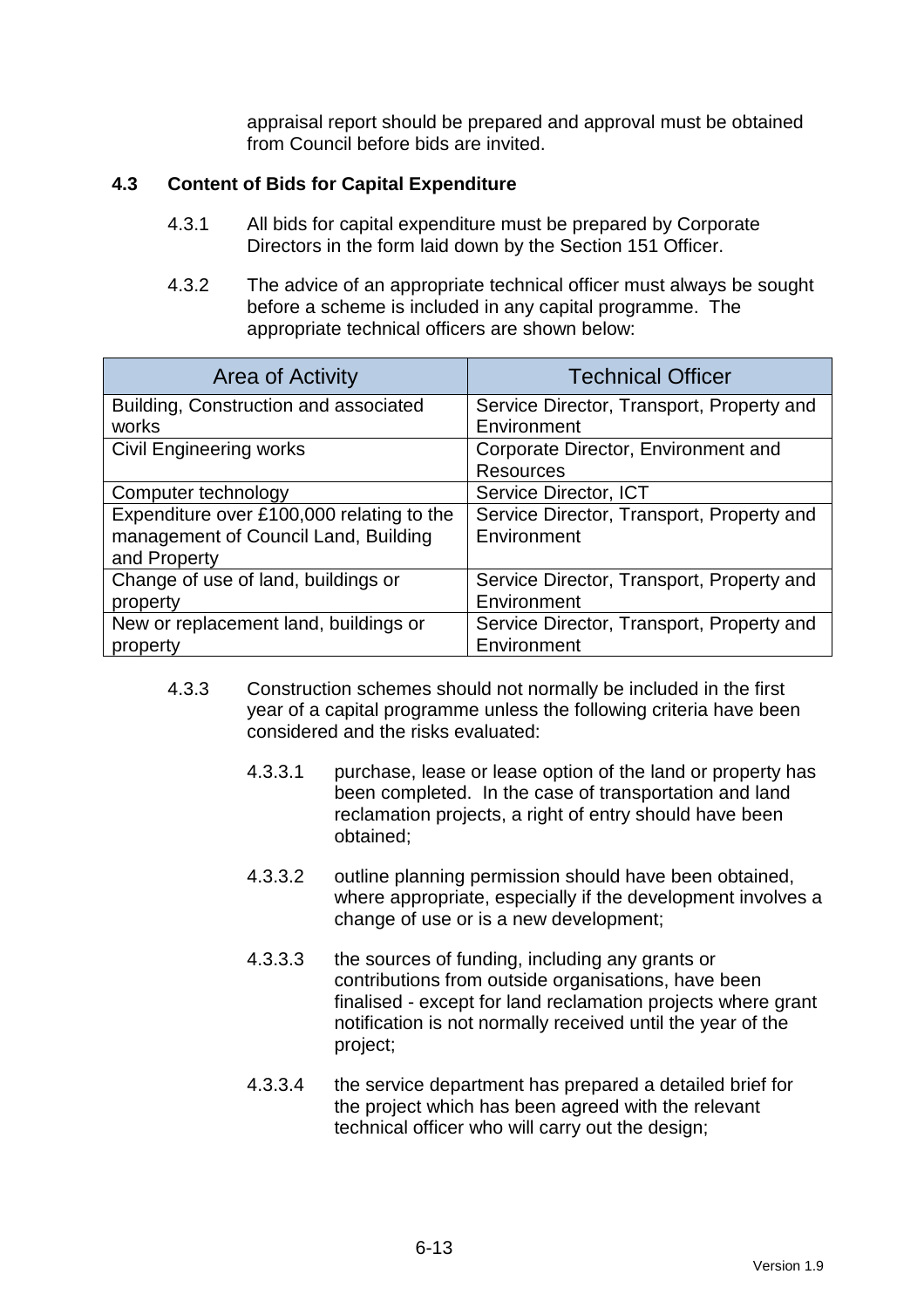- 4.3.3.5 the Service Director, Transport, Property and Environment has confirmed that the proposal complies with Corporate Property Policies;
- 4.3.3.6 a proper assessment of the time-scale required for the project has been made;
- 4.3.3.7 where existing property is affected by the proposed development, the service department has agreed proposals for dealing with staff or clients who might be temporarily displaced during construction; and
- 4.3.3.8 relevant sustainability issues.
- 4.3.4 The capital programme for each Committee must be prepared within the block allocation and individual scheme approvals approved by Finance and Property Committee. All costs should be at estimated out-turn prices, unless otherwise determined by the Section 151 Officer.
- 4.3.5 The revenue costs of all schemes in the capital programme must be assessed each year. The staffing, lifecycle maintenance and other running costs must be included in the revenue budget. The financing costs for expenditure funded by borrowing or leasing will be calculated by the Section 151 Officer and included within the overall revenue budget.

### **4.4 Feasibility Studies**

- 4.4.1 The appropriate technical officer can carry out preparatory work on any scheme included in the approved capital programme. The costs of this work must be charged to that scheme. If for any reason the scheme does not go ahead, then the costs of preparatory work undertaken must be charged to the revenue budget of the Committee concerned, which will need to make available sufficient budget cover for this. In practice, this means that the technical officer should not carry out preparatory work unless an undertaking has been secured for the funding of any abortive costs from the service department.
- 4.4.2 Design work must not take place on schemes which are not included within the approved capital programme unless written approval has been obtained from the Chief Executive and the Section 151 Officer.
- 4.4.3 The appropriate technical officer can carry out feasibility work on any other scheme not in the approved capital programme subject to:
	- 4.4.3.1 the Corporate Director agreeing to the cost being met from its revenue budget for the year; and
	- 4.4.3.2 prior approval from the Section 151 Officer has been obtained if the estimated cost of the feasibility study is **over £25,000.**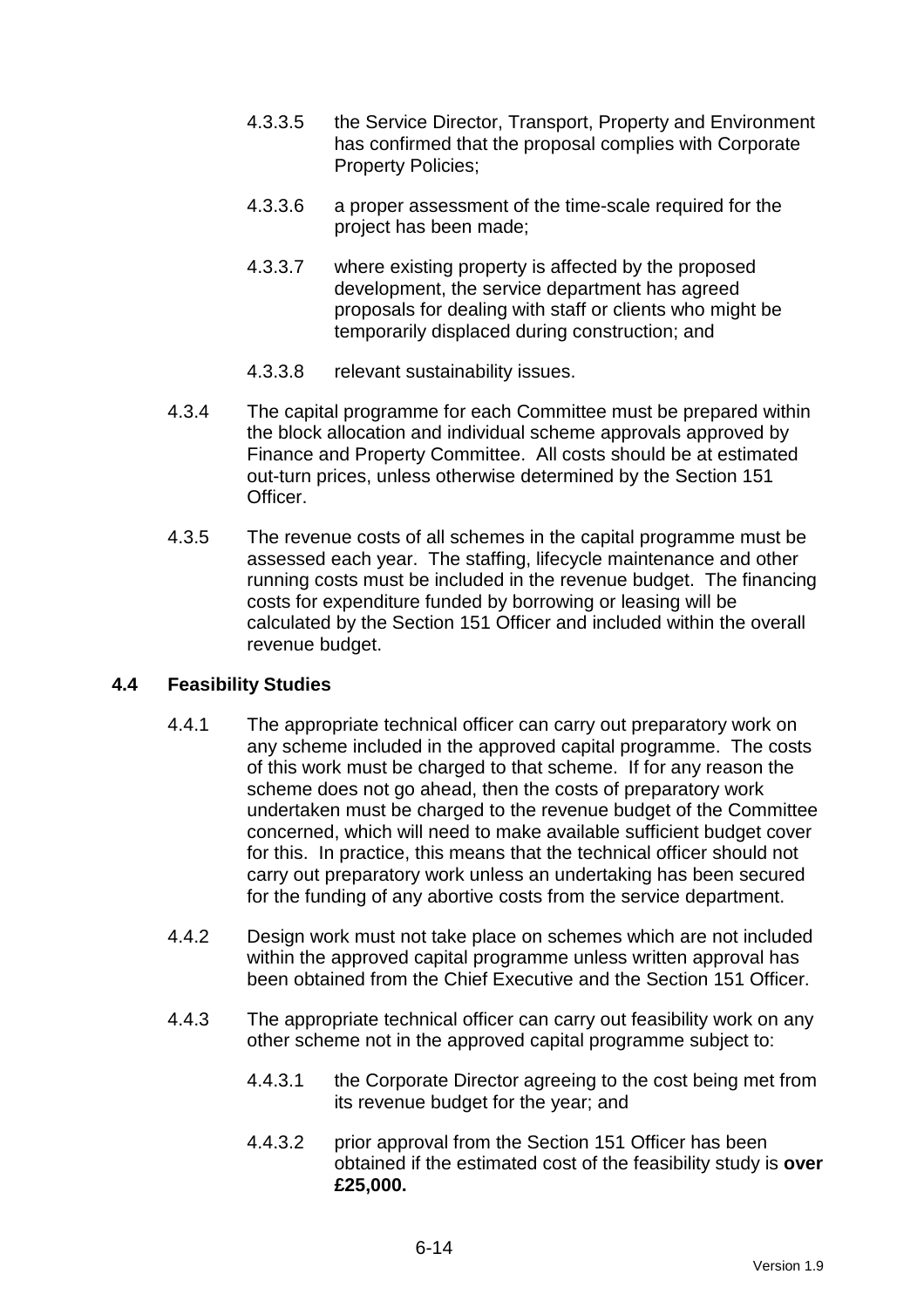# **4.5 Reports on "Latest Estimated Costs" of Proposed Schemes**

- 4.5.1 Corporate Directors must take a report to Finance and Property Committee setting out the latest estimated costs of all proposed capital schemes where the capital cost is over £1 million. The report must be made after detailed design work has been completed but before tenders are invited and should contain:
	- 4.5.1.1 Capital costs analysed into:
		- 4.5.1.1.1 land acquisition;
		- 4.5.1.1.2 construction costs;
		- 4.5.1.1.3 acquisition of plant, equipment and furniture;
		- 4.5.1.1.4 professional fees and project management costs;
		- 4.5.1.1.5 any other relevant costs.
	- 4.5.1.2 Revenue costs identified and analysed into:
		- 4.5.1.2.1 staffing costs;
		- 4.5.1.2.2 other running costs;
		- 4.5.1.2.3 financing costs;
		- 4.5.1.2.4 lifecycle maintenance costs.

In addition to total costs, the phasing of these costs over financial years should also be shown. If the costs exceed the existing capital programme provision for that scheme, the report must contain a statement on how these extra costs can be contained within the approved total capital programme or, if further capital funds are required, approval to increase the capital programme must be sought from the appropriate body within the Council.

- 4.5.2 For all schemes in the capital programme estimated to cost between £250,000 and £1 million**,** the Corporate Director, in conjunction with the appropriate technical officer, must submit a report on the latest estimated costs of the scheme to the Section 151 Officer and to the Finance and Property Committee.
- 4.5.3 Where the gross costs of an existing capital scheme exceed the approved budget, further approval for the increased costs (the capital variation) must be obtained. The requirement to submit an LEC report remains.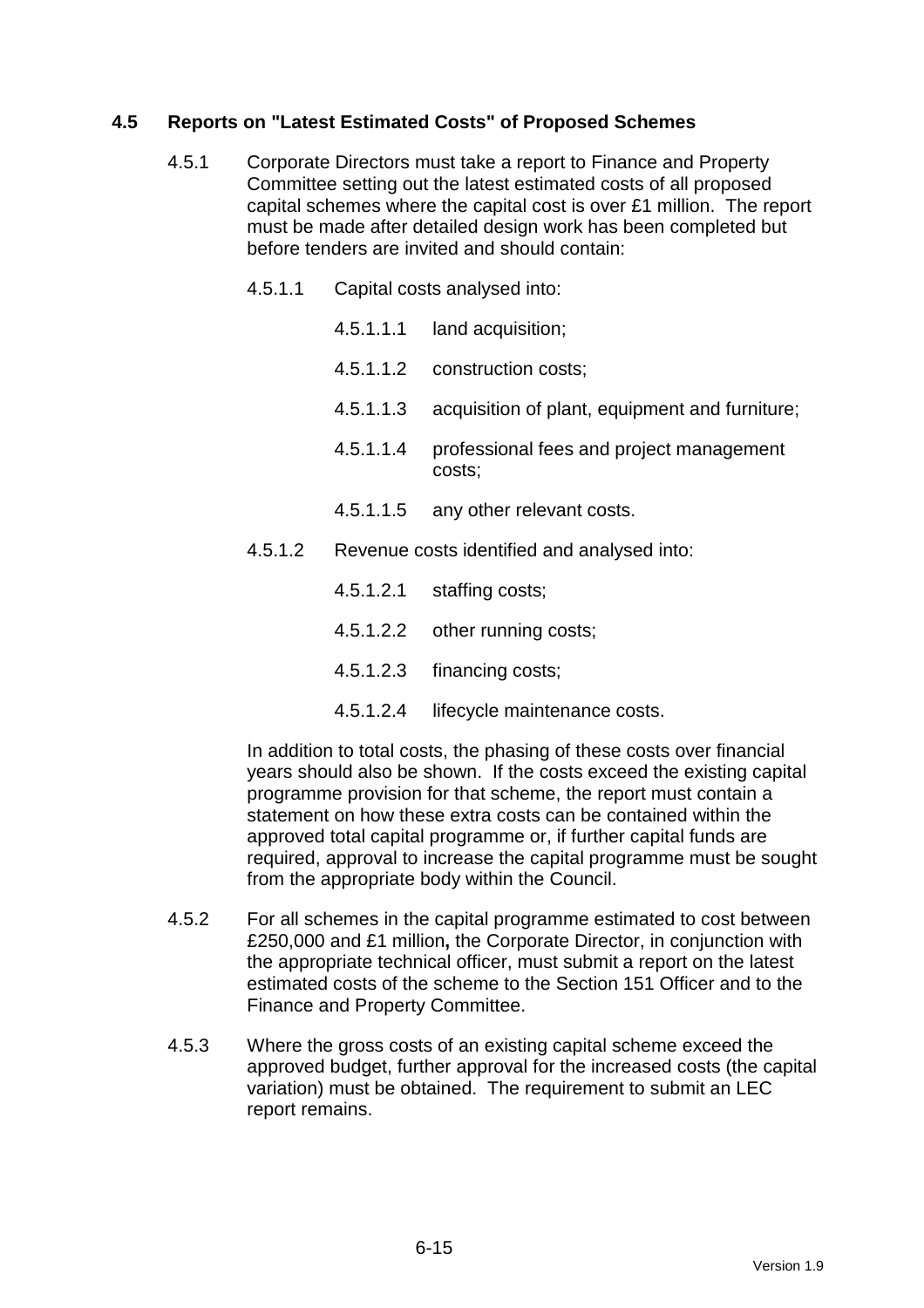### **4.6 Budgetary approval prior to Contract Award**

 Where the preferred tender exceeds the LEC or Capital Programme estimate, Corporate Directors must submit a revised LEC report and obtain all necessary approvals for the additional expenditure needed before accepting the tender.

 Each Corporate Director must keep a record of the difference between accepted tenders and capital programme provisions.

 The accepted tender cost becomes the figure included in the capital programme. If this gives rise to a variation in professional fees, the Section 151 Officer should be informed so that an amendment can be made to the capital programme.

 The award of contracts must comply with the procedures for the procurement of Goods, Services and Works and the guidance in the Contracts Manual.

#### **4.7 Post-Project Evaluations**

- 4.7.1 For completed projects, post-project evaluations must be carried out by the Corporate Asset Management Group and a report submitted to Finance and Property Committee as follows:
	- 4.7.1.1 projects **up to £5 million** for a sample of projects selected by Corporate Asset Management Group;
	- 4.7.1.2 projects **over £5 million** all projects.
- 4.7.2 The post project evaluation should normally address the following matters:
	- 4.7.2.1 out-turn costs vs original cost estimates and the reasons for any cost increases;
	- 4.7.2.2 breakdown of the professional fees incurred;
	- 4.7.2.3 actual timetable achieved vs original planned timetable and the reasons for slippage and delays;
	- 4.7.2.4 overall project outcomes and quality of project management;
	- 4.7.2.5 achievement of service objectives and benefits;
	- 4.7.2.6 lessons to be learned for future projects.
- 4.7.3 Technical officers should carry out a post project review for all their projects and report to the Corporate Director and, where different, the client, regarding the achievement of projected benefits and lessons to be learned for future projects.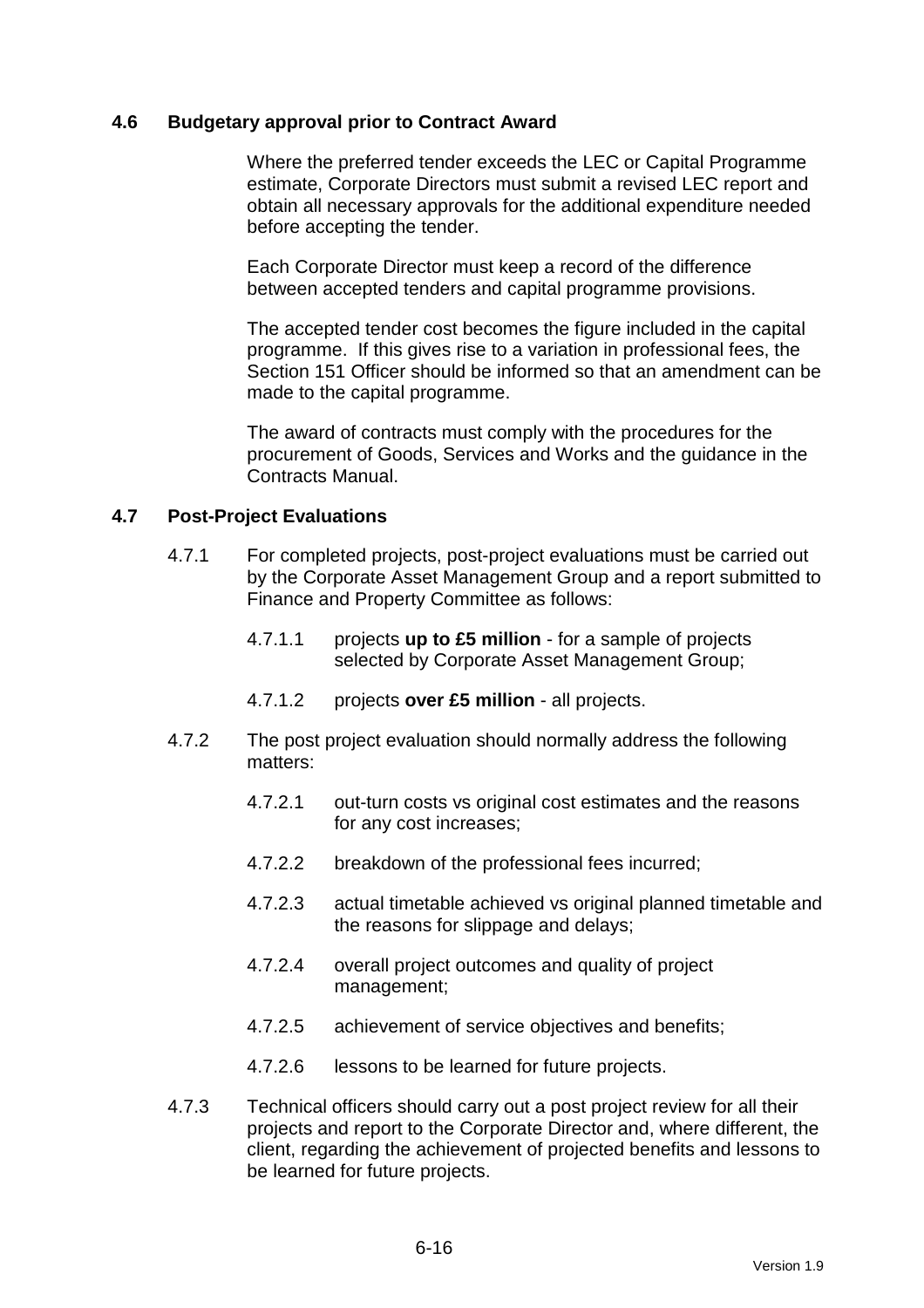# **4.8 Capital Financing**

- 4.8.1 The Section 151 Officer will make arrangements for the financing of capital expenditure in accordance with the CIPFA 'Prudential Code for Capital Finance' and the annual budget report approved by Council.
- 4.8.2 Decisions on leasing must be made by the Section 151 Officer, who will also determine whether proposed leases are 'finance leases' or 'operating leases'.

### **4.9 Capital Loans**

4.9.1 All proposals for loans to individuals or outside bodies should be accompanied by an appropriate risk assessment. Loans to individuals or outside bodies for regeneration purposes must be recommended by the Economic Development Committee for approval by the Finance and Property Committee or Policy Committee.

### **4.10 Investment in Equities**

- 4.10.1 Investment in equity stock must be recommended by the Economic Development Committee for approval by the Finance and Property Committee or Policy Committee.
- 4.10.2 These restrictions do not apply to pension fund investments.

# **5. ACCOUNTING SYSTEMS**

- 5.1 All staff must comply with accounting instructions issued from time to time by the Section 151 Officer. Accounting systems should provide information that is useful for both stewardship and management responsibilities. Any new accounting systems and retention of associated records, or records of assets and liabilities and any changes to such systems must be approved by the Section 151 Officer.
- 5.2 The Council accepts the CIPFA Accounting Codes of Practice and the supporting guidance statements. Standards of accounting must accord with these codes of best practice.
- 5.3 Corporate Directors and Committees are responsible for ensuring that all opportunities to obtain Government grants and other external funding towards the expenditure of their Department are exploited.
- 5.4 All interim or final claims in respect of Government grant and reimbursements or contributions from outside bodies, other than those recovered by Sundry Debtor accounts, must be signed by the Section 151 Officer. Corporate Directors must supply such information as the Section 151 Officer considers necessary to enable successful claims to be made promptly to ensure a satisfactory cash flow is achieved. The Section 151 Officer will provide guidance on the information required to support grant claims.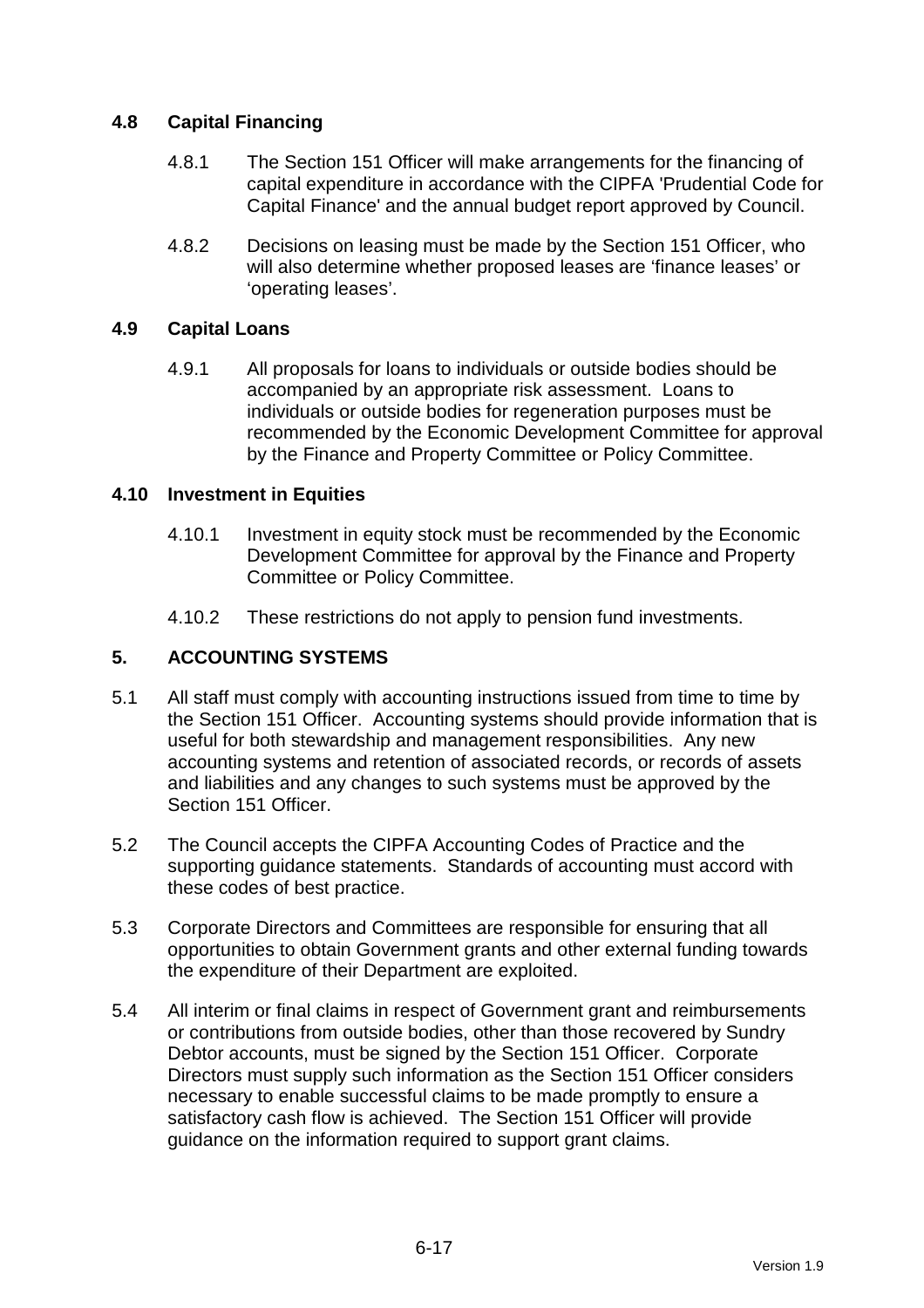- 5.5 Corporate Directors are responsible for ensuring that appropriate systems and procedures are in place for the proper transfer of all financial records and assets, eg stocks, stores, imprest accounts, inventories, valuables, cash, etc, when an officer ceases to be responsible for these items.
- 5.6 The accounting control systems must include:
	- 5.6.1 measures to ensure that the financial transactions of the Authority are recorded as soon as reasonably practicable and as accurately as reasonably possible;
	- 5.6.2 measures to enable the prevention and detection of inaccuracies and fraud, and the ability to reconstitute any lost records promptly and at reasonable cost;
	- 5.6.3 identification of the duties of officers dealing with financial transactions and division of responsibilities of those officers in relation to significant transactions.
- 5.7 At the end of each financial year, Corporate Directors must notify the Section 151 Officer of all outstanding expenditure relating to the previous financial year in such detail and by such date as may be required by the Section 151 Officer so that accounts can be prepared to meet statutory reporting requirements.

# **6. MANAGEMENT, RETENTION, SECURITY AND DISPOSAL OF RECORDS**

### **6.1 General**

- 6.1.1 All Nottinghamshire County Council records, whether electronic or paper-based, are subject to the Authority's Information Management Policy which establishes key principles for the management, retention, security and disposal of these records.
- 6.1.2 Corporate Directors are responsible for providing suitable storage for Departmental records and for ensuring compliance with corporate policies governing the management, retention, security and disposal of records within their Department.
- 6.1.3 All retained records must be held in a manner which allows speedy and efficient retrieval of information, having due regard for the appropriate security requirements.

### **6.2 Retention of Records**

- 6.2.1 All business records should be retained in accordance with the retention schedules contained in the Corporate Information Policy. .
- 6.2.2 Where uncertainty exists about individual documents or records, the nominated Departmental Information Officers should be consulted for guidance.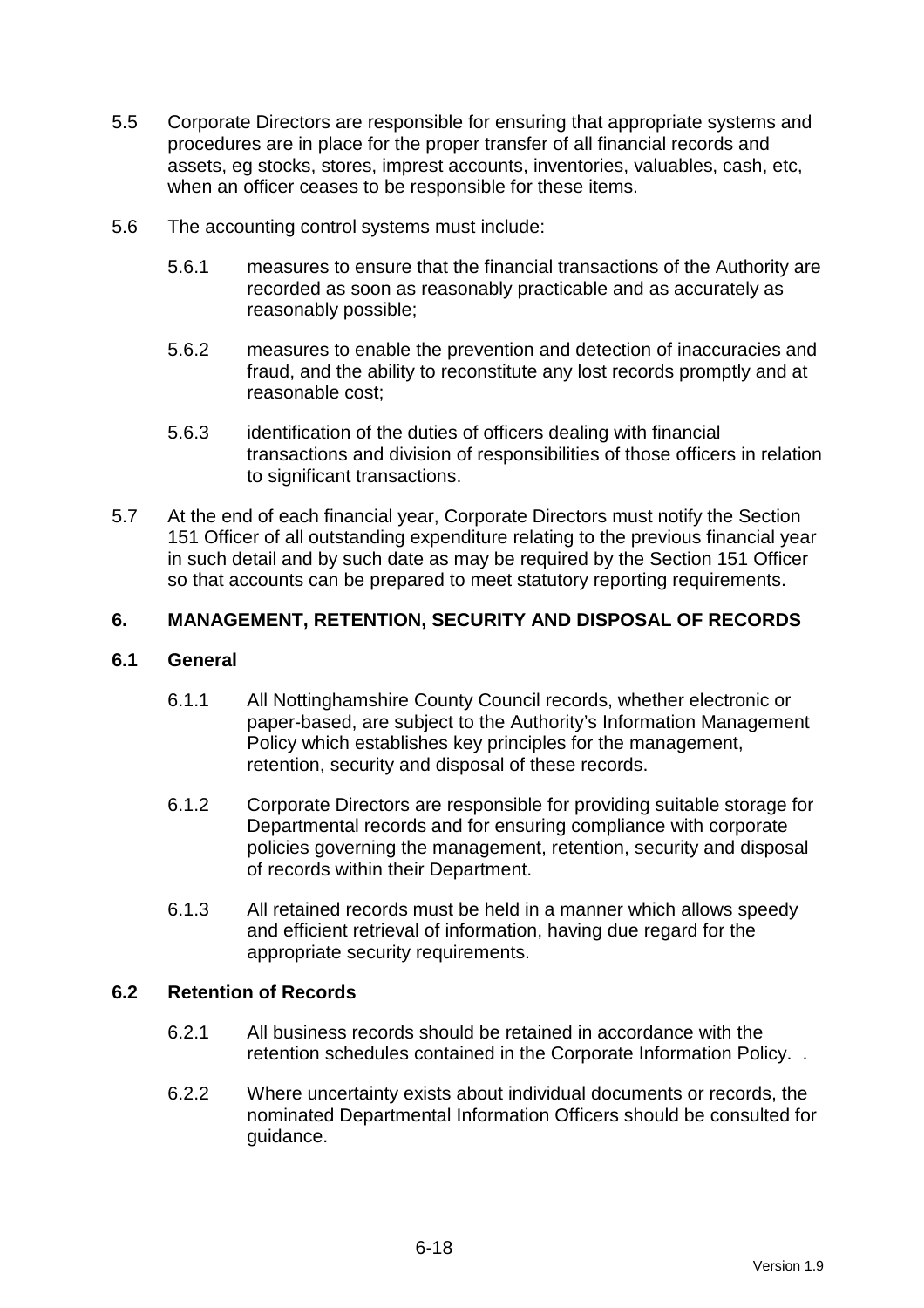# **6.3 Disposal of Records**

6.3.1 All records are subject to disposal policy standards which include the need to obtain prior authorisation and to maintain a record of the disposal. Officers seeking to dispose of business records must complete a records destruction form and follow the disposal guidance contained in the Information Management Policy.

### **6.4 Projects in receipt of European Grant Aid**

- 6.4.1 The European Commission has strict rules governing document retention periods and the format in which documents must be kept. All supporting documents for projects in receipt of European Grant Aid must be kept for the minimum retention period, and in the format, specified by the European Programme of which the project is part. Therefore, it is essential to check with the Managing Authority for the relevant Programme to confirm both the allowable format of documents to be retained and the retention period.
- 6.4.2 Before any original supporting documentation is destroyed, it is essential to confirm with the Managing Authority that the retention requirements have not been extended or changed.

# **7. ASSETS**

Assets include land and buildings, stocks and stores, cash, equipment and furniture, and electronic data.

### **7.1 Stocks and Stores**

- 7.1.1 Corporate Directors are responsible for ensuring that appropriate systems and procedures are in place for the safe custody and physical control of the stocks and stores in their Department. They must arrange for periodic stocktaking by an independent person to ensure that all items are checked at least once per annum or at such other frequency as the Section 151 Officer may agree. Test checks should be carried out from time to time.
- 7.1.2 Records relating to assets and the method and frequency of stores and inventory checks will be determined by the Section 151 Officer.
- 7.1.3 Departments should not hold excessive stocks and Corporate Directors must ensure that a periodic review of stock turnover and stock levels of all items is undertaken and that action is taken to dispose of excessive or obsolete stocks.
- 7.1.4 Corporate Directors must notify the Section 151 Officer each year of the value of stock held by their Department as at 31 March and must supply such other information relating to stocks and stores as may be required by the Section 151 Officer.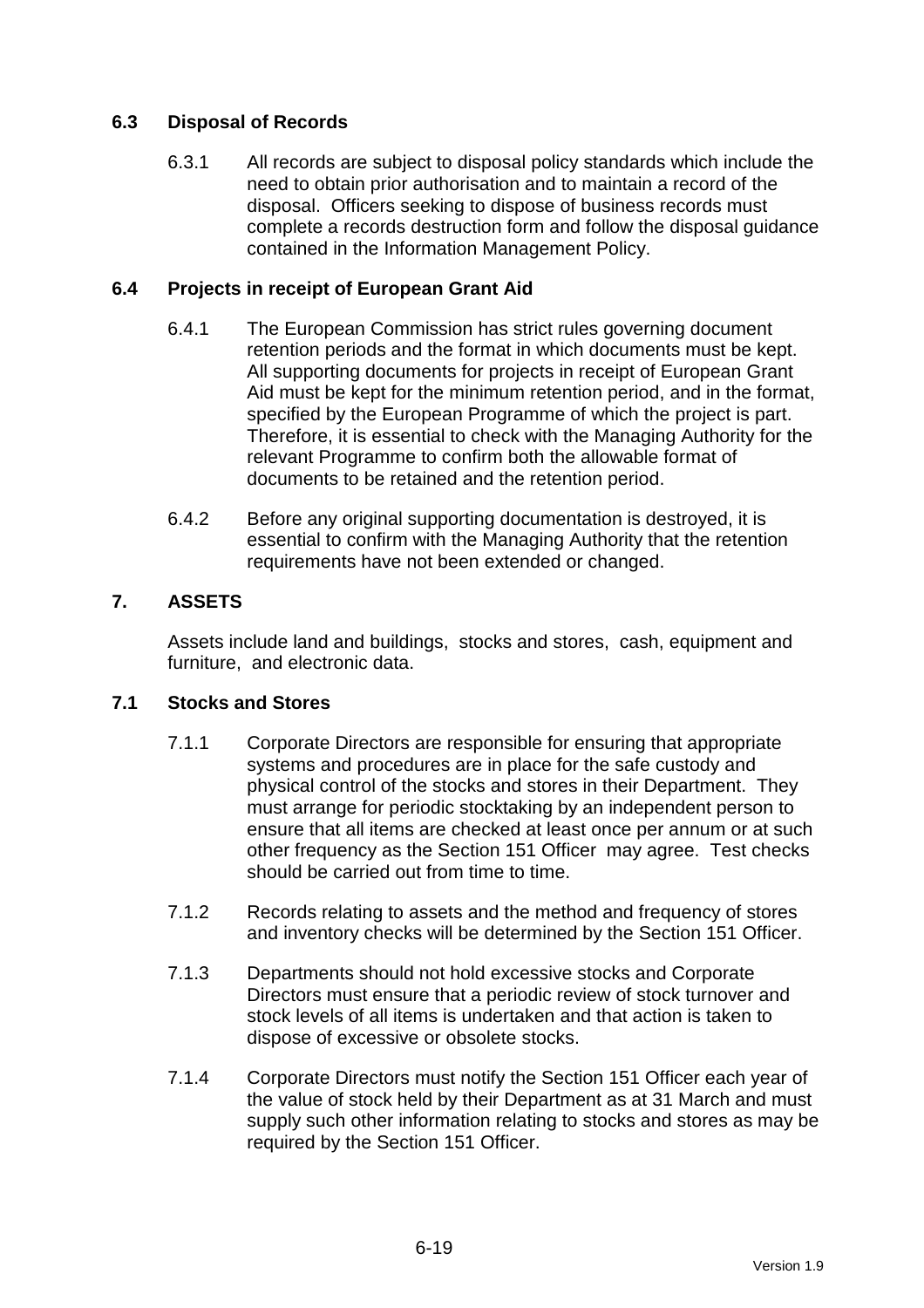- 7.1.5 Discrepancies revealed at a stock taking may be adjusted by the Corporate Director provided that it is under £1,000 in aggregate. Discrepancies over £1,000 must be reported to the Section 151 Officer who may authorise the necessary adjustment or refer any item to Internal Audit.
- 7.1.6 Surplus stocks, stores or materials must be disposed of in accordance with the procedures below:
	- 7.1.6.1 items estimated to realise **£500 or less** at the Corporate Directors' discretion;
	- 7.1.6.2 items estimated to realise **between £500 and £10,000** competitive quotations must be sought;
	- 7.1.6.3 items estimated to realise **more than £10,000** an appropriate number of tenders must be obtained (and retained) to demonstrate that best value has been obtained from the sale of the assets.

# **7.2 Cash, Equipment and Furniture**

- 7.2.1 Corporate Directors are responsible for maintaining appropriate security for all cash, furniture and equipment etc under their control.
- 7.2.2 Money held at premises must be placed in a cash box which must be kept locked and put in a secure place.
- 7.2.3 Safes must be kept locked and the key removed. Keys to safes, strong rooms and similar locked areas are to be stored securely at all times. The loss of such keys must be reported immediately. Master keys and spare safe keys should be stored securely at a separate location.
- 7.2.4 Where several officers use the same safe, each officer must use a separate lockable cash box for the monies they are responsible for.

### **7.3 Protection of Private Property**

- 7.3.1 Where an officer assumes responsibility for moveable property belonging to a private person, s/he must ensure that a formal itemised inventory is prepared promptly, and where possible, in the presence of two officers who must sign and date the inventory to certify its accuracy. The property must be held securely.
- 7.3.2 All valuables such as jewellery, watches and other small articles of a similar nature and documents of title must be kept in safe custody.
- 7.3.3 All reasonable steps must be taken to return the private property to its rightful owner. Where a significant cost has been incurred by the Council in providing safe custody, the cost should be recovered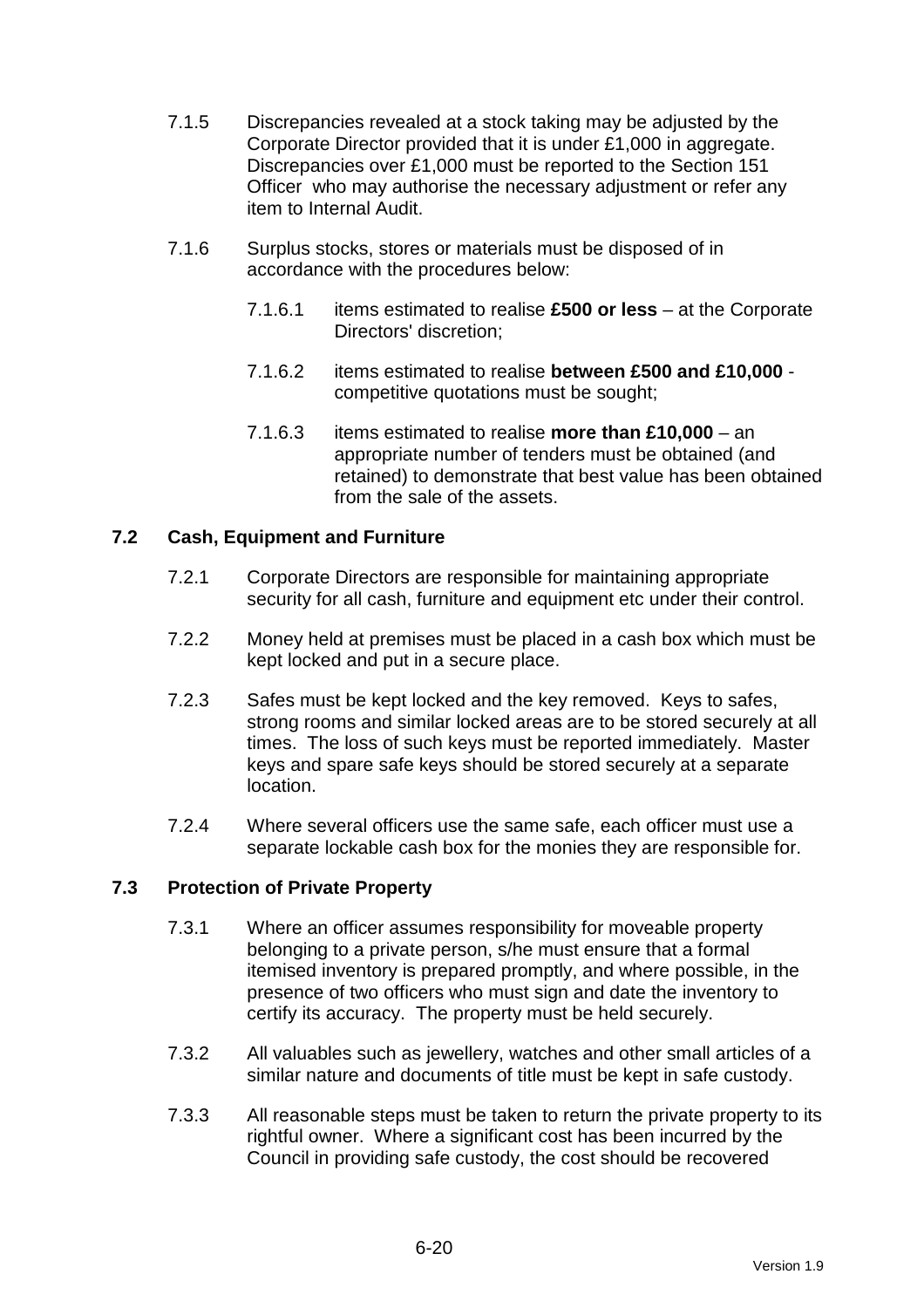before the property is returned and an official receipt provided for monies received.

### **7.4 Disposal of Assets**

- 7.4.1 Where land or buildings are concerned, the Code of Procedures for the Disposal of Land and Buildings must be complied with.
- 7.4.2 Where ICT equipment is concerned, disposal must comply with the ICT disposal procedures.
- 7.4.3 Before disposing of an asset, officers should consult with the Section 151 Officer and must satisfy themselves that the asset has not been leased and cannot be economically re-used elsewhere in the Authority.
- 7.4.4 Surplus assets must be disposed of in accordance with the procedures below:
	- 7.4.4.1 items estimated to realise **less than £500** at the Corporate Directors' discretion;
	- 7.4.4.2 items estimated to realise **between £500 and £10,000** competitive quotations must be sought;
	- 7.4.4.3 items estimated to realise **more than £10,000** an appropriate number of tenders must be obtained (and retained) to demonstrate that best value has been obtained from the sale of the assets.
- 7.4.5 The Section 151 Officer will advise on the method of disposal to ensure that the most advantageous price is obtained. This will be subject to statutory requirements and any specific County Council policies.
- 7.4.6 Assets which have been sold may be released to the purchaser where payment has been made by cheque (covered by a valid guarantee card), debit card, credit card or by cash. Where payment is made by other means, the assets should not be released to the purchaser until the Section 151 Officer confirms that monies have been deposited in the Council's bank account.

#### **7.5 Inventories**

- 7.5.1 Inventories of the Council's property must be prepared and kept upto-date by each Corporate Director.
- 7.5.2 Inventories must be in a form agreed by the Section 151 Officer and the Corporate Director must arrange for the inventory to be checked with the physical assets at least annually and whenever an officer ceases to be the responsible officer.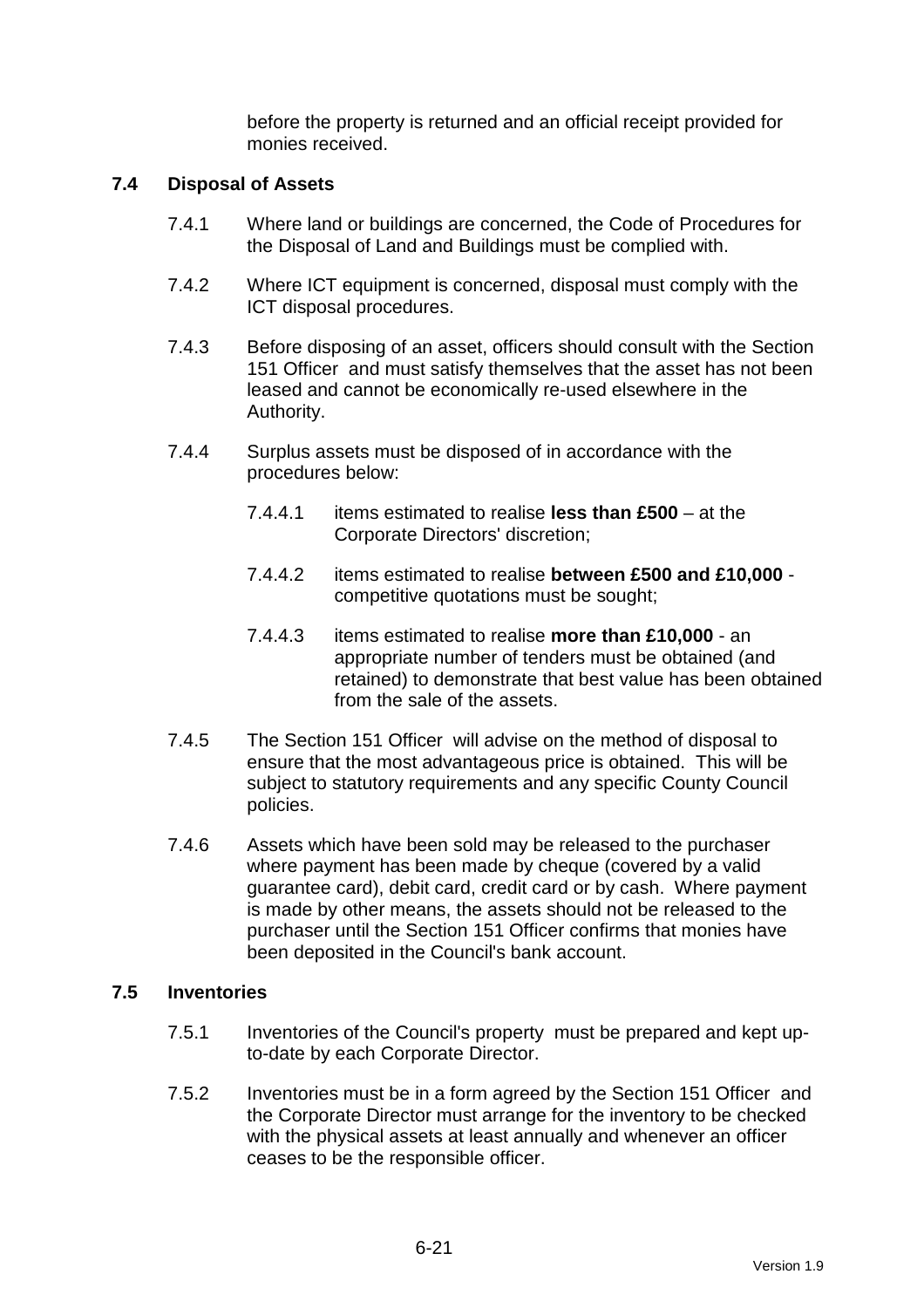- 7.5.3 An annual list of inventory items to be written-off must be submitted to the Corporate Director who may authorise the write-off of those items that have come to the end of their useful life due to fair wear and tear.
- 7.5.4 All other items for write-off must be reported by the Corporate Director to the Section 151 Officer who may authorise the write-off, inform Internal Audit and/or refer any item s/he considers appropriate to Finance and Property Committee.
- 7.5.5 The Council's property must not be removed from its usual location or used for unofficial purposes except with the express permission of the line manager.

# **8. SALARIES, WAGES AND PENSIONS**

- 8.1 The payment of salaries, wages, pensions or other emoluments will be made only by the Service Director, Human Resources and Customer Service. Each Corporate Director must notify the Service Director, Human Resources and Customer Service as soon as possible, and in the form prescribed, of all matters affecting an officer's pay. In particular this includes:
	- 8.1.1 all appointments, resignations, dismissals, suspensions, secondments and transfers;
	- 8.1.2 absences for sickness or other reason, apart from approved leave;
	- 8.1.3 changes in remuneration, other than normal increments and pay awards and agreements of general application;
	- 8.1.4 information necessary to maintain records of service for pension purposes, and other statutory requirements such as income tax and national insurance.
- 8.2 Appointments of all employees must be made in accordance with appropriate conditions of service and any approved establishments or employment procedure rules and staffing standing orders.
- 8.3 All time records or other pay input documents must be in a form prescribed or approved by the Service Director, Human Resources and Customer Service . Corporate Directors must formally nominate the officers authorised to approve pay input documents and maintain a list for reference. Officers authorised to approve pay input documents must comply with the relevant Employment Procedure Rules as set out in the Constitution.
- 8.4 Overtime claims must be submitted promptly. Where these claims are over three months in arrears they will only be paid with the approval of the Service Director, Human Resources and Customer Service.
- 8.5 No person should be paid by the Council unless they have a valid contract of service with the Council.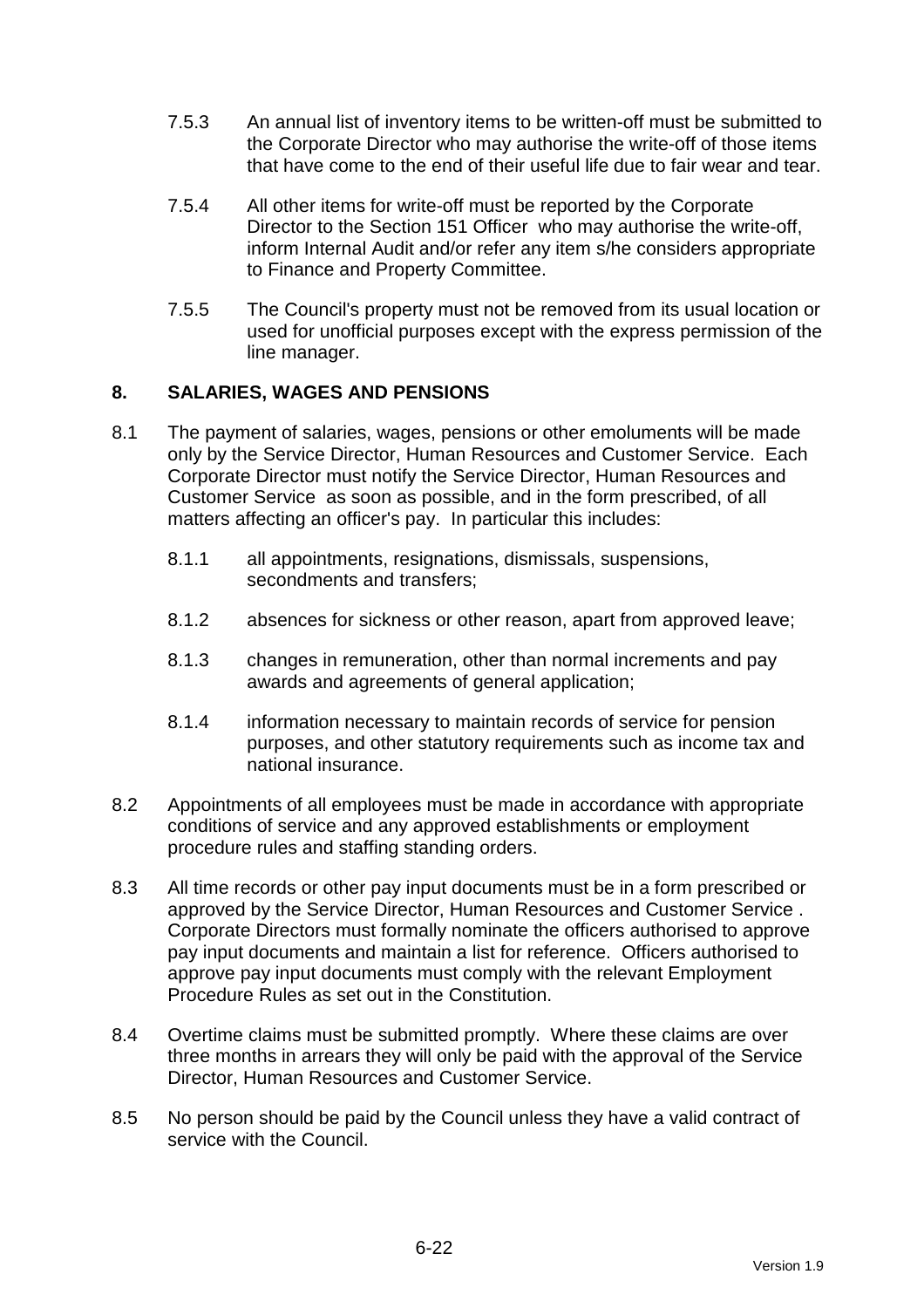8.6 For income tax purposes, temporary staff who are paid directly by the Council, whether describing themselves as self-employed or not, shall be treated as employees unless they provide acceptable documentary evidence from HM Revenue and Customs that they may be paid without deduction of income tax and national insurance.

# **9. PROCUREMENT OF GOODS, SERVICES AND WORKS**

### **9.1 General**

- 9.1.1 All procurement undertaken by the Authority, of whatever value, is subject to EU rules. For the avoidance of doubt, where there is any conflict between UK and EU legislation and these regulations, UK and EU law shall prevail.
- 9.1.2 These procurement regulations are intended to ensure the following objectives are met:
	- 9.1.2.1 **Probity and Openness:** Honesty, integrity and openness in all dealings and the avoidance of corruption;
	- 9.1.2.2 **Best Value:** The optimum outcome for the Authority and the residents of Nottinghamshire;
	- 9.1.2.3 **Equal Treatment of Suppliers:** Fair and equitable treatment for all potential suppliers;
	- 9.1.2.4 **Officer Protection:** Avoidance of situations which may lead to accusations of officer impropriety.
- 9.1.3 To achieve this, the Authority has developed a Corporate Procurement Strategy and these regulations are designed to support this strategy.
- 9.1.4 The procurement of goods, services and works, including the employment of consultants and specialist advisors, must comply with these regulations and the guidance provided in the Contracts Manual. The guiding principle of this Code is that Corporate Directors must, in all cases, comply with the principles of the best value legislation using a combination of tendering, partnering and other innovative procurement methods. All procurement, contracts and related matters must comply with any legislation.
- 9.1.5 Councillors and officers who have a personal or prejudicial interest in a contract, or other procurement decision, which they could influence, must ensure they comply, as appropriate, with the Code of Conduct for Councillors and Co-opted Members or Code of Conduct for Officers and shall not be supplied with or given access to any tender documents, contracts or other relevant related information without the authority of the Group Manager for Legal and Democratic Services.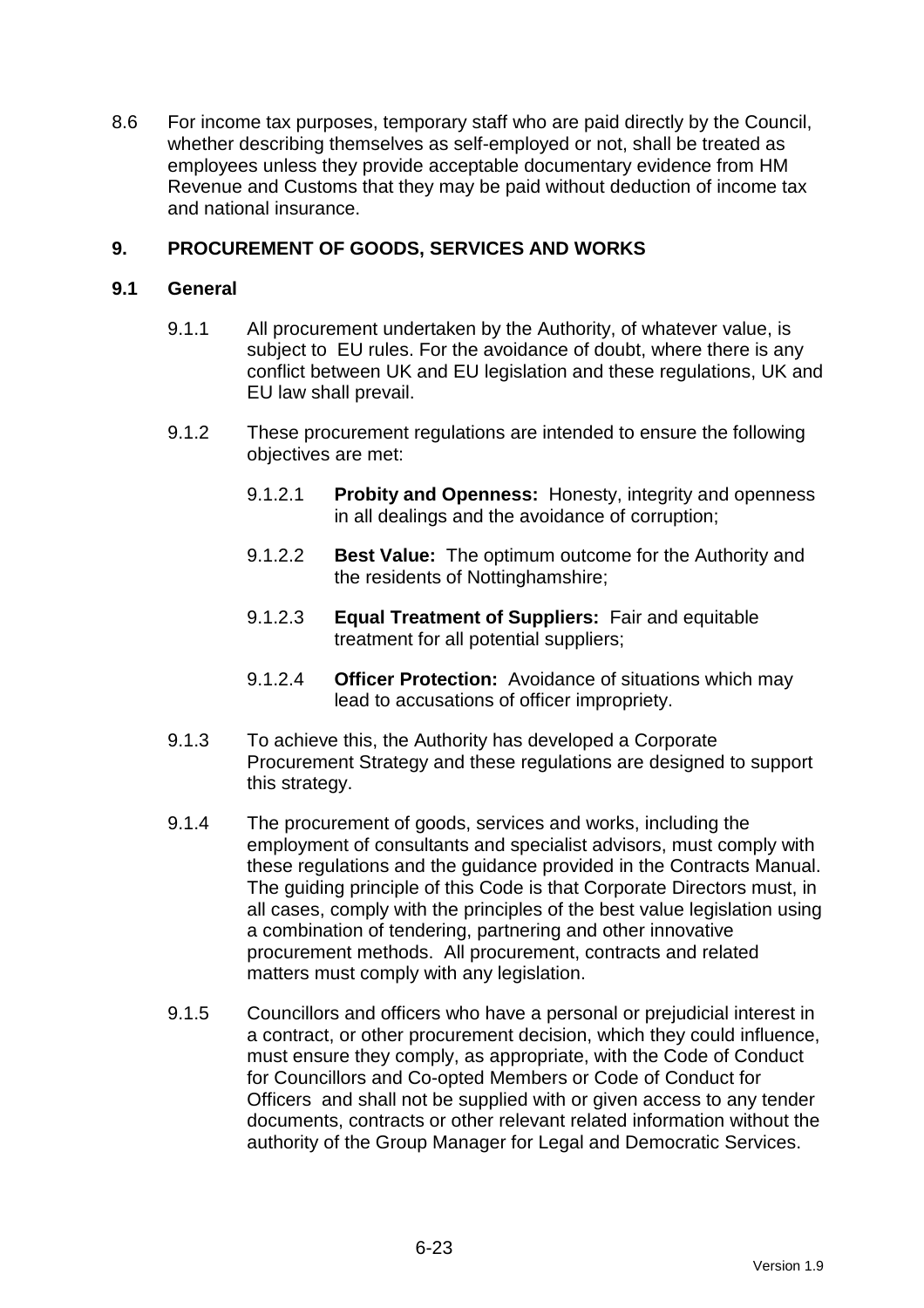### **9.2 Partnerships and Procurement**

- 9.2.1 Working in partnership with external organisations is widespread across the Authority. All partnership agreements should be subject to appropriate contractual arrangements which have been approved by the Group Manager for Legal and Democratic Services.
- 9.2.2 Partnerships are established for varying reasons and can take many different forms. It is important to ensure that the reasons for entering into a partnership are clear and remain under review. Appropriate accounting and audit arrangements must be put in place and the Authority's policy guidance on partnerships and work for outside bodies should be followed.
- 9.2.3 Partners must formally acknowledge and accept their respective roles and responsibilities within the partnership before the project commences, having assessed the risks and resources required to deliver the project.
- 9.2.4 The Council may procure goods, services and works through collaborative procurement exercises or joint commissioning in partnership with other public sector organisations. Where such joint procurement takes place the guidance in this section must be followed. In addition, the authorities involved in the exercise must decide which of them is to act as the lead authority for the purposes of the particular service, supplies or works being commissioned and the procurement procedures of the lead authority must be followed in the joint tendering exercise.
- 9.2.5 Where the County Council acts as lead authority it must carefully assess the risks involved, ensure that it does not take on liabilities of other public bodies by acting as lead and must follow any procedural safeguards as advised by Legal and Democratic Services to protect the Council's position.
- 9.2.6 Goods, services and works must be procured through corporate procurement arrangements wherever they exist. Corporate Directors must contact the Corporate Procurement Unit (CPU) to enquire whether such arrangements exist before commencing a new procurement exercise. When these arrangements are used, there is no requirement for Corporate Directors to obtain further tenders or quotations.
- 9.2.7 Where a Council department provides goods, services or works of a particular kind, and can demonstrate that it provides value for money, that department must be given the opportunity to provide the required goods, services or works. If the goods, services or works are obtained from in-house sources, there is no requirement to obtain quotations and tenders. Where external suppliers have been used to obtain goods, services or works that are available from in-house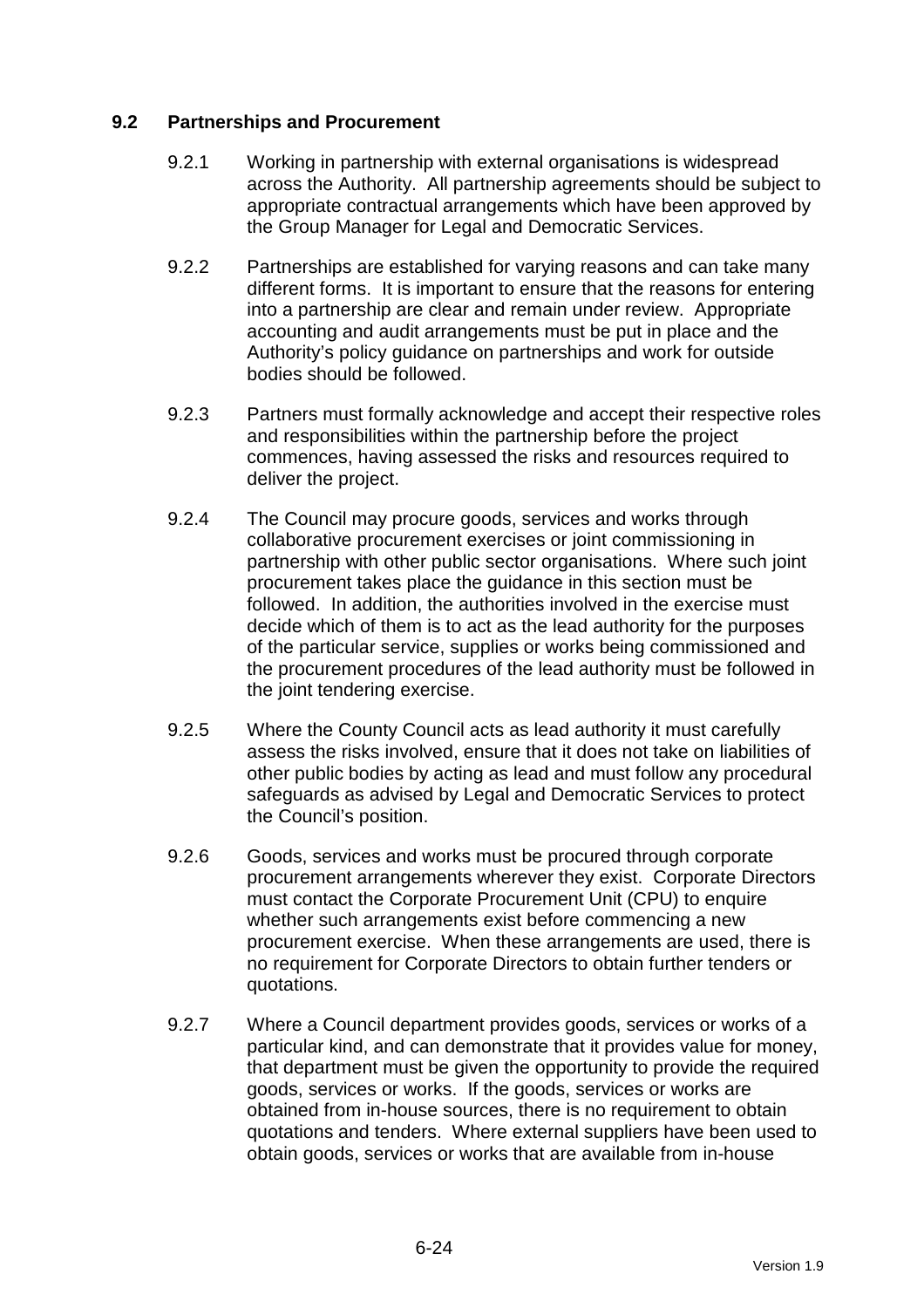providers, the reasons for not using the in-house provider should be retained on file.

9.2.8 Where in-house provision for goods, services or works exists, the decision of whether or not to expose this provision to alternative procurement arrangements, in accordance with the Authority's Procurement Strategy, should be reviewed periodically.

# **9.3 Use of External Suppliers**

- 9.3.1 The Council's Corporate Procurement Unit (CPU) shall be notified in advance of all procurement exercises with an estimated value greater than £10,000 and shall advise on areas for procurement efficiency to be achieved through central procurement arrangements, including framework agreements, partnerships and collaborative procurement. Contracts may be procured using arrangements put in place by Central Purchasing Bodies (such as the Government Procurement Service or the Pro5 Organisations) provided that certain safeguards are followed to minimise the risk to the Council. Guidance can be found in the Contracts Manual.
- 9.3.2 Where goods, services or works are NOT obtained through an existing, approved framework agreement, partnership or in-house provider, the procedure to be followed is dependent on whether the requirement is for 'Supplies and Services' or 'Works' and the estimated total value of the purchase over the full duration of the order or contract.
- 9.3.3 The current thresholds and a link to the procurement rules are set out in the table below, however, valuation of contracts is not always straightforward. The legislation requires the aggregation of contracts having similar characteristics within a particular period. This applies to all Council contracts of that type which exceed the threshold even if the total amount purchased is through lots of small contracts. (NB It is the Council's total purchases that count and not just each Department's total purchases.) Large contracts must not be split up to avoid applying the rules. Further guidance on these rules is available in the Contracts Manual.
- 9.3.4 Where any procurement exercise is undertaken which is backed by or involves the expenditure of European Regional Development Funds (ERDF) or other external funding then it must comply with the procurement requirements attached to that funding from time to time.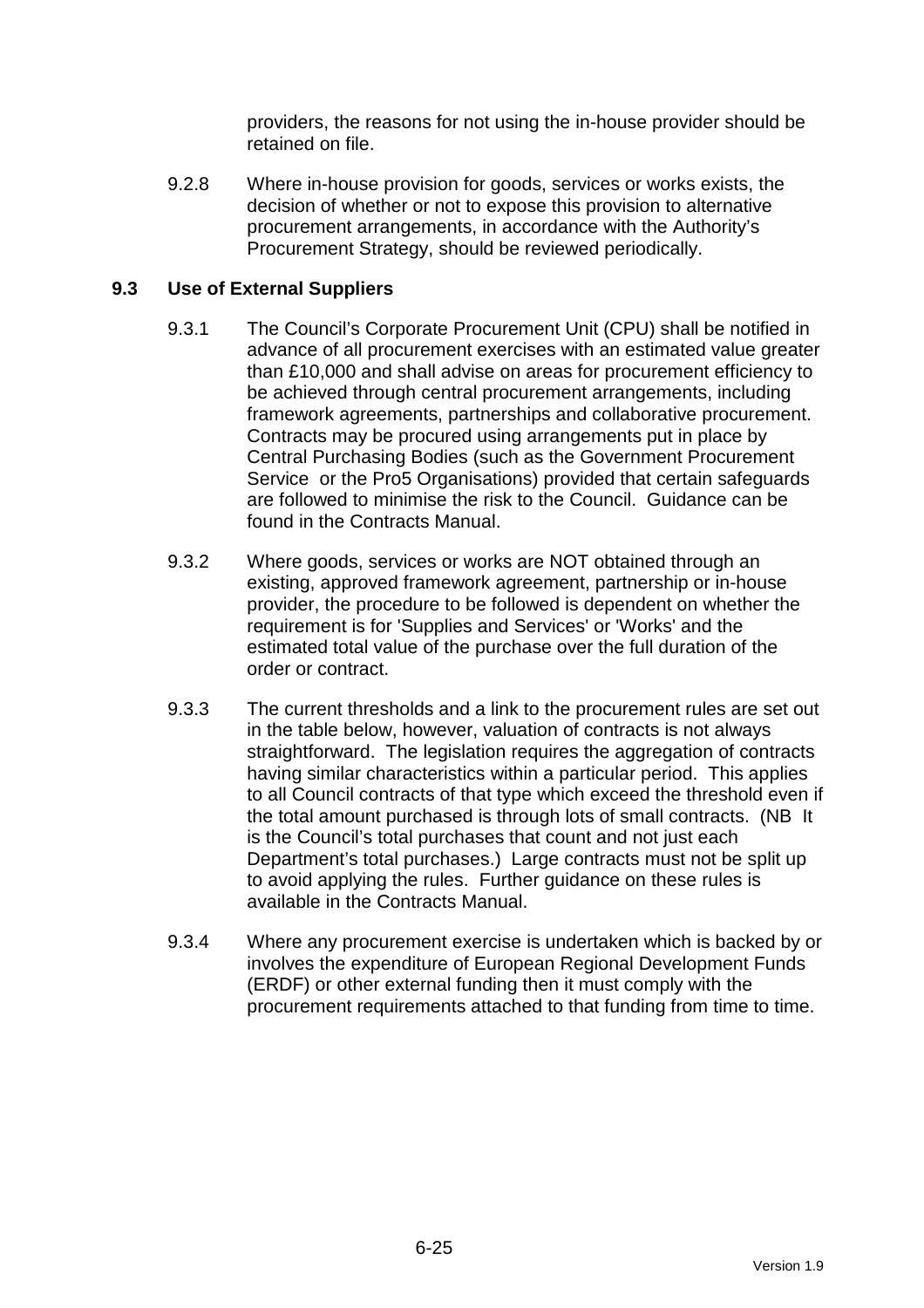#### A. CONTRACTS FOR SUPPLIES AND SERVICES **Estimated Total Contract Value Minimum Requirements** Up to £1,000  $\vert$  Quotations to be sought if deemed appropriate by the Corporate Director or his/her nominee. Details of the suppliers approached and prices quoted to be kept on file. £1,001 to £10,000 Quotations must be obtained from more than one supplier. Details of the suppliers approached and prices quoted to be kept on file. £10,001 to £25,000 Three written competitive quotations must be obtained. Details of all quotations sought and received to be kept on file. £25,001 to £50,000 Three tenders must be invited. Details of tenders sought and received to be kept on file. £50,001 to EU threshold\* for Supplies and Services (£173,934 as at January 2012) Five tenders must be invited. Details of all tenders sought and received to be kept on file. Above EU threshold\* for Supplies and **Services** EU procurement rules must be complied with. Details of all tenders sought and received to be kept on file. B. CONTRACTS FOR WORKS **Estimated Total Contract Value | Minimum Requirements** Up to £10,000 Prices must be obtained from more than one supplier. Details of the suppliers approached and prices quoted to be kept on file. £10,001 to £25,000 Three written competitive quotations must be obtained. Details of all quotations sought and received to be kept on file. £25,001 to £250,000 Three tenders must be invited. Details of all tenders sought and received to be kept on file. £250,001 to EU threshold\* for Works (£ 4,348,350 as at January 2012) Five tenders must be invited. Details of all tenders sought and received to be kept on file. Above EU threshold\* for Works **EU** procurement rules must be complied with. Details of all tenders sought and received to be kept on file.

\*NB The value of EU thresholds is published by OGC at www.ogc.gov.uk

For EU procurement thresholds, the County Council is categorised as 'Other public sector contracting authorities'.

Further guidance can be found in the Contracts Manual.

- 9.3.5 Except in cases of emergency, no work shall be carried out or goods, materials or services ordered or consultant appointed unless there is adequate budget available.
- 9.3.6 For goods, services or works valued up to £50,000 an official order should be raised before they are ordered.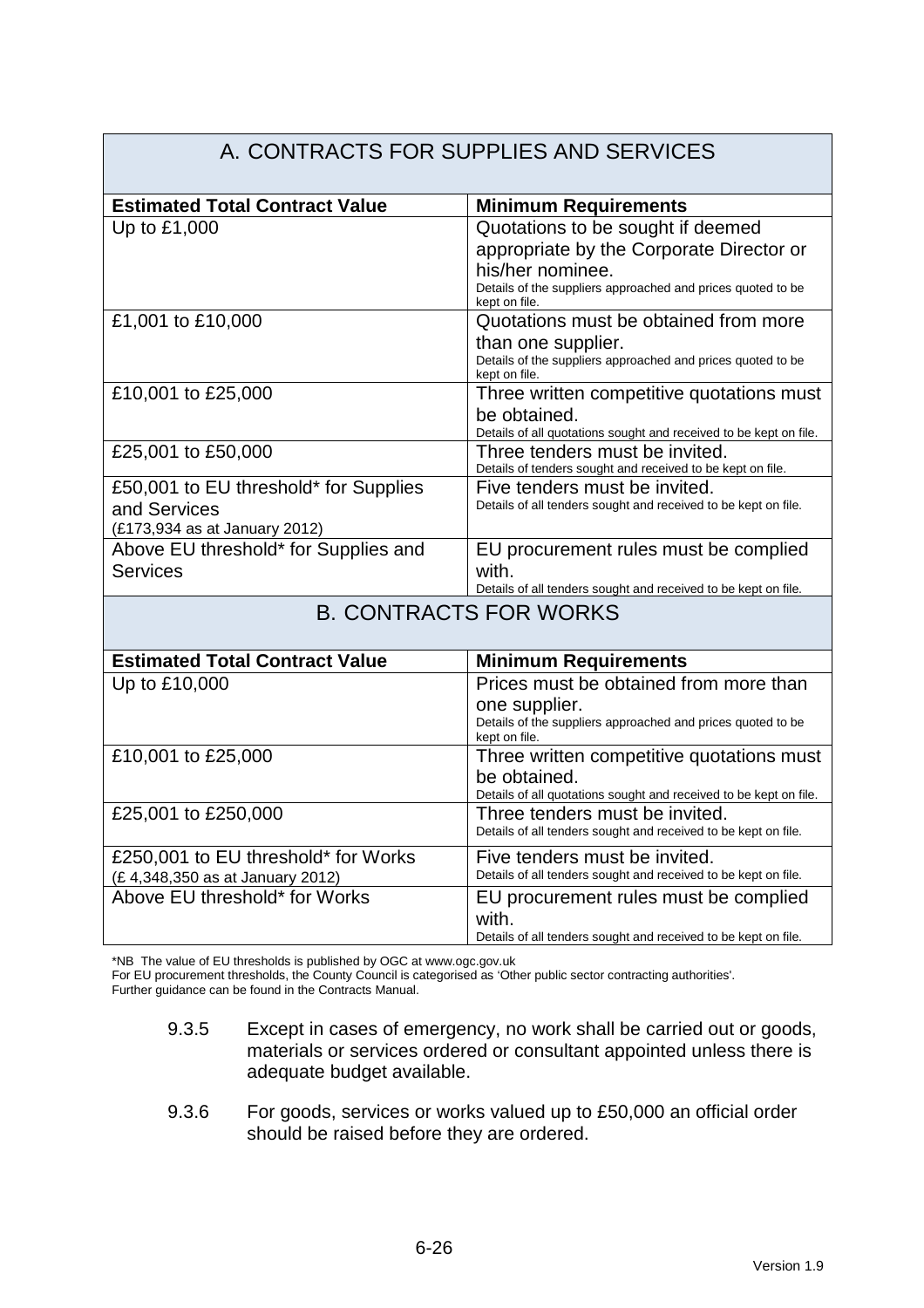- 9.3.7 For goods, services or materials where the total value is over £50,000, no work may be commenced on site or goods ordered, until a formal contract (and a completed bond if appropriate) approved by Legal and Democratic Services, has been duly executed by the contractor and returned to the Council.
- 9.3.8 No work shall be carried out, or goods, materials or services ordered until the relevant client Corporate Director, where appropriate, has been consulted. Where the procurement is delegated or subcontracted to an appropriate technical officer, the responsibility for complying with these procedures is assumed by that officer. All contracts must conform with any directions issued by the Group Manager for Legal and Democratic Services.
- 9.3.9 Where regular use of external contractors is envisaged, suitable framework or partnership arrangements should be established, using appropriate tendering procedures, to minimise the need to obtain quotations or tenders. The use of contractors must be in accordance with the terms of the framework agreement.
- 9.3.10 Where ICT equipment, software and services are to be purchased, separate rules must be complied with.
- 9.3.11 Where it is decided that a pilot scheme is required to test a particular product, services or works (eg due to the existence of a new funding stream or new technological developments that are best assessed through a pilot exercise) then the pilot scheme should be established in accordance with the rules on tendering.
- 9.3.12 If the specification for any tender is developed by or in conjunction with any consultant or supplier, then that consultant or supplier shall be excluded from a future tendering exercise for those services, supplies or works. It is important that no supplier has an unfair advantage over others by having an opportunity to develop the specification for the tender for which it will later be bidding. This does not prohibit the Council from openly consulting with industry to develop its specification and does not prohibit the Competitive Dialogue procedure permitted under the EU procurement rules.

### **9.4 Use of Electronic Procurement Systems**

9.4.1 The use of 'e-procurement' methods, such as 'e-auctions' or 'e-tendering' and dynamic purchasing systems to obtain prices is permissible provided regulation 21 of the Public Contracts Regulations 2006 AND the Authority's procedures for e-procurement are complied with. The Authority's procedures shall be determined jointly by Legal and Democratic Services and Internal Audit.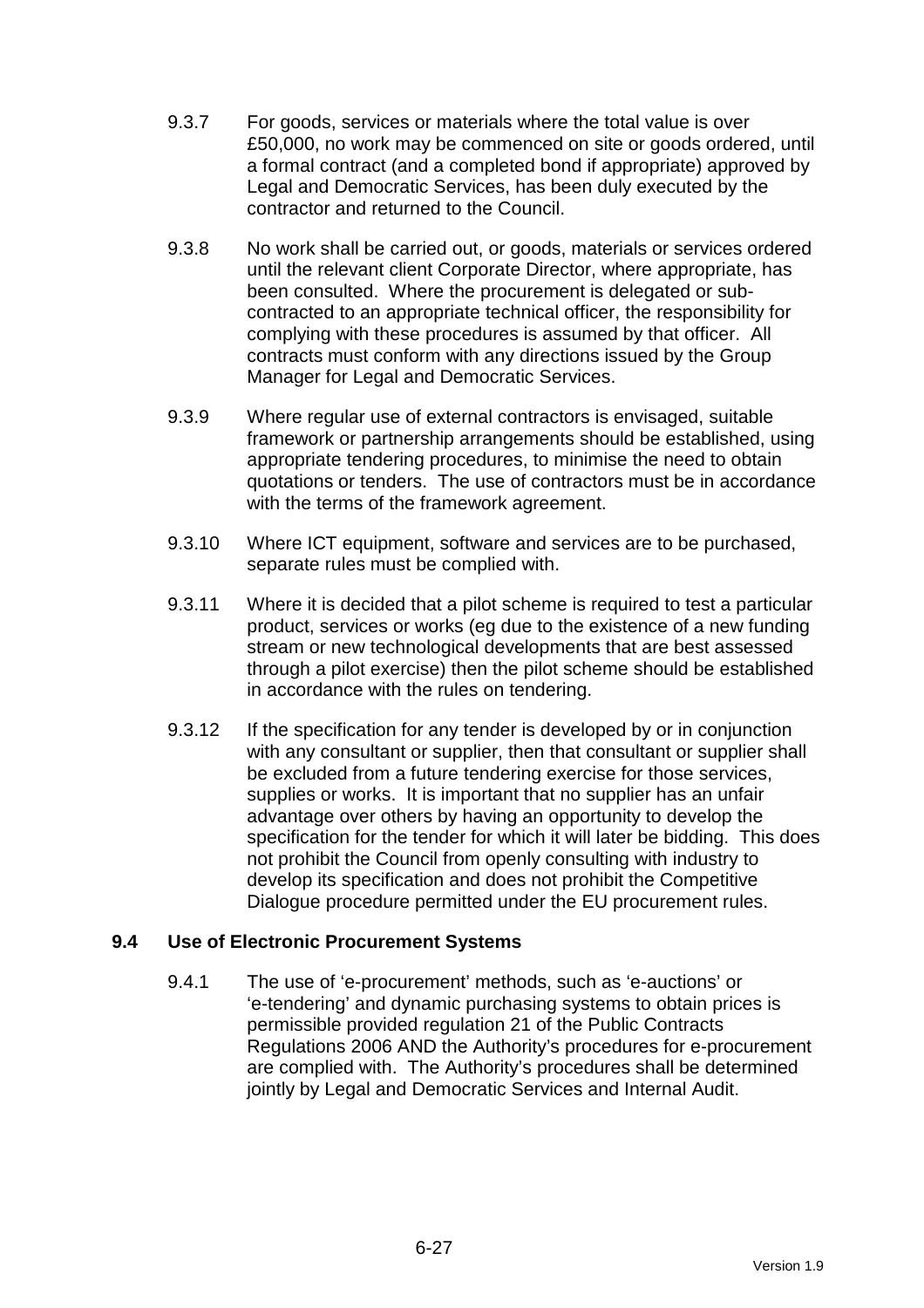# **9.5 Selection of Tenderers**

9.5.1 Contractors should be selected in accordance with the guidance provided in the Authority's Contracts Manual.

### **6. Allowed Exceptions**

- 9.5.1.1 There are a number of circumstances where obtaining quotations and tenders for amounts less than the EU threshold may not be possible or necessary. Subject to the EU rules and proper approval , tenders and quotations need not be sought if:
	- 9.5.1.1.1 the work to be executed or the goods or materials to be supplied constitute the first valid extension of an existing contract, which has been procured through a best value exercise, provided that such an extension has received the necessary budget approval and does not exceed the value of the original contract or the next value threshold . Contracts must not be extended where the total value will exceed the EU threshold. ;
	- 9.5.1.1.2 the Council is buying from a contract entered into following a proper tendering exercise by a consortium, collaboration, or similar central procurement body, of which the Council is a member and which the Council is authorised to buy from or through. Guidance on the use of Central Procurement Bodies is available in the Contracts Manual;
	- 9.5.1.1.3 the work to be executed or the goods or materials to be supplied consist of repairs to, or parts for, existing proprietary machinery, where such repairs or parts are specific to that machinery OR upgrades to existing software packages. For upgrades to software, the Service Director, ICT should also be consulted;
	- 9.5.1.1.4 works, supplies or services are urgently needed for the immediate protection of life or property, or to maintain the immediate functioning of a public service for which the Council is responsible. In such cases the contract must only last as long as is reasonably necessary to deal with the specific emergency;
	- 9.5.1.1.5 the Corporate Director decides that special circumstances make it appropriate and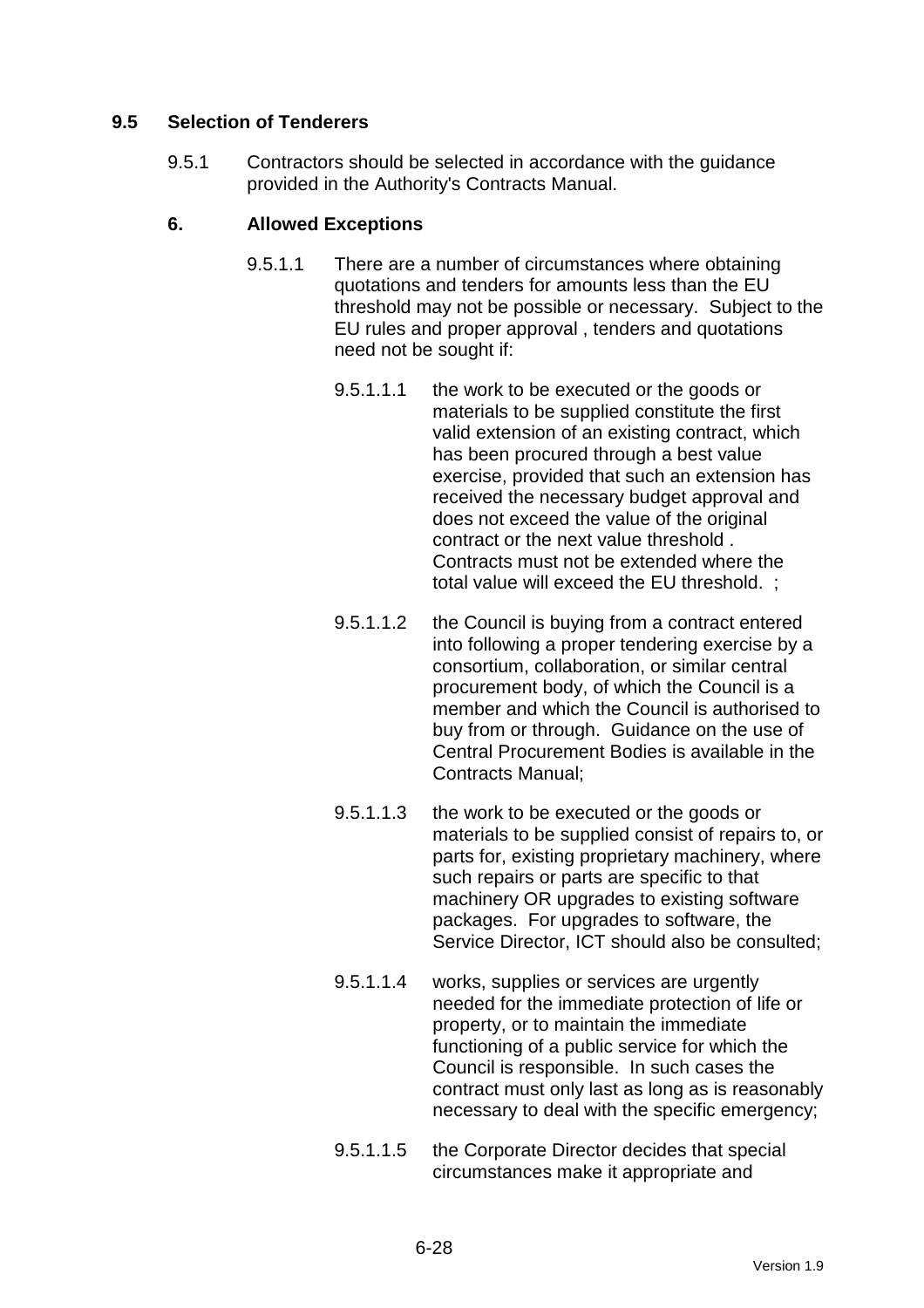beneficial to negotiate with a single firm or that a single tender be invited. This will include occasions when it can be established that there is only a single source available or where the Corporate Director or his/her designate can demonstrate that best value for the Authority can be better achieved by not tendering.

- 9.5.2 Prior approval from the Section 151 Officer must be obtained for all exceptions.
- 9.5.3 Where special circumstances lead to negotiation with a single firm and the expected expenditure is over £25,000, prior approval must be also obtained from the Section 151 Officer AND the Group Manager for Legal and Democratic Services. In all cases formal approval must be sought using the approved waiver request procedure.
- 9.5.4 Corporate Directors must ensure that, for all the above exceptions, there is documented justification for the waiver request and a copy of the formal approval in the relevant project file.

### **9.6 Tender Preparation**

- 9.6.1 Tenders may be invited for submission by any means jointly approved by the Section 151 Officer and the Group Manager for Legal and Democratic Services eg by physical means such as post, courier or hand delivery) OR by electronic means such as approved e-tendering. The invitation to tender (ITT) must clearly specify the means of submission to be used for each tender and any associated rules pertaining to the submission.
- 9.6.2 All invitations to tender must specify that the Council is not bound to accept the lowest or any quotation or tender.
- 9.6.3 Where prior advertisement has not specified the award criteria, the invitation to tender must state the award criteria in objective terms together with the weighting for each of the chosen criteria. (This does not apply to the sale of property.) Further guidance on evaluation and award criteria is available in the Contracts Manual.
- 9.6.4 Subject to the EU Procurement Rules, the invitation to tender should normally include the County Council's contract terms. All invitation documents for contracts above the EU threshold must contain information for tenderers about the way the standstill period will be applied – see Contracts Manual.
- 9.6.5 All invitations to tender must include such other information or instructions as the Section 151 Officer or Group Manager for Legal and Democratic Services may require.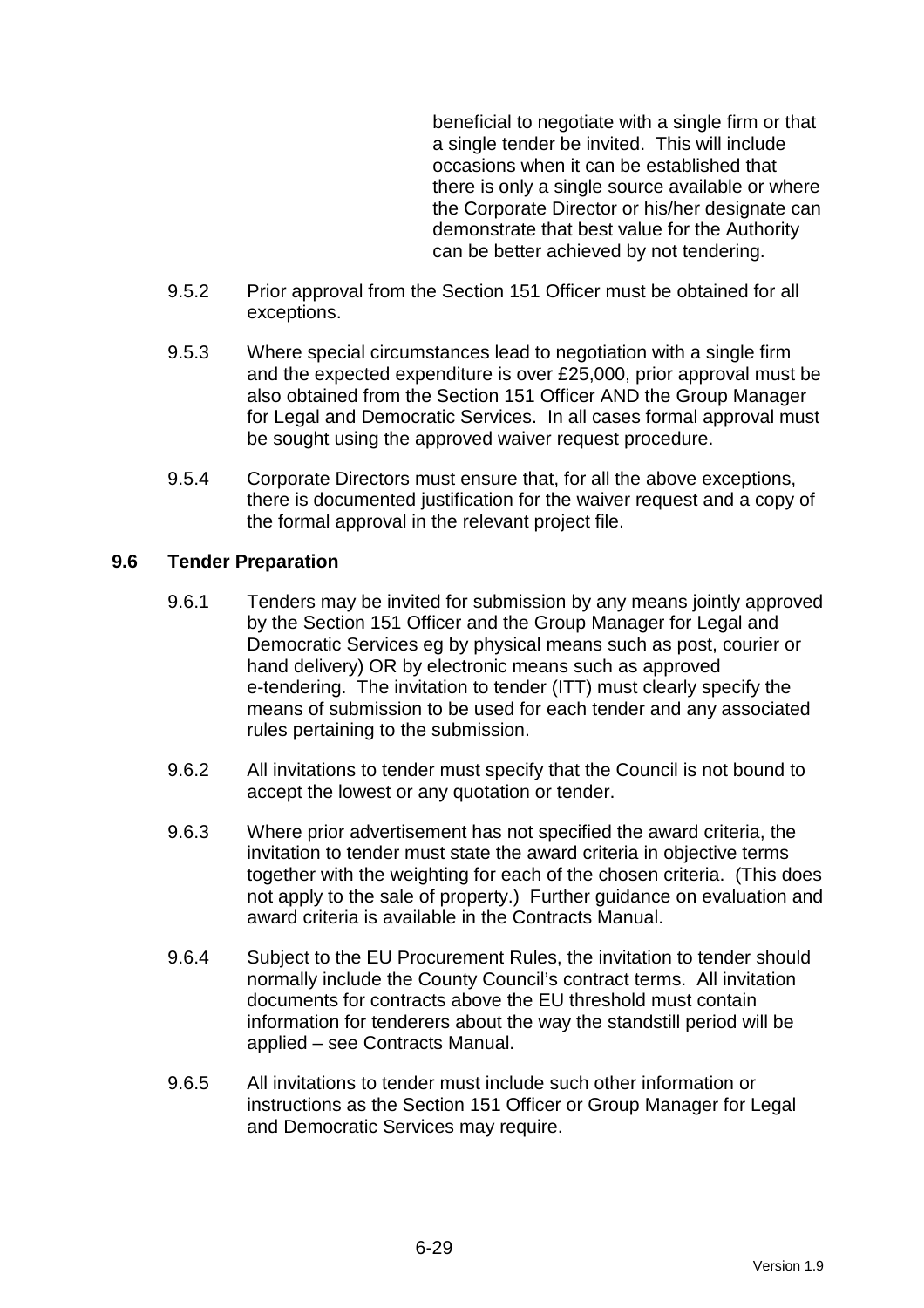- 9.6.6 All instructions to tenderers must include specific instructions on the application of the Freedom of Information Act 2000 and the Human Rights Act 1998. Further guidance on these matters is available in the Contracts Manual.
- 9.6.7 Pre-Tender enquiries may be carried out prior to the issue of an invitation to tender. The purpose is to ensure that an effective Invitation to Tender is prepared, for example, where the technical specification is so complex that it cannot be drawn up without information from prospective contractors. All potential contractors must be treated equally within this process.
- 9.6.8 If post-tender negotiations are anticipated, the tender documents must state that these may take place.
- 9.6.9 The invitation to tender should specify that, where examination of tenders reveals errors which would affect the tender figure in an otherwise successful tender, the tenderer must be notified of such errors and given the opportunity to clarify and confirm or withdraw their tender.
- 9.6.10 Tenders may be evaluated on the basis of price, or a mixture of price and quality criteria. The basis on which the tender will be evaluated must be determined before tenders are invited and included as part of the invitation to tender information.
- 9.6.11 Prospective tenderers must be informed that no work may start on site or goods or materials ordered until either:
	- 9.6.11.1 an official order has been issued; or
	- 9.6.11.2 a formal contract and a completed bond, has been duly executed by the contractor and returned to the Council.
- 9.6.12 If a performance bond is required, the nature and amount of the security to be given should be specified in the conditions of tender.
- 9.6.13 All tenders for the execution of works or the supply of goods or materials must be based on a clearly defined specification or bill of quantities.
- 9.6.14 All tenders shall require that, as a minimum, goods and materials used in their execution must be in accordance with relevant specifications issued by the British Standards Institute, or by the European Union, or its equivalent.
- 9.6.15 Tenders for capital works should include evaluation of the full lifecycle costs applicable to the works. This may also apply to other purchases such as ICT hardware and software where the cost of consumables or annual licences and support contracts can significantly increase costs over time.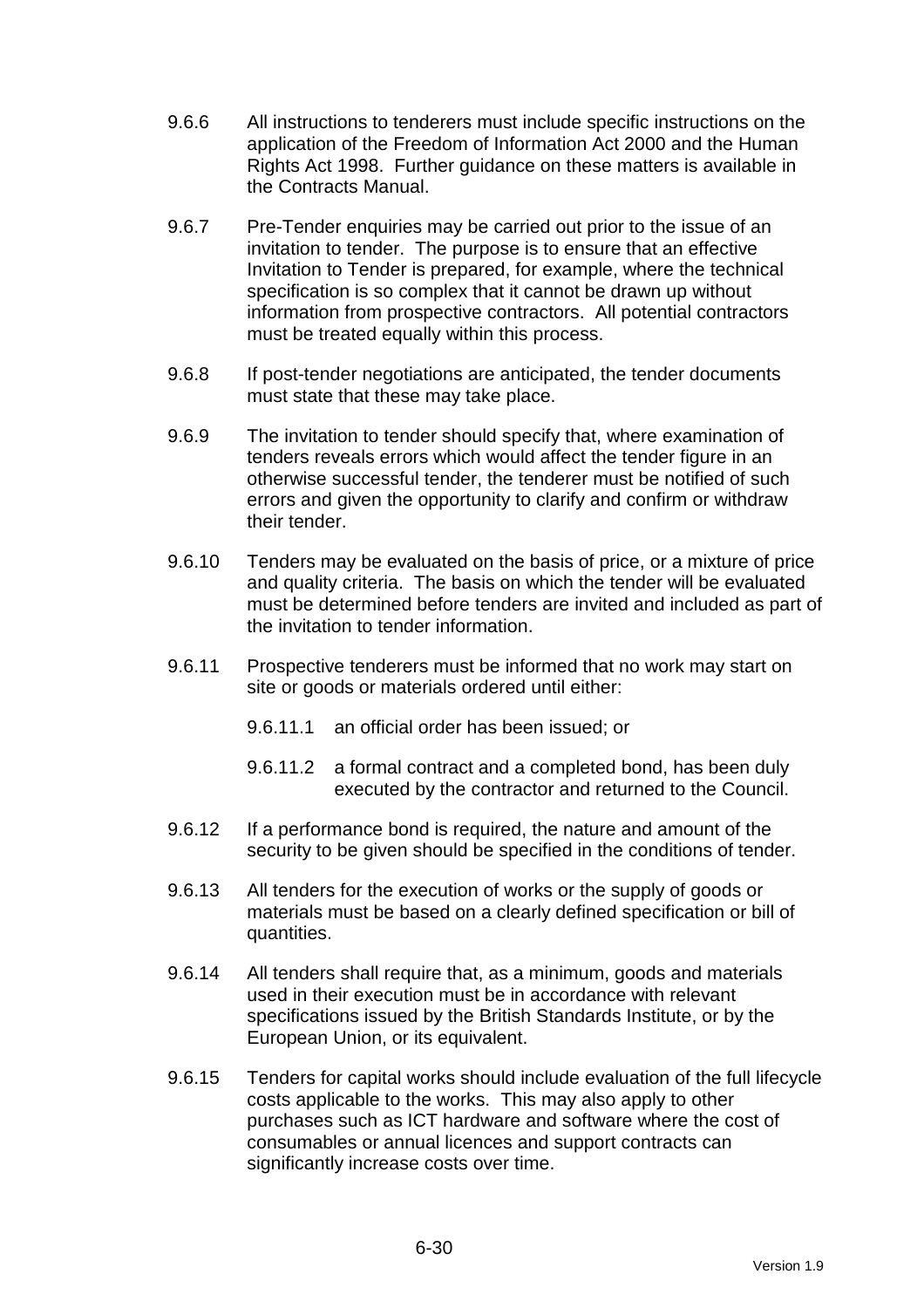# **9.7 Receipt and Opening of Tenders**

- 9.7.1 Every invitation to tender must state that a tender will only be considered if it is submitted in accordance with the instructions provided, and received by the date and time specified in the invitation to tender. The invitation to tender must also state that tenders which do not comply fully may be rejected.
- 9.7.2 Tenders submitted electronically must comply with, and be processed in accordance with the Authority's approved electronic tendering procedures.
- 9.7.3 Tenders submitted by physical means (eg by post or courier) must arrive in a sealed, plain envelope or package with the word "Tender" and the title of the contract clearly written on each envelope or package.
- 9.7.4 Such envelopes and packages must be addressed impersonally to:
	- 9.7.4.1 the appropriate Corporate Director, for tenders where the total expenditure over the duration of the contract is estimated to be **less than £100,000**; or
	- 9.7.4.2 the Group Manager for Legal and Democratic Services, for tenders where the total expenditure over the duration of the contract is estimated to **£100,000 or more.**
- 9.7.5 Until the time specified for opening tenders, tender envelopes or packages received must remain in the custody of the Group Manager for Legal and Democratic Services or the appropriate Corporate Director, as the case may be. Electronic tenders must be held securely in a manner approved by the Section 151 Officer.
- 9.7.6 The opening of tenders must comply with the following requirements:
	- 9.7.6.1 **Total estimated cost less than £100,000** tenders must be opened and recorded at one time in the presence of:
		- 9.7.6.1.1 the person responsible for letting the contract; and
		- 9.7.6.1.2 a supervising officer, with suitable seniority, training and experience in the role and responsibilities of a supervising officer, who must not have any direct involvement in the administration of the contract to be awarded.
	- 9.7.6.2 **Total estimated cost £100,000 or more** tenders must be opened and recorded at one time in the presence of:
		- 9.7.6.2.1 a representative of the Group Manager for Legal and Democratic Services;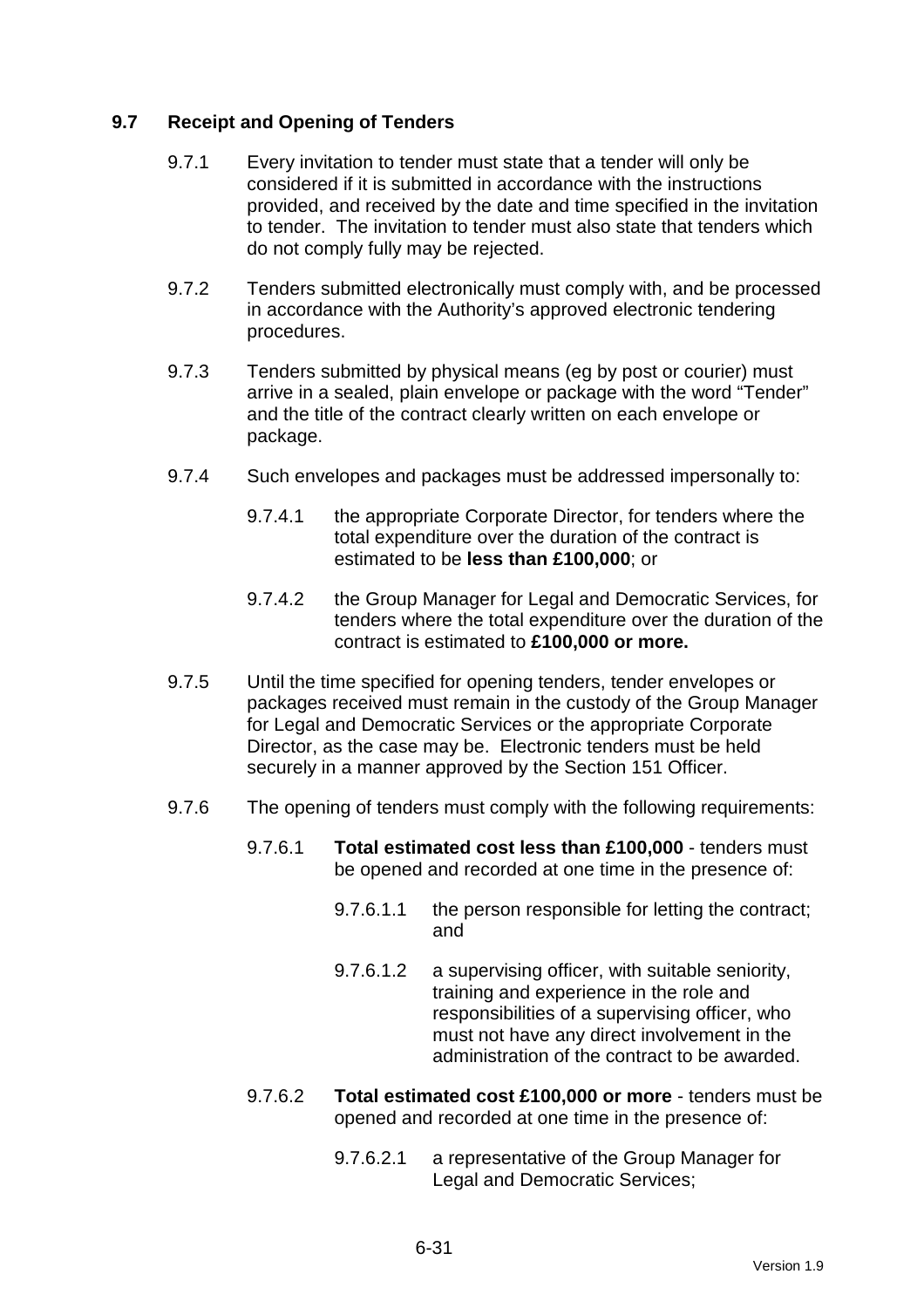- 9.7.6.2.2 a representative from the appropriate department;
- 9.7.6.2.3 a supervising officer of senior officer grade or above, provided by the Group Manager for Legal and Democratic Services or the Section 151 Officer.
- 9.7.7 A formal record of all tenders received for each contract must be retained and must include:
	- 9.7.7.1 description of the contract being let;
	- 9.7.7.2 the date and time set for receipt of tenders;
	- 9.7.7.3 the date and time tenders were opened;
	- 9.7.7.4 the supervising officer and other officers present;

And for each tender:

- 9.7.7.5 the tenderer's name;
- 9.7.7.6 the date received;
- 9.7.7.7 the tendered value (where applicable);
- 9.7.7.8 details of any noteworthy events (eg tender excluded with reasons).
- 9.7.8 The procedures to be followed when opening tenders will be determined by the Group Manager for Legal and Democratic Services and the Section 151 Officer. These procedures must include provision for dealing with late tenders and other complications that may arise – see the Guidance for Supervising Officers.

### **9.8 Clarification of Tenders**

- 9.8.1 If the examination of tenders and supporting documentation reveals errors, discrepancies or ambiguities which would affect an otherwise successful tender, such errors or discrepancies must be dealt with in accordance with the procedures set out in the invitation to tender.
- 9.8.2 Where the procedure for dealing with errors or discrepancies is not clearly specified by the invitation to tender, the tender must be referred to the Group Manager for Legal and Democratic Services and the Section 151 Officer for a decision on the appropriate action to be taken.
- 9.8.3 Under no circumstances must the clarification process be used to attempt to seek an adjustment of prices or other changes to the specification tendered. Nor must prices or other confidential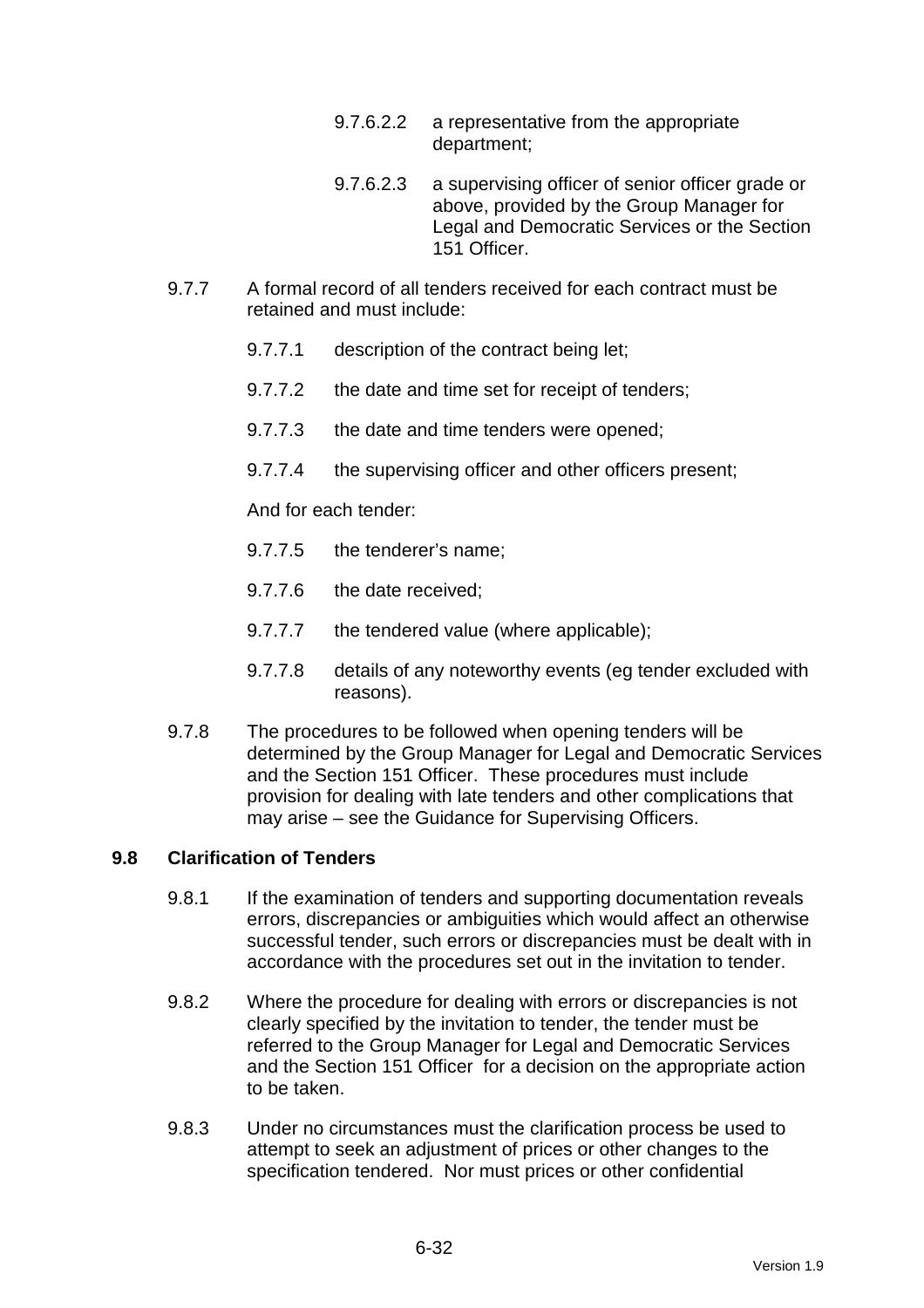information from any tender be divulged to other bidders, or individuals not properly connected with the evaluation of tenders.

9.8.4 Care should be taken to check that tenders submitted contain realistic prices and are not abnormally low. Where tenders are received that appear to be abnormally low they may be rejected but only if certain steps are followed (see Regulation 30(6) of Public Contracts Regulations 2006).

### **9.9 Post-Tender Negotiations**

- 9.9.1 The following rules only apply to tenders under the EU threshold. Where EU procurement regulations apply, negotiations may only be conducted in accordance with EU regulations after consultation with the Group Manager for Legal and Democratic Services and Section 151 Officer.
- 9.9.2 Post-tender negotiation constitutes discussion with tenderers after the submission of a tender, but before the award of the contract, including negotiations following the receipt of non-compliant bids. The purpose of post-tender discussion may be to obtain an adjustment to the price, delivery or content of the contract.
- 9.9.3 Post-tender negotiations may only be entered into if advanced notice is included in the tender documents.
- 9.9.4 The relevant Corporate Director must provide written approval before post tender negotiations are entered into.
- 9.9.5 Negotiations should be conducted by a team of at least three senior officers, one of whom must be from an independent division. A lead officer must be appointed with responsibility for ensuring that these procedures are adhered to. The team must observe the highest standards of integrity and fairness.
- 9.9.6 Negotiations must be conducted with all tenderers to ensure equality of treatment and opportunity, unless there are clear and objectively justifiable reasons for excluding one or more of them. All negotiations must be recorded and retained on file. In case of doubt, the lead officer should seek advice from the Group Manager for Legal and Democratic Services.
- 9.9.7 Comprehensive, written records of all negotiations must be retained to ensure that the requirements for accountability are met. The records must contain details of the officers involved, the name of the tenderer(s), reasons for entering negotiation and any exclusions from the negotiation, time, date, manner (eg meeting, email, telephone etc) and details of discussions and agreements reached. The record must be signed by the officers involved to confirm its accuracy.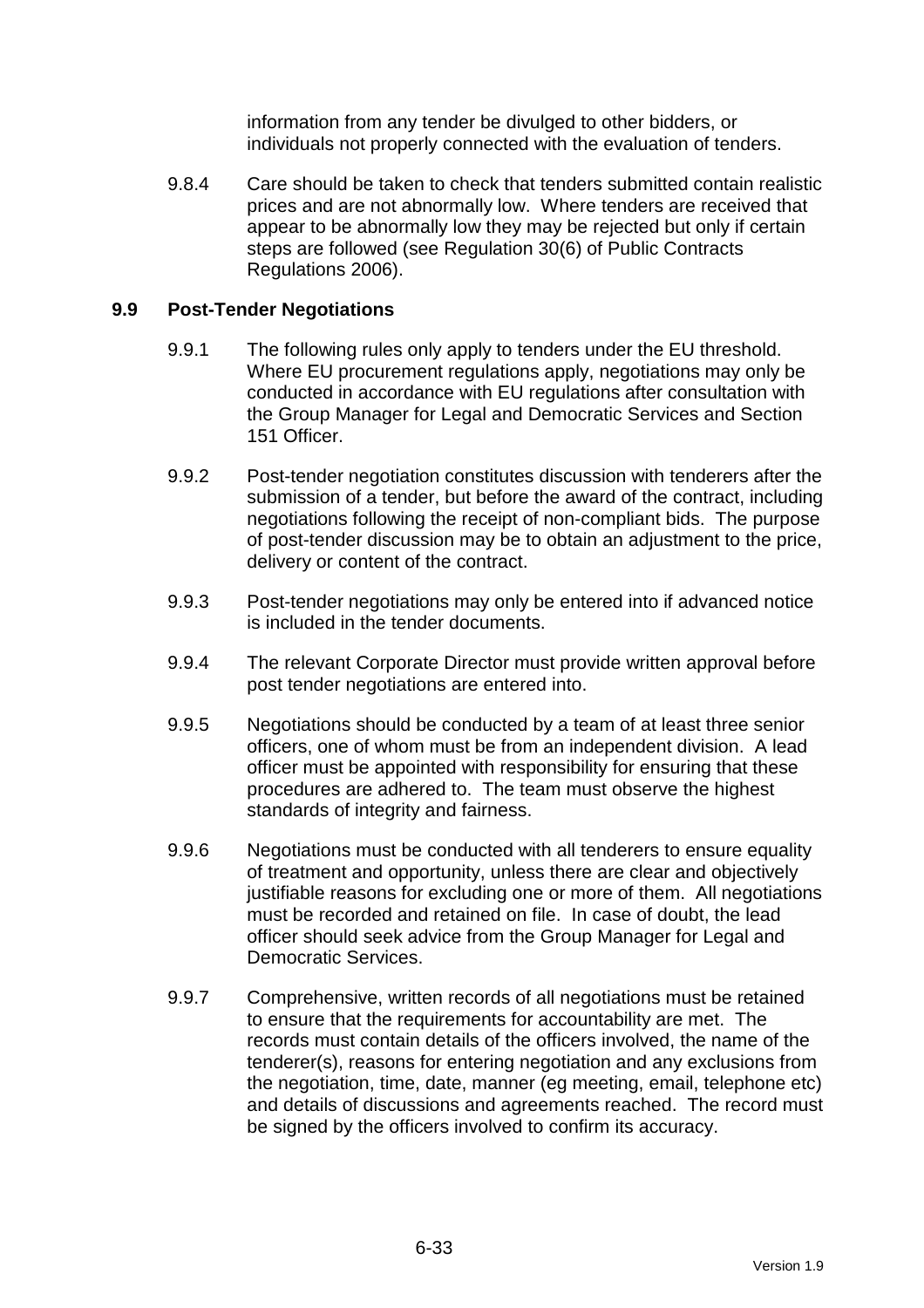9.9.8 Agreements reached during negotiations must be incorporated into the contract.

# **9.10 Acceptance of Tenders**

- 9.10.1 Subject to the relevant requirements a tender may be accepted as the winning tender by the appropriate Corporate Director using a form of acceptance letter approved by Legal and Democratic Services. Notification of acceptance must also be provided to the Corporate Procurement Unit giving the details they need to maintain their Contracts Database.
- 9.10.2 For capital contracts, where the winning tender exceeds the figure in the latest estimated cost (LEC) report, the following requirements apply:
	- 9.10.2.1 where the excess is over 20% of the LEC, the Corporate Director must reappraise the project to confirm it is still viable and must inform the Section 151 Officer about the reappraisal and the proposed methods of financing the additional cost. The Section 151 Officer may submit a report to Finance and Property Committee if considered necessary;
	- 9.10.2.2 approval for the additional funds required to proceed with the scheme must be obtained by the Corporate Director submitting a revised LEC report and obtaining all necessary approvals for the additional expenditure needed before accepting the tender.
- 9.10.3 Where the tender sum **exceeds £2 million** a tender must not be accepted until the Section 151 Officer has been consulted and approved it.
- 9.10.4 The successful tender(s) will be selected by applying the evaluation criteria to each bid received in accordance with the evaluation scheme set out in the invitation to tender (ITT). The selection will be either on the basis of the Most Economically Advantageous Tender to the Council or the lowest price offered. In most cases the Most Economically Advantageous Tender criteria will be applied by considering both price and relevant quality factors. Only in relatively few cases will price alone be capable of meeting the Council's duty to secure best value. Further guidance on tender evaluation is given in the Contracts Manual.
- 9.10.5 Subject to the requirement for a standstill period, all tenderers must be notified of the result of the procurement as soon as possible after the award decision. The notification must contain:

9.10.5.1 the award criteria;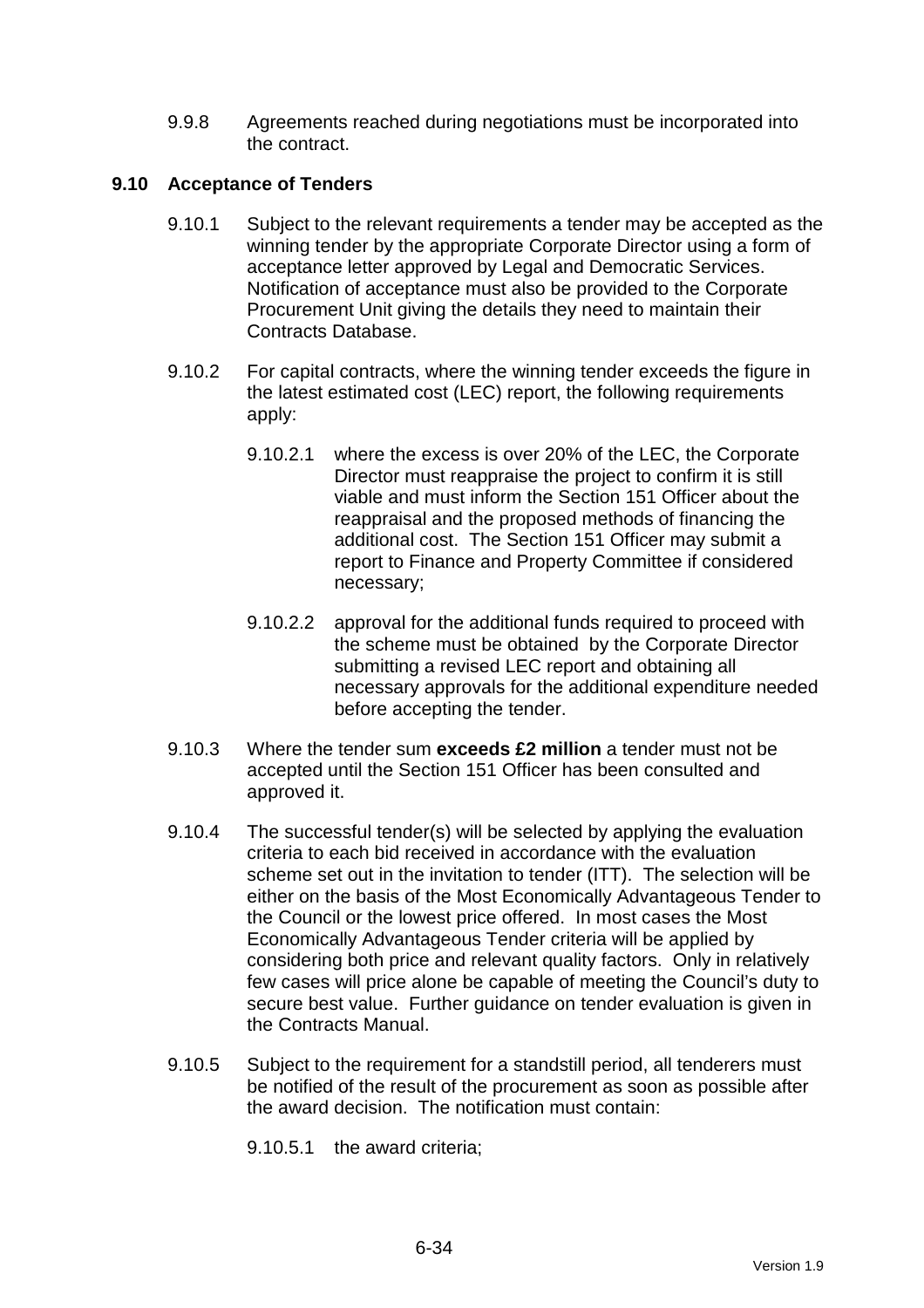- 9.10.5.2 where appropriate, the tenderer's score;
- 9.10.5.3 where appropriate, the winning tenderer's score;
- 9.10.5.4 the name of the winning tenderer.
- 9.10.6 Where a tenderer requests information on how the award decision was reached by midnight of the second working day of the standstill period (called a request for an "Accelerated Debrief") this information must be provided at least 3 days before the end of the standstill period or if necessary the standstill period must be extended accordingly. In all other cases detailed information must be provided within 15 calendar days of the request. (See also debriefing guidance in the Contracts manual.)
- 9.10.7 Within 48 days of awarding an EU contract, a Contract Award Notice, in the prescribed form, must be sent to the Official Journal of the European Union (OJEU).

#### **9.11 Contracts and Orders**

- 9.11.1 Except in cases of emergency no contract may be awarded, or order raised, unless the expenditure has been included in approved estimates or in capital or revenue accounts, or has been otherwise approved by, or on behalf of, the Council.
- 9.11.2 For contracts above the EU threshold, there must be a minimum standstill period of at least 10 calendar days between communicating the award decision to all tenderers and contract conclusion. This does not apply to procurement outside the full scope of EU procurement directives or where single tendering takes place under the extreme urgency provision of the negotiated process. (See guidance provided in the Contracts Manual.)
- 9.11.3 A 10 day standstill period is required before awarding a contract after a stand-alone e-auction is closed (ie an e-auction which is run outside a framework agreement) or at the end of an e-auction run within a Dynamic Purchasing System. E-auctions held within framework agreements are for specific call-offs so they do not need a standstill period. For e-auctions outside of a framework agreement the terms and conditions of contract will need to be amended prior to the e-auction to ensure that the contract is not automatically formed when the final bid is accepted, to ensure compliance with UK and EU legislation.
- 9.11.4 All contracts for construction and maintenance work must be executed as Deeds under Seal along with any other contracts or agreements as may be specified from time to time by the Group Manager for Legal and Democratic Services.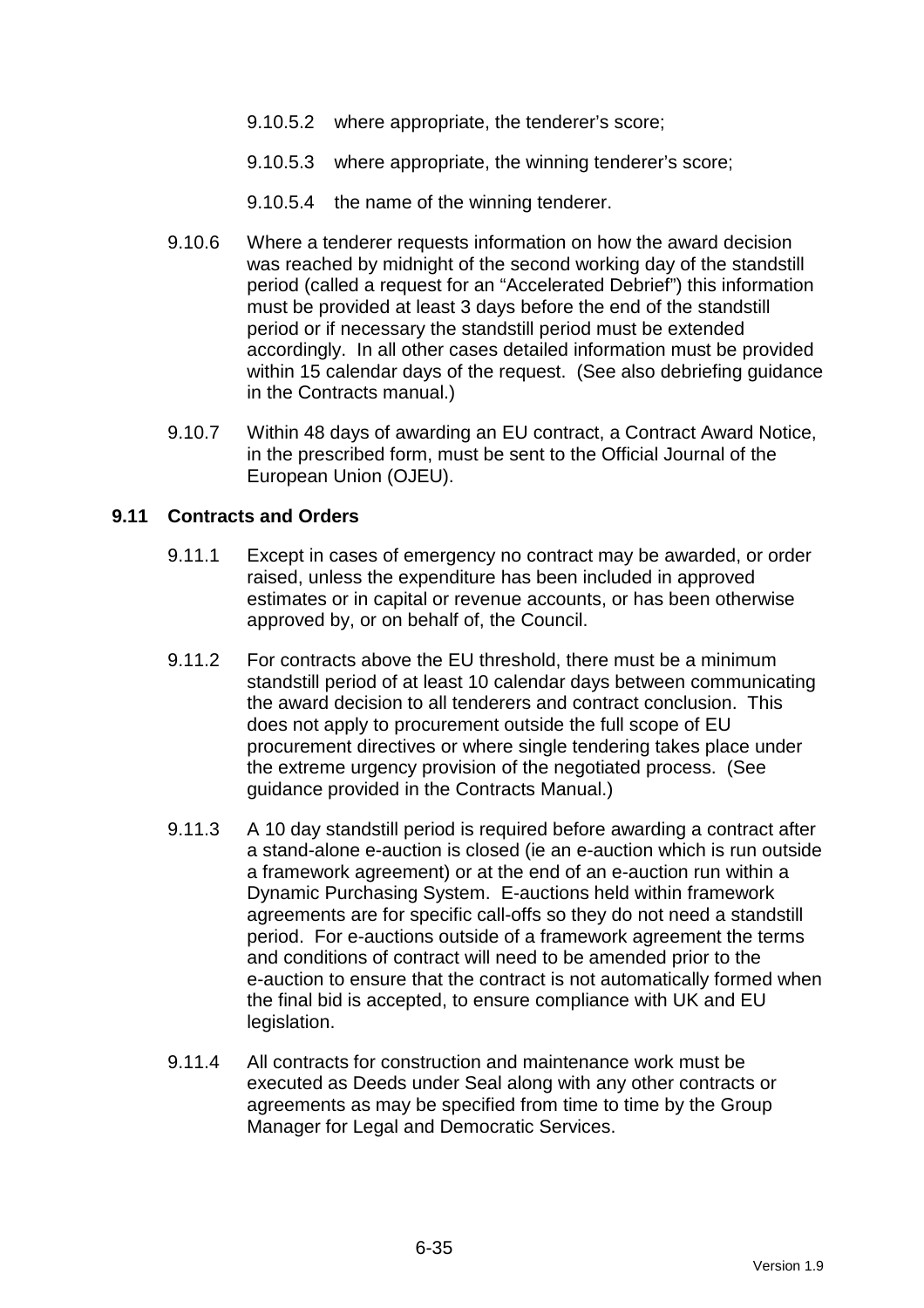9.11.5 Other orders and contracts must, as a minimum, be signed in accordance with the table below. (NB Officers authorised to sign higher value contracts may also sign the lower value orders and contracts):

| <b>Estimated Value</b> | <b>1st Signatory</b>                  | 2nd Signatory               |  |
|------------------------|---------------------------------------|-----------------------------|--|
| <b>Under £50,000</b>   | Budget Holder*                        | n/a                         |  |
| £50,000 - £250,000     | <b>Budget Holder</b>                  | Officer of equal or senior  |  |
|                        |                                       | status to the Budget Holder |  |
| £250,001 - £1m         | <b>Budget Holder</b>                  | 3rd tier officer or above   |  |
| Over £1m               | must be executed as a deed under seal |                             |  |

\* For orders under £50,000, the budget holder may set up a formal list of officers authorised to sign orders against his/her budget. This list must specify the value limit of the delegated authority for each officer.

- NB Where there is no relevant budget holder for an order or contract (eg where items are procured corporately on behalf of all Departments) the Budget Holder role may be undertaken by an appropriately authorised officer within the Corporate Procurement Unit.
	- 9.11.6 All tender and contract documents and orders must be in a form drawn up or approved by the Group Manager for Legal and Democratic Services and Group Manager Procurement.
	- 9.11.7 Corporate Directors are responsible for the control of all official orders issued from their Department. Order forms should be standardised wherever possible and approved by Legal and Democratic Services every three years to confirm that the terms and conditions in use are appropriate.
	- 9.11.8 Any contract in which the Council provides an indemnity or guarantee must have prior approval from the Group Manager for Legal and Democratic Services.
	- 9.11.9 Official orders are not required for metered supplies of utility services once a contract is in place; for periodic payments such as rents and rates; for petty cash purchases or for other exceptions approved by the Section 151 Officer.

### **9.12 Contract Provisions**

9.12.1 Contracts for the execution of work or for the supply of goods or materials by a particular date, or series of dates, must provide for liquidated and ascertained damages, unless deemed unnecessary by the appropriate technical officer after consultation with Group Manager for Legal and Democratic Services. The amount to be specified in each such contract will be determined by the appropriate technical officer in consultation with the Group Manager for Legal and Democratic Services.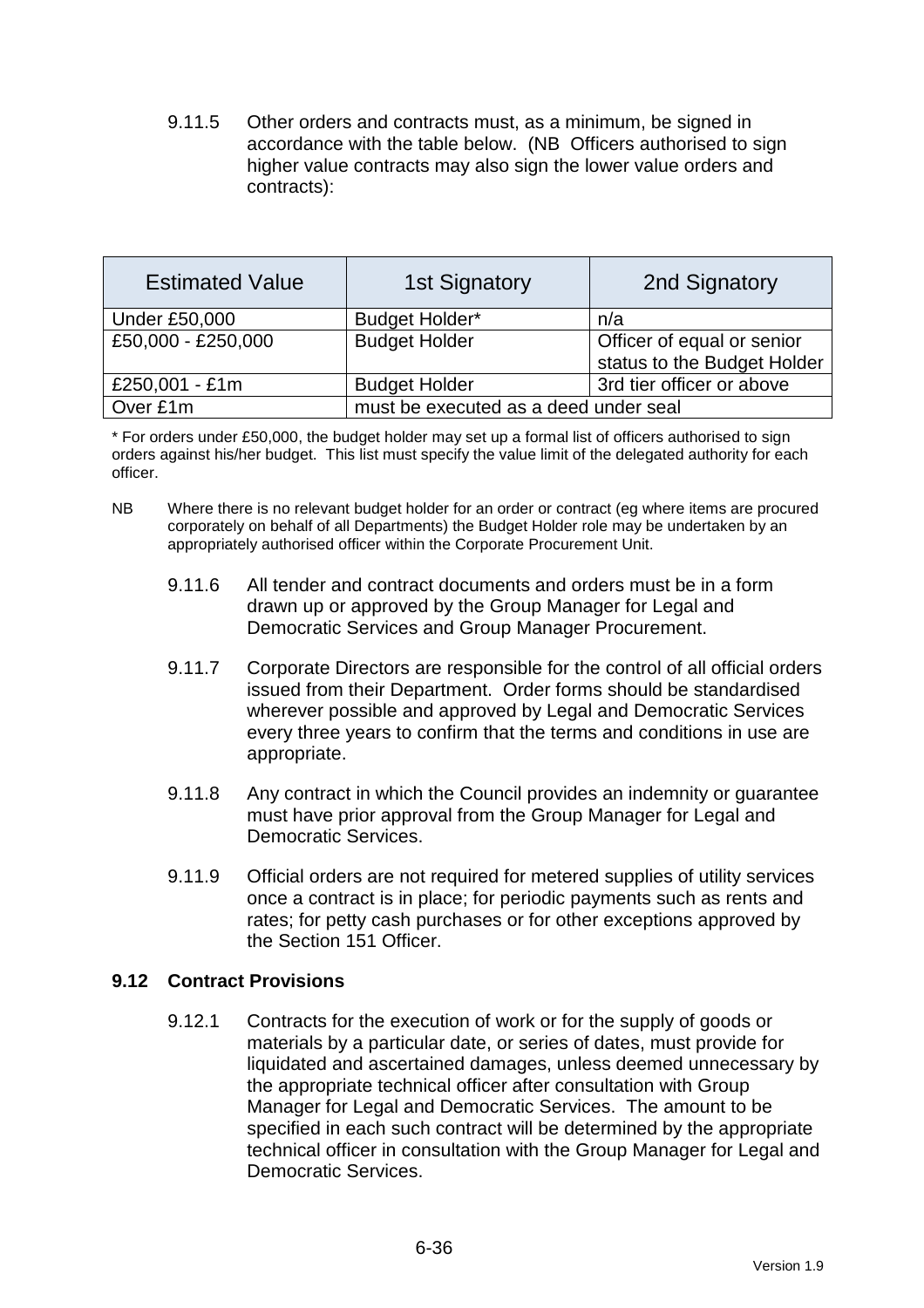- 9.12.2 Security in the form of a bond is required for the due performance of a contract, where:
	- 9.12.2.1 the total value of the contract **exceeds £1 million**; and
	- 9.12.2.2 the contract is for the execution of work or for the supply of goods or services by a particular date or series of dates.
- 9.12.3 The Corporate Director or appropriate technical officer may decide that a bond is required below £1 million if the Authority is at particular risk. This may arise where the contractor concerned has a number of other contracts with the Authority which in aggregate exceed £1 million or if the contract period is particularly long or if the contract is particularly complex.
- 9.12.4 Where a bond is required, the Corporate Director or appropriate technical officer, in consultation with the Group Manager for Legal and Democratic Services and the Section 151 Officer, must specify, as a provisional item in the conditions of tender, the nature and amount of the security to be given. The security must be in a form, and be obtained from an institution, approved by the Section 151 Officer.
- 9.12.5 All construction and maintenance contracts must provide for a payment retention to be withheld for an appropriate period to allow for the rectification of faults and defects. The retention should normally be 5% of the contract sum but technical officers may vary this rate if they consider it appropriate to do so. Justification for using a different retention rate must be retained on file.
- 9.12.6 The requirement for bonds and retentions does not apply when the Corporate Director or appropriate technical officer concerned is of the opinion that such security is unnecessary after consultation with the Group Manager for Legal and Democratic Services and the Section 151 Officer.
- 9.12.7 On satisfactory completion of the work, the release of any security must be authorised by the Corporate Director or appropriate technical officer in consultation with the Section 151 Officer.
- 9.12.8 All contracts for the execution of works or the supply of goods or materials must be based on a clearly defined specification or bill of quantities.
- 9.12.9 All contracts must require that, as a minimum, goods and materials used in their execution will be in accordance with relevant specifications issued by the British Standards Institute, or the European Union or its equivalent.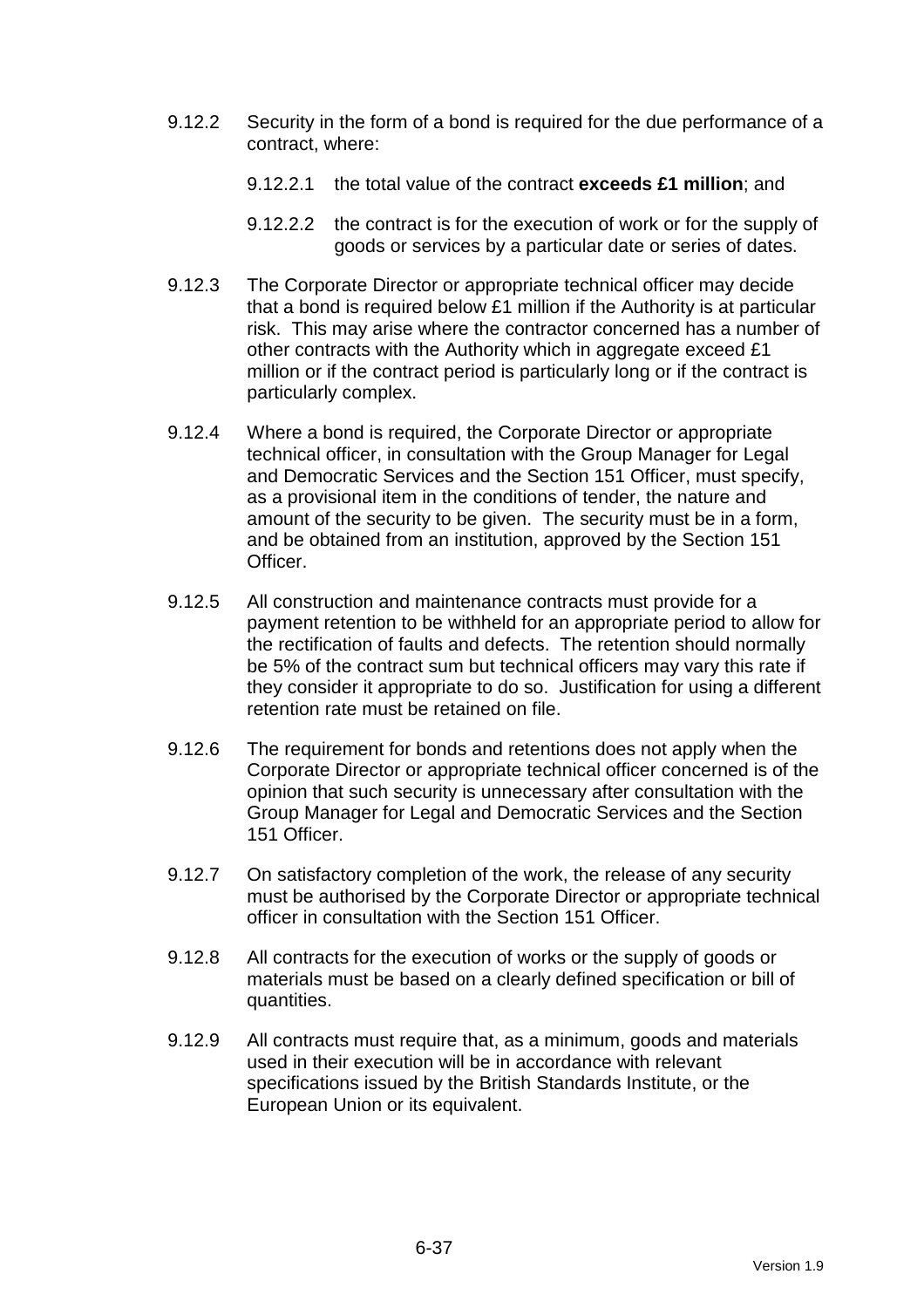## **9.13 Retention of Records and Information on Contracts and Tenders**

- 9.13.1 There are some specific issues to consider in respect of information management where contracts and tenders are concerned.
- 9.13.2 There is a general presumption in favour of disclosure of information and information can and should only be withheld if certain limited exceptions are met. Careful consideration of the issues will be required in accordance with the Council's Information Management Policy.
- 9.13.3 The most relevant exceptions in the context of procurement are:
	- 9.13.3.1 information provided in confidence (where the Council is contractually bound not to disclose certain information and to do so would be liable for breach of contract). Care should, therefore, be taken not to enter into blanket confidentiality clauses in contracts or tender documents;
	- 9.13.3.2 the public interest test (whereby the respective public interests in disclosure versus non-disclosure are weighed);
	- 9.13.3.3 commercial interest (such as trade secrets of information genuinely unique to a bidder or contractor which, if revealed, is likely to cause real or significant harm to that trade or business);
	- 9.13.3.4 timing (very often in a commercial environment the timing of any disclosure of information held will be critical. For example, information submitted during a tender process is more likely to be commercially sensitive whilst the tender process is ongoing compared to after the contract has been awarded, although some information may remain commercially confidential throughout the contract).
- 9.13.4 Due to the particular risks involved the following safeguards should be followed:
	- 9.13.4.1 all tender documents must make reference to the Council's statutory duty in respect of Freedom of Information (FOI) and the potential requirement to disclose information submitted unless the limited exceptions are satisfied;
	- 9.13.4.2 rules to be followed when information requests are received should be set out in the contract (especially larger more complex contracts);
	- 9.13.4.3 consultation with affected bidders is advisable before disclosing information, although ultimately the decision on whether or not to release any information held is a matter for the Council alone.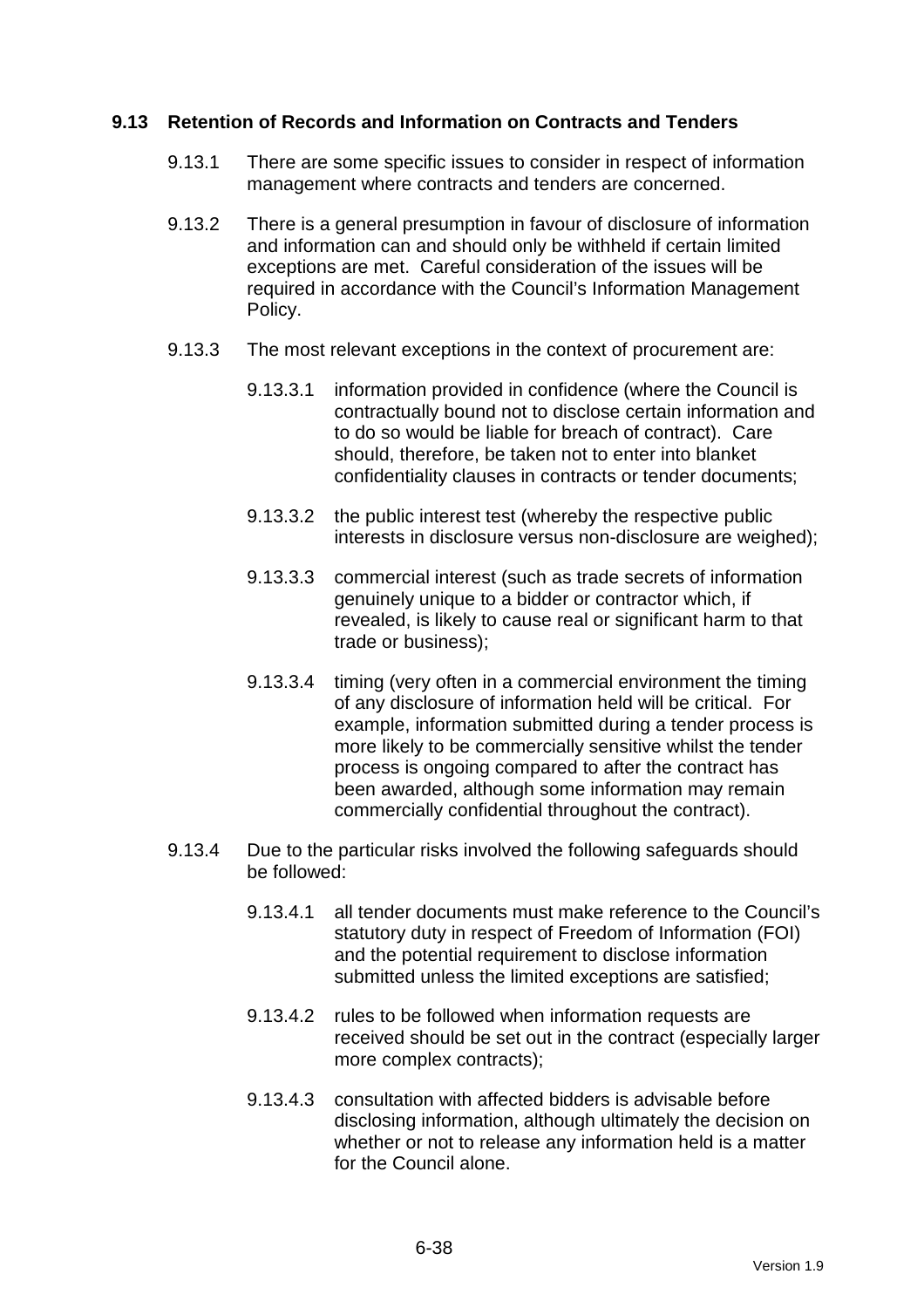9.13.5 Guidance on FOI and the Council's Information Management Policy is available on the Council's Intranet site. Detailed guidance about FOI and procurement is available on the OGC website, from the Information Commissioner's website, in the Contracts Manual and from Legal and Democratic Services.

# **9.14 Contract Payments**

- 9.14.1 Where contracts provide for payment to be made by instalments, the appropriate Corporate Director must maintain a record of the payments made on the project file. The record(s) must show the state of account on each contract between the Council and the contractor together with any other payments and the related professional fees.
- 9.14.2 Payments to contractors on account of such contracts must be made only on provision of a certificate showing the total amount of contract, the value of the work executed to date, retention monies, the amount paid to date and the amount now certified. These certificates should be issued by the appropriate Corporate Director or the Consultant responsible for the contract.
- 9.14.3 The approved sum payable to the contractor is the tender sum as accepted under the procedure plus such additional sums due under the contract as have also been properly approved.
- 9.14.4 Where certificates are submitted for amounts which exceed the approved sum, the Section 151 Officer only has authority to pay such certificates where the amounts can be justified and it is in the best interest of the Council to do so.
- 9.14.5 As soon as it becomes apparent that the approved sum will be exceeded, a report must be presented to the Section 151 Officer, who may also require a report to be submitted to the Finance and Property Committee.
- 9.14.6 In respect of variable price contracts, such as PFI or PPP contracts which have complex variation procedures, the appropriate Corporate Director must periodically review the cost and report to the Section 151 Officer if the contract sum is likely to be exceeded. These reports must be made whenever significant increases are identified and at least every six months up to completion of the contract.

## **9.15 Contract Administration**

- 9.15.1 Corporate Directors or the appropriate technical officers must provide written guidelines on the minimum standards of record keeping required for supervising contracts.
- 9.15.2 Claims from contractors regarding matters which are not clearly within the terms of the contract must be referred to the Group Manager for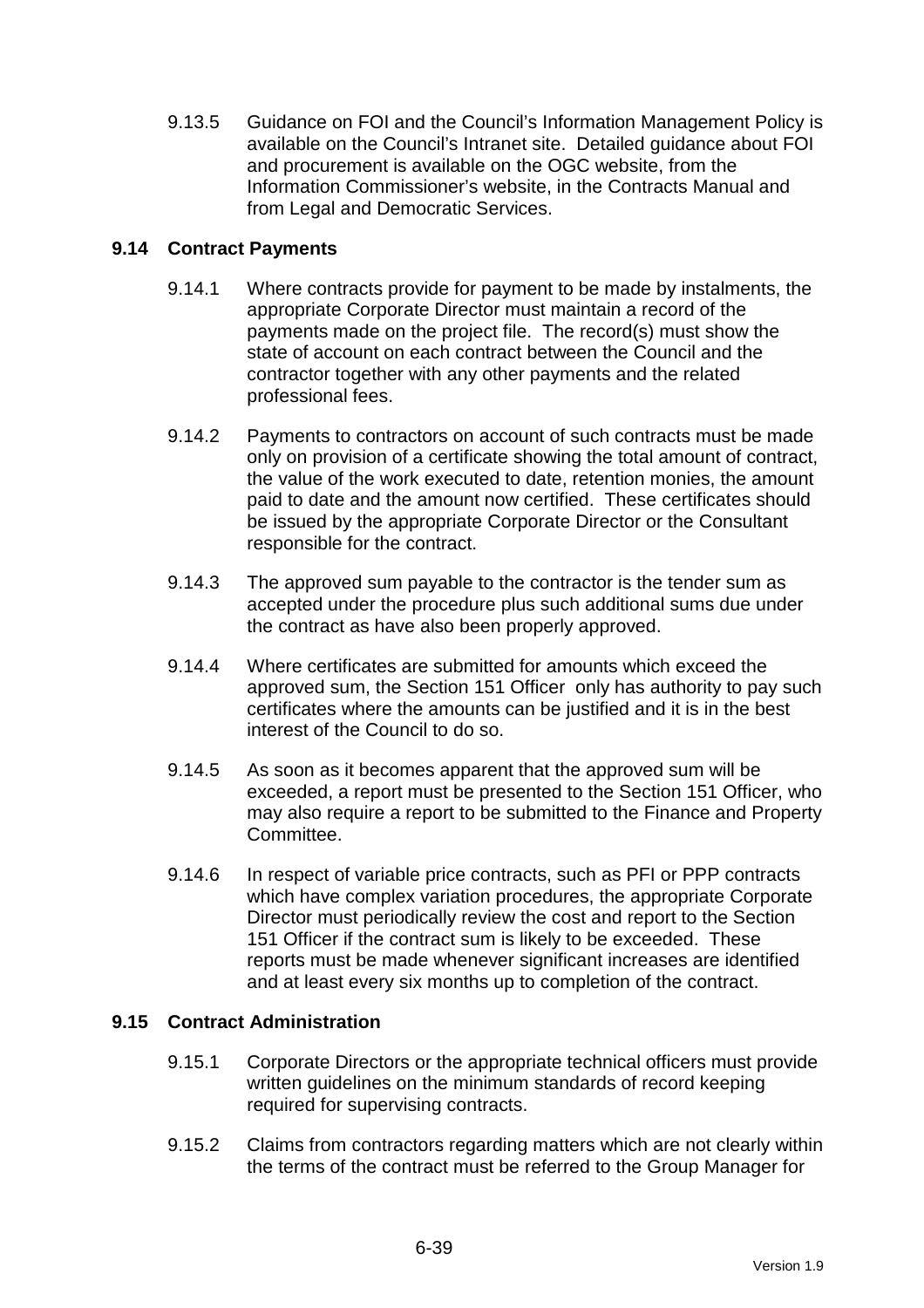Legal and Democratic Services for consideration of the Council's legal liability as soon as they are notified to the Council. Where the Group Manager for Legal and Democratic Services considers it necessary, these claims must also be referred to the Section 151 Officer for financial consideration before a settlement is reached.

- 9.15.3 Valid claims for loss and expense arising from delays and disruption must be notified to the Group Manager for Legal and Democratic Services where they are likely to exceed £100,000 or where there is a possibility of legal proceedings, including arbitration or alternative dispute resolution procedures provided by the contract.
- 9.15.4 Liquidated and ascertained damages, where allowed for, must be applied in respect of contracts which are not completed within the original contract period together with any extensions of time granted in accordance with the contract unless the Section 151 Officer and the Group Manager for Legal and Democratic Services agree otherwise.

#### **9.16 Final Accounts**

- 9.16.1 Final accounts for building and constructional works carried out under formal contract must be reported to the relevant Committee by the appropriate Corporate Director, if required by the Section 151 Officer.
- 9.16.2 The Section 151 Officer shall, where considered necessary, examine the contract final accounts and is entitled to make all such enquiries and receive such information and explanations as may be required to confirm the completeness and accuracy of the accounts.

## **9.17 Administration of Contracts by Consultants**

- 9.17.1 Where a consultant (eg an architect, engineer, surveyor or other consultant) who is not an employee of the Council, is engaged to be responsible to the Council for the administration of a contract on its behalf, the consultant must:
	- 9.17.1.1 be notified of, and comply with, the Council's Financial Regulations as would a Corporate Director;
	- 9.17.1.2 be notified of, and comply with, the Code of Conduct for Officers;
	- 9.17.1.3 retain all relevant records regarding the contract for a period specified by the responsible Corporate Director;
	- 9.17.1.4 allow access to contract records and documentation upon request from the responsible Corporate Director or the Section 151 Officer: and
	- 9.17.1.5 hand over the appropriate "as-built" drawings promptly together with all project and contract documentation to the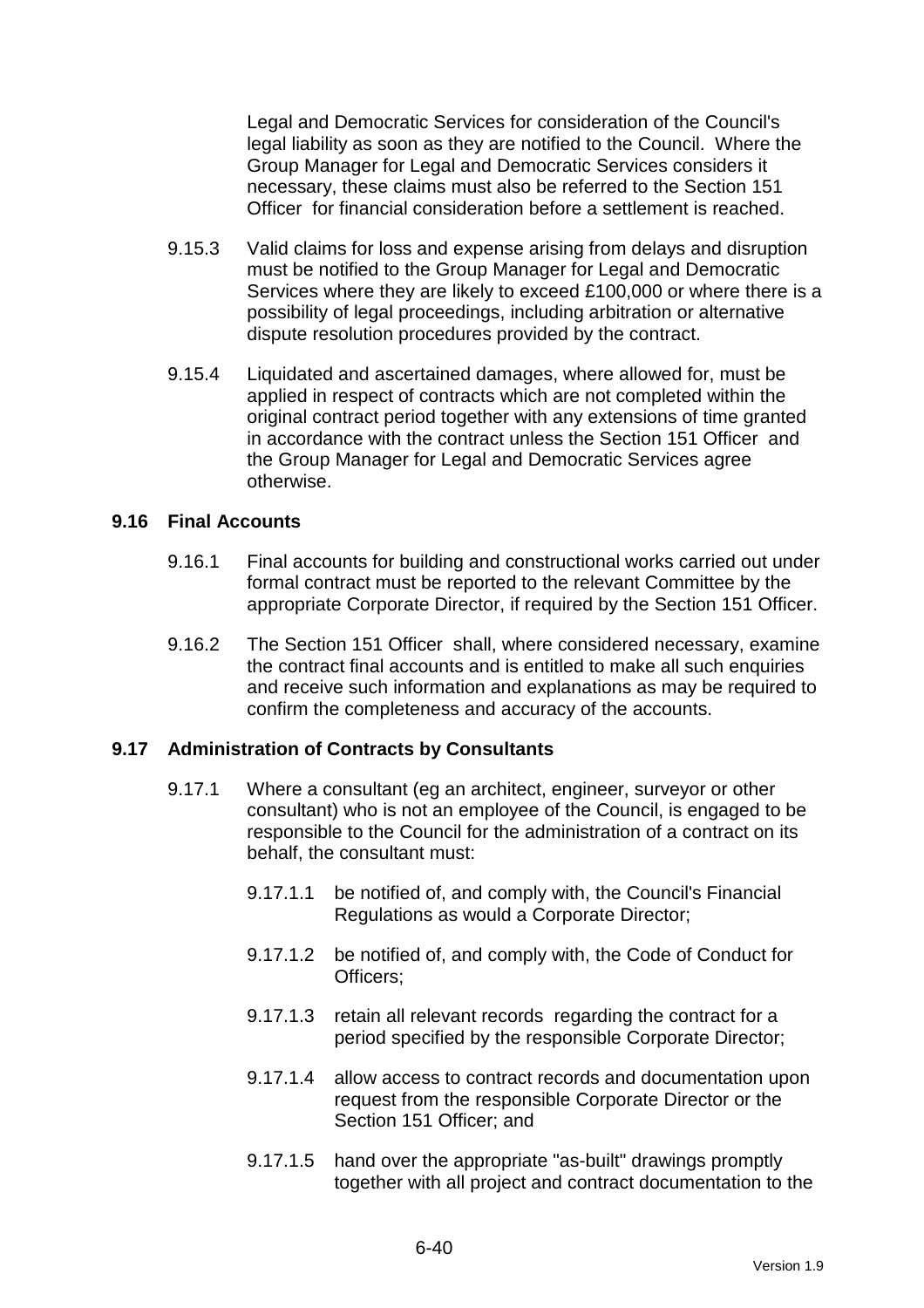Council, and in any case within six months of completion of the works.

## **10. PAYMENT FOR GOODS, SERVICES AND WORKS**

- 10.1 Before authorising an official purchase invoice, or any process that may lead to a payment, officers must:
	- 10.1.1 ensure they are authorised to process the payment;
	- 10.1.2 satisfy themselves that the goods/services/works are a proper charge on the funds under their control;
	- 10.1.3 satisfy themselves that the goods/services/works have been received, conform in all respects with the official order and are acceptable in every way;
	- 10.1.4 ensure that amounts are correct and include all discounts due;
	- 10.1.5 where payment is made by purchase card, charge card or credit card, it may not be possible to be satisfied that goods/services/works have been received, conform and are acceptable, but officers must ensure compliance with the other procedures above and with the guidance for the use of purchase cards.
- 10.2 The Council's normal method of payment of monies owed is by BACS or cheque or purchase card.
- 10.3 Direct Debits must not be set up on any of the Authority's bank accounts, including imprest accounts, without the prior written approval of the Section 151 Officer.
- 10.4 Direct Debits must be cancelled promptly when the related goods or services are no longer being received. All Direct Debits must be reviewed annually to confirm they are still appropriate.
- 10.5 In addition to the responsibilities set out in Financial Regulations, an officer initiating payment should also ensure that the account has not previously been passed for payment and that it is coded to the correct accountancy code for which prior approval has been obtained from the budget holder.
- 10.6 The duties of ordering, receiving goods and certifying invoices for payment must not be performed by the same officer without prior agreement of the Section 151 Officer. Where electronic procurement systems have been approved, these systems may allow single officers to do this, provided that they have suitable security protocols to the satisfaction of the Section 151 Officer.
- 10.7 On no account can VAT invoices be amended. A credit note or replacement invoice must be obtained from the supplier.
- 10.8 Invoices must not be made out by officers of the Council except in the case of recurring or other items, eg rent where no invoice is normally receivable, when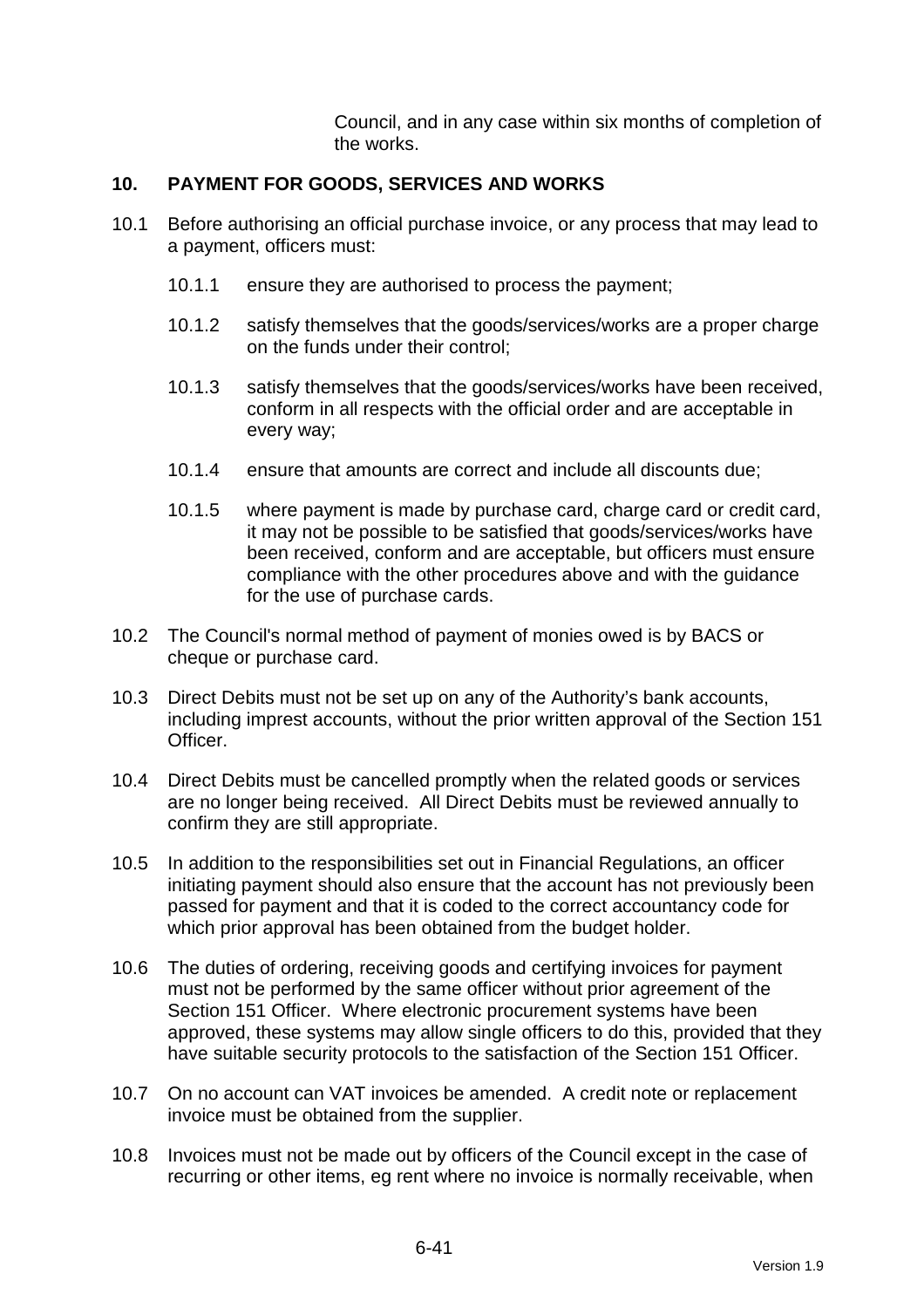a special form of internal invoice may be used. An officer must not add any additional item or items to an invoice received by the County Council.

10.9 The Section 151 Officer may carry out additional checks on high value payments as thought necessary.

# **11. INCOME, BANKING AND IMPREST ACCOUNTS**

#### **11.1 Income and Receipts**

- 11.1.1 To comply with anti money-laundering regulations, the Authority has nominated the Section 151 Officer as its anti money-laundering officer and introduced an anti money-laundering policy and an anti moneylaundering guidance note. Corporate Directors must ensure compliance with this policy.
- 11.1.2 Cash payments of more than £10,000 must not be accepted for a single transaction without the formal approval of the Section 151 Officer.
- 11.1.3 The following requirements apply to all income received:
	- 11.1.3.1 all income must be recorded and accounted for immediately it is received. Where appropriate, an official receipt must be provided;
	- 11.1.3.2 the transfer of money from one employee to another must be properly recorded and acknowledged;
	- 11.1.3.3 income must be banked intact and not used to finance expenditure;
	- 11.1.3.4 encashment of personal cheques is forbidden;
	- 11.1.3.5 income must be held securely until suitable arrangements for banking it are made.
- 11.1.4 All official receipt books relating to the collection of income are ordered, and issued by the Section 151 Officer unless otherwise agreed with the Section 151 Officer. The issue of all such documents must be acknowledged by signature of the officer to whom the issue was made.
- 11.1.5 Where income is received by cheque, it must be cross-referenced on the bank paying-in slip to the drawer, either by receipt number or name. In addition, the reverse of each cheque must show the department, office or establishment that paid the cheque into the bank.
- 11.1.6 All monies received must be banked intact, and as promptly as possible and at least weekly.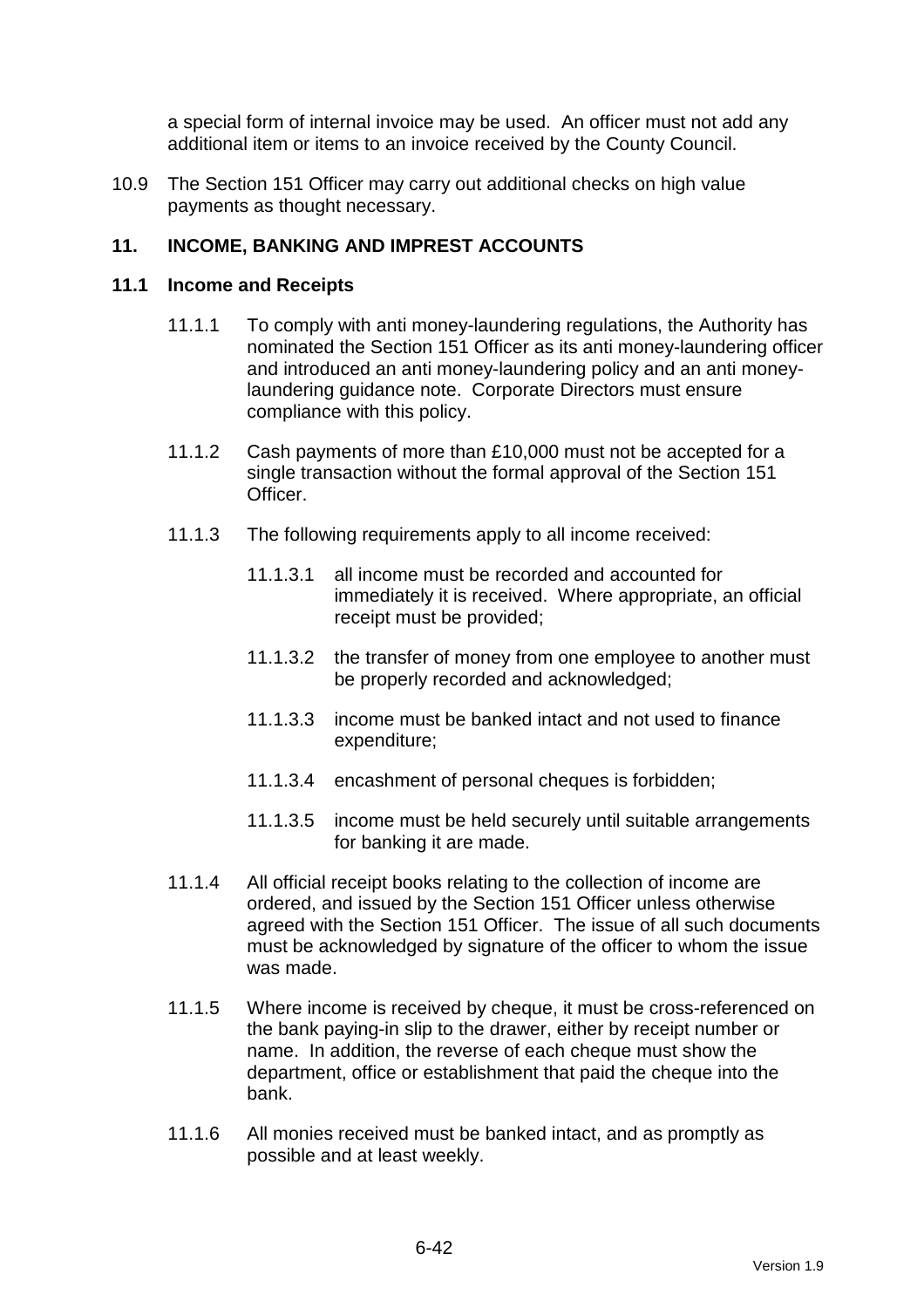- 11.1.7 Where there is a main collection eg school meals money, all monies must be banked, or lodged with the approved collector, on the day of the collection.
- 11.1.8 If an officer fails to comply with the above guidelines and a loss occurs, the Section 151 Officer may, where appropriate, seek restitution from the officer concerned in accordance with the Personnel Handbook.
- 11.1.9 Money received by officers which is held in trust but not being official Council money must be properly recorded in a form agreed by the Section 151 Officer
- 11.1.10 All arrangements to receive payments by Credit Card, Direct Debit, Standing Order, or other e-payment methods must be first approved by the Section 151 Officer.

# **11.2 Debtors**

- 11.2.1 It is the Council's policy to recover all collectable debt owed to it in accordance with the approved payment terms. Corporate Directors are responsible for ensuring that formal invoices, in respect of the goods and/or services being supplied on credit, are raised within 10 working days of the goods and/or services being provided unless all the necessary information to raise the invoice is not available. Guidance is provided on the Council's intranet.
- 11.2.2 Sales invoices should not normally be raised to cover sums due to the County of **less than £30**. Wherever possible small sums should be collected in cash or by cheque in advance. Accounts for sums due to the Council at fixed intervals eg rents, wayleaves, etc, will be issued by the Section 151 Officer and payment should be made to the Section 151 Officer. Corporate Directors must submit sufficient information for the Section 151 Officer to undertake these duties.

## **11.3 Write-Offs**

- 11.3.1 The Section 151 Officer may agree to debts of **up to £1,000** being written-off by the Corporate Director. Amounts **over £1,000** may be written-off by the Section 151 Officer after consultation with the Group Manager for Legal and Democratic Services and appropriate Corporate Directors.
- 11.3.2 A summary of all write-offs must be included in the Final Accounts report to Finance and Property Committee.
- 11.3.3 Where a sales invoice requires cancellation a credit note must be raised, complete with a cross-reference to the original sales invoice. The credit note must be duly certified on behalf of the Corporate Director.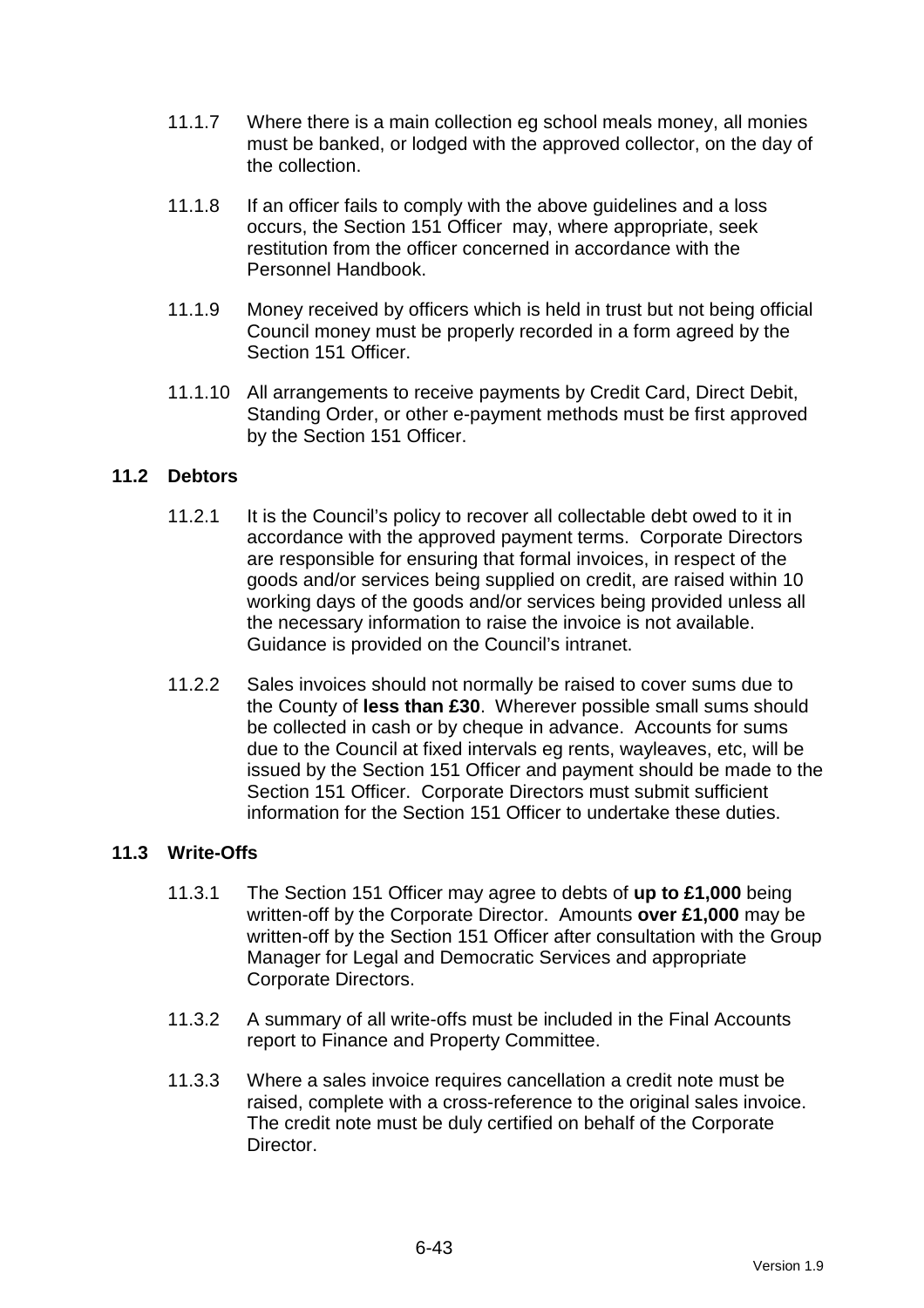## **11.4 Imprest Accounts**

- 11.4.1 Corporate Directors must operate imprest accounts in accordance with the guidance provided and arrangements between their department and the Section 151 Officer.
- 11.4.2 The Section 151 Officer will control the opening and closing of imprest accounts in line with overall banking arrangements at the request of the appropriate Corporate Director.
- 11.4.3 The Section 151 Officer will determine the appropriate level of the Imprest, based on the average monthly level of petty cash expenditure in the establishment concerned.
- 11.4.4 The nominated imprest holder must ensure that all transactions are recorded promptly and that monthly statements are submitted to the Section 151 Officer.
- 11.4.5 The nominated imprest holder must ensure that the imprest account is not overdrawn.
- 11.4.6 Income received on behalf of the Council must not be paid into an imprest account.
- 11.4.7 Payments from an imprest account should normally be limited to minor or urgent items of expenditure, or payments via charge cards. Each payment must be supported by a receipt which should be appended to the subsequent reimbursement claim.
- 11.4.8 All imprest accounts are subject to Council audit. The officer in charge of the account will be required to give to the Section 151 Officer a certificate as to the state of the imprest account upon request.
- 11.4.9 Where an officer responsible for an imprest account leaves the Authority, the Corporate Director concerned must notify the Section 151 Officer as soon as possible that the officer is no longer responsible for that account. On leaving the Authority or upon transfer to another post, the officer responsible must formally hand over responsibility to the new designated person.

## **11.5 Banking**

- 11.5.1 The Section 151 Officer must operate banking accounts in accordance with the bank contract approved by the Finance and Property Committee.
- 11.5.2 All bank accounts must have a title which incorporates the Authority's name and in no circumstances should a bank account be opened or operated in the name of an individual.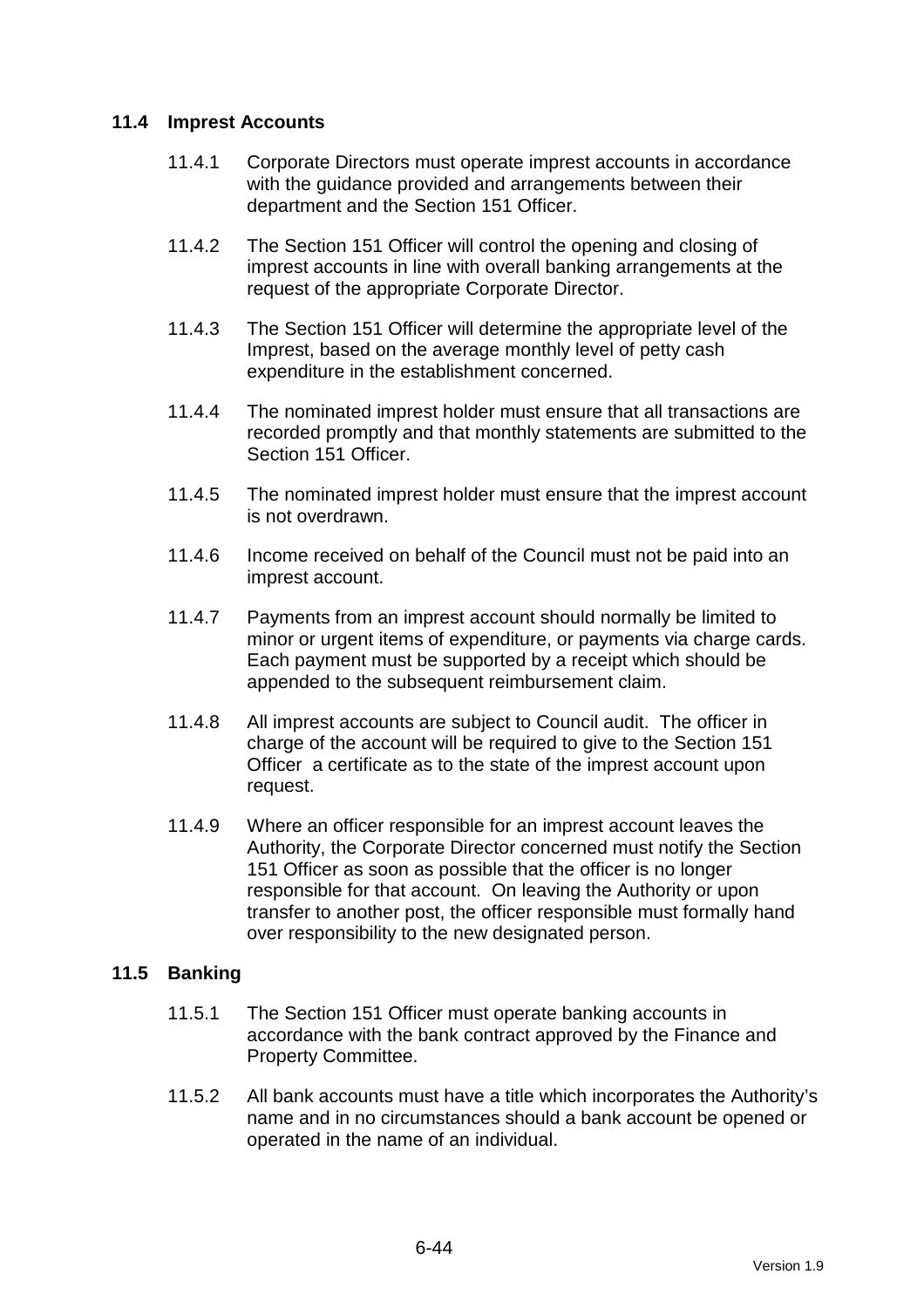- 11.5.3 All payments to and from Council bank accounts must be made under the direction of the Section 151 Officer.
- 11.5.4 All cheques drawn on the Council's main bank accounts must bear the printed signature of the Section 151 Officer. Where required by the Council's bank mandate, cheques must also be countersigned by a second officer who is authorised to do so by the Section 151 Officer. A register of authorised cheque signatories should be maintained.
- 11.5.5 All payments by CHAPS must be authorised by a senior officer nominated by the Section 151 Officer.

# **12. RISK MANAGEMENT AND INSURANCE**

- 12.1 The Authority's approach to risk management is detailed in its Risk Management Strategy and the Corporate Risk Register contains the key risks facing the Authority and how these risks will be managed. Corporate Directors are responsible for ensuring that risk management is applied appropriately within their Department and for notifying the holder of the Corporate Risk Register of all appropriate risks in accordance with the Risk Management Strategy.
- 12.2 The Section 151 Officer is responsible for arranging all necessary insurance cover and for reviewing the adequacy of this cover regularly, in consultation with Corporate Directors. The Section 151 Officer will also keep Corporate Directors informed of claims experience.
- 12.3 Corporate Directors are responsible for notifying the Section 151 Officer of all material changes in insurance risks and must submit insurance claims in accordance with the arrangements made by the Section 151 Officer.
- 12.4 In the event of buildings, contents, motor vehicles etc being damaged, contact must be made with the Risk and Insurance Section as soon as practicable.
- 12.5 Where there is death or very serious injury to an employee or other person arising from County Council operations (including the use of vehicles), the Risk and Insurance Section must be contacted as soon as possible for appropriate insurance advice.
- 12.6 Under no circumstances must liability be admitted in connection with accidents involving a third party.
- 12.7 The Risk and Insurance Manager may negotiate and agree settlements on any insured loss / claim up to the individual policy excess. Above this limit, the Risk and Insurance Manager must consult the Section 151 Officer and agree settlements as appropriate, in consultation with the Authority's Insurers and Loss Adjusters. Reports detailing all significant claims settled will be submitted to the Finance and Property Committee.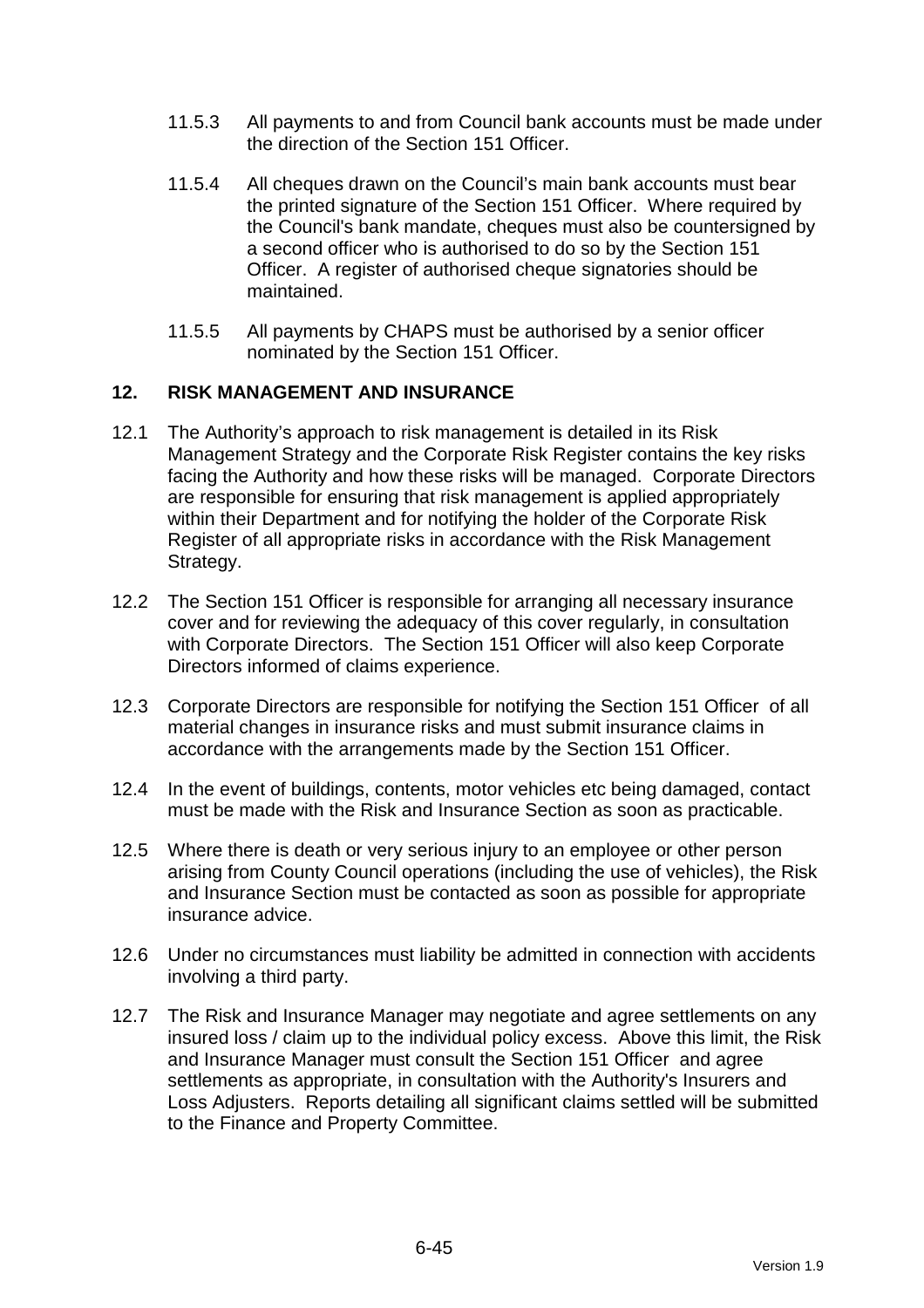# **13. TRAVEL AND SUBSISTENCE CLAIMS**

#### **13.1 Travel and Subsistence**

- 13.1.1 Travel and subsistence incurred by officers in connection with their duties is covered by the Authority's Travel and Accommodation Policy set out in the Constitution.
- 13.1.2 Travel, subsistence and incidental expense claims made by officers are governed by nationally agreed terms and conditions of service. These conditions are supplemented by the Council's local conditions laid down in the Personnel Handbook. The prevailing rates of allowances are available on the intranet.
- 13.1.3 All claims for officers' expenses should be submitted monthly in a form approved by the Section 151 Officer, and be authorised by a Corporate Director, or nominee, prior to payment. VAT receipts should be provided to support all claims, including fuel purchased for private cars where mileage is claimed.
- 13.1.4 The officer certifying claims for payment must be satisfied that the journeys undertaken were legitimate and that the expenses claimed were properly and necessarily incurred. Mileage claims should be verified wherever possible. Officers are responsible for ensuring that the costs claimed are kept to a minimum without unduly reducing the efficiency of the tasks carried out.
- 13.1.5 Where claims are submitted more than six months after the expenses were incurred, the claim will only be paid with the express approval of the relevant Corporate Director, and will be reduced in accordance with the Personnel Handbook.

## **13.2 Taxation Implications**

13.2.1 HM Revenue and Customs regard certain travel expenses to be taxable payments and the Section 151 Officer is required to make appropriate arrangements to recover the sums due. Guidance on Taxable Benefits is available on the NCC Intranet and full details of taxation requirements are obtainable from Departmental Personnel **Officers** 

## **14. WORK FOR EXTERNAL BODIES**

## **14.1 General Requirements**

14.1.1 The Council has the power under the Local Authorities (Goods and Services) Act 1970 to undertake and tender for the work of other public bodies. Public Bodies are defined in the act or can be designated by Order of the secretary of State. Other powers introduced in the Local Government Act 2003 enable the Council to: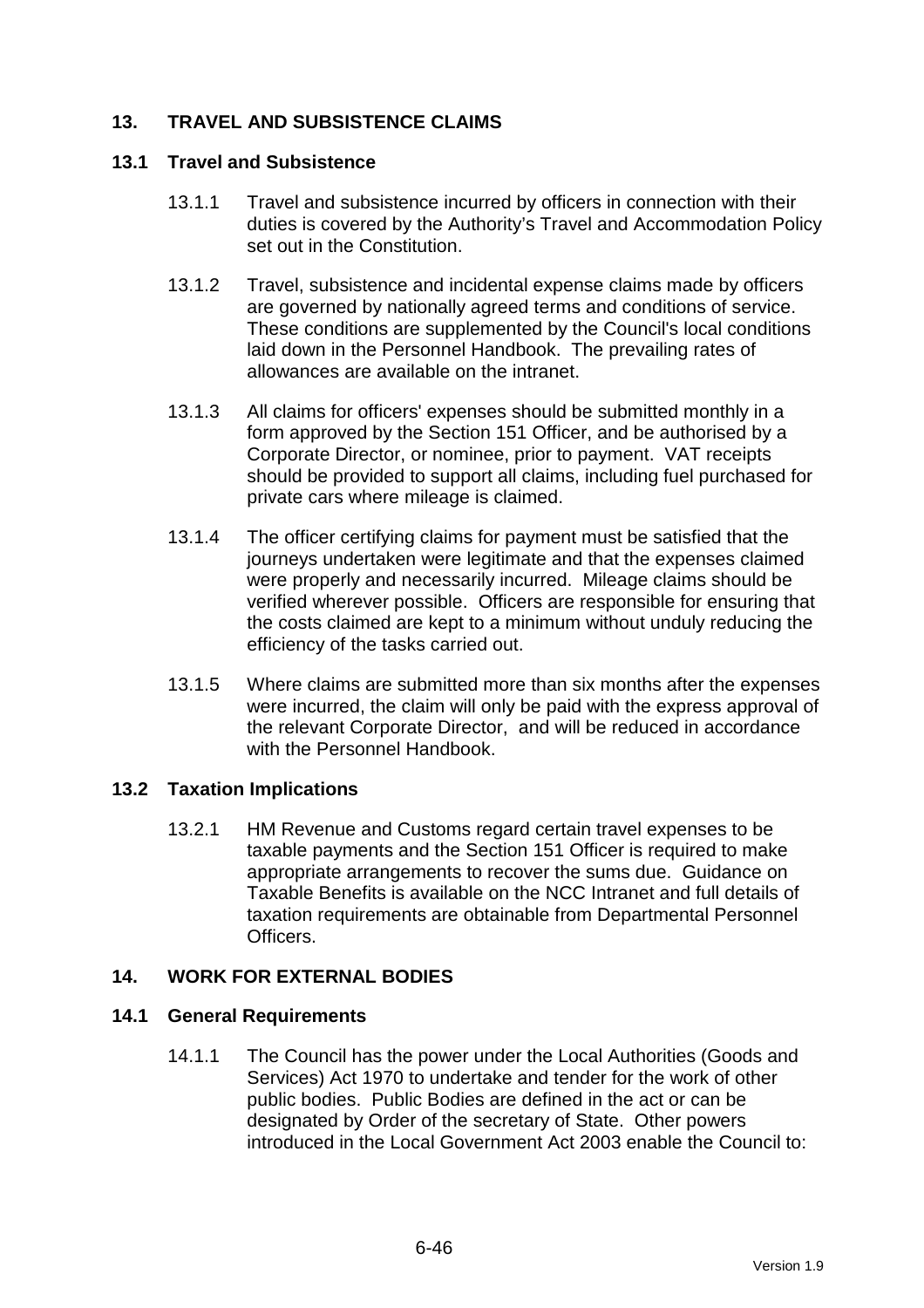- 14.1.1.1 charge for discretionary services subject to certain rules; and
- 14.1.1.2 trade for a profit provided that a separate company is set up.

(See below for further details regarding these powers.)

- 14.1.2 In all cases where a Department wishes to explore the possibility of working for, or trading with, external bodies, Corporate Directors must consult with the Group Manager for Legal and Democratic Services and the Section 151 Officer.
- 14.1.3 Where work is carried out for external bodies, officers must follow the guidance for such work which is available in the Contracts Manual.
- 14.1.4 Before entering into any contract or agreement to work for, or trade with, external bodies, Corporate Directors must present a report to, and obtain prior approval from the relevant Committee.
- 14.1.5 Where it is intended to trade for a profit, Corporate Directors must prepare a sound business case, based on a genuine risk-based approach, for the proposed trading activity. The business case must be a robust commercial assessment and explain why trading through a company is desirable and will provide best value for the Council.
- 14.1.6 The Group Manager for Legal and Democratic Services and the Section 151 Officer must be informed of all contracts to supply services governed by the 1970 Act or the 2003 Act and all new contracts must be approved by the Group Manager for Legal and Democratic Services.

## **14.2 Background**

14.2.1 The powers for local authorities to work for, and trade with, external bodies are governed by the Local Authorities (Goods and Services) Act 1970, Local Government Act 2000 and the Local Government Act 2003.

# **a. Local Authorities (Goods and Services) Act 1970**

- 14.2.1.1.1 The Council has the power under the Local Authorities (Goods and Services) Act 1970 to undertake and tender for the work of other public bodies. Public bodies are defined in the Act or can be designated by order of the Secretary of State.
- 14.2.1.1.2 The Council has some discretion under the 1970 Act whether to charge for any work undertaken for another public body. However, as a general principle the charge for any work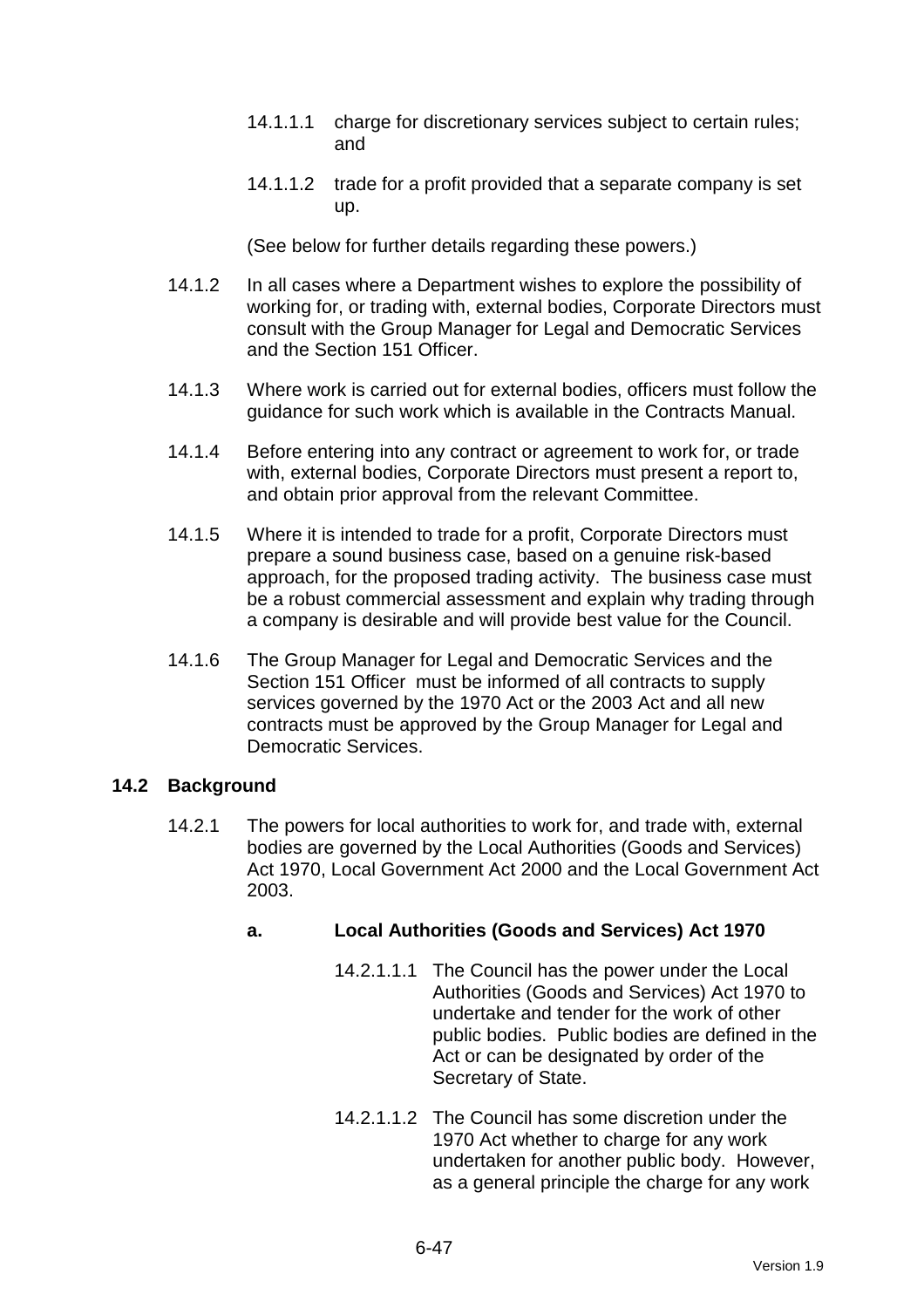should cover the estimated full cost of undertaking the work, including the direct cost eg staff time costs, travel and printing expenses and a contribution towards overheads eg office expenses and accommodation costs.

## **b. Local Government Act 2003**

14.2.1.1.3 The Local Government Act 2003 provides best value authorities with new powers to trade for profit, and charge for discretionary services. This extends beyond the powers under the 1970 Act referred to above.

#### **14.3 Charging for Discretionary Services**

- 14.3.1 The Council is able to charge for services which it has the power to provide, but is not obliged to provide to the public, ie discretionary services.
- 14.3.2 The Council is under a duty to ensure that, taking one year with another, the charges made do not exceed the cost of providing the services (ie the provision of the service should not amount to trading for a profit). Charges can be set so that different people are charged different amounts, or are not charged for the service at all.
- 14.3.3 The person receiving the service must have agreed to receive the service and pay for it.
- 14.3.4 The power does not override any other legislation which expressly prohibits the Council from charging for a discretionary service.
- 14.3.5 Where charges are made for discretionary services arrangements should be put in place, and fully documented in a form approved by Legal and Democratic Services, to provide the recipient of the service with:
	- 14.3.5.1 the terms and conditions for the provision of the service;
	- 14.3.5.2 information about charges, including discounts and annual increases;
	- 14.3.5.3 billing and payment arrangements.
- 14.3.6 Careful consideration should also be given by the relevant department to issues such as:
	- 14.3.6.1 the risks to the Council as a whole of engaging in such activity;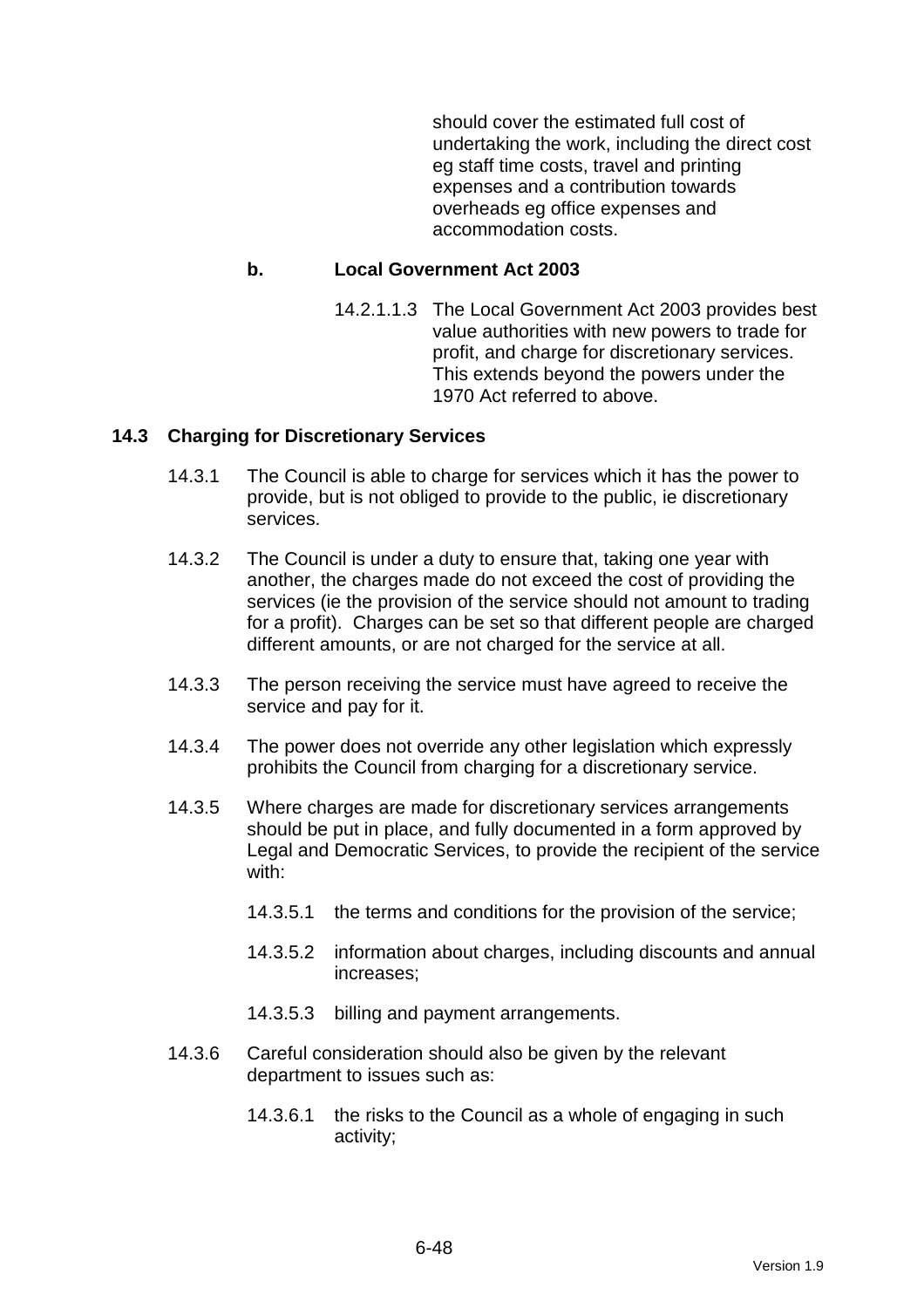- 14.3.6.2 the need to ensure appropriate skill and expertise is in place before offering to undertake work for external bodies;
- 14.3.6.3 the need to ensure that the proposals are properly costed before agreeing to supply the goods, works or services;
- 14.3.6.4 the type of warranties and/or indemnities that the external body may require from the Council regarding the quality of work/service provided (this is especially likely when tendering for work for other bodies);
- 14.3.6.5 the provision of adequate insurance arrangements to cover the Council for any liability in negligence or contract for the work undertaken;
- 14.3.6.6 due consideration being given to the impact of such arrangements on the Council's core duties, functions and obligations to prevent any adverse impact on them;
- 14.3.6.7 ensuring that the Council is not at risk from bad debts and to seek, where appropriate and possible, advance payment for goods, works or services to be supplied;
- 14.3.6.8 ensuring that no contracts for external bodies are subsidised by the Council from public funds.

#### **14.4 The power to trade**

- 14.4.1 This power allows the Council to trade in any of its ordinary functions for a commercial purpose (ie for profit) through a company.
- 14.4.2 Where it is intended to trade for profit, Corporate Directors must prepare a sound business case for the proposed activity, based on a genuine risk-based approach. The business case must be a robust commercial assessment which explains why trading through a company is desirable and will provide best value for the Council.
- 14.4.3 All work for, or trade with, external bodies for profit must be conducted through a separate incorporated company which has been formally set up for the purpose.
- 14.4.4 The approval of the County Council will need to be sought to exercise a power to trade and to set up the company. It should be noted that when the company has been established it will be a separate legal entity from the Council and consideration within the business case will be required for each of the matters set out above plus such issues as:
	- 14.4.4.1 the need to transfer staff and consideration of the Transfer of Undertakings (Protection of Employment) regulations (TUPE);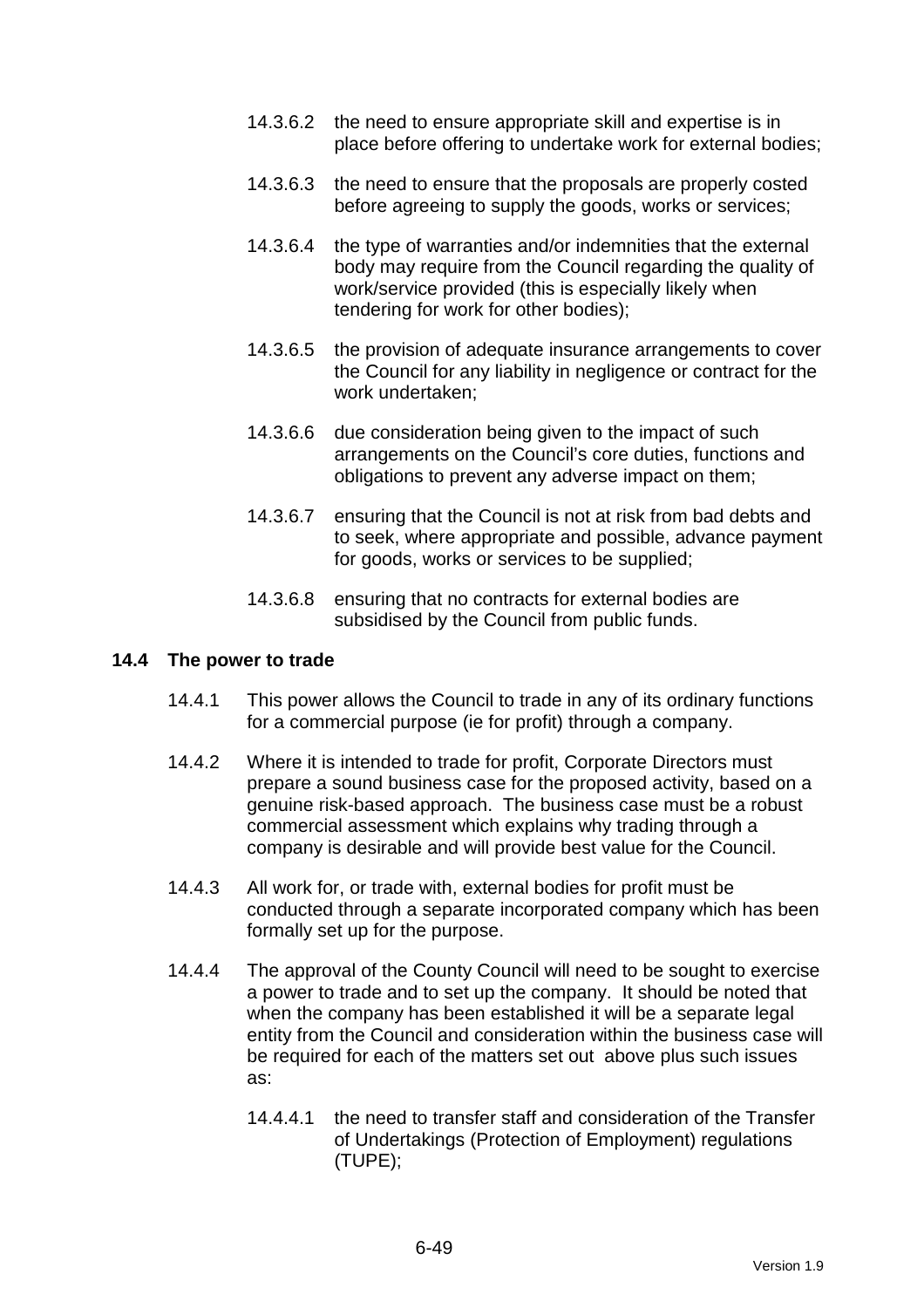- 14.4.4.2 the impact of the trading activities of the service, as it may no longer be possible to award work directly to the company – they may have to bid for it via a tender process and may not therefore win the work which they previously provided to the Council as an in-house service;
- 14.4.4.3 pensions implications;
- 14.4.4.4 premises requirements;
- 14.4.4.5 taxation implications.
- 14.4.5 More information about charging and trading, including the preparation of a business case, can be found in the Contracts Manual.

# **14.5 Pricing, Charging and Accounting Issues**

- 14.5.1 Under the 1970 Act and the 2003 Act in respect of charging for discretionary services, the Council has some discretion in terms of whether or not to charge for the services provided and how much. In the case of charging for discretionary services the Council is under a duty to secure that, taking one year with another, the income from charges does not exceed the costs of provision.
- 14.5.2 As a general principle, the charge for any work performed for an external organisation should cover the estimated full cost of undertaking the work. The full cost would include the direct cost of undertaking the work (eg based on the number of days of staff time the work is likely to take, any associated travelling expenses, printing costs etc) and a contribution towards overheads (eg office expenses, management overheads, accommodation costs etc). Any deviation from this principle must be approved by the Section 151 Officer.
- 14.5.3 Charging, accounting and monitoring arrangements should be as follows:
	- 14.5.3.1 income should be collected in accordance with the Council's Financial Regulations;
	- 14.5.3.2 invoices should be rendered promptly and normally within one month of supply or in accordance with the contractual arrangements;
	- 14.5.3.3 the income arising from the performance of work for external organisations must be identified separately within the relevant service's accounts and it should be possible to determine associated direct expenditure;
	- 14.5.3.4 appropriate arrangements should be devised to monitor resource inputs, eg if the contract price is based on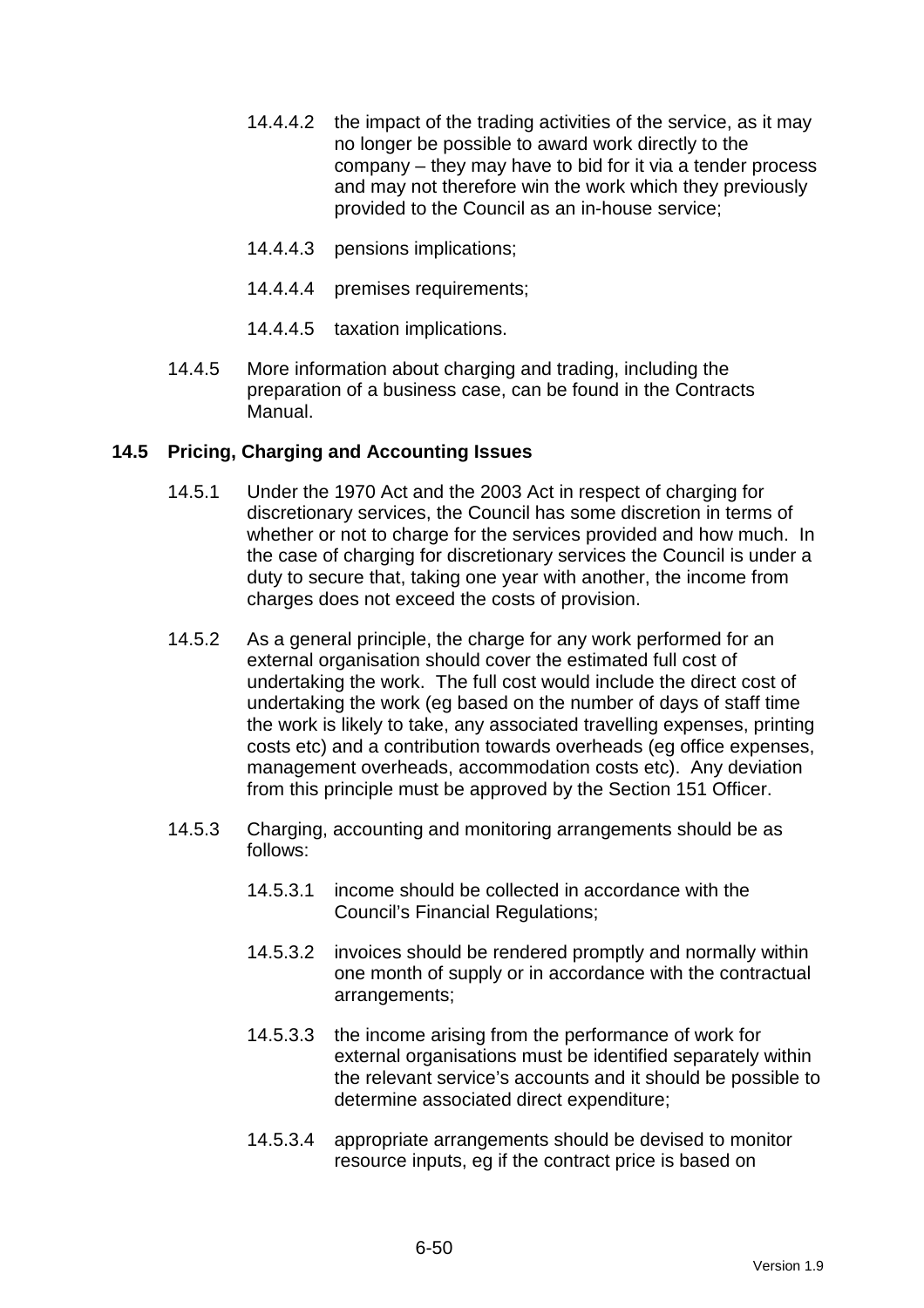person-days, the number of person-days actually taken should be monitored;

- 14.5.3.5 for External Audit requirements it is important to be able to identify work carried out for external organisations separately in the Authority's accounts.
- 14.5.4 Corporate Directors should produce an annual report on the work carried out for external organisations for the relevant Committee, providing the information outlined in the Guidance Note to the Code of Practice on Local Authority Accounting, but without breaking the Commercial Code.

# **15. INVESTMENT AND BORROWING**

- 15.1 The Section 151 Officer is responsible for arranging the investment of Council funds and the Pension Fund in accordance with approved Council policies.
- 15.2 The Section 151 Officer is responsible for arranging the borrowing and lending of money on the best available terms taking into account present and anticipated economic conditions and projected flow of funds.
- 15.3 The Council has accepted the CIPFA Prudential Code for Capital Finance, and the Code of Treasury Management. The Section 151 Officer must report any significant variations to the Prudential Indicators, with any necessary explanations to the Finance and Property Committee as soon as practical.

## **16. LEGAL CLAIMS AND SETTLEMENTS**

- 16.1 Corporate Directors must inform the Group Manager for Legal and Democratic Services of all matters where the Council might have a legal claim against a third party and of all occasions where there is a likelihood that the Council will be sued by an outside body or individual.
- 16.2 Corporate Directors must inform the Section 151 Officer where the Council's finances might be affected and the Section 151 Officer should be involved in any resultant negotiations.
- 16.3 The Group Manager for Legal and Democratic Services, in consultation with the appropriate Corporate Director and the Section 151 Officer, have the power to settle such claims in order to avoid litigation and/or to achieve best value for the Authority.
- 16.4 Any financial settlements, including redundancy payments made in relation to the employment of any staff, must be reported on a quarterly basis to the Personnel Committee.

# **17. PROTECTING PUBLIC FUNDS AND ASSETS**

17.1 The Council has a responsibility to protect its public funds and assets and has developed a strategy to deter fraud and corruption whether attempted on the Council from outside or from within.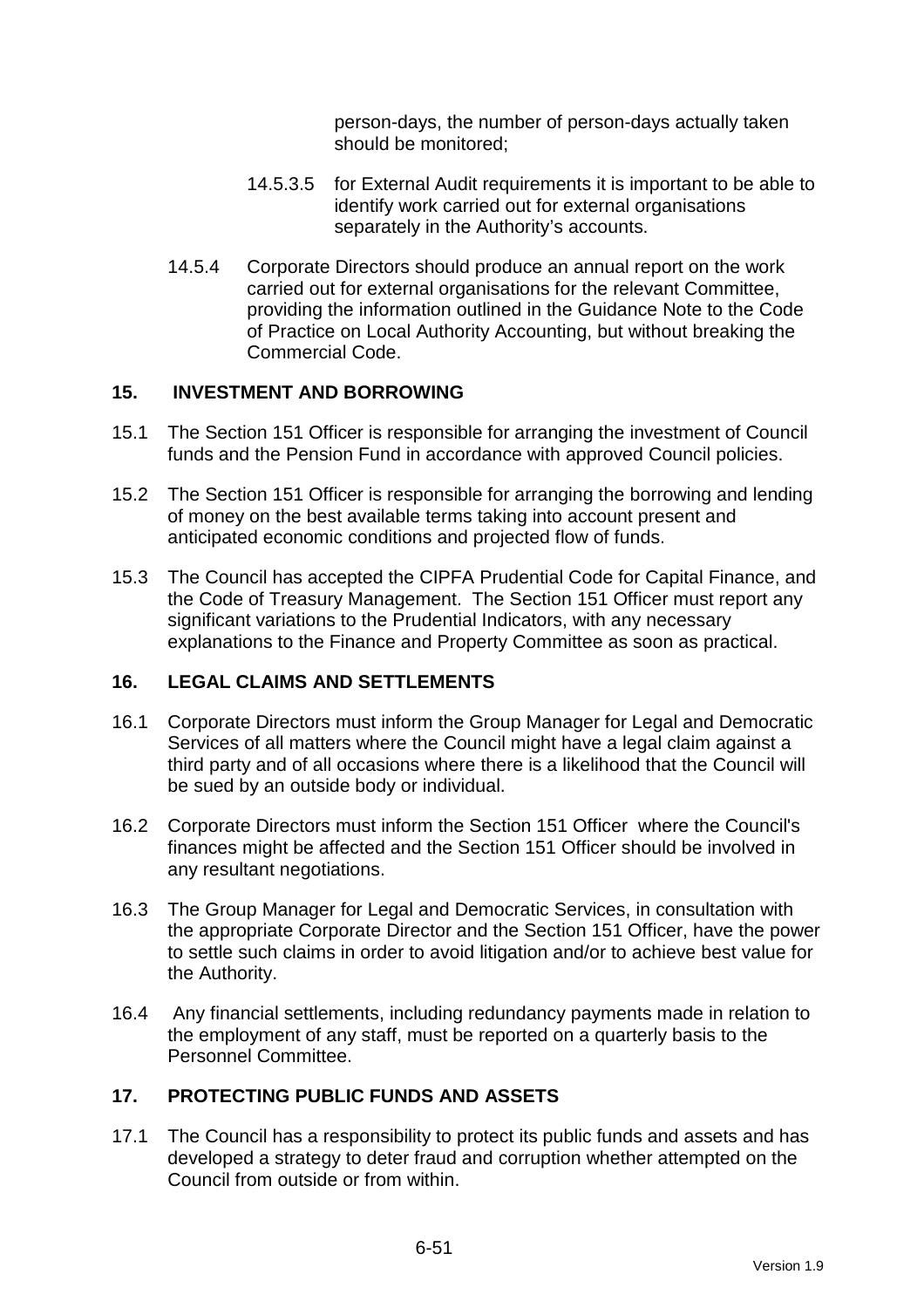17.2 The Council is committed to the highest possible standards of openness, probity and accountability. Part of meeting that commitment is to encourage employees and others who have serious concerns about any aspect of the Council's work to come forward and voice those concerns. To facilitate this, the Council has approved a Whistle Blowing Policy to allow these concerns to be raised in confidence and dealt with appropriately.

# **18. AUDIT**

- 18.1 The Section 151 Officer is responsible for arranging the continuous independent internal audit of the Council. The Internal Audit Service will be provided in accordance with its terms of reference and the CIPFA Code of Practice for Internal Audit in Local Government in the United Kingdom (2006).
- 18.2 Internal Audit focuses on the Authority's control environment and independently appraises the internal controls present in financial and other systems. The arrangements made by Corporate Directors to secure the economic, efficient and effective use of resources are also reviewed. Internal Audit reports are produced containing recommendations which should be responded to formally in writing. The results of Internal Audit work contribute to the Authority's Statement on Internal Control.
- 18.3 Internal Audit staff have the right of access to such records, assets, premises and personnel, and are entitled to receive such information and explanation, as they think necessary for the proper fulfilment of their duties.
- 18.4 If an irregularity occurs or is suspected, which may involve financial loss, it must be reported immediately to the Section 151 Officer who may investigate and report to the Group Manager for Legal and Democratic Services and the relevant Corporate Director. The Section 151 Officer and the Group Manager for Legal and Democratic Services will jointly determine what further action to take, in consultation with the Corporate Director and Chairman of the Finance and Property Committee.
- 18.5 The Internal Audit Service reports on relevant audit issues on a regular basis to the Authority's Audit Committee. Frequent liaison also occurs between Internal Audit and the Authority's External Auditors who rely upon the work of Internal Audit when forming their opinion on the Authority's key financial and other systems.

# **19. INFORMATION AND COMMUNICATIONS TECHNOLOGY (ICT)**

- 19.1 The Service Director, ICT is responsible for ICT services, and for advising on all ICT equipment, software and services acquired by the Council.
- 19.2 The acquisition, development, maintenance and use of ICT equipment, services and solutions must conform with the Council's ICT Strategy and Standards. Proposed ICT activity, which may contravene any of the ICT policies and standards, should be referred to the Service Director, ICT for prior approval. In all cases such approval must be sought using the approved ICT waiver request procedure.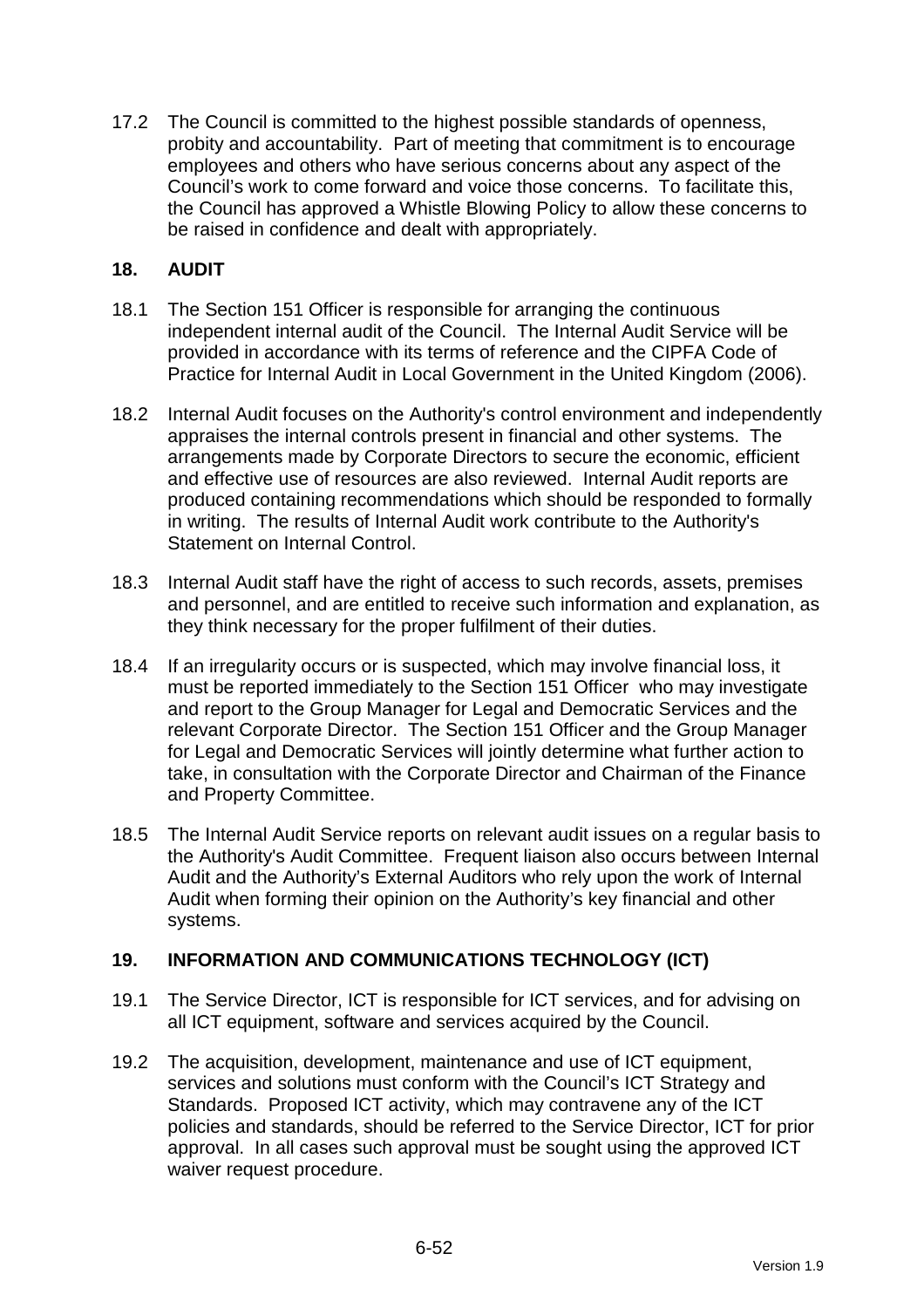- 19.3 The procurement of ICT equipment, software and services, must comply with the Procurement of Goods, Services and Works guidance within Financial Regulations.
- 19.4 All ICT equipment, software and facilities acquired by the Council must only be used in accordance with conditions and guidelines issued by the Council.
- 19.5 The development of new networked systems, or major enhancements to existing systems, should first be agreed with the Service Director, ICT, whether or not the services of the IT Division will be used.
- 19.6 Projects must demonstrate that value for money will be achieved through the application of ICT. Evidence of the justification, expected benefits and valuefor-money should accompany each request for approval. The level of supporting documentation to be submitted is given below:

| <b>Project Value</b>   | <b>Supporting Documentation</b>                                          |
|------------------------|--------------------------------------------------------------------------|
| Up to £10,000          | Reasoned justification and expected<br>timescales                        |
| £10,001 up to £50,000  | Above plus options appraisal and full Life-<br>cycle costing             |
| £50,001 up to £100,000 | Options appraisal, Risk assessment, full<br>Cost-benefit appraisal + PID |
| Over £100,000          | Full PRINCE2 business case                                               |

19.7 Formal approval must be obtained for all proposed projects and purchases before expenditure is committed. Approval should be sought as follows:

| <b>Project Value</b> | <b>Approval Required</b>  |
|----------------------|---------------------------|
| Up to £50,000        | Service Director, ICT     |
| Over £50,000         | <b>ICT Strategy Board</b> |

- 19.8 Projects presented to the ICT Strategy Board must follow the approved ICT governance arrangements and supporting procedures.
- 19.9 Maintenance, upgrade and replacement of central hardware, software and networks are the responsibility of the Service Director, ICT and will be undertaken in accordance with ICT standards and governance arrangements.
- 19.10 Where Departmental hardware, software, or networks need to be replaced or upgraded, Corporate Directors must consult the Service Director, ICT regarding the requirements and specifications before proceeding.
- 19.11 Where ICT equipment becomes surplus to requirements, it should be disposed of using the ICT disposal procedures. Data storage media, eg disks and tapes,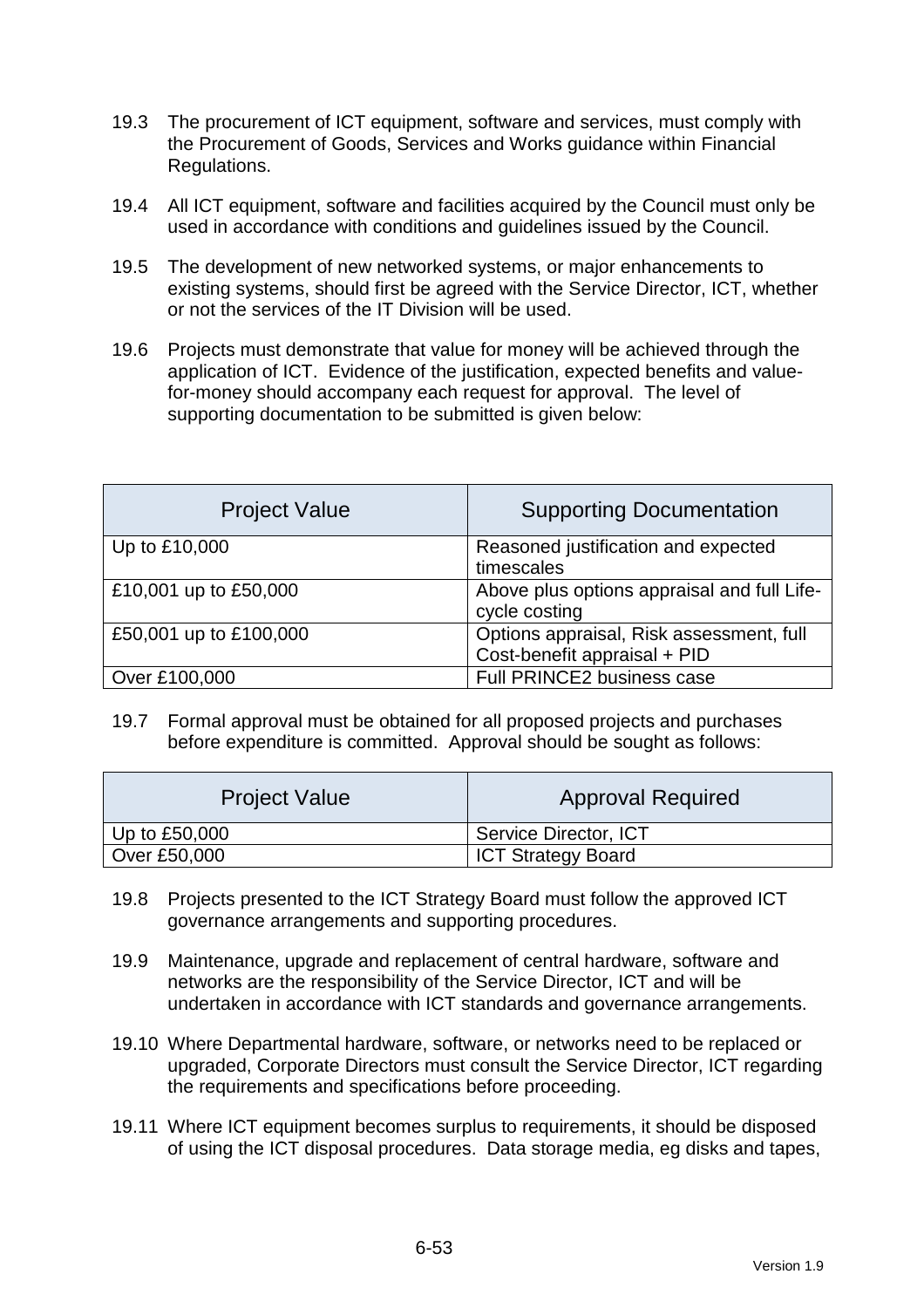should be disposed of in accordance with the procedures for disposal of storage media.

## **19.12 IT Security Policy**

- 19.12.1 The Service Director, ICT and, where appropriate, the Group Manager for Legal and Democratic Services, and the relevant Corporate Director, are responsible for maintaining proper security and privacy of data in accordance with current legislation eg Data Protection Act 1998, Computer Misuse Act 1990, Freedom of Information Act 2000.
- 19.12.2 All users of the Council's ICT systems must comply with published ICT standards and codes of practice, including:
	- 19.12.2.1 the Council's Information Security Policy which is approved by Council; and
	- 19.12.2.2 the Information Security Standards which are published and maintained by the Service Director, ICT. The Information Security Standards incorporate guidance on legal requirements such as the Computer Misuse Act 1990 and the Data Protection Act 1998, and on codes of best practice such as the International Standard on Information Security Management (ISO 17799).
	- 19.12.2.3 the internet policy and internet code of practice;
	- 19.12.2.4 the email policy and email code of practice.
- 19.12.3 Compliance with the key principles outlined in the ICT Security Policies and Framework is mandatory, including the following:
	- 19.12.3.1 employees must access only those ICT systems and data in the prescribed manner, to which they have been granted authorisation;
	- 19.12.3.2 passwords relating to a personal user identity must never be divulged to another person;
	- 19.12.3.3 attempts to obtain unauthorised access to an ICT system may constitute a criminal offence punishable by a fine or imprisonment or both;
	- 19.12.3.4 unauthorised copying of software is forbidden and may contravene copyright legislation;
	- 19.12.3.5 use of the Internet can incur potentially serious security risks, and all guidance must be strictly observed;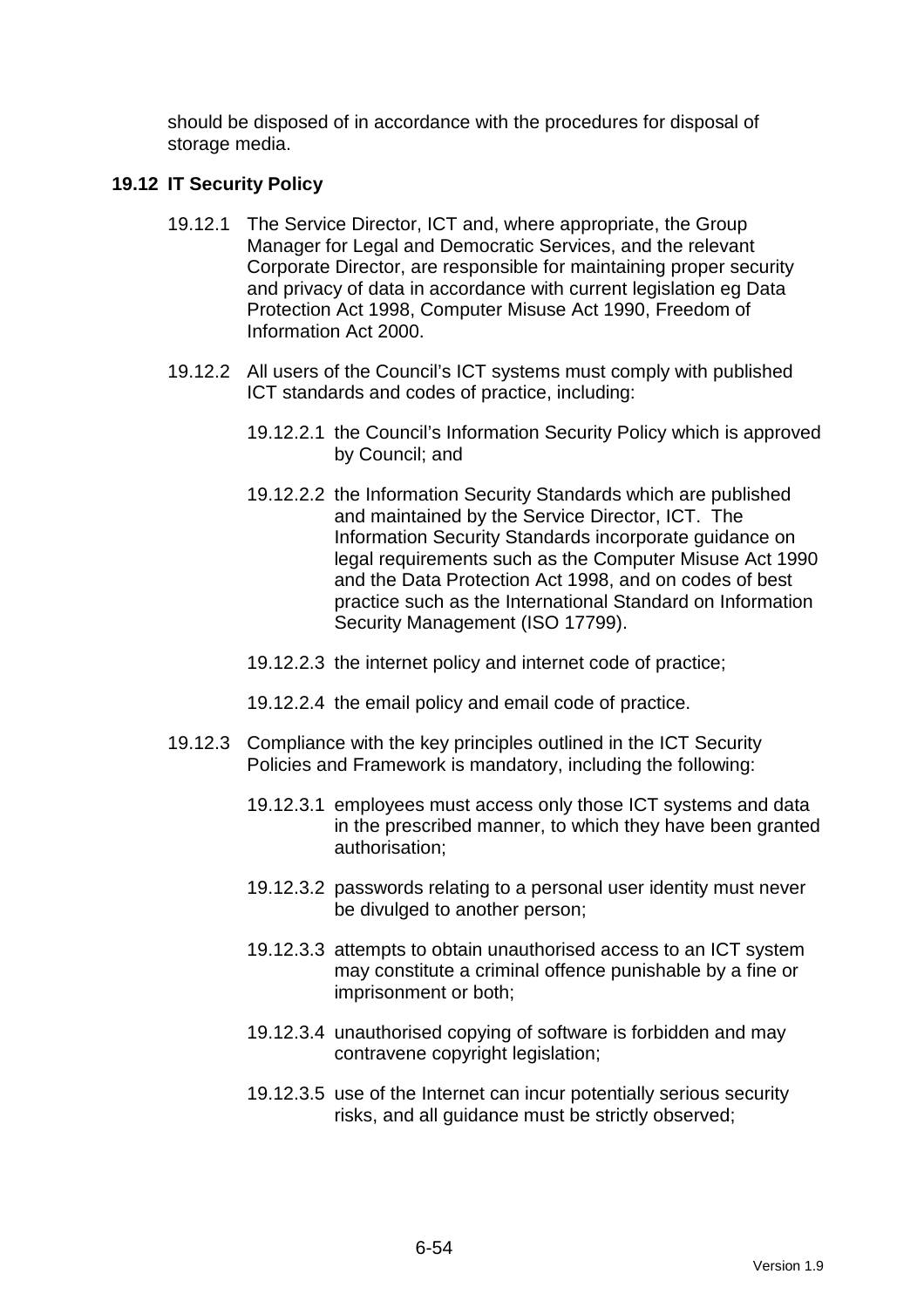- 19.12.3.6 the use of personal data relating to a living individual is regulated by the Data Protection Act 1998, contravention of which may lead to criminal prosecution.
- 19.12.4 Employees must report all suspected breaches of ICT security to the Service Director, ICT.

# **20. LAND AND BUILDINGS**

#### **20.1 INTRODUCTION**

- 20.1.1 The Finance and Property Committee is responsible for the acquisition and disposal of land and buildings. Where the proposed acquisition of land and buildings falls outside the capital programme, such acquisition may proceed only after the additional resources required have been identified and allocated.
- 20.1.2 The Service Director, Transport, Property and Environment must maintain the Corporate Asset Register for all land and buildings owned by the Council and a separate record of all leased property. If acquisition is by means of a lease of 10 years or more, then the best value implications of entering into the lease must be considered.
- 20.1.3 Details of all transfers of land and buildings must be notified to the Section 151 Officer in order that the transactions may be properly recorded in the financial records.

## **20.2 GENERAL**

20.2.1 Councillors and officers who have any relevant interest in the acquisition or disposal of any Council land or buildings must ensure they comply, as appropriate, with the Code of Conduct for Councillors and Co-opted Members or Officer Code of Conduct, and shall not be supplied with or given access to any tender documents, contracts or other information relating thereto without the authority of the Group Manager for Legal and Democratic Services.

## **20.3 DISPOSAL**

- 20.3.1 When disposing of its land the Council is required to obtain the best price reasonably obtainable on the open market. Every effort must therefore be made to maximise the consideration realised by the Council on the disposal of land and buildings, including any clawback, as appropriate. These efforts will include contacting major national and local purchasers and a list of such land purchasers will be maintained by the Service Director, Transport, Property and Environment. A suitable advertisement inviting interested parties to add their names to the list will be placed annually.
- 20.3.2 Where the Council provides public sector support to a third party in connection with any property transaction or project involving property, this could trigger the State Aid rules. In such circumstances the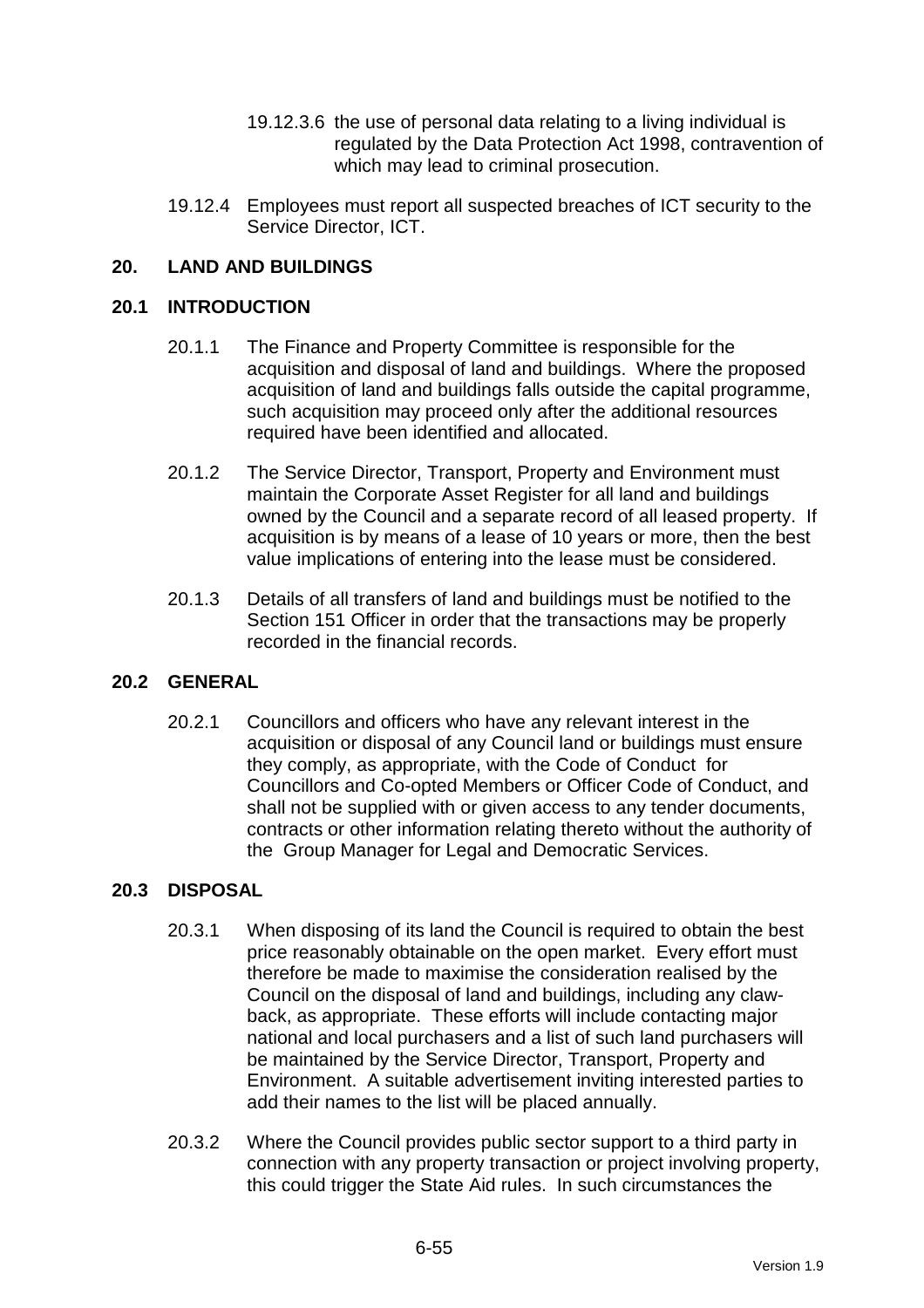guidance set out in the 'European Commission statement on State Aid elements in sales of land and buildings by public authorities' must be taken into account when disposing of land and buildings. Further advice should be sought from Legal and Democratic Services.

Disposal must be by one of the methods outlined below:

# **7. Open Binding Tender**

- 20.3.2.1 At least 28 days before the last date for the receipt of tenders, an initial public notice must be placed in one or more of the local newspapers and, dependent on the nature of the land or buildings to be sold, in national newspapers and in such other publications as the Service Director, Transport, Property and Environment considers desirable. The notice must describe the land to be sold, invite requests for tender documents and state the date and time by which tenders are to be returned.
- 20.3.2.2 The form of tender will be settled by the Service Director, Transport, Property and Environment after consultation with the Group Manager for Legal and Democratic Services and must be capable of acceptance as a binding contract.
- 20.3.2.3 The Service Director, Transport, Property and Environment, in consultation with the Chairman of Finance and Property Committee , will evaluate tenders and determine which, if any, is to be accepted.

## **8. Limited Binding Tender**

- 20.3.2.4 At least 28 days before the last date for the receipt of tenders, selected tenderers will be issued with the appropriate form of tender.
- 20.3.2.5 The form of tender will be settled by the Service Director, Transport, Property and Environment after consultation with the Group Manager for Legal and Democratic Services and must be capable of acceptance as a binding contract.
- 20.3.2.6 The Service Director, Transport, Property and Environment, in consultation with the Chairman of Finance and Property Committee will evaluate tenders and determine which, if any, is to be accepted.

## **9. Public Auction**

20.3.2.7 The Service Director, Transport, Property and Environment, in consultation with the Chairman of Finance and Property Committee, will decide which auctioneers are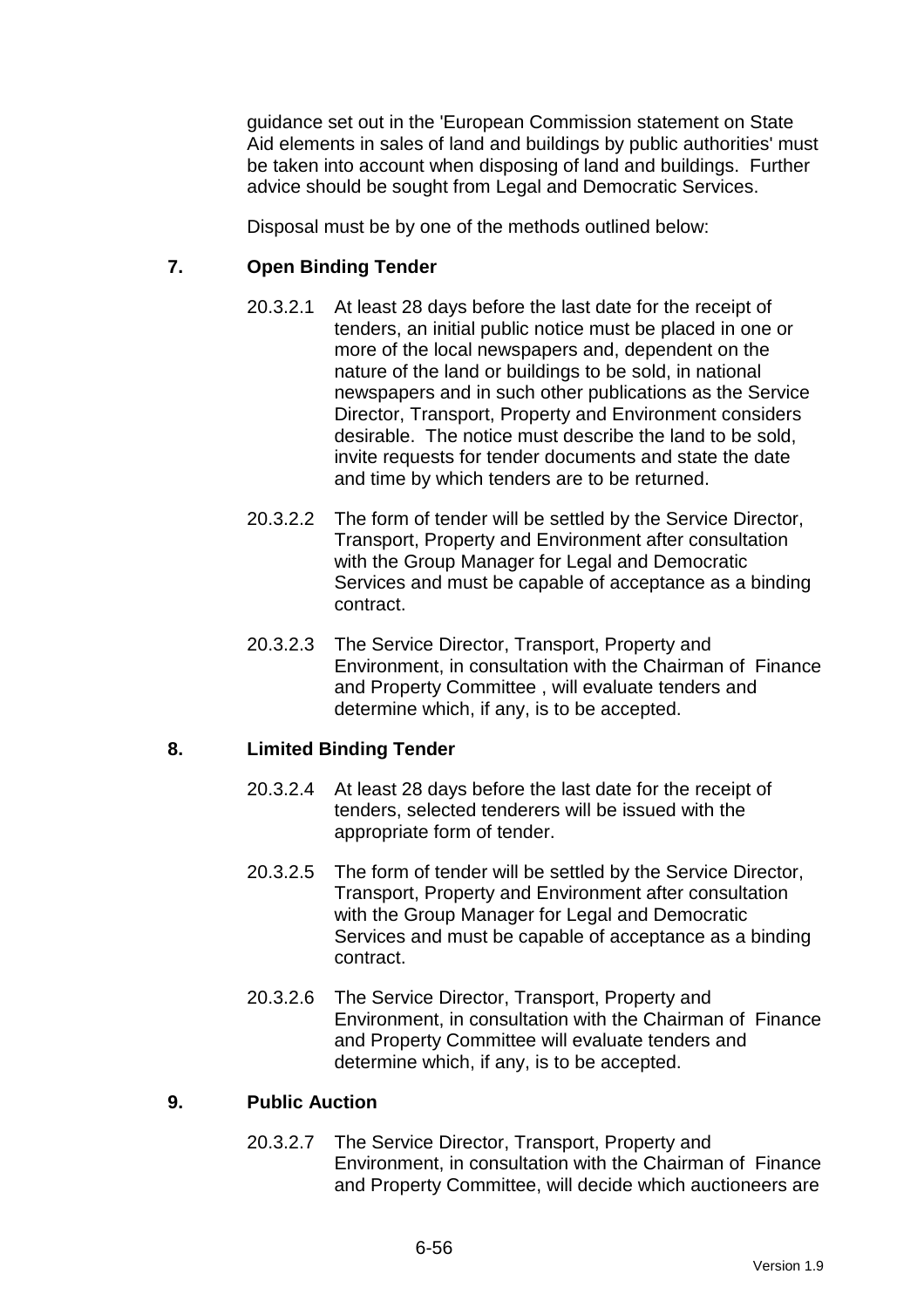to be used. The contract and conditions of sale should be prepared by the Group Manager for Legal and Democratic Services. Any reserve price will be agreed by the Service Director, Transport, Property and Environment, in consultation with the Chairman of Finance and Property Committee and with the chosen auctioneers.

## **10. Private Treaty Sale to One Party**

20.3.2.8 Where only one party is interested or is to be invited to submit a signed contract, the Service Director, Transport, Property and Environment, in consultation with the Chairman of Finance and Property Committee shall take a decision after discussing the circumstances with the Group Manager for Legal and Democratic Services and the Section 151 Officer.

# **11. Open Informal Tender**

20.3.2.9 The Service Director, Transport, Property and Environment, in consultation with the Chairman of Finance and Property Committee, will make arrangements in appropriate cases for properties to be sold by Open Informal Tender which must be preceded by public advert subject to appropriate time limits.

# **20.4 TENDERS**

- 20.4.1 The invitation, receipt, opening and evaluation of tenders should be conducted in accordance with Financial Regulations Procurement of Goods, Services and Works section and the Contracts Manual.
- 20.4.2 The Service Director, Transport, Property and Environment will make available to the Group Manager for Legal and Democratic Services and the Section 151 Officer on request a copy of the register of accepted tenders, maintained in accordance with Procurement of Goods, Services and Works section and the Contracts Manual.
- 20.4.3 All parties submitting unsuccessful tenders must be notified promptly of the outcome to their offer.

## **20.5 COMPLETION OF SALE**

- 20.5.1 Once a sale has been agreed a reasonable period (not exceeding six months) will be allowed for the completion, except where a longer period is agreed during the original negotiations. If completion has not taken place by the end of the agreed period the Service Director, Transport, Property and Environment should make a report to the Finance and Property Committee , recommending that either:
	- 20.5.1.1 the period for completion be extended; or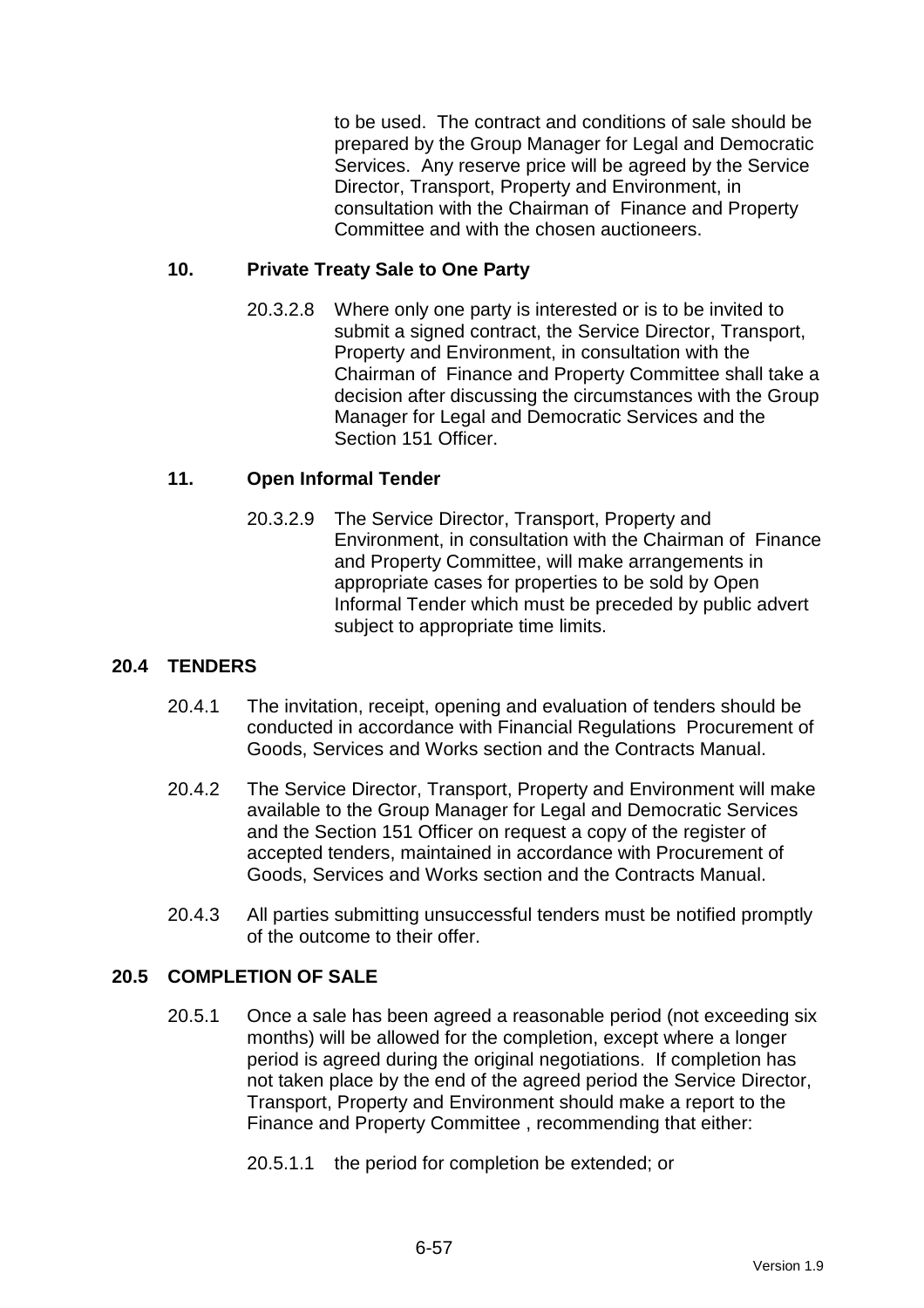- 20.5.1.2 sale proceedings should be started afresh.
- 20.5.2 The Group Manager for Legal and Democratic Services must be advised of all decisions to extend the completion date or to begin the sale proceedings afresh, so that they can inform all interested parties of the decision.

# **20.6 CANCELLATION**

- 20.6.1 Every contract for the disposal of land or property must include a clause to allow the Council to cancel the contract with the purchaser and to recover from them the amount of any loss resulting from the cancellation if:
	- 20.6.1.1 the person, firm or company has offered or given or agreed to give to any person a gift or consideration of any kind as an inducement or reward:
		- 20.6.1.1.1 for doing or refraining from doing or for having done or refrained from doing any action in relation to the contract or any other contract with the Council; or
		- 20.6.1.1.2 for showing or not showing favour or disfavour to any person in relation to the contract or any other contract with the Council; or
		- 20.6.1.1.3 such acts having been done by any person employed by them or acting on their behalf (whether with or without the knowledge of the purchaser).
	- 20.6.1.2 In relation to any contract with the Council the person, firm or company or any person employed by them or acting on their behalf shall have committed any offence under the Prevention of Corruption Acts 1889 to 1916, or any amendment of them, or shall have given any fee or reward the receipt of which is an offence under Section 117 of the Local Government Act 1972.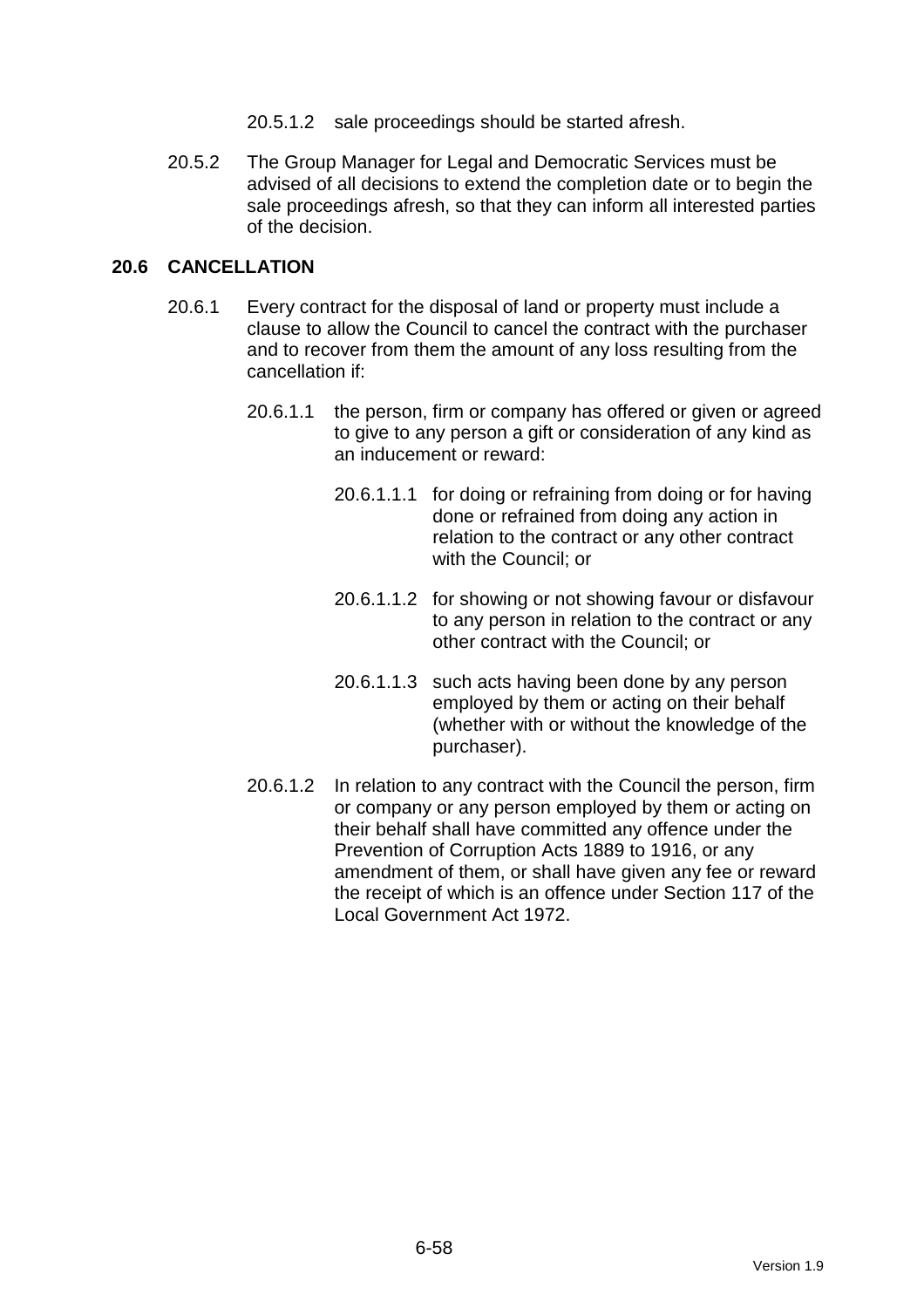#### 4.2.1 DECISION TREE - HOW TO GET A SCHEME INTO THE CAPITAL PROGRAMME

All capital expenditure requires approval by the relevant approval body. All County Council projects requiring County Council funds should be appraised and prioritised by<br>CAMG. Proposed expenditure on land acquisitions a

a. At the beginning of a Financial Year - The Annual Review Process.



LEC = Latest Estimate Cost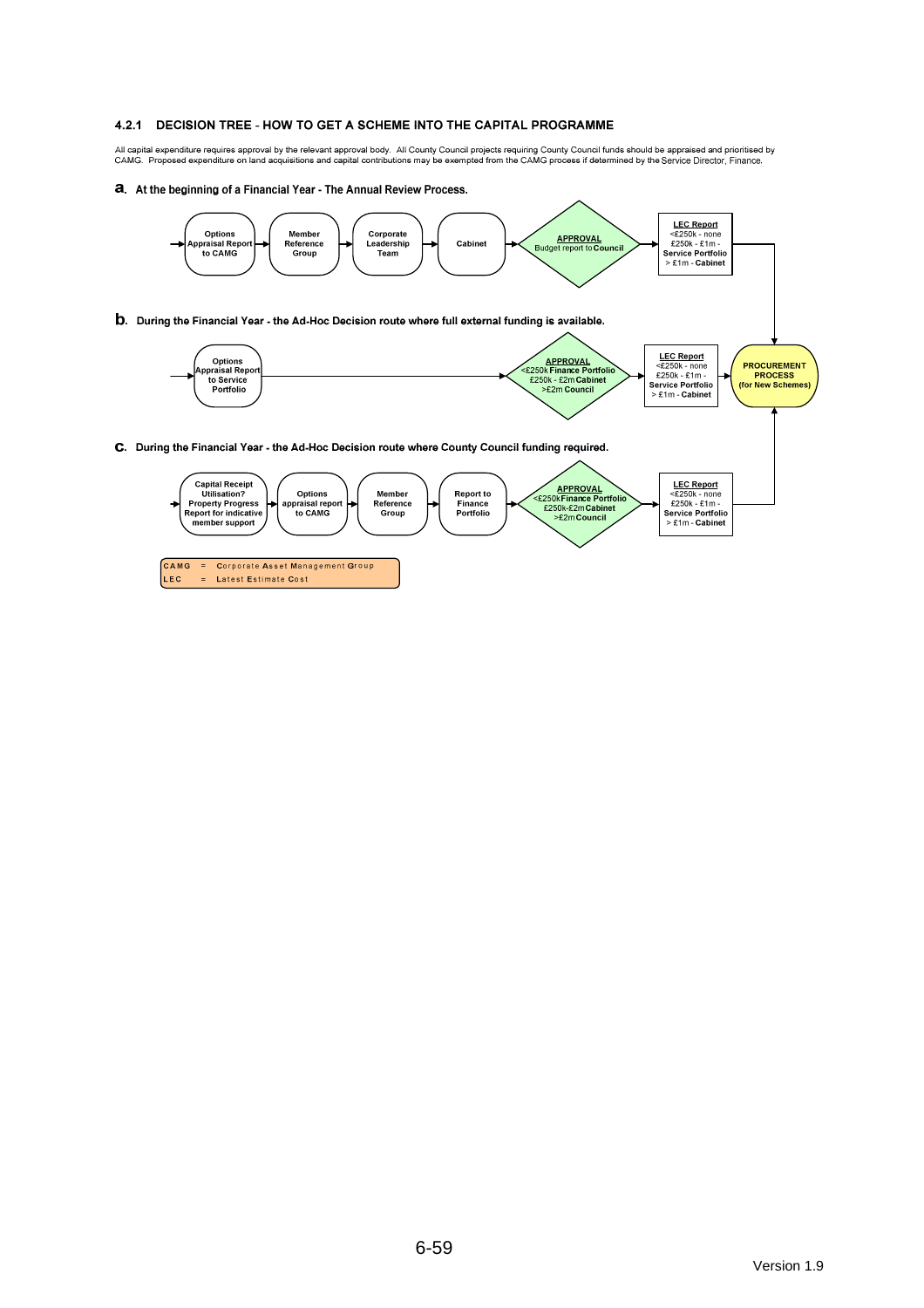# **COUNCILLOR'S ALLOWANCES SCHEME**

- 1. This scheme, which may be cited as the **Nottinghamshire County Council Members' Allowances Scheme**, was approved by Nottinghamshire County Council on 17 May 2012, in exercise of the powers conferred by the Local Authorities (Members' Allowances) (England) Regulations 2003 ("the Regulations").
- 2. This Scheme replaces all previous Members' Allowances Schemes.
- 3. The Allowances mentioned in this scheme:

be implemented with effect from 17 May 2012;

be uprated annually in line with the pay award for Local Authority staff. Each annual increase will be reported to the County Council for information at the earliest opportunity.

- 4. Any other amendments to the scheme will be determined solely by the County Council following receipt of recommendations from the Independent Remuneration Panel.
- 5. In this scheme:

"councillor" means a Member of Nottinghamshire County Council who is a councillor;

"Independent Person" means a person appointed by the Council to provide their views regarding complaints under the Code of Conduct for Councillors and Coopted Members;

"statutory Co-optee means a person (other than a councillor) who is statutorily appointed to membership of a Council committee or and independent member of the Nottinghamshire Police and Crime Panel;

"year" means the 12 months ending with 31 March.

- 6. The amounts of Basic, Special Responsibility and Statutory Co-optees' Allowances specified in this Scheme will be rounded to the nearest £3.00 in accordance with normal Local Government practice.
- 7. A Nottinghamshire county councillor who is in receipt of a Basic Allowance and/or Special Responsibility Allowance under this Scheme and who is under 70 years of age is eligible to join the Local Government Pension Scheme.

# **PART A – ALLOWANCES FOR COUNCILLORS**

## **BASIC ALLOWANCE**

8. Subject to paragraphs 15, 16 and 21, for each year a Basic Allowance of £12,906.00 shall be paid to each councillor.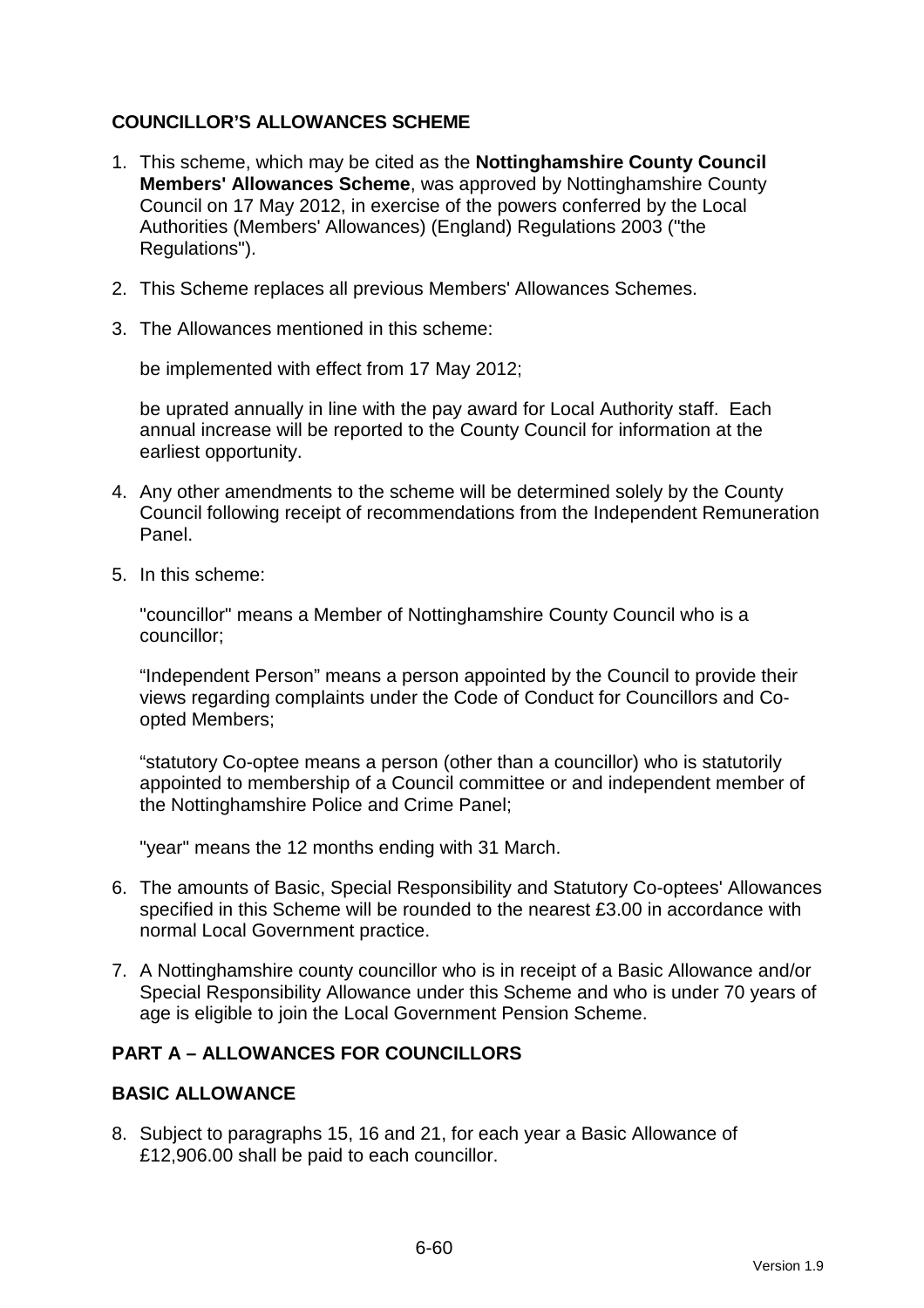9. Basic Allowance shall be eligible for pensionable purposes

## **SPECIAL RESPONSIBILITY ALLOWANCES**

- 10. Subject to paragraphs 15, 16 and 21, for each year a Special Responsibility Allowance shall be paid to those councillors who have been appointed or recognised by the Council or have been notified to the Chief Executive by their Group as holding the special responsibilities in relation to the authority that are specified in Schedule 1 to this scheme.
- 11. Subject to paragraphs 15, 16 and 21, the amount of each such allowance shall be the amount specified against that special responsibility in Schedule 1.
- 12. Special Responsibility Allowances shall be eligible for pensionable purposes.
- 13. No councillor may receive more than one Special Responsibility Allowance. In the event that a councillor holds more than one position for which a Special Responsibility Allowance is payable then s/he shall receive whichever of the applicable Allowances which s/he selects.

# **ATTENDANCE ALLOWANCE**

14. No attendance allowance shall be payable under this scheme, either for Council duties per se, or in respect of appointments to outside bodies.

# **RENUNCIATION**

15. A councillor may by notice in writing given to the Chief Executive elect to forego any part of his/her entitlement to an allowance under this scheme.

## **PART-YEAR ENTITLEMENTS**

- 16. In accordance with the requirements of the Regulations, pro-rata payments of Basic Allowance or Special Responsibility Allowances shall be payable to eligible councillors in any of the following circumstances:
	- a. if an amendment to this scheme changes the amount to which a councillor is entitled by way of a Basic Allowance or a Special Responsibility Allowance;
	- b. where the term of office of a councillor or their appointment to a role eligible for Special Responsibility Allowance begins or ends otherwise than at the beginning or end of a year.

## **LONG-TERM SICKNESS**

- 17. Nothing in this section overrides the provisions of the Local Government Act 1972 relating to vacation of office by failure to attend meetings throughout a period of six months.
- 18. In the event of long-term sickness absence full Special Responsibility Allowance shall be payable to eligible councillors, reducing to 50% after six months and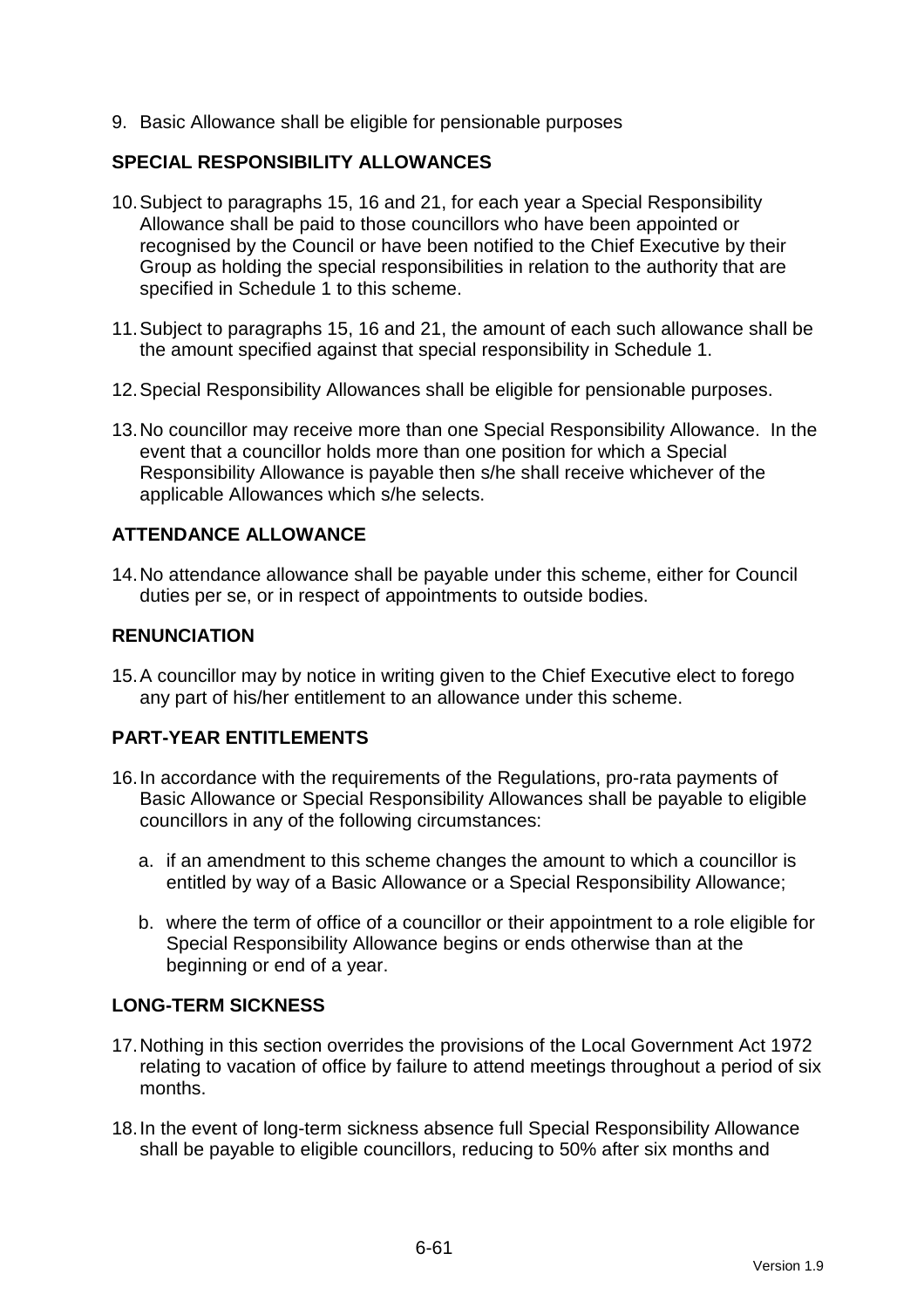ceasing after 12 months. The Council's Policy Committee may vary this in exceptional circumstances.

19. If a councillor is appointed to deputise for a councillor on long-term sickness the Policy Committee may create a deputising allowance payable after the first three months.

# **MATERNITY LEAVE AND ADOPTION LEAVE**

20. In the event of absence for maternity or adoption full Special Responsibility Allowance shall be payable to eligible councillors for a period of up to three months.

# **PAYMENT**

21. Payment of Basic and Special Responsibility Allowances shall be made in equal instalments. The frequency of those instalments shall be monthly in arrears.

## **TRAVEL AND SUBSISTENCE ALLOWANCES**

22. Travel and in some circumstances subsistence allowances may be claimed by councillors. The arrangements for these allowances are included in Part D of this scheme.

#### **DEPENDANTS' CARERS' ALLOWANCES**

- 23. Councillors may claim up to £5.84 per hour per child for child care and up to £11.58 per hour per dependant for other dependants in respect of expenses for the care of their children or other dependants when attending meetings of the Council, its subordinate bodies or other approved duty as described in Schedule 2 to this scheme.
- 24. Only one payment of Dependants' Carers' Allowance may be claimed in respect of the household of each councillor.
- 25. Payments, which will not be payable to a member of the claimant's own household, will be made only when supported by a receipt.
- 26. In circumstances of particular difficulty the Policy Committee is authorised to increase the allowance payable.

# **PART B – ALLOWANCES FOR STATUTORY CO-OPTEES**

27. That any statutory co-optee receives an allowance of £582.

#### **Attendance Allowance**

28. No attendance allowance shall be payable under this scheme, either for Council duties per se, or in respect of appointments to outside bodies.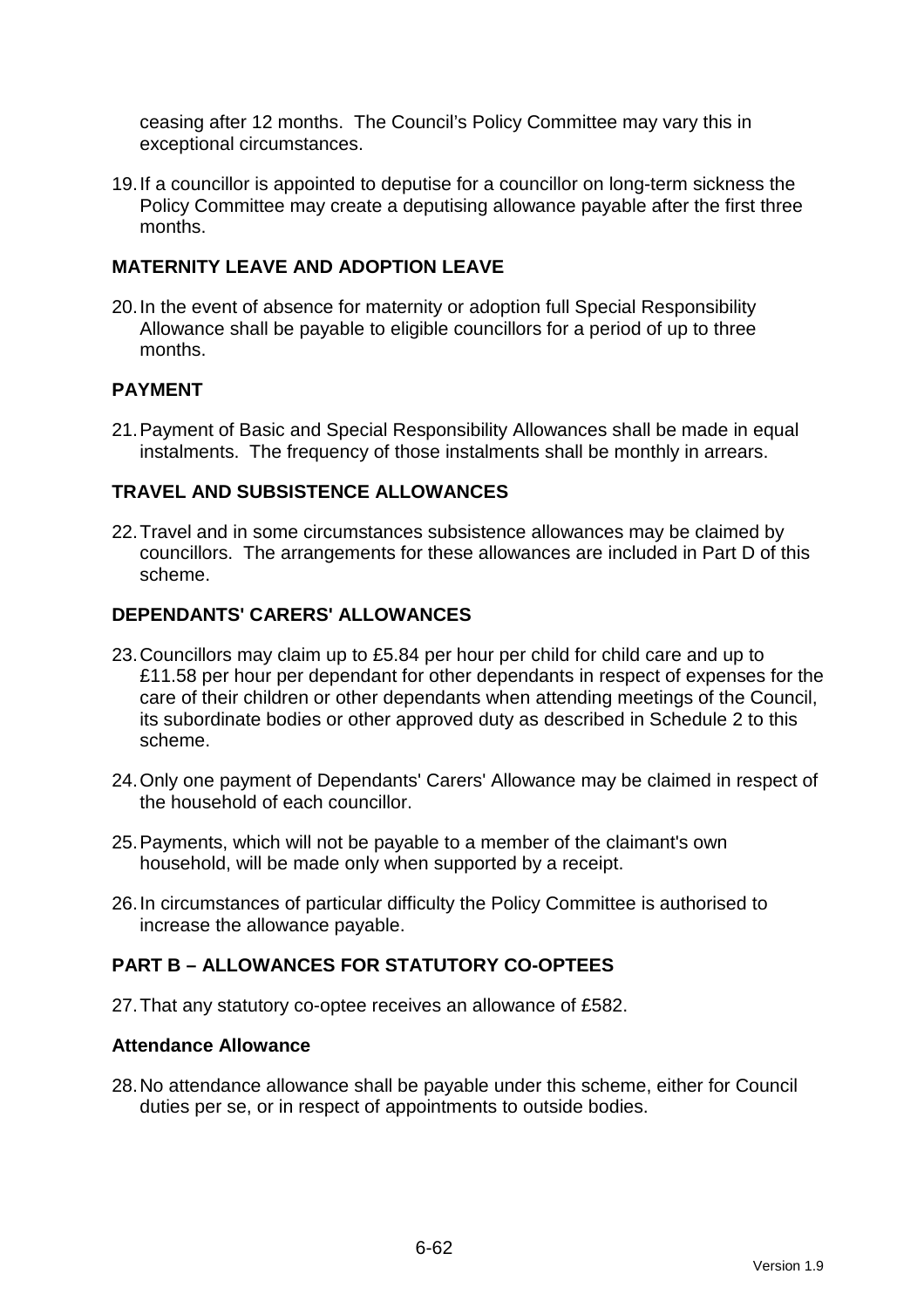# **Renunciation**

29. A Statutory Co-optee may by notice in writing given to the Chief Executive elect to forego any part of their entitlement to an allowance under this scheme.

## **Part-Year entitlements**

- 30. Pro-rata payments of the Statutory Co-optees Allowance shall be paid in any of the following circumstances:
	- a. if an amendment to this scheme changes the amount to which a Statutory Cooptee is entitled;
	- b. where the term of office of a Statutory Co-optee begins or ends otherwise than at the beginning or end of a year.

# **Payment**

31. Payment of the allowance described in paragraphs 28 to 30 shall be made in equal instalments. The frequency of those instalments shall be monthly in arrears.

## **Travel and subsistence allowances**

32. Travel and in some circumstances subsistence allowances may be claimed by Statutory Co-optees. The arrangements for those allowances are included in Part D of this Scheme and a description of the duties for which they may be claimed is shown at Schedule 2 to this scheme.

# **PART C – ALLOWANCES FOR EDUCATION APPEAL PANEL MEMBERS**

- 33. For the purposes of the payment of financial loss allowance under Section 173(4) of the Local Government Act 1972, members of Education Appeal Panels are to be treated as Members of the authority.
- 34. Subject to providing sufficient documentary evidence identifying actual financial loss, allowances up to a maximum of £226.00 per day may be claimed by Panel Members for attendance at Panel meetings.
- 35. Travel allowances may be claimed by Panel Members. The arrangements for those allowances are included at Part D of this scheme. Lunch will be provided by the Council at no charge for Panel meetings.

# **PART D – TRAVELLING AND SUBSISTENCE**

- 36. This part is in accordance with Sections 174-175 and Regulations made under the Local Government Act 1972. It applies to councillors, Statutory Co-optees, members of Education Appeals Panels, Independent Persons and other Co-opted members.
- 37. The provisions contained in this part are aligned with the terms and conditions for County Council employees and any future changes to employee terms and conditions will also be reflected by changes to this part.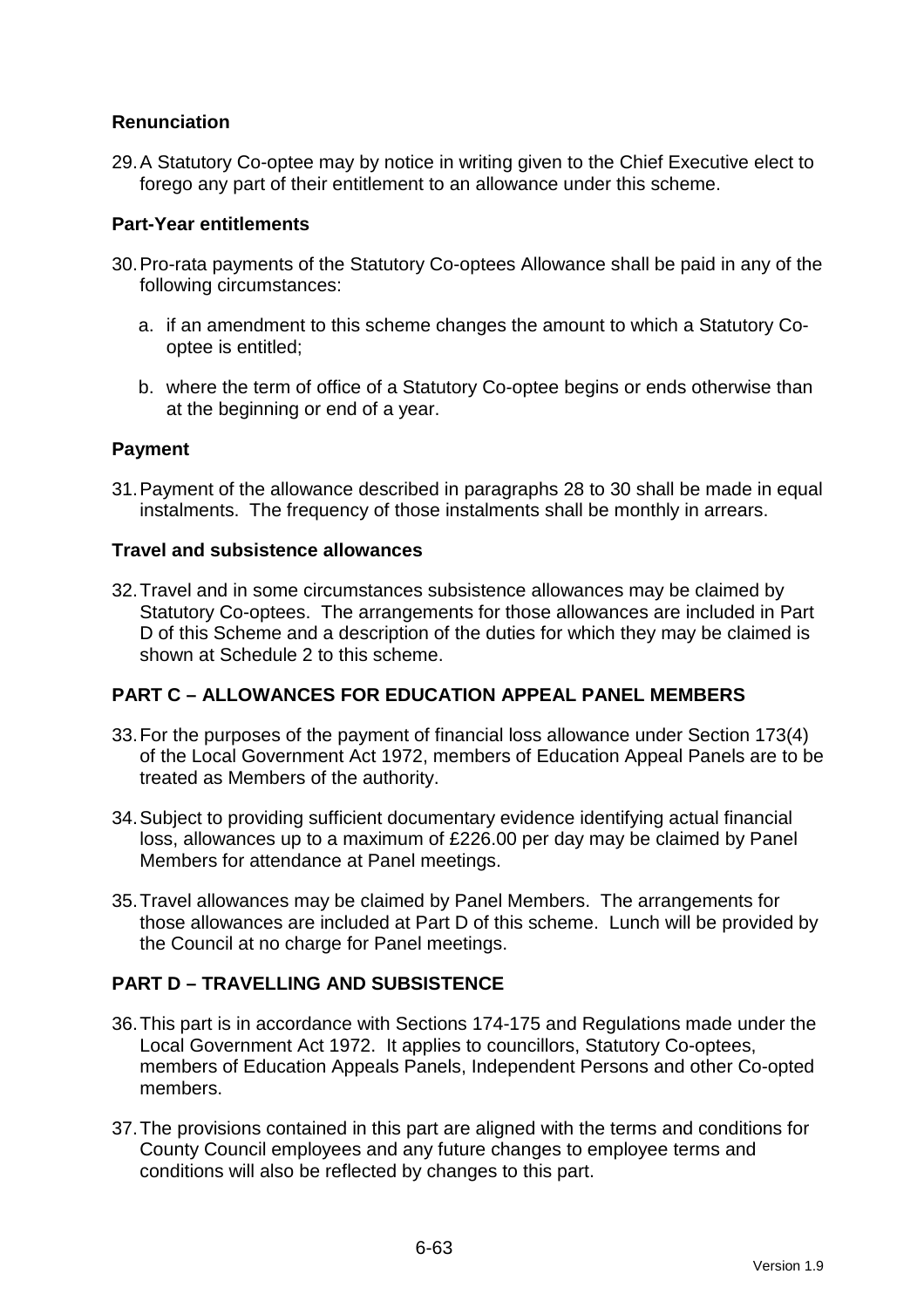# **TRAVELLING ALLOWANCE**

- 38. Travelling allowances may be claimed in respect of each occasion on which one of the persons described above carries out a duty as described in Schedule 2 to this Scheme.
- 39. All travel arrangements must be in accordance with the County Council's TRAVEL AND ACCOMMODATION POLICY, which is appended to this scheme.
- 40. If a claimant uses their own motor car or one belonging to a member of his/her family, or otherwise provided for their use and subject to the claimant having the appropriate insurance, the rate for travel, which is the same as for officers using their own vehicles on a casual basis, shall be as follows:

| up to 10,000<br>miles<br>45.0p | over 10,000<br>miles<br>25.0 <sub>p</sub> |       |
|--------------------------------|-------------------------------------------|-------|
| <b>Motor Cycles</b>            |                                           | 24.0p |
| Cycles                         |                                           | 20.0p |
| <b>Public Transport Rate</b>   |                                           | 22.6p |

- 41. The distance claimed for mileage should be the shortest most reasonable journey by road from the point of departure to the point at which the duty is performed, and similarly from the duty point to the place of return.
- 42. If a claimant travels by taxi, the claim must not exceed:
	- a. in cases of urgency or where no public transport is reasonably available, the amount of the actual fare and any reasonable gratuity actually paid;
	- b. in any other case, the amount of the fare for travel by appropriate public transport.
	- c. Any claims by members for travel costs where the Council has provided shared transport will only be payable in exceptional circumstance and subject to the agreement of the Team Manager (Democratic Services).

## **SUBSISTENCE ALLOWANCES**

- 43. Subsistence allowances may be claimed only in exceptional circumstances such as overnight stays on occasions on which a person described in paragraph 63 above carries out a duty as specified in Schedule 2 to this scheme.
- 44. When carrying out approved duties within the UK and subsistence is payable due to exceptional circumstances, the amounts shown below may be claimed.
	- a. Breakfast where leave home before 7.00 am £4.48
	- b. Lunch where away from base for whole of lunch period (12.00 and 2.00 pm) - £6.17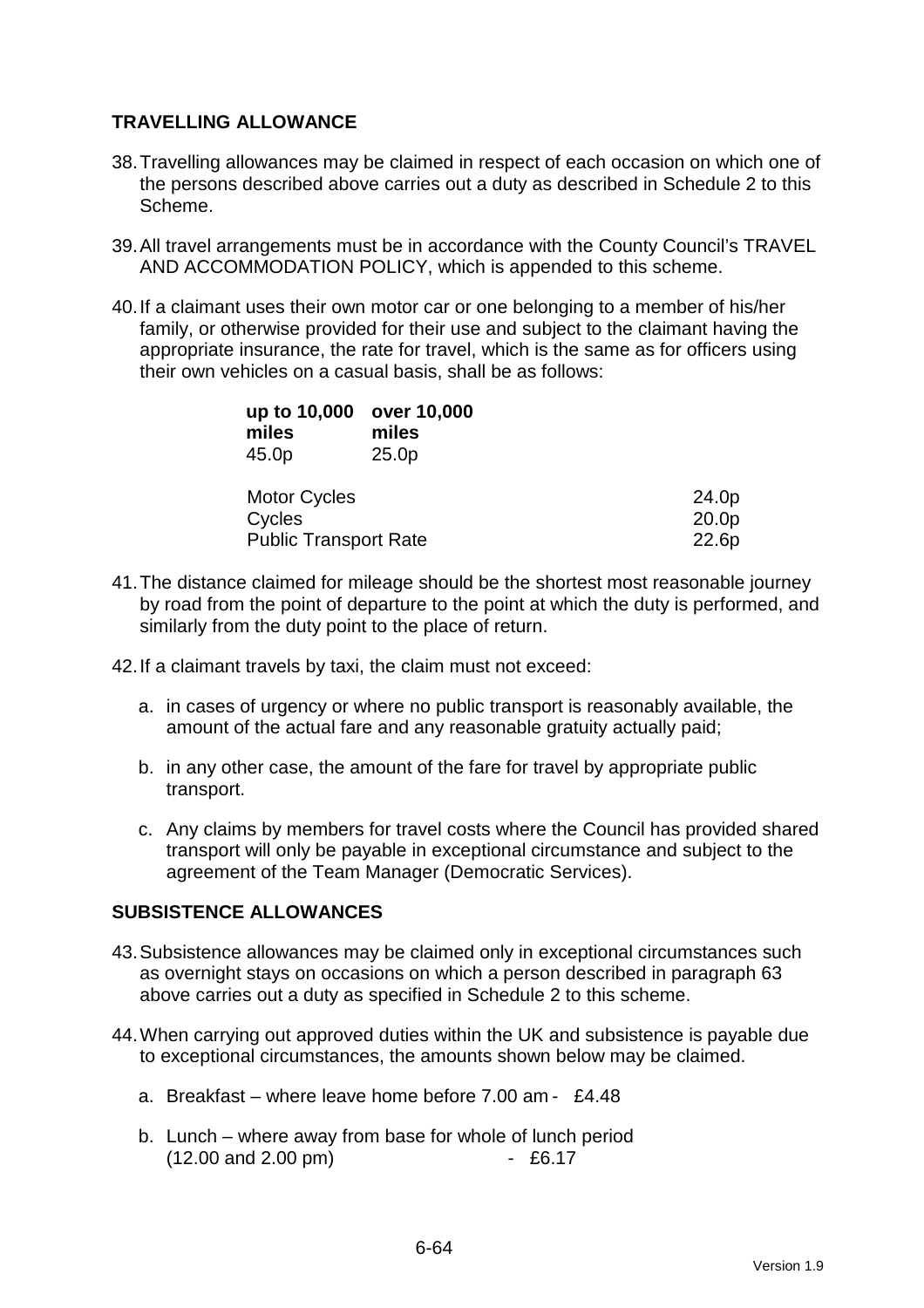- c. Tea if work continues after  $6.30 \text{ pm}$  £2.43
- d. Evening meal if work continues after 8.30 pm £7.64
- e. Tea and evening meal allowances are not normally payable on same day.
- f. Out of pocket expenses  $-$  single night  $-$  £3.63

 $-$  weekly rate  $-$  £14.55

- 45. Councillors, Statutory and other Co-optees may aggregate daily subsistence allowances.
- 46. Where a councillor, Statutory or other Co-optee attends a UK conference or other event which involves an overnight stay, hotel accommodation will be booked and paid for by Travel and Transport Services in accordance with the TRAVEL AND ACCOMMODATION POLICY. In exceptional circumstances where this has not been possible, the County Council will reimburse reasonable expenses, provided they are supported by receipts and subject to a maximum overnight expenditure on accommodation of £115.00 (including VAT).
- 47. Where a claimant attends a conference or other event which is held outside the UK, s/he may claim the amounts shown in the Council's TRAVEL AND ACCOMMODATION POLICY.

# **SPECIAL PROVISIONS**

48. In respect of full County Council meetings, councillors will have the choice of paying for the meals provided by the Council. The exercise of this option will be on an annual basis rather than for each individual County Council meeting.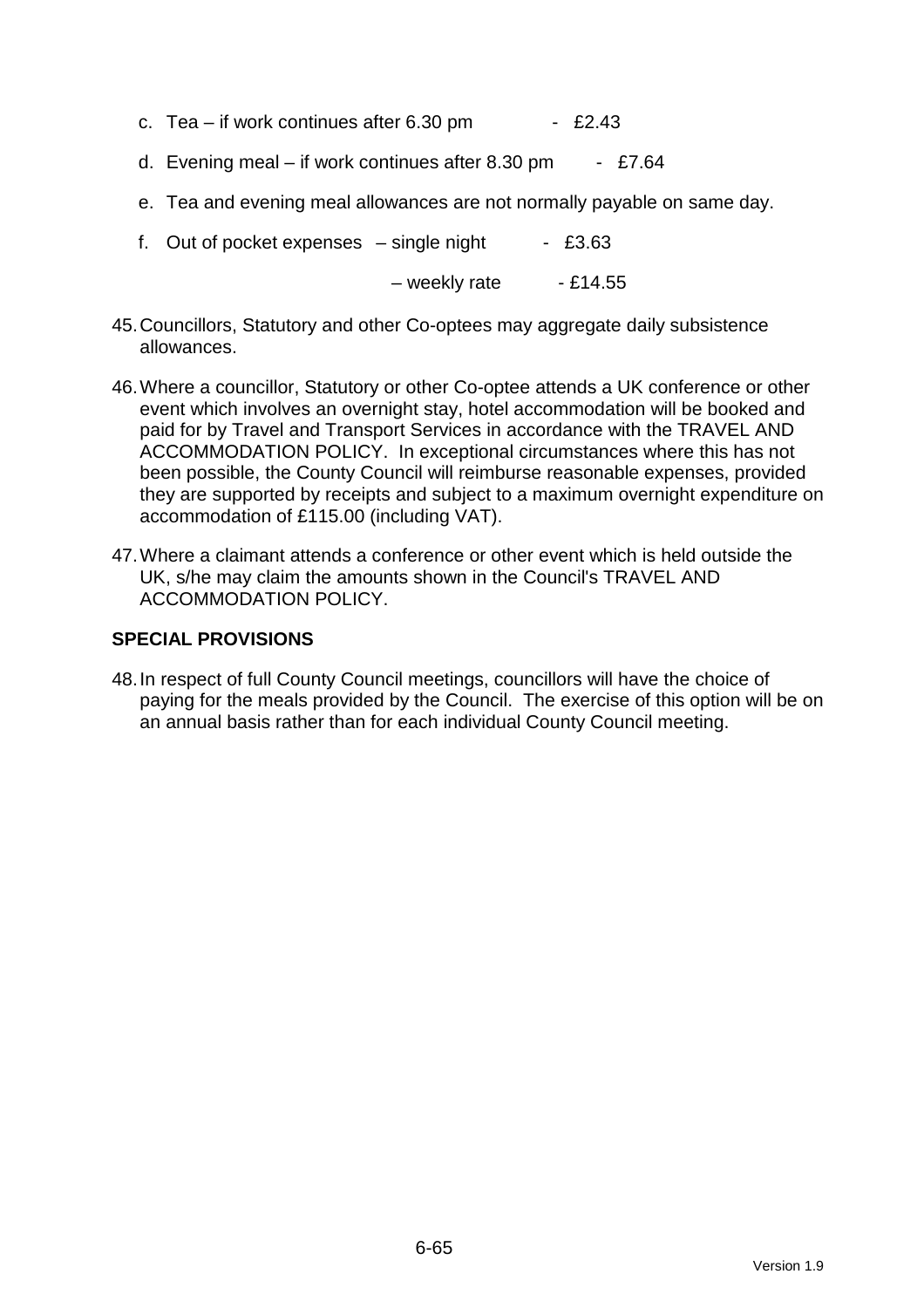# **SCHEDULE 1**

#### **SPECIAL RESPONSIBILITY ALLOWANCES**

| <b>Band</b>    | $%$ of         | <b>Amount of</b> | <b>Current role</b>                                        |  |
|----------------|----------------|------------------|------------------------------------------------------------|--|
|                | Leader's       | <b>Allowance</b> |                                                            |  |
|                | <b>SRA</b>     | (pa)             |                                                            |  |
| $\mathbf{1}$   | 100            | £31,906          | Leader of the Council<br>$\bullet$                         |  |
| $\overline{2}$ | 70             | £22,331          | Deputy Leader of the Council<br>$\bullet$                  |  |
| $\overline{3}$ | 66             | £21,271          | <b>Chairmen of Band A Committees</b><br>$\bullet$          |  |
|                |                |                  | <b>Business Manager of Majority Group</b><br>$\bullet$     |  |
|                |                |                  | Leader of the main Minority Group                          |  |
| $\overline{4}$ | 50             | £15,953          | Chairman of County Council*<br>$\bullet$                   |  |
| 5              | 40             | £12,762          | Chairman of Joint Health Committee (when<br>$\bullet$      |  |
|                |                |                  | chaired by a county councillor)                            |  |
|                |                |                  | <b>Chairman of Pensions</b><br>$\bullet$                   |  |
| 6              | 33             | £10,635          | <b>Chairmen of Band B Committees:</b><br>$\bullet$         |  |
|                |                |                  | Vice-Chairmen of Band A Committees                         |  |
|                |                |                  | Leader of smaller Minority Groups on the<br>$\bullet$      |  |
|                |                |                  | Council (provided the group has more than 10%              |  |
|                |                |                  | of the Members of the Council)                             |  |
| $\overline{7}$ | 25             | £7,975           | Vice-Chairman of Joint Health Committee (when<br>$\bullet$ |  |
|                |                |                  | this position is occupied by a county councillor)          |  |
| 8              | 24             | £7,657           | Vice-Chairman of the County Council*<br>$\bullet$          |  |
|                |                |                  | Business Manager of the main Minority Group<br>$\bullet$   |  |
| 9              | 22             | £7,021           | Deputy Leader of the main Minority Group<br>$\bullet$      |  |
|                |                |                  | Vice-Chairmen of Band B Committees<br>$\bullet$            |  |
|                |                |                  | Main Minority Group Spokesmen on Band A                    |  |
|                |                |                  | Committees                                                 |  |
| 10             | $\overline{4}$ | £1,276           | <b>Business Manager of any Minority Group</b><br>$\bullet$ |  |
|                |                |                  | consisting of more than 10% of the Members of              |  |
|                |                |                  | the Council                                                |  |
|                |                |                  | Ordinary Members of the Appeals Committee<br>$\bullet$     |  |
|                |                |                  | when undertaking work of exceptional frequency             |  |

## Note

\* These SRAs include an element for clothing. Sections 3(5) and 5(4) (as appropriate) of Part 1 of the Local Government Act 1972, enables the County Council to make a reasonable payment to the Chairman and Vice-Chairman to enable them to meet the expenses of their office.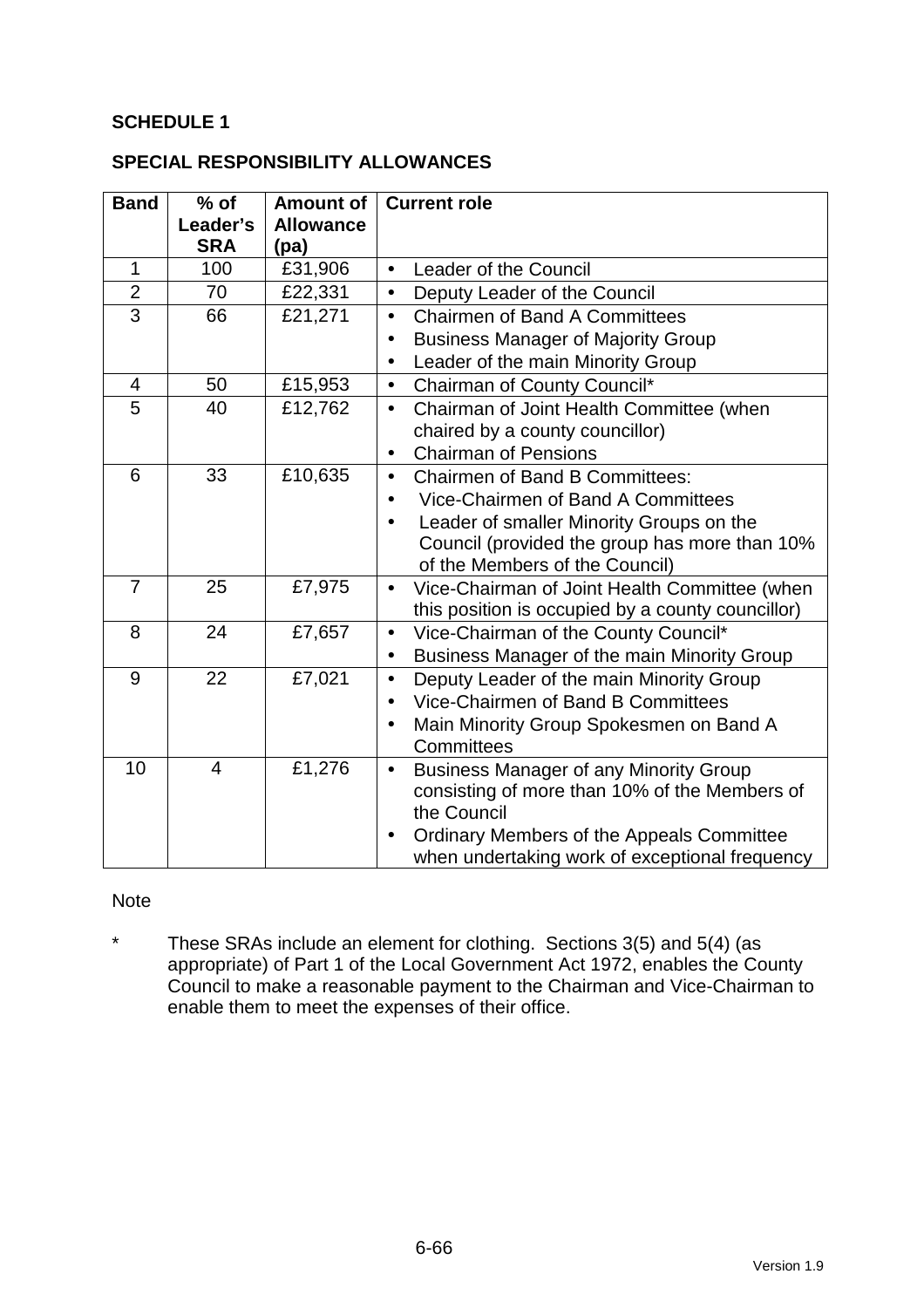# **BAND A COMMITTEES**

Children and Young People Finance and Property Community Safety **Personnel** Culture Culture **Transport and Highways** Economic Development

Adult Social Care and Health Environment and Sustainability

The Health and Wellbeing Board is a Band A Committee but it is assumed that it will always be chaired by the holder of an existing SRA

# **BAND B COMMITTEES**

Audit **Audit Rights of Way** Health Scrutiny

Appeals Sub **Planning and Licensing** 

Corporate Parenting Sub-Committee is a Band B committee but it is assumed that the Vice-Chairman of the Children and Young People Committee will chair it

Grant Aid Sub-Committee is a Band B committee but it is assumed that the Deputy Leader of the Council will chair the sub-committee

It is assumed that the Senior Staffing Committee and Local Joint Resolutions Committee will always be chaired either by named members or by councillors already in receipt of a special responsibility allowance.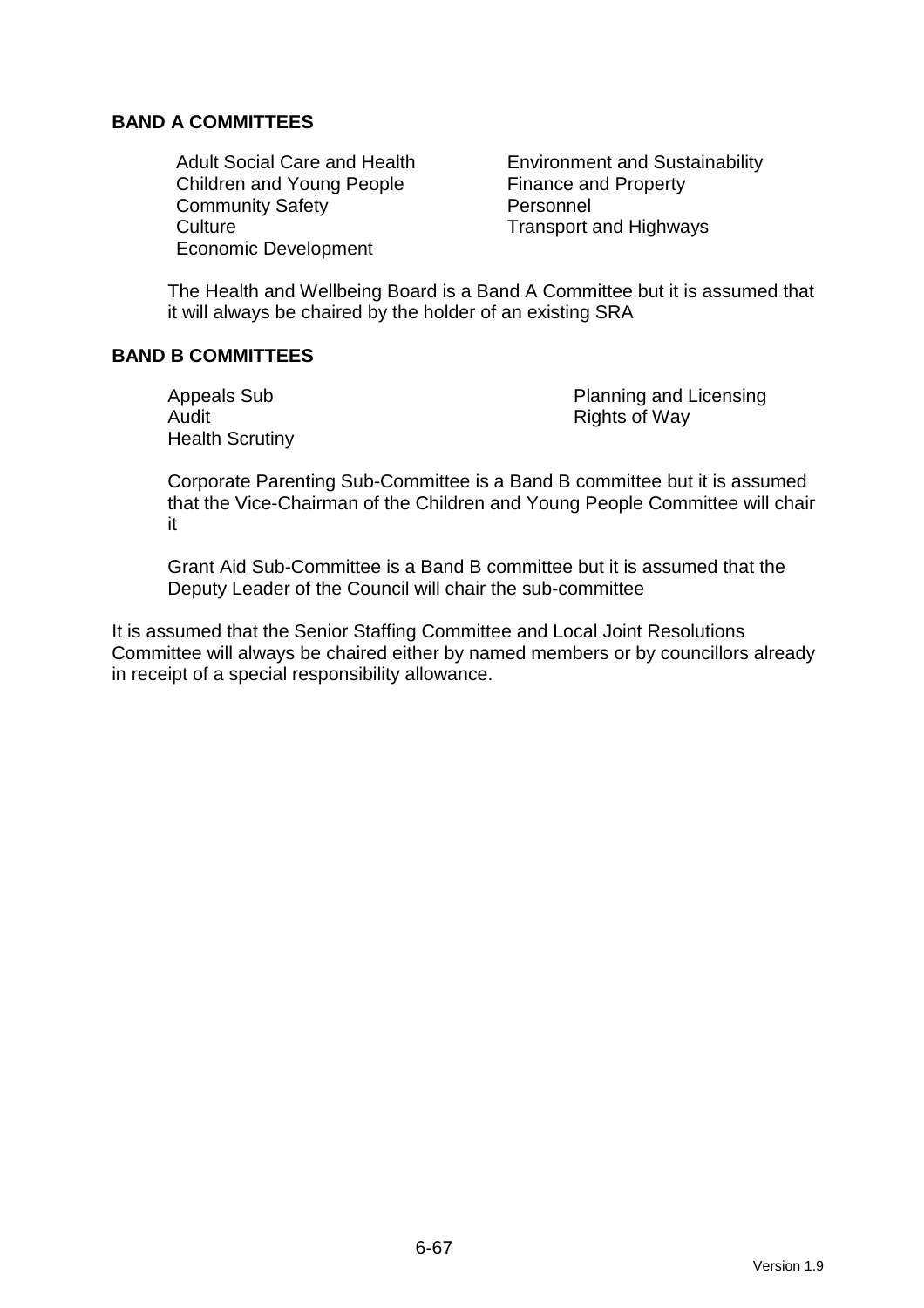# **SCHEDULE 2**

## **APPROVED DUTIES (TRAVELLING AND SUBSISTENCE ALLOWANCES)**

#### **FOR COUNCILLORS**

- 1. Approved duties for the payment of travelling and/or subsistence allowances (the latter in exceptional circumstances only such as overnight stays) will include:
	- a. any attendance as a member or "observer" at meetings of the Council or its subordinate bodies (eg a committee, sub-committee, working party, panel, project steering group);
	- b. pre-agenda meetings of committees and sub-committees of the County Council or of any joint committee of local authorities covering the attendance of its Chair and Vice-Chair (and Opposition Spokesperson if appropriate, by invitation);
	- c. any attendance as a member of a joint committee of two or more local authorities or any sub-committee of that joint committee at a meeting of the joint committee or other body connected with the functions of that joint committee to which a Member is appointed by that joint committee;
	- d. any attendance at conferences, seminars and similar events, provided that attendance is approved in advance under the TRAVEL AND ACCOMMODATION POLICY;
	- e. rota visits to County Council establishments;
	- f. annual tour of inspection for any County Council service;
	- g. any attendance upon land or premises within the County area, for the purposes of, or in connection with, the discharge of any of the functions of the County Council, to include:
		- consultations with officers of the County Council;
		- visits to County Council premises to acquaint him/herself with conditions there;
		- visits to exhibitions relating to the functions of the County Council;
		- "surgeries" for constituents;
		- visits to sites and premises associated with actual or proposed projects of the Council;
		- visits to County Hall to deal with essential correspondence, paperwork, etc;
		- attendance by invitation at a Parish Council or Parish Meeting to participate in the discussion of a County Council function.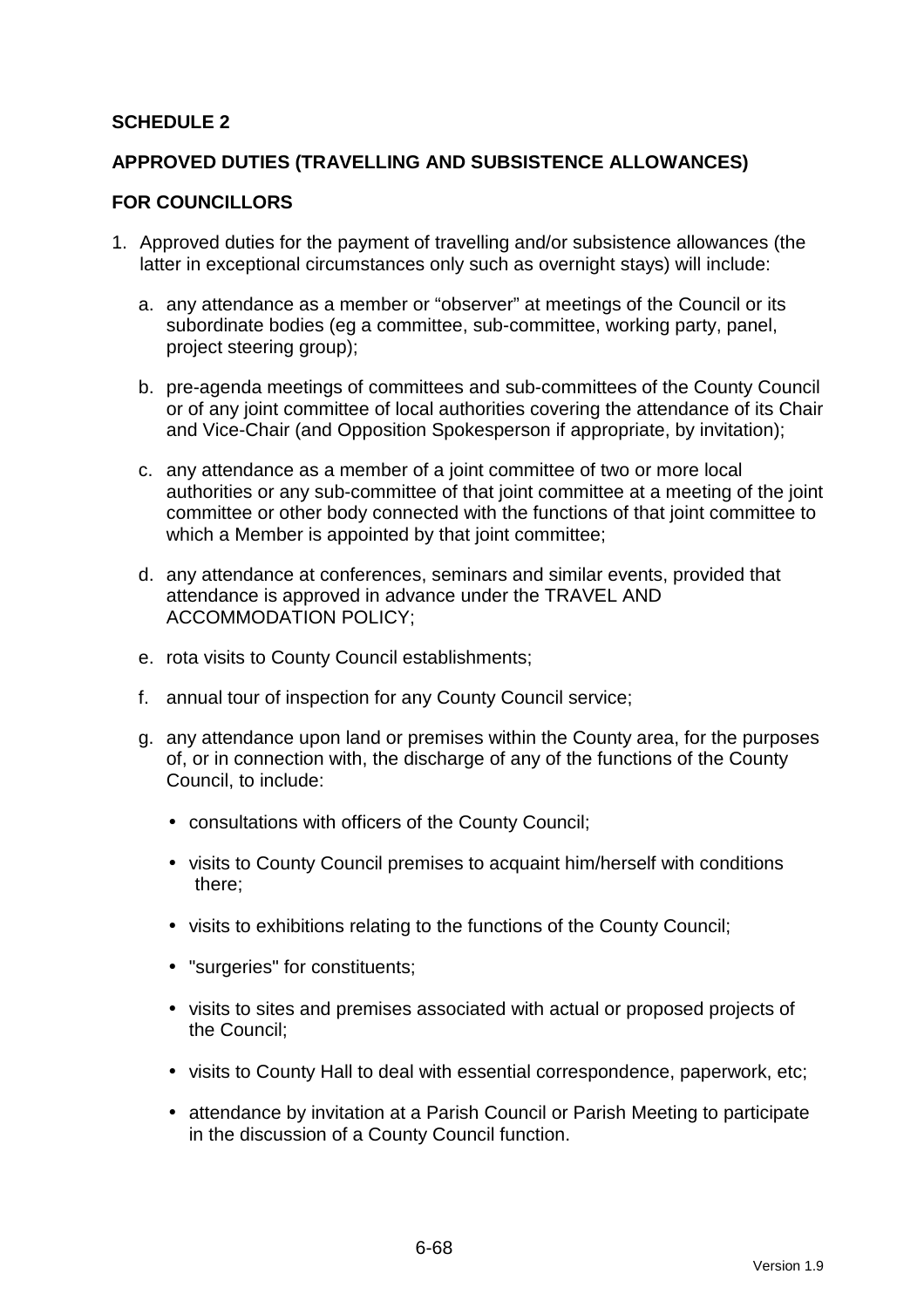- h. subject to (i.) below any attendance at a meeting of any outside body, external or partnership organisation to which the Councillor has been appointed by, or on the nomination of the Council or the Policy Committee;
- i. where an outside body has its own scheme for the payment of allowances, the Member should claim his/her travelling and subsistence allowances from the other body and not from the County Council.
- j. any attendance at a meeting of a Group (under Standing Orders) which is called by the Chief Executive for the sole purpose of discussing County Council business;
- k. Group Management meetings called for the sole purpose of discussing County Council business;
- l. visits and duties outside the County area but within Great Britain for a period not exceeding 72 hours in connection with the discharge of any the Council's functions made by committee Chairmen/Spokespersons of the main Minority Group/Group officers;
- m. attendance at seminars etc to address non-political bodies at national/regional level on subjects of which they have specialist knowledge by committee Chairmen/Spokespersons of the main Minority Group;
- n. any single Member duty undertaken on behalf of the County Council:
	- in pursuance of any Standing Order requiring an Elected Member(s) to be present while tender documents are opened;
	- in connection with the discharge of any function of the authority conferred by or under any enactment and empowering or requiring the authority to inspect or authorise the inspection of any premises; or
	- in connection with arrangements made by the authority for the attendance of pupils at a school approved for the purposes of Section 188 (Special Schools) of the Education Act 1993;
- o. attendance by formal invitation at a county hospitality function (eg Chairman's reception, county dinner);
- p. attendance as a representative of the County Council at a local function to present an award or cheque;

but shall not include:

- disciplinary matters within a Group;
- correspondence relating to a Group's policy:
- matters relating to the internal organisation of a Group;
- selection of candidates to stand at County Council elections;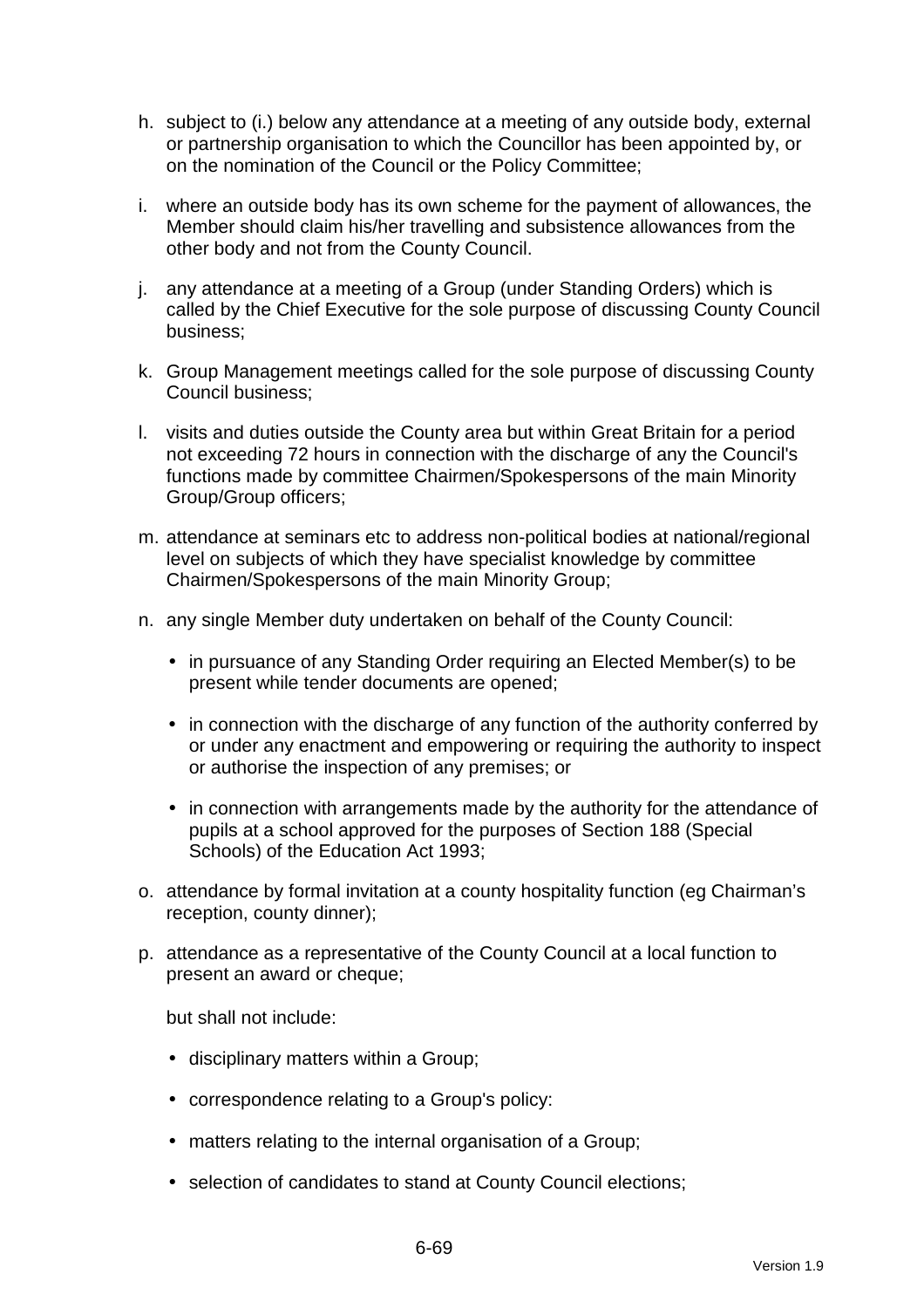- attendance at a Governing Body meeting of a school or college;
- taking up a constituent's grievance with anybody other than the County Council (eg following up a complaint against the services of a public body, private company or another council).

## **FOR STATUTORY CO-OPTEES AND OTHER CO-OPTED MEMBERS OF THE COUNCIL'S COMMITTEES AND SUB-COMMITTEES**

- 2. Approved duties for the payment of travelling and/or subsistence allowances (the latter in exceptional circumstances only such as overnight stays) are as follows:
	- a. any attendance at a meeting of committee or a sub-committee of which the claimant is a properly appointed member;
	- b. any visit arranged and approved in advance under the TRAVEL AND ACCOMMODATION POLICY in connection with the business of the bodies shown in a above (including conferences, seminars, training events, tours or inspection, rota visits).

# **FOR MEMBERS OF EDUCATION APPEALS PANELS**

3. Members of Education Appeals Panels may claim travelling in respect of meetings of Panels.

# **FOR INDEPENDENT PERSONS**

4. Independent Persons may claim travelling in respect of their duties.

# **FOREIGN TRAVEL**

- 5. Councillors and Statutory or other Co-opted Members of committees etc are normally allowed to travel abroad on County Council business only with express approval as required by the TRAVEL AND ACCOMMODATION POLICY.
- 6. All arrangements for travel and hotel accommodation will be made by Travel and Transport Services in accordance with the TRAVEL AND ACCOMMODATION POLICY.
- 7. Expenses will be reimbursed in accordance with the TRAVEL AND ACCOMMODATION POLICY.
- 8. Councillors and others are required to provide receipts of actual expenses and details of meals provided when they submit claims for reimbursement.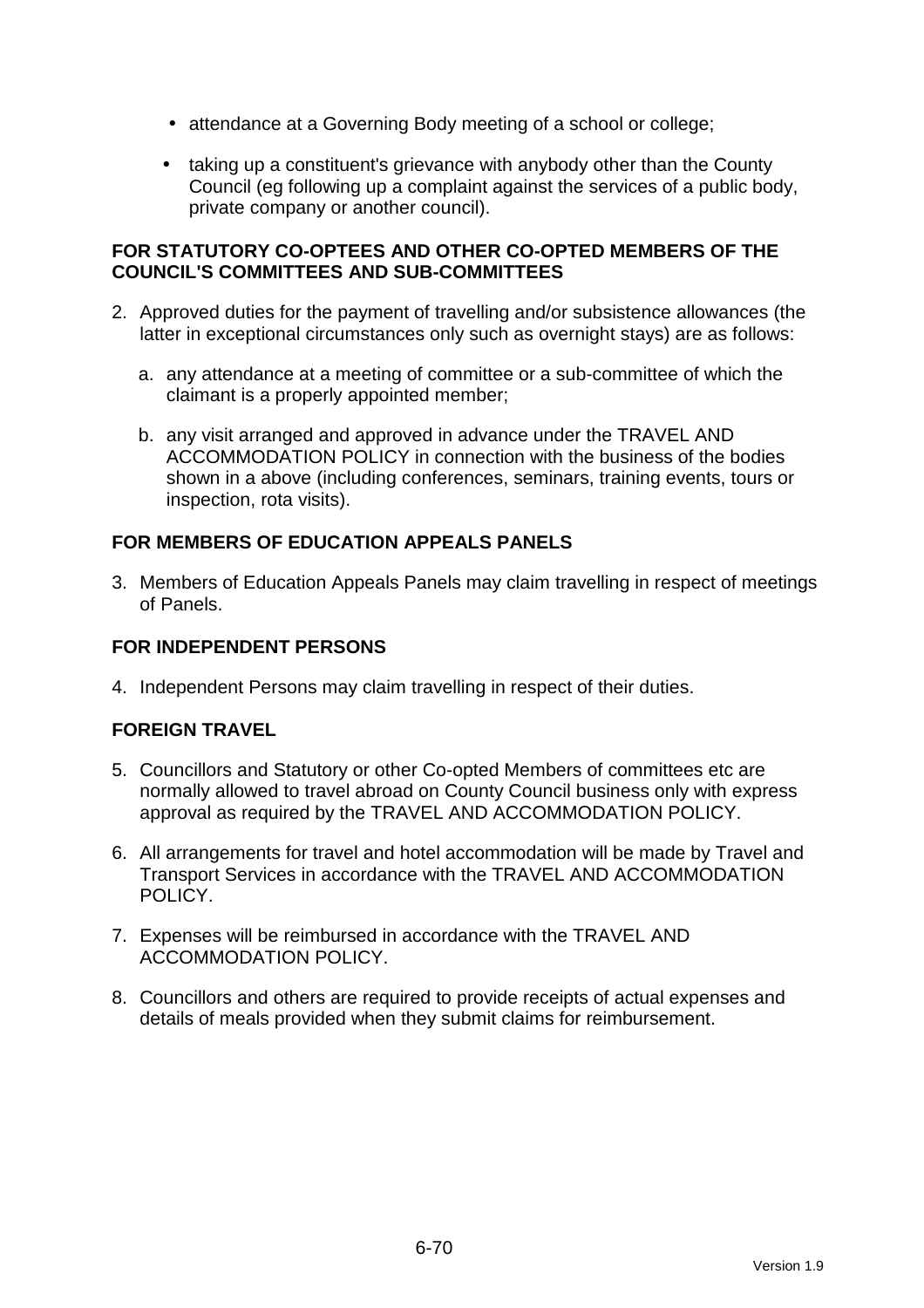# **APPENDIX**

## **ADMINISTRATIVE MATTERS**

#### **SUBMISSION OF CLAIMS**

- 1. Claims are processed through Democratic Services and paid through the payroll system.
- 2. The following deductions will be applied to late claims:
	- a. up to 3 months' delay full payment
	- b.  $3 6$  months' delay  $-50\%$  reduction
	- c. after 6 months' delay no payment made, except in exceptional circumstance where the matter would be referred to the Policy Committee for determination.

#### **INCOME TAX**

- 3. Tax will be deducted from payments of Basic Allowance and Special Responsibility Allowances. This will be at the standard rate of tax unless a Member makes arrangements with his Tax Inspector for a tax code to be allotted and notified to the County Council.
- 4. The County Council deals with:

HM Inspector of Taxes (Nottingham 1) Castle Meadow Castle Meadow Road Nottingham NG2 1AB

- 5. A return of tax deducted from allowances is made to the Inland Revenue at the end of each financial year and a P60 is provided to each councillor.
- 6. Arrangements have been made with the Inspector of Taxes (Nottingham 1) whereby Councillors on application can obtain, where appropriate, tax relief on their expenses of office. Further guidance is available from the Chief Finance **Officer**

## **SOCIAL SECURITY**

- 7. Contributions
	- a. National insurance contributions are payable on any payment of Basic Allowance and Special Responsibility Allowances provided the gross amount reaches a lower earnings limit in a certain period, unless a certificate of nonliability is produced (supplied by the Contributions Agency). The Chief Finance Officer will advise on the detailed operation of the scheme.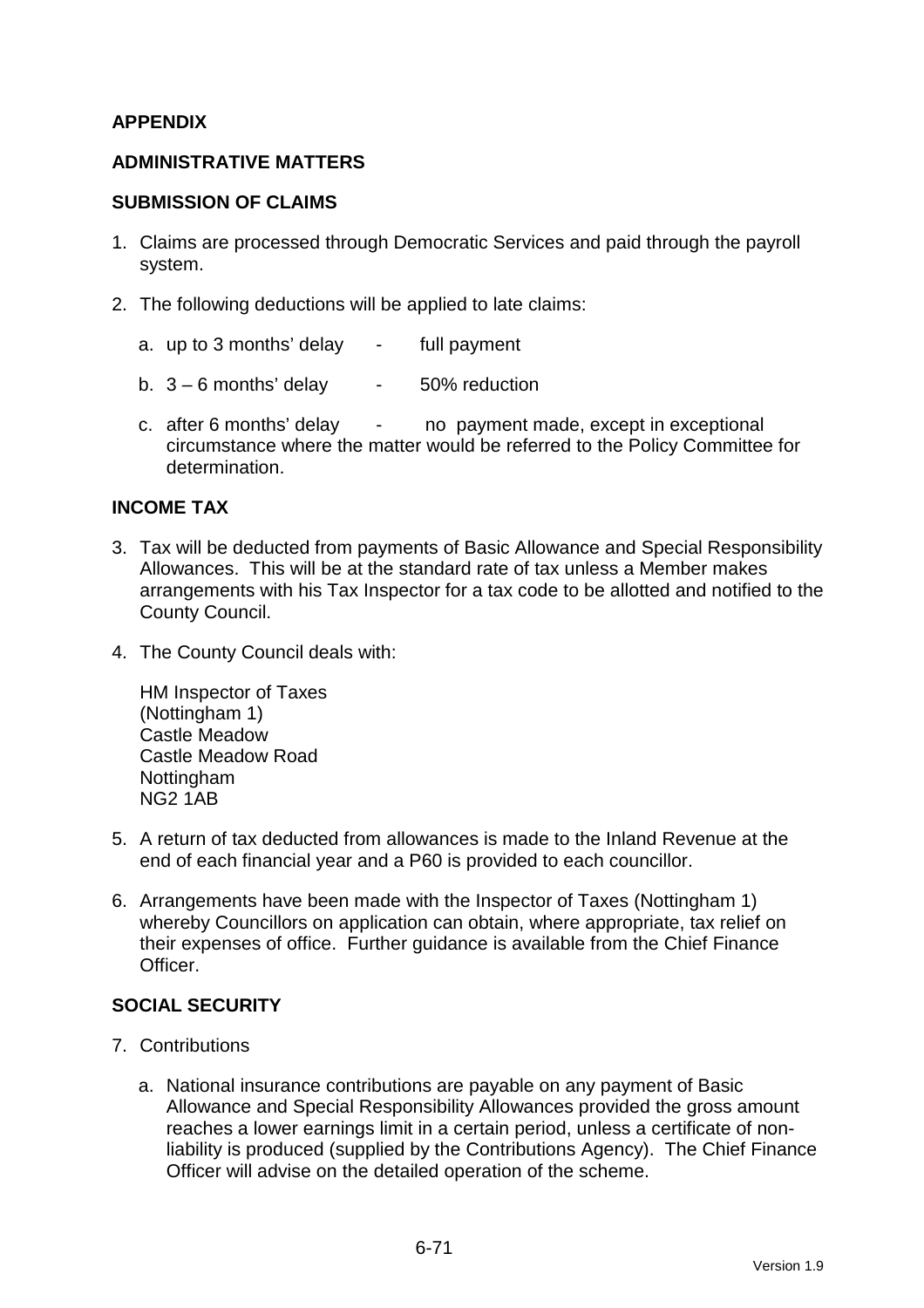# 8. Benefits

- a. The receipt of Basic and Special Responsibility Allowances affects benefits. Councillors should notify the Benefits Agency of amounts received.
- b. The contribution paid by Councillors counts toward the full range of contributory benefits.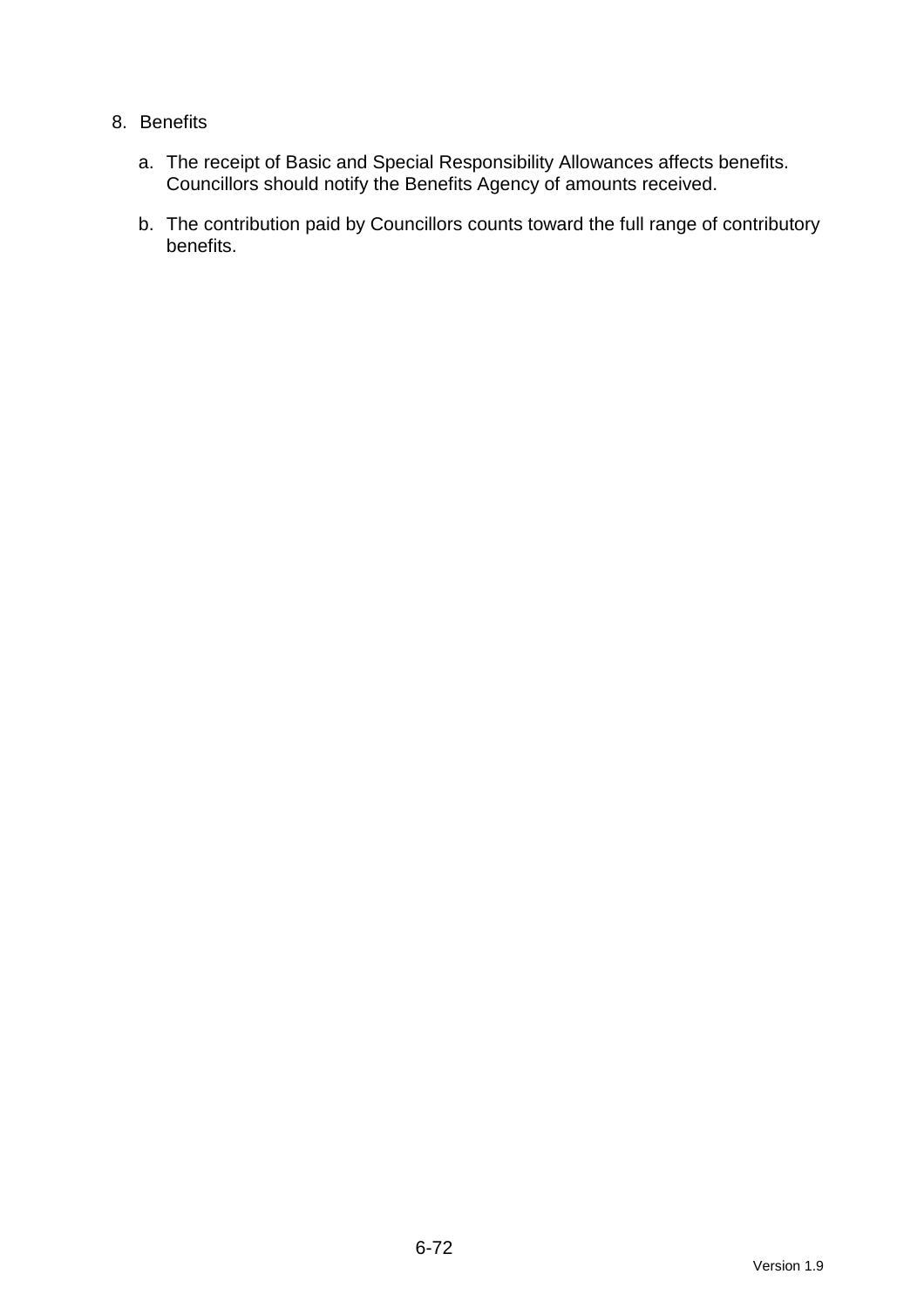# **TRAVEL AND ACCOMMODATION POLICY**

- 1. This policy (the Nottinghamshire County Council Travel Policy) covers the approval and booking arrangements for travel and accommodation required in connection with the Council's business. It does not apply to travel and accommodation required in connection with direct service delivery e.g. school, trips, service users' outings, where the relevant Departments will have their own procedures.
- 2. This policy replaces all previous policies, decisions and/or precedents relating to travel undertaken in connection with the business of the Council.
- 3. The power to amend this policy is reserved to the full Council.
- 4. The practices in this policy shall, as far as possible, reflect the contents of the County Council's Members' Allowances Scheme and the Terms and Conditions of Service for Employees (see paragraph 9 of the Financial Regulations and D7 and D10 of the Personnel Handbook).
- 5. In the event that a conflict arises between this Policy and the Members' Allowances Scheme the Monitoring Officer and the Chief Executive will mediate and determine the matter following consultation with the Leader.

## **GENERAL PRINCIPLES**

- 6. The policy is based on the following principles:
	- a. the proper conduct of business, and the overall efficiency of the Council;
	- b. transparency and accountability;
	- c. achieving Best Value in the use of the Council's resources, benefiting the community, the Council and councillors;
	- d. meeting the needs of those with disabilities and/or health problems.

## **APPROVAL PROCESSES**

- 7. The following travel may be undertaken without prior approval:
	- a. day to day travel within Nottinghamshire in connection with Nottinghamshire County Council business;
	- b. travel in connection with training and development events within the East Midlands which have been authorised in accordance with relevant policies.
- 8. All other travel must be approved in advance in accordance with the following: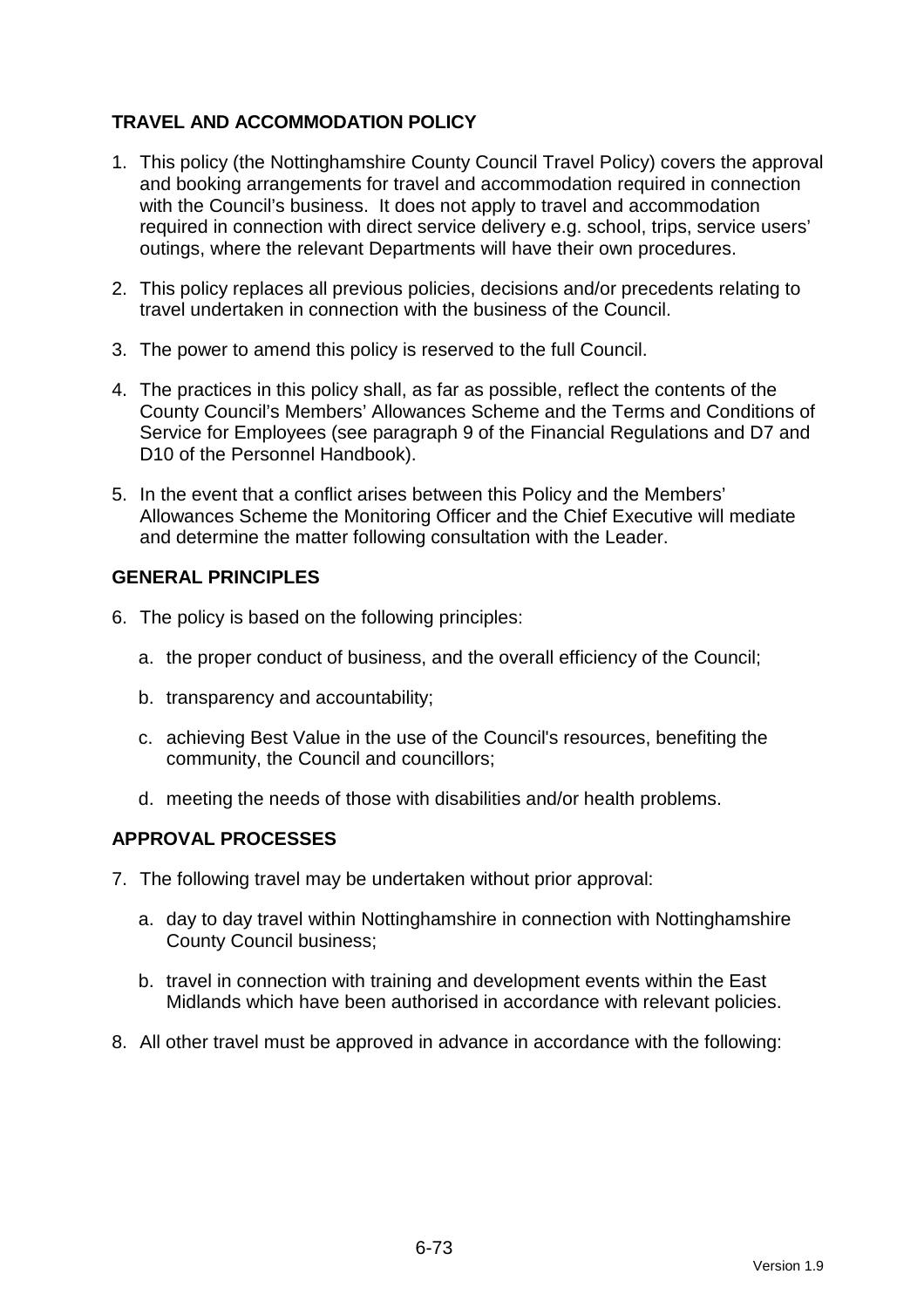| Participant                                             | <b>Description</b>                                                                                              | Approval required from                                                                     |
|---------------------------------------------------------|-----------------------------------------------------------------------------------------------------------------|--------------------------------------------------------------------------------------------|
| Councillors, Statutory<br>and other co-opted<br>members | All travel within mainland<br>(a)<br>UK not described in<br>Schedule 2 of the<br>Members' Allowances<br>Scheme. | <b>Policy Committee</b>                                                                    |
|                                                         | Outside the UK<br>(b)                                                                                           | <b>Policy Committee</b>                                                                    |
| <b>Officers</b>                                         | Within the UK<br>(a)                                                                                            | Relevant chief or other<br>officer in accordance with<br>departmental procedures           |
|                                                         | Outside the UK<br>(b)                                                                                           | <b>Relevant Corporate Director</b><br>with a quarterly report to the<br>relevant committee |

9. The County Council recognises that, in cases of genuine urgency, it may not be possible to obtain formal approval from the relevant committee prior to the expected date of travel. In these cases, the Urgency Procedure (Part Five of the Constitution) should be used.

# **BOOKING ARRANGEMENTS**

- 10. With the exception of travel by private car in connection with the day to day business of the Council, all arrangements and/or bookings for travel and accommodation approved under this policy must be made by Transport and Travel Services in the Environment and Resource Department.
- 11. Provisional bookings will not be made unless approval has been given in accordance with paragraph 73 of this policy.

# **METHOD OF TRAVEL**

12. At all times, the chosen method of travel must be the most cost-effective method, taking into account the value of time saved, anticipated subsistence and other expenses and any other relevant matters.

# **TRAVEL WITHIN THE UK (MAINLAND)**

- 13. Public transport should normally be used, unless the use of private/self-drive hire/civic cars is proved to be the most cost effective option, taking into account mileage charges, anticipated subsistence, other expenses and any other relevant consideration including but not limited to those at paragraph 74
- 14. The use of private cars to attend events out of the County area must be determined in relation to the following criteria:
	- a. cost in comparison to other options;
	- b. availability of public transport;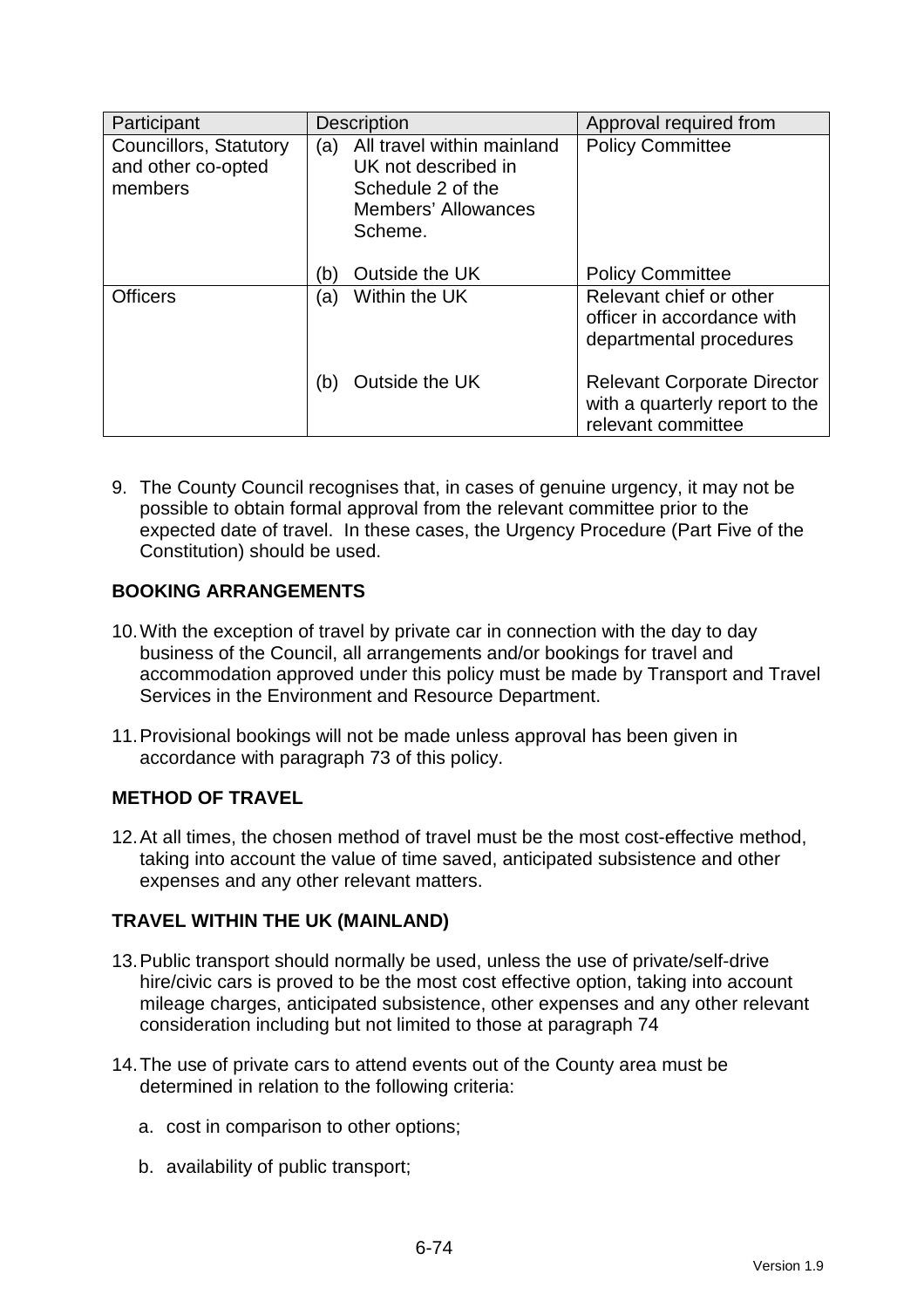- c. business requirements;
- d. disability or health considerations.
- 15. Other options which must be considered prior to approving the use of private cars are:
	- a. car sharing;
	- b. use of hire cars/pool cars;
	- c. use of civic cars.
- 16. Any travel by train within mainland UK will usually be standard class fare unless travel by other classes of ticket is cheaper overall.
- 17. Any councillor or officer requesting first class rail travel must give reasons which shall be recorded in the register referred to the section below.
- 18. Councillors are encouraged to purchase appropriate railcards if eligible, in which case the Council will reimburse two-thirds of the cost. Councillors should advise Transport and Travel Services that they have a railcard at the time of booking, to ensure that a reduced price ticket is obtained.
- 19. Air travel within mainland UK will be permitted only where the cost/convenience brings benefits to the Council.

#### **TRAVEL TO NORTHERN IRELAND/REPUBLIC OF IRELAND/OUTSIDE THE UK**

- 20. Where available, and subject as follows, economy class should be used for all air, sea or land (i.e. rail) travel where this the most cost effective.
- 21. The County Council recognises that there will be occasions where it is not appropriate to use economy class i.e. where there are health or disability issues to be considered. In these cases, a higher class of travel may be permitted, wherever possible, subject to prior approval being by Policy Committee.

### **ACCOMMODATION**

- 22. Mid-range hotels of good standard with appropriate business facilities will be chosen within safe and reasonable access to where the business of the visit is to take place.
- 23. For conferences, the added value of all-inclusive packages will be evaluated against making separate hotel arrangements.

### **SUBSISTENCE AND OTHER EXPENSES**

#### **WITHIN THE UK (INCLUDING NORTHERN IRELAND)**

24. All costs of the approved method of travel will be paid by the County Council.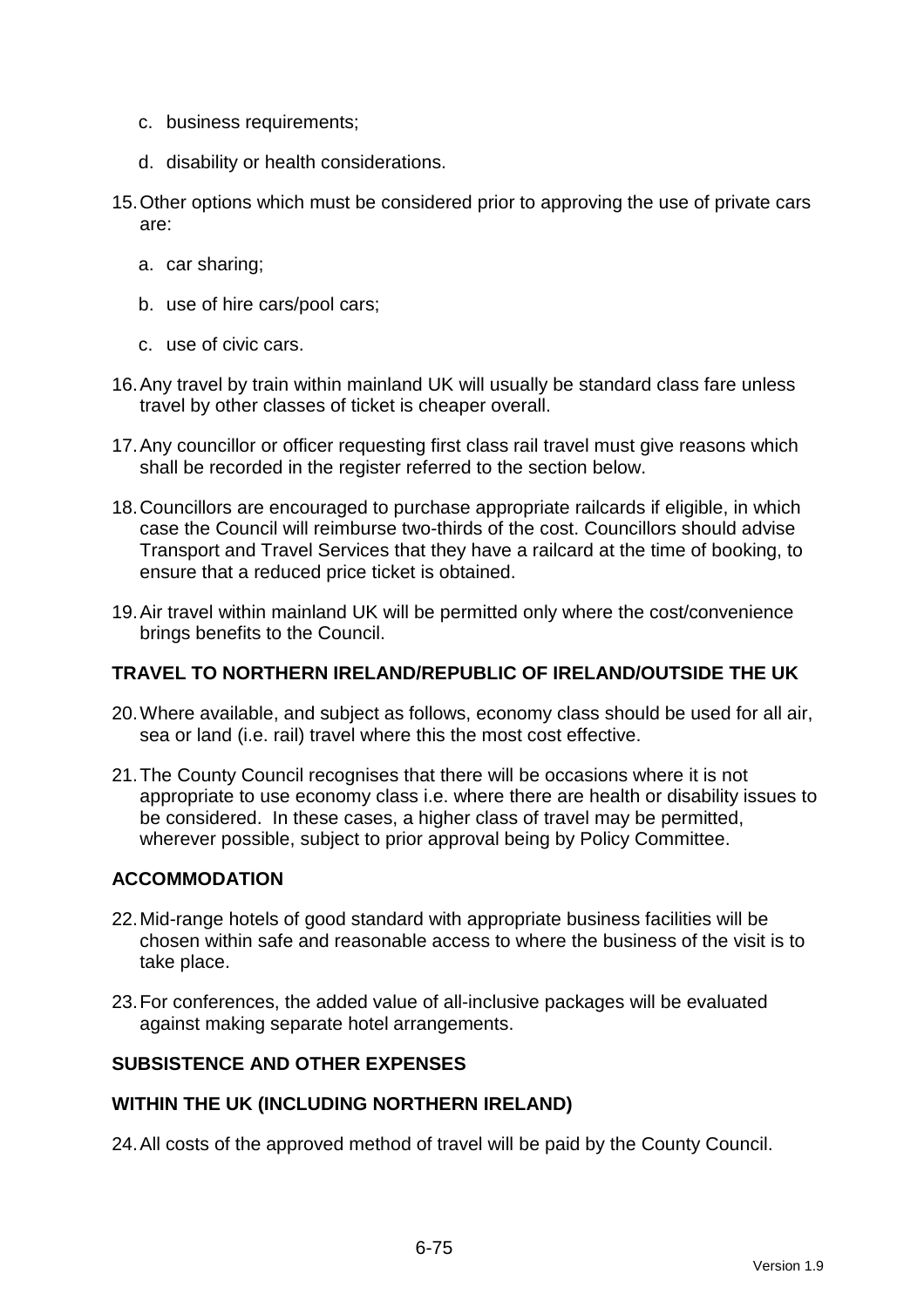- 25. Subsistence allowances may be claimed in exceptional circumstances. They will be the same for councillors, Statutory Co-optees, other co-opted Members and officers. Details of the amounts which may be claimed are in the Members' Allowances Scheme.
- 26. Claims should be made on the forms provided as follows:
	- a. officers from their Department;
	- b. councillors and others covered by the Members' Allowances Scheme from Democratic Services.
- 27. Receipts should be obtained for all expenditure incurred.

#### **OUTSIDE THE UK**

- 28. Accommodation will be booked and paid for by Transport and Travel Services in the Environment and Resource Department on behalf of the County Council.
- 29. Subsistence allowance may be claimed for actual reasonable expenses incurred on meals, beverages, transport within the foreign country, laundry, 'phone calls etc.
	- a. The current maximum amount for subsistence per 24 hours for countries within the European Union is £75.00 (plus £10 per day for unreceipted out of pocket expenses).
	- b. For travel to other destinations, Transport and Travel Services will calculate a maximum amount for subsistence per 24 hours. That amount will be notified to relevant committee when approval is sought for the travel to be undertaken.
- 30. The above rates assume that all meals (excluding breakfast) will have to be paid for from the subsistence allowance. If meals are provided as part of the visit and at no personal cost to the Council's representative(s) the daily allowance will be reduced by 20% for each meal provided.
- 31. Receipts must be obtained wherever practicable for all claimable expenditure. Where this is not possible, a written statement will be required from the person claiming allowances.

#### **ADMINISTRATION OF THE POLICY**

- 32. All travel tickets and/or accommodation required under this policy must be booked through Transport and Travel Services in the Environment and Resource Department.
- 33. Before any bookings are made, Transport and Travel Services will require written confirmation of approval. Where the cost is to be met by a Department, the appropriate budget code(s) for the expenditure will also be required.
- 34. Subject to normal formalities, Transport and Travel Services can arrange advances of cash, foreign currency and travellers' cheques. Any unspent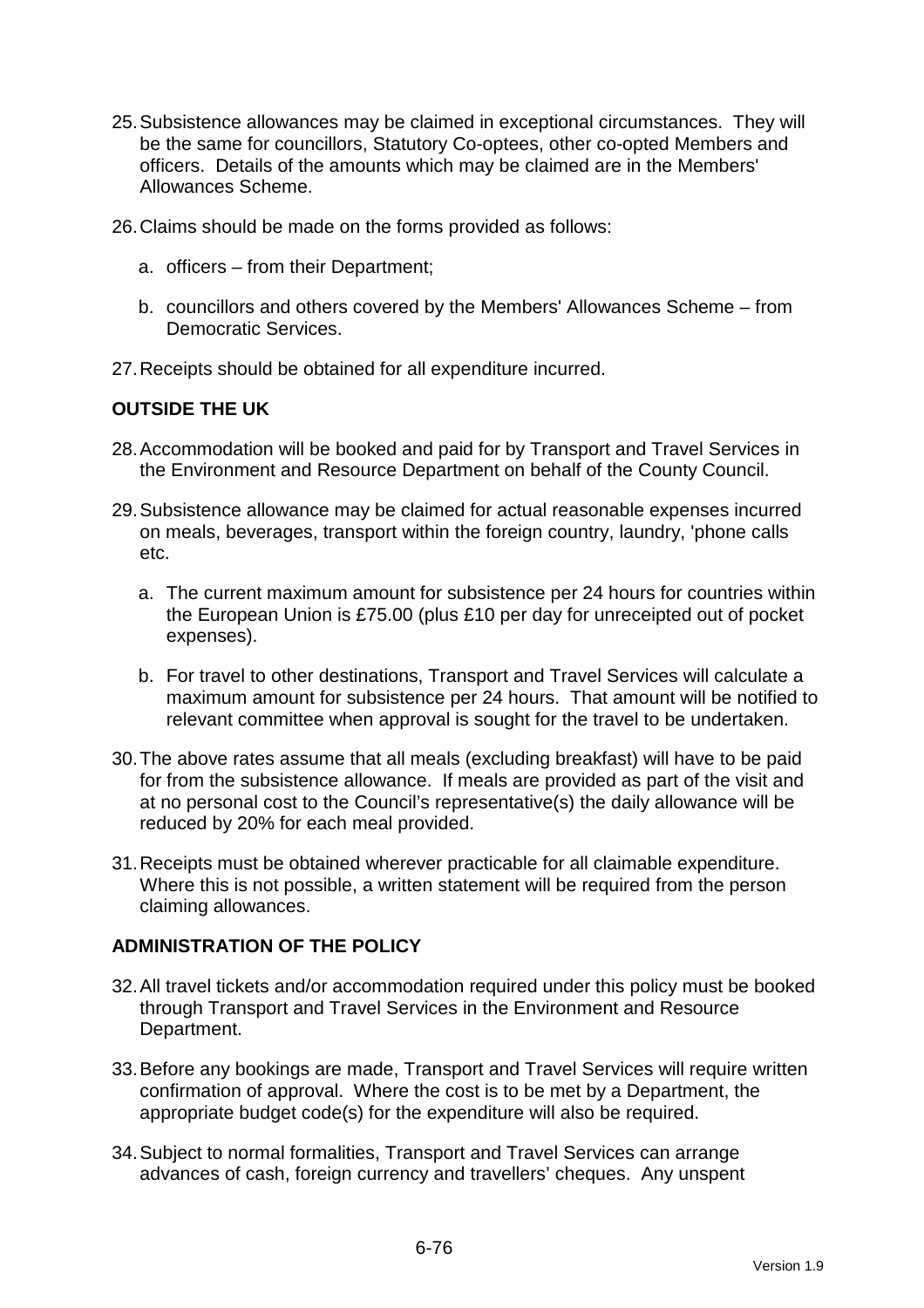cash/currency or travellers cheques must be returned to Transport and Travel Services within one month of return from the visit.

- 35. All claim forms, together with receipts and details of expenses incurred must be submitted within one month of return from the visit.
- 36. County Council credit cards must only be used for claimable expenses incurred in carrying out the County Council's business and all receipts/vouchers in respect of any expenditure met in this way must be passed to Financial Services within one month of return from the visit.
- 37. Where the Council's representative wishes, for personal reasons, to extend their stay at the destination to which they have travelled, this is permitted on the strict understanding that no additional cost falls to be met by the Council and that all expenses in connection with the extension of stay are reimbursed before the date of outward travel.
- 38. Where the Council's representative is accompanied by a partner, the Council must be reimbursed for all expenses to be incurred in respect of travel arrangements made by Transport and Travel Services in respect of the partner before the date of outward travel.

# **RECORD KEEPING**

- 39. Transport and Travel Services will maintain a public register of the following information in respect of each item or travel undertaken under this policy:
	- a. name of traveller/participant;
	- b. purpose of travel/visit;
	- c. dates of travel;
	- d. destination;
	- e. method/class/cost of travel and/or accommodation;
	- f. cost of insurance;
	- g. amount(s) of allowances paid;
	- h. details of the date approval was given and the identity of the decision maker (including details of specific additional approvals from time given in respect of, for instance, travel by other than standard class);
	- i. the date on which the Council's representative(s) submitted a report on the outcome/value of the visit, where appropriate.
- 40. The register shall be available for public inspection and shall be published on the Council's website.
- 41. Annual reports shall be made which shall give: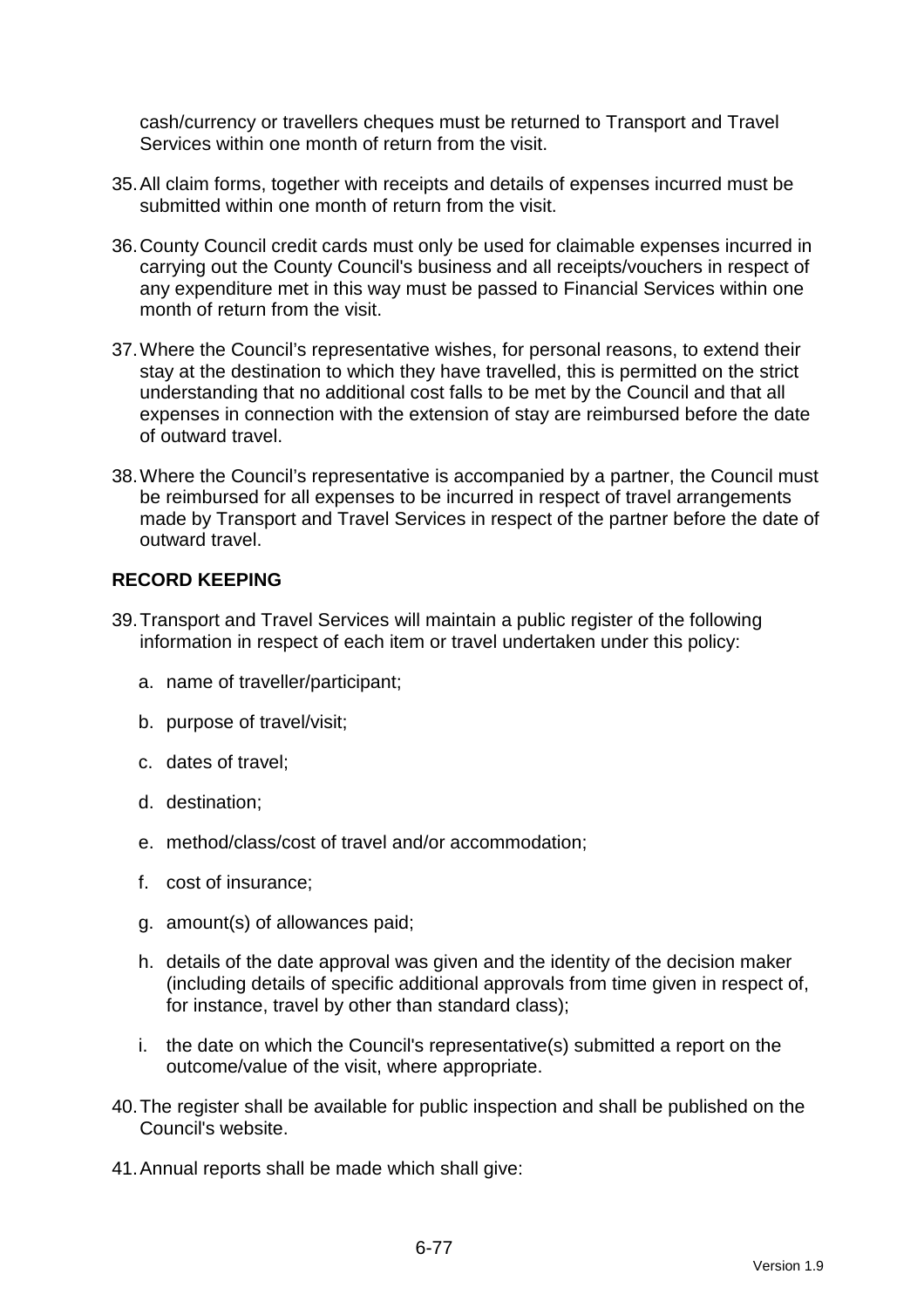- a. details of the totality of travel undertaken under this policy;
- b. information as to occasions upon which other than standard/economy class travel or its equivalent has been used.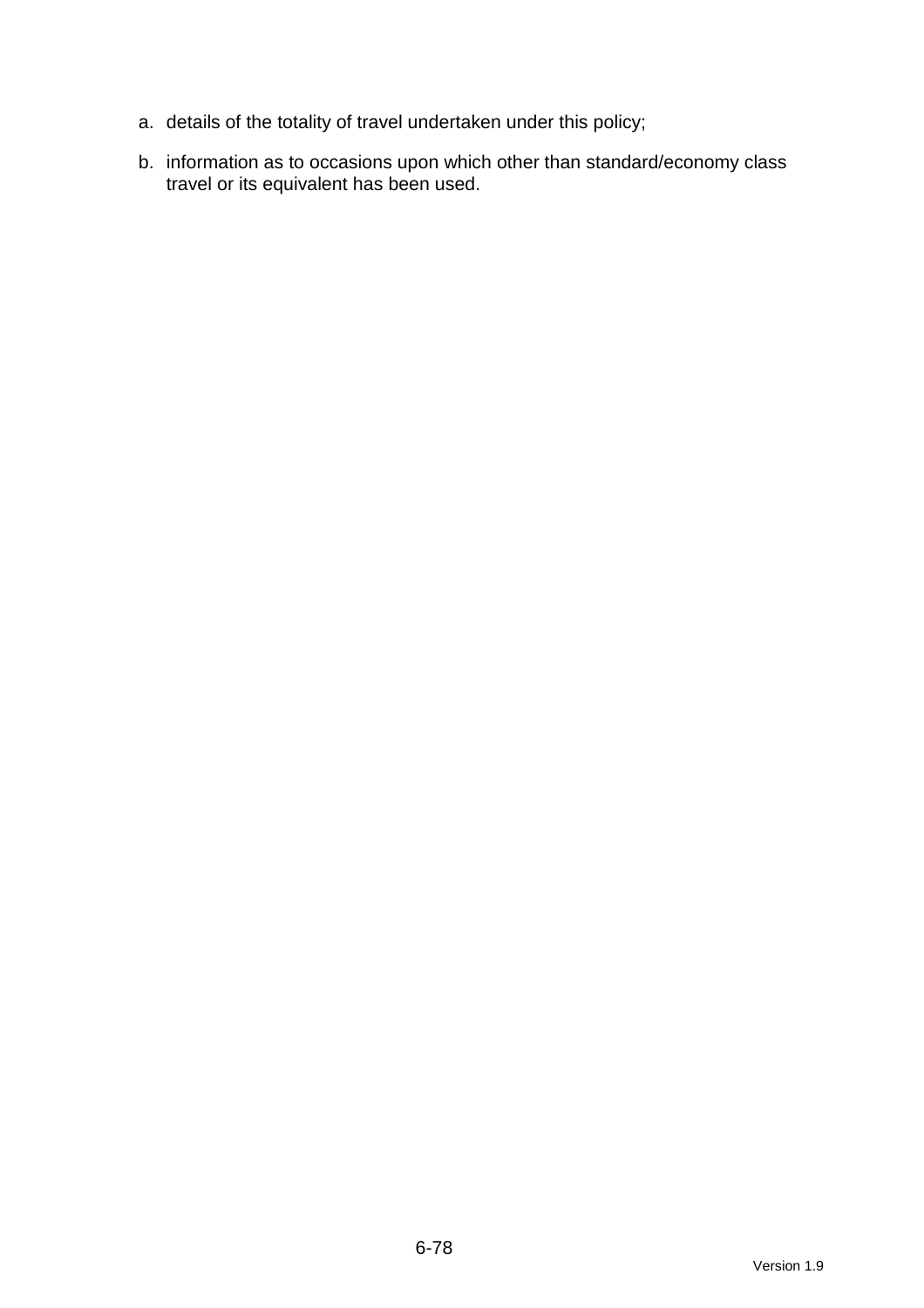#### **PART B – CODES OF CONDUCT AND GUIDANCE FOR COUNCILLORS AND OFFICERS**

### **CODE OF CONDUCT FOR COUNCILLORS AND CO-OPTED MEMBERS**

### **INTRODUCTION**

- 1. The public is entitled to expect the highest standards of conduct from all Councillors and co-opted members of the County Council.
- 2. The Code sets out the standards of service that are expected from Councillors and co-opted members of the Council. In particular, Councillors and co-opted members should act in an open and transparent manner and should not do anything which would prejudice the reputation of the Council.
- 3. It is important Councillors and co-opted members understand their position as regards standards of conduct, and if in any doubt should seek guidance. This is because in some circumstances a breach of the Code could be a criminal offence and because any person could make a complaint to the Council if they believe a Councillor or co-opted member has breached the Code.
- 4. This Code is adopted in accordance with Section 27(2) of the Localism Act 2011.

### **UNDERLYING PRINCIPLES**

5. As a Councillor or co-opted member of the Council you must have regard to the following principles – selflessness, integrity, objectivity, accountability, openness, honesty and leadership.

# **GENERAL CONDUCT**

- 6. Accordingly, when acting in your capacity as a Councillor or co-opted member:
	- a. You must act solely in the public interest and should never improperly confer an advantage or disadvantage on any person or act to gain financial or other material benefits for yourself, your family, a friend or close associate;
	- b. You must not place yourself under a financial or other obligation to outside individuals or organisations that might seek to influence you in the performance of your official duties;
	- c. When carrying out your public duties you must make all choices, such as making public appointments, awarding contracts or recommending individuals for rewards or benefits, on merit;
	- d. You are accountable for your decisions to the public and you must cooperate fully with whatever scrutiny is appropriate to your office;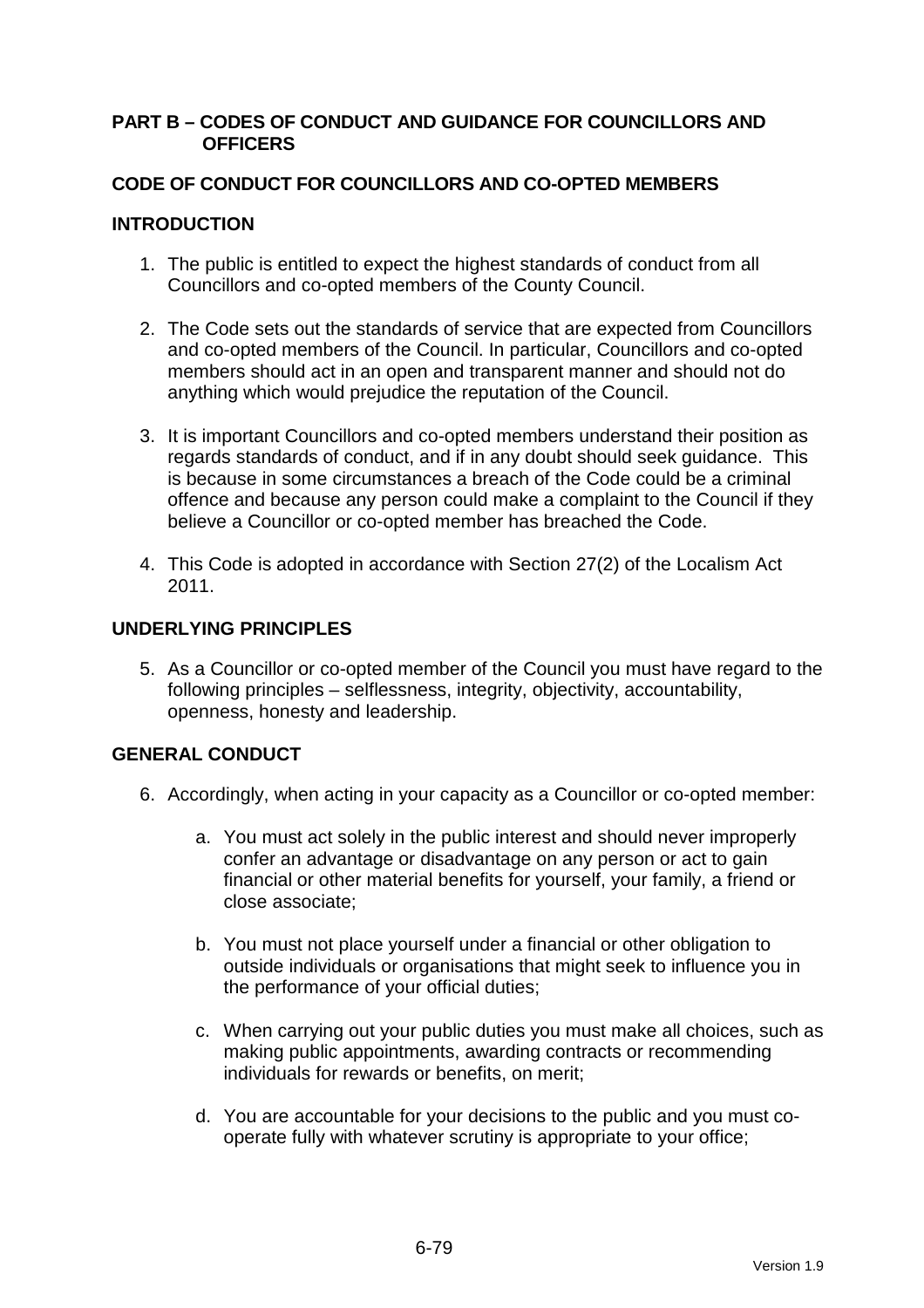- e. You must be as open as possible about your decisions and actions and the decisions and actions of the Council and should be prepared to give reasons for those decisions and actions;
- f. You must declare any private interests, both pecuniary and nonpecuniary, that relate to your public duties and must take steps to resolve any conflicts arising in a way that protects the public interest, including registering and declaring interests in a manner conforming with the procedures set out in the box below;
- g. You must, when using or authorising the use by others of the resources of the Council, ensure that such resources are not used improperly for political purposes (including party political purposes) and you must have regard to any applicable Local Authority Code of Publicity made under the Local Government Act 1986;
- h. You must promote and support high standards of conduct when serving in your public post, in particular as characterised by the above requirements, by leadership and example

### **REGISTERING AND DECLARING PECUNIARY AND NON-PECUNIARY INTERESTS**

- 7. You must, within 28 days of taking office as a Councillor or co-opted member, notify the Council's Monitoring Officer of any Disclosable Pecuniary Interest (we have set out the definition of a Disclosable Pecuniary Interest in the Appendix to this Code), where the pecuniary interest is yours, or that of your spouse, civil partner, or a person you are cohabiting with.
- 8. You must declare any Disclosable Pecuniary Interests and private interests, both pecuniary and non-pecuniary, to any meeting of the Council at which you are present and have an interest in any matter being considered.
- 9. If the interest being declared is a "sensitive interest" you only have to disclose the fact you have an interest but do not need to disclose the nature of the interest.
- 10. Following any disclosure of a Disclosable Pecuniary Interest not on the Council's register, you must notify the Monitoring Officer of the interest within 28 days of the date of disclosure.
- 11. Unless dispensation has been granted, you may not participate in any discussion of, vote on, or discharge any function related to any matter in which you have a Disclosable Pecuniary Interest.
- 12. Additionally, you are required to leave the room in which the meeting is being held whilst the matter is under consideration in accordance with the Council and Committee procedure rules, paragraphs 17 and 12 respectively.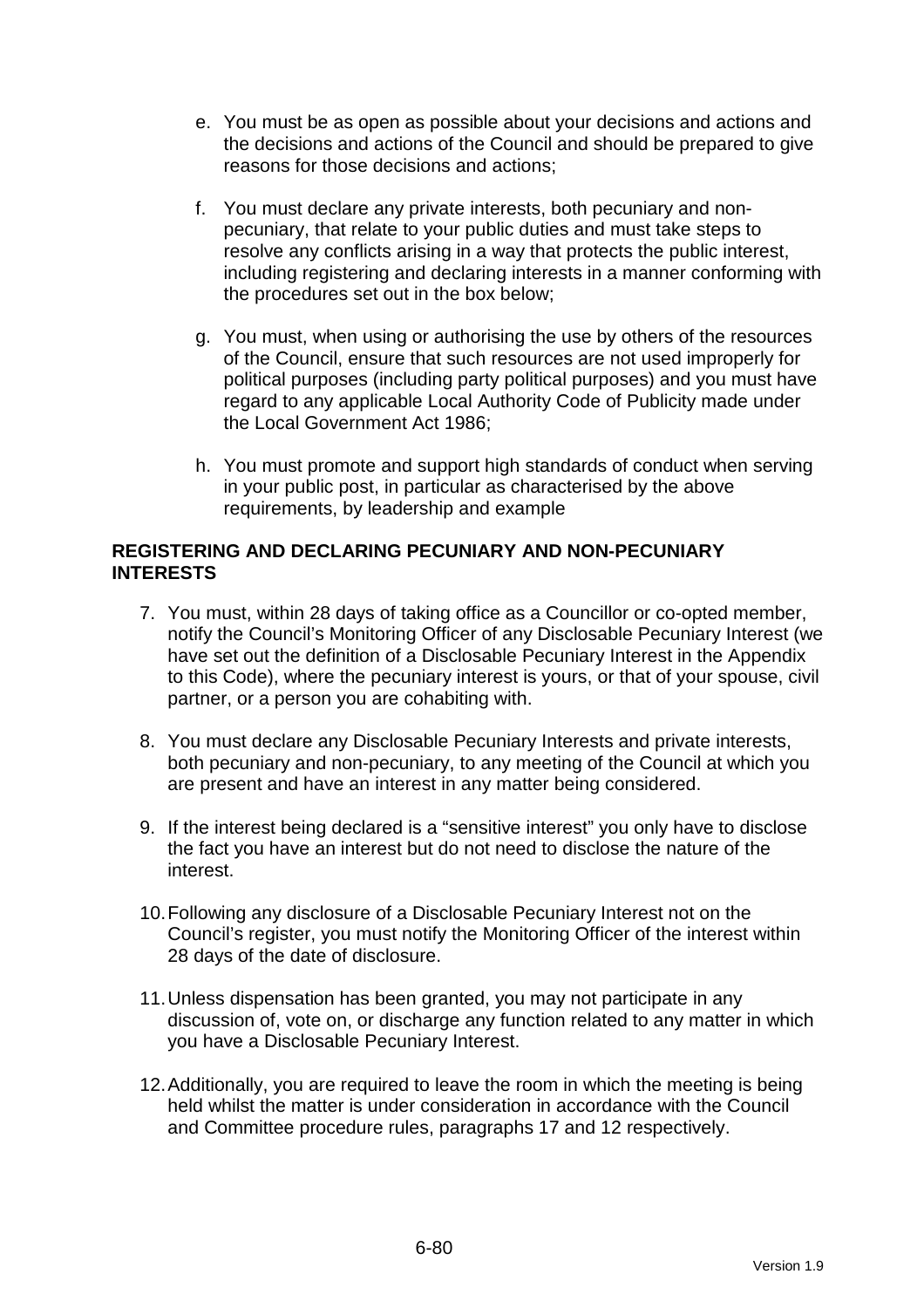## **SENSITIVE INTEREST**

- 13. Where you are concerned that the disclosure of an interest would lead to you or a person connected with you being subject to violence or intimidation, you may request the Monitoring Officer to agree that the interest is a "sensitive interest".
- 14. If the Monitoring Officer agrees, then you merely have to disclose the existence of the interest rather than the detail of it, at a meeting, and the Monitoring Officer can exclude the detail of the interest from the Council's publicly available version of the register.
- 15. You must, within 28 days of becoming aware of any change of circumstances which means that information excluded is no longer a "sensitive interest", notify the Council's Monitoring Officer in writing.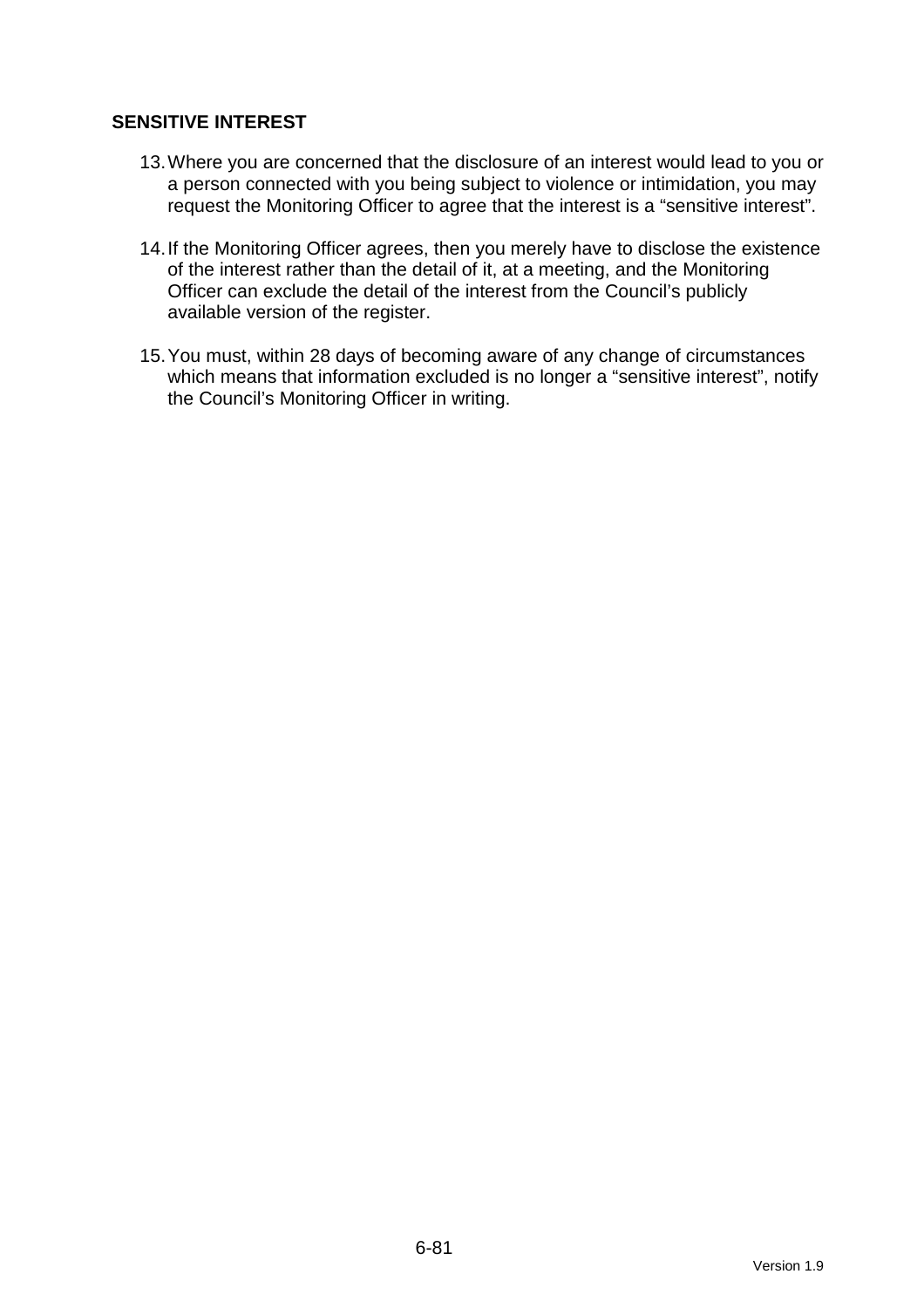# **APPENDIX**

# **DISCLOSABLE PECUNIARY INTERESTS**

| <b>Interest</b>                                      | <b>Prescribed description</b>                                                                                                                                                                                                                                                                                                                                                                               |
|------------------------------------------------------|-------------------------------------------------------------------------------------------------------------------------------------------------------------------------------------------------------------------------------------------------------------------------------------------------------------------------------------------------------------------------------------------------------------|
| Employment, office, trade, profession or<br>vocation | employment, office,<br>trade,<br>Any<br>profession or vocation carried on for<br>profit or gain.                                                                                                                                                                                                                                                                                                            |
| Sponsorship                                          | Any payment or provision of any other<br>financial benefit (other than from the<br>Council) made or provided within the<br>previous 12 months (up to and including<br>the date of notification of the interest) in<br>respect of any expenses incurred by you<br>carrying out duties as a member, or<br>towards your election expenses.                                                                     |
|                                                      | This includes any payment or financial<br>benefit from a trade union within the<br>meaning of the Trade Union and Labour<br>Relations (Consolidation) Act 1992.                                                                                                                                                                                                                                             |
| Contracts                                            | Any contract which is made between<br>you, your spouse or civil partner or<br>person with whom you are living as a<br>spouse or civil partner (or a body in<br>which you or they have a beneficial<br>interest) and the Council<br>(a) under which goods or services are<br>to be provided or works are to be<br>executed; and<br>(b) which<br>has<br>fully<br>been<br>not<br>discharged                    |
| Land                                                 | Any beneficial interest in land which is<br>within the Council's area.<br>For this purpose "land" includes an<br>easement, servitude, interest or right in<br>or over land which does not carry with it<br>a right for you, your spouse, civil partner<br>or person with whom you are living as a<br>spouse or civil partner (alone or jointly<br>with another) to occupy the land or to<br>receive income. |
| Licences                                             | Any licence (alone or jointly with others)<br>to occupy land in the Council's area for a<br>month or longer.                                                                                                                                                                                                                                                                                                |
| Corporate tenancies                                  | Any tenancy where (to your knowledge)<br>(a) the landlord is the Council; and                                                                                                                                                                                                                                                                                                                               |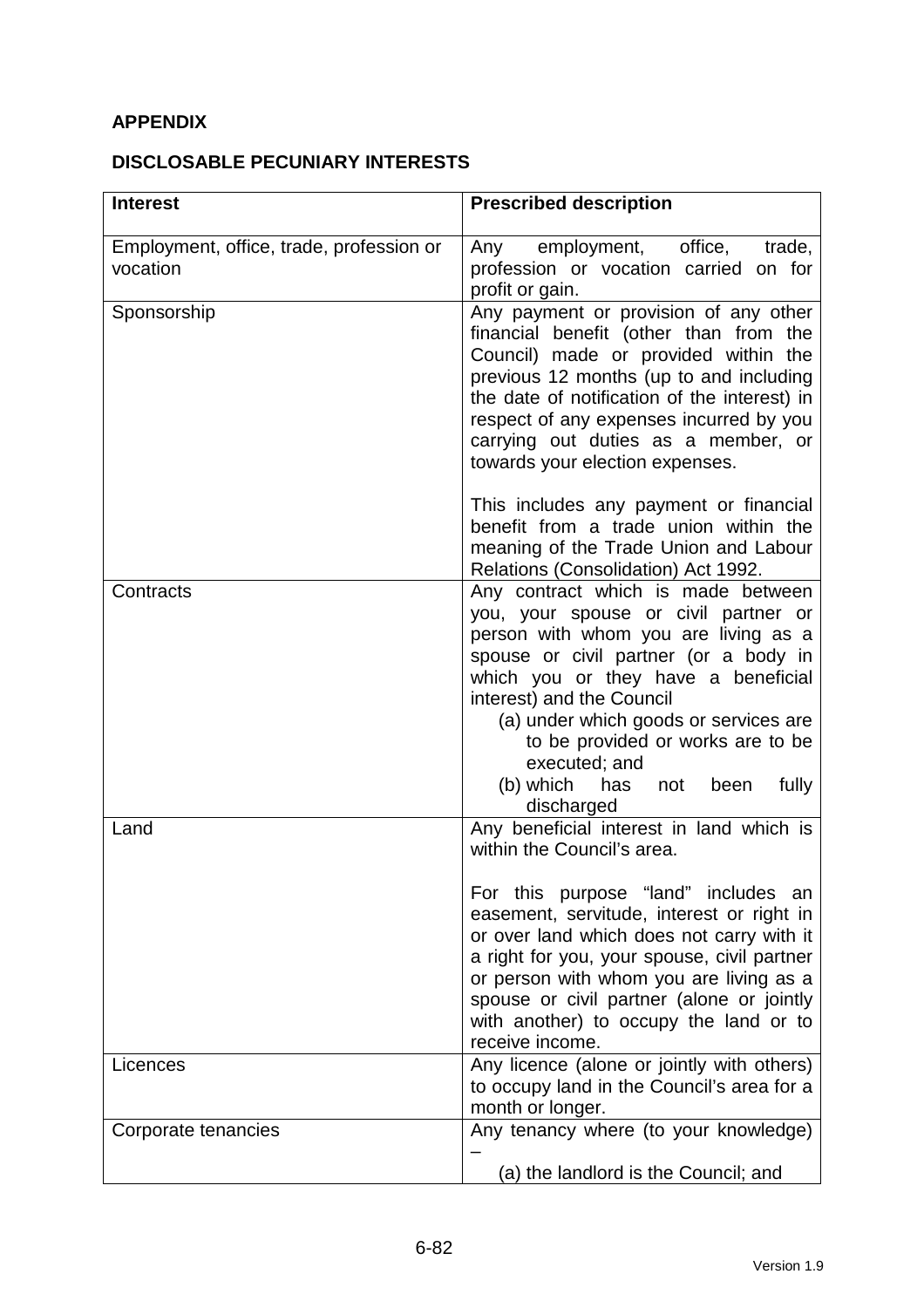| <b>Securities</b> | (b) the tenant is a body in which you,<br>your spouse or civil partner or a<br>person you are living with as a<br>spouse or civil partner has a<br>beneficial interest<br>Any beneficial interest in securities of a                                                                                                                                                    |  |
|-------------------|-------------------------------------------------------------------------------------------------------------------------------------------------------------------------------------------------------------------------------------------------------------------------------------------------------------------------------------------------------------------------|--|
|                   | body where -<br>(a) that body (to your knowledge) has<br>a place of business or land in the<br>Council's area; and                                                                                                                                                                                                                                                      |  |
|                   | (b) either $-$                                                                                                                                                                                                                                                                                                                                                          |  |
|                   | i.<br>The total nominal value of the<br>securities exceeds £25,000 or<br>one hundredth of the total<br>issued share capital of that<br>body; or                                                                                                                                                                                                                         |  |
|                   | ii.<br>If the share capital of that body<br>is of more than one class, the<br>nominal value of the<br>total<br>shares of any one class in<br>which you, your spouse or civil<br>partner or person with whom<br>you are living as a spouse or<br>civil partner has a beneficial<br>interest exceeds one hundredth<br>of the total issued share capital<br>of that class. |  |
|                   | For this purpose, "securities"<br>means<br>shares, debentures, debenture stock,<br>loan stock, bonds, units of a collective<br>investment scheme within the meaning of<br>the Financial Services and Markets Act<br>2000<br>and other securities of<br>any<br>description, other than money deposited<br>with a building society.                                       |  |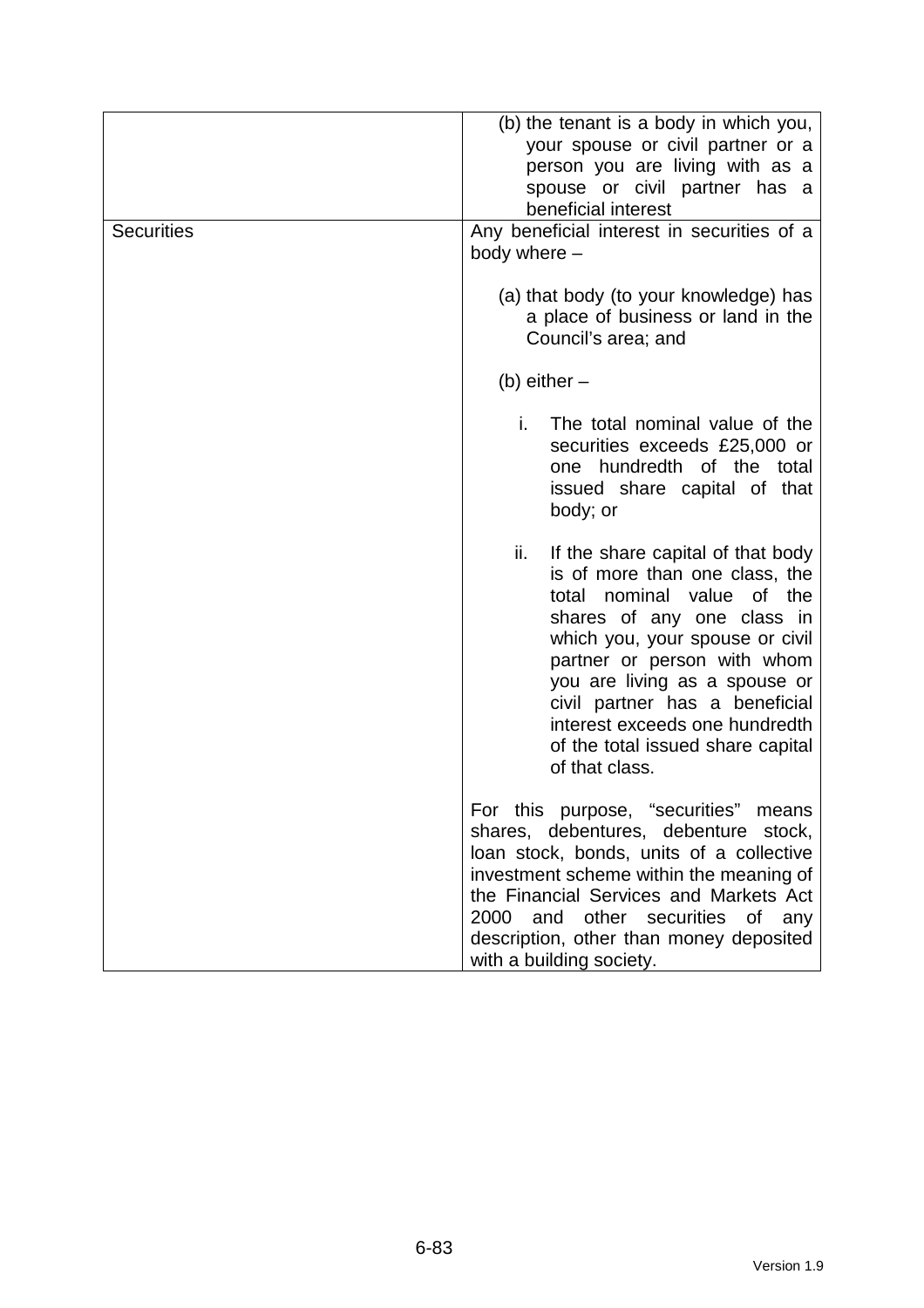# **OFFICER CODE OF CONDUCT**

#### **INTRODUCTION**

- 1. The public is entitled to expect the highest standards of conduct from all officers of the County Council.
- 2. The Code sets out the standards of service that are expected from officers of the Council. In particular, officers should act in an open and transparent manner and should not do anything which would prejudice the reputation of the Council.
- 3. The Code should be read and operated in conjunction with the Council's Constitution and the Personnel Handbook. It is important officers understand their position as regards standards of conduct, and if in any doubt should seek guidance.

### **UNDERLYING PRINCIPLES**

- 4. All officers of the Council must at all times observe this Code. Failure to comply with the Code and the standards of service expected could result in disciplinary action.
- 5. All officers must act within the law whilst undertaking their official duties. Where an officer is a member of a professional body, the officer must also comply with any standards of conduct which are set by that body.
- 6. Officers are expected to:
	- a. Provide the highest possible standard of service to the public. Where officers are aware of any contraventions of this Code, illegality, misconduct or breach of procedure they should notify their line manager;
	- b. Provide appropriate advice to Councillors and other officers with impartiality.
- 7. Officers must consult the Monitoring Officer and the Chief Finance Officer if they have doubts about the legality of a decision, or suspect maladministration or financial impropriety.
- 8. The Code does not seek to address every possible circumstance, and simply because a particular action may not be addressed within the Code, this does not condone that action by omission.

#### **PERSONAL INTERESTS**

- 9. Officers must declare to their Corporate Director any financial interests or non-financial interests which could or could be perceived to conflict with their role with the Council.
- 10. A record of any such interests will be maintained by the relevant Corporate **Director**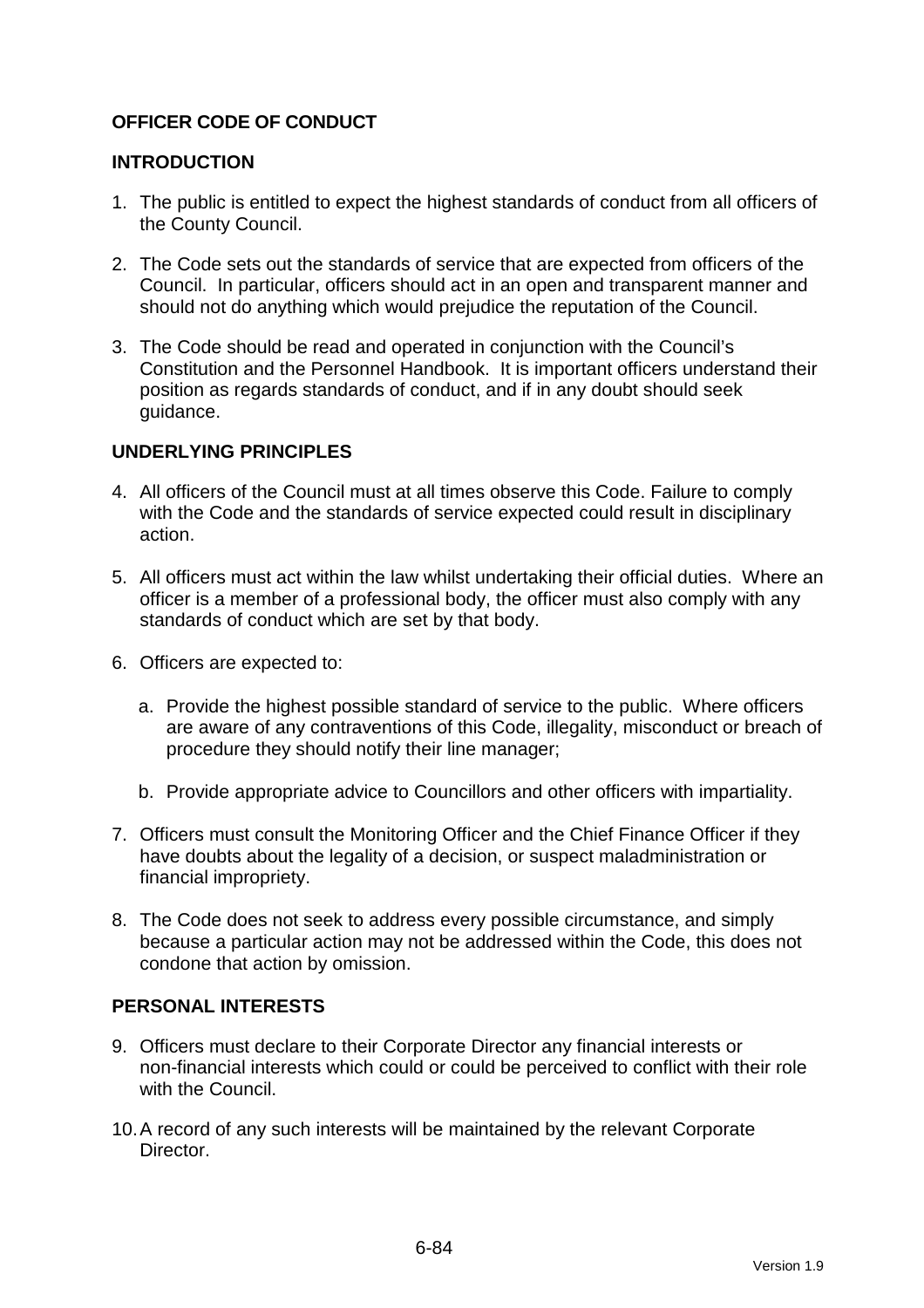- 11. Officers who have a direct or indirect financial interest in any contract must ensure that their Corporate Director is aware and should have no involvement with the award of or management of that contract.
- 12. If an officer is not sure about whether they have an interest, they should seek advice from the Monitoring Officer.

## **BRIBERY AND CORRUPTION**

- 13. Officers must be aware that it is a serious criminal offence for them to receive or give any gift, loan, fee, reward or advantage for doing or not doing anything or showing favour or disfavour to any person in their official capacity as a result of any such gift, etc.
- 14. It should be stressed that this covers all aspects of an officer's responsibilities. For example, showing favouritism to a client in the provision of a service in return for a favour or gift would be corrupt. As would awarding a contract to a contractor as a direct result of receiving a gift.
- 15. In particular:
	- a. Officers should not accept a gift or hospitality from a contractor or other person outside the Council if they know or suspect that it is offered or provided with the expectation that a commercial or contractual advantage will be provided in return;
	- b. Officers should not accept a payment from a contractor or other person outside the Council if they know or suspect that it is offered or provided with the expectation that they will obtain a commercial or contractual advantage in return;
	- c. Officers should not give, promise to give, or offer a payment, gift or hospitality with the expectation or hope that a commercial or contractual advantage will be received, or to reward a commercial or contractual advantage already given.

# **WHAT TO DO IF YOU ARE OFFERED A GIFT**

- 16. It is reasonable to accept a modest gift of a promotional character given to a wide range of people, and not uniquely to the officer, such as calendars, diaries, pens and other articles of use in the office or job. Modest gifts at the conclusion of any courtesy visit to a factory or firm of the sort normally given by that firm may also be accepted.
- 17. From time to time, officers may be offered other higher value or personal gifts. You need to consider why you have been offered the gift. If you are in doubt as to the motive behind the gift, you should seek advice from your Corporate Director as to whether it is appropriate to accept it. No gift worth over £25 should be accepted under any circumstances. Any gift offered, whether accepted or refused, should be recorded in the departmental gift and hospitality register.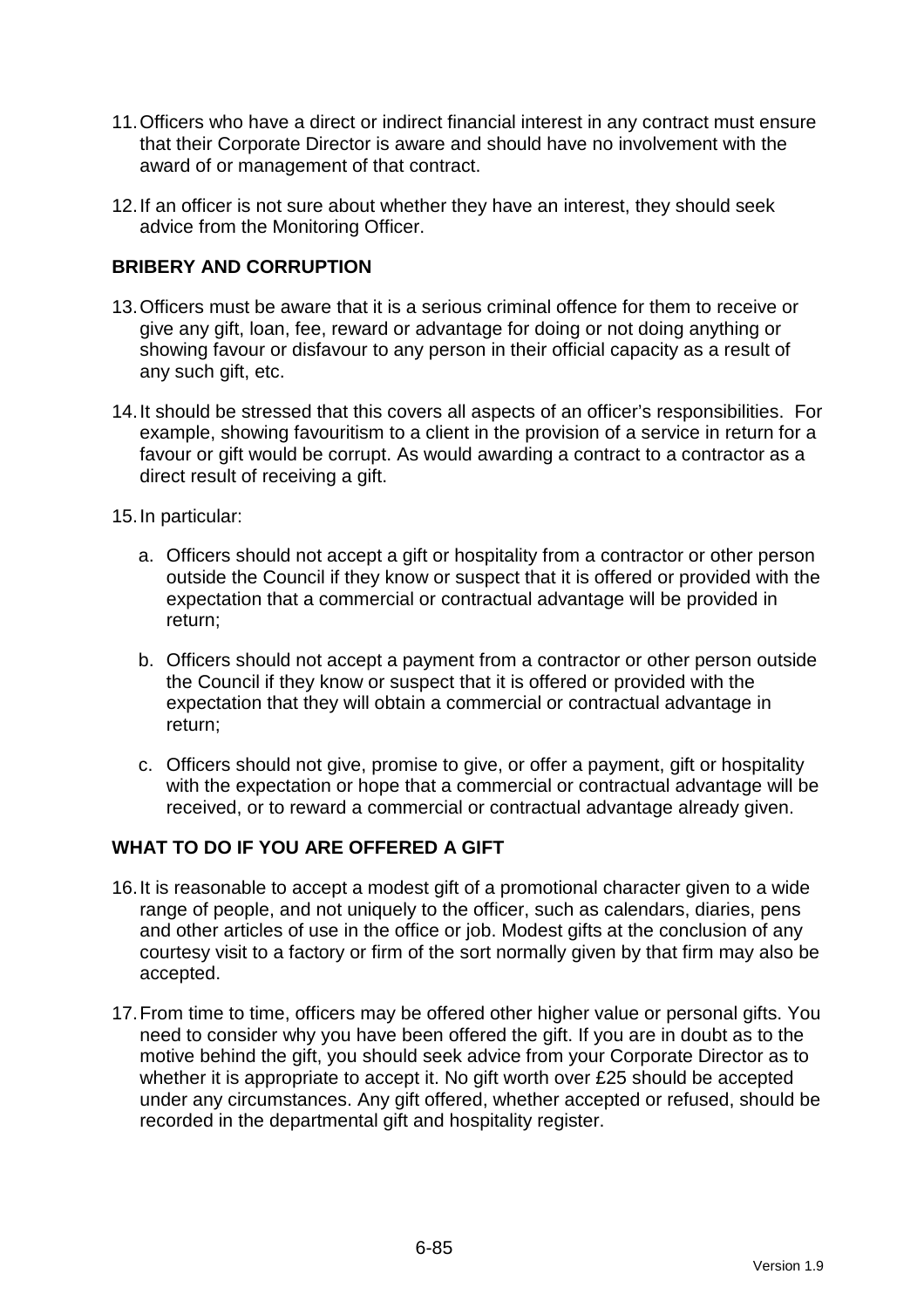# **WHAT TO DO IF YOU ARE OFFERED HOSPITALITY**

- 18. Officers of the Council should only accept offers of hospitality if they are invited in their role as a Council representative. Offers to attend purely social or sporting functions should be accepted only when these are significant for Nottinghamshire, or where the Council should be seen to be represented. Acceptance of such invitations should be cleared in advance with the relevant Corporate Director, and should be recorded in the departmental gift and hospitality register.
- 19. When hospitality has to be declined, the third party offering the hospitality should be courteously but firmly informed of the procedures and standards operating within the Council. When receiving hospitality, officers should be particularly sensitive as to its timing in relation to decisions which the Council may be taking affecting those providing the hospitality.
- 20. There may be circumstances where it will not always be possible, or even desirable, to reject offers of hospitality on a modest scale. Acceptable examples would include official hospitality at a function organised by a public authority; refreshments following a site visit; or a working lunch of a modest standard to enable the parties to continue to discuss business. The decision whether to accept or not must depend on the circumstances in each case. These circumstances will also determine whether the hospitality needs to be entered in the register of officers' interests. If in doubt officers should err on the side of caution and enter the appropriate details in the departmental register of officers' interests.

# **RECEIVING SPONSORSHIP OR GRANT AID**

21. Officers must provide details to their Corporate Director of any benefit they (or their partner, spouse or relative) may be likely to receive as a result of any proposed Council sponsorship or grant aid.

# **USE OF PUBLIC FUNDS**

22. Officers must ensure that they use public funds entrusted to them in a responsible and lawful manner. They should strive to ensure value for money to the local community and to avoid legal challenge to the Council.

# **POLITICAL NEUTRALITY**

- 23. Officers serve the Council as a whole. It follows they must serve all Councillors and not just those of the majority group, and must ensure that the individual rights of all Councillors are respected.
- 24. Officers may be required to advise political groups. They must do so in ways which do not compromise their political neutrality.
- 25. Officers must follow Council policies and must not allow their own personal or political opinions to interfere with their work.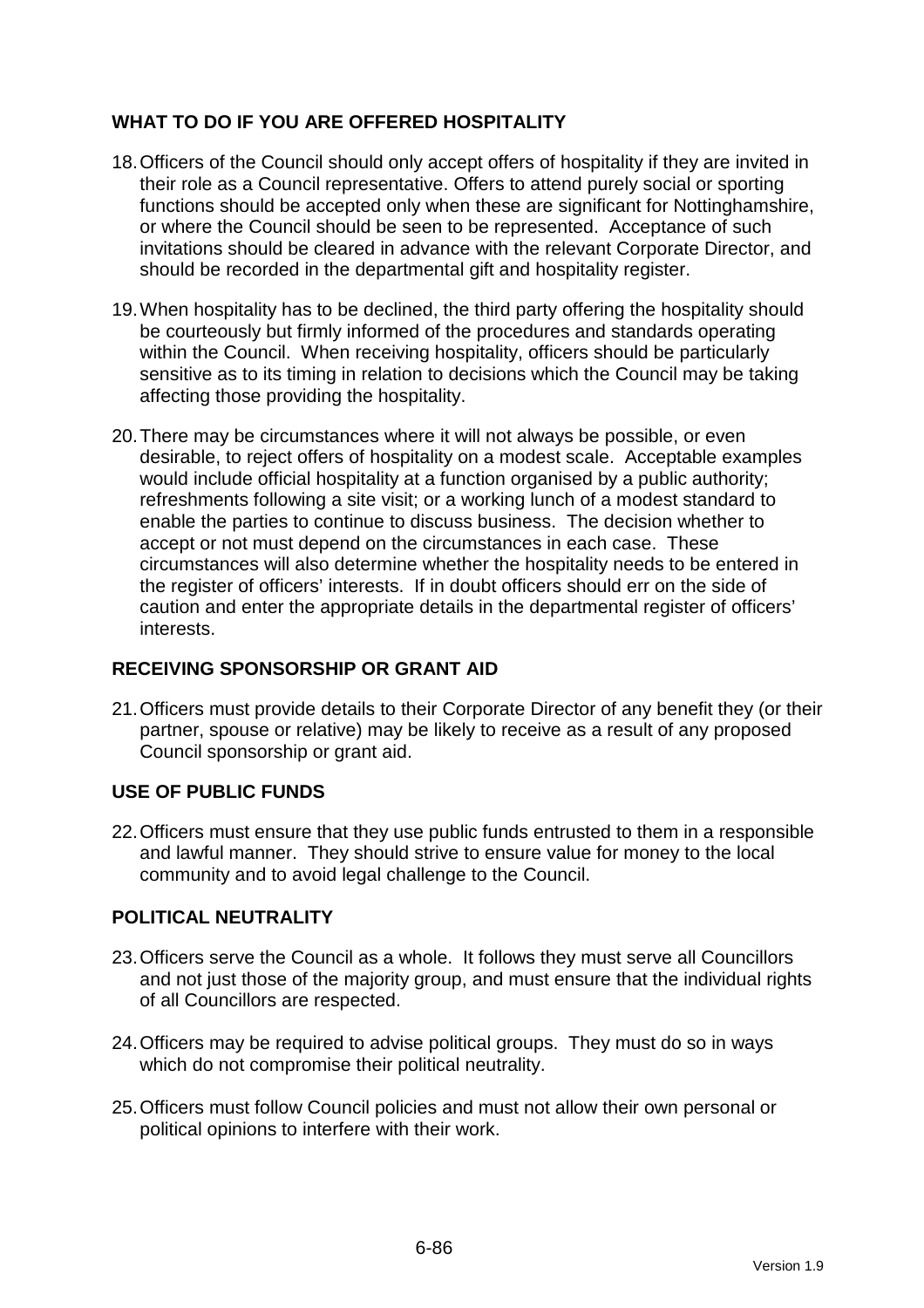## **EQUALITY ISSUES**

- 26. The Council believes in equality and will not tolerate any harassment, intimidation, unfair discrimination or victimisation, by officers.
- 27. The Council has a statutory duty to promote equality. Officers should not by their manner or speech be discriminatory with regards to a person's age, disability, gender reassignment, marriage and civil partnership, pregnancy and maternity, race, religion or belief, sex or sexual orientation.
- 28. Each officer has a duty to ensure that the appropriate standards of conduct are upheld both by themselves and by colleagues at all times.

### **THE RELATIONSHIP BETWEEN OFFICERS AND COUNCILLORS**

29. Officers should refer to the Protocol for Councillor/Officer Working Relations in Part Six of this Constitution.

### **THE RELATIONSHIP BETWEEN OFFICERS AND THE PUBLIC**

- 30. Officers should always remember their responsibilities to the community of Nottinghamshire and ensure courteous, efficient and impartial service delivery to all groups and individuals they have dealings with.
- 31. Officers should be cautious when blogging or using social networking sites outside of work and avoid publishing, or allowing to be published, any material, including comments or images, which could damage their professional reputation and/or bring the Council into disrepute.

### **THE RELATIONSHIP BETWEEN OFFICERS AND CONTRACTORS**

- 32. All relationships of a business or private nature with external contractors, or potential contractors, should be made known to an appropriate senior manager.
- 33. Officers must exercise fairness and impartiality when dealing with all customers, suppliers, other contractors and sub-contractors.
- 34. Officers who are privy to confidential information on tenders or costs for either internal or external contractors should not disclose that information to any unauthorised party or organisation.
- 35. Further guidance on the procedures to follow during the tendering process is contained in the Financial Regulations in Part Six of this Constitution.

#### **APPOINTMENT AND OTHER EMPLOYMENT MATTERS**

- 36. Officers involved in appointments should ensure that these are made on the basis of merit.
- 37. In order to avoid any possible accusation of bias, officers wherever possible should not be involved in an appointment where they are related to an applicant, or have a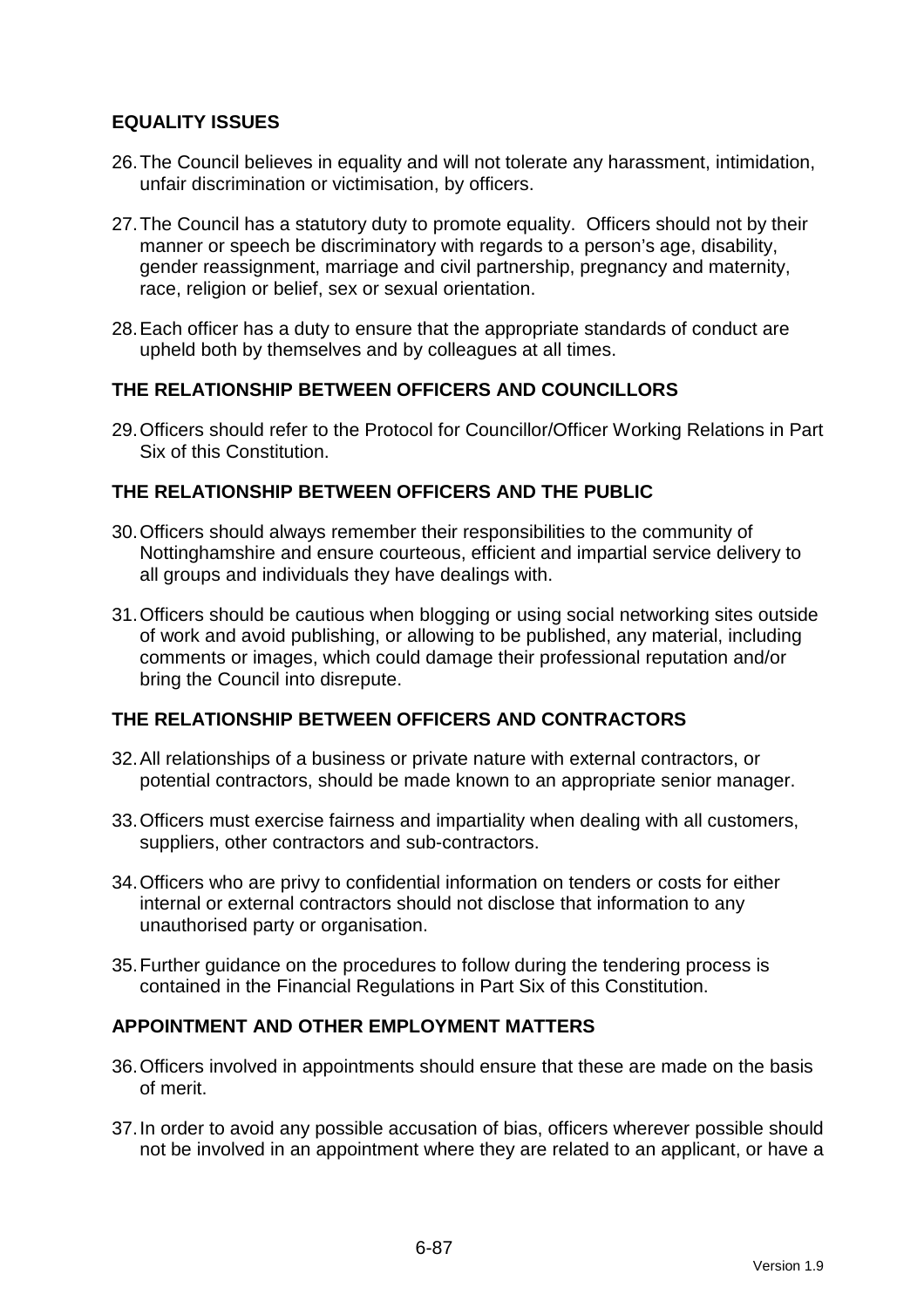close personal relationship outside work with him or her. If they must be involved, then the relationship must be disclosed to all the parties.

38. Similarly, officers should not be involved in decisions relating to discipline, promotion or pay adjustments for any officer who is a relative, partner etc.

### **WORKING FOR OUTSIDE ORGANISATIONS**

39. Officers working for outside organisations should refer to the Protocol for Involvement in Outside Bodies.

### **USE OF COUNCIL PREMISES OR FACILITIES FOR WORK NOT CONNECTED WITH THE COUNCIL**

40. Officers must not use the Council's premises or facilities for activities which are not connected with their employment with the Council, for instance the use of email, telephones, computers, photocopiers, typists, etc. A small amount of personal use may be acceptable.

### **PUBLIC SPEAKING**

- 41. Where officers are invited to address public meetings, undertake radio or television interviews etc, they will be acting as the representative of the Council, and as such should communicate the policies and procedures of the County Council in a factual and unbiased way. Officers must not express personal views in such situations.
- 42. If in a private capacity an officer is invited to comment publicly on Council policies, they should reflect upon the impact of this on the County Council's reputation and consider whether it is appropriate to comment.

### **OFFICERS FACING CRIMINAL CHARGES**

43. Any officer facing criminal charges must inform their line manager without delay.

#### **HEALTH AND SAFETY**

44. It is the responsibility of all officers to take reasonable care for the health and safety of themselves and others.

#### **DISCLOSURE OF INFORMATION**

- 45. Officers must not disclose information given to them in confidence without consent, unless the circumstances are exceptional. In this situation, advice should be sought from their line manager.
- 46. Officers disclosing personal information must comply with the Data Protection Act.
- 47. Officers should not use confidential information obtained in the course of their employment with the Council for personal use, nor should they pass it on to others who might use it for unauthorised purposes.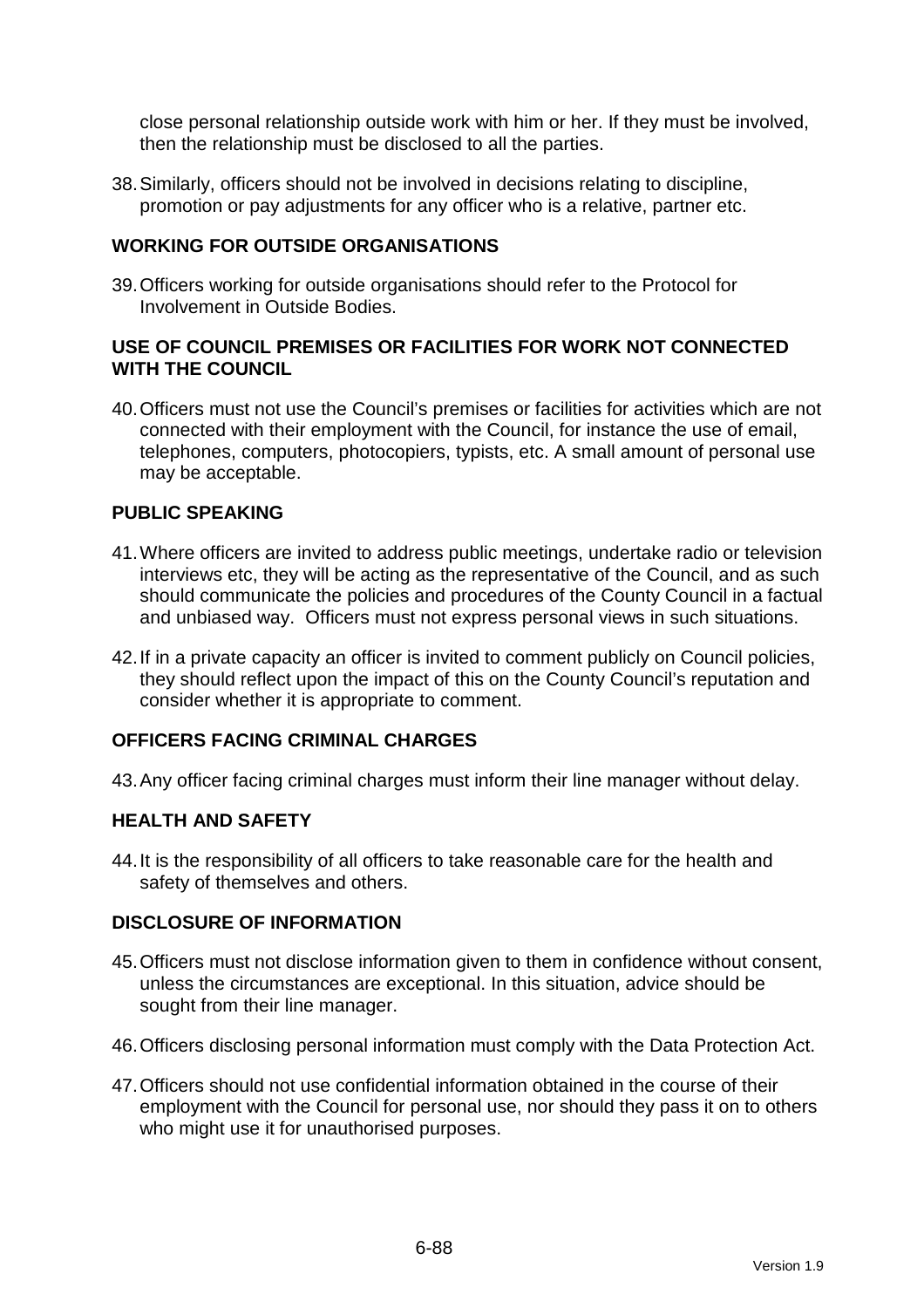48. Guidance about the information which Councillors and the public are entitled to is contained in Part Three of this Constitution.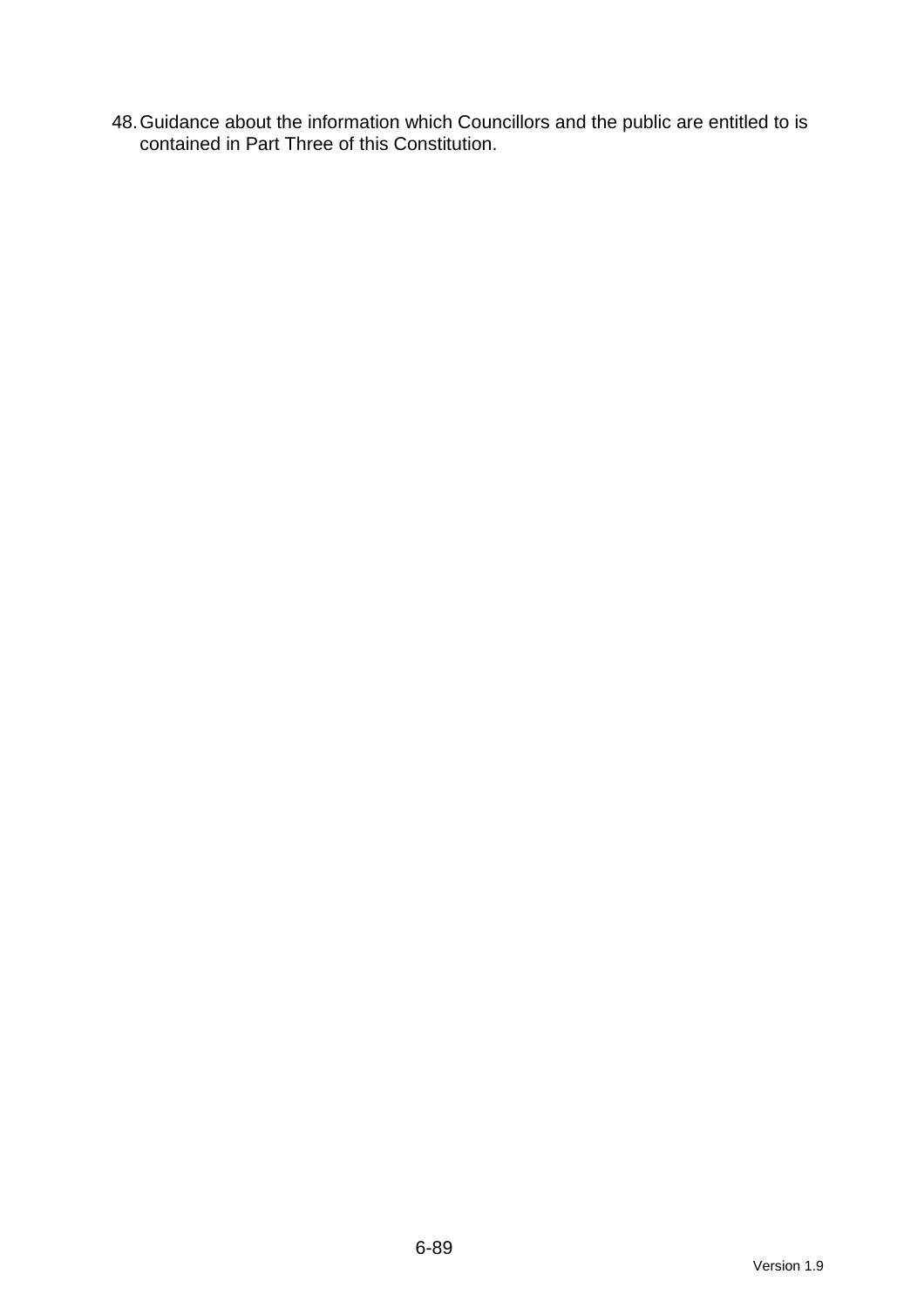# **PROTOCOL FOR COUNCILLOR AND OFFICER RELATIONSHIPS**

### **INTRODUCTION**

- 1. Mutual trust and respect between Councillors and employees is at the heart of good governance for councils. They are essential elements of the partnership necessary for the effective running of a local authority.
- 2. This protocol is a written guide to the basic elements of the relationships between Councillors and employees and seeks to:
	- a. promote trust, openness, fairness and honesty;
	- b. define roles to clarify responsibilities, avoid conflict, prevent duplication and secure compliance with the law and codes of conduct;
	- c. maintain and enhance the integrity of local government which demands the highest standards of personal conduct.
- 3. This protocol should be read and operated in conjunction with the Council's constitution, codes of conduct relating to Councillors and employees and relevant legislative requirements.
- 4. Unless the context otherwise requires, reference to a Councillor will include reference to a co-opted member.

# **UNDERLYING PRINCIPLES**

- 5. Councillors and employees must at all times observe this protocol.
- 6. Councillors and employees must always respect the roles and duties of each other as set out below.

#### **THE ROLE OF MEMBERS**

- 7. It is the role of Councillors:
	- a. To represent the people within their communities and bring their views into the Council's decision making process through working individually or in partnership
	- b. To promote the interests of the people of Nottinghamshire when acting collectively as the Council's decision-makers
	- c. To promote the social, economic and environmental wellbeing of the community.
	- d. Collectively to agree the policy of the County Council
	- e. To deal with individual casework and act as an advocate for constituents in resolving concerns or complaints.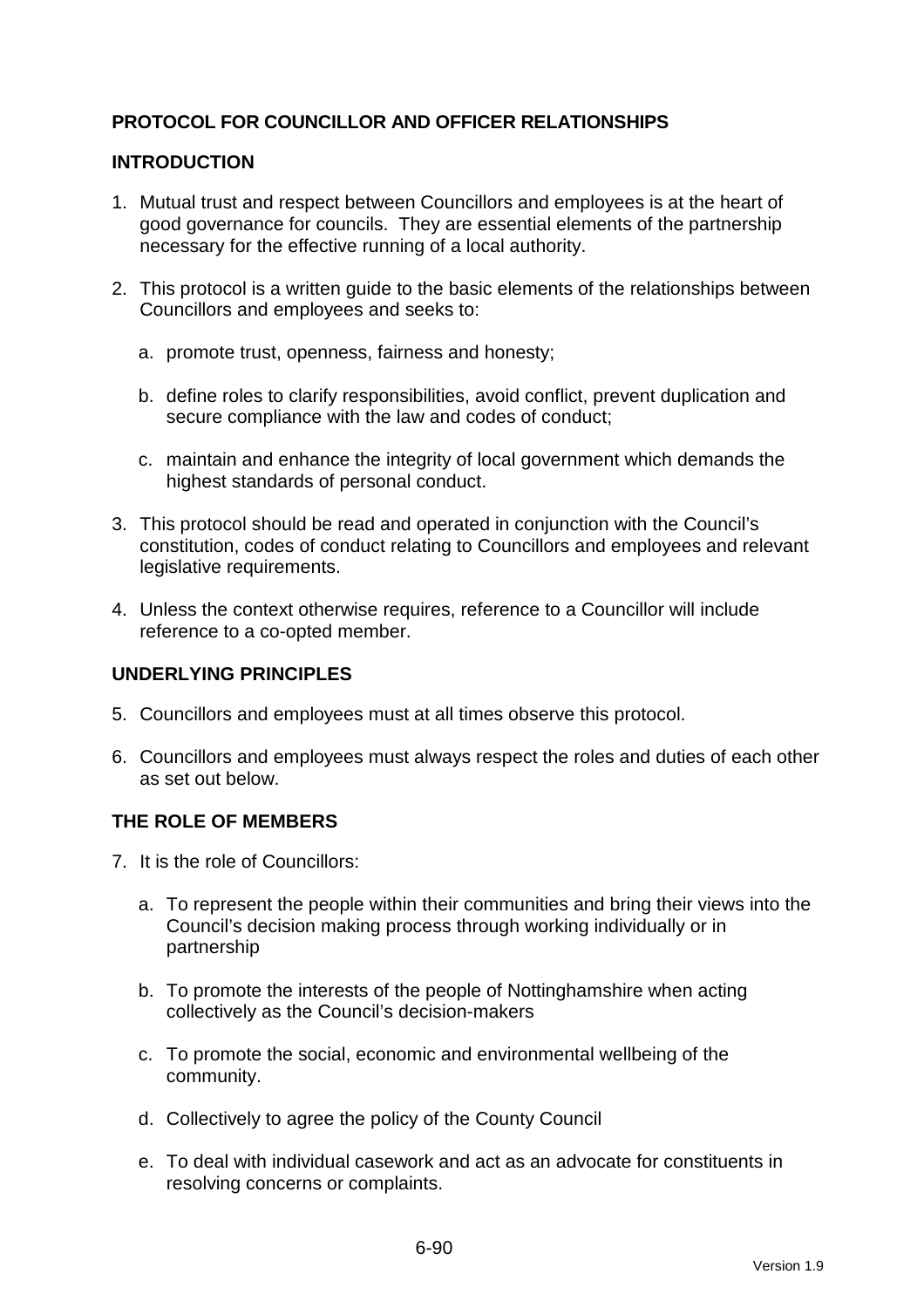- f. To balance different interests within their electoral division and represent the division as a whole.
- g. To represent the Council on external bodies as required.
- h. To promote the highest standards of conduct and ethics.

# **THE ROLE OF OFFICERS**

- 8. It is the role of officers:
	- a. To serve the community of Nottinghamshire and to deliver the highest standards of service in the most cost effective, efficient and professional manner.
	- b. To implement the policies and decisions made by Councillors.
	- c. To provide professional and technical advice.
	- d. To carry out the functions delegated to them, including the management of staff.
	- e. To provide help, support and advice to Councillors in respect of their duties and responsibilities
	- f. To report to Government departments, as required.
	- g. To represent the Council on external bodies as required.

#### **THE RELATIONSHIP BETWEEN EMPLOYEES AND COUNCILLORS**

- 9. The relationship between employees and Councillors should be characterised by mutual respect and courtesy and recognition of each other's roles and responsibilities.
- 10. Collaborative working between Councillors and employees is essential but close personal familiarity can lead to damaging assumptions by others. Councillors and employees should inform the Monitoring Officer of any relationship either personal or family, or business connection which might be seen as unduly influencing their work in their respective roles. The Monitoring Officer will consider what action, if any, should be taken.
- 11. With the exception of staff specially appointed to support political groups, employees work to the instructions of their managers not individual Councillors.
- 12. Councillors must not require employees to change their professional advice or take any action which the employee considers unlawful or illegal or which would amount to maladministration or breach of a statutory duty.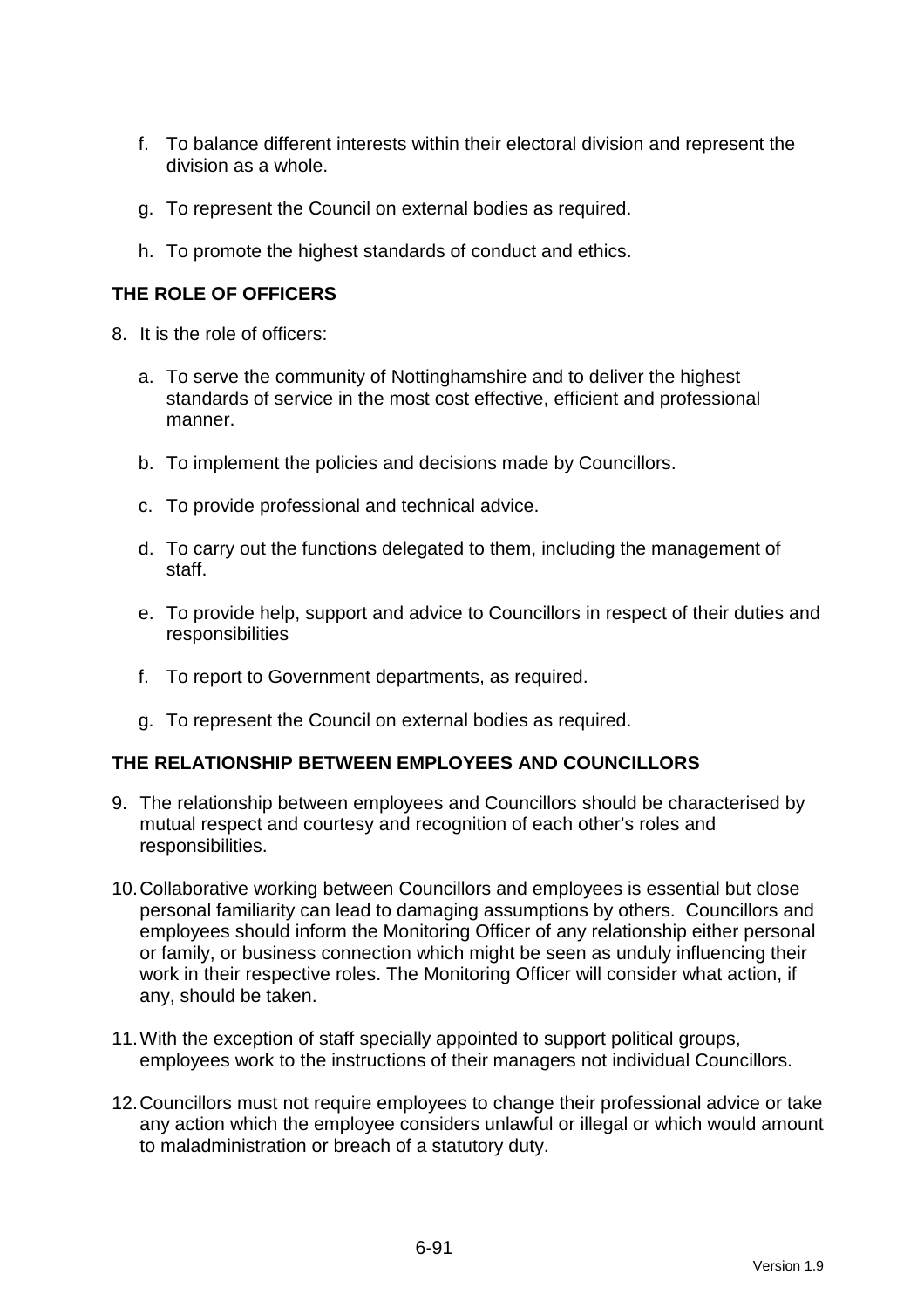- 13. Councillors should not raise matters relating to the conduct or capability of a Council employee or of employees collectively at meetings held in public or in the press. Any concerns should be raised using the procedure set out at paragraph 25 below.
- 14. The advice provided and actions taken by employees should be sensitive to the political nature of the organisation, but their advice should always be independent and unbiased.
- 15. Members must consult with the Monitoring Officer and the Chief Finance Officer about legality, maladministration and financial impropriety and if they have doubts as to whether a particular decision is or is likely to be contrary to the policy framework or budget.
- 16. The Council has a statutory duty to positively promote equality. Councillors and employees should not by their manner, speech, or in any written communication, be discriminatory with regards to a person's age, disability, gender reassignment, marriage and civil partnership, pregnancy and maternity, race, religion or belief, sex or sexual orientation.

# **OFFICER RELATIONSHIPS WITH PARTY GROUPS**

- 17. It must be recognised by all employees and Councillors that in discharging their duties employees serve the Council as a whole and not exclusively any political group, combination of groups or individual Councillors.
- 18. Employees may properly be called upon to provide advice and information to political groups but must at all times maintain political neutrality. All employees must, in their dealings with political groups and individual Councillors, treat them in a fair and even handed manner.
- 19. Employees must respect the confidentiality of any party group discussions at which they are present and unless they are requested to do so by that party group, must not relay the content of such discussions to another party group or to any other Councillor.
- 20. The only basis on which the Council can lawfully provide support services (eg stationery, typing, printing, photocopying) to Councillors is to assist them in discharging their role in their official capacity as Councillor. Such support services must therefore only be used for Council business. They must never be used for party political or campaigning activity or for private purposes.

# **EMPLOYEES TO KEEP COUNCILLORS INFORMED ABOUT LOCAL ISSUES**

21. To enable them to carry out their divisional role effectively, Councillors need to be fully informed about matters affecting their division. Corporate Directors must ensure that their staff are aware of the requirement to keep local Councillors informed.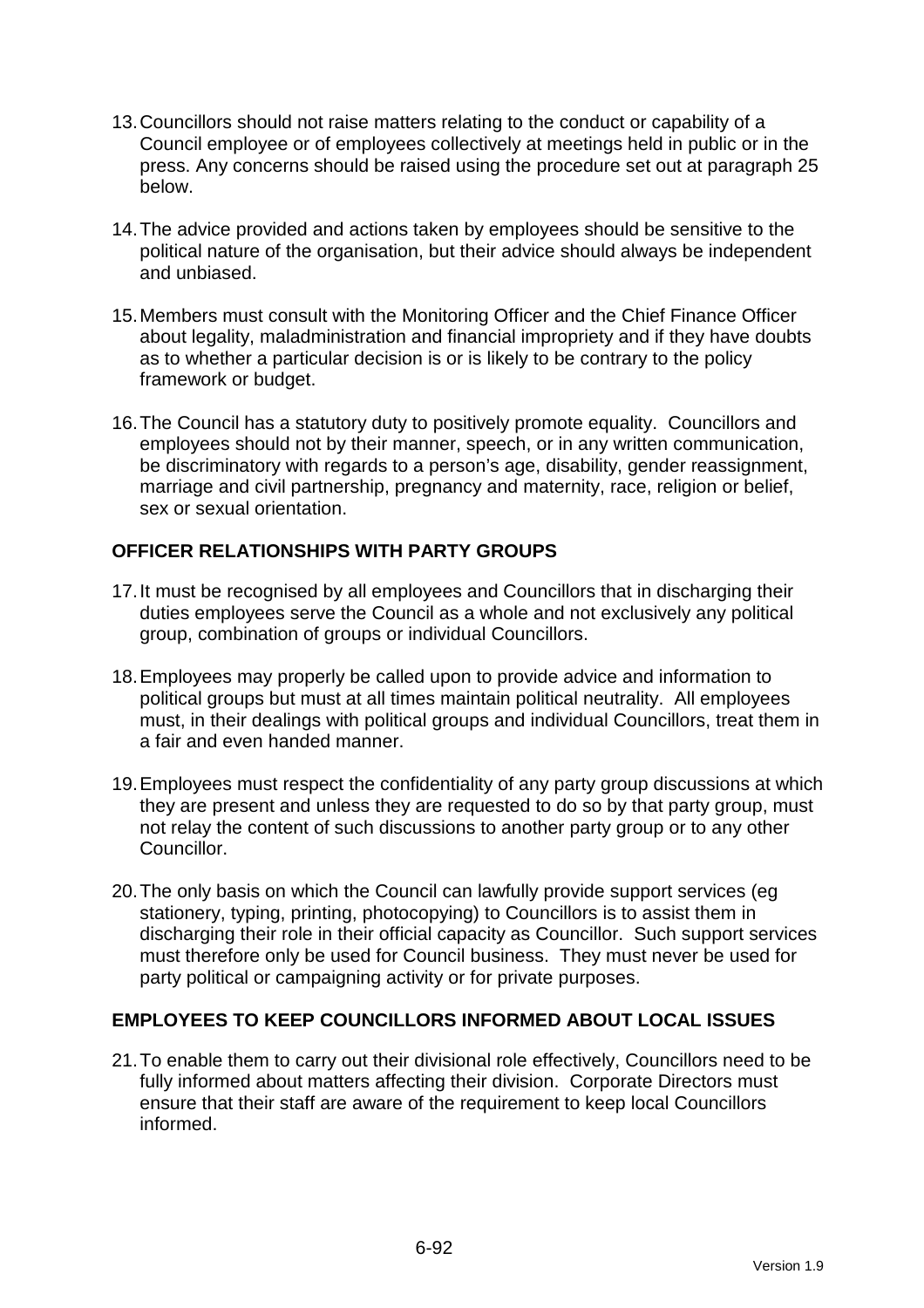22. Whenever a public meeting is organised by the Council to consider a local issue it is recommended that all Councillors representing the divisions affected should be invited to attend the meeting.

### **MEDIA RELATIONS**

- 23. All relations with the media must be conducted in accordance with the Council's agreed procedures and the law on Local Authority publicity.
- 24. Employees will make every effort to keep Councillors informed of media interest in Council activities relevant to their responsibilities and the electoral divisions they represent, especially regarding strategic or contentious matters.

#### **COMPLAINTS/CONCERNS**

### **PROCEDURE FOR COUNCILLORS**

25. If a Councillor is dissatisfied with the conduct, behaviour or performance of an officer they should raise the matter privately with the relevant Corporate Director. If their concerns relate to a Corporate Director the concern should be raised with the Chief Executive. If the concerns relates to the Chief Executive then the concern should be raised with the Monitoring Officer and Service Director responsible for Human Resources.

### **PROCEDURE FOR EMPLOYEES**

- 26. If an employee is unhappy with the conduct or behaviour of a Councillor they should seek to resolve the matter by appropriate discussion and involvement of their Corporate Director.
- 27. In the event that matters remain unresolved they should inform the Monitoring Officer who will consider what action should be taken.

#### **SUMMARY**

28. Councillors and employees can expect the following from each other:

- a. Respect and courtesy
- b. The highest standards of integrity
- c. A working partnership
- d. An understanding of and support for respective roles, work loads and pressures
- e. Confidentiality
- f. A commitment to the Council as a whole

29. In addition Councillors can expect from employees:

- a. Timely responses to enquiries
- b. Professional advice
- c. Regular up to date information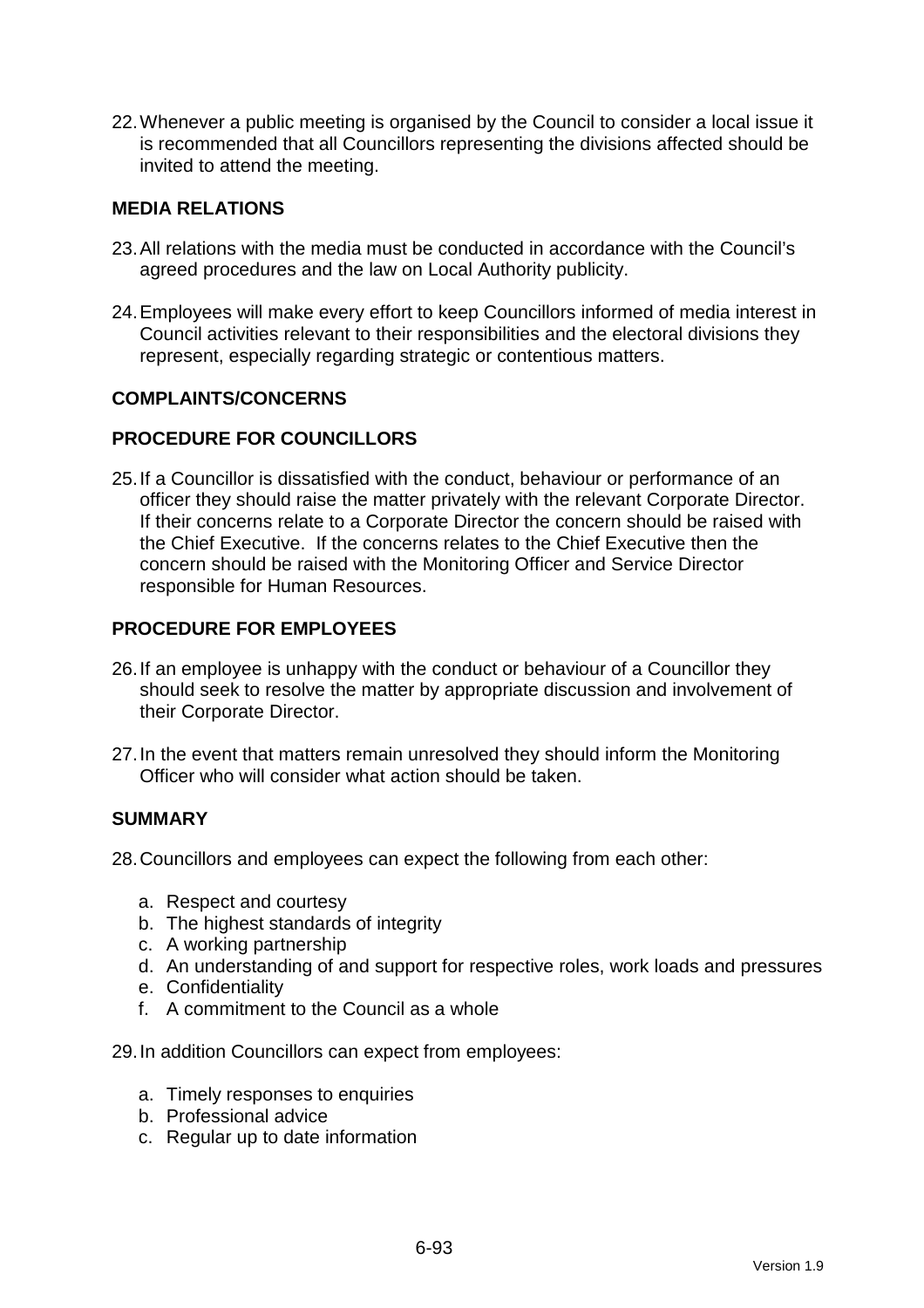## **PROTOCOL FOR INVOLVEMENT IN OUTSIDE BODIES**

1. The Council is committed to working with other local authorities, the private, voluntary and community sectors to deliver services in the most effective way. As a result Councillors and officers are often required to act as representatives on outside bodies. This document provides guidance for those acting as representatives.

### **APPOINTMENTS TO OUTSIDE BODIES**

2. The Council's Policy Committee is responsible for approving appointments to outside bodies and each committee will determine which outside bodies it should receive regular updates from.

### **SUPPORT FOR REPRESENTATIVES ON OUTSIDE BODIES**

- 3. The Council will provide indemnity insurance in appropriate circumstances.
- 4. The Council will make every effort to maintain a fact sheet on each outside body, stating the purpose of representation, the responsibilities of Council representatives on those bodies, and the insurance position.
- 5. The Council has produced guidance regarding representatives' specific responsibilities when sitting on different types of bodies, such as limited and local authority companies, statutory bodies and charities. Further support is available from Democratic Services.

### **RESPONSIBILITIES OF COUNTY COUNCIL REPRESENTATIVES ON OUTSIDE BODIES**

- 6. Representatives must ensure they understand the capacity in which they are appointed to the outside body. This is important for two reasons:
	- a. The terms of appointment could mean that the individual takes on formal responsibilities, such as those of a company director or charitable trustee, and in some cases, personal liability. Representatives need to understand the extent of their role and be satisfied that appropriate indemnity insurance cover is provided either by the Council or the outside body.
	- b. In some instances the primary purpose is to represent the interests of the County Council, and in some the main duty is to the outside body. This may affect the considerations that are taken into account when contributing to the outside body's decision-making. Also, it is possible that a conflict of interest will arise between the Council and the outside body, for example where there is a disagreement over a funding issue. In the event this happens the representative must be clear in whose interests they are acting. If a conflict does arise the representative must seek advice from the Council's Monitoring Officer.
- 7. Representatives must follow the Council's Code of Conduct for Councillors and Co-opted Members or the Code of Conduct for Officers when they are acting in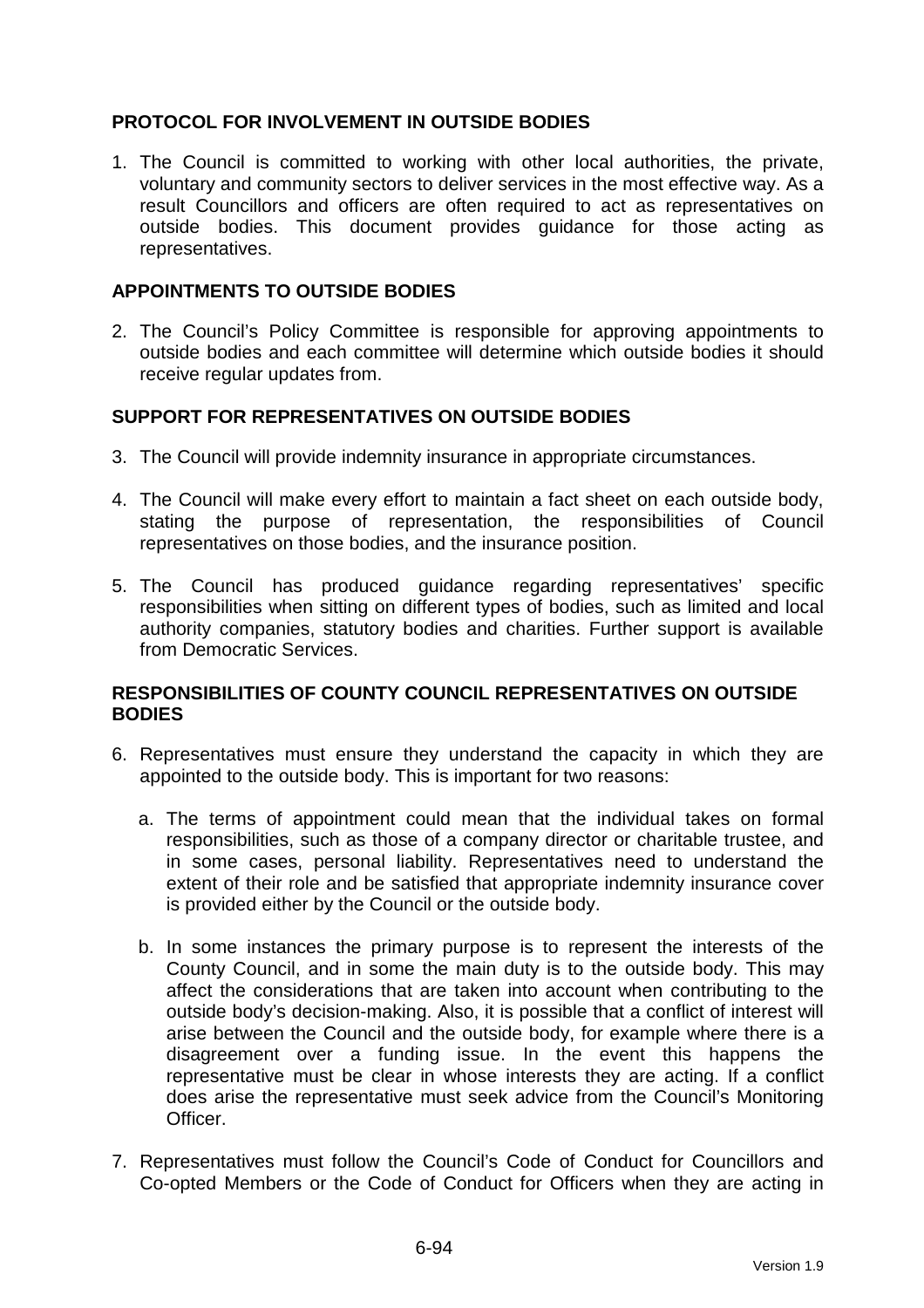that capacity, including where they are representing the Council on an outside body. They must also ensure they follow any separate code of conduct that applies to the outside body. In the unlikely event there is a conflict they must seek advice from the Council's Monitoring Officer.

- 8. Representatives should always consider their duty of confidentiality to the Council, and where appropriate, to the outside body.
- 9. Representatives must report back to the relevant County Council committee as required.
- 10. It is good practice to check when first appointed whether expenses for travel and/or subsistence should be claimed from the County Council or the outside body.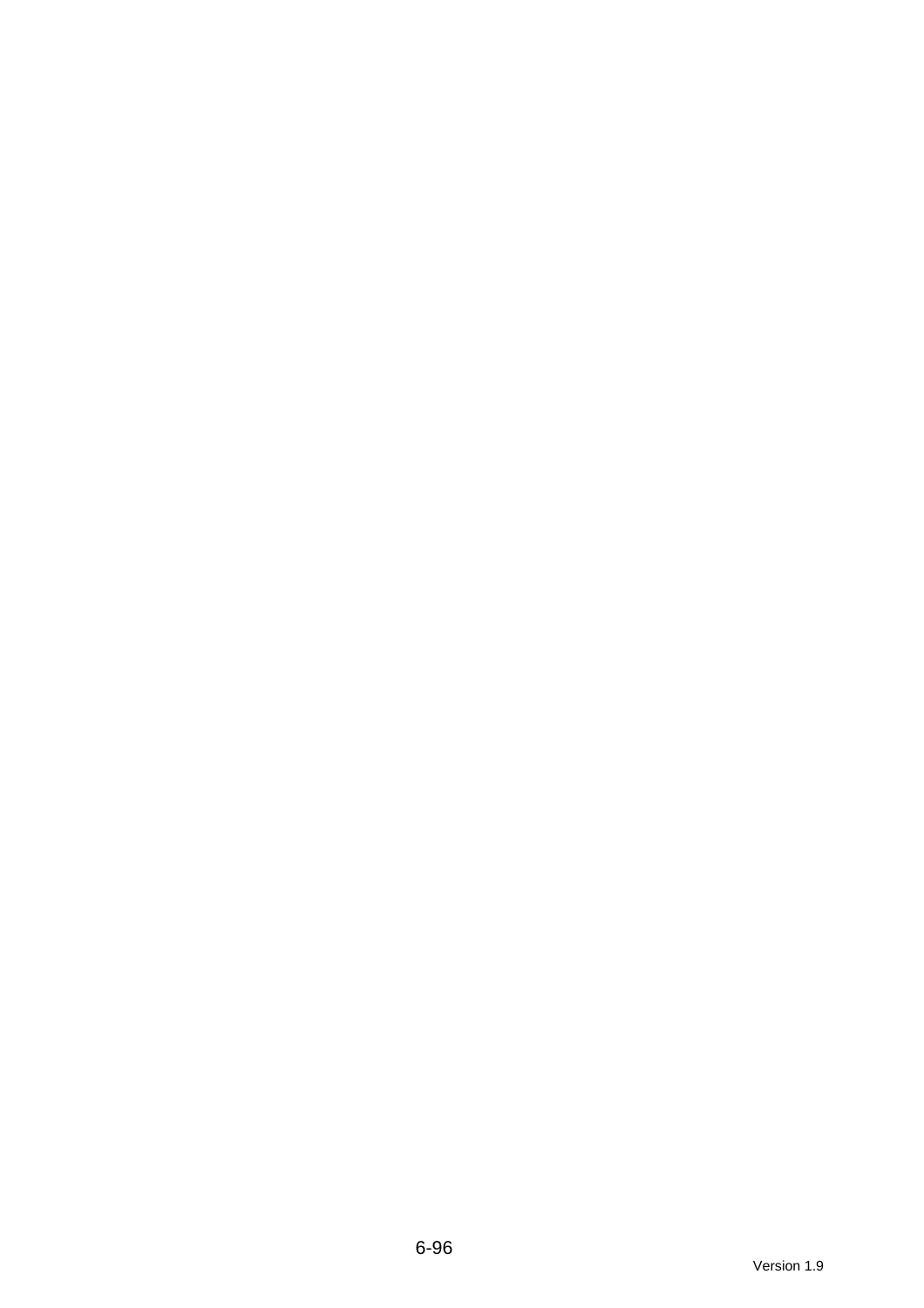# **PART C – EMPLOYMENT PROCEDURE RULES**

#### **INTRODUCTION**

- 1. The Council has developed these regulations in order to outline the process to be followed when appointing or dismissing employees or taking disciplinary action against employees.
- 2. These regulations also deal with who has responsibility for changes to staffing structures. Staffing structures specify the number and types of posts that exist in each department.

### **APPOINTMENT AND DISMISSAL - SENIOR EMPLOYEES**

- 3. The Senior Staffing Sub-Committee is responsible for the appointment and dismissal of, and the taking of disciplinary action against, the following employees (who will be known as "Senior Employees" for the purposes of these regulations):
	- a. Chief Executive;
	- b. Corporate Directors;
	- c. Service Directors;
	- d. where the statutory role of the Head of Paid Service, Chief Finance Officer or Monitoring Officer is held by another post holder, that post holder.
- 4. The Senior Staffing Sub-Committee will meet as and when required.
- 5. The appropriate committee Chairman for the post being considered will always be present as a member of the Senior Staffing Sub-Committee. Where the issue being considered relates to the Chief Executive or a Corporate Director, the Senior Staffing Sub-Committee will have a membership of nine; otherwise the Senior Staffing Sub-Committee will have a membership of five.
- 6. The Senior Staffing Sub-Committee will be required to follow the Council's Recruitment and Selection Policy.

# **APPOINTMENTS**

- 7. The Council may choose to appoint any of the Senior Employees from an internal pool of candidates or by externally advertising.
- 8. The Council will draw up a job description and person specification which will be sent to any person on request.
- 9. The Senior Staffing Sub-Committee will draw up a shortlist of candidates for interview and assessment and will interview all short-listed candidates in accordance with:
	- a. the Recruitment and Selection Policy; and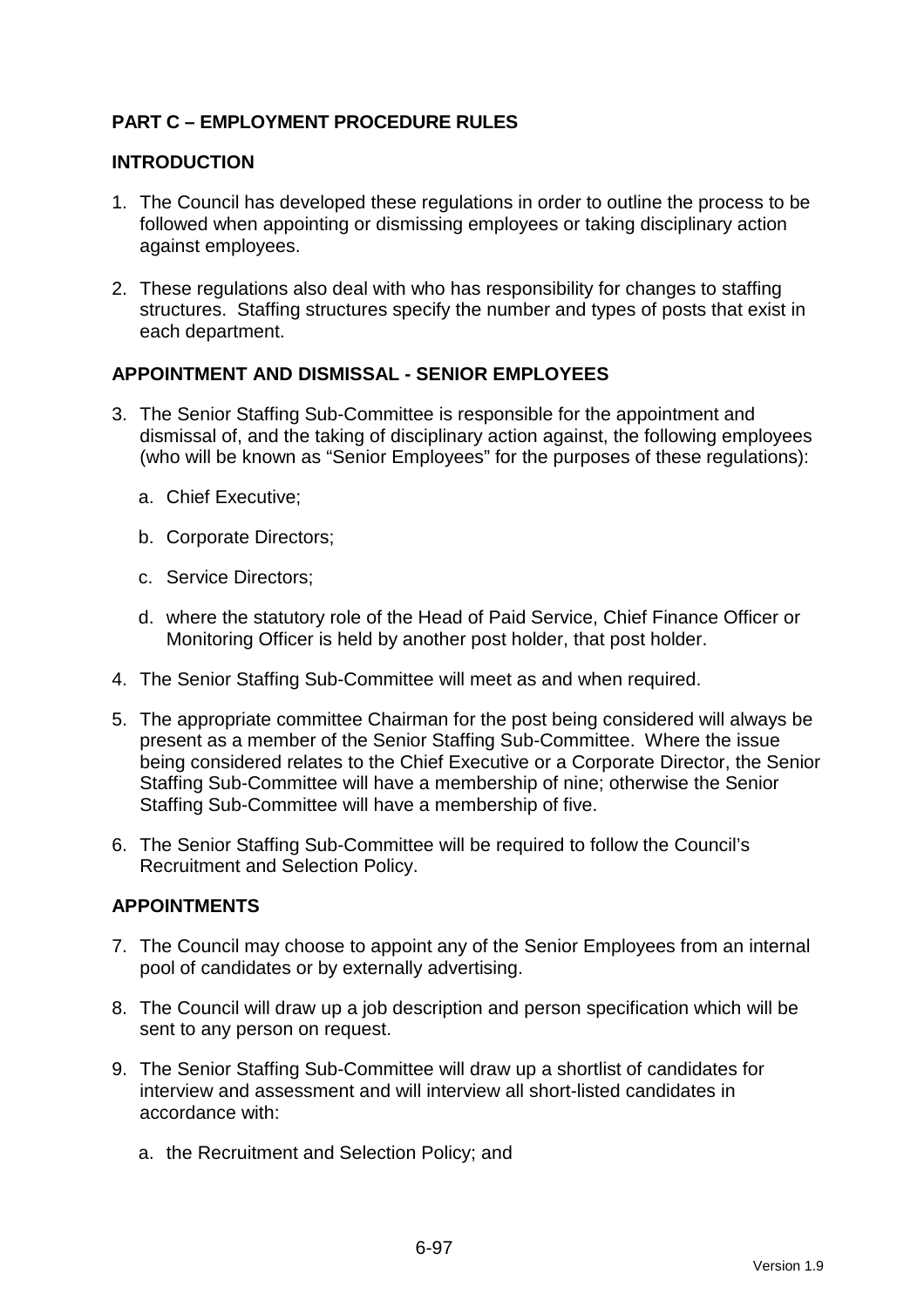- b. the advice of an appropriate HR advisor.
- 10. The preferred candidate will be offered the post subject to satisfactory references and pre-employment checks.
- 11. A final decision in respect of the appointment of the Head of Paid Service, Chief Finance Officer and Monitoring Officer rests with Full Council.
- 12. Where a reorganisation affects the structure/numbers of Senior Employee posts, posts in the new structure will be filled in line with the enabling process agreed at the time. Any competitive interviews will be carried out by the Senior Staffing Sub-Committee in accordance with the enabling process.

#### **DISMISSALS AND DISCIPLINARY ACTION**

- 13. In the case of dismissals, the Senior Staffing Sub-Committee will hear the case against the Senior Employee concerned and the hearing will be conducted in accordance with the Council's Disciplinary Procedure.
- 14. A final decision in respect of the dismissal of the Head of Paid Service, the Chief Finance Officer and the Monitoring Officer rests with full Council. Full Council will approve such dismissal before the notice of dismissal is issued.
- 15. The Senior Employee (unless the employee is the Head of Paid Service, the Chief Finance Officer or the Monitoring Officer) will have a right of appeal to the Appeals Sub-Committee in accordance with the appeals process set out in the Personnel Handbook. The Appeals Sub-Committee will be advised by an appropriate HR adviser who has had no previous dealings with the matter.
- 16. In the case of the Head of Paid Service, the Chief Finance Officer and the Monitoring Officer, no disciplinary action may be taken until a recommendation has been made following an investigation by a designated independent person. The neutral act of suspension for the purpose of investigating the alleged misconduct can be made by:
	- a. the Monitoring Officer in relation to the Head of Paid Service; or
	- b. the Head of Paid Service in relation to the Chief Finance Officer or the Monitoring Officer,

in consultation with the Council Leader and Chairman of the Personnel Committee and any suspension will be on full pay and for a period of no longer than two months.

### **APPOINTMENT OF ASSISTANTS TO POLITICAL GROUPS**

17. The appointment of any person as a political assistant must be done in accordance with legislative requirements.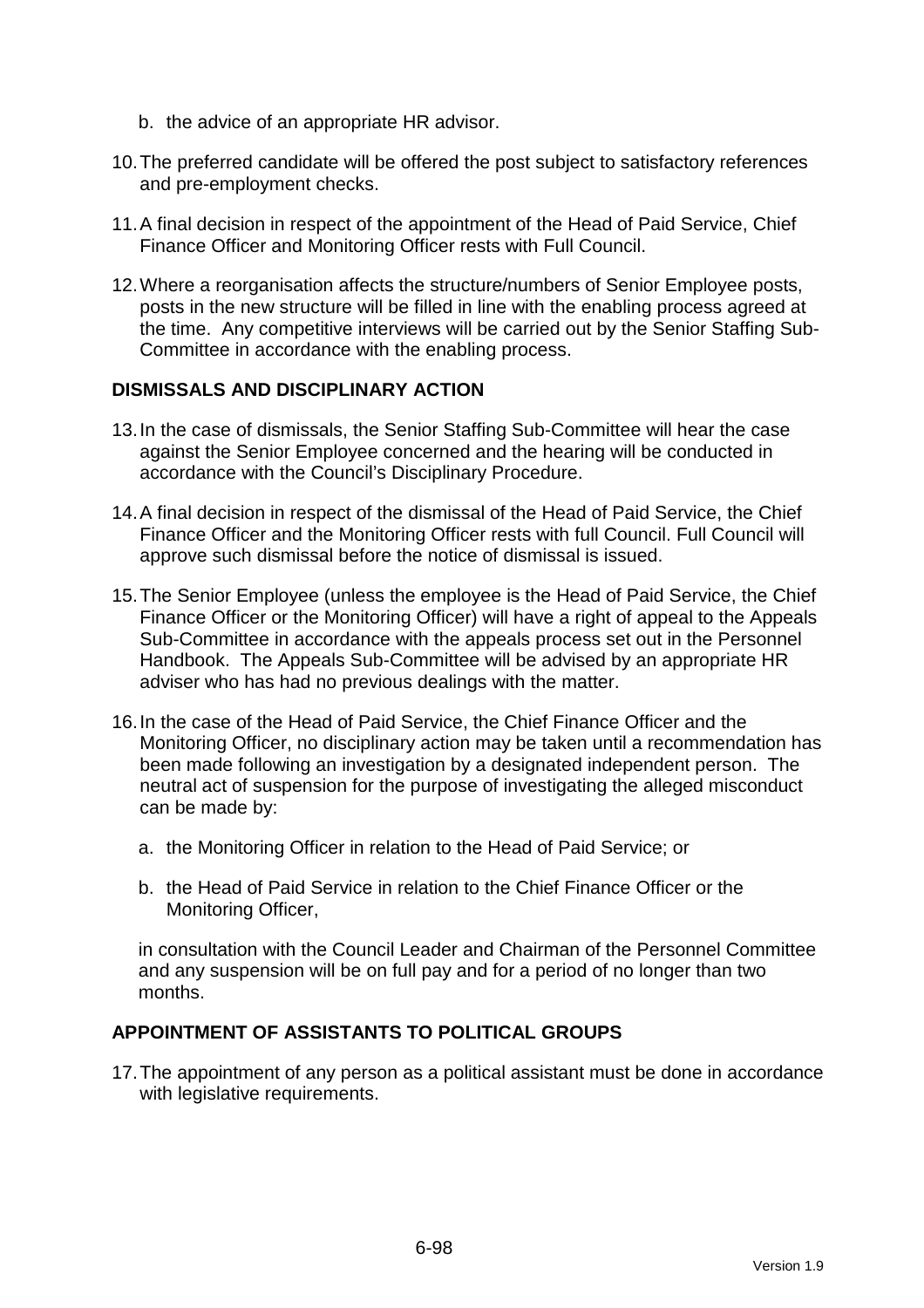# **APPOINTMENT, DISMISSAL AND MANAGEMENT OF ALL OTHER EMPLOYEES**

18. The appointment, dismissal and management of employees (except Senior Employees) including disciplinary action will be carried out by properly authorised officers of the Council in line with the Recruitment and Selection Policy, other employment policy and procedures agreed by the Council and in compliance with statutory obligations.

## **EMPLOYMENT POLICIES AND PROCEDURES**

- 19. The Council recognises national collective bargaining and acknowledges the role of national negotiating bodies in agreeing a framework of terms and conditions for local government employees.
- 20. Regular information will be provided to committees as and when required and requested regarding staffing.
- 21. The Council will develop and amend employment policies as required.
- 22. Proposals for new initiatives, for changes to existing employment policies and the development of management guidance will be developed by Personnel Committee.
- 23. Proposals for new employment policies or changes to existing policies will be subject to consultation and negotiation with the recognised trade unions through the agreed mechanisms as set out in the Employment Relations Agreement as amended from time to time. Following consultation changes to existing employment policies and new policy matters will be considered by Personnel Committee and recommended to Policy Committee for approval.
- 24. Details of approved employment policies and procedures and any changes will be set out in the Personnel Handbook, policy documents or guidelines as appropriate.
- 25. The Council will recommend that community schools adopt the Council's approved employment policies and procedures; however the adoption or otherwise of such policies will be a matter for the school governing body, if such responsibility rests with them.

# **CHANGES TO STAFFING STRUCTURES**

- 26. Changes to staffing structures must be made by the relevant committees unless the post is temporary for less than 3 months. In such cases, the relevant Corporate Director can authorise the appointment (provided that, if the requirement for the temporary appointment continues after this time, the relevant committee's approval will be required).
- 27. A formal report will need to be presented to the relevant committee and will include the required advice and HR comments.
- 28. The recognised trade unions will be consulted on all proposed changes to staffing structures and any views given should be fully considered prior to a decision being made.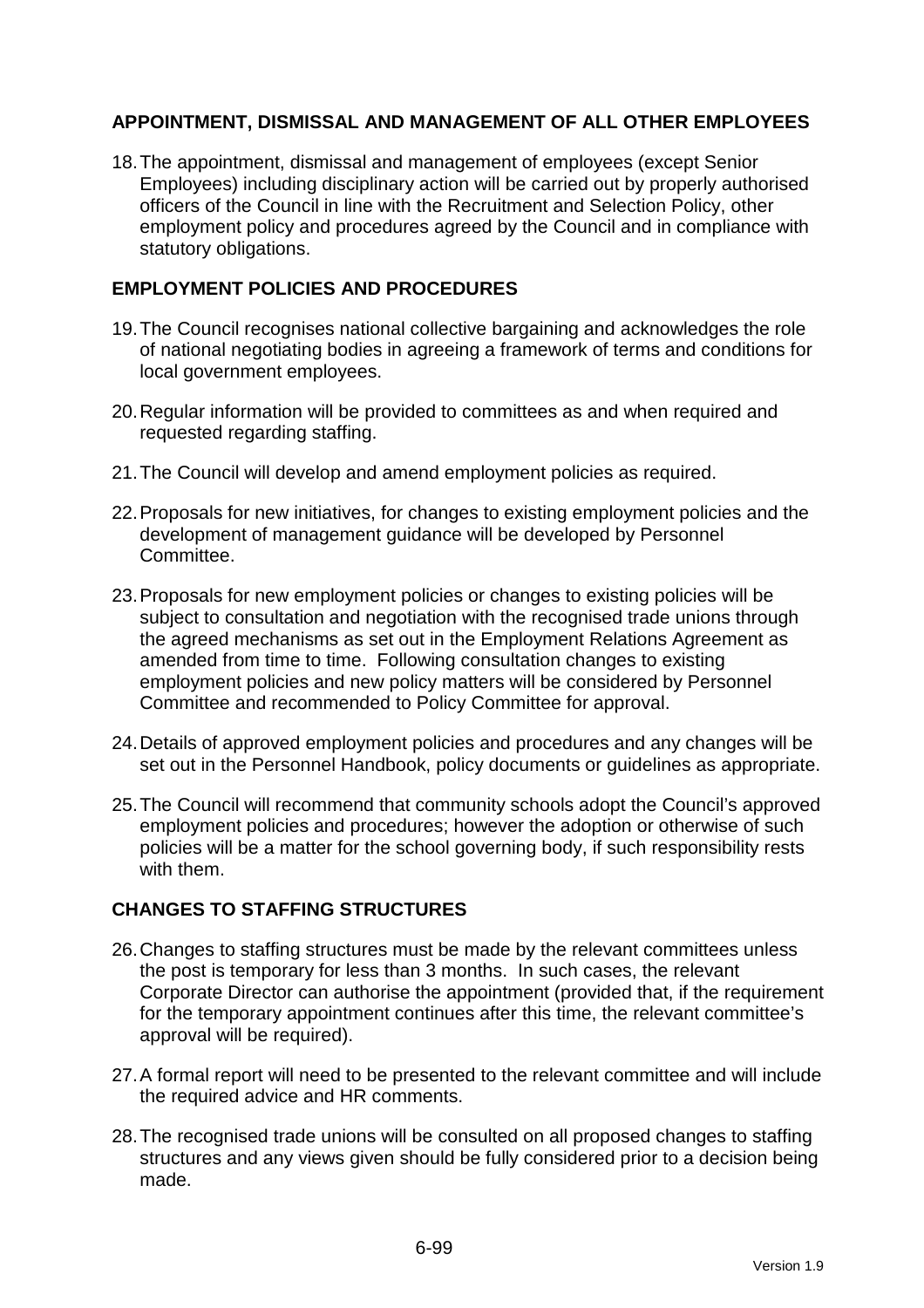# **CHANGES TO STAFFING AND STRUCTURE RECORDS**

29. The Business Services Centre (BSC) will maintain staffing and structure records. The Chief Executive and his/her nominees must ensure that any changes to the staffing structures within their departments are notified to the BSC immediately after authorisation via the established procedures.

# **PAY AND GRADINGS**

- 30. Full Council will approve the Council's annual Pay Policy Statement.
- 31. For posts occupied by staff employed under the NJC for Local Government Services Agreement, the initial grading and any subsequent re-grading will be determined by the application of either the NJC or Hay Job Evaluation Schemes.
- 32. The re-grading of existing posts following evaluation using the Hay or National Job Evaluation Schemes will be automatically incorporated into contracts of employment.
- 33. The grading of new posts needs to be detailed in the reports to the relevant Committee regarding establishing those posts.
- 34. The re-grading of posts for those employee groups where job evaluation is not applied will require authorisation by the relevant Corporate Director (or their nominee) and will be reported back periodically to the relevant Committee for information.
- 35. With the exception of honoraria and market factor supplement payments that have been considered through the approved process set out in the Personnel Handbook, there is no discretion to apply extensions of pay above or outside of authorised pay bands. All honoraria and market supplement payments will be reported back to the relevant Committee periodically.
- 36. As a result of national collective bargaining, the Council will implement national pay awards as agreed by the various national joint negotiating bodies from time to time. The Council will determine a local pay structure comprising a number of salary bands, based on the National Pay Spine, extended as appropriate.

# **RESOLUTION OF DISPUTES UNDER THE EMPLOYMENT RELATIONS AGREEMENT**

- 37. Arrangements for the conduct of relationships with the recognised trade unions will be set out in the Employment Relations Agreement which is agreed between the parties.
- 38. The Employment Relations Agreement will incorporate the structure and mechanisms for dialogue, consultation and negotiation with recognised trade unions at both corporate and departmental level and will include joint arrangements for the resolution of disputes including the establishment of a Local Joint Resolutions Committee.